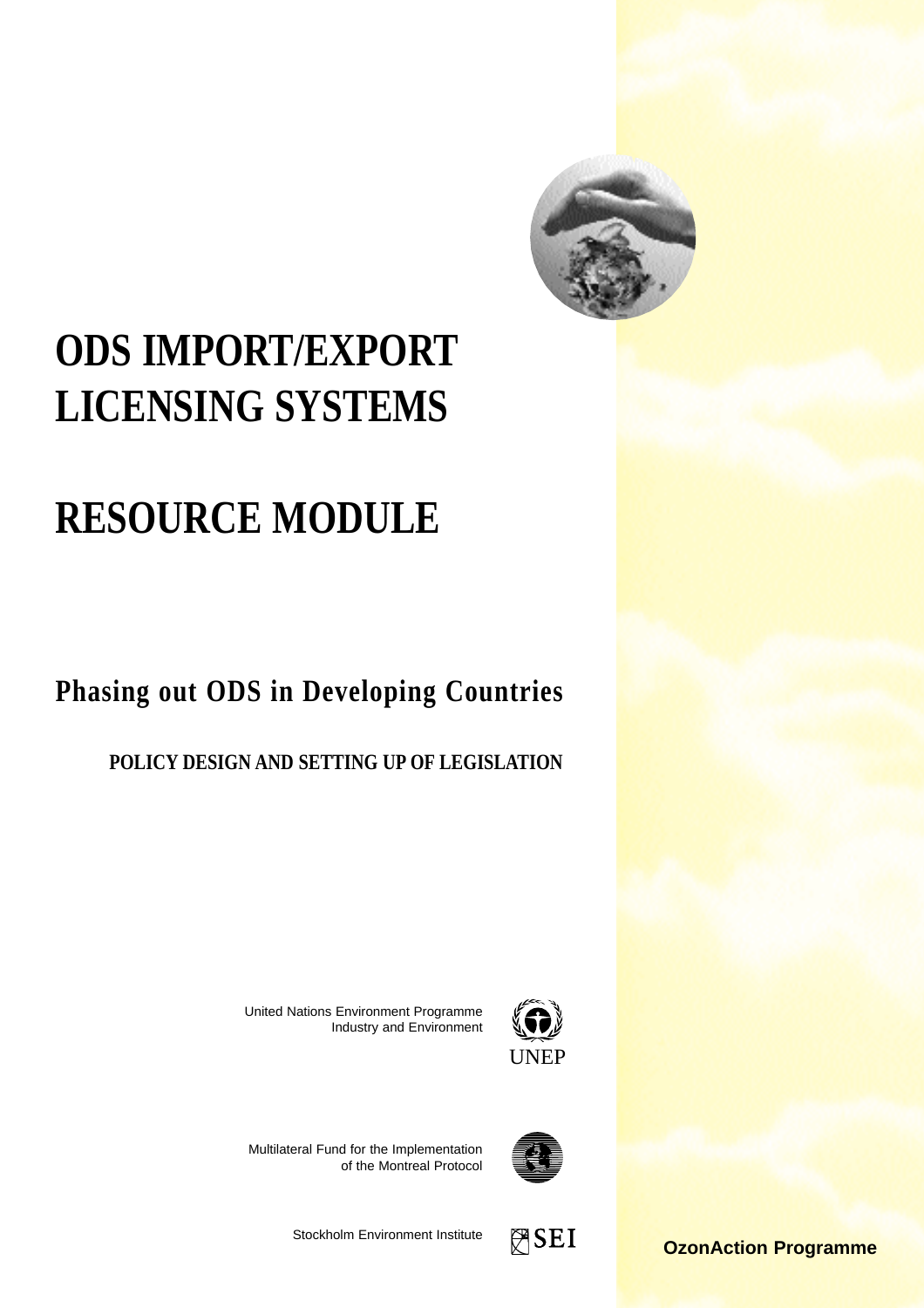### **PHASING OUT ODS IN DEVELOPING COUNTRIES**

**POLICY DESIGN AND SETTING UP OF LEGISLATION**

## **ODS IMPORT/EXPORT LICENSING SYSTEMS**

## **RESOURCE MODULE**

## **1998**



*United Nations Environment Programme Industry and Environment Tour Mirabeau 39-43 Quai André Citroën 75739 Paris Cedex 15 France*



*Multilateral Fund for the Implementation of the Montreal Protocol 1800 McGill College Avenue, 27th Floor Montreal, Quebec H3A 3JC Canada*



*Stockholm Environment Institute Box 2142 103 14 Stockholm Sweden*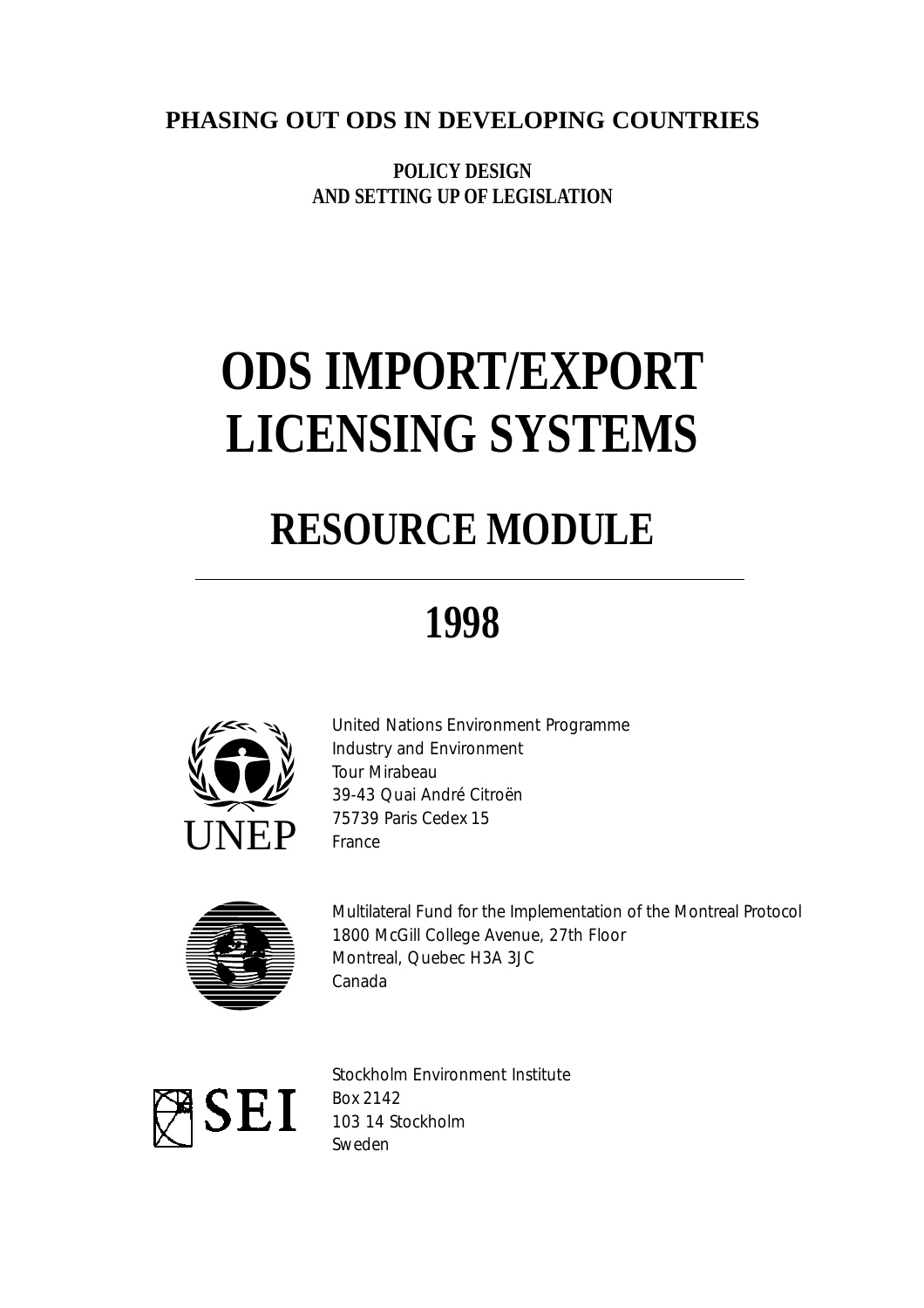## *Trademarks*

*All trademarks used in this document are the trademarks of their respective companies.*

## *Reproduction of this document*

*Any or all parts of this document may be reproduced without prior written consent, as long as the reproduced portion is attributed to UNEP.*

|  |  | UNITED NATIONS PUBLICATION |  |  |
|--|--|----------------------------|--|--|
|--|--|----------------------------|--|--|

*ISBN 92-807-1690-5*

*Cover photo: taken from a public awareness poster produced by UNEP IE OzonAction Programme (Polymago 1994).*

### *Disclaimer*

*The United Nations Environment Programme (UNEP), the author and the reviewers of this document and their employees do not endorse the performance, worker safety, or environmental acceptability of any of the technical or policy options described in this document.*

*While the information contained herein is believed to be accurate, it is of necessity presented in a summary and general fashion. The decision to implement one of the options presented in this document requires careful consideration of a wide range of situation-specific parameters, many of which may not be addressed by this document. Responsibility for this decision and all its resulting impacts rests exclusively with the individual or entity choosing to implement the option.*

*UNEP, the author, the reviewers and their employees do not make any warranty or representation, either expressed or implied, with respect to its accuracy, completeness or utility; nor do they assume any liability for events resulting from the use of, or reliance upon, any information, material or procedure described herein, including but not limited to any claims regarding health, safety, environmental effects, efficacy, performance, or cost made by the source of information.*

*The reviewers listed in this guide have reviewed one or more interim drafts of this guide, but have not reviewed this final version. These reviewers are not responsible for any errors which may be present in this document or for any effects which may result from such errors.*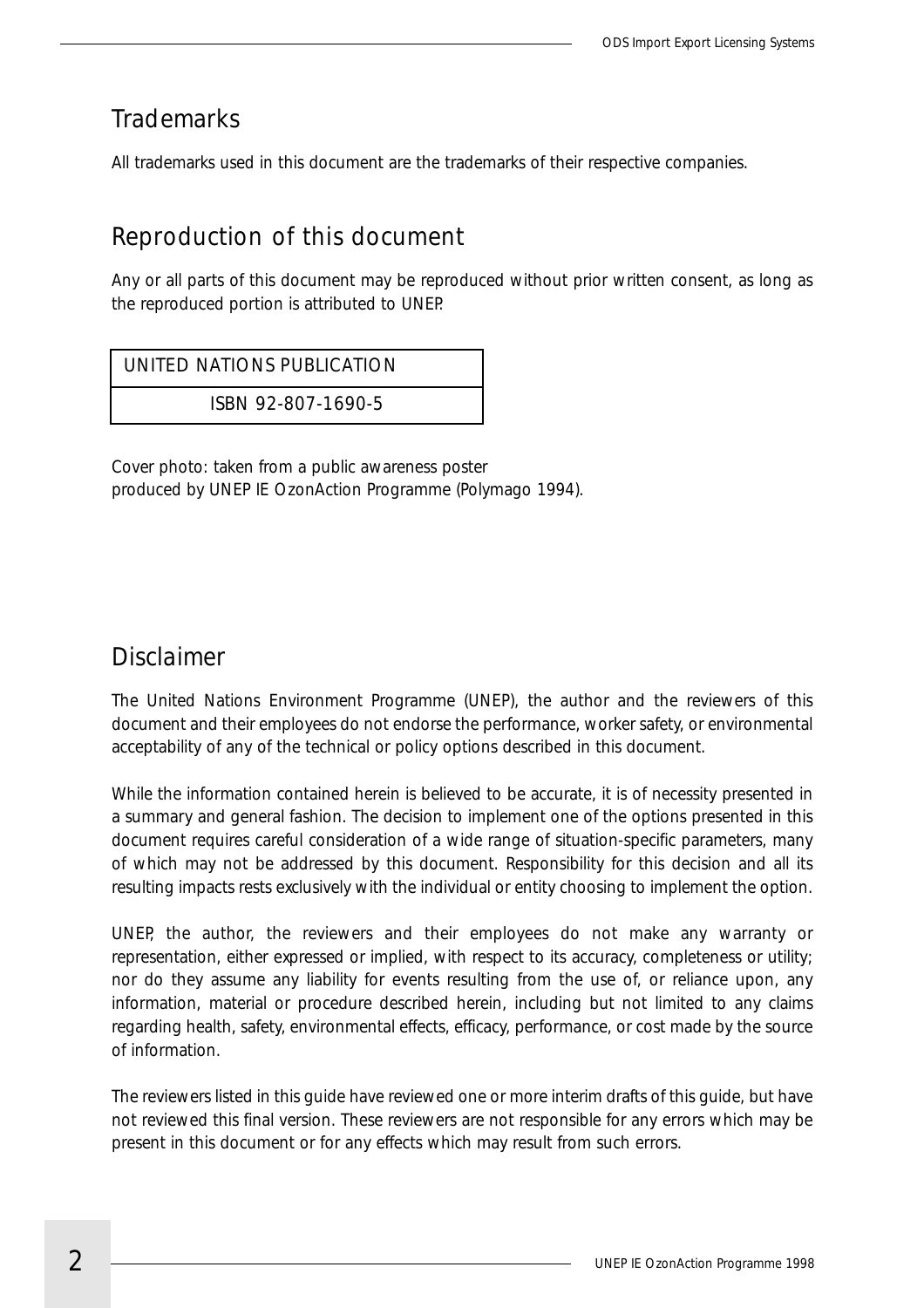## *Acknowledgements*

*This document was produced by UNEP Industry and Environment Centre as part of its OzonAction Programme under the Multilateral Fund with contribution from the UNEP Environ-mental Law and* Institutions Programme Activity Centre. The production was *managed* by:

*Ms Jacqueline Aloisi de Larderel, Director UNEP IE, France*

*Mr. Rajendra Shende, Coordinator UNEP IE´s OzonAction Programme, France*

*Ms Gladys Hernandez, Programme Officer UNEP IE´s OzonAction Programme, France*

The document was written by:

*Ms Ingrid Kökeritz Stockholm Environment Institute, SEI*

*with assistance of Mr Vikrom Mathur, SEI. Mr Karl Krook, Miljö- och Kemikonsult, contributed information on chemical names, formula and CAS-numbers for Annex C-1 of the module.*

Quality review *was done by:*

| Mr. Denis Langlois<br>Environment Canada | Dr. Janusz Kozakiewicz<br>Industrial Chemistry Research Institute<br>Poland |
|------------------------------------------|-----------------------------------------------------------------------------|
| Mr. Iain McGlinchy                       |                                                                             |
| Ministry of Environment                  | Mr. Yahyah Pathel                                                           |
| New Zealand                              | Ministry of Local Government & Environment,                                 |
|                                          | <b>Mauritius</b>                                                            |
| Mr. José Romano-López                    |                                                                             |
| Ministry of Trade and Industry Namibia   | Mr Per Rosenquist and Ms Bettina Lorz                                       |
|                                          | European Commission                                                         |
| Mr. K.M. Sarma and                       |                                                                             |
| Mr. Gilbert Bankobeza                    | Ms Marceil Yeater and Mr Masa Nagai                                         |
| Ozone Secretariat                        | <b>UNEP ELI/PAC</b>                                                         |
|                                          |                                                                             |

*All efforts have been made to take the comments received into account, but the full responsibility for the final version rests with the author.*

*The preparation of this document has involved extensive consultations with a wide range of government organisations and individuals. It could not have been prepared without the valuable advice and extensive assistance by the reviewers and others involved in this process. UNEP IE wishes to thank all contributors and their employees for helping to make this document possible.*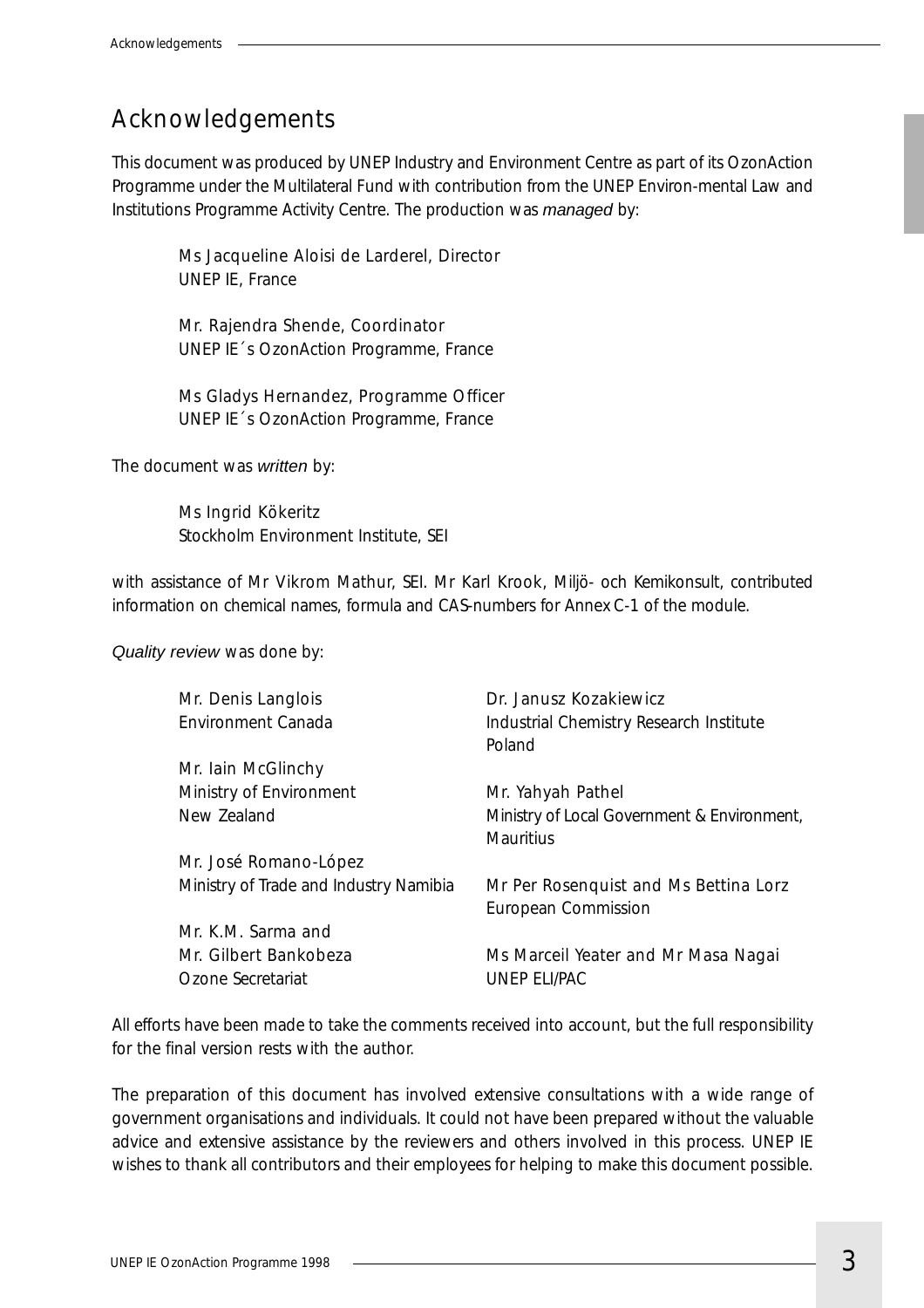### *Foreword*

*Mounting scientific research has implicated chlorofluorocarbons (CFCs), halons, carbon tetrachloride, methyl chloroform, hydrochlorofluorocarbons (HCFCs) and methyl bromide in the depletion of the stratospheric ozone layer, the segment of the earth's atmosphere which protects animal and plant life from the damaging effects of ultraviolet radiation. In September 1987, nations concerned about this crisis signed the Montreal Protocol, a landmark agreement that identified the major ozone-depleting substances (ODS) and established a timetable for the reduction and eventual elimination of their use.*

*In July 1999, the first Montreal Protocol obligation applicable to developing countries will come into effect: developing countries need to freeze their consumption of the five main CFCs to the average consumption level during the years 1995 to 1997. During the following years further reductions will be required for the CFCs as well as for the other controlled substances. This poses a particular challenge to developing countries.*

*In meeting this challenge developing countries need to undertake a comprehensive national phaseout programme which will require the establishment of an appropriate policy and regulatory framework, as well as monitoring and control tools. Controls on the supply of the ozone depleting substances will play an important role in this context. The introduction of import and export licensing systems has become mandatory for all Parties to the Montreal Protocol. Such systems represent also a key measure for collection of data to monitor the ODS consumption.*

*The objective of this guidebook is to assist the developing country governments in the design and establishment of the import/export licensing systems. It is primarily written for government officers in charge of designing and implementing strategies to phase out the ODS and for their colleagues in authorities in charge of import and export controls in general. The intention is to provide practical help and step-by-step guidance for the design and implementation of ODS import and export controls. The main emphasis is on import controls.*

*The resource module is based on experience from various developed and developing countries where import and export licensing systems are already in place. It is hoped that this experience will be of value for those who will now set up new legislation as well as for those who would* like to modify an existing system. With a wider application it is likely that more experience will *emerge. UNEP IE welcomes comments and suggestions how this resource module could be improved and will consider them in future editions and activities.* 

*The step-by-step methodology may also be useful when designing other policy and legislative measures to support the ODS phase-out programme.*

*This resource module is part of a series of documents produced by UNEP within its OzonAction Programme under the Multilateral Fund. For information on related documents, see Chapter 1.6. More information is available in the World Wide Web at http://www.unepie.org/ozonaction.html.*

*UNEP IE*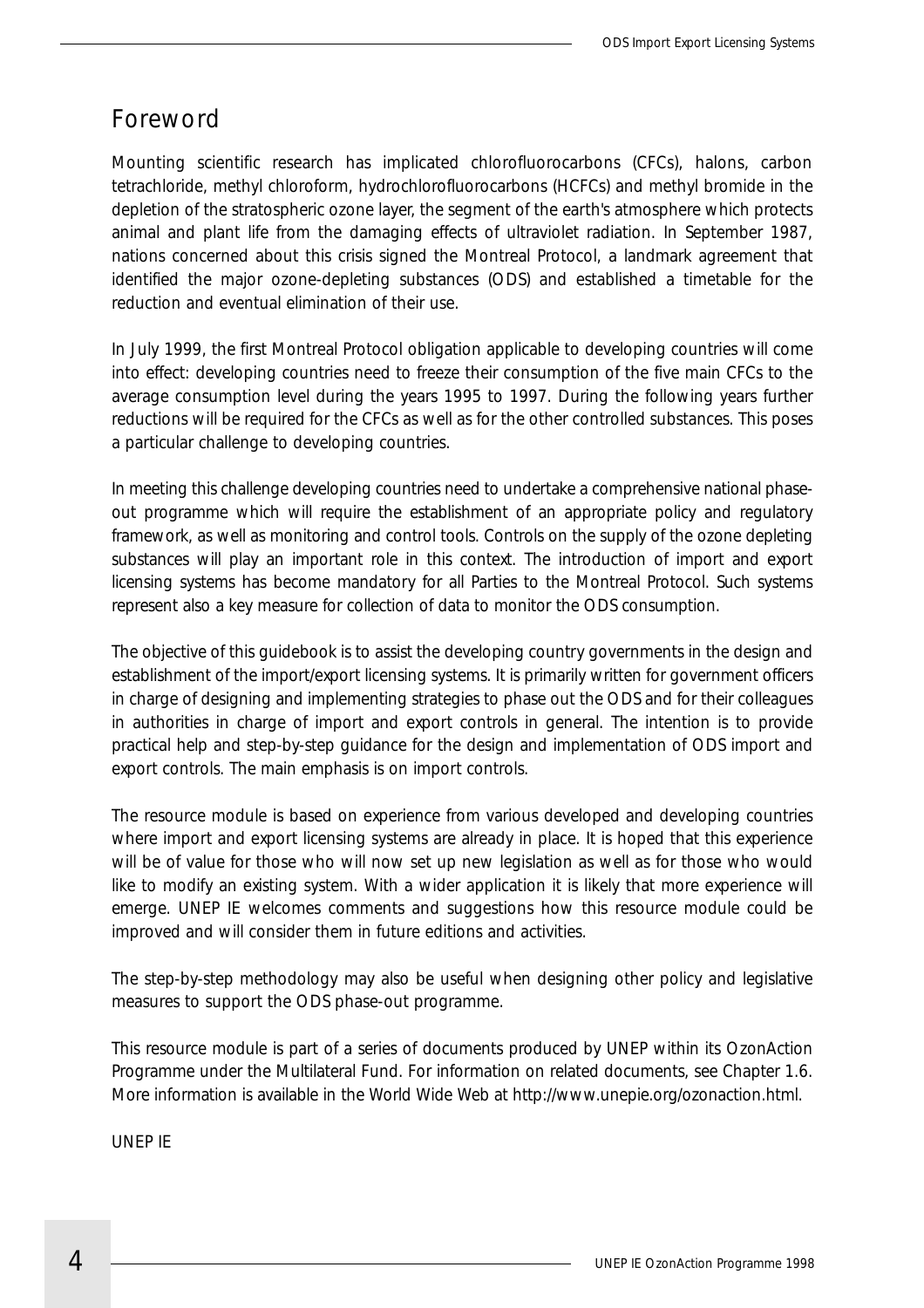## **Table of contents**

|                                              | 1. The Role of Import & Export Licences in Overall ODS<br>17                                                                                                                                      |
|----------------------------------------------|---------------------------------------------------------------------------------------------------------------------------------------------------------------------------------------------------|
| 1.1.<br>1.2.<br>1.3.<br>1.4.<br>1.5.<br>1.6. | Developing Country Obligations under the Montreal Protocol 17<br>The Importance of Import and Export Licensing Systems<br>-20<br>Refrigerant Management Plans and links to import controls.<br>22 |
|                                              | 2. Designing an Import Licensing System 25                                                                                                                                                        |
| 2.1.<br>2.2.<br>2.3.<br>2.4.                 | 25<br>Deciding Level of Ambition and Total Import Quantities<br>28<br>Allocating Rights to Import and Determining Import Allowances 31                                                            |

## *3. Implementing an Import Licensing System. . . . . . . . . . 35*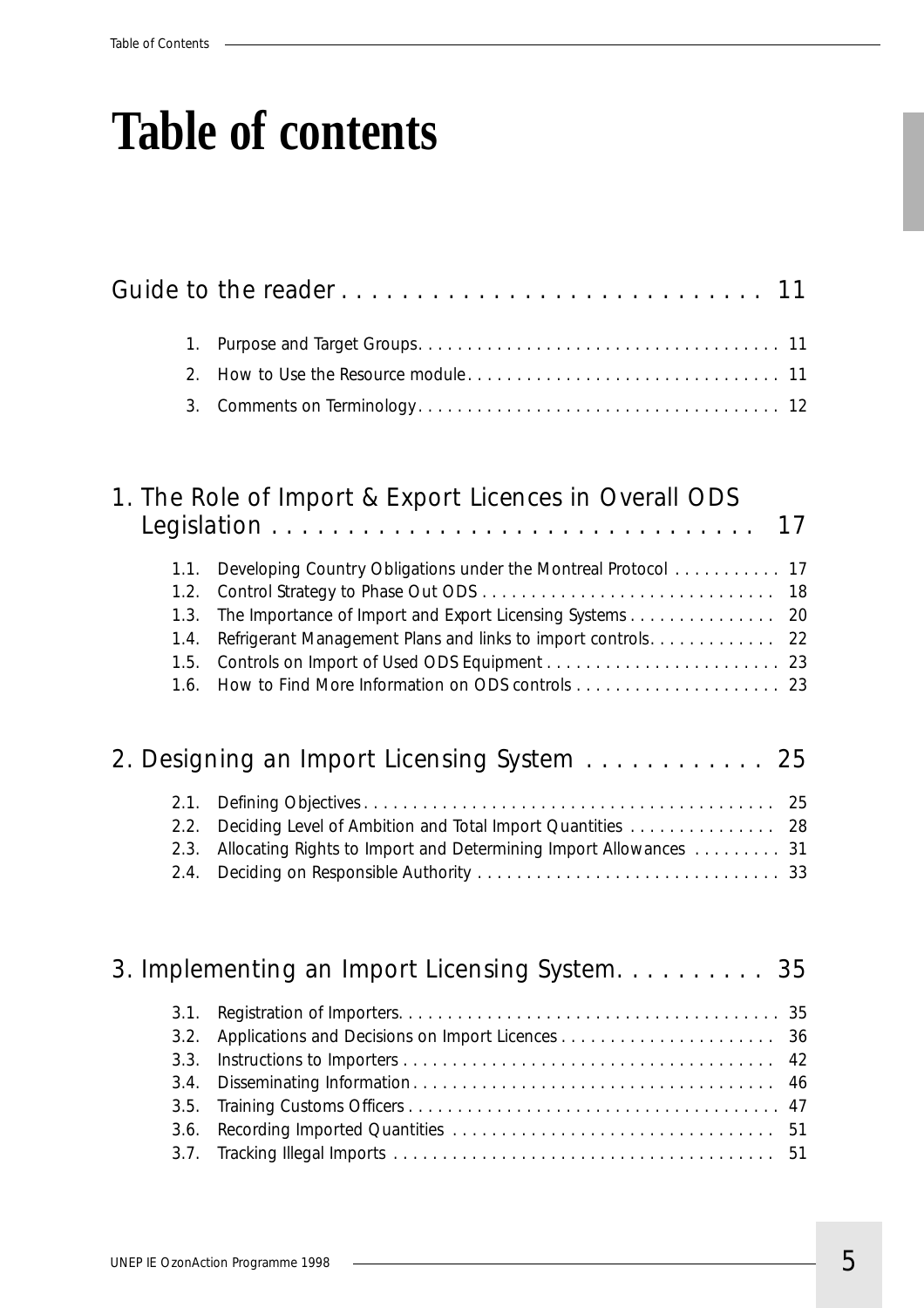| 53                                                                   |                                                                                                                                                                                |                                              |
|----------------------------------------------------------------------|--------------------------------------------------------------------------------------------------------------------------------------------------------------------------------|----------------------------------------------|
| 4.1.<br>4.2.<br>4.3.<br>4.4.<br>4.5.<br>4.6.                         | Export Licences and Selection of the Authority-in-Charge  55<br>Implementation of an Export Licensing System 55<br>Collaboration Between Importing and Exporting Countries. 56 | 53<br>54<br>56                               |
|                                                                      | 5. Drafting Legislation on Import/Export Licensing Systems 57                                                                                                                  |                                              |
| 5.1.<br>5.2.<br>5.3.<br>5.4.<br>5.5.<br>5.6.<br>5.7.<br>5.8.<br>5.9. | ODS Import/Export Legislation in Various Countries                                                                                                                             | 57<br>58<br>58<br>60<br>60<br>61<br>61<br>62 |
|                                                                      | 6. National Workshops as a Tool in Setting Up Licensing<br>65                                                                                                                  |                                              |
| 6.1.<br>6.2.<br>6.3.<br>6.4.<br>6.5.                                 |                                                                                                                                                                                | 65                                           |
|                                                                      |                                                                                                                                                                                |                                              |
|                                                                      |                                                                                                                                                                                | 73                                           |
|                                                                      |                                                                                                                                                                                |                                              |
|                                                                      | <b>ANNEX A</b><br>1. Problems in Monitoring ODS Imports by Customs Statistics 77<br>2. Licensing Systems in Some Developed and Developing Countries 81                         |                                              |

*2. Overheads . . . . . . . . . . . . . . . . . . . . . . . . . . . . . . . . . . . . . . . . 89 3. Application and Decision Forms . . . . . . . . . . . . . . . . . . . . . . . . 135*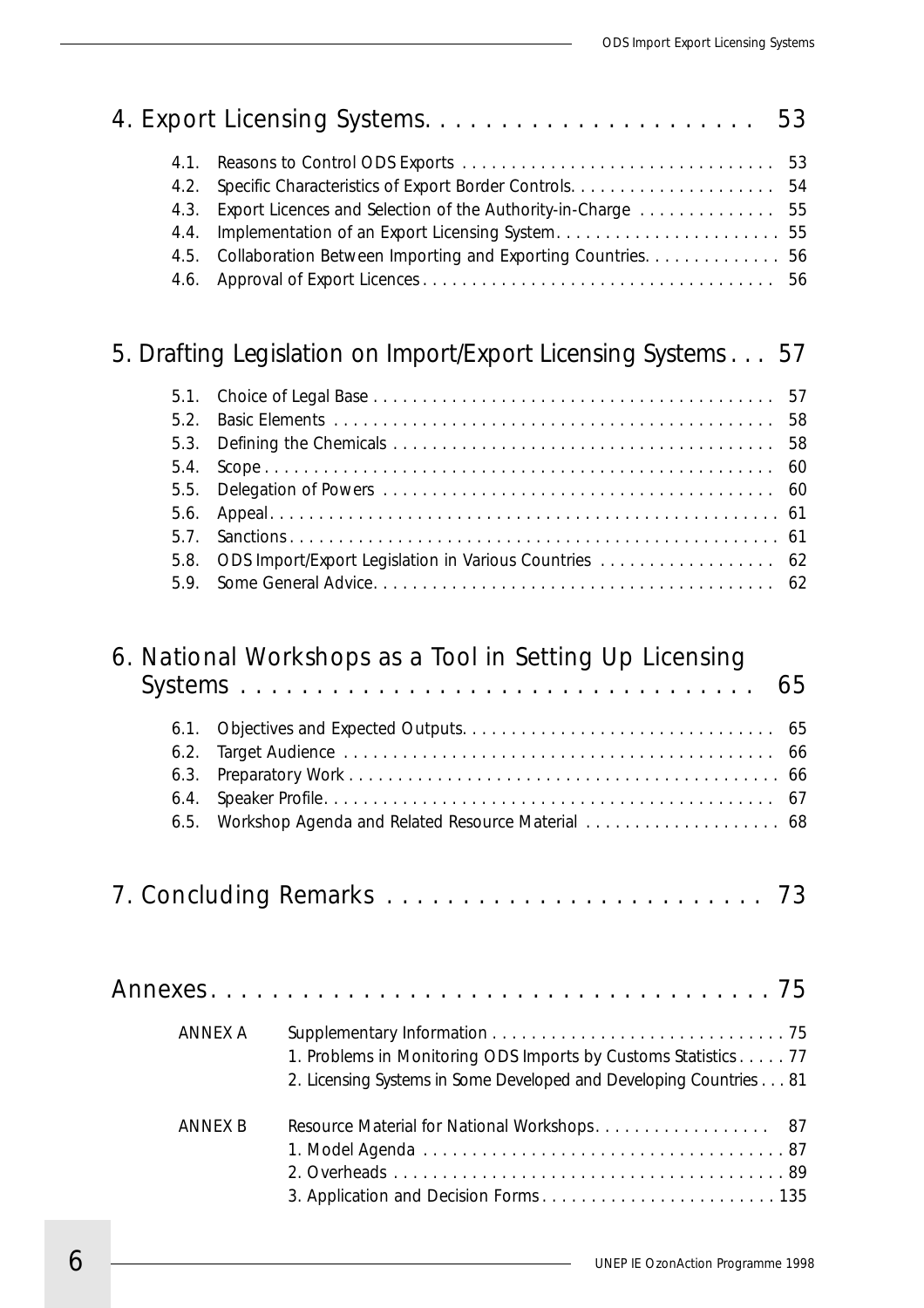| ANNEX C                | Resource Material for Implementation of Import/Export         |
|------------------------|---------------------------------------------------------------|
|                        | 1. Chemical Name, Formula and Commonly Used Code              |
|                        |                                                               |
|                        | 2. The Montreal Protocol Amendment and Decisions              |
|                        | on Import/Export Licensing Systems (extract from the Report   |
|                        | of the Ninth Meeting of the Parties, 1997) 155                |
|                        | 3. Model computerized data recording system                   |
|                        | (by I. McGlinchy, Ministry of Environment, New Zealand) 161   |
| ANNEX D                |                                                               |
|                        |                                                               |
|                        |                                                               |
| Fig.<br>$\mathbf{1}$ . |                                                               |
| Fig.<br>2.             |                                                               |
| 3.<br>Fig.             | ODS Phase-out Schedules for "Article 5 Countries" 17          |
| Fig.<br>4.             |                                                               |
| 5.<br>Fig.             | Five Good Reasons for an Import Licensing System 20           |
| Fig.<br>6.             | Publications on Government Strategies to Phase Out ODS 24     |
| Fig.<br>7.             | Decision Tree to Design an Import Licensing System 27         |
| Fig.<br>8.             |                                                               |
| Fig.<br>9.             |                                                               |
| Fig. 10.               |                                                               |
| Fig. 11.               | Requirement on Record Keeping in Victoria State, Australia 41 |
| Fig. 12.               |                                                               |
| Fig. 13.               | Dissemination of Information to Importers 46                  |
| Fig. 14.               |                                                               |
| Fig. 15.               |                                                               |
| Fig. 16.               |                                                               |

*Fig. 17. Overview of Agenda Items and Resource Material for* 

*National Workshops . . . . . . . . . . . . . . . . . . . . . . . . . . . . . . . . . . . 70*

*Fig. 18. Follow Up Actions. . . . . . . . . . . . . . . . . . . . . . . . . . . . . . . . . . . . . 73*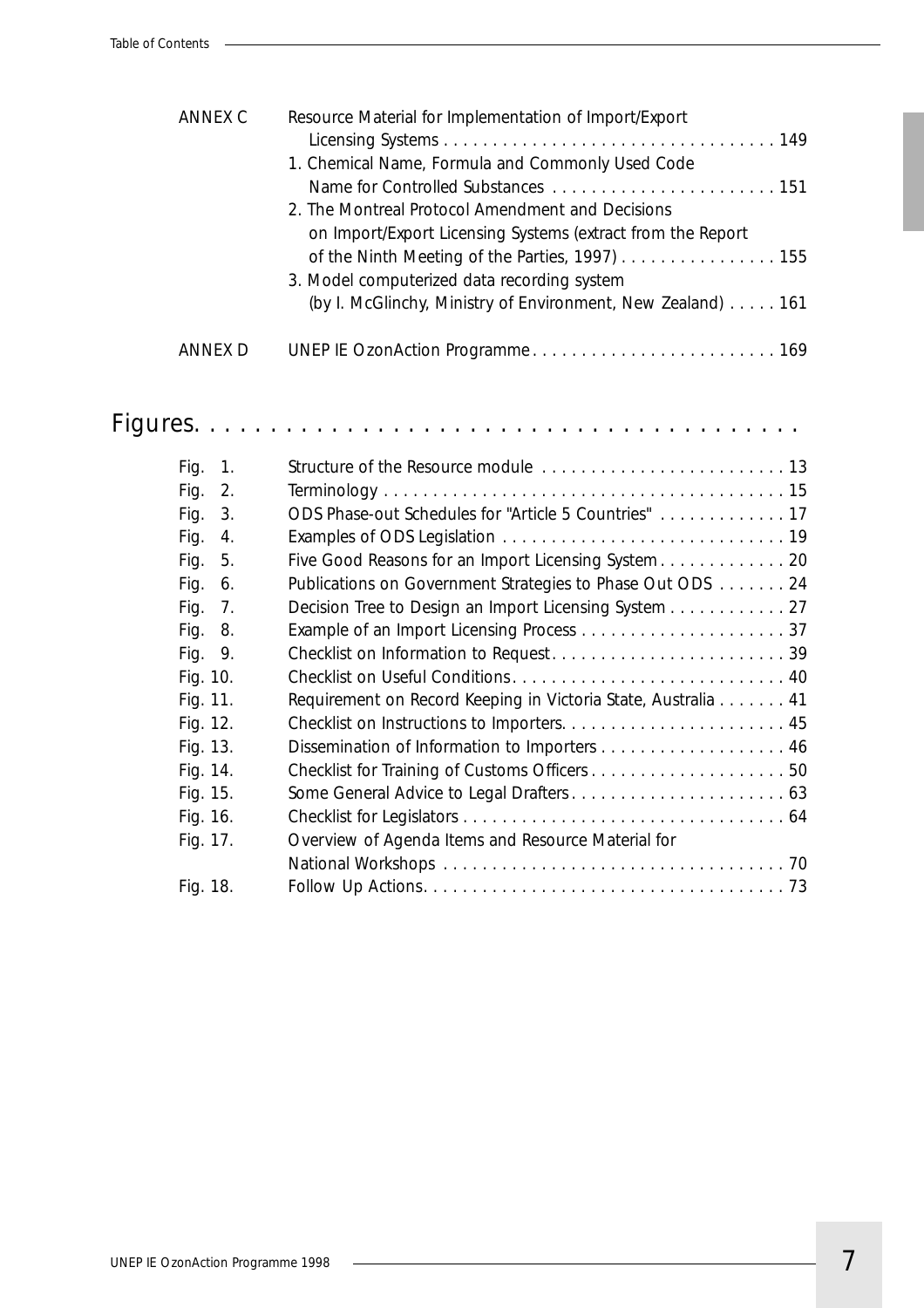## *Abbreviations, acronyms and definitions*

#### *Abbreviations and acronyms*

| <b>ASHRAE</b>       | American Society of Heating, Refrigeration and Air-conditioning<br>Engineers |
|---------------------|------------------------------------------------------------------------------|
| CAS                 | <b>Chemical Abstracts Registration Numbers</b>                               |
| CCC                 | Customs Co-operation Council, also named the World Customs                   |
|                     | Organisation (WCO)                                                           |
| <b>CFC</b>          | Chlorofluorocarbons                                                          |
| <b>CP</b>           | Country Programme (a programme to phase out ozone depleting                  |
|                     | substances)                                                                  |
| <b>DIW</b>          | Department of Industrial Works, Thailand                                     |
| <b>DOE</b>          | Department of Environment, under the Ministry of Science,                    |
|                     | Technology & Environment, Malaysia                                           |
| EPA                 | In this publication: the federal Environment Protection Agency in            |
|                     | Australia                                                                    |
| EU                  | European Union                                                               |
| <b>HBFCs</b>        | Hydrobromofluorocarbons                                                      |
| <b>HCFCs</b>        | Hydrochlorofluorocarbons                                                     |
| <b>HFCs</b>         | Hydrofluorocarbons                                                           |
| <b>HS</b>           | Harmonized Commodity Description and Coding System (known                    |
|                     | as the "Harmonized System", the international customs coding                 |
|                     | system)                                                                      |
| <b>MAC</b>          | Mobile air-conditioning                                                      |
| MF                  | Multilateral Fund Under the Montreal Protocol                                |
| <b>MIDA</b>         | Malaysian Industrial Development Authority                                   |
| <b>MITI</b>         | Ministry of International Trade & Industry, Malaysia                         |
| <b>MP</b>           | Montreal Protocol on Substances that Deplete the Ozone Layer                 |
| <b>NSC</b>          | National Steering Committee on Ozone Layer Protection, Malaysia              |
| <b>ODS</b>          | Ozone Depleting Substances ( $=$ chemicals controlled under the              |
|                     | Montreal Protocol)                                                           |
| ODP                 | Ozone Depleting Potential                                                    |
| <b>ODSONET/SEAP</b> | ODS Officers' Network for Southeast Asia & the Pacific                       |
| <b>RMP</b>          | Refrigeration Management Plan (strategy to phase out the use of              |
|                     | ozone depleting refrigerants)                                                |
| SEI                 | Stockholm Environment Institute                                              |
| <b>STOC</b>         | Solvent Technical Options Committee (one of the technical                    |
|                     | assessment committees under the Montreal Protocol)                           |
| TDB                 | Trade Development Board, Singapore                                           |
| <b>UNEP</b>         | United Nations Environment Programme                                         |
| UNEP IE             | UNEP's Industry and Environment Centre in Paris                              |
| <b>WCO</b>          | World Customs Organisation                                                   |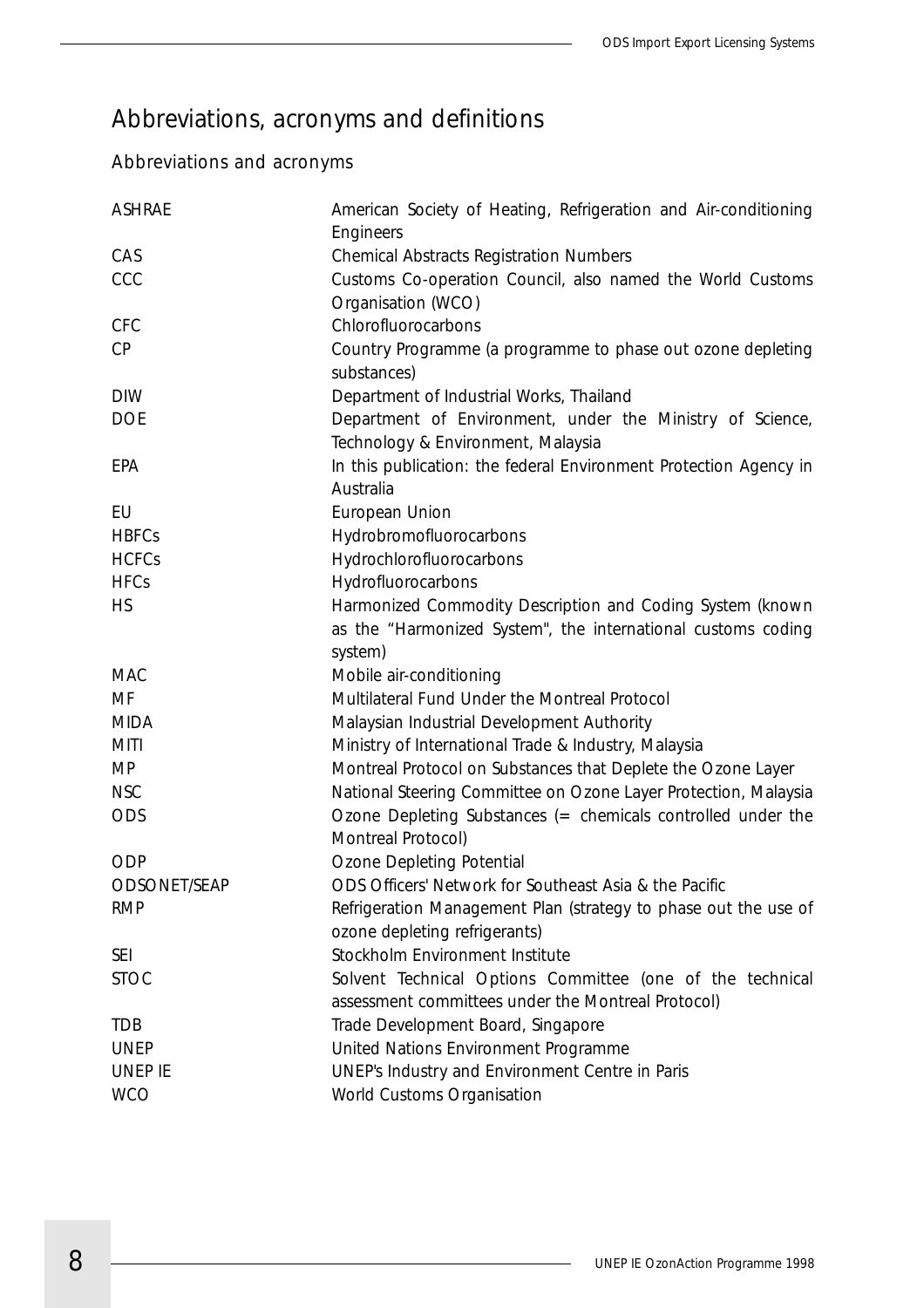#### *Definitions*

| Montreal Protocol (MP) | "The Montreal Protocol on Substances that Deplete the Ozone<br>Layer", international agreement, signed in 1987 and amended and/or<br>adjusted in London (1990), Copenhagen (1992), Vienna (1995) and<br>Montreal (1997).                                                                       |
|------------------------|------------------------------------------------------------------------------------------------------------------------------------------------------------------------------------------------------------------------------------------------------------------------------------------------|
| Annex A substances     | Ozone depleting substances listed in Annex A of the Montreal<br>Protocol:<br>Group I: CFC 11, 12, 113, 114 and 115<br>Group II: Halon 1211, 1301 and 2402                                                                                                                                      |
| Annex B substances     | Ozone depleting substances listed in Annex B of the Montreal<br>Protocol:<br>Group I: ten "Other CFCs" (most of them not in commercial use)<br>Group II: carbon tetrachloride<br>Group III: 1,1,1-trichloroethane                                                                              |
| Annex C substances     | Ozone depleting substances listed in Annex C of the Montreal<br>Protocol:<br>Group I: 38 HCFCs (some 5-10 in commercial use)<br>Group II: 34 HBFCs (most of them not in commercial use)                                                                                                        |
| Annex D products       | List of products containing controlled substances specified in Annex A<br>of the Montreal Protocol which may not be imported from countries<br>which are not Parties to the Protocol                                                                                                           |
| Annex E substance      | Methyl bromide                                                                                                                                                                                                                                                                                 |
|                        | For a full specification of Annex A, B, C and E substances, see the<br>corresponding annexes in the Montreal Protocol.                                                                                                                                                                         |
| London Amendment       | Refers to amendments decided by the Second Meeting of the Parties<br>to the Montreal Protocol in London 1990 whereby controls on Annex<br>B substances were added. At this meeting, the phase-out schedules<br>for Annex A substances were also accelerated.                                   |
| Copenhagen Amendment   | Refers to amendments decided by the Fourth Meeting of the Parties<br>to the Montreal Protocol in Copenhagen 1992 whereby controls on<br>Annex C and E substances were added. At this meeting, the phase-<br>out schedules for Annex A and B substances were also accelerated.                  |
| Montreal Amendment     | Refers to amendments decided by the Ninth Meeting of the Parties to<br>the Montreal Protocol in Montreal 1997 whereby, inter alia,<br>requirements on import and export licensing systems were<br>introduced. At the same meeting, phase-out schedules for methyl<br>bromide were accelerated. |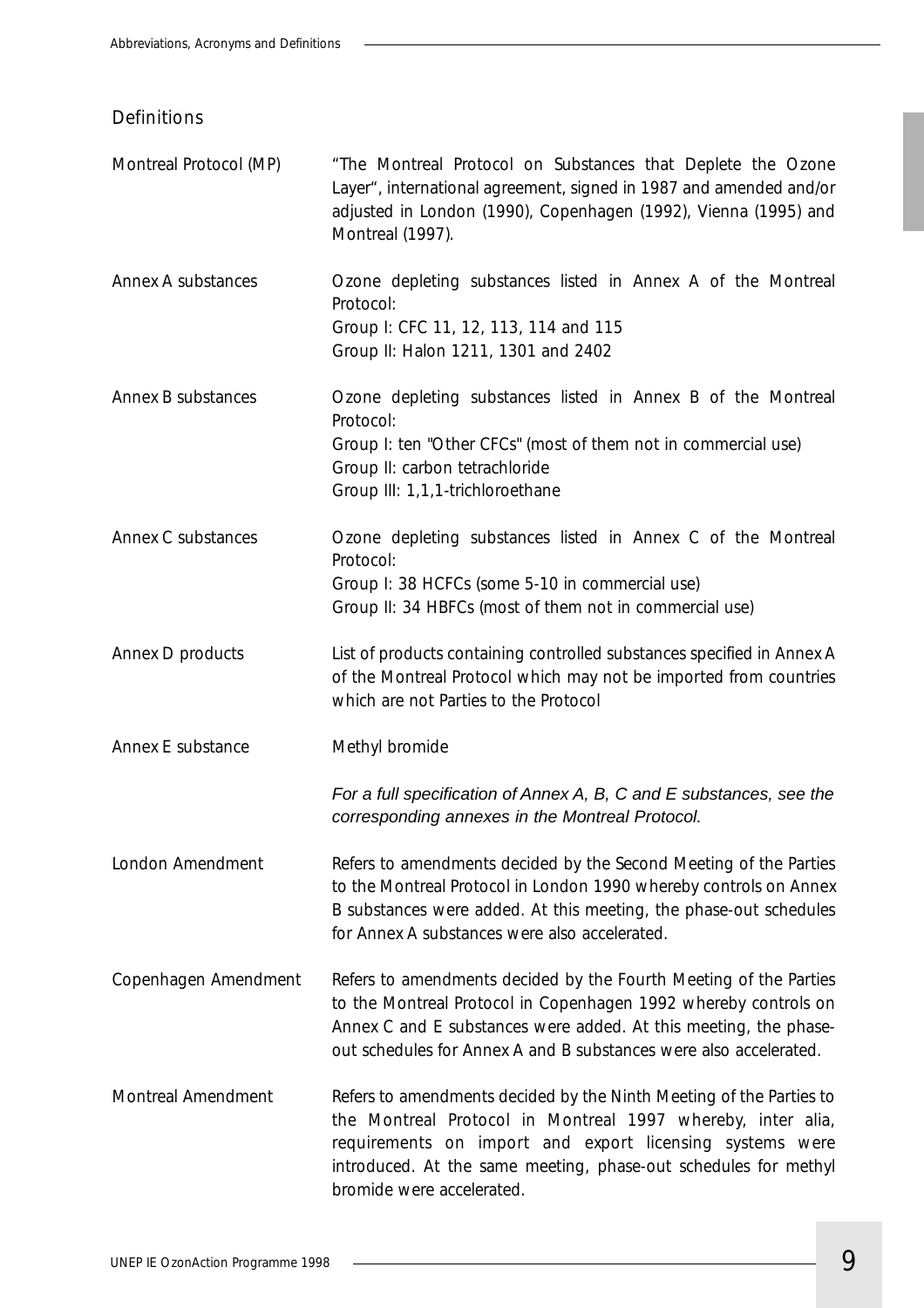| Article 5 (Art. 5) countries | Developing countries with a consumption of "Annex A substances"<br>of less than 0.3 kg/capita; "Article 5 countries" are granted a grace<br>period (for most substances ten years) to phase out the ozone<br>depleting substances and are entitled to technical and financial<br>support from the Multilateral Fund; |
|------------------------------|----------------------------------------------------------------------------------------------------------------------------------------------------------------------------------------------------------------------------------------------------------------------------------------------------------------------|
|                              | For a full definition see the Montreal Protocol, Art. 5, p.1                                                                                                                                                                                                                                                         |
| Non-Article 5 countries      | All other Parties to the Montreal Protocol (mainly developed countries)                                                                                                                                                                                                                                              |
| Multilateral Fund (MF)       | Multilateral Fund Under the Montreal Protocol: a fund set up to<br>assist developing countries which are classified as Art.5 countries                                                                                                                                                                               |
| ODP tonne                    | The calculated quantity in tonne of an ozone depleting substance<br>when the metric tonnage is multiplied with the ozone depletion<br>potential (ODP) of the substance in question                                                                                                                                   |
| National Ozone Unit          | Government unit in charge of preparing and coordinating<br>strategies to phase-out ozone depleting substances                                                                                                                                                                                                        |
| <b>ODS Officers</b>          | Government officers in charge of ODS issues on a daily basis                                                                                                                                                                                                                                                         |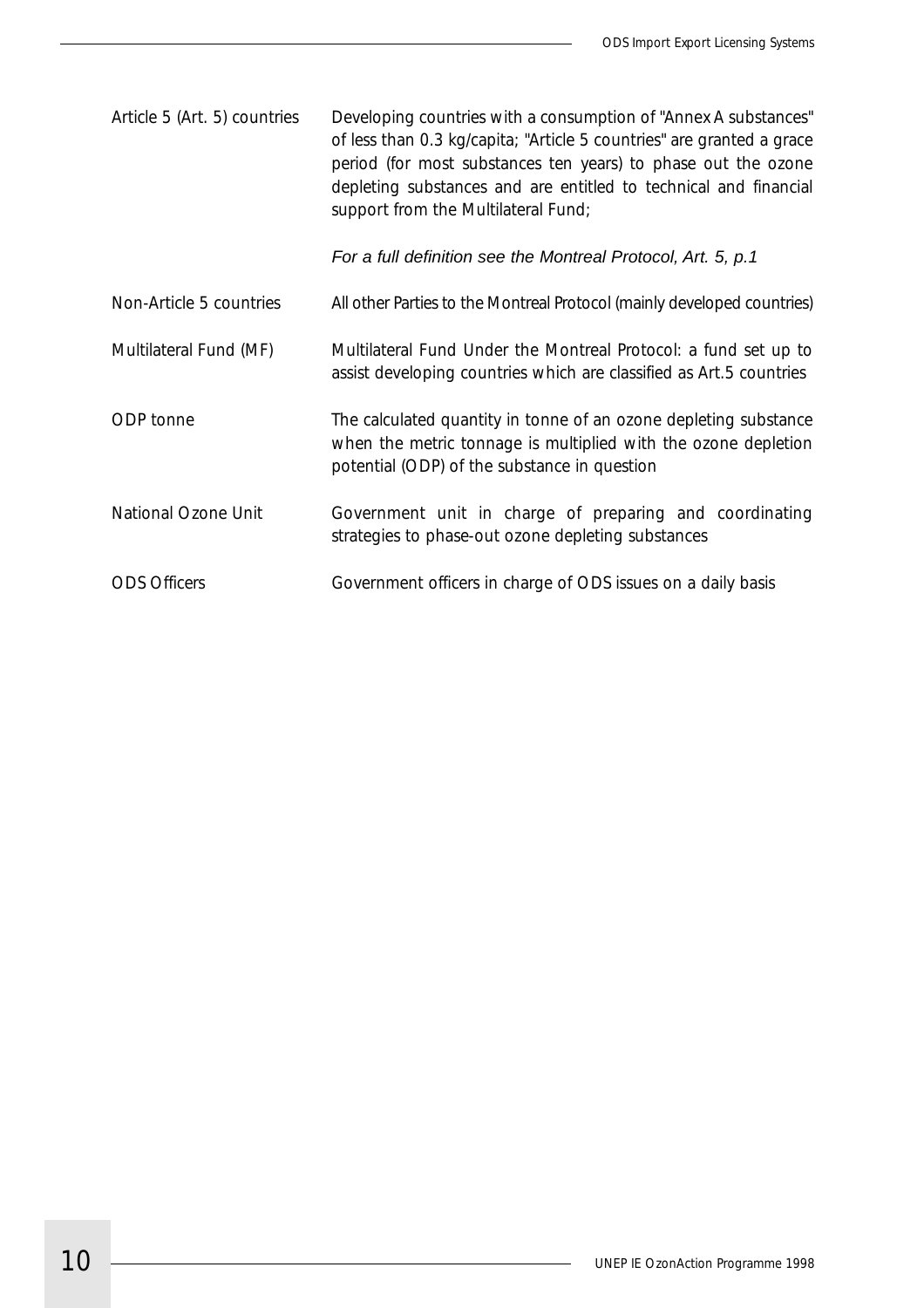## **Guide to the Reader**

## *1. Purpose and Target Groups*

*All Parties to the Montreal Protocol must eliminate the production and consumption of ozone depleting substances (ODS) according to specified phase-out schedules. "Consumption" is in this context defined as "imports plus production minus exports". This resource module is intended to assist government officers in developing countries in their work to meet these commitments.* 

*The focus is on how to design and implement a licensing system for ODS imports and exports. Such systems will soon be mandatory for all Parties. The resource module is primarily written for government officers in charge of coordinating and implementing strategies to phase out ODS and their colleagues at ministries in charge of controlling imports and exports in general.*

*The same general methodology as described in this resource module can also be used in developing other ODS laws and regulations, for instance to control ODS production or the use for specified applications (end use controls). The issues to be decided and the bodies and persons to become involved will, however, be different.*

## *2. How to Use the Resource Module*

*The resource module is structured as shown in Figure 1.*

*Chapters 1-4 are intended to assist the ODS officers and their colleagues at ministries in charge of import/export controls to prepare a proposal for an ODS import and export licensing system, in consultation with their superiors. Annex A supplements the text in these chapters.*

*Chapter 5 is intended for the officers who draft the legal text. This can imply incorporating an ODS licensing systems in an existing legislation or designing new laws or regulations specifically for the ODS.* 

*Many countries might find a national workshop a suitable tool to arrive at a political decision on these issues. Chapter 6 contains suggestions on how such a workshop could be set up. Chapter 1-5 could at this stage be used as a basis for preparing presentations at the workshop. Additional material that could be used for the workshop is included in Annex B.*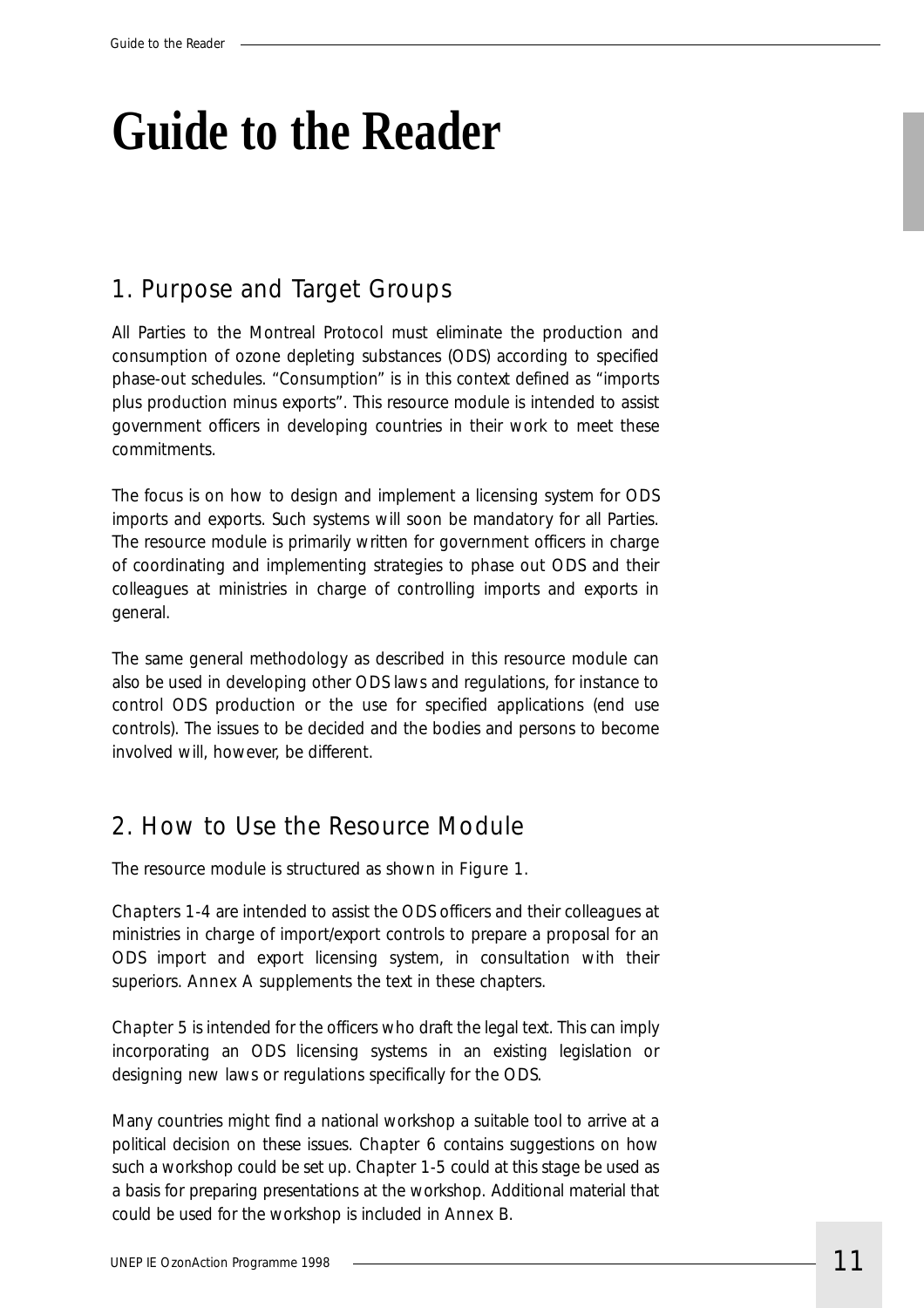*Others might prefer to circulate documents for comments between the relevant government authorities and discuss the proposals informally. The options and implications with regard to various possible structures of an ODS licensing system must be considered early, regardless of whether a national workshop is desired or not. The substantive issues are therefore dealt with first, before discussing the design of a national workshop.*

*Chapter 4 is also intended for use during the* implementation *of a licensing system. This relates to issues such as drafting application forms and information to importers, recording data, training customs officers and collaboration with the customs officers in general. Annex C contains material which can be of use at this stage.*

Import *and* export *licensing requirements are dealt with separately to avoid mixing too many issues at the same time, as the relevant issues partly are of a different character. In the final implementation they are, however, likely to be part of the same system.*

### *3. Comments on Terminology*

#### *Countries which have introduced ODS import licensing systems have resorted to different terms for various types of official approvals during the process. These differences in terminology can cause confusion and misunderstanding when reviewing systems in other countries if not carefully noted. The difficulties can be illustrated by the following examples. Import/export licences*

*One type of approval is the approval of a right to import a certain maximum quantity during a given year or other specified period. Various terms are used, such as* "allowance" *(e.g. Canada),* "quota" *(e.g. EU, Australia, New Zealand and Singapore) and* "permit" *(e.g. Thailand and Malaysia).*

*Another type of approval requiring a term of its own is the clearance of an individual shipment against the allowance/quota/permit referred to above. In some countries this is called* "clearance" *(e.g. Thailand, the Philippines), in others* "import licence" *(e.g. EU) or* "import permit" *(e.g. Canada).*

*Some countries use the term* "licence" *as a term indicating that the importer is registered and therefore, in general terms, qualified to import ODS (e.g. Australia, Singapore and Thailand).* 

*The term* "import permit" *is also used by some for approval on a case-bycase basis without relation to the broader allowance (e.g. Canada).* 

*There is finally also a need to describe the general concept that an approval from the appropriate authority is needed before a controlled substance can be imported or exported, without specifying how the legislation is structured in detail. The term* "import and export licensing systems" *is used in this sense in the new Article 4B of the Protocol.*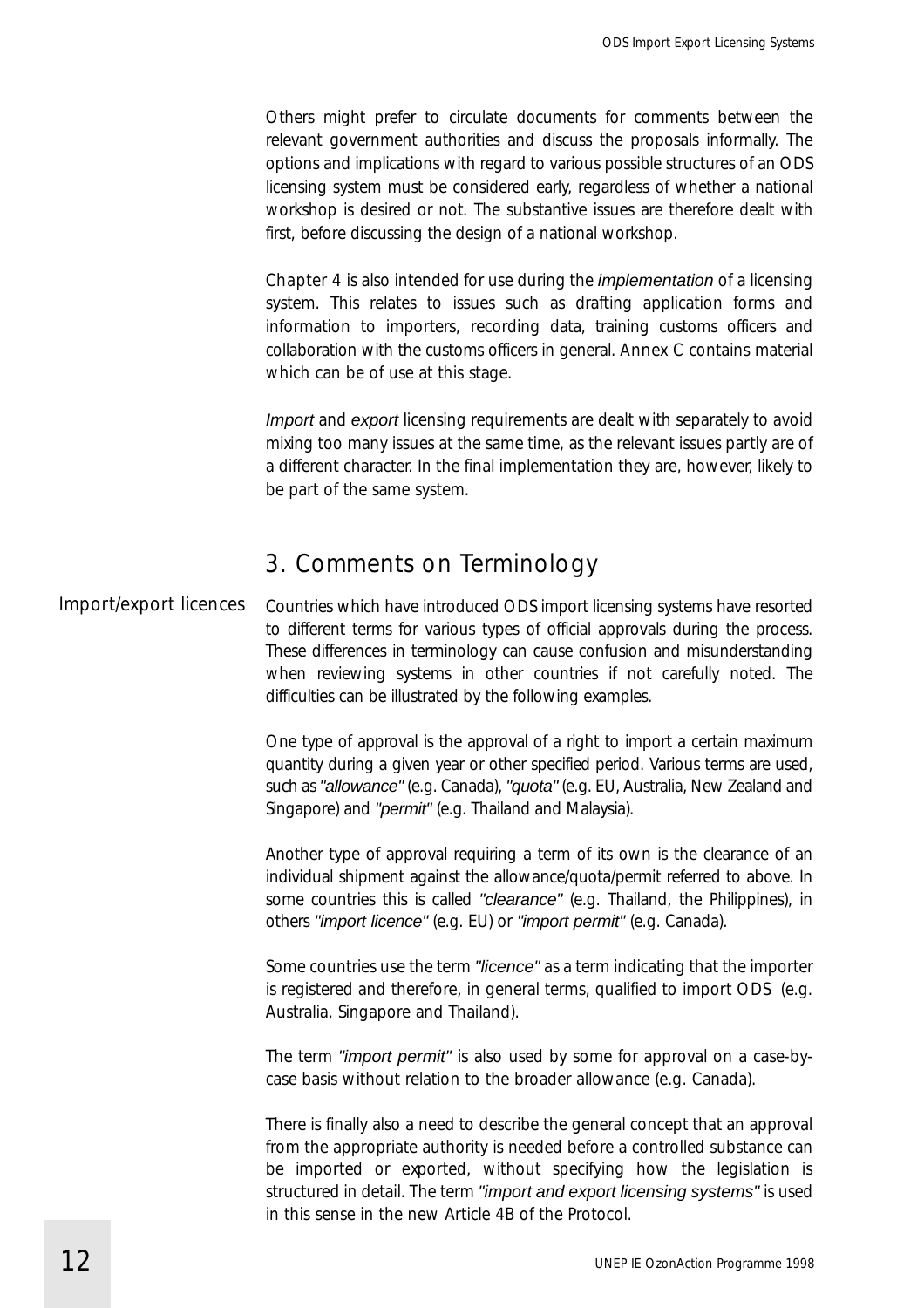$\sim$ 

| Fig. 1. Structure of the Resource Module                                                       |                                                                                                                                                                                                                                                                                                                                                      |  |
|------------------------------------------------------------------------------------------------|------------------------------------------------------------------------------------------------------------------------------------------------------------------------------------------------------------------------------------------------------------------------------------------------------------------------------------------------------|--|
| Chapter 1.<br>The role<br>of an import/export<br>licensing system<br>in overall ODS controls   | Short overview on the policy and regulatory<br>framework to phase out ODS:<br>- summarizes the phase-out schedules<br>- outlines basic elements of an ODS control<br>strategy<br>- describes the role of import/export licences<br>- highlights the links between import licences and<br>user controls, in particular for ODS refrigerants<br>(RMPs) |  |
| Chapter 2.<br>Designing an Import<br><b>Licensing System</b>                                   | Describes what basic decisions the<br>government must take when designing<br>an <i>import</i> licensing system and gives<br>examples on decisions taken by some<br>developed and developing countries.                                                                                                                                               |  |
| Chapter 3.<br>Implementing<br>an Import<br><b>Licensing System</b>                             | Deals with the implementation of import<br>controls. This covers issues such as:<br>- information to importers<br>- application and approval of import licences<br>- collaboration with and training of customs<br>officers<br>- collection, recording and cross-checking of<br>import data<br>- tracking illegal imports                            |  |
| Chapter 4.<br><b>Export Licensing</b><br><b>Systems</b>                                        | Covers similar issues as Chapter 2-3 with regard<br>to export licences.<br>Gives suggestions for collaboration between<br>exporting and importing countries.                                                                                                                                                                                         |  |
| Chapter 5.<br><b>Drafting Legislation</b><br>on Import/export<br><b>Licensing Systems</b>      | Recalls issues to consider when transformation<br>the substantive decisions on issues mentioned<br>above into legal text.<br>Provides a checklist for legal drafters.                                                                                                                                                                                |  |
| Chapter 6.<br><b>National Workshops</b><br>as a Tool in Setting Up<br><b>Licensing Systems</b> | Describes how national workshops can be used<br>as a tool to arrive at a government decision<br>on all issues involved.                                                                                                                                                                                                                              |  |
| <b>Annex A</b>                                                                                 | Supplements text in the main chapters.                                                                                                                                                                                                                                                                                                               |  |
| <b>Annex B</b>                                                                                 | Contains material for use in preparation and<br>implementation of national workshops.                                                                                                                                                                                                                                                                |  |
| <b>Annex C</b>                                                                                 | Contains<br>material<br>for<br>during<br>the<br>use<br>implementation of an import/export licensing<br>system.                                                                                                                                                                                                                                       |  |
| <b>Annex D</b><br>Programme                                                                    | Additional information on UNEP IE's OzonAction                                                                                                                                                                                                                                                                                                       |  |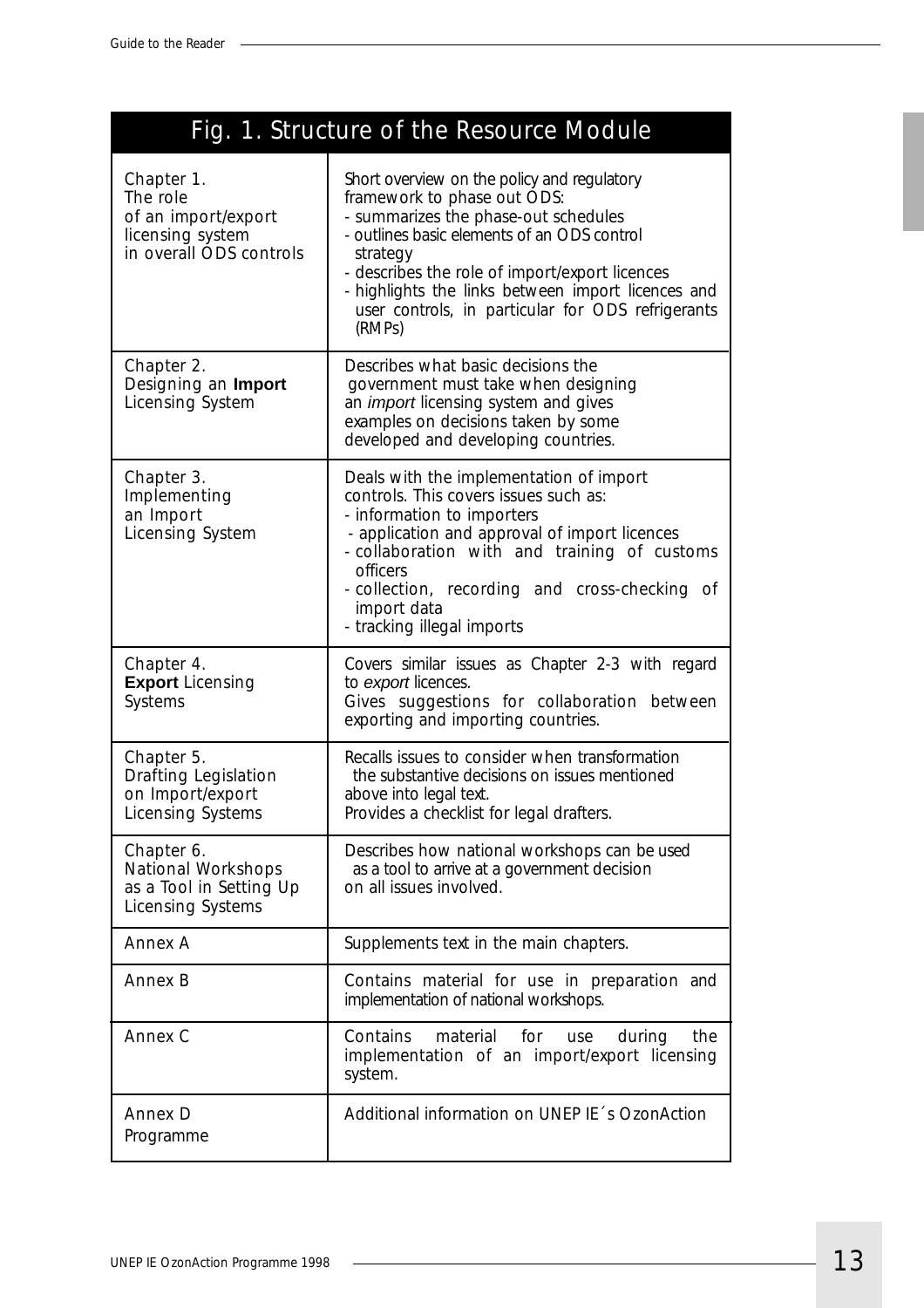In this guidebook *we have tried to use the terms which could be spontaneously best understood, while following the Protocol terminology as closely as possible (see Figure 2). In the description of systems in place in various countries, the country´s own terminology is, however, generally maintained.*

*Every country will ultimately have to find the terminology which is most suitable for its own conditions.*

*The responsibility to coordinate ODS strategies and the power to take decisions on ODS issues vary from country to country. In most countries, one ministry or agency is given the principal responsibility, even though other ministries or agencies are also involved within the limits of their competence. The choice varies widely. The task is in many countries assigned to the Ministry of Environment or an authority under that ministry, but it can also be assigned for instance to a Ministry of Industry, or a department or authority with competence on meteorological issues. This* leading ministry or authority is here called the "authority in charge of ODS" strategies (issues)". *Officers and authorities in charge of ODS strategies*

> *The developing countries receive support from the Montreal Protocol´s Multilateral Fund to enable them to set up small units of officers in charge of preparing and coordinating strategies to eliminate the ODS as a daily task, through so called Institutional Strengthening Projects. These officers are commonly called "ODS Officers". The units have different names in different countries, but a common name is "National Ozone Unit". This term is used here. The National Ozone Unit is naturally placed within the ministry or other authority with the main responsibility for ODS issues.*

> *In most cases, the formal decisions are not taken by the ODS officers but on a higher level. Therefore, reference is here primarily made to "the authority in charge" when formal decisions are needed, while reference is made to the "National Ozone Unit" or the "ODS Officers" with regard to issues of a more preparatory or implementary character.*

> *Some countries have a* "National Coordinating Committee on the Protection of the Ozone Layer", *with representatives from various ministries and sometimes also from the private sector and nongovernmental organisations. These committees are normally chaired by the authority with the main responsibility for ozone issues. The function of these committees is generally to give advice and to guide but not to take formal decisions.*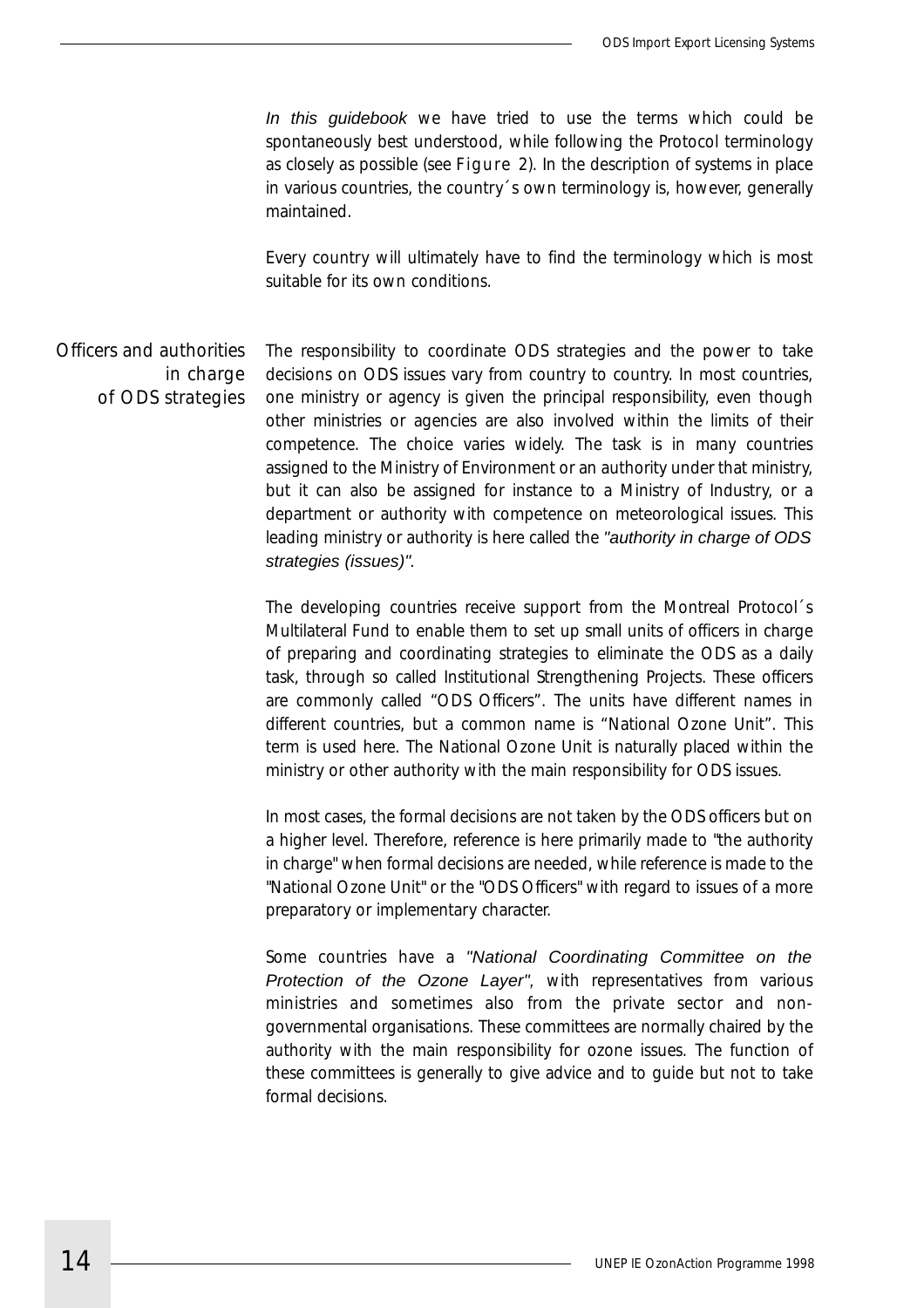$\sim$ 

|                                            | Fig. 2 Terminology                                                                                                                             |
|--------------------------------------------|------------------------------------------------------------------------------------------------------------------------------------------------|
| "import/export licensing system"           | the general concept that ODS<br>import and exports<br>must<br>be<br>approved in advance                                                        |
| "import/export licence"                    | corresponding broad term with no<br>specific denotation on its exact<br>meaning                                                                |
| "allowance"                                | allowance to import a specified<br>maximum quantity during a given<br>period                                                                   |
| "clearance"                                | clearance of a specific import<br>shipment within the framework of<br>a broader allowance                                                      |
| "import permit"                            | import licence valid for one<br>specified import only                                                                                          |
| "authority in charge of ODS<br>strategies" | ministry or agency with the main<br>responsibility for ODS issues                                                                              |
| "ODS Officers"                             | officers in charge of preparing and<br>coordi-nating ODS strategies on a<br>daily basis                                                        |
| "National Ozone Unit" (NOU)                | the unit to which the ODS Officers<br>belong                                                                                                   |
| "legislation"                              | used in a general sense without<br>indication on which body has the<br>right to issue or amend it (unless<br>otherwise apparent from the text) |
| "act", "law"                               | legislation issued by a parliament<br>or corresponding body                                                                                    |
| "regulation"                               | legislation<br>issued<br>by<br>the<br>Government (Cabinet), a Minister<br>or other authorized governmental<br>authority                        |
|                                            |                                                                                                                                                |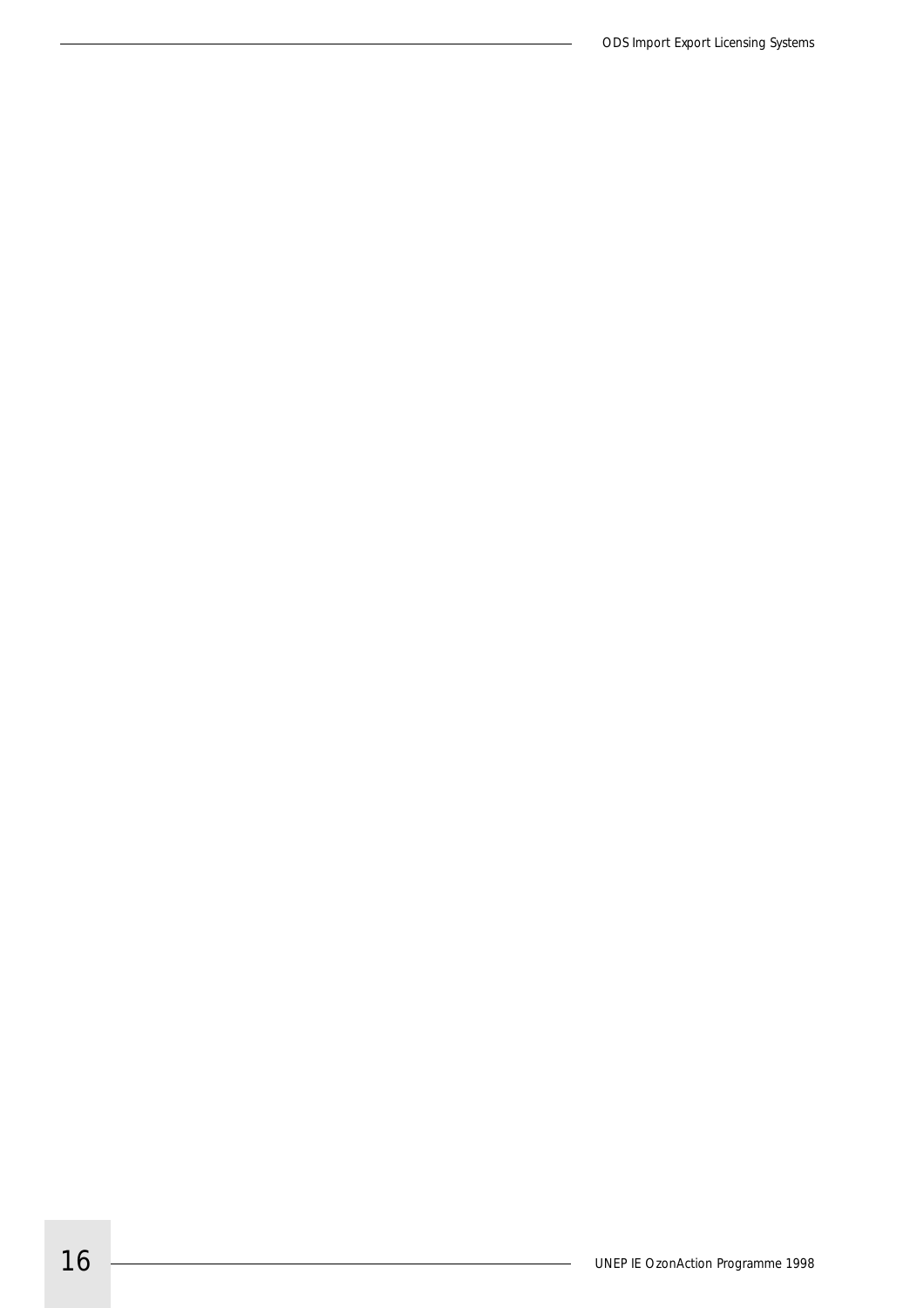## **1. The role of Import & Export Licences in Overall ODS Legislation**

## *1.1. Developing Country Obligations under the Montreal Protocol*

*The Montreal Protocol obliges developing countries to freeze their annual consumption and production of CFC 11, 12, 113, 114 and 115 at the average 1995-1997 level from 1 July, 1999. The consumption and production must then be reduced by 50 per cent by 2005, by 85 per cent by 2007 and completely eliminated by 2010. In parallel, similar reductions must be achieved for other ozone depleting substances (ODS), as summarized in Figure 3. The chemicals are combined in groups or "baskets", with the reduction requirements applicable to the group as a whole. For a full list of the controlled substances, see Annex C-1.*

| Fig. 3. ODS Phase-out Schedules for "Art. 5 Countries"                                                                                                                                                                                                                                                                                                                                                                                                                 |        |        |                       |                |                |                         |   |                   |
|------------------------------------------------------------------------------------------------------------------------------------------------------------------------------------------------------------------------------------------------------------------------------------------------------------------------------------------------------------------------------------------------------------------------------------------------------------------------|--------|--------|-----------------------|----------------|----------------|-------------------------|---|-------------------|
| Applicable from                                                                                                                                                                                                                                                                                                                                                                                                                                                        | 1999   | 2002   | 2003                  | 2005           | 2007           | 2010                    |   | 2015 20162040     |
| Annex $A^{\eta}$<br>base level: 1995-1997<br>Gr. I: the 5 main CFCs<br>Gr. II: Halons                                                                                                                                                                                                                                                                                                                                                                                  | freeze | freeze |                       | -50%<br>$-50%$ | -85%           | 0<br>$\Omega$           |   |                   |
| Annex $B^{2}$<br>base level: 1998-2000<br>Gr. I: Other CFCs<br>Gr. II: Carbon tetrachloride<br>Gr. III: 1,1,1-trichloroethane                                                                                                                                                                                                                                                                                                                                          |        |        | $-20%$<br>freeze -30% |                | -85%<br>$-85%$ | 0<br>$\Omega$<br>$-70%$ | 0 |                   |
| Annex $C^{3}$<br>base level: 2015<br>Gr. I: HCFCs (consumption only)                                                                                                                                                                                                                                                                                                                                                                                                   |        |        |                       |                |                |                         |   | freeze $\ldots$ 0 |
| Annex $E^{3}$<br>base level: 1995-1998<br>Methyl bromide                                                                                                                                                                                                                                                                                                                                                                                                               |        | freeze |                       | $-20%$         |                |                         | 0 |                   |
| (HBFCs, Annex C, Gr.II, shall have been phased out by all Parties already by 1 Jan. 1996)                                                                                                                                                                                                                                                                                                                                                                              |        |        |                       |                |                |                         |   |                   |
| 1) Applicable to all developing countries which are classified as "Art.5 countries"<br>2) Applicable to Art. 5 countries which have ratified the London Amendment<br>3) Applicable to Art. 5 countries which have ratified the Copenhagen Amendment<br>Per 15 November 1997, 117 Parties had ratified the London Amendment and 73 also the Copenhagen Amendment.<br>It is expected that, over time, all Parties to the Montreal Protocol will ratify these amendments. |        |        |                       |                |                |                         |   |                   |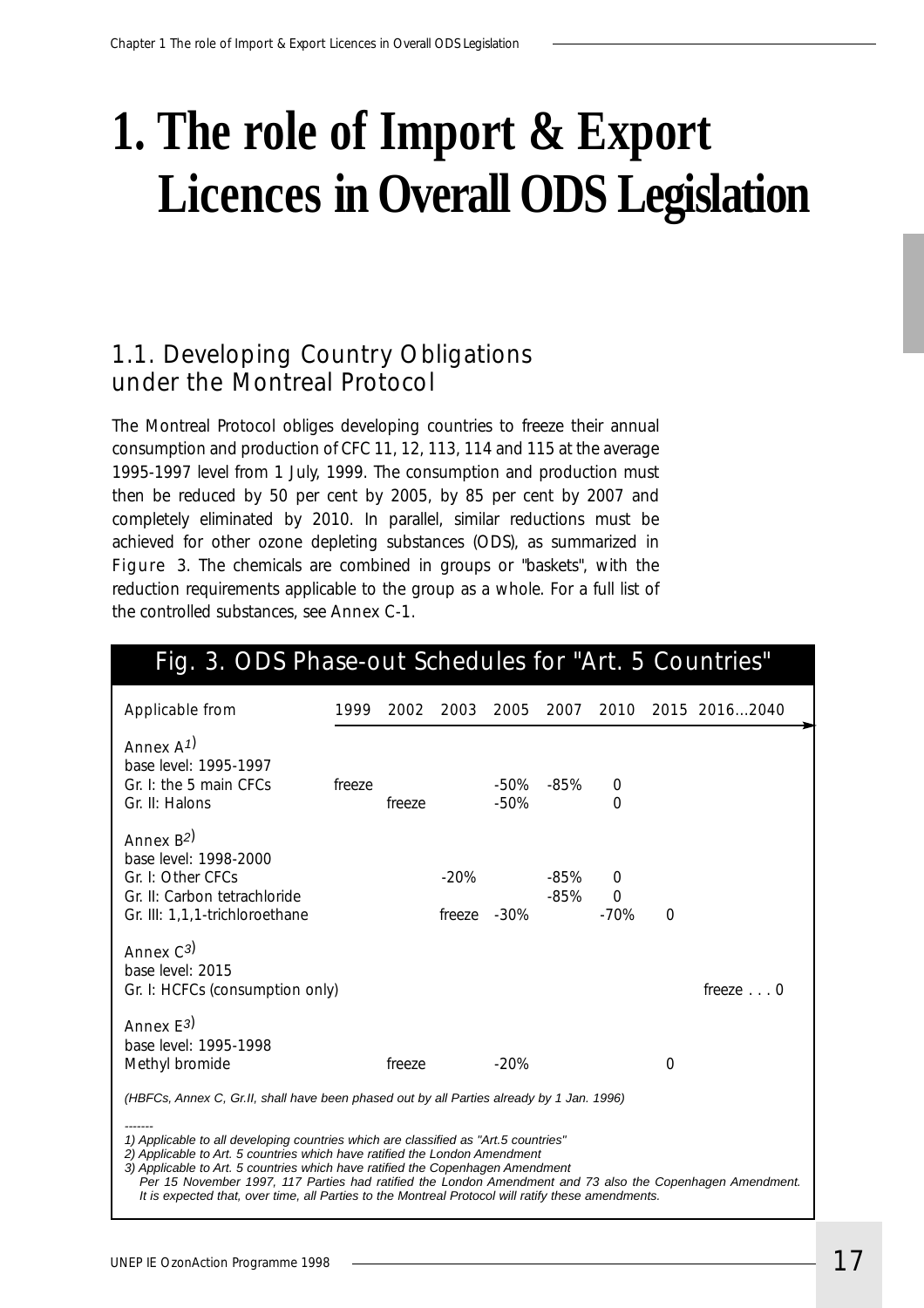*ODS consumption = imports + production exports* *The Montreal Protocol defines "consumption" as "import + production export". Only a few developing countries produce ODS. The total amounts of ODS imports minus the ODS exports define therefore the total ODS consumption for most countries.* 

## *1.2. Control Strategy to Phase Out ODS*

*Each government must introduce a strategy with control measures which are extensive enough to ensure that the government will, as a minimum, meet the above obligations. Many countries may prefer to eliminate the use of ODS at an even faster rate, as in the case of Costa Rica, Ghana, Malaysia, Peru, Senegal and Vietnam.*

- *A first important step is to prevent growth in ODS consumption. This is important both from an environmental and a socio-economic point of view. It is more costly to change an already established installation or use pattern than to plan for an alternative technology from the start. From the government´s perspective, it is therefore important to prevent the installation of new ODS equipment and the establishment of new uses of ODS as early as possible. Prevent growth!*
- *The overall strategy and the control measures must be comprehensive enough to phase out all types of ODS use. This includes not only the use by larger industries but also the dispersed, but collectively substantive use by many small enterprises and individual users. This small scale use accounts for a substantial - and in many countries the major - part of the ODS consumption. Typical small-scale use includes the utilization of ODS as refrigerants, as solvents and cleaning agent, for fire fighting, as a pesticide for fumigation and in production of aerosols by small enterprises. Long-term planning by the government and early action are required to achieve successful results with regard to these small scale uses. Comprehensive, long term planning and early action required!*
- *Laws and regulations remain the most reliable tool for achieving intended results. They must, however, be reasonable and properly implemented and enforced. The time allowed for the users to change over to alternative technology should be realistic. Ensuring public awareness and education, aimed at ensuring wide acceptance by the industry and the public in general at large, are also key components of any strategy. Legislation must be reasonable, well known and properly enforced*

*Regulatory controls can be supported by economic incentives and disincentives, such as differentiated duties and taxes, high fees for approved exemptions, etc. Some countries have for instance introduced taxes and/or higher duties on CFCs (e.g. Denmark and US), or reduced the duties on non-ODS chemicals. Other countries have decreased the duties for equipment designed for use of non-ODS-technology and equipment to recycle CFCs (e.g. Malaysia and Thailand). Exemptions from a ban on ODS Legislation can be supported by economic incentives and disincentives*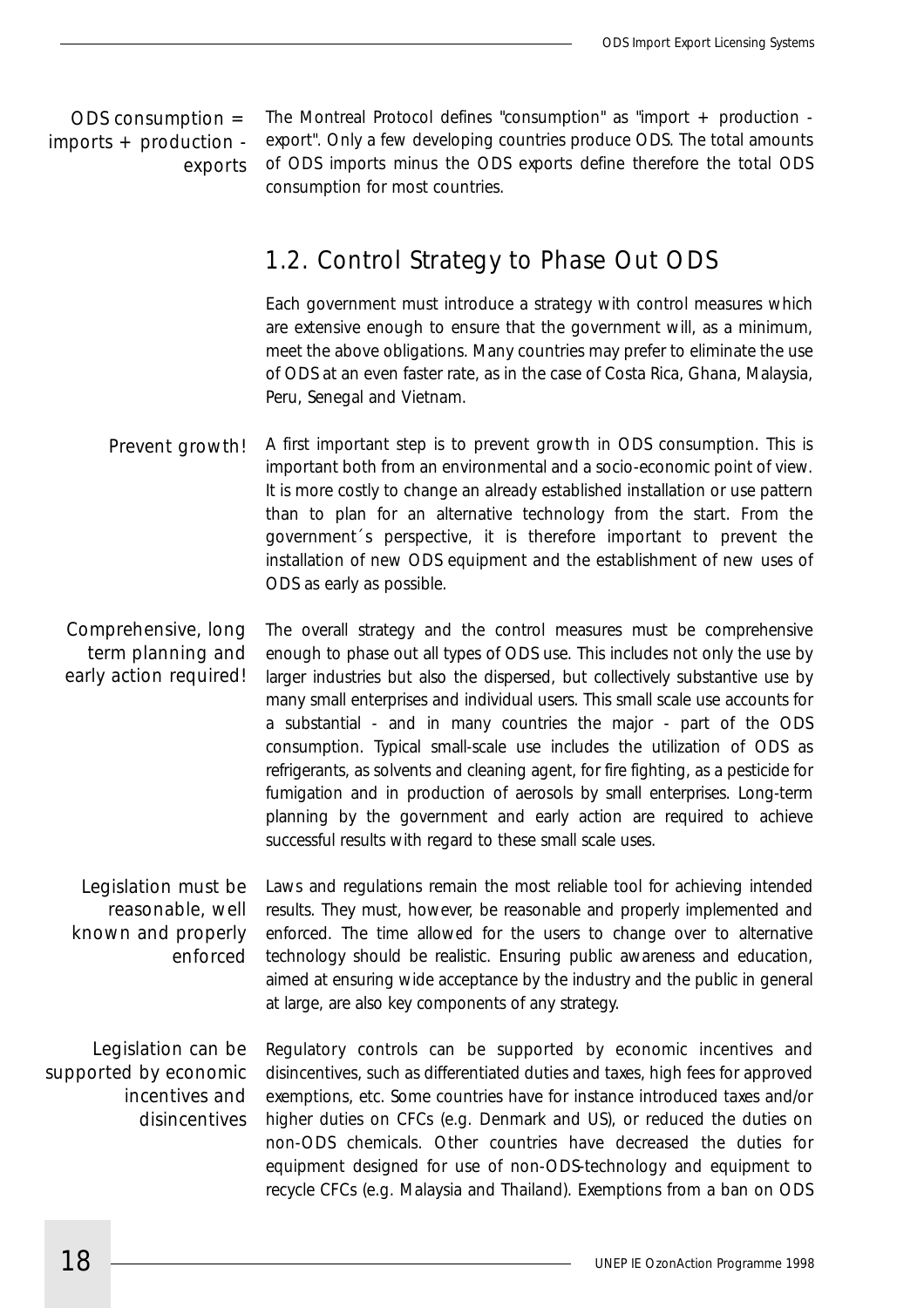*for certain applications can be subject to high fees which are progressively increased year by year (Sweden). Such taxes, duties and fees eliminate the economic advantage of using the relevant ODS, compared to the use of alternative technology. Financial assistance can be given to companies who convert to non-ODS technologies. A typical example is the assistance provided through the Multilateral Fund. Special reduced tax schemes and technical support for small and medium size enterprises have been introduced in some countries (e.g. Singapore).*

*ODS legislation can target the supply of ODS, or the demand for these chemicals, but preferably both. The ODS supply always tends to find its way to the users as long as there is a demand for it - be it through illegal imports or by pressure on the government to allow enough supply to cover the demand. Many developed countries have experienced this. Most well known is the smuggling of CFC 12 refrigerants into US and the European Union. On the other hand, with no control on supply, suppliers are likely to market their products strongly. Users will then be less aware that their needs can be met with alternatives to ODS, or will be resistant to try such alternatives.*

#### *Preferably, target both supply and demand!*

*Examples of possible options for legal controls on ODS are indicated in Figure 4.*

| Fig 4. Examples of ODS Legislation                                                                                                                                                                                                                                                                                                                                                                                                          |  |  |  |  |  |
|---------------------------------------------------------------------------------------------------------------------------------------------------------------------------------------------------------------------------------------------------------------------------------------------------------------------------------------------------------------------------------------------------------------------------------------------|--|--|--|--|--|
| Controls on supply                                                                                                                                                                                                                                                                                                                                                                                                                          |  |  |  |  |  |
| - bans on import, production and/or sale of specified ODS by<br>specified dates<br>- gradual limitation on rights to import and produce specified<br>ODS<br>- bans on import and/or sale of certain products/equipment<br>(e.g. aerosols, MAC equipment designed for CFC 12, disposable<br>CFC refrigerant containers, second hand equipment designed for<br>use of CFCs)<br>- labelling requirements<br>- import notification requirements |  |  |  |  |  |
| End use controls                                                                                                                                                                                                                                                                                                                                                                                                                            |  |  |  |  |  |
| - bans on use of specified ODS for defined applications, by<br>specified dates<br>- controls on ODS emissions<br>- restrictions on the right to handle certain ODS (to persons with<br>suitable training and equipment)                                                                                                                                                                                                                     |  |  |  |  |  |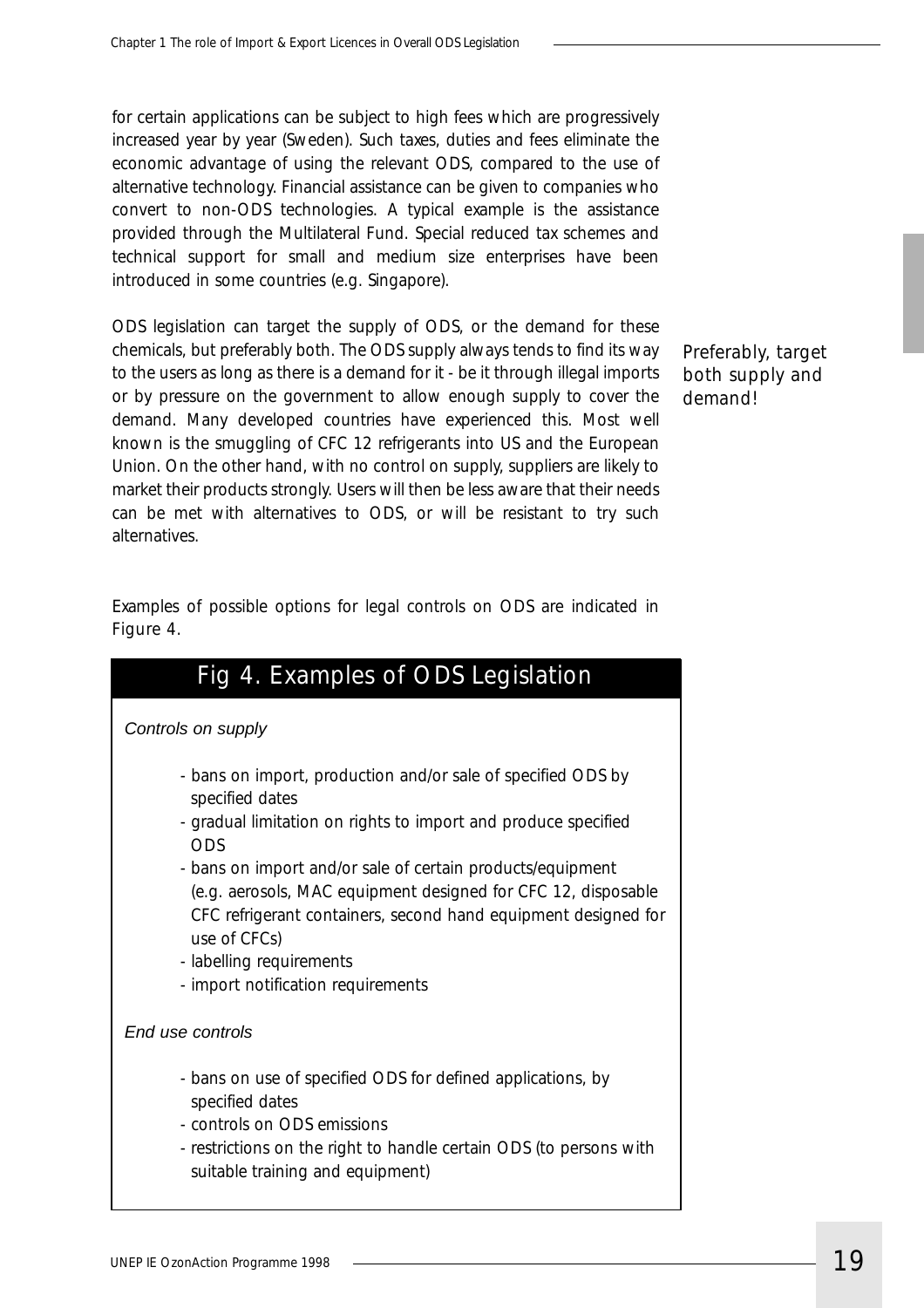*UNEP/SEI's guidebook* "Regulations to Control Ozone Depleting Substances" *summarizes laws and regulations introduced in some developed and developing countries, with reference to applicable legal text and to the authorities and officers involved in their implementation. The choice and combination of laws and regulations are, and will always be, highly country specific. The choice depends on many different factors such as the time when the decisions are (were) taken, the prevailing ODS use pattern, the political situation, the legal traditions, etc.* 

### *1.3. The Importance of Import and Export Licensing Systems*

*The ODS supply can be controlled through the introduction of an import and export licensing system. The objective of an import and export licensing system is to ensure that import and export of ODS does not take place unless the potential importer or exporter first applies for and obtains an import or export licence. Such systems serve several purposes (as summarized in Figure 5).*

### *Fig. 5. Five Good Reasons for an Import/Export Licensing System*

- ❏ *Import/export licensing systems control the ODS supply*
- ❏ *Import and export licences make collecting information on imported and exported ODS quantities, by chemical, easier and more reliable (Read Annex A-1!)*
- ❏ *Import licences provide a gateway to controls on end uses*
- ❏ *Import licences facilitate control on illegal imports*
- ❏ *Import and export licensing systems become mandatory under the Montreal Protocol, per 1 January 2000.*

*First, it makes it possible for the government gradually to limit and eventually to eliminate the supply in line with the country´s obligations under the Protocol (this assumes that corresponding controls are also placed on ODS production in countries where this is relevant). Creating a scarcity of ODS supply before it is totally eliminated sends signals to the users to start looking for alternatives. It may drive the prices up and make the alternatives more competitive. This will also help the government to enforce other ODS laws and regulations.* 

*Secondly, controls on imports and exports make it possible for the government to monitor the total ODS consumption in the country. The*

#### *Controls on supply make users aware*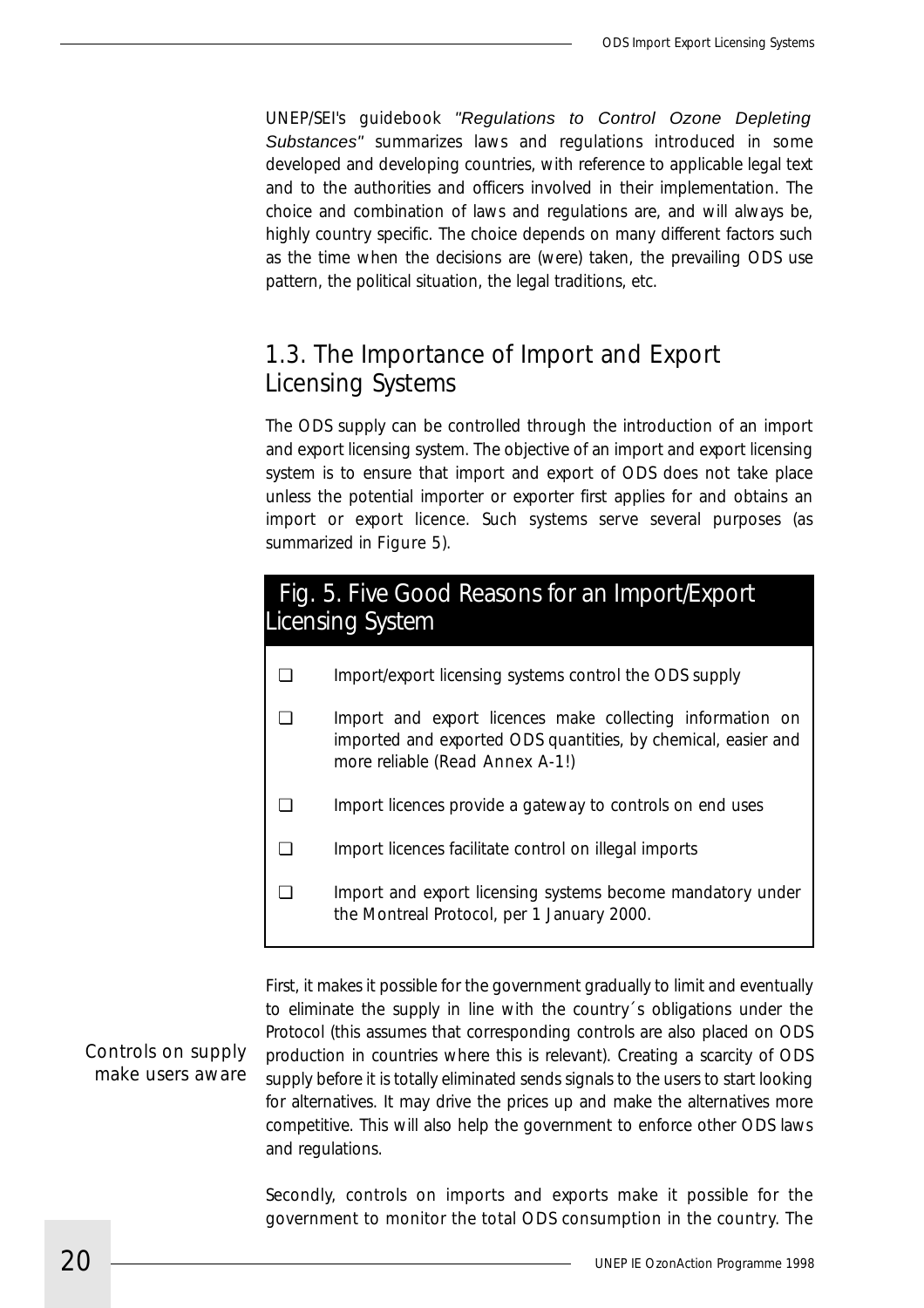*government needs information on the imported and exported quantities of each controlled ODS in order to plan and structure its controls on ODS and to follow up their effectiveness. This information is also required to enable the government to report the country's imports and exports to the Ozone Secretariat as required under the Montreal Protocol.*

*Every country must monitor the imports and exports of each chemical annually. Many countries try to monitor the ODS consumption through customs statistics. It has, however proven difficult or even impossible to obtain reliable figures based on customs statistics. A basic and fundamental problem is that the customs statistics are built on the function of the goods, while the Montreal Protocol is primarily interested in their chemical composition. This is especially a problem with regard to mixtures containing ODS. Some ODS, e.g. CFC 115, are almost entirely traded as mixtures. These problems are summarized in Annex A-1, and described in more detail in UNEP´s publication* "Monitoring Imports of Ozone Depleting Substances". *Import and export licences offer an easier and more adequate tool to monitor the ODS consumption. Under a licensing system, all importers and exporters can be required to report on imported or exported quantities directly to the authority in charge.*

*Identifying the importers through an import licensing system provides also a good starting point to identify the end users.* 

*At the Ninth Meeting of the Parties (Montreal, September 1997), it was agreed that all Parties must introduce an import and export licensing system* for ODS (see new Article 4B of the Montreal Protocol, reproduced in **Annex** *C-2). This new obligation will be effective January 1, 2000 or three months after the amendment enters into force for the country, whichever is the latest.*

*Countries are free to structure their systems in the way they find most appropriate. The system should, however, be designed to help countries to prevent illegal trade in ODS and to facilitate data collection and reporting to the Ozone Secretariat. This includes also exchange of information between importing and exporting countries.* 

*The system must apply to all ODS, whether virgin, used, recycled and reclaimed. Countries which find themselves unable to introduce import and export licensing systems immediately for HCFCs and methyl bromide may delay the application with regard to these chemicals, until 1 January, 2002 for methyl bromide and to 1 January, 2005 for HCFCs. It is, however, not advisable to do so, given that monitoring the consumption of both substances, but in particular of HCFCs, is difficult without an import licensing system. Many HCFCs are sold as blends. The quantities of each HCFCs can therefore not be monitored by customs statistics. This is difficult even with regard to the HCFCs when traded as*

#### *ODS data from customs statistics is not a good source*

*Should prevent illegal trade and facilitate good reporting*

*Should cover all ODS (new and used)*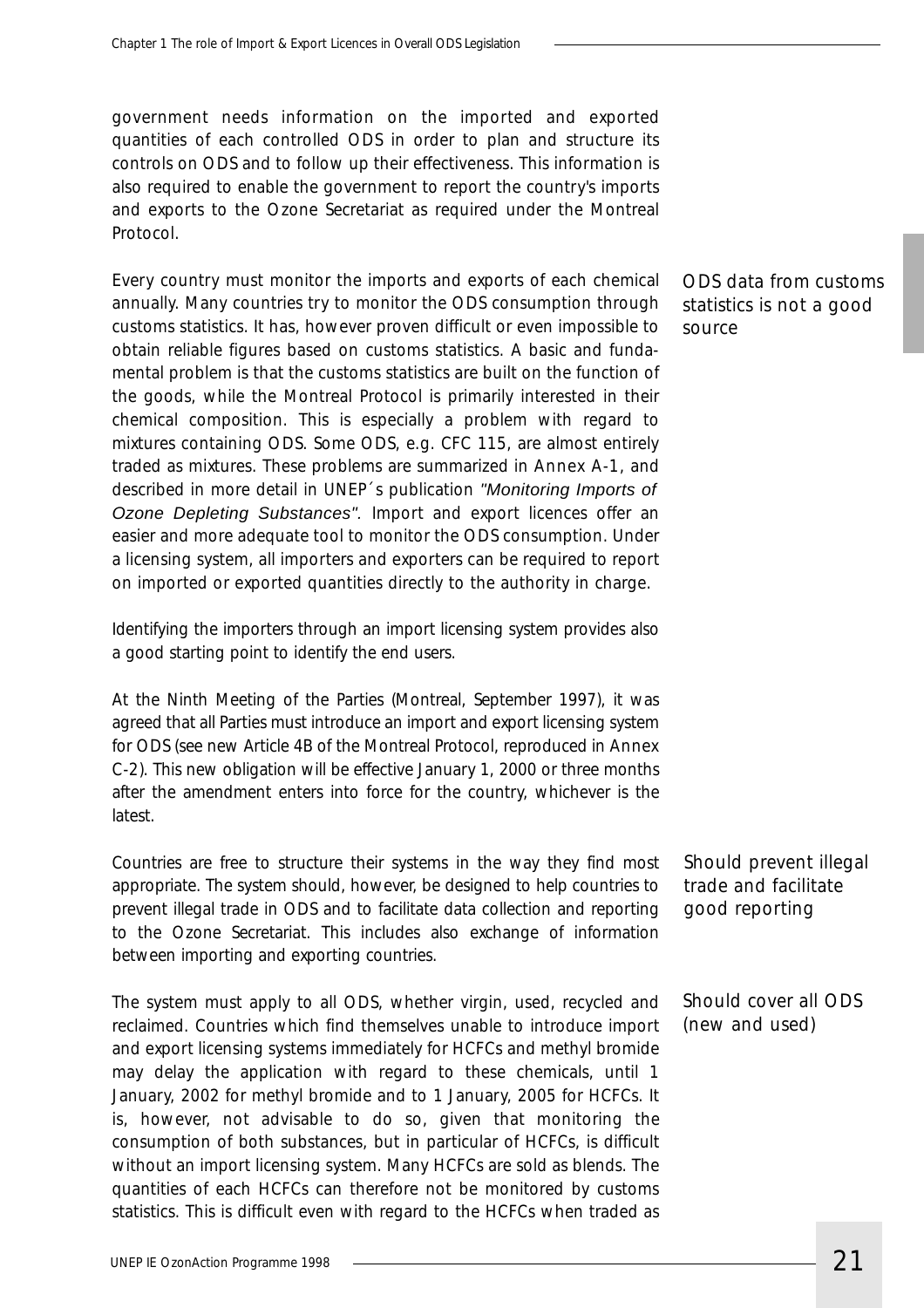*pure chemicals, as it is unlikely that the customs authorities will accept separate customs codes for more than, at best, the most common HCFCs.* 

*Each Party should report to the Ozone Secretariat on the establishment and operation of its licensing system within three months of its introduction. Report on structure to the Ozone Secretariat!*

### *1.4. Refrigerant Management Plans and Links to Import Controls*

*The link between import licensing systems and end use controls is particularly strong with regard to the use of ODS refrigerant.*

*In many countries the most important application of CFCs and HCFCs is the use as refrigerants for various types of refrigeration and air-conditioning equipment - sometimes accounting for 75 per cent or more of the total ODS consumption. Refrigeration and air-conditioning equipments are designed for a specific type of refrigerant, have a long lifetime and are used everywhere. The major part of the consumption is caused by leakage and venting of the refrigerant gas during service and maintenance. Installations, servicing and maintenance are often handled by numerous small enterprises, partly belonging to the informal sector.* 

*Substantial reductions of the consumption can be achieved through recovery, better maintenance and leak repairs. Ultimately, a transition to other non-ODS refrigerants must also be achieved. This cannot be achieved without changing the habits of the contractors and users involved.* 

#### *Conditions in import licences can facilitate control on ODS refrigerants*

*An important element in reducing the use of ODS refrigerants is the establishment of a Refrigerants Management Plan (RMP) which includes training of service technicians, recovery and recycling systems, public awareness and suitable policy and regulatory framework. A part of such a strategy may be to limit the access to ODS refrigerants to enterprises which have proper training and equipment for recovery, repair, etc. An import licensing system can facilitate the controls in this context. Import licences can be coupled with conditions that the importer must keep records on his sales and that ODS refrigerants may be sold only to authorised enterprises. Such legislation is in place e.g. in Australia, Sweden and USA (see UNEP´s publications* "Monitoring Imports of Ozone Depleting Substances" *and* "Regulations to Control Ozone Depleting Substances"*).*

*It is likely that the consumption of CFC refrigerants presently is growing in countries with a positive economic development, in particular if the tourism industry is expanding. Even the first Montreal Protocol requirement, to*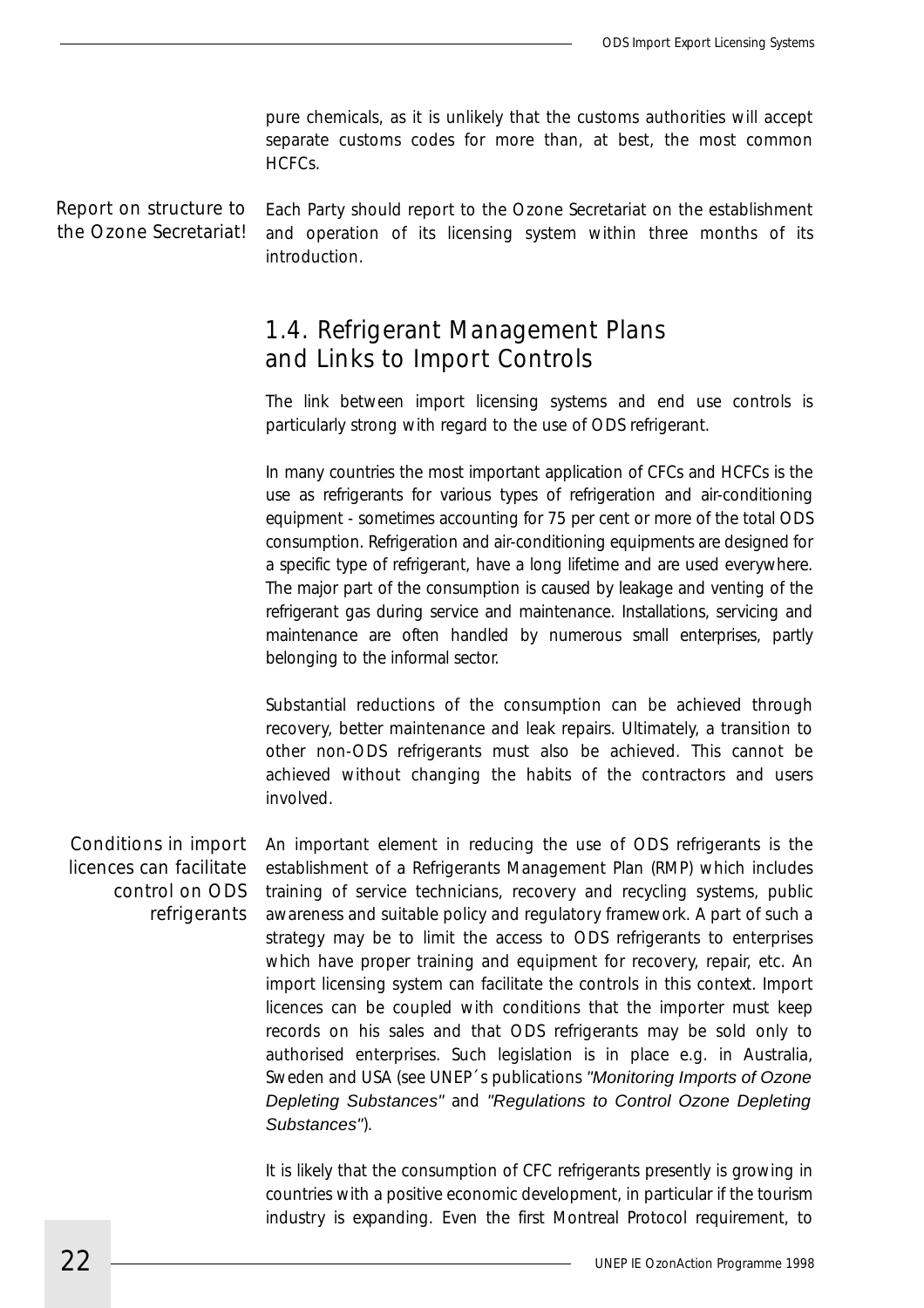*freeze the CFC consumption at the average 1995-1997 level, by 1 July 1999 may then be difficult and in reality require a reduction of the current consumption level.*

*The CFCs mainly used as refrigerants are CFC 12, CFC 115 (as part of the mixture R 502) and CFC 11 (for large chillers). A more limited use exists with regard to CFC 114, for specialised applications in the military, and of CFC 13 (pure or as part of a mixture called R 503) for ultra low temperature refrigeration, used e.g. in hospitals and for freeze drying. Halon 1211 and 1301 are also occasionally used as refrigerants and are then called R 12B1 and R 13B1, respectively.*

## *1.5. Controls on Import of Used ODS Equipment*

*Used equipment which is designed for use of CFCs and which therefore has become obsolete in developed countries is now often exported to developing countries at low prices. This can create problems for the authorities in charge of phasing out ODS as it maintains a sustained dependence on CFCs and makes the conversion to non-ODS technology uncompetitive.* 

*The Ninth Meeting of the Parties therefore recommended developed countries to adopt appropriate measures, in co-operation with relevant developing countries, to control the export to developing countries of used products and equipment which rely on the supply of CFCs, halons, carbon tetrachloride or 1,1,1-trichloroethane for their continued functioning. This decision may be used as a basis for making contacts with the authority in charge of ozone issues in countries from which such used products are found to be exported. It is also important that developing countries themselves ban or restrict imports of such used products and equipment which they no longer wish to import.*

## *1.6. How to Find More Information on ODS controls*

*Several of UNEP IE´s publications (as well as publications by some other international and bilateral agencies) contain information how ODS controls can be set up. Some of these are listed below (Figure 6). For a full list of documents and other resource material which is available from UNEP IE, see UNEP IE´s leaflet "Stratospheric Ozone Protection Publications".*

*Consider need for controls on used products*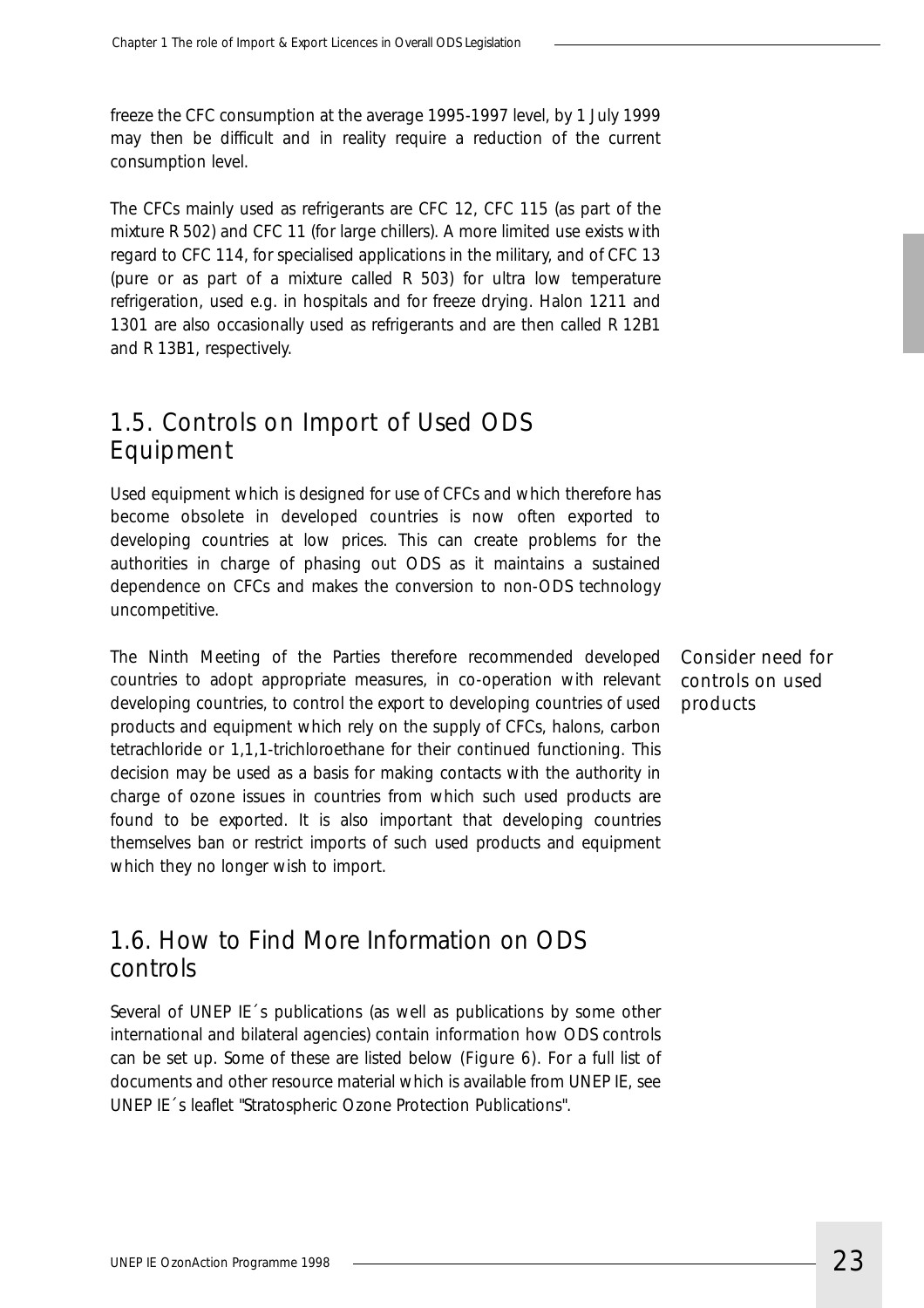| Fig. 6. Publications on Government Strategies<br>to Phase Out ODS                                                                                                          |                                                                                                                                                                                                                               |  |  |  |  |
|----------------------------------------------------------------------------------------------------------------------------------------------------------------------------|-------------------------------------------------------------------------------------------------------------------------------------------------------------------------------------------------------------------------------|--|--|--|--|
| UNEP: "Elements for Establishing Policies,<br>Strategies and Institutional Framework<br>for Ozone Layer Protection" (1995)                                                 | Gives a broad description of issues<br>involved in establishing and implementing<br>an ODS phase-out programme.                                                                                                               |  |  |  |  |
| <b>UNEP/SEI: "Monitoring Imports of Ozone</b><br>Depleting Substances" - a Guidebook<br>(1996)                                                                             | Describes and analyzes ODS import<br>controls and monitoring systems<br>in countries belonging to the ODS<br>Officers <sup>*</sup> Network for Southeast Asia<br>and the Pacific (ODSONET/SEAP).                              |  |  |  |  |
| USEPA/UNIDO:"Reducing CFC Use<br>in Refrigeration: Strategic Options<br>for Countries with Low CFC Consumption"<br>(1996)                                                  | Manual to assist ODS officers to collect<br>data and develop cost-effective strategies<br>to reduce the use of CFC Refrigerants.                                                                                              |  |  |  |  |
| <b>UNEP/SEI: "Regulations to Control Ozone</b><br>Depleting Substances - a Guidebook"<br>(1996)                                                                            | Contains summaries of ODS legislation<br>in 36 developed and developing<br>countries, with references<br>to applicable laws and regulations,<br>and to the authorities and officers<br>involved in their implementation.      |  |  |  |  |
| <b>UNEP: Preliminary List of Trade Names</b><br>of Chemical Products Containing<br>Substances Under the Montreal Protocol<br>and Trade Names of HFC Alternatives<br>(1996) | Lists commercial trade names by producing<br>company with information<br>of content of controlled ODS<br>and/or HFCs.<br>Percentage of weight is given for some<br>of the chemicals only.<br>Contact information is included. |  |  |  |  |
| <b>UNEP/SEI: "Government Strategies</b><br>to Phase Out Ozone-Depleting Refrigerants<br>- Four Case Studies from the Nordic<br>Countries" (1997)                           | Compares government strategies<br>to phase out ODS refrigerants<br>in Denmark, Finland, Norway<br>and Sweden.                                                                                                                 |  |  |  |  |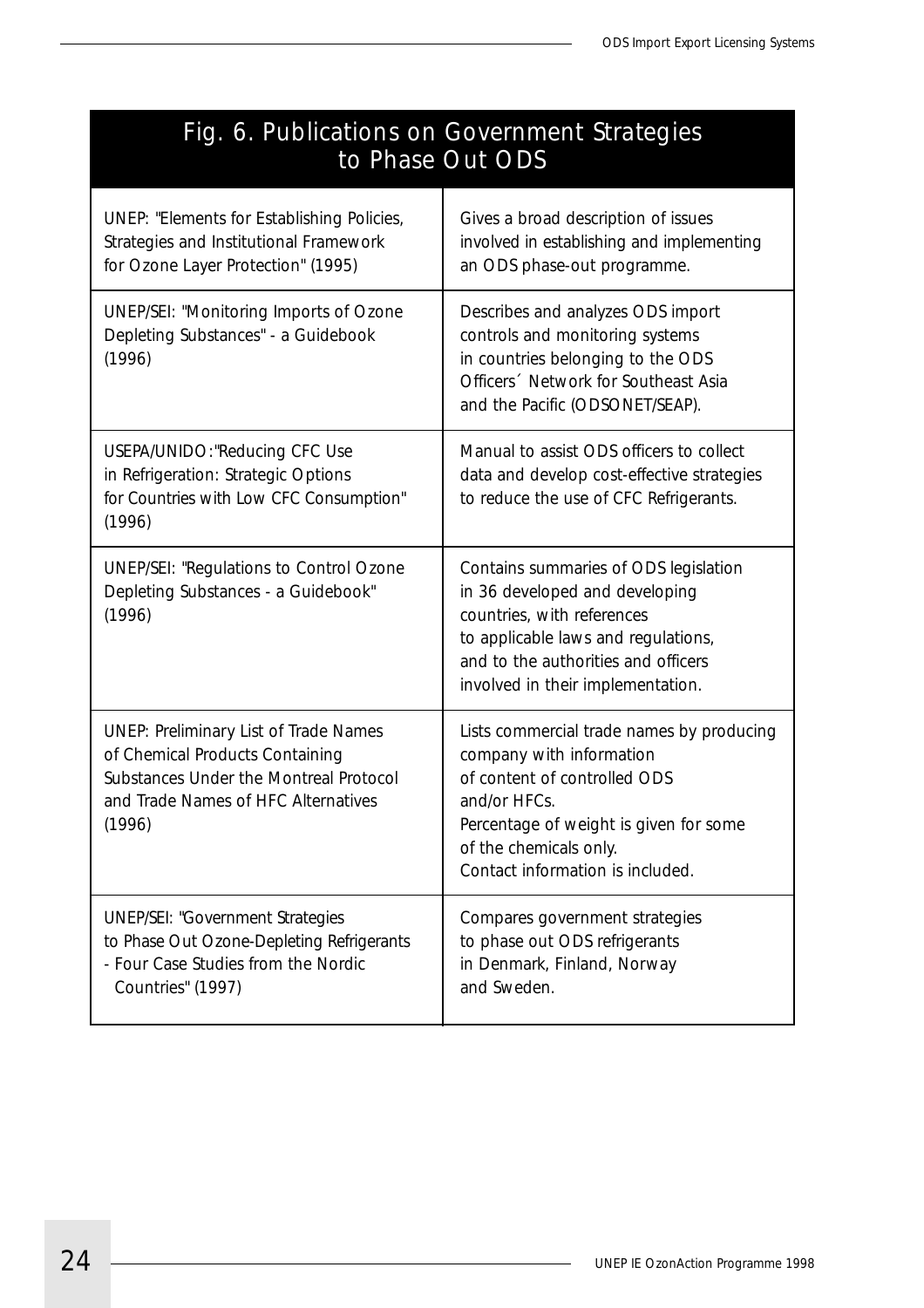# **2. Designing an Import Licensing System**

*This chapter presents the decisions that must be taken when designing an import licensing system. The crucial part in setting up legislation on an import licensing system is the "thinking process" - that is, what decisions to take on substantive issues. The law or regulation itself can be considered as the tip of the iceberg, representing a summary statement of all the decisions taken. Once the decisions on the substantive issues are taken, it is reasonably straightforward to draft the legal text.*

*It is important to note that import licensing systems can vary considerably, both in terms of their legal structure and in the way they can be implemented. The description of the principal decision steps outlined in this chapter should hopefully facilitate discussions between various stakeholders on the nature of the import licensing system and make it possible to decide on a system which takes into account all relevant aspects and suits the needs of the country.*

*The decision-making process can be divided into four principal steps as illustrated in Figure 7 ("the decision tree"). Please, note that the decision tree takes its starting point in the design of an import licensing system. Underlying, but not covered here more than as far as it affects the licensing system, is the bigger issue of the country's total strategy to phase out all ODS.* 

*The great variety in import licensing systems already in place in various countries illustrates the need to take decisions on the issues referred to above. Short summaries of the systems in place in Australia, Malaysia, New Zealand, the Philippines, Singapore, Sweden (EU) and Thailand are included in Annex A-2. A more detailed description can be found in UNEP´s guidebook* "Monitoring Imports of Ozone Depleting Substances", section II.3, 8 and 10-14.

## *2.1. Defining objectives*

*The obvious starting point in designing an import licensing system is to consider its ultimate objectives. An import licensing system can either serve solely as a surveillance instrument to track the total quantity of ODS imported, or it can be used to control and limit the ODS supply in the country.*

*The crucial part is the decisions on substance*

#### *Import licensing systems can vary considerably*

*For examples, see Annex A-2*

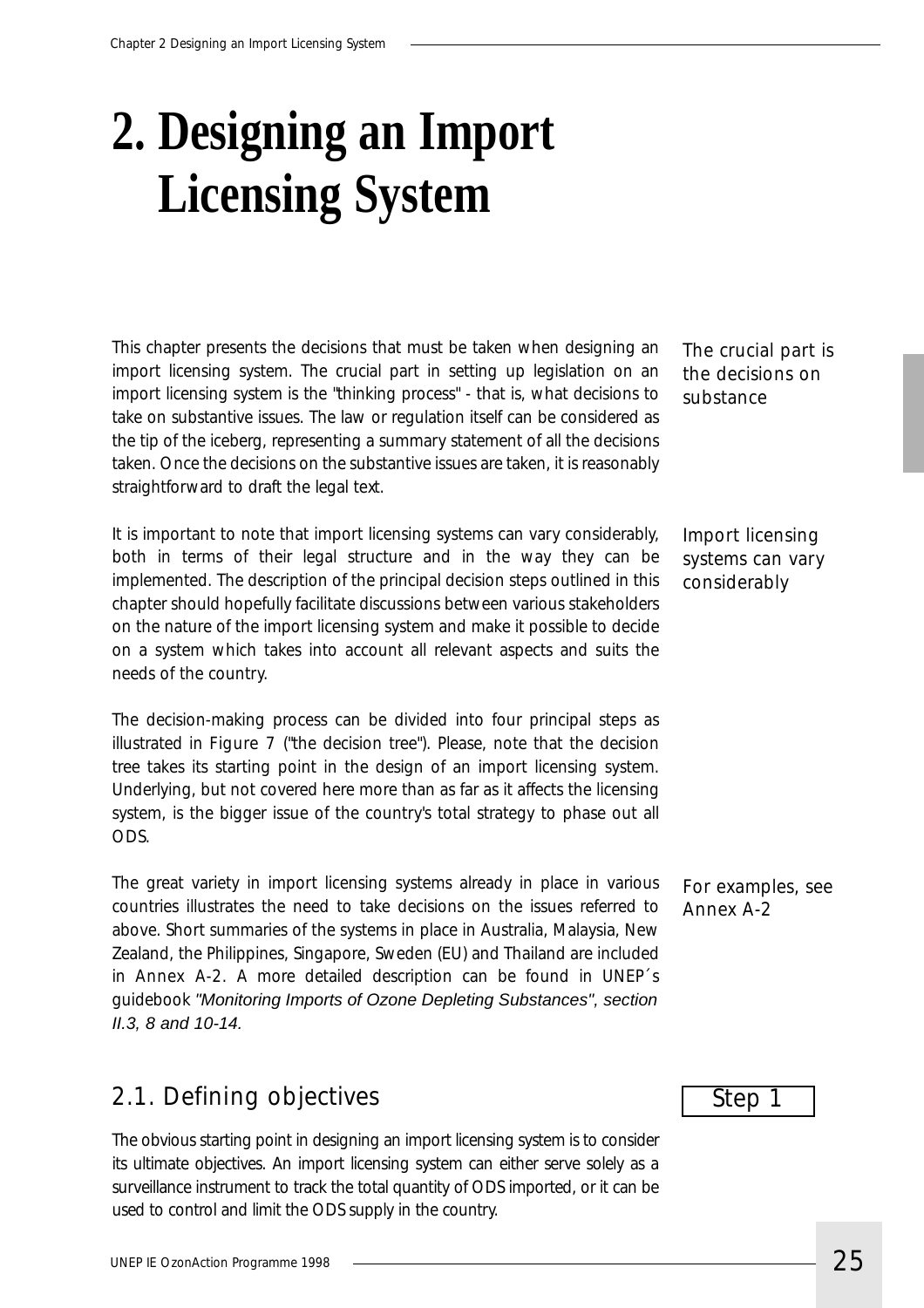#### *In a system designed to serve as a* surveillance instrument, *requests for an import licence are generally approved once the requested information is submitted. An exception relates to cases where imports cannot be allowed under the terms and conditions of the Montreal Protocol, e.g. because the exporting country is not a Party to the Protocol. A surveillance type of licensing system is an effective tool to monitor the total import quantities but does not provide an opportunity to control and reduce the market availability of the ODS. In the past, Thailand used its licensing system this way. The present system in Mauritius also keeps track of the imports without real restrictions. When used to monitor ODS imports only*

*If the import licensing system will be used solely to track imported quantities of ODS, then the next decision required is only to designate the authority who will issue the licence (see the decision tree, Figure 7, Step 4).*

#### *A licensing system designed as a surveillance instrument works very similar to plain notification requirements, however, with the following important differences. It gives the authority in charge greater possibilities to request information and it allows the possibility to attach conditions, e.g. on subsequent reporting. Compared to a notification system, a licensing system of surveillance type has also the advantage of providing the authority in charge the legal power to deny approval; as a consequence, it can be turned into a tool to limit and control the ODS import without further legislation. The requirement to have a licence has in itself some initial psychological effects on the imported quantities, in particular if coupled with information to the industry and the public at large on the dangers of ozone layer depletion. In Mauritius, the imported quantities decreased smoothly without formally required restrictions from 1992 to 1995, largely due to the implementation of three projects under the Country programme and the impact on market forces of ozon friendly ozone labelling. Benefits compared to notification*

However, *all Parties to the Montreal Protocol are obliged to gradually reduce and finally totally eliminate the import of the controlled substances according to the established time schedules. A surveillance type of import licensing system, will not achieve this. Mauritius for instance experienced that the earlier decreasing import increased again between 1995 and 1996 (perhaps due to stock piling).* A surveillance type of licensing system therefore presumes that the required reductions are achieved by other means, *for instance by efficient controls on the end users of ODS. Monitoring must be combined with other control measures*

#### *But, as mentioned,* an import licensing system can also be used to control the supply of ODS. *The total quantity allowed can gradually be reduced over the years. The market supply of the various ODS can hereby be limited in line with each country´s obligations and policy decisions taken (see Step 2). Nowadays, Thailand is using its licensing Import licences can be used to control supply*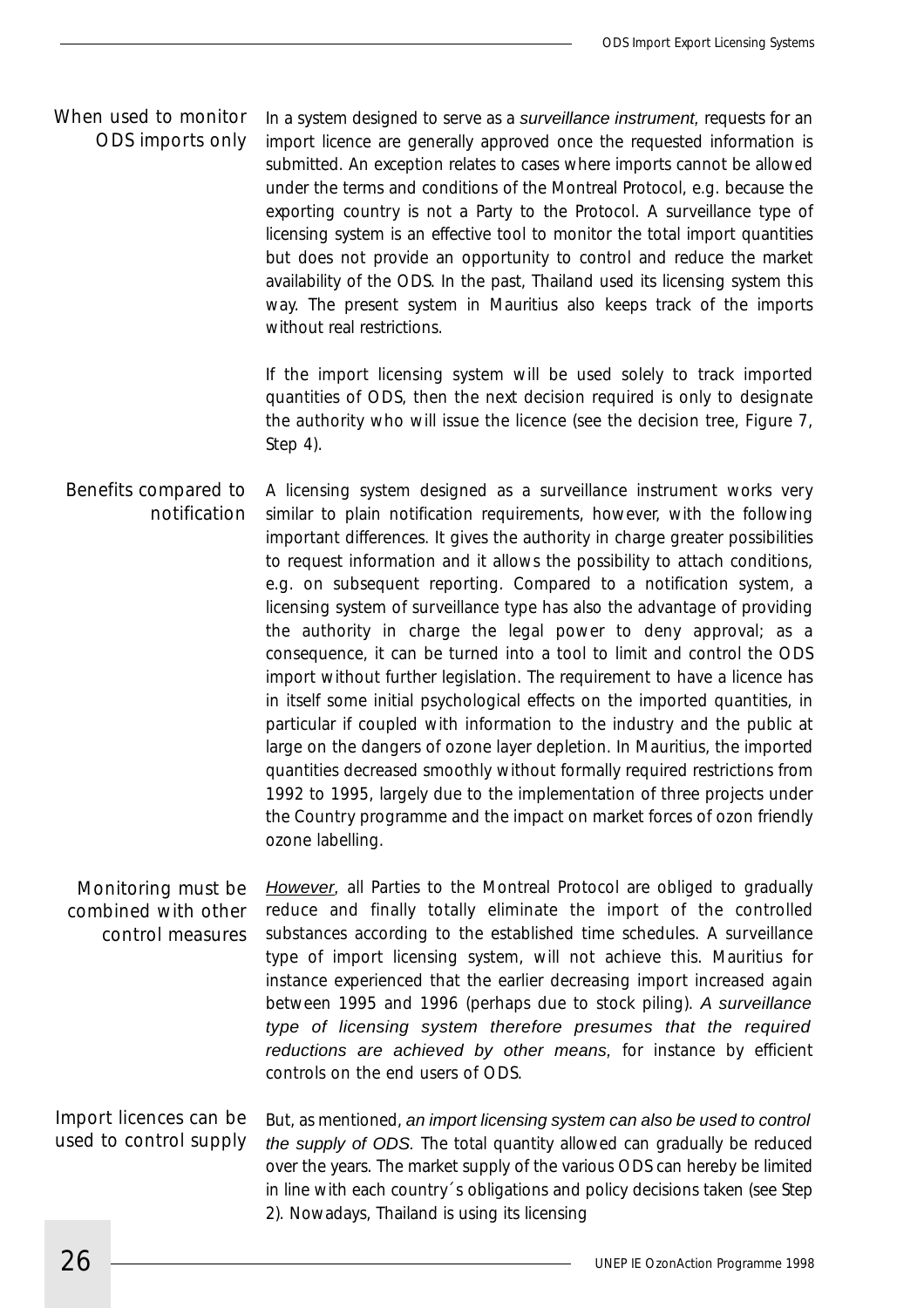## *Fig. 7 Decision tree to design an import control system*



*\* Assumes that compliance with the MP limits are ensured through other means, e.g. reliable controls on all end users.*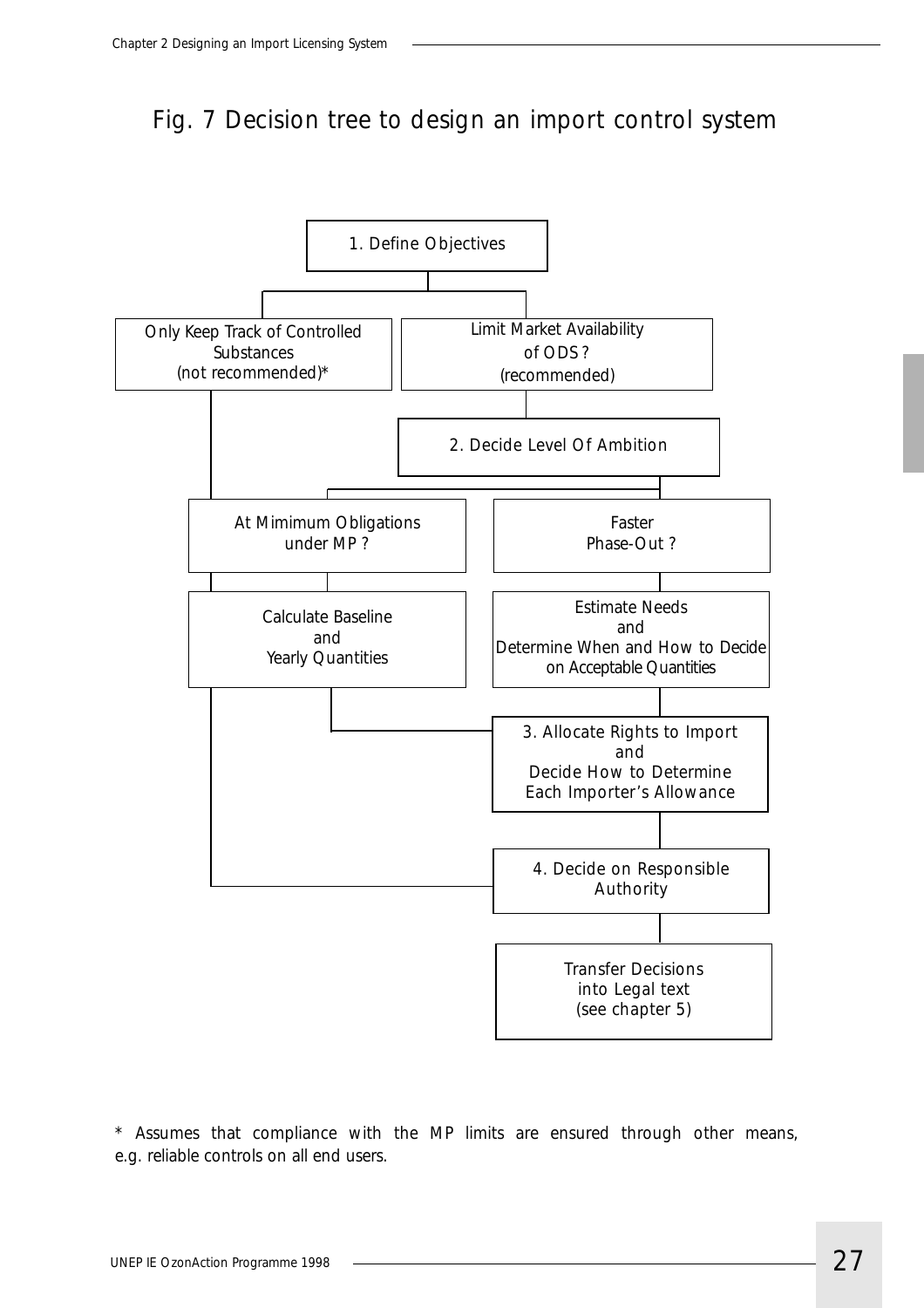*system to limit gradually the imports of ODS. Mauritius is also considering measures to restrict the ODS import by imposing decreasing quotas based on the average 1995-1997 imports.*

#### *Objectives can vary depending on type of ODS*

*Step 2*

*The phase-out schedules are not the same for all ODS and, thus, the choice of import licensing objectives can vary. For instance, HCFCs have a substantially longer phase-out schedule than the other ODS due to the lower ozone depleting potential and because they partly serve as interim alternatives to CFCs. The government might find it appropriate initially to use its import licensing system to collect accurate data only with regard to HCFC imports, while at the same time use the system actively to limit the supply of CFCs and the other ODS with a shorter phase-out schedule. The risk of accelerated phase-out schedules for HCFCs should however be taken into account. This could justify actively controlling also the HCFC supply from the beginning.*

## *2.2. Deciding level of ambition and total import quantities*

*When the licensing system is actively used to reduce the ODS supply, the next decision required is that on the level of ambition* vis-à-vis *the phaseout schedule under the Protocol. The government can either choose to adhere only to the minimum obligations under the Protocol, or decide to aim at a faster phase-out schedule.* 

*Adhering to the* minimum requirements *under the Protocol makes this decision step fairly straightforward. It only entails deciding the country´s baseline tonnage for each ODS under the Protocol (see* Figure 3*) and calculating the quantities allowed each year for each controlled substance. Calculate minimum requirements*

> *The next step will then be to decide who will be allowed to import ODS (see the decision tree,* Figure 7, Step 3*).*

*Many countries have, however, chosen to aim at an* accelerated phaseout schedule. *Some benefits of such a decision include the following: Benefits of accelerated phase-out*

- *It gives the government more flexibility to adjust its decisions, if necessary, and provides a margin of error, if it turns out to be more difficult than expected to keep the ODS consumption under full control.*
- *Continued use of phased-out chemicals increases dependence on obsolete technology and will hamper the country´s economic development. It will become increasingly difficult to find spare parts, and exporting industries will encounter difficulties on the export market.*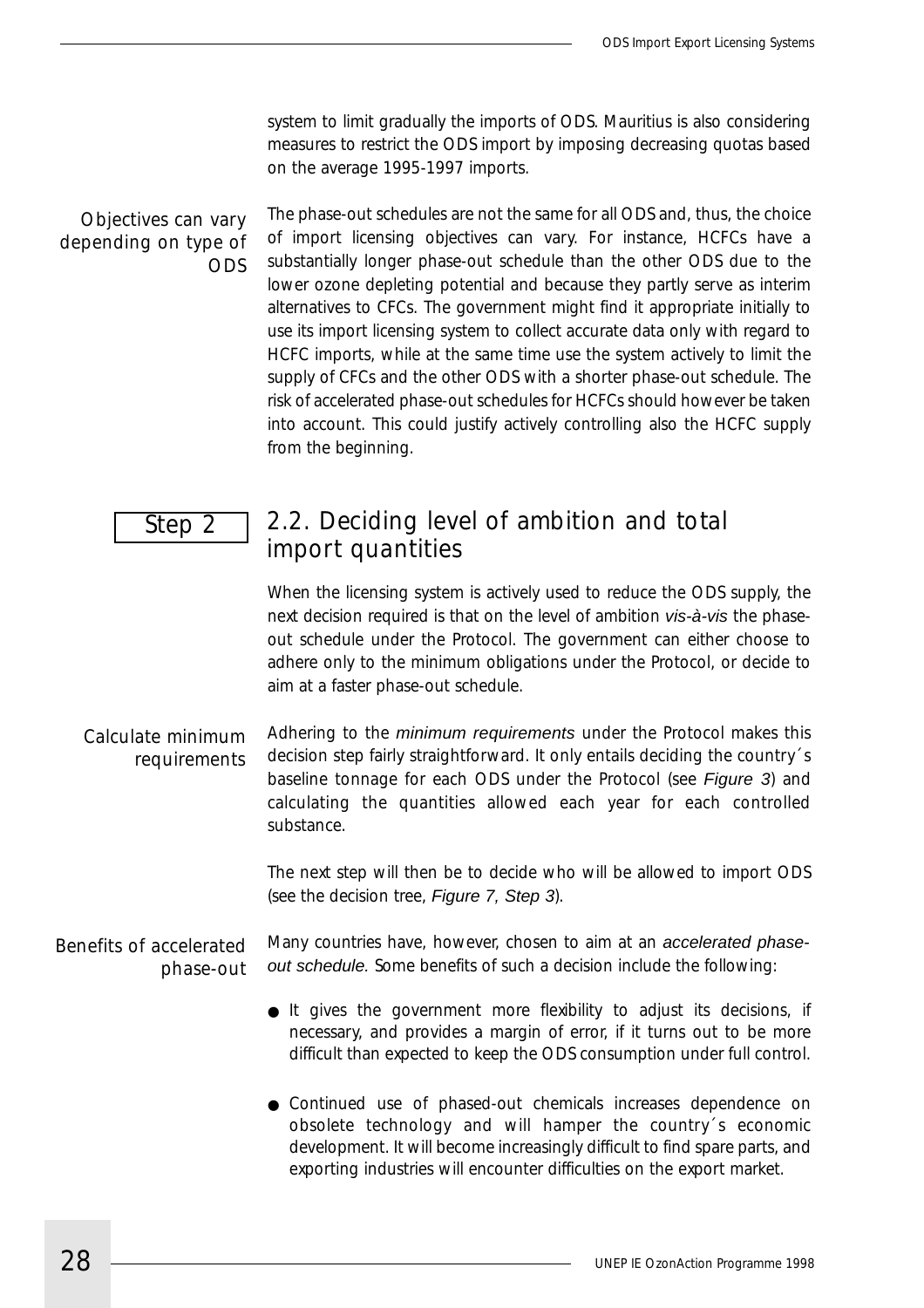- *The Montreal Protocol phase-out schedules could be accelerated if the effects of ozone depletion in the future became even more visible than today. In such a situation, it is advantageous to have planned for an accelerated phase-out from the start.*
- *An accelerated phase-out increases the exposure of the domestic industry and service sector to the latest technology.*
- *An accelerated phase-out schedule demonstrates environmental leadership within the Montreal Protocol framework, which in turn creates political goodwill and could even translate into economic benefits. A pro-active government approach will provide the necessary enabling environment for the socio-economic development of the country.*
- *Most importantly, an accelerated phase-out helps in minimizing the negative effects of the ozone layer depletion. Developing countries are especially vulnerable to the effect of ozone depletion on health and food supply.*

*With this choice, the next task is to estimate the ODS needs and decide what levels of phase-out are feasible and reasonable to achieve for each type of ODS.*

*The demand for ODS in each sector of application will have to be estimated. The country programme and its updates can provide a starting point. Although the country programme often is written at a time when there was not enough information available, it can still provide a broad overview of the situation.* 

*It is important to consider not only the existing needs but also to account for potential growth in the demand. It is important to make a realistic evaluation to avoid damaging the economy of the country. Unrealistic and over-ambitious phase-out schedules might also create a market for illegal trade.*

*But it is equally important to consider what can be achieved without negative effects on the socio-economic development if all aspects and possibilities are taken into account. To prevent new installations, which use out-dated technology, and reduce emissions are in the longer term beneficial both for the country and the individuals involved.*

*In this context, it should be noted that the available possibilities should be evaluated from a broader perspective than just that of replacing one chemical with another chemical. This increases the scope of alternatives*

#### *Estimating realistic phase-out schedules*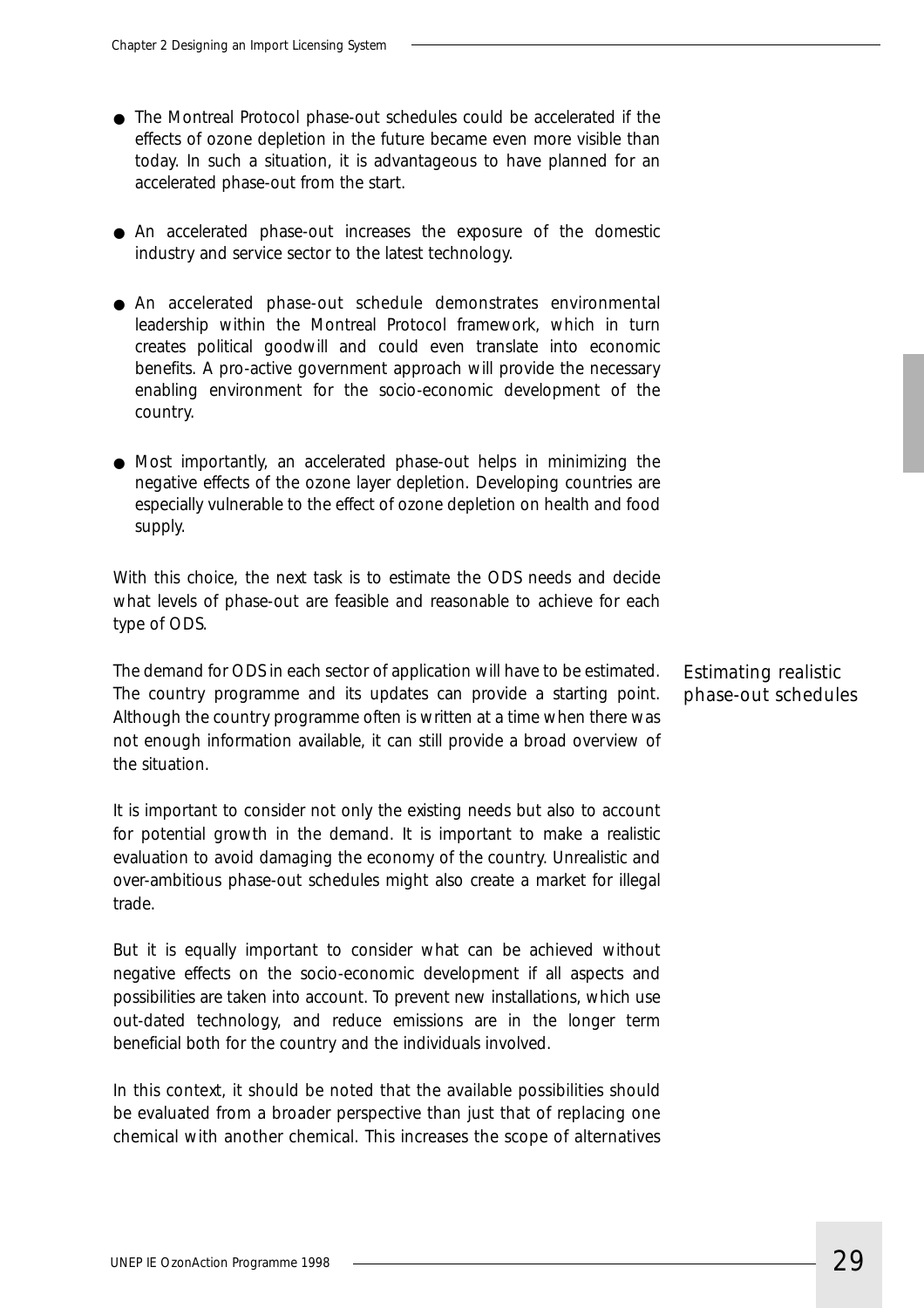*considerably, in particular if considered at the country level. For instance, there are other packing materials available for fast food products than CFC blown foam products, although not necessarily produced by the same enterprises. "Not-in-kind-technologies" should also be taken into account on the enterprise level. Acceptable fire protection is, for instance, as much dependent on how the buildings are planned and used, how the alarm systems are designed, etc., as on the chemical chosen to extinguish fires. Refrigeration systems can be designed so that the amount of refrigerants is substantially reduced and so that leakage is minimized. The need for air-conditioning can be reduced significantly by designing buildings to better suit the local environment. The cleaning step can sometimes be abolished altogether in the production of printed circuit boards.*

*The evaluation at this stage can only be a qualified guess on what can be achieved. The experience from Denmark and Sweden of the methodology chosen could be of interest here (see UNEP´s publication* "Government Strategies to Phase out Ozone-Depleting Refrigerants - Four Case Studies from the Nordic Countries", *see Key Features under Denmark and Sweden).* 

*Based on this evaluation, a reasonable annual phase-out schedule should be drawn up and compared to the Montreal Protocol requirements. This evaluation will provide a general picture. This picture can, however, change by time with growing knowledge, increased availability of alternative technologies and the general development in the various sectors.* 

#### *At this point, it becomes important to consider the legal nature and structure of the decision. The legal form of the decision therefore becomes relevant. The legal structure decides the flexibility allowed and the procedures needed to change the assessment with growing knowledge. The challenge here is to find the right balance between the need for stability with regard to the legal framework and the need for flexibility to take into account new knowledge and changing circum-stances. The private sector, as well as state owned industries, need to know with a reasonable degree of certainty how much ODS of various kinds it can use in coming years, in order to plan its operations. Constantly changing targets might even cause users to continue using ODS as long as possible, rather than start investigating alternatives. The importance of the legal structure*

*The way some developed and developing countries have dealt with these issues can be illustrated by the following examples (the examples from developed countries relate to earlier legislation on Annex A and B substances, which now are phased out in accordance with the phase-out schedule for developed countries):*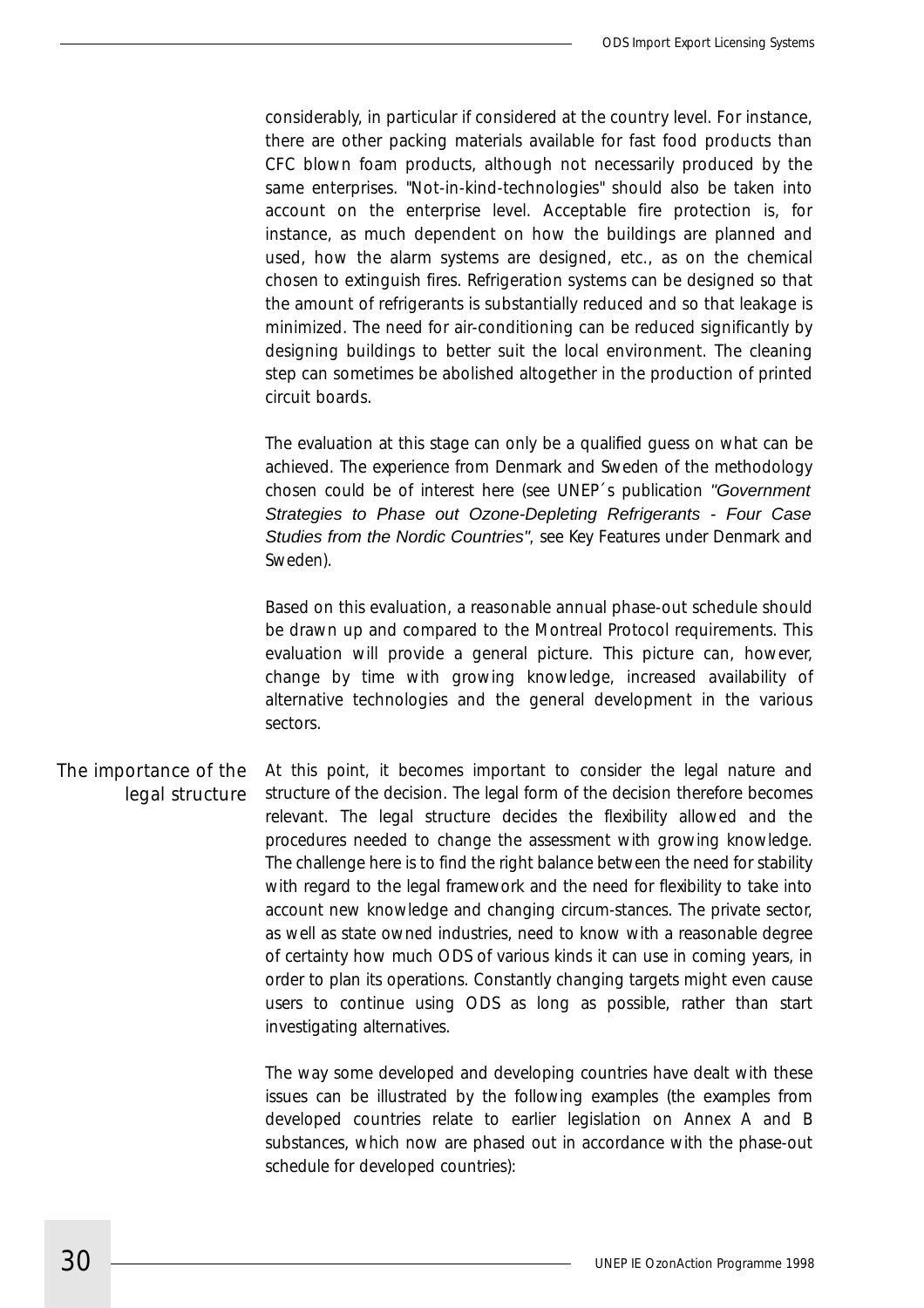- *Australia decided* each year *on the quantity to be allowed for imports of CFCs and the other Annex A and B substances. The decision was made public through the official gazette.*
- *New Zealand announced a reduction schedule in its Ozone Layer Protection Act for the* entire period until the phase-out, *but stated in the act that this timetable should be* subject to review every second year. *To avoid changing targets in the future, the government adopted a faster reduction than required by the Montreal Protocol.*
- *The European Union announced a full reduction schedule in the legislation without any specific period of revision. To change the legislation, the same process must be used as when it was initially decided.*
- *In Malaysia, the decisions are taken by a specific* Advisory Committee *with representatives from several ministries in connection with the* individual applications *but* based on fairly detailed reduction schedules *as decided in an up-dated Country Programme.*
- *In Thailand and the Philippines, the authority in charge has an even greater freedom. The decisions are taken in relation to* individual applications by the authority in charge *of ozone issues without formal involvement of any other ministry or authority.*

## *2.3. Allocating rights to import and determining import allowances*

#### *Rights to import*

*The previous step determines the total quantities allowed for import during a given year. The next step is then to decide who should be allowed to import ODS. In principle, the choice is between limiting the right to import to those importers who are presently importing ODS, and allowing also new importers to enter the market.*

*Limiting the right to the present importers creates a protected market for these importers and might be considered unfair by others. On the other hand, as the ODS should be phased out as soon as possible, the equity aspects might not weigh so heavily. A general problem with a protected market is that it allows enterprises to increase the price. In this specific case, an increased price would not necessarily be negative as it helps the phaseout process, while price competition will make it more difficult to eliminate the use of ODS.*

*Who should be allowed to import?*

### *Step 3*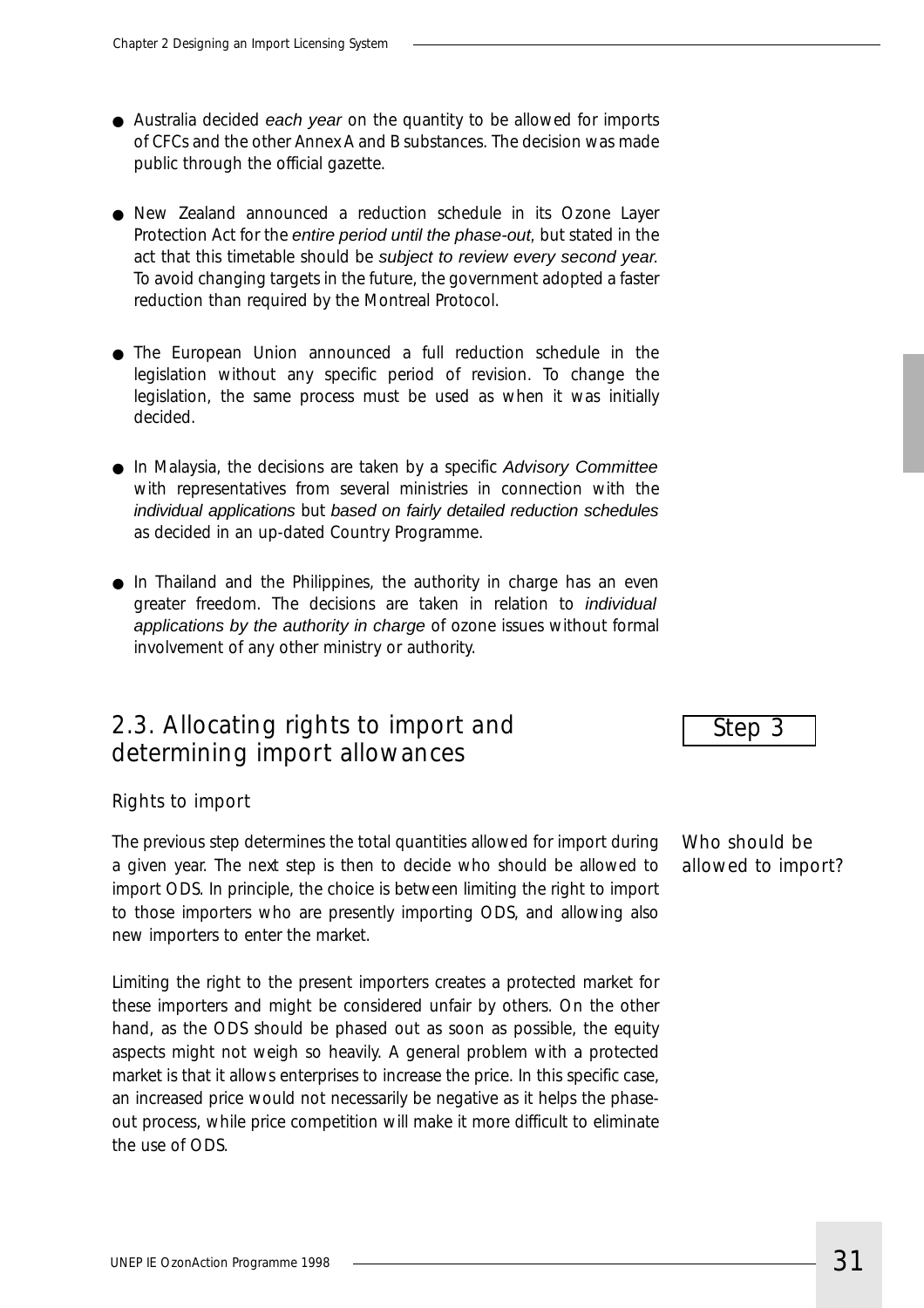*In particular some small countries do not have any general importers of chemicals who act as wholesalers. Instead, all or a major part of the ODS are imported directly by the users. Similarly, there might be a tradition of direct import in some sectors, e.g. in the agricultural or refrigeration servicing sector even in countries with major importing wholesalers. This might be considered a reason for not limiting the right to import to those who have a previous record of importing, with regard to certain ODS.* 

*These are political decisions, and the choice will differ from country to country. The decisions should take into account that the objective is to reduce the use as efficiently as possible without negatively impacting the economic development of the country.* 

*Such considerations could justify limiting, in principle, the right to import to existing importers with regard to Annex A and B substances which should be phased out as quickly as possible, while allowing more room for new importers with regard to the HCFCs which will be used for a longer period. The choice could depend on the type of ODS*

*Regardless of which decision is taken in principle about allocating the right to import, it might be useful to ensure that the mechanism allows, as a safety valve, a possibility to cater for new importers. One example is the need to cover unknown critical needs on a case by case basis. Another examples is the need to deal with situations such as the one experienced in Mexico where all old importers decided to stop importing certain ODS while the Government still saw a need for some continued import. Allow a «safety valve»*

#### *Determining Import allowances*

*The previous decision is closely interlinked with the decision on how to determine the import allowance for each importer.* 

*The total quantities for each year and chemical, as decided in Step 2, give the outer limits.* 

*One option - when only existing importers are allowed to import - is to distribute the total quantities in proportion to each importer's historical imports (the total quantity allocated would not include the amount set aside for case-by-case decisions). The base year(s) must be specified. For Article 5 countries, the Montreal Protocol defines the country´s base level as the average of three or four years (1995-1997 for CFCs and halons, 1998-2000 for "Other CFCs", carbon tetrachloride and 1,1,1 trichloroethane and 1995-1998 for methyl bromide). Only HCFCs have a one year base level (2015). It is likely that many countries will choose to use the same method of calculating the base year for the individual Quotas based on historical records*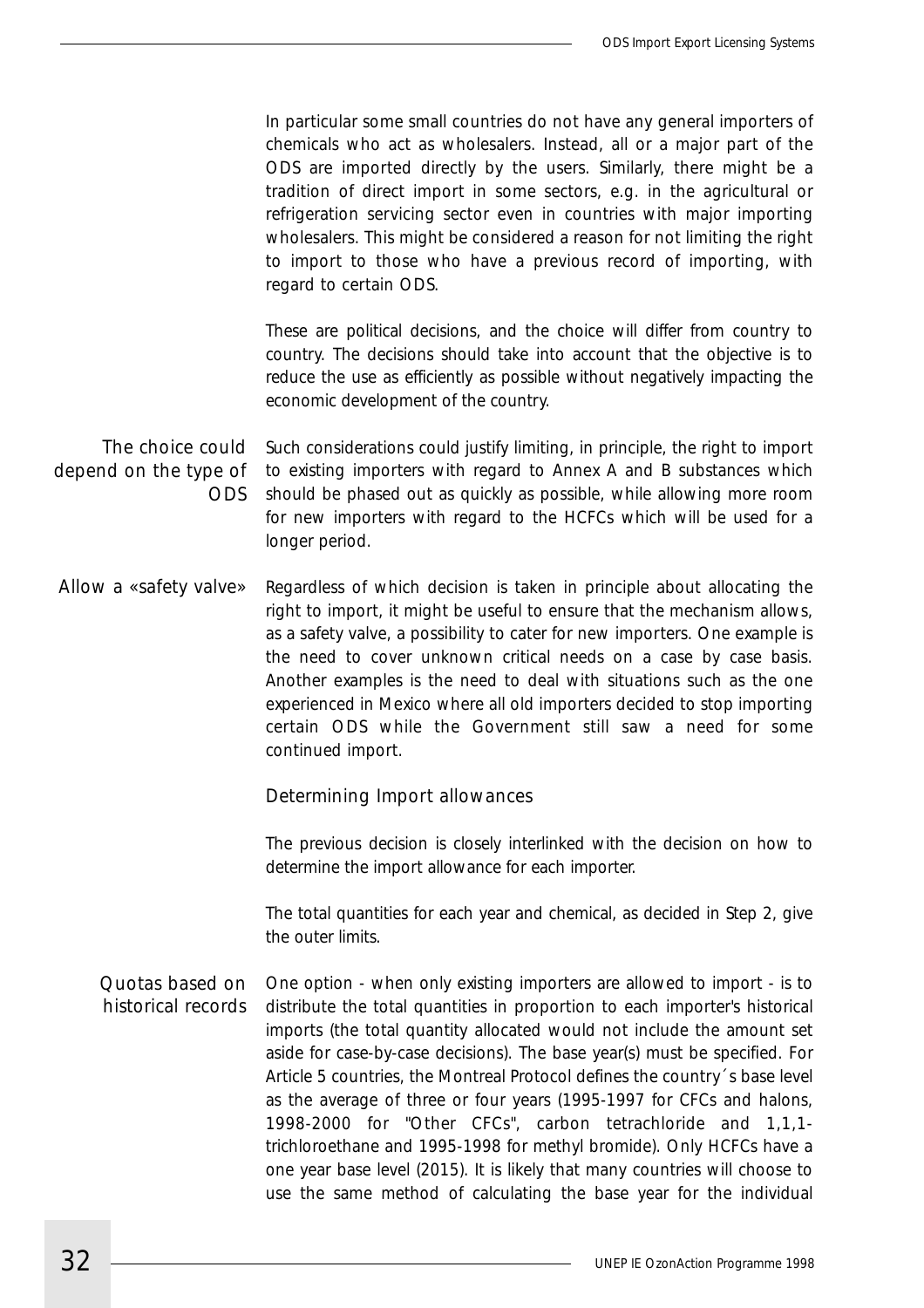*enterprises. But the base year need not necessarily be the same as under the Montreal Protocol, provided that the total amount imported under each group of controlled substances during the chosen year is not more than the amounts applicable under the Montreal Protocol requirements. A country can for instance decide to choose an earlier base year than the one applicable under the Protocol.*

*The government may also choose to take into account the needs for continued import of ODS within each sector of application. For instance, the need for CFC 12 imports for servicing existing refrigeration and airconditioning equipment might be considered more important than the import of CFC 113 which is used as a solvent. This is possible as the Montreal Protocol obligations do not relate to the individual CFCs but to the* aggregated "basket", in this example of the five Annex A CFCs (see Figure 7). *Within the thus chosen total quantities for each chemical it is still possible to distribute the allowances in proportion to earlier records.* 

*Previous records give a clear, unambiguous base for the decision. "First come, first served" can be an alternative, but might not be considered fair. Another alternative is a system such as the one applied in Singapore, where half of the allowed quantity is auctioned out to the highest bidder, while the remaining half is distributed according to previous records. Other alternatives*

*One issue to consider is whether the importers should have the right to sell or transfer the allowed quantities to another company. Some countries (e.g. Australia and New Zealand) allow importers to trade freely parts of their allowances in order to make it possible for new enterprises to enter the market. A transfer must be notified to the responsible authority, which then records the transfer and issues a new allowance to the parties involved. Other countries, e.g. Malaysia, permits allowances to be transferred only upon request and for specified reasons.*

*UNEP´s publication* "Monitoring Imports of Ozone Depleting Substances" *shows how different countries have addressed these issues (see in particular Australia, Malaysia, New Zealand, the Philippines, Singapore, Sweden (EU) and Thailand). As can be seen from that publication, there is a wide variety of solutions and combinations of alternatives.* 

### *2.4. Deciding on responsible authority*

*The next step is to consider which authority should be responsible for issuing the ODS import licences. The decision is bound to be country specific, but is also depending on the degree of collaboration that can be established among the relevant government agencies.* 

#### *Needs in each sector can be taken into account*

*Transfer of allowances*

#### *Examples from other countries*

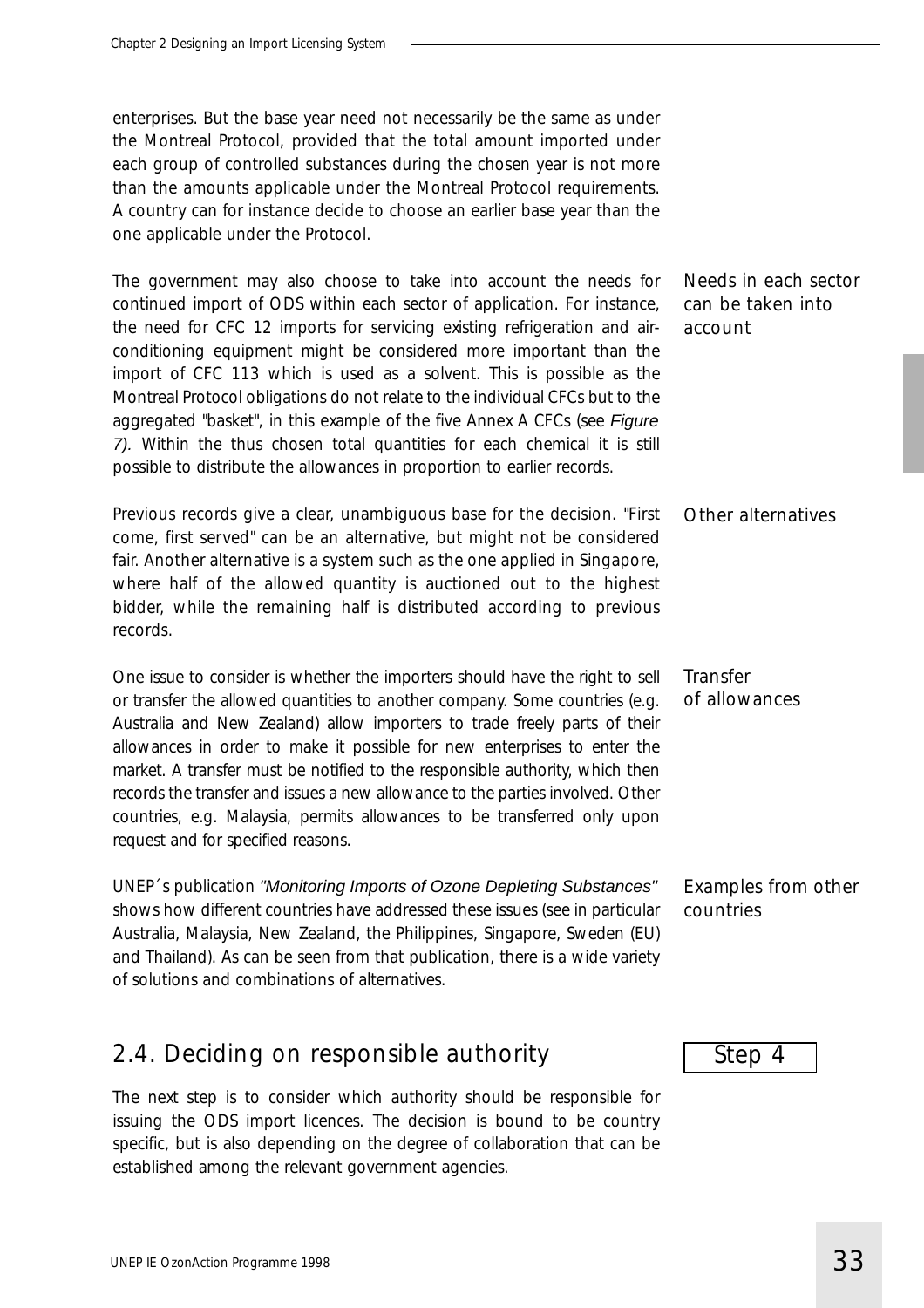*The options are likely to include primarily the authority with the overall responsibility for ODS strategies, an agency in charge of general border controls, or an agency that already issues other types of import permits or allowances. Options*

> *One factor to take into account is obviously whether the licensing system will be based on an already existing legislation with established procedures or on a new act or new regulations. It should, however, also be considered what the objectives are of the controls already in place and to what extent those are in line with the objectives of the control on ODS imports or easily could be expanded to cover these objectives*

- *The decision on the responsible agency depends partly on the decisions taken on how to define the total quantities and the allocations, as discussed in* Step 2 and 3 above. *If the individual decisions on import licences are actively used to reduce and finally eliminate ODS, then the authority in charge of ODS strategies must be involved in setting the policy on total quantities and allocations. It must also be able to obtain information on the actual level of imports of each company, even if it is not physically issuing the licences. ODS authority must be involved*
	- *The considerations on the choice of authority for export licences should also be taken into account. These considerations could influence the decision on the appropriate authority for* import *licences as well (see* further 4.3 below*). Export licences can influence the choice (see 4.3)*
- *It should further be taken into account that import of ODS for use in free trade zones also requires an import licence. Such import is included in the country´s ODS consumption under the Montreal Protocol. Ordinary border control might be more relaxed with respect to the free trade zones and, hence, the established control system less well adapted to the necessary ODS control. Must also apply to free trade zones*
	- *Some countries might like to choose a two-step system where the National Ozone Unit issues recommendations for import licences, while the final decision is taken at a higher level, whether by the Minister in charge of ODS strategies, by a National Committee or by some other ministry or authority. Two-step decisions?*
	- *Examples of various solutions already adopted are indicated in Annex A-2 and described in more detail in UNEP´s guidebook* "Monitoring Imports of Ozone Depleting Substances" *(refer in particular to Australia, Malaysia, New Zealand, the Philippines and Thailand, section II.3, 8 and 10-14. Examples from other countries*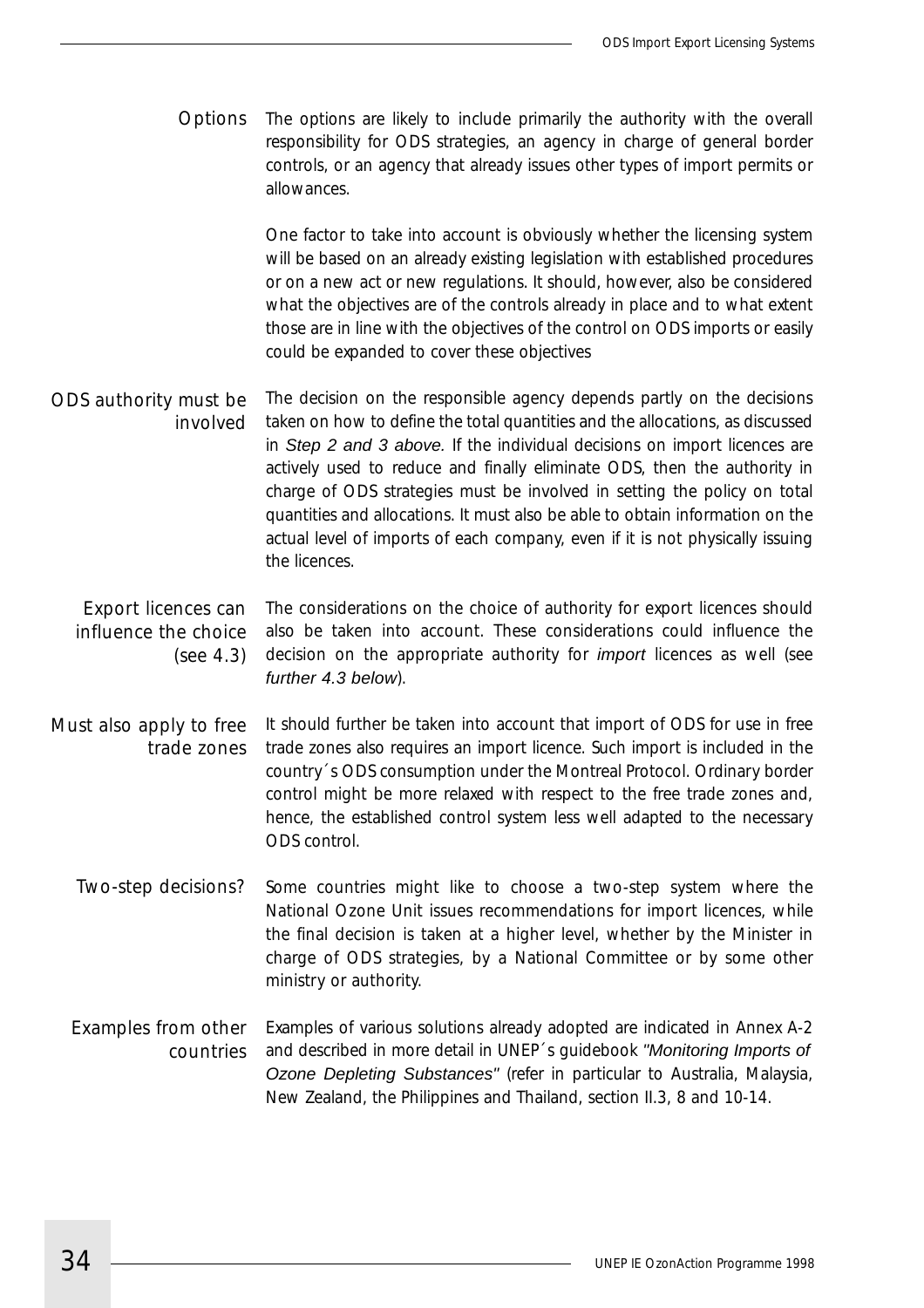## **3. Implementing an Import Licensing System**

*Decisions about the nature of an import licensing system must be followed by considerations related to its implementation. This includes approval procedures and means of collaboration with central and local customs authorities to ensure compliance. These considerations will also have implications when drafting the legal text.*

*The design of the application forms and the instructions to the importers determine the information which will eventually be collected. This, in turn, determines how effectively the ODS imports can be controlled and monitored. It is therefore important to consider carefully the design of the application forms and the content of instructions to importers.* 

*It should be noted that the number of ODS importers in most countries is very small (except in countries or sectors where there are no wholesalers). As an example, Thailand - with an ODS consumption of about 10,000 ODP tonnes - had in 1995 some 25 registered importers and only some 15 actually active. The administrative burden of keeping the imports under control through a licensing system is therefore not so great as it might appear.*

*An example of how the import licensing process can be set up is shown in Figure 8. Some examples on how application forms and decisions can be set up are included in Annex B-3. It should be noted that these examples are illustrative and intended as "food for thoughts" only. Each country will have to choose the model which suits its own purposes best.* 

### *3.1. Registration of Importers*

*It is advisable to require that all importers register with the authority in charge of issuing import licences - regardless of whether only old importers or also new enterprises will be allowed to import ODS. Registration of importers will make it easier for customs officers to identify legitimate importers and will provide a channel for dissemination of relevant information.*

*The design of application forms is important*

*Request all ODS importers to register*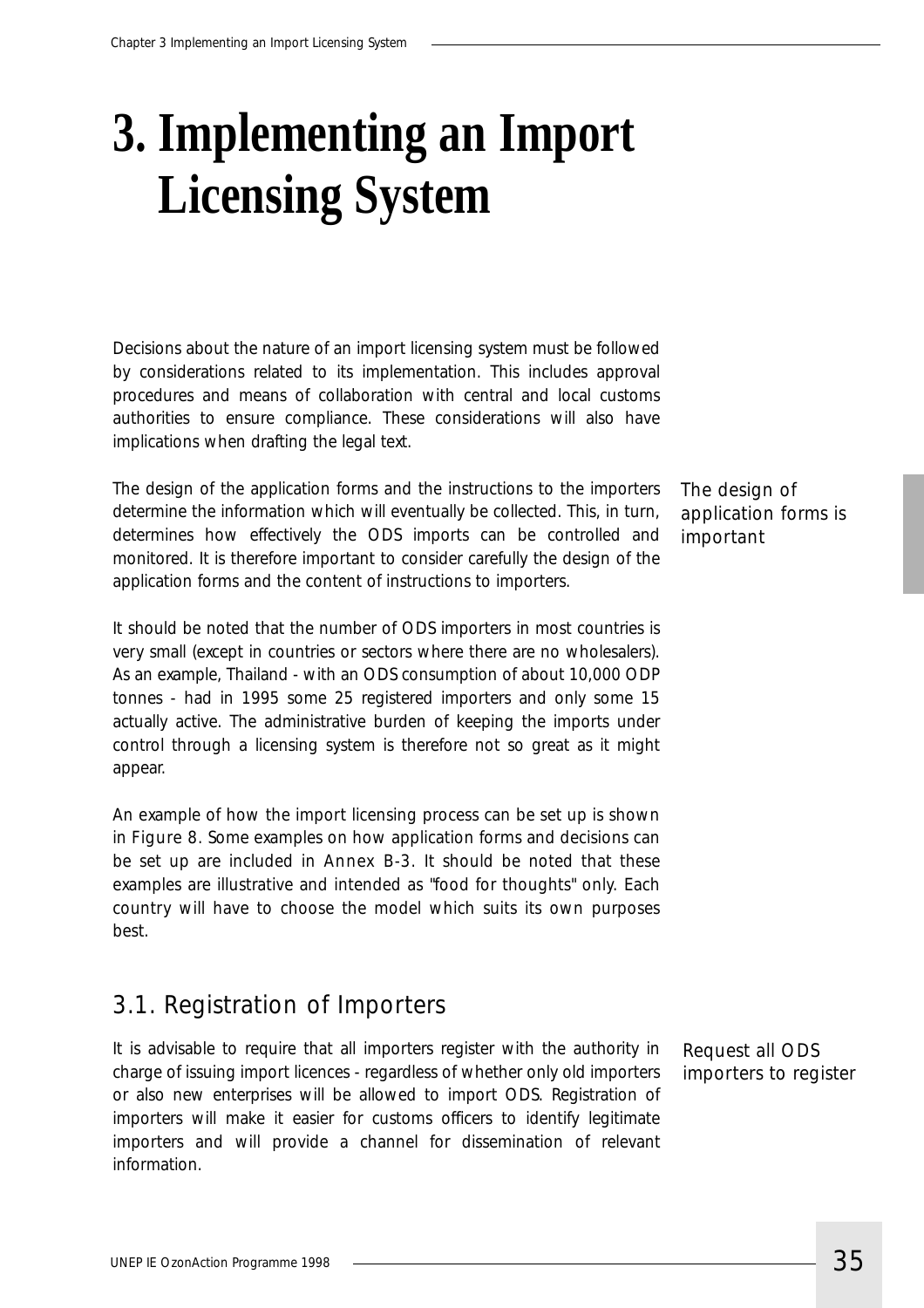- *All importers should be asked to provide information on previous imports of each ODS during previous years, with supporting documentation, even if the right to import is not restricted to the old importers. This includes information on imports during the years which the government decides to use as base years for annual reductions, when relevant. The government might also choose to ask for information on a series of previous years and on the applications for which the ODS are sold or used. One example is the information requested in Malaysia (see UNEP´s guidebook "Monitoring Imports of ODS", sec. 8.2.2). What information to request depends on what will eventually be taken into account when approving the import licences. Information to request*
	- *The registration can be used to build up a file for each importer. The file will contain names, contact data, data on previous years´ ODS imports, etc. and can be used as the basis for future decisions, so that detailed information on previous records and supporting documentation need not be requested each year. Make a data base*

# *3.2. Applications and Decisions on Import Licences*

### *Import Allowances and Permits*

*The importers and users need to be able to plan their activities. It is therefore reasonable to decide the importers´* allowance *for a longer period. Annual allowances are most common, at least in developed countries. Allowances for a longer period*

> *In some cases, a shorter period might be preferred. One reason could be that the government, in an introductory stage, may want to try out criteria for distribution of ODS allowances among importers and review such practice within the first year. Another could be that the government may need to keep a closer watch on a specific chemical to avoid entering into conflict with the Montreal Protocol requirements. A third reason could be the need to put extra pressure on the users of a certain chemical to make them look for alternatives. As an example, Thailand has decided to make the allowance for CFC 11 and CFC 12 valid only for six months in order to keep a tighter control on these substances.*

### *Permits for individual shipments*

*Some countries might prefer to issue an* import permit *for each individual shipment. Permits for individual shipment can also be needed in countries where allowances for a certain period are issued, for instance for import of methyl bromide for emergency reasons. The criteria and procedures for such permits need to be decided to ensure consistency in the implementation of the legislation.*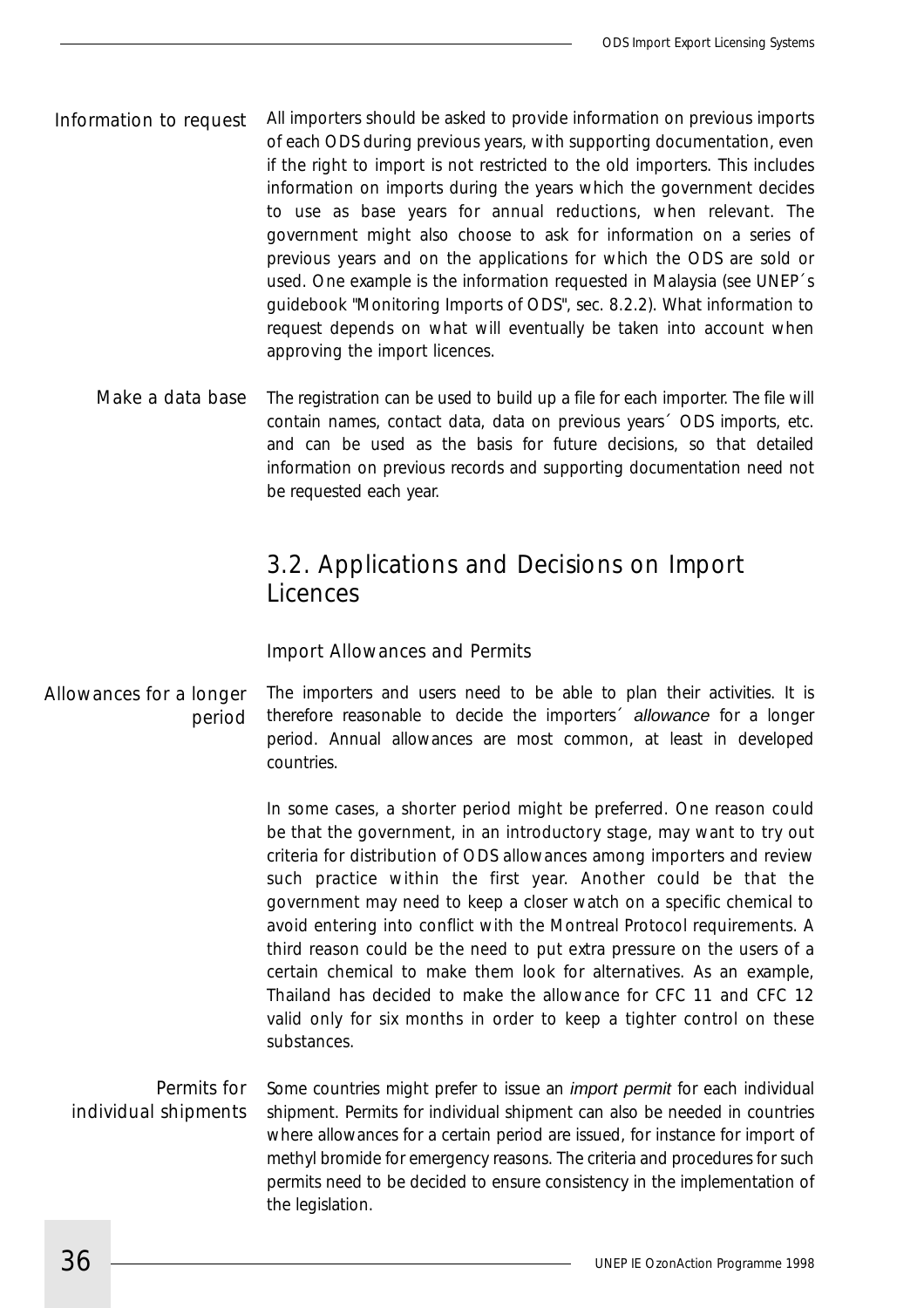



<sup>\*</sup> Here = Authority in charge of ODS issues.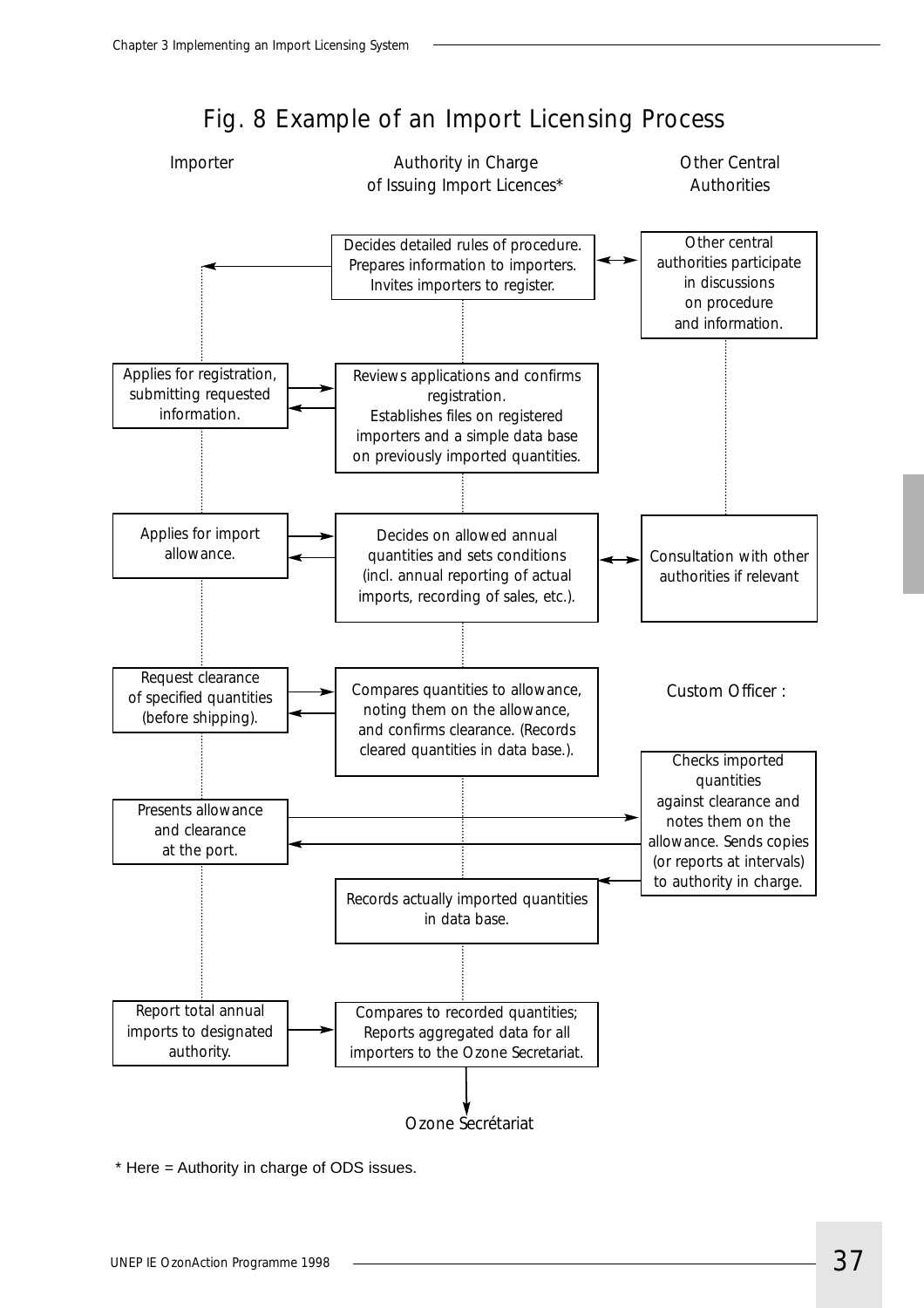### *Information to collect*

*The importer should be asked for all the information needed for approval of an allowance or a permit to import ODS. The type of information depends on the choice referred to in* 2.3 above *("Determining import allowances"). The importers can also be asked for the other information which would help the National Ozone Unit in eliminating the use of ODS, as well as for information needed when reporting to the Ozone Secretariat.*

*Information on ODS in mixtures important This includes* first of all *information on imported quantity in kilograms and information on the chemical composition of the imported chemicals. It is important for the National Ozone Unit to know the chemical composition of mixtures in percentage by weight, at least with regard to the ODS content. This is necessary for calculating the quantity of each controlled substance, for internal use as well as for reporting to the Ozone Secretariat.* 

> *Some common mixtures have been given a standard number by the American Society of Heating, Refrigeration and Air-conditioning Engineers, ASHRAE (e.g. R 401a, an HCFC refrigerant blend). Specification by ASHRAE number might be considered satisfactory, provided that the National Ozone Unit has information available on the composition corresponding to these standard numbers.*

- *Exporting country It is also crucial to get information on the exporting country, as imports from a country which is not a Party to the Protocol is not allowed under the Protocol. This information can also be useful for establishing cooperation between importing and exporting countries to curtail the risks of illegal imports (see* Chapter 4*).*
- *Specific information More detailed information is necessary in specific cases. For instance, the Montreal Protocol exempts import of methyl bromide for quarantine and pre-shipment uses. Information on the intended use of imported methyl bromide is therefore necessary, to distinguish between non-exempted and exempted imports, if the government intends to claim such exemptions (information from users will also be needed to support such a statement). The situation is similar with regard to the import of used, recycled, reclaimed ODS, for destruction or for use as feedstock.*
	- *Trade names Information on trade names will help the government in its work to phaseout the ODS. Many small users know the chemicals they use only by trade names. This is especially the case for solvents and refrigerant mixtures. It will help considerably in the work to increase awareness among small enterprises and users if they can be given a list of the trade names on the market. Information on trade names on the market will also make it easier to track illegal imports. A global list of trade names is*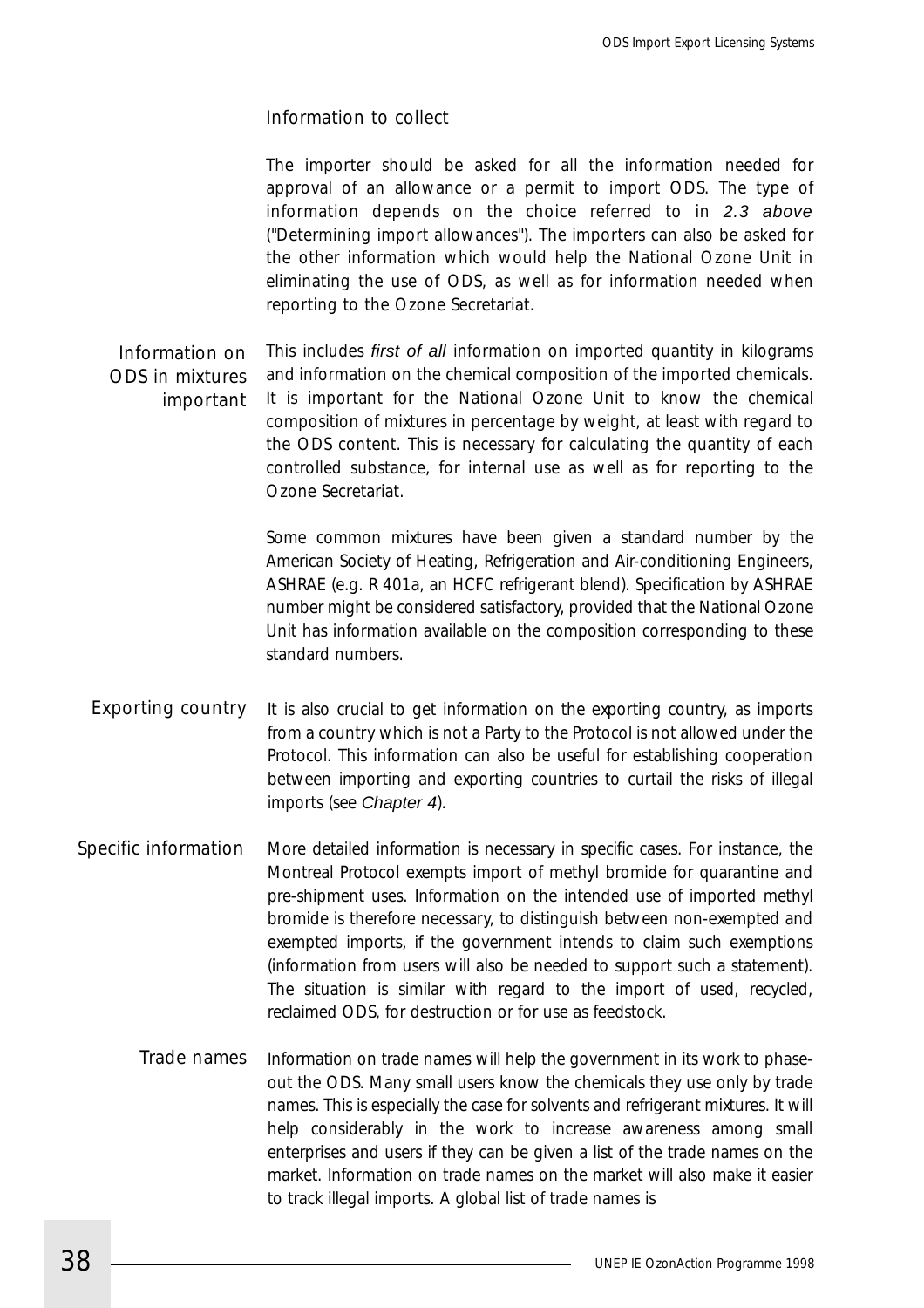# *Fig. 9. Checklist on Information to Request*

- *quantities of each ODS*
- *composition in percentage by weight (for mixtures)*
- *other facts of relevance for the approval*
- *exporting country*
- special information as required for reporting to Ozone Secretariat
- *trade names*
- scheduled place and date of arrival
- *expected use by application*

*Signed with declaration of accuracy by the importer.*

For some examples of application and decision forms, see Annex B-3.

*available from UNEP IE, see* Figure 6 *in Chapter 1. A reference document specially on solvents is also being prepared by the Solvents Technical Options Committee, STOC.*

*Other information which the National Ozone Unit needs for its national ODS controls and to monitor compliance with the import licence requirements may also be requested. This can include information on scheduled place and date for clearance by customs, expected use by sector of application, etc. Other useful information*

### *Conditions linked to approval of allowances and permits*

*Each allowance and permit should specify the conditions linked to the approval. Assigning a unique number to each allowance and permit can be a useful tool in combatting illegal trade, e.g. to facilitate random controls on the market. Allowance/permit number*

*The conditions should cover at least some of the following points.*

*The* period *for which an allowance or permit is valid should always be stated. In case of allowances, it should be stated that the allowance can be used for Period of validity*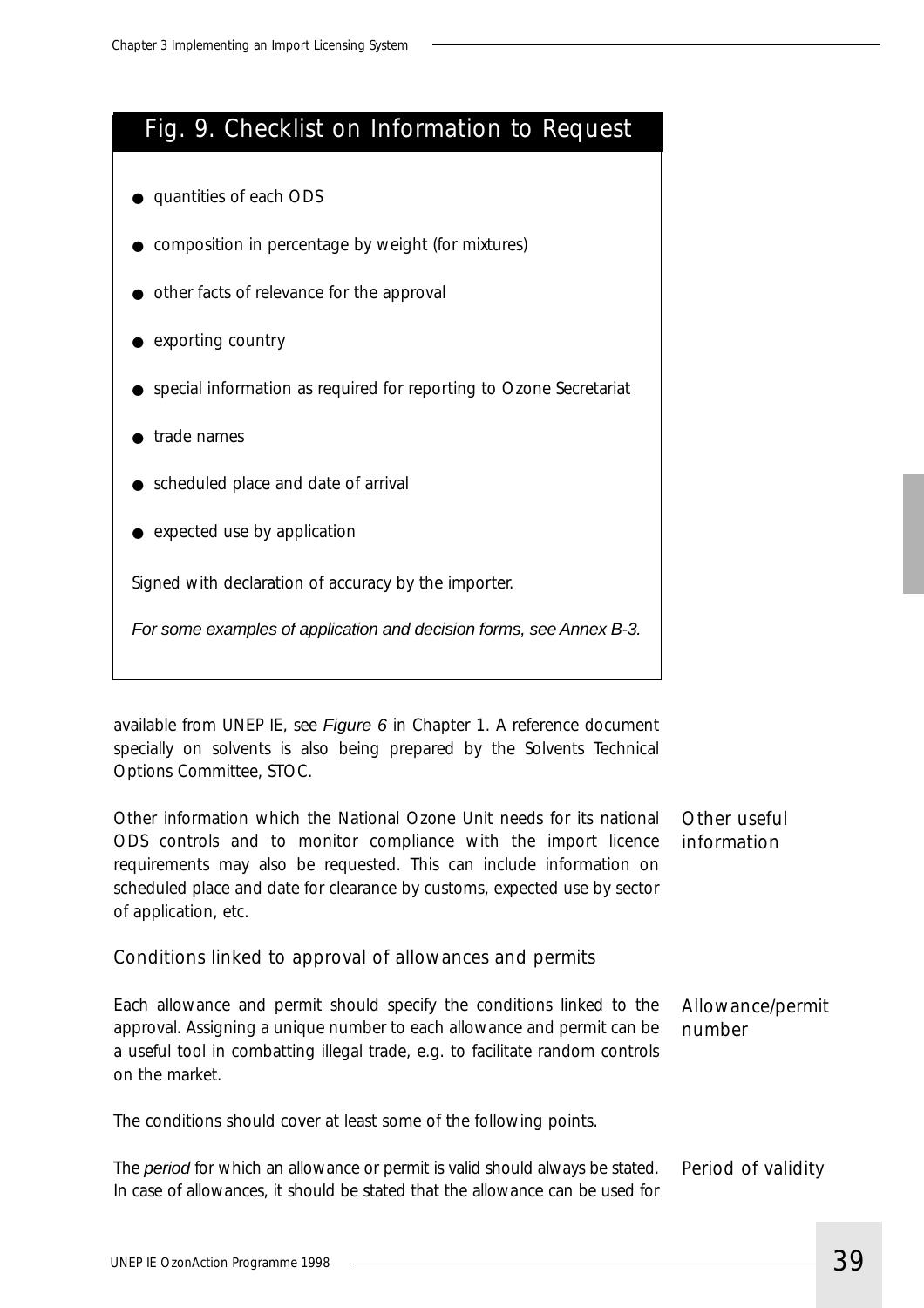*multiple shipments within the limits stated with regard to time and quantity. In case of a permit, it should be made clear that the allowance is valid for one shipment only.*

- *The importer should be required to* report *at least annually on the quantities which have actually been imported during the previous year (or shorter period if desired). The approval should state the authority - preferably the authority in charge of ozone issues - and the date(s) for submission of the report(s). Annual reports*
- *The conditions should also preferably state that clearance of each shipment should be requested before the shipment leaves the exporting country. This makes it easier to send back a shipment which arrives without an import licence and avoids putting the authorities and customs under pressure to approve a licence because it has already arrived. Clearance in advance*
	- *It could be required that imported containers be* labelled *with name and address of the importer and the licence number. This will clarify who is responsible for the import and facilitate random controls at customs and on the market. The content of ODS, by chemical name and/or with chemical code number, should also be labelled on each container (standard labels can be used provided that they clearly indicate the controlled chemicals). End users have a right to know that they are using a controlled substance. Labelling*
		- *The conditions can include a require-ment to keep* records *of quantities sold, indicating the names and addresses of the purchasers and intended use area (specified as indicated in a given code list). An example of such requirements is illustrated in Figure 11. Records should be kept for a specified period of time, e.g. five years, and made available to the authorities upon request for inspections. Alternatively, it can be requested that summarized records be Records*

# *Fig. 10. Checklist on Useful Conditions*

- ❏ *period of validity*
- ❏ *requirement to report on actually imported quantities*
- ❏ *requirement to seek clearance before shipping*
- ❏ *requirement to label imported containers*
- ❏ *requirement to keep records on sold quantities*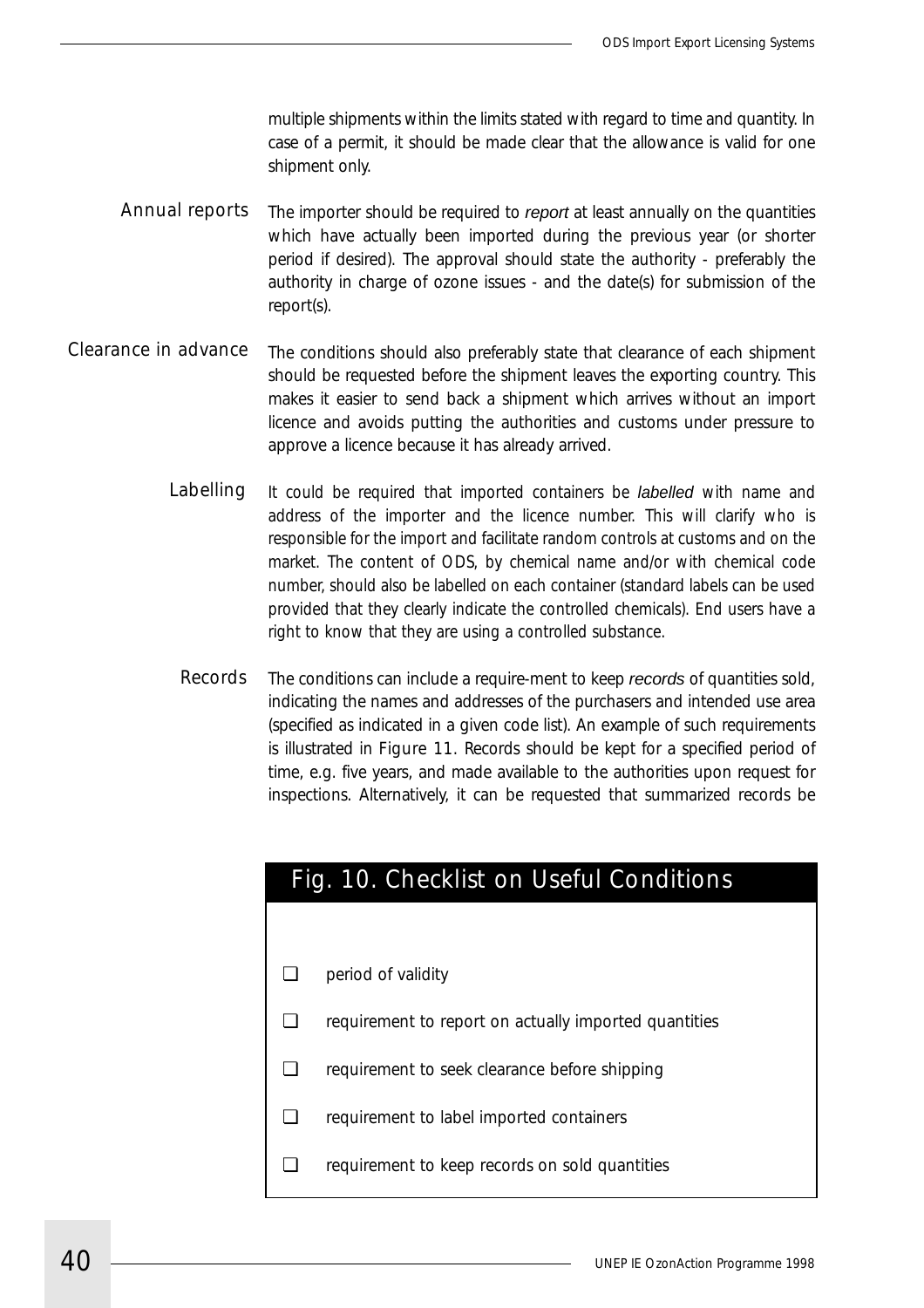# *Fig. 11. Requirement on Record Keeping in Victoria State, Australia*

*Each importer and other wholesalers must record their sales of ODS with specification of:*

- ❏ *name and address of purchaser*
- ❏ *sold quantities of each ODS*
- ❏ *intended application by category:*
	- *aerosols*
	- *vehicle air-conditioning*
	- *commercial and industrial air-conditioning and refrigeration*
	- *domestic refrigeration*
	- *domestic air-conditioning*
	- *foam production*
	- *solvent use*
	- *dry cleaning*
	- *portable fire extinguishers*
	- *halon fire suppression systems*
	- *miscellaneous (to be specified)*

*submitted annually, or upon request, to facilitate following up the ODS use by sector of application.*

### *Clearance of shipments*

*Each shipment will have to be cleared on the basis of the approved allowance. This implies checking the ODS content against the allowance, including ensuring that the ODS contents in mixtures are taken into account and are correctly calculated. The clearance should therefore preferably be done by officers at the authority which has been given the responsibility to issue import allowances (see 2.4 above). This will also ensure a good overview on what is actually imported and allow a centralized successive recording. This would cause no problem if clearance is to be requested before the shipment leaves the exporting country. The clearance should be noted on the allowance and presented by the importer at the port of entry.*

*Some of the information mentioned above, in particular the information on scheduled place and date for clearance by customs, but in some cases also the trade names and the expected use by sector of*

### *Note clearance on allowance*

*Check against allowance*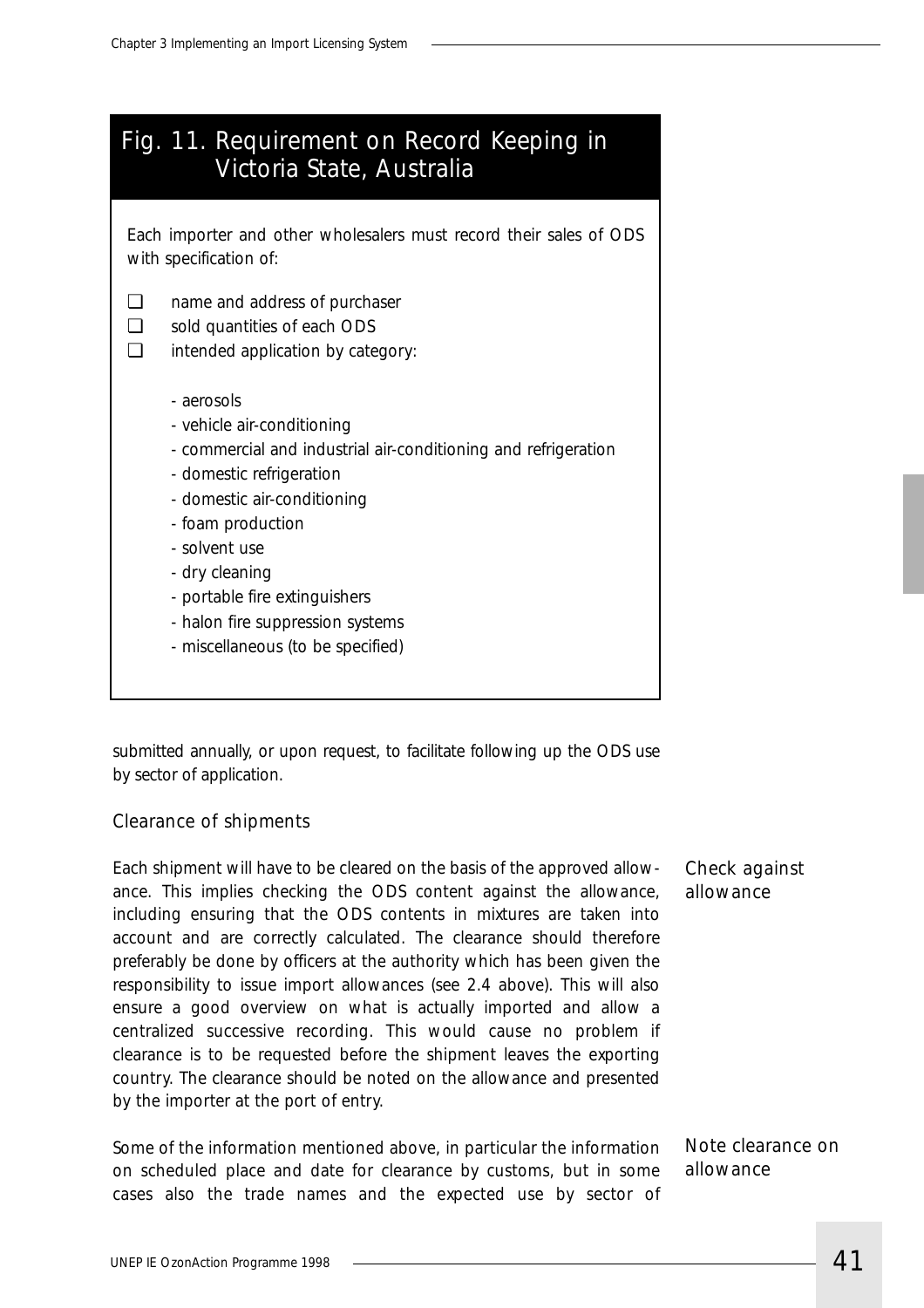*application, can be difficult for the importers to specify at the time of application for an allowance and can then instead be requested in connection with the application for clearance of the individual shipment (provided this information is not needed for the decision on the allowance).*

*The application for clearance of the shipment - as well as the registration form and the application for allowances and permits - should include a declaration certifying the accuracy of the information, signed by an authorized representative of the importer. It should be stated on the forms that false or misleading information is subject to sanctions as stated in the relevant Act. Declaration certifying accuracy*

## *3.3. Instructions to Importers*

*The importers need more information and instructions than the plain application forms. Such information can be included in a leaflet which is distributed together with the application form. It can also be distributed in advance to make the importers aware of the requirements. The text below provides a checklist for information to include. The extent to which these suggestions are adequate for a given country depends of course on the decisions taken on each relevant issue. Information leaflet*

> *It can be practicable to include copies of the application forms for registration, approval of allowances and clearance of individual shipments in the leaflet.*

### *Why import licences are required*

*The information leaflet should contain a short description on why requirements on import licences have been introduced. This should mention briefly how the ozone depleting substances affect the environment and the decisions taken internationally and nationally to eliminate the use of these substances. It should also summarize the government´s decision on import licences, with reference to the applicable legislation and information on entry into force. Explain reasons*

### *How the requirements will be implemented*

*The leaflet should further explain how the import licence requirements will be implemented. This includes information on registration require-ments, how, when and where such registration should be done, and which importers will be eligible for registration (e.g. only those with a previous record of ODS imports, or also new importers). Describe basic structure of implementation*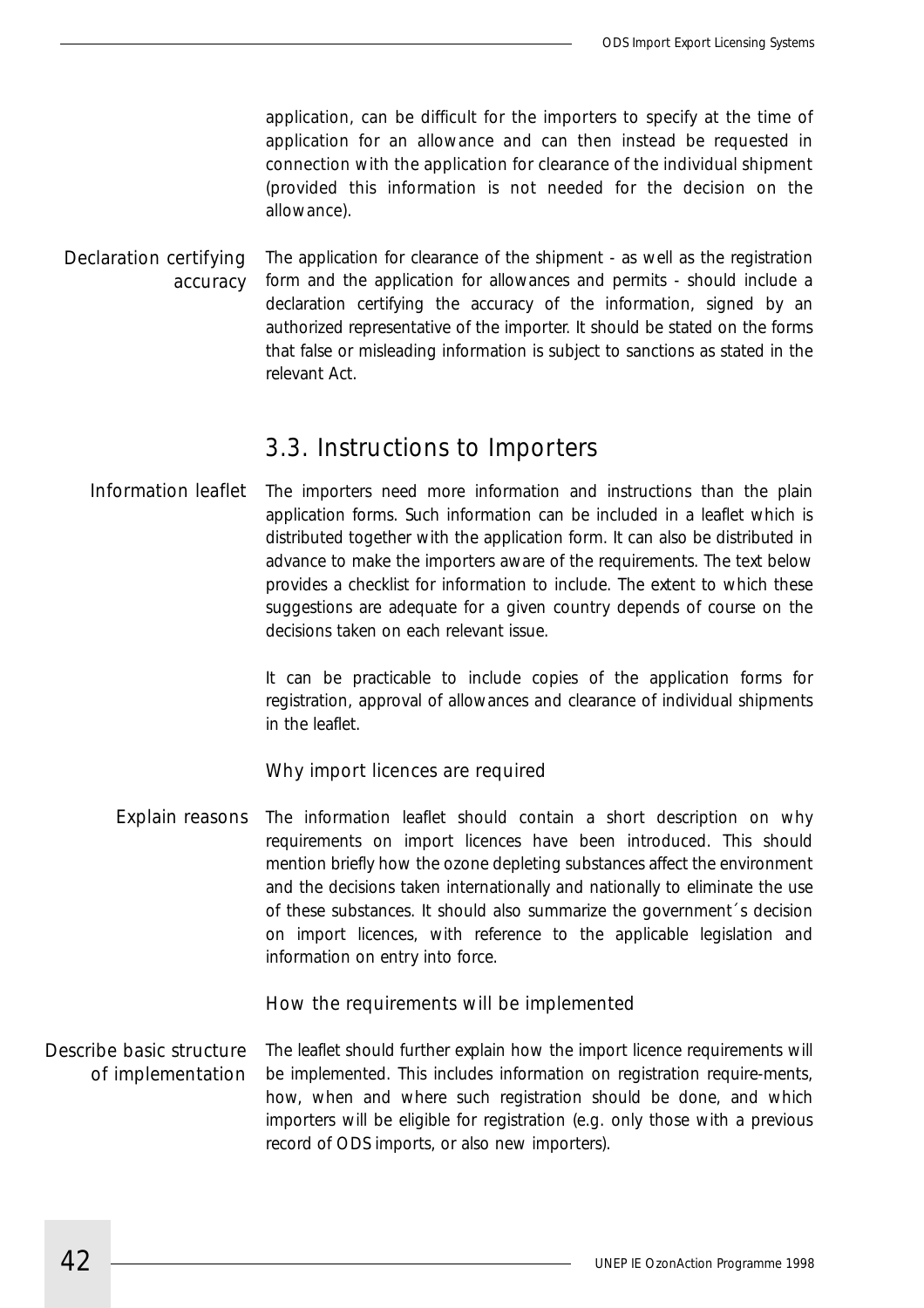*It should also be explained what kind of licences will be issued. Will each importer be assigned an allowance which specifies the amount that can be imported during a specific period? If so, generally how long? Will it also be possible to obtain a permit for a specific shipment, for instance in emergency cases, or for users who wish to import ODS for their own use?*

### *How allowance applications should be made*

It should be made clear that the application must be made by the *importer* and *signed by a person with authority to sign for that company. This is important as the importer will be held responsible for that the information provided - in the application as well as at later stages - is not false or misleading. The question of who is the importer is primarily a legal question. The importer is the person or body who will be given the right to import the goods in question and who by the same token will carry the legal responsibility for fulfilling the conditions. Any person acting on his behalf should show a written man-date to do so. The importer´s role in the trade can vary. Most commonly the import is carried out by wholesalers, but import licences can also be given directly to end users (compare* section 2.3 *above).*

*It should be made clear to* which authority *the application should be sent and who can give more information (name of authority and officer, address, telephone and fax number, etc.).* 

*Importers will need to know* when *they should apply. Can applications be made at any time of the year, or only by specific dates?* 

### *For which chemicals*

*The importers and their import agents must be given adequate information on which chemicals they need an import licence for.* 

*Many of the chemicals which are now controlled under the Montreal Protocol are not in commercial use. This is particularly the case with most of the "Other CFCs", many HCFCs and all HBFCs.* Annex C-1 *contains a list of all substances which are presently controlled under the Protocol, with those commonly used indicated in italic.*

*All the controlled chemicals must be referred to in some way in the instructions to the importers. It could be done by mentioning the most commonly used individually and then refer either to an annex or to the relevant legislation for a full list.* 

*Importers, and in particular their import agents, are often not chemists. It is therefore useful to include information on the chemical name, the chemical formula and the commonly used code name in the leaflet (see Annex C-1).* 

*How to apply*

*To which authority*

*When to apply*

*For which chemicals?*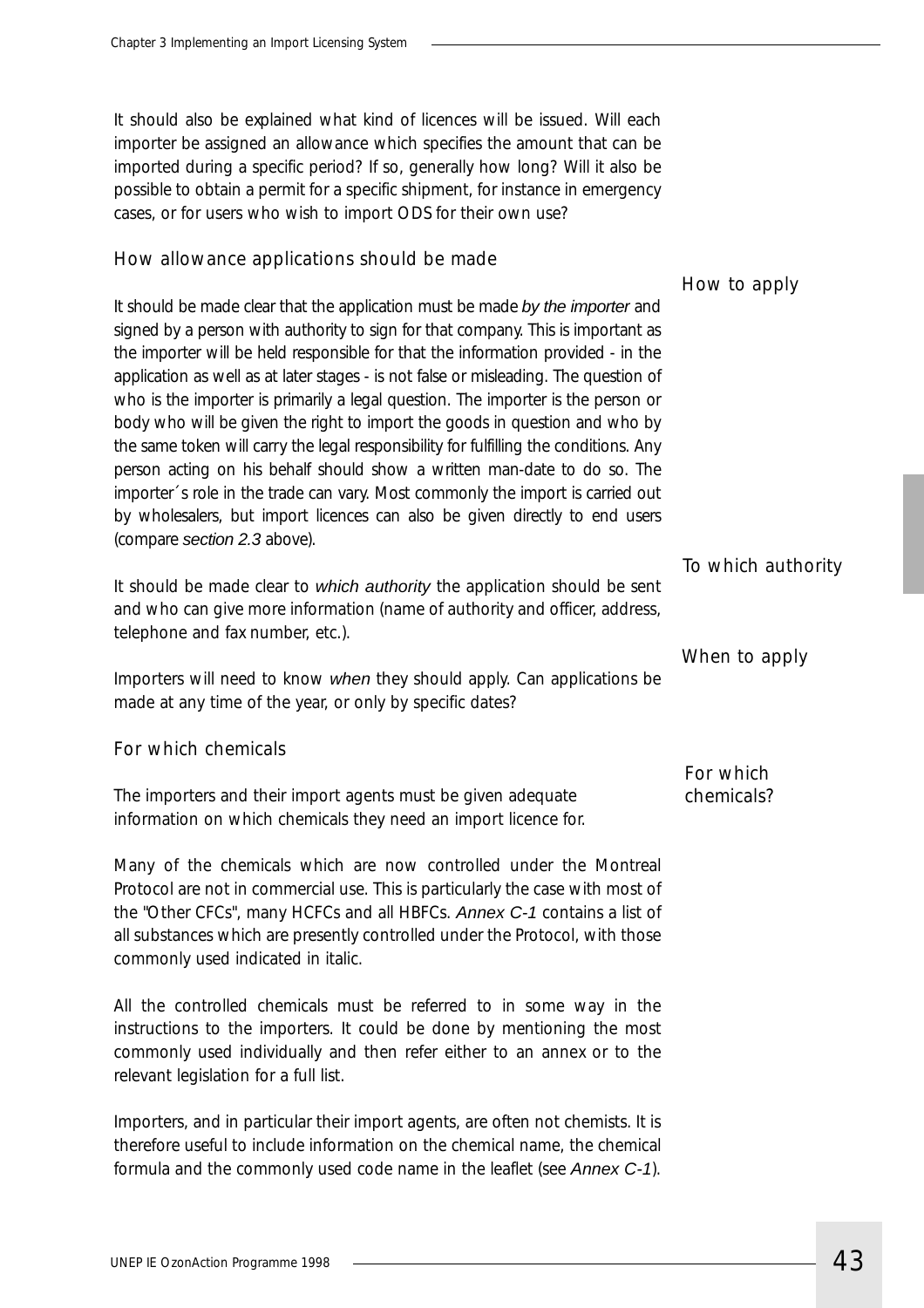*This will help the importer and his agent to link their own information on the goods with the requirements for an import licence.* 

It should be stated explicitly that a licence is required both for *pure chemicals and for* mixtures *which contain any of the controlled chemicals. Many ozone depleting sub-stances are traded as mixed chemicals. In particular, solvents often contain a small percentage of another chemical to improve their performance for the intended application. Refrigerants are common in mixtures, especially the new generation of HCFC blends. Some of the CFCs appear also primarily as mixtures, for instance CFC 115 in the mixture R 502 (containing 51% CFC 115 and 49% HCFC 22) and CFC 13 in the mixture R 503 (containing 60% CFC 13 and 40% HFC 23). R 500 contains 74 % CFC 12 and 26% HFC 152a. Similarly, methyl bromide is frequently shipped as a chemical mixed with 2, 33 or occasionally 50 % chloropicrin. Both pure and mixed!*

### *Chemicals shipped together with equipment*

*The information should make it clear that a licence is required even if the chemical is packed along with other products or equipment, e.g. an airconditioning or refrigeration unit or a fire protection system.* Note ! This does not refer to ODS contained in the equipment, *only to what is shipped in separate containers along with the equipment. Shipped with - but not contained in equipment*

### *Quantities*

- *It should be emphasized that the* chemical composition *of mixtures must be specified with information on* percentage of each chemical by weight, *at least with regard to the ODS content. The importer might not have this information directly available and will then have to ask the exporter in advance. If specification by ASHRAE number is considered satisfactory, this could be indicated. Specify composition!*
	- *It is advisable to emphasize strongly that the imported quantities should be given in* kilograms, *not in litres, drums, pounds, etc. Applications and subsequent reports in mixed units can cause the officer in charge considerable unnecessary work and make the collected data unreliable. It would be useful to include some information on how to convert litres of commonly used liquid chemicals to kilograms. Quantities in kilograms!*
	- It is important to mention specifically that the quantities should *not* be *adjusted by* ozone depleting potential (ODP). *Some importers might otherwise give data in adjusted quantities. These will then be adjusted a second time by the ODP factor by the Ozone Secretariat. Information adjusted by ODP tonnes makes it also impossible to crosscheck with other sources of information (e.g. customs statistics). Do not adjust by ODP!*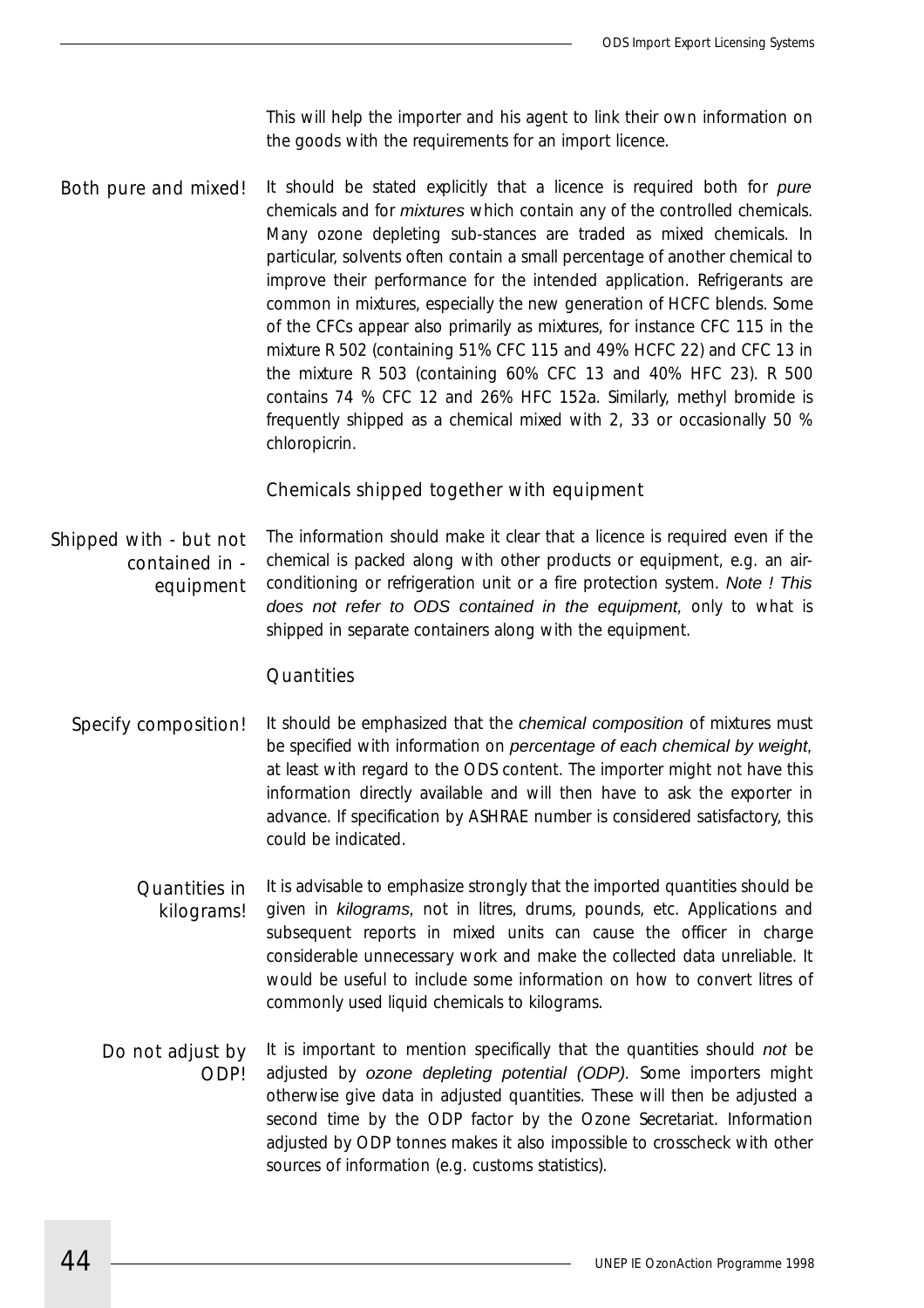### *Information of relevance for approval*

*The information needed for approval of the application should of course be indicated. This can include information on imports during previous years, intended use, etc. What information is needed and when it should be submitted depends on which facts the government has decided to take into account for approval of allowances (see 2.3 above) and on the procedural questions referred to under 3.1 and 3.2 above.*

*Information of relevance for approval* 

# *Fig. 12. Checklist for Instructions to Importers*

- ❏ *Explain why import licences are required*
- ❏ *Specify requirements to register, who is eligible and what kind of licences will be issued*
- ❏ *Specify how applications should be made by whom, to which authority, by what date*
- ❏ *Indicate all applicable ODS. Refer to chemical name, formula and code name*
- ❏ *Request information on quantities in kilograms, without ODPadjustment*
- ❏ *State clearly that both pure and mixed chemicals are covered*
- ❏ *State that, for mixtures, each ODS must be specified in percentage by weight*
- ❏ *Specify other information needed for a decision on the application*
- ❏ *Ask for information required for reporting to the Ozone Secretariat*
- ❏ *Request information on trade names*
- ❏ *Describe standard conditions (clearance before shipping, record keeping, reporting, etc.)*
- ❏ *Describe the procedure at customs*
- ❏ *State what actions can be taken in case of imports without licence or misleading or false information*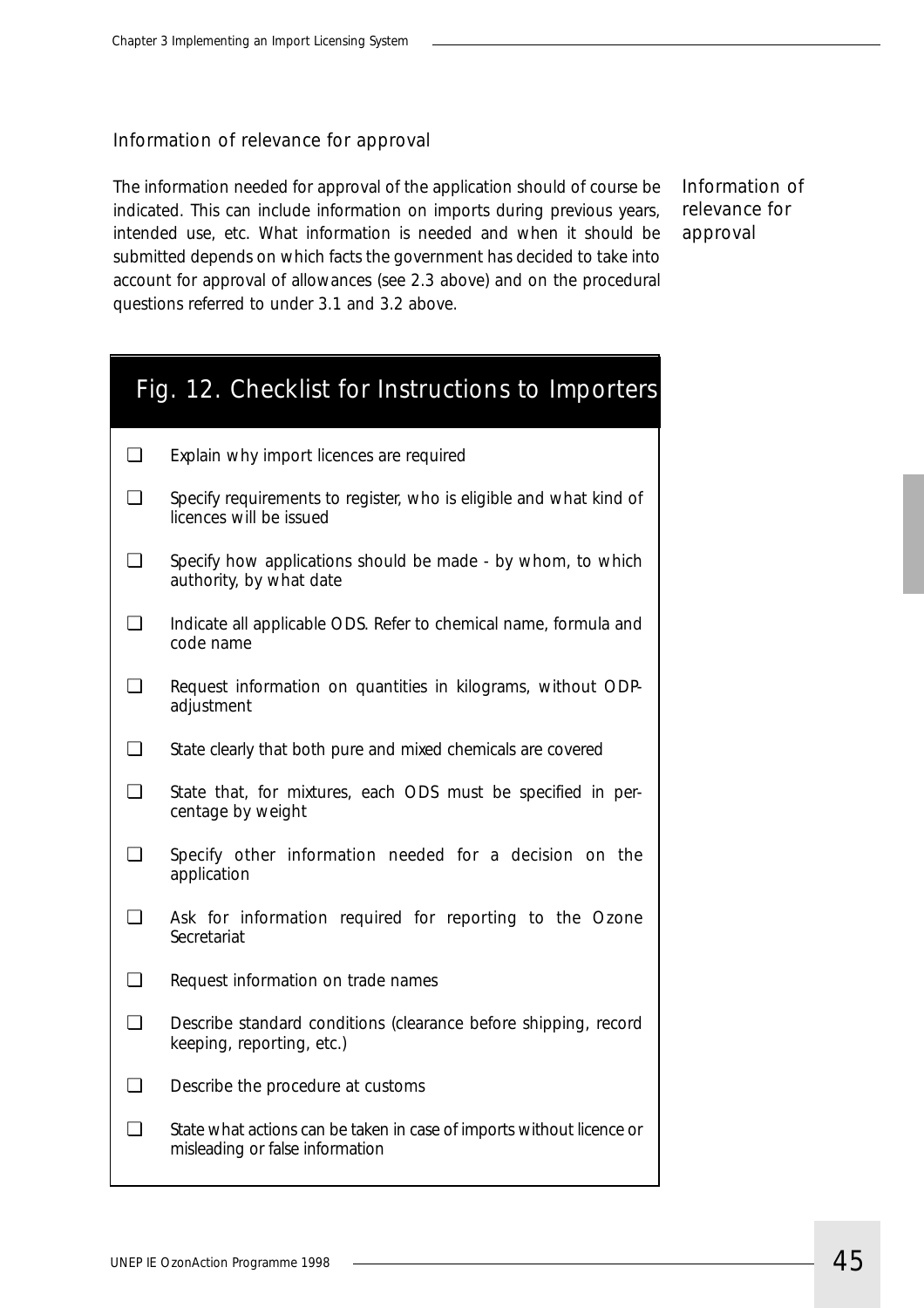### *Clearance and procedures at port of entry*

*The importers should be made well aware that clearance should be requested before the shipment leaves the exporting country (provided that this is the option chosen by the government). It should also be emphasized that the goods can be detained in harbour if it arrives without proper paper awaiting licence procedure, and/or returned to the exporting country at the cost of the importer (provided that the legal power to do so exists, see* Chapter 5*). Seek clearance in advance!*

### *Sanctions*

*The leaflet should inform the importers about the possible consequences if Be aware of controlled substances are imported without a licence, or false or misleading information is given in the application. This includes information on applicable fines and other sanctions. sanctions!*

## *3.4. Disseminating information*

### *Spread information widely!*

*It is important that all known importers be aware of the import licence requirements, including the requirements to register as an ODS importer. Information on these requirements should be distributed through all applicable channels. The instruction leaflet and application forms can be distributed to all known ODS importers and to brokers and import agents who are known to handle the import of chemicals. Chambers of Commerce and other relevant trade associations might be requested to disseminate information to their members. Information could also be sent to relevant technical newspapers, TV and other mass media.*

# *Fig. 13. Dissemination of Information to Importers*

*Distribute information to* 

- ❏ *all known ODS importers*
- ❏ *importation agents and brokers known to handle chemicals*
- ❏ *Chamber of Commerce and other trade associations*
- ❏ *technical magazines and mass media (TV, radio, newspapers)*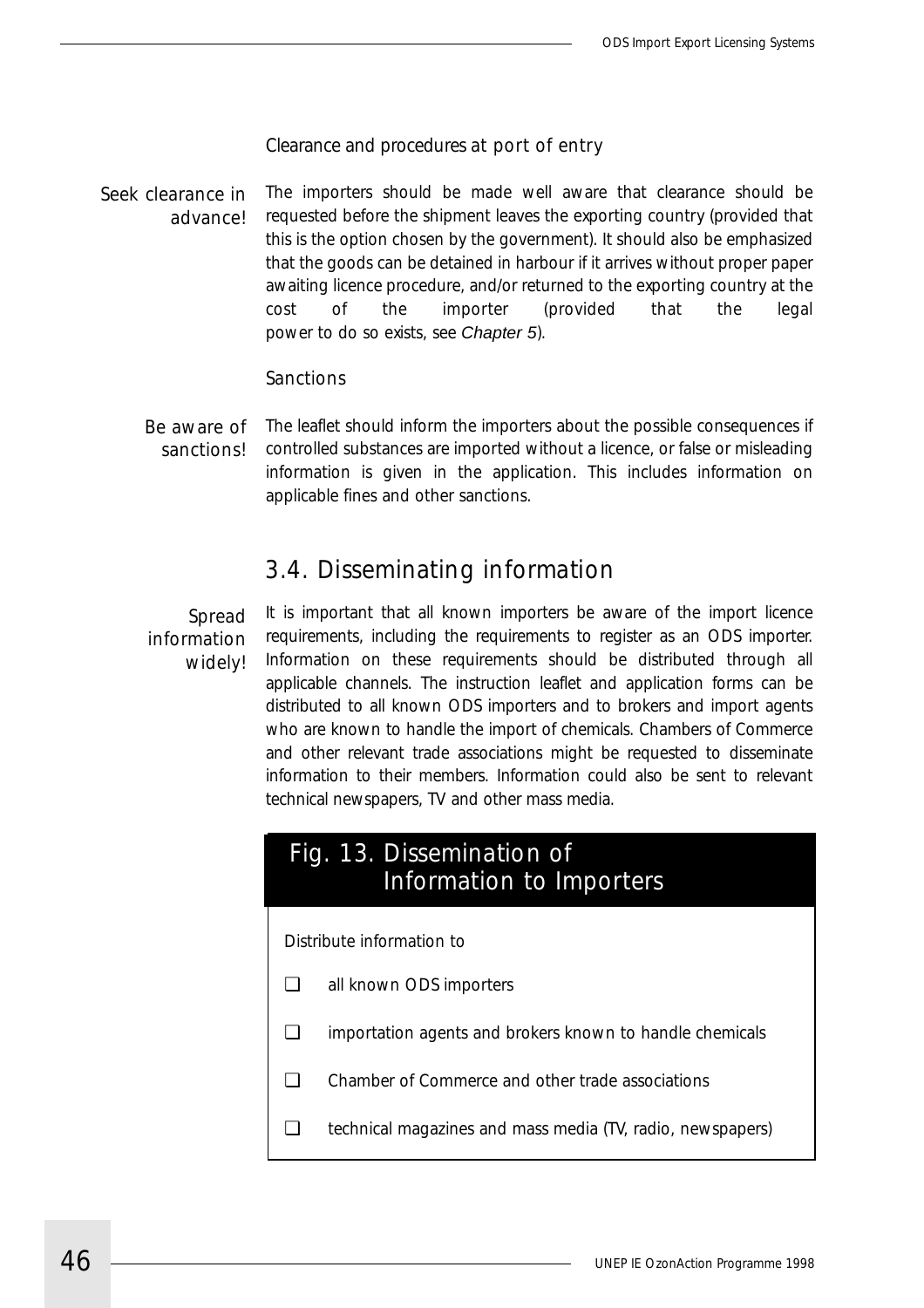# *3.5. Training Customs Officers*

*All imports have to pass through customs. The challenge is to ensure, as far as possible, that the shipment is not cleared by customs unless the importer or his agent can show the required licence.* 

*Customs officers at the ports of entry into the country must be informed about the requirements. Training of the local customs officers should therefore be organized as soon as the legal requirements are finally adopted and the information to importers, including application forms, have been finalized. This should be done in collaboration with the ministry or authority in charge of customs to secure its full support. A workshop for local customs officers might be useful.*

*When and how to train customs officers*

### *General information*

*The customs officers will need information on the* reasons for the import licence requirements. *The descriptions of the effects on the environment need to be somewhat more detailed than in the instruction leaflet to the importers as the customs officers are unlikely to be knowledgeable on this subject. This information can make them more committed to implement the requirements and help them to answer questions from importers. UNEP`s video "Saving the Ozone Layer - Every Action Counts" could be used.*

*The customs officers should know and have access to* the approved laws and regulations *in case an importer challenges the request for an import licence.* 

*The customs officers should also be familiar with the* procedure to apply for import licences *and know where to refer someone for further information. The information on this subject can be approximately the same as what should be included in the information to the importers.*

### *How to identify the controlled substances*

*Information on the chemicals covered, common applications and appearance of these chemicals, as traded, are important elements in the training. Customs officers should have a list of the chemicals which are covered by the Montreal Protocol with chemical code names, chemical formula and name and CAS-number (see* Annex C-1 and Chapter 5*) to assist them in identifying the controlled substances.*

*As mentioned, the importers should preferably come to the ports with their allowance and clearance of the actual shipment against this allowance. The challenge is to identify those who do not. The problem is that customs officers work with customs codes as their main working tool.*

*What do customs officers need to know?*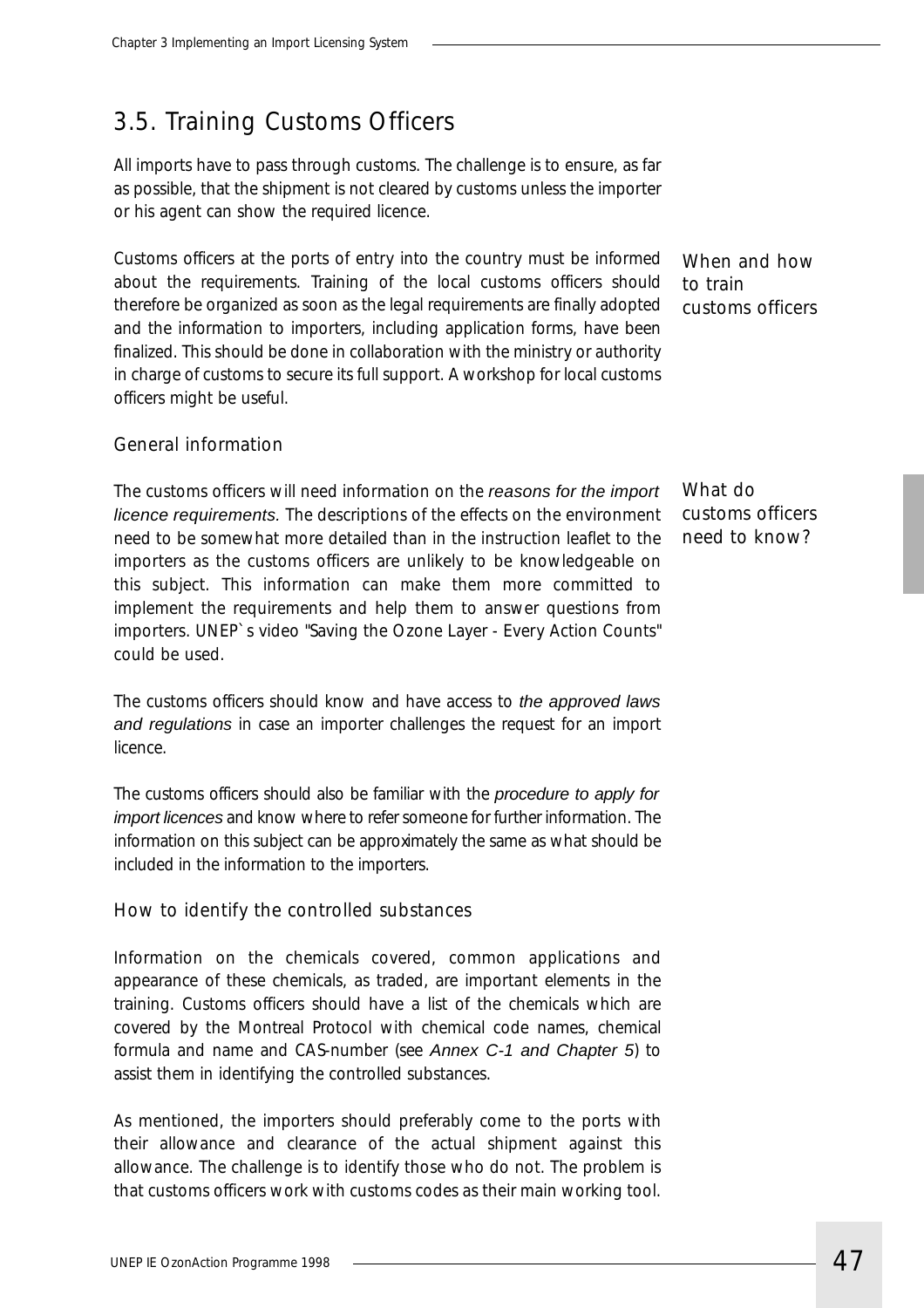*For efficient collaboration between the ODS officers and the customs, it is therefore important that the ODS officers have some general understanding of the international customs coding system (HS). This is described in* UNEP IE´s publication "Monitoring Imports of Ozone Depleting Substances", section II.

*The possibility of customs officers recognizing that an import licence is required is greater when the controlled chemicals have specific customs codes. Since 1 January, 1996 the common international HS codes contain specific codes for CFC 11, 12 and 113 and joint specific codes for CFC 114-115 (2903.41-44) and the three controlled halons (2903.46)* but only when traded as pure chemicals. *Carbon tetrachloride, as pure substance, has also a separate customs code (2903.14). Customs officers should always react and contact the authority in charge if an importer tries to import chemicals under these code numbers without a proper licence. Customs code numbers 2903.19 (where 1,1,1-trichloroethane belongs), 2903.30 (which includes methyl bromide), 2903.45 (which cover "other CFCs") and 2903.47-49 (which include, among other chemicals, the HCFCs and HBFCs) should also trigger a closer control on which chemicals are actually imported. How can customs officers identify ODS imports?*

> *The recording and control systems used by customs should be provided with special indications which flag the need for an import licence under these customs code numbers.*

> *The government can also assign additional specific, national codes, as explained further in the publication mentioned above. The Ninth Meeting of the Parties to the Montreal Protocol has requested UNEP to ask the World Customs Organisation (WCO) to recommend a special national code for each one of the most commonly used HCFCs (now included under 2903.49). The most important HCFCs are HCFC 22, 123, 124, 141b, 142b and 225. HCFC 31 and 133 are also commercially available but not as common as the ones just mentioned.*

> *Separate national codes can be introduced without waiting for a recommendation from WCO. This can also include separate national codes for methyl bromide, 1,1,1-trichloroethane and for substances with joint international codes such as CFC 114 and CFC 115 and the halons. There is already a recommendation for a national code for 1,1,1-trichloroethane from the Customs Co-operation Council (CCC), WCO´s predecessor. The CCC has also recommended separate national codes for each one of the "Other CFCs" (under 29.03.45); but this is actually justified only for a few of them (primarily CFC 13 and CFC 112).*

> *However, this does not help in identifying the controlled ODS when they* are traded as mixtures. *The mixtures are, as described in* Chapter 1 *and* Annex A-1, *coded according to their function which makes it more difficult to recognize them at the ports. For instance, methyl bromide which is*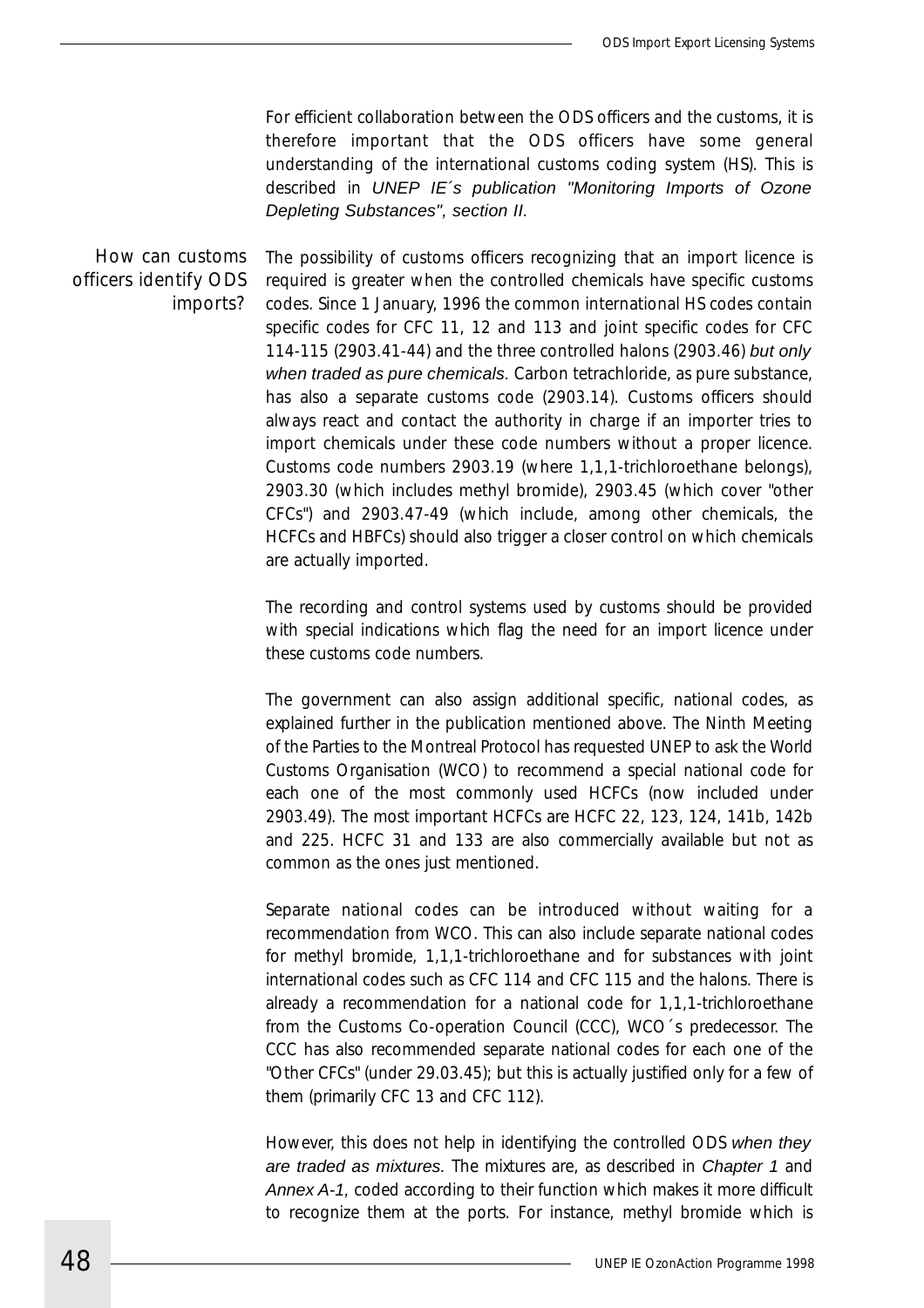*frequently traded as a mixture, would be coded under pesticide codes. ODS officers should advise customs officers on the use of various types of ODS, including which ones are likely to appear as mixtures. The Ninth Meeting of the Parties has also requested UNEP to initiate collaboration between WCO and major ODS suppliers to develop a checkless on relevant customs codes for commonly marketed mixtures.*

*Customs officers should also be made aware that ODS chemicals shipped* along with a related equipment, *e.g. an air-conditioning unit or fire protection system are also covered by the legislation on ODS licences. Such a shipment would normally be coded under the code applicable to the airconditioning unit or fire protection system. Even if not shipped with other equipment, it is possible that the chemicals are classified for instance as "refrigerant components" and not under the chemical codes (this is e.g. the case in the Pacific Island states).*

It should, however, be highlighted to the customs officers that *the licence* requirements do not apply to ODS contained in an equipment (e.g. a domestic refrigerator), *only to the containers jointly packed with the equipment.*

*Pictures of containers for various types of ODS which are known to be imported could be taken and distributed among customs officers to facilitate proper identification of the products.*

*The Thai model could be used when the import licence requirements are based on a general Act on Hazardous Substances, or equivalent, and where import licences are also required for many other chemicals. In Thailand, customs officers refer everyone who imports chemicals to the Department of Industrial Works (DIW), the authority in charge of all hazardous substances and also the authority in charge of ozone issues. DIW will then issue a statement indicating whether or not the imported chemicals are subject to specific controls and, if so, clear the shipment against the approved allowance. This relieves the customs officers of the burden of deciding whether or not a certain chemical contains controlled ODS (or any other restricted hazardous substance), a task for which they may not have the necessary technical knowledge.*

*Collaboration with the banks can also be established. For example, in the Philippines, letters of credit are not issued unless the necessary import licence from the designated authority is presented.*

*Collaboration with the banks*

### *Procedure at port of entry*

*The procedure to be followed on arrival of an ODS shipment is likely to differ from country to country, depending on administrative resources available, the type of legislation on which the ODS import controls are based, etc. Procedure at port*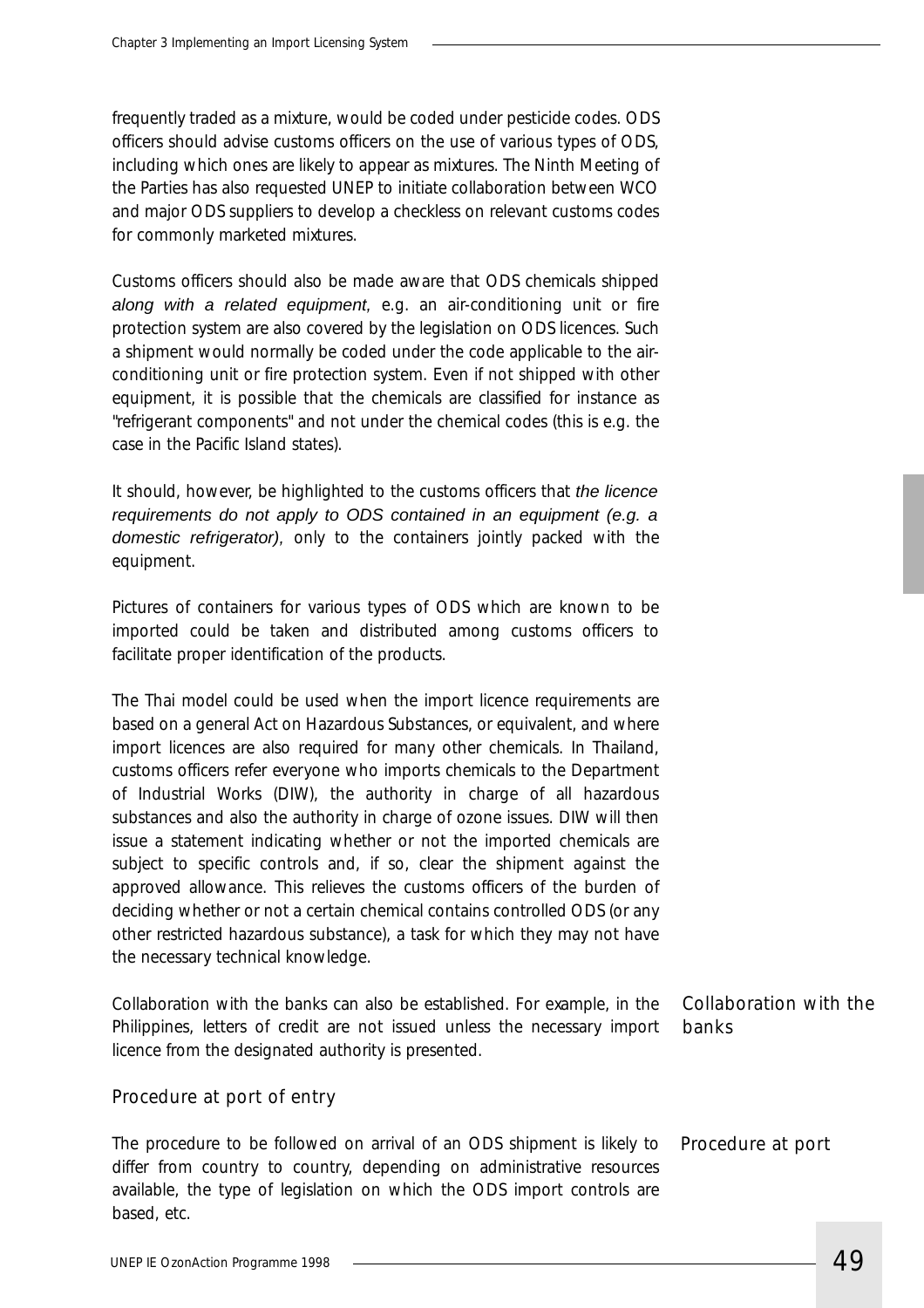*Imported quantities should be recorded on the allowance as the next import might come through a different port and to ensure that the total approved quantities during the specified period are not exceeded. Customs officers could also be requested to send copies of import customs declarations to the National Ozone Unit, directly or at regular intervals.*

### *Actions in case of imports without a licence*

*Shipments which arrive without a licence should be detained while the importer seeks to obtain a licence to import and sent back to the exporting country at the expense of the importer if a licence is not obtained. The latter can be an effective sanction. Cases of attempted smuggling should be reported for further legal action. How to prevent illegal trade*

| Fig. 14. Checklist for Training of Customs<br><b>Officers</b> |  |
|---------------------------------------------------------------|--|
|                                                               |  |

*The training should cover*

- ❏ *reasons for the import licensing requirements*
- ❏ *the approved regulations*
- ❏ *procedure for application and approval of import licences*
- ❏ *chemicals covered*
- ❏ *common applications and appearance of these chemicals, as traded*
- ❏ *likely applicable customs codes*
- ❏ *procedure to be followed at arrival of ODS shipment*
- ❏ *procedure for recording imported quantities*
- ❏ *procedures and equipment needed to test for ODS content*
- ❏ *applicable actions in case of no licence or suspicions on false or misleading declarations*
- ❏ *contact person at National Ozone Unit (and at the authority in charge of ODS import licences if different)*
- ❏ *export licensing requirements*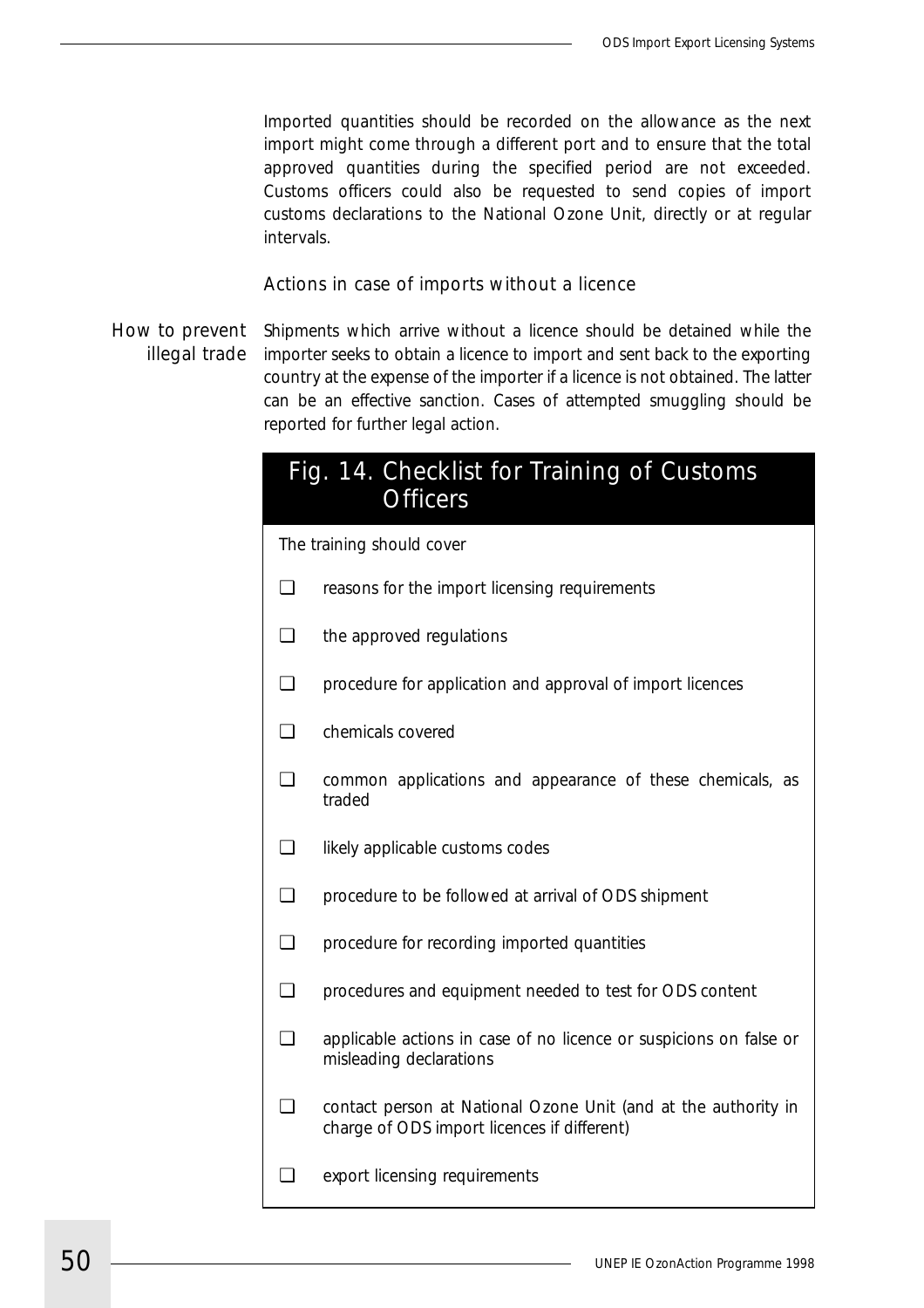*Sanctions applied in revealed cases of illegal trade in ODS should be made well known to the mass media. This can send important signals to all importers on the risks involved in illegal import. Some experiences are described in the* UNEP´s publication "Monitoring Imports of ODS" (section III.19 and II.3.2).

### *Information on contact persons*

*Customs officers at each port of entry into the country, by land, sea and air, should all have information on a contact person to call for further inquiry, at the National Ozone Unit or the authority in charge of ODS import licences, if different.*

# *3.6. Recording Imported Quantities*

*Collective records of imported quantities are preferably held by the National Ozone Unit, even if the import licences are issued by another authority. Monitoring total ODS imports*

*Preliminary data on ODS imports can be recorded based on the clearance of individual shipments. These data should then be compared with the annual reports from the importers on actually imported quantities. Any discrepancies should be further investigated or clarified directly with the importers.*

*Recording the imported quantities correctly by chemical implies that the quantity of each ODS included in mixtures must be correctly calculated and added together. The New Zealand Ministry of Environment has developed a simple spreadsheet data programme in Excel format to facilitate the recording and in particular to facilitate the calculation of ODS content in mixtures (see Annex C-3). It is still in draft format but can be made available to ODS Officers who would like to test it (contact Mr Iain McGlinchy at the New Zealand Ministry of Environment).*

# *3.7. Tracking Illegal Imports*

### *Random controls*

*Random spot-checking of the compliance with the licence requirements can be required, in particular if there are indications of smuggling of ODS. It should be carried out in collaboration with the Customs Department and can be done on a campaign basis or* ad hoc. *It should be preceded by a special training of the local customs officers so that they know where to look for potential illegal ODS imports. The customs officers should be informed about what equipment is available to test suspected shipments.*

### *Special border controls*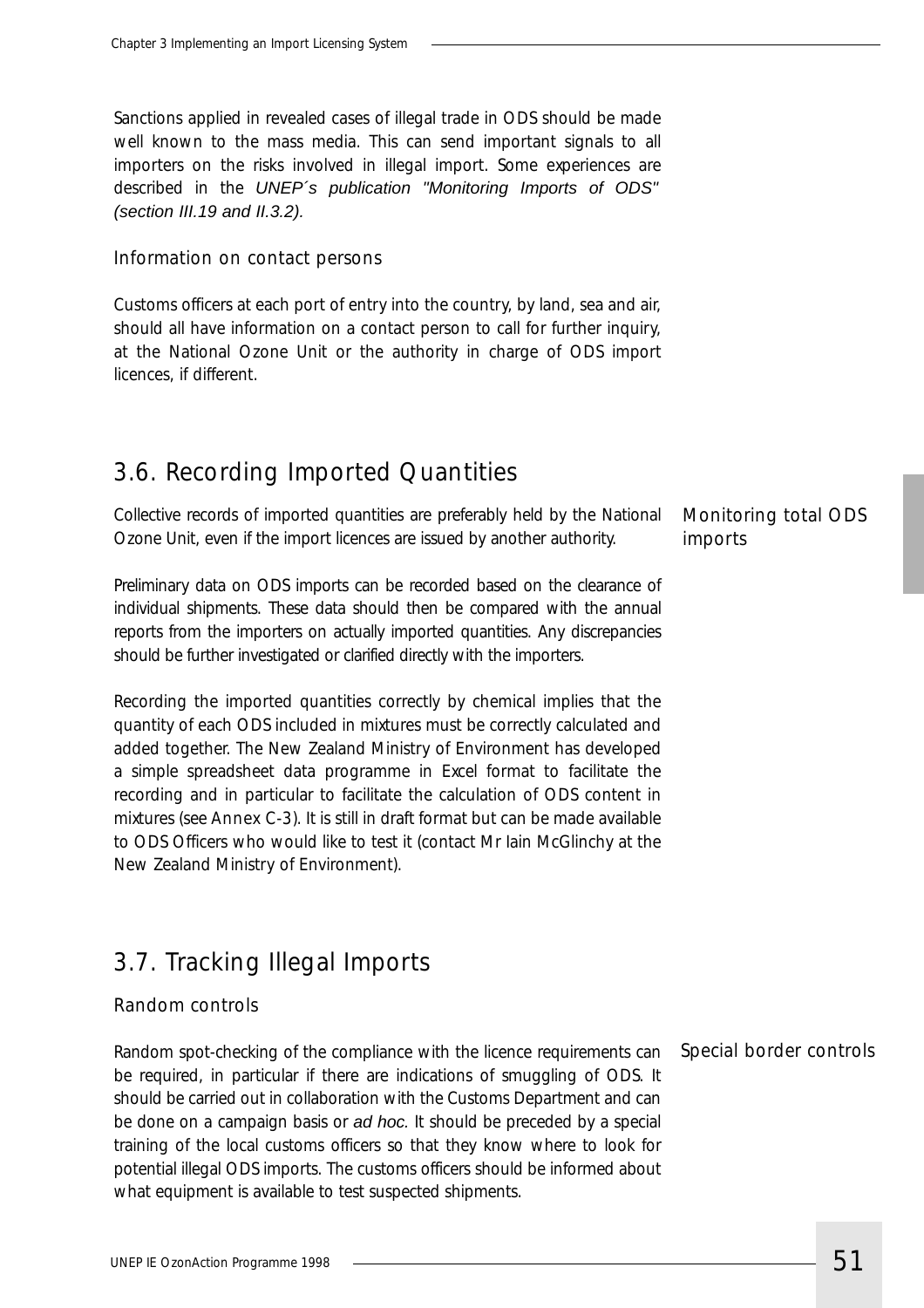#### *Random controls on chemicals on the market can also be useful. Information from the public can help to reveal or prevent illegal imports. Importers with a licence have also an interest in making the existence of illegal competitors known to the authorities. Allowance or permit number, name and address of the importer and the chemical composition marked on each container will facilitate such controls. Random market controls*

*Information on the existence of illegal imports on the market should be taken seriously and investigated as soon as possible before illegal ODS imports become widespread. Illegal imports can never be totally avoided but they should be made as difficult as possible.* 

### *Crosschecking with customs statistics*

*Although customs statistics are not a reliable primary source to monitor ODS imports, it can still be useful to broadly crosscheck recorded data against customs statistics. This is primarily the case with regard to the importation of the ODS which have individual customs code numbers or belong to a group with only a few chemicals. A detailed investigation is justified* if customs statistics under such codes show notably higher figures *than those recorded in the implementation of the ODS import and export licencing system. Comparing the recorded information with the individual customs declarations can reveal the existence of new importers, who are importing without a licence. Cross-checking*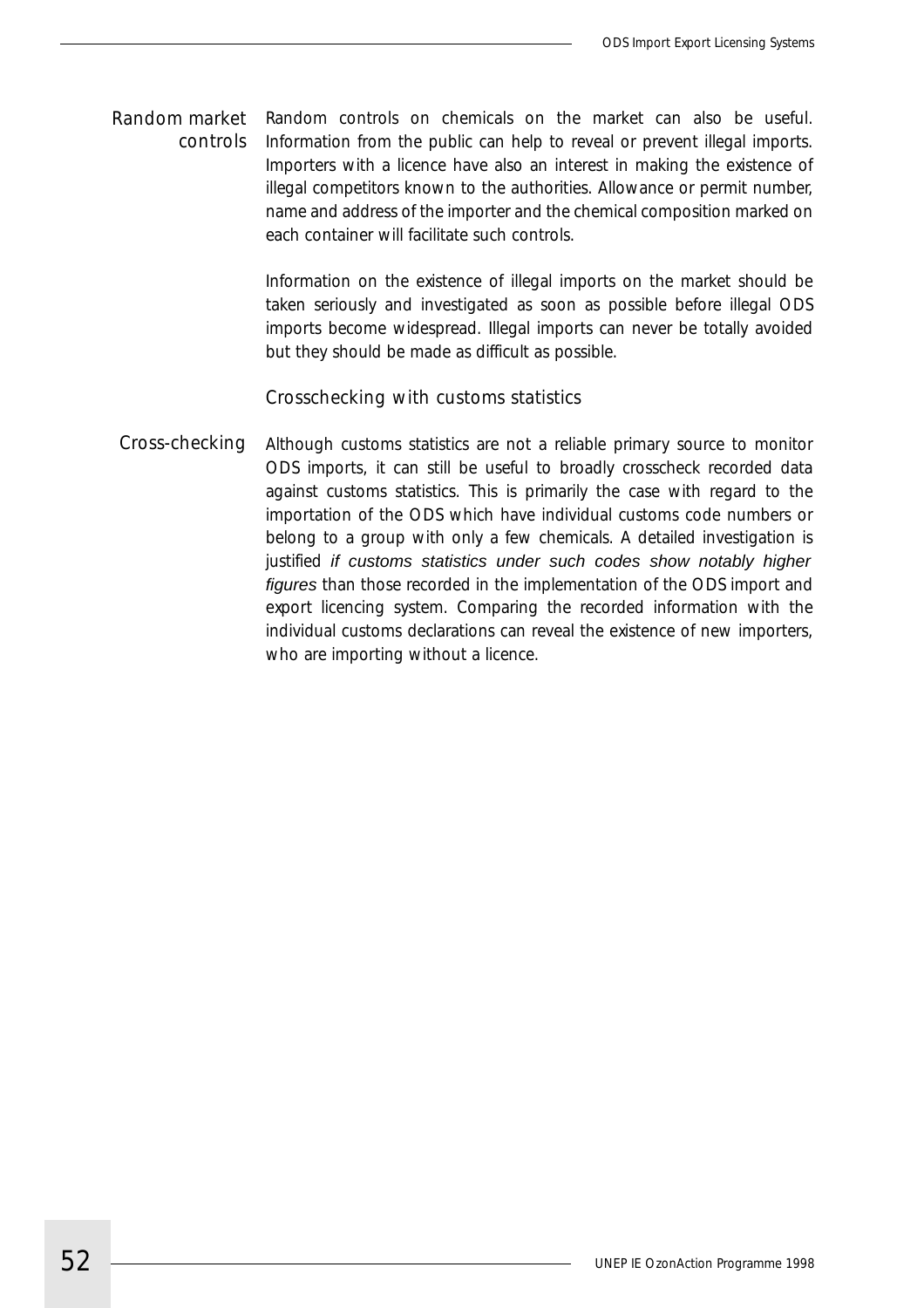# **4. Export Licensing Systems**

*Export licences are dealt with separately in this guidebook, as mentioned in the Guide to the Reader, because the issues to consider are partly different from those relevant to import licences. Import and export licences are, however, likely to be part of the same system once all decisions have been taken. It should also be noted that the considerations regarding the export licences might affect the decisions on import licences, in particular with regard to the choice of authority in charge of issuing the licences.*

# *4.1. Reasons to Control ODS Exports*

*Not only ODS imports but also ODS exports must be controlled, for several reasons.*

*First, it is in the country´s own interest to keep track of exported ODS. As mentioned, the country's consumption is calculated as imports plus production minus exports. The country´s consumption will therefore appear higher than it really is if export data are not collected and reported to the Ozone Secretariat.*

*Secondly, no Party to the Montreal Protocol is allowed to export controlled substances to countries which are not a Party to the Protocol. This applies also to countries which have not ratified the amendment that relates to the exported chemical (see* Article 4, paragraph 9 of the Montreal Protocol*). This implies that Annex B substances cannot be exported to countries which have not ratified the London Amendment. Methyl bromide cannot be exported to countries which have not ratified the Copenhagen Amendment (no trade sanctions on export of HCFCs have been introduced).*

*Thirdly, the developing countries' grace period under the Protocol is only applicable to importation and production of ODS which are needed to cover the country´s "basic domestic needs". This condition applies also to export to developing countries (which is limited to a specified percentage of the exporting country´s baseline production). Control over exported quantities is necessary to ensure that these conditions and limitations are respected.*

*Finally, keeping track of exports makes it possible to establish cooperation between the authorities in charge of ozone issues in importing and exporting countries. This will facilitate revealing illegal trade.* 

*Exports can be deducted*

*Exports not allowed to Non-Parties*

*Exports only allowed to cover «basic domestic needs»*

*Cooperation to control illegal trade*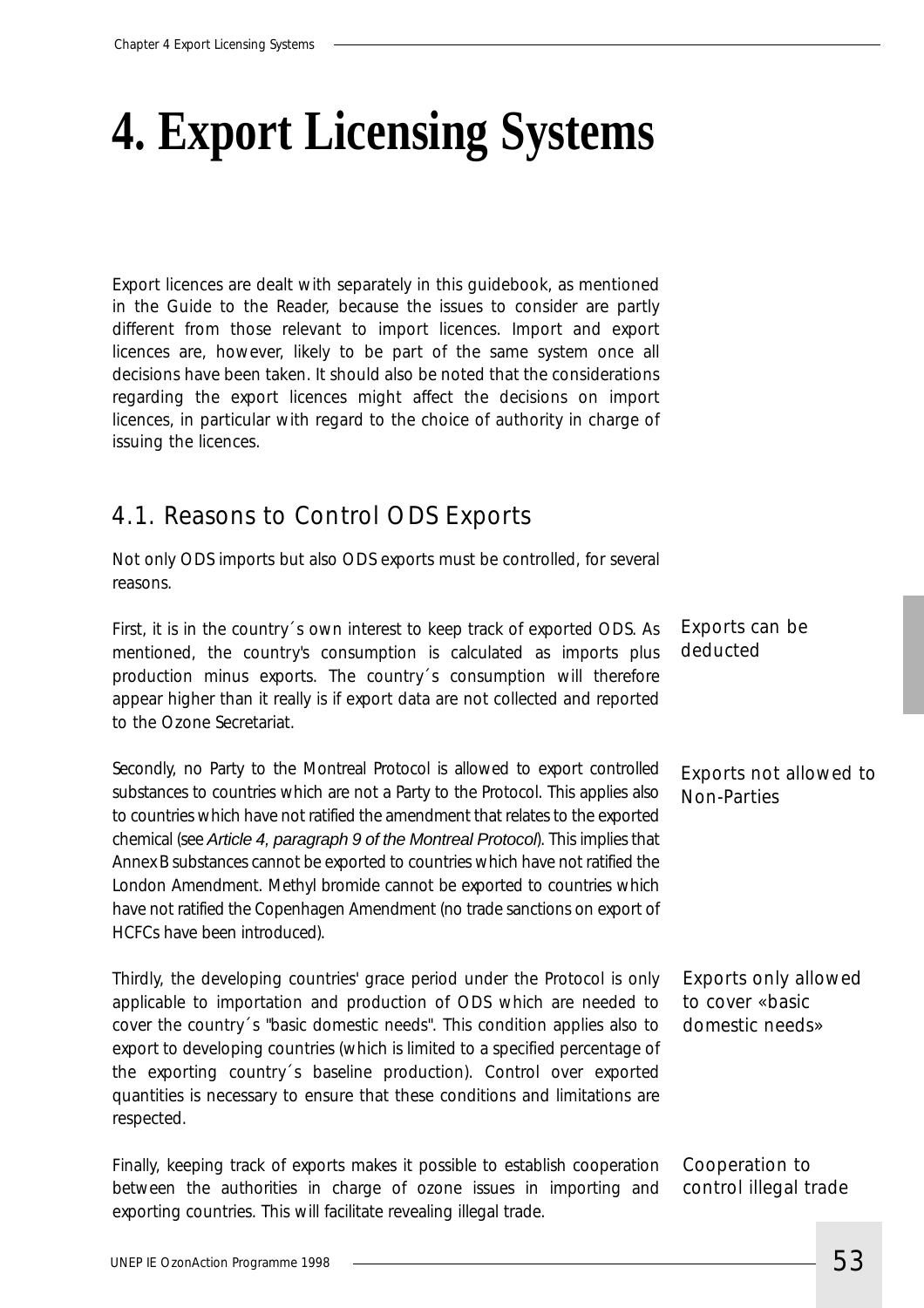*These reasons make it important to control to which country the ODS are exported. All Parties are required to report, not only on the type and quantities of exported ODS, but also on the destination (see* Decision VII/9 paragraph 4 at the Seventh Meeting of the Parties to the Montreal Protocol*). Information on destination*

*A licensing system for ODS exports has now become mandatory for all Parties to the Protocol (effective January 1st, 2000), as amended at the Ninth Meeting of the Parties held in Montreal in September 1997 (see* Chapter 1.3*). Export licences mandatory*

# *4.2. Specific characteristics of export border controls*

*Three categories of countries can be distinguished with regard to the ODS export:*

- *1) Countries which primarily import ODS, and export ODS only occasionally (the majority of the countries);*
- *2) Producing countries which produce both for the domestic market and for export;*
- *3) Countries which do not produce but import regularly for reexport, in addition to import for the domestic market.*

*These differences need to be taken into account when designing the export licensing system. The training of customs officers, in particular, should be fine-tuned to the situation of the country.*

*It should be noted that import and reexport are treated as two separate transactions under the Montreal Protocol. Both data on imported quantities and data on reexported quantities must therefore be collected and included in the data on import and export respectively which are reported to the Ozone Secretariat. This differs from cases of a transhipment through a country, in which case the country of origin is considered as the exporting country and the country of final destination as the importing country. See* Montreal Protocol Handbook, page 136, Decision III/13 and IV/14*). Reexport versus transhipment*

#### *In the past, few countries placed controls on export of goods like the ODS. The traditional border controls are not established to monitor exports closely. Export licences can therefore be more difficult to monitor and enforce than import licences. In smaller countries, exports will mainly be to neighbouring countries and in many cases not carried out by the same companies as those that initially imported the ODS. For example, CFCs may be exported by a service company to a branch of the same service company in a neighbouring country. Or they may be exported as part of a larger Exports more difficult to control*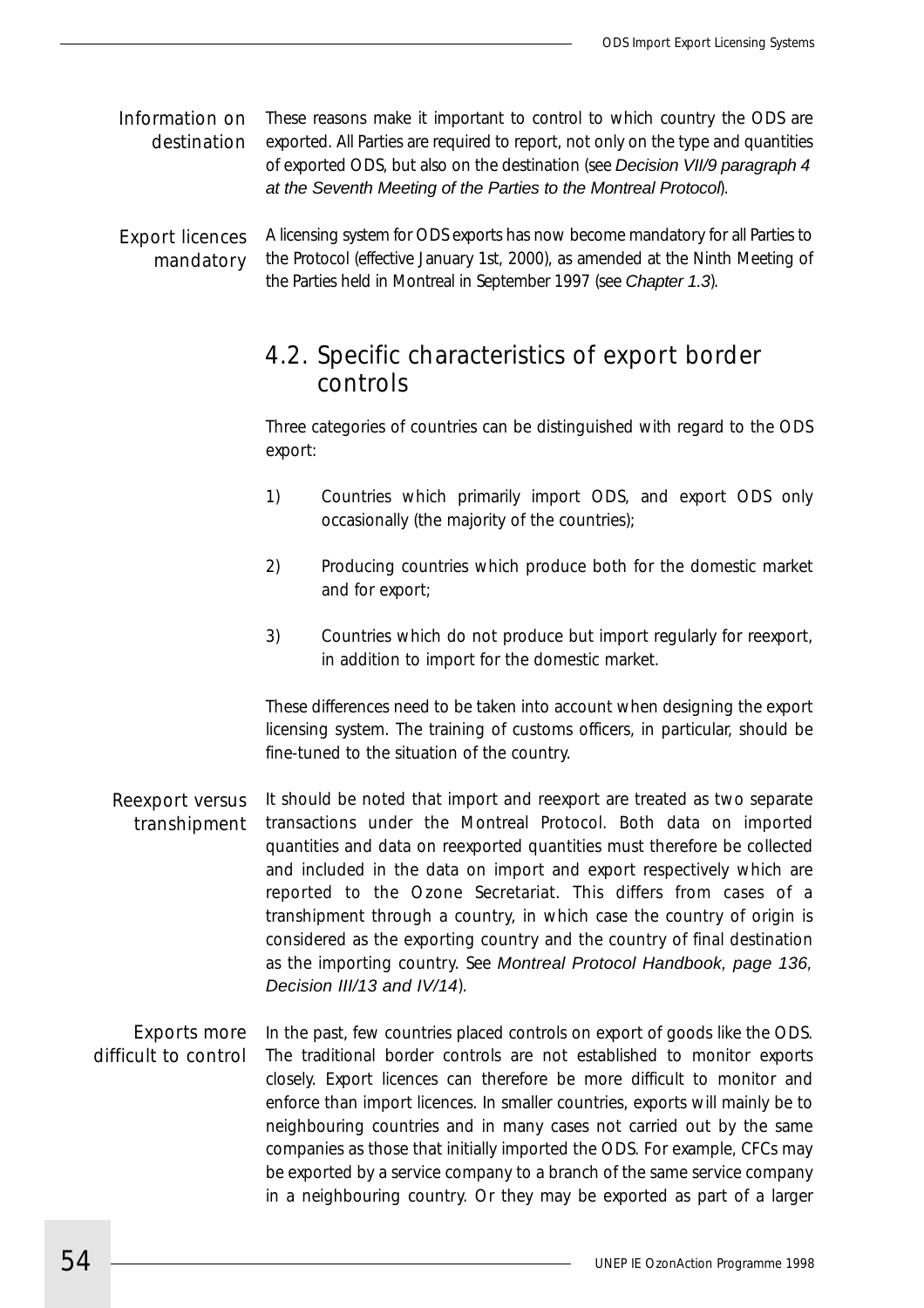*package of components and supplies.*

*Because of these specific characteristics, it may be necessary to use incentives to get companies to report exports, as well as disincentives such as fines. The Montreal Protocol definition of consumption - which allows exports to be deducted when calculating the country´s consumption could provide a base for such incentives. Individual firms could perhaps be able to apply for a credit to import further ODS to compensate for what is exported.* 

# *4.3. Export Licences and Selection of the Authority-in-Charge*

*With regard to export licences, it might not be necessary to issue allowances for a longer period, with the possible exception for producing countries. Instead, it might be possible to issue export licences as permits for each shipment. Permits for individual shipments*

*Considering the objectives of an ODS export control, it seems most adequate that the authority in charge of coordinating ODS policy should be the authority responsible for issuing export licences. This authority has the most immediate knowledge regarding which countries are actually Parties to the Protocol and its Amendments. It is also the authority which would have the most immediate interest in keeping a firm control on the total consumption and the ODS movements within the country. Finally, it is the authority that would be the most appropriate counterpart in a collaboration between importing and exporting countries on the ODS issues. Authority in charge*

# *4.4. Implementation of an Export Licensing System*

*Parts of what have been said in Chapter 3 on implementing an import licensing system is also applicable to export licences.* 

*In order to facilitate control on ODS exports and collaboration between countries to control illegal trade in ODS, also potential exporters could be required to* register *with the authority in charge. Their previous records with regard to exports might, however, be of less interest. Registration?*

*The exporter should be requested to provide information on the exact* quantities *of each ODS to be exported with specification of* importing country. *Mixtures should be specified as to composition and percentage of weight of each ODS. Reexporters should be requested to specify the country of origin. Preferably, also name and address of* recipient *and scheduled port in importing Information to request from exporters*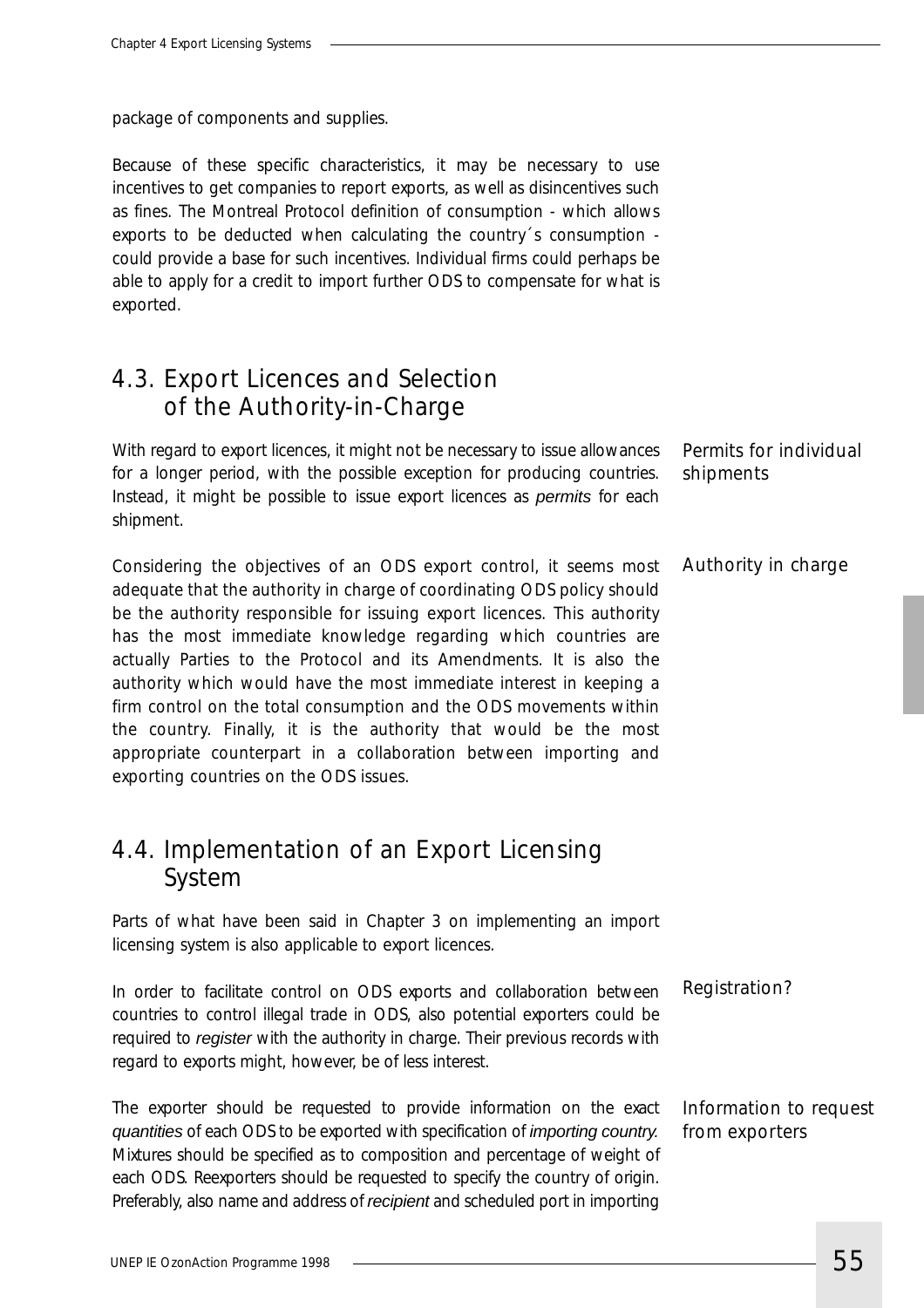*country should be specified in the application. The information leaflet to importers, mentioned in* 3.3 above, *should contain information also on the requirements related to export of ODS.* 

# *4.5. Collaboration between Importing and Exporting Countries*

#### *The relevant authority in the importing country should be advised on the intended export. It was decided at the Ninth Meeting of the Parties to the Montreal Protocol that each Party should inform the Ozone Secretariat by 31 January, 1998, of the name and contact details of the officer to whom such information should be directed (see* Annex C-2*). Notify the Ozone Secretariat*

### *Establish collaboration with importing countries*

*A contact with the importing country should preferably be taken before the export is allowed. This will make it possible to get a confirmation that the authority in charge of ozone issues in the importing country considers the exported quantities needed to satisfy the importing country's "basic domestic needs". It will also help the importing country to prevent illegal imports.*

*An alternative is to send a copy of the approved export licence to the designated officer in the importing country. The authorities in charge of ozone issues in exporting and importing countries with regular trading relations should decide on the system which is most efficient for both countries in preventing illegal trade and export of over-supply of ODS.*

# *4.6. Approval of export licences*

### *Exporters should keep records and report*

*The approval should state the chemical, the quantities and the country of destination. Exporters should be requested to keep* records *and* report, *by a specified date, on actually exported quantities of each substance during for instance the previous year.*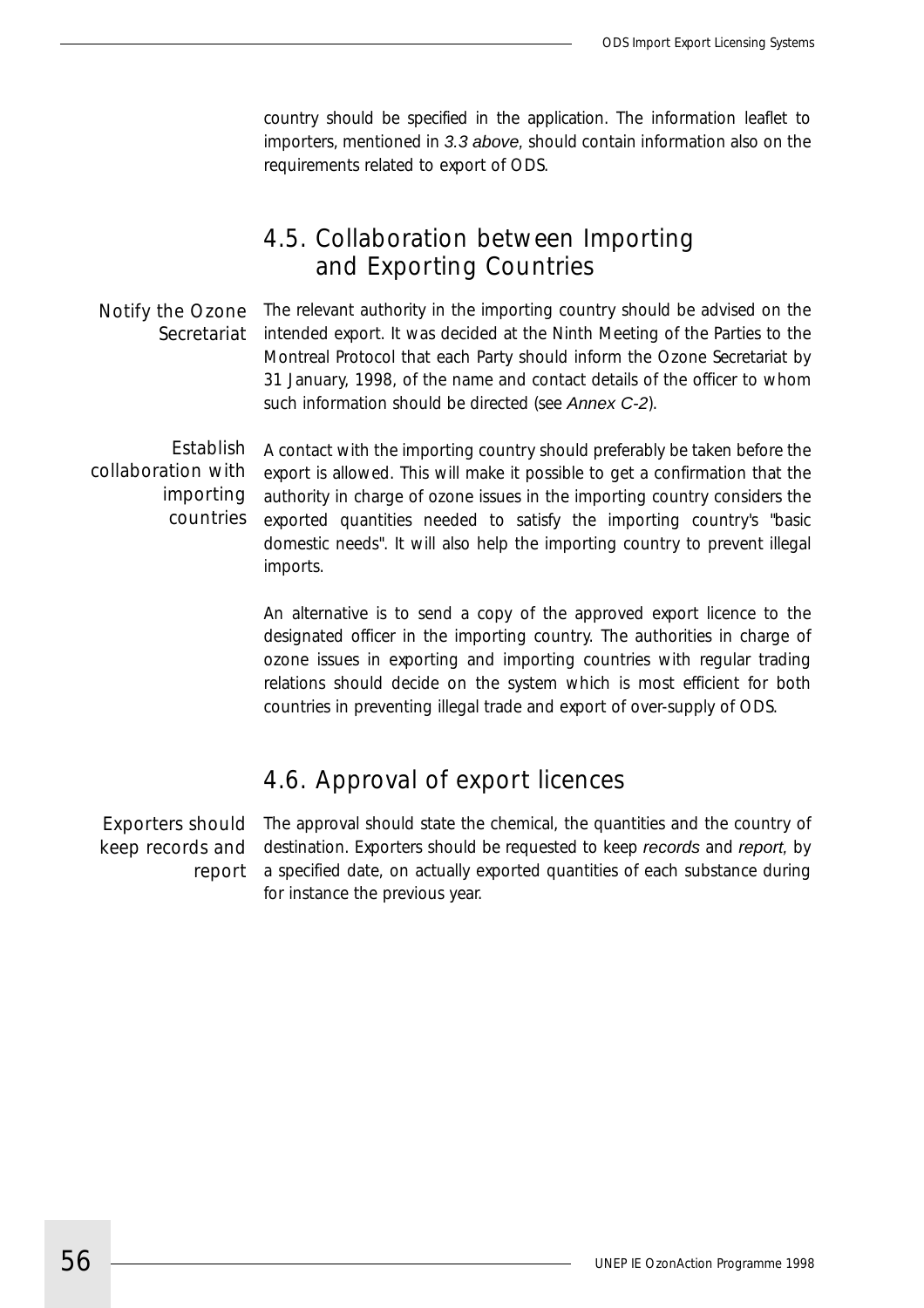# **5. Drafting Legislation on Import/Export Licensing Systems**

# *5.1. Choice of Legal Base*

*To start with, it is useful to check the possibility of using existing laws as a basis for licensing requirements on ODS import and export. An already established Act on the Protection of the Ozone Layer is the obvious choice when it exists. Other possible laws include for instance:*

*Explore possibility to use existing laws*

- *Acts on Hazardous or Toxic Substances, Acts on Chemical Products*
- *Environmental Protection Acts, Clean Air Acts*
- *Import/Export Controls Acts, Supply Control Acts, Customs Acts*

*The ODS legislation should fit into the existing legal and institutional regimes which deals with the environment, chemicals management and trade & industry.*

*Setting up a licensing system is easier if it can be done within the framework of an existing law. Some laws of the types just mentioned grant a wide range of powers to the Cabinet and can be used to issue regulations which fully take into account the objectives of the ODS licensing system. Existing laws can also provide the necessary general clauses referred to below, for instance on access to premises for inspections, sanctions and appeal.*

### *In other cases, the powers, scope, conditions and/or procedures of the legislation at hand may be too narrow and not easily adaptable to the desired solutions. It should therefore be carefully checked how the potential choices of existing acts would affect the possibilities to reach intended results, for example, with regard to the choice of authorities and the administrative procedures. Be aware of limitations*

*More work will be needed if no suitable act is available. In some countries, the Cabinet might still be able to take the decision, based on a more general authority. In others, it might be necessary to adopt a separate Ozone Protection Act through the Parliament.*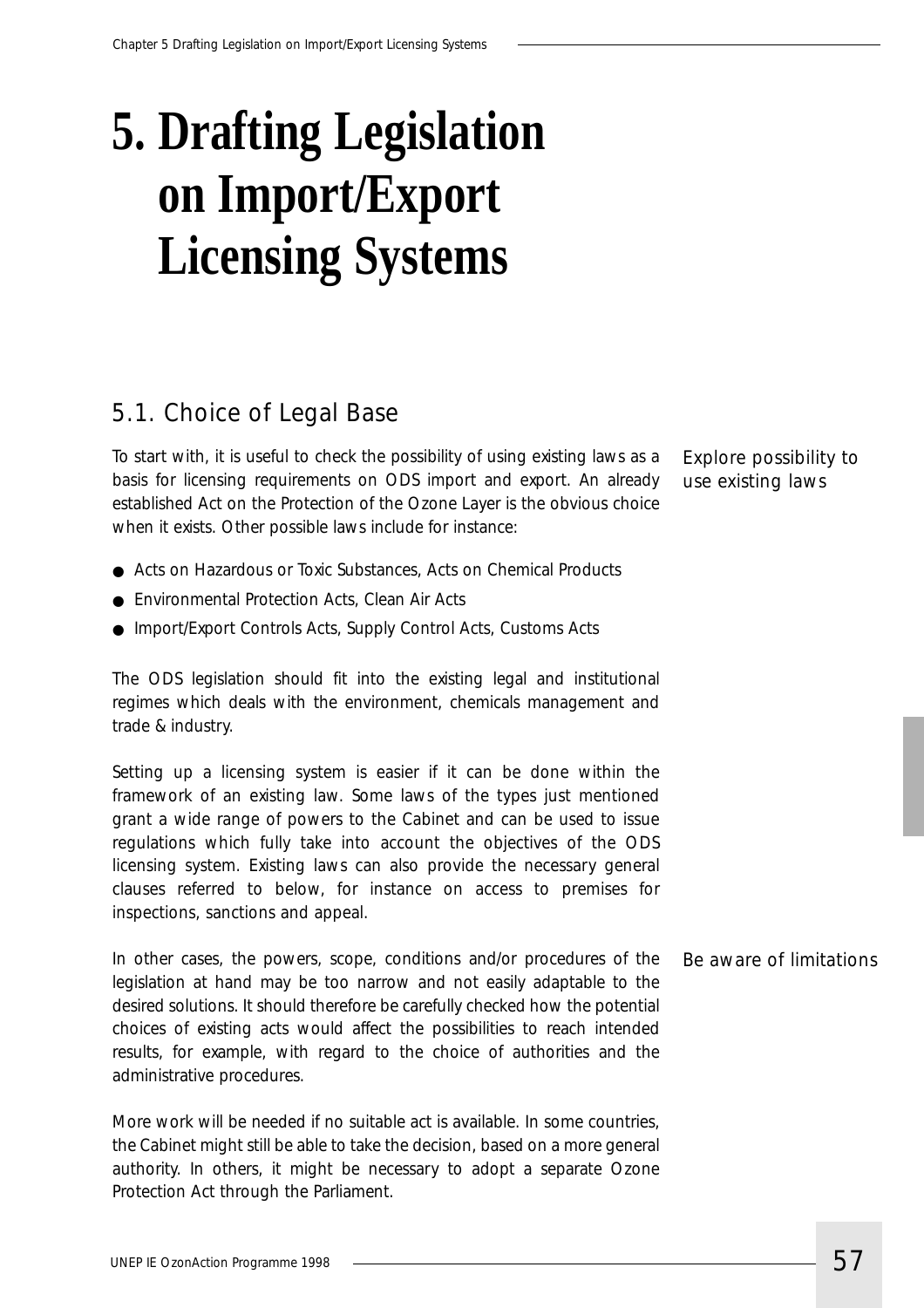## *5.2. Basic Elements*

*The legal text should make it clear - explicitly, or through its inclusion in an existing legal text - that*

- *import and export of the controlled substances is not allowed unless the* importer or exporter holds a licence by the authorized authority.
- *The basic criteria and administrative procedure for approval of import and export licences should be clear from the act or regulation. This includes specifying in particular Basic elements*
	- which chemicals and products are controlled *(see* 5.3 *and* 5.4 *below),*
	- how and by whom *approval for import and export licences shall be decided (see* Chapter 2.4.*),*
	- who is qualified for import and export licences (see Chapter 2.3),
	- *criteria for allocating allowances to import (see Chapter 2.3, and Annex* A-2*),*
	- *administrative procedures and types of licences (see* Chapter 2.3, 3.2 *and* Annex A-2*), and*
	- *delegation of powers to specified authorities (see* 5.5 *below).*

The authority in charge should be given the power to issue *more detailed* regulations, guidelines and/or rules of procedure. *The balance between what should be included in the basic legislation and what to include in follow-up regulations/guidelines/rules of procedure depends on which authority is assigned the power to issue the latter, legal tradition, etc.* 

*Make sure that the terminology used matches the intended procedure chosen and cannot be misunderstood by the importers and exporters. Check terminology*

# *5.3. Defining the Chemicals*

*All ODS should be included (see* Chapter 1.3. *above on possibilities to delay entering into force for the HCFCs and methyl bromide for a shorter period).*

*The substances for which a licence is required must be unambiguously specified. This is most easily done by naming them by their chemical names and short chemical formula (see* Annex C-1*). Because of the great number of controlled chemicals, reference can be made to a list in an annex. The legal text must include the words* "whether alone or in mixtures" *or similar wording. It should also be stated that any* isomers *of the chemicals mentioned are included, with the exception of 1,1,2-trichloroethane which is exempted under the Protocol. Unambiguious definition needed*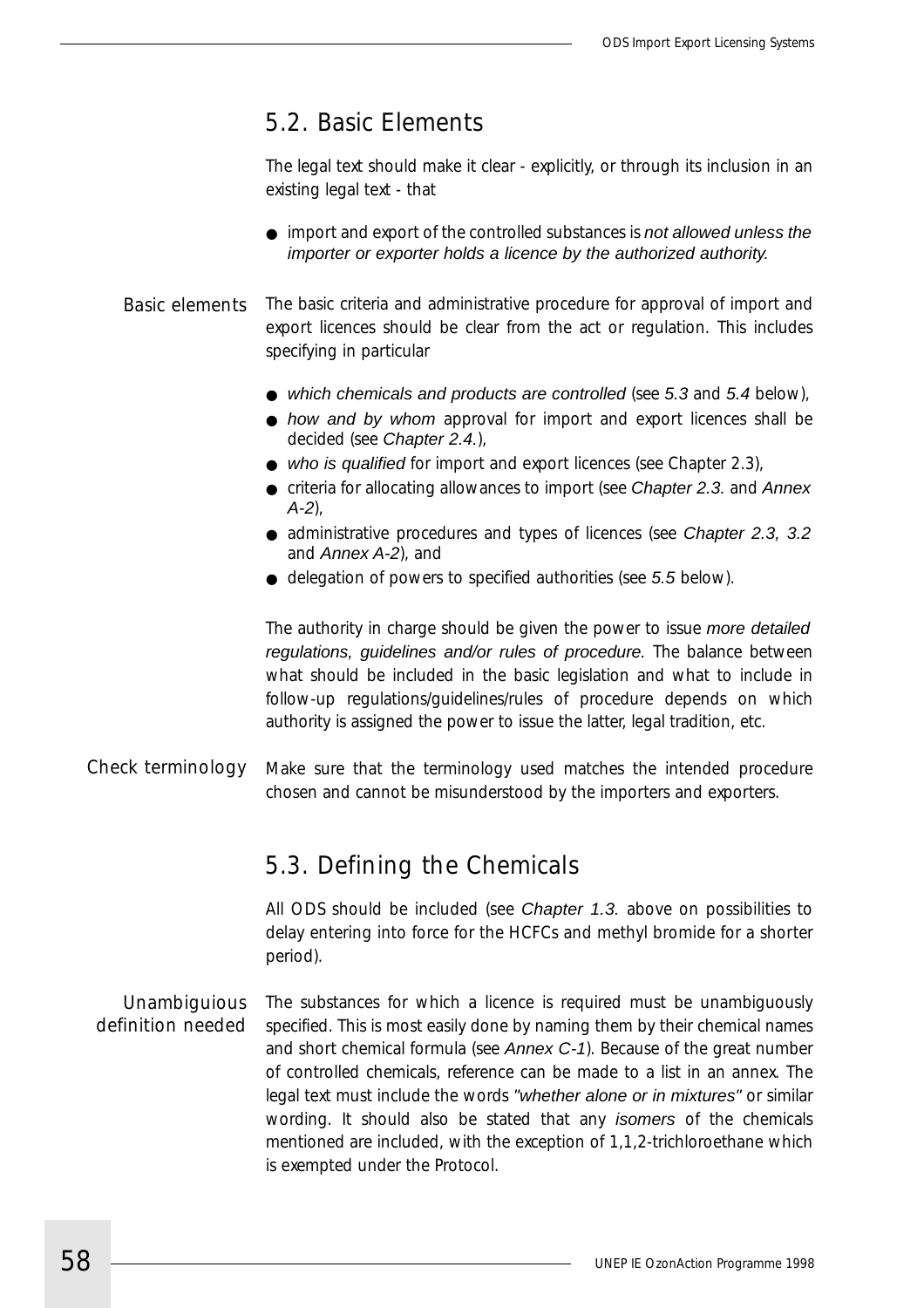*Some countries prefer to refer directly to the Montreal Protocol and its annexes. This has the advantage of avoiding a long list. It also automatically makes all definitions and clarifications decided by the Parties to the Protocol applicable. When choosing this option, a full list should anyway be made available for the importers, customs officers and other parties concerned, e.g. as an annex to the information to importers, as very few have access to the Montreal Protocol text.*

*Others might like to refer to the internationally used Chemical Abstracts Registration Numbers (CAS No). These number define distinctly each chemical. As a consequence, there are several number for each chemical (referring to different isomers) which can make this option cumbersome.* CAS-numbers for most of the ODS (but not for all) are included in *Annex C-*1.

*Preferably, the substances should not be defined in the law or regulation by reference to customs codes under the Harmonized System - because of the risk of hereby unintentionally excluding some chemical that should be covered. The most obvious risk is that ODS mixed with a small quantity of another chemical and ODS chemicals shipped together with equipment can be legally imported without a licence. When necessary because of the structure of the legislation used, it becomes particularly important that the legal text does not only include a reference to relevant customs codes under the Harmonized System Chapter 29.03, but also words like* "and any mixtures containing these substances" *and text stating clearly that the requirements apply to the specified chemicals* "whether imported alone, in a mixture or shipped along with other products" *(see* Chapter 3.3.*). As mentioned in* 3.5*, customs officers still need to base their daily work on the customs codes. This is, however, a different issue than the question of how to define legally the chemicals which cannot be imported or exported without a licence. Problems when referring to customs codes*

| It shall be explicitly stated that import and export licences are required for<br>new as well as for used, recycled and reclaimed chemicals (see Chapter<br>1.3 and Annex C-2, new Article 4B).                                                                                                                                                                                                                                                                                                                                       | Must include used ODS    |
|---------------------------------------------------------------------------------------------------------------------------------------------------------------------------------------------------------------------------------------------------------------------------------------------------------------------------------------------------------------------------------------------------------------------------------------------------------------------------------------------------------------------------------------|--------------------------|
| Some countries might like to take this opportunity to keep track also of<br>some non-ODS alternatives such as the HFCs, for instance by using the<br>licensing system as a surveillance instrument with regard to these<br>chemicals.                                                                                                                                                                                                                                                                                                 | <b>Non-ODS chemicals</b> |
| It should be noted that the Montreal Protocol does not require control on<br>import or export of ODS in <i>finished products</i> , such as aerosols (except from<br>Non-Parties as stated in Annex D of the Protocol). ODS contained in such<br>products are not included in the importing country's consumption but are<br>part of the consumption of the country where they are produced. This, of<br>course, does not prevent any country from anyway restricting such imports,<br>as part of its general ODS strategies (cf 5.4). | ODS and products         |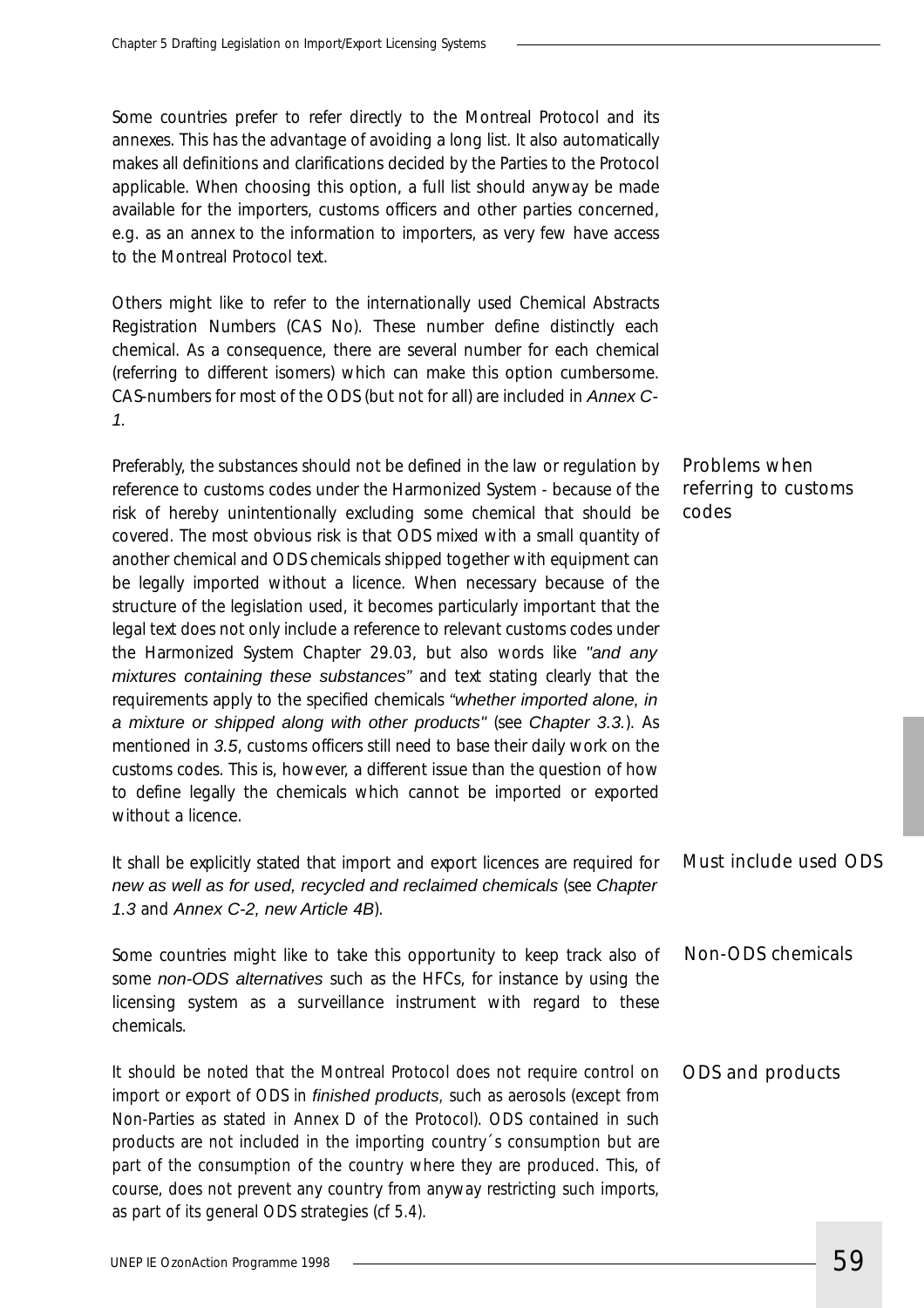## *5.4. Scope*

- *When using an existing act as the base, it is necessary to check that it covers all relevant applications of the ODS. As an example,* pesticides *are often regulated under special laws. Controls on methyl bromide could therefore unintentionally be exempted if this is not taken into account. Check coverage!*
- *It should be checked and stated explicitly that the restrictions also apply to imports to and exports from* free trade zones. *Include free trade zones*

*The Montreal Protocol requires also that the Parties ban import from* countries which are not Parties to the Protocol *of CFCs, halons, 1,1,1 trichloroethane, carbon tetrachloride, HBFCs and, when the Montreal Amendment enters into force, also methyl bromide (Article 4 para 1, 1bis., 1ter. and 1qua.). The same applies to export of these chemicals to Non-Parties (Art. 4 para 2, 2bis., 2ter. and 2qua.) No corresponding restrictions are in force for HCFCs. The Parties shall also ban import of the products which are listed in* Annex D *of the Protocol from Non-Parties.* 

- *The term "Non-Parties" in this context refers to those countries which have not ratified the Protocol or the Amendment which controls the chemical in question (the London Amendment for "Other CFCs", 1,1-trichloroethane and carbon tetrachloride and the Copenhagen Amendment with regard to HBFCs and methyl bromide). These restrictions should be included in the legislation on import and export licensing systems unless already introduced in another piece of legislation (in which case a reference should be made to the applicable article). Imports and exports from/to Non-Parties*
- *Countries might also find it appropriate to include controls in the same legislation on certain* new and/or used products and equipment whose functions rely on supply of ODS *and which the country does not want to import (see further* 1.5 *above and* Annex C-2, Decision IX/9*). Products relying on ODS supply*

# *5.5. Delegation of Powers*

*It is necessary to ensure that the authority or authorities in charge have the necessary powers to implement the licensing system effectively.*

*This includes power to* request all necessary information, *including - but not limited to - the information which should be reported to the Ozone Secretariat (quantities actually imported, country of origin, whether the substances are recovered or recycled, etc.). Requesting information*

#### The authority or authorities in charge must also have the power to **couple** licences with conditions. *Such conditions could include, for instance, powers to: Imposing conditions*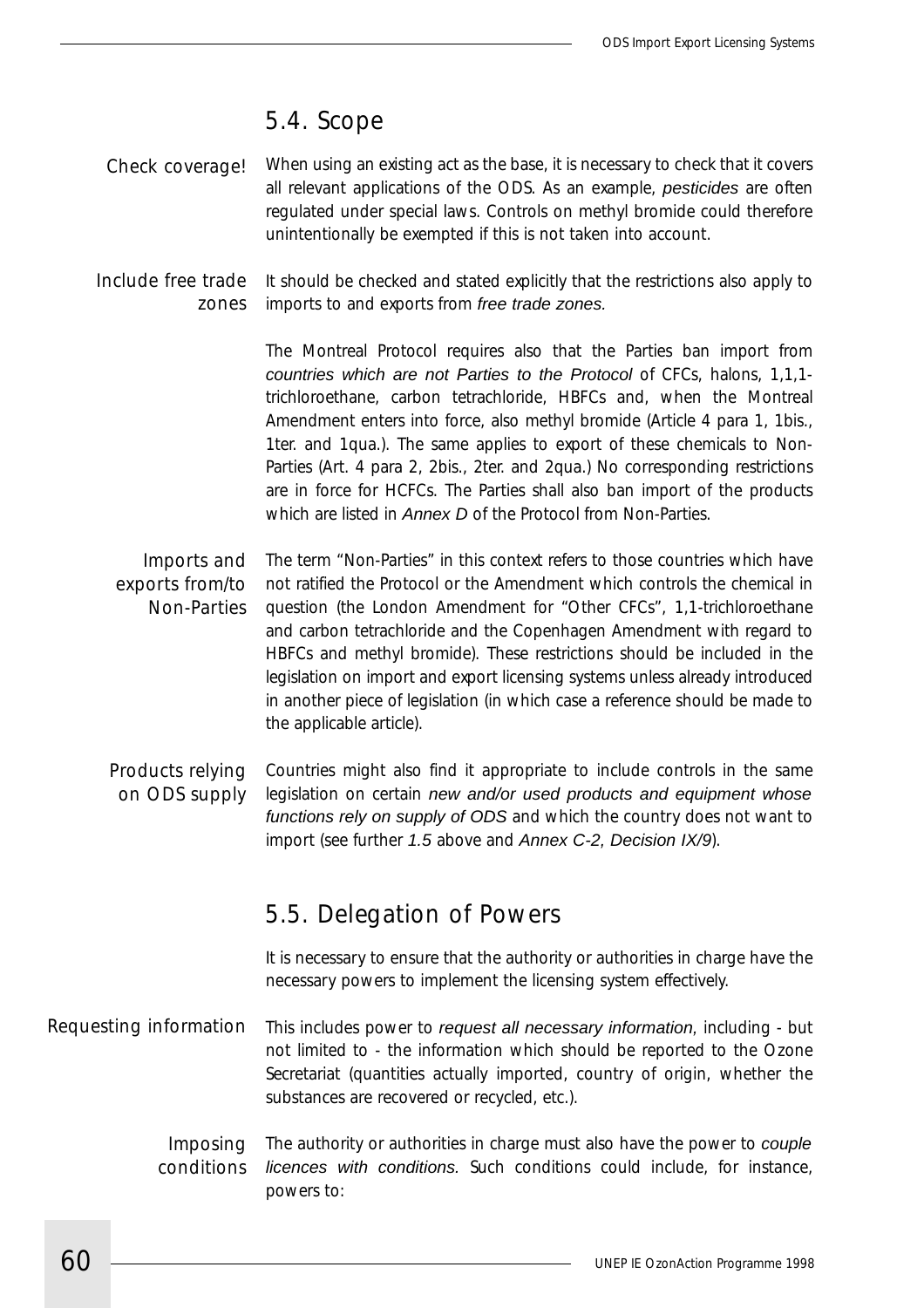- *request reporting of actually imported and exported quantities;*
- *require the importers to seek clearance before the shipment leaves the port of origin;*
- *require labelling of imported products;*
- *require recording of sold quantities;*
- *place restrictions on to whom and/or for what purpose the substances may be sold;*
- *place restrictions on reexport;*
- *request information on the recipient of exported goods.*

*Some countries might like to state explicitly what kind of conditions the authority in charge can attach to a licence. Others might decide to give examples only or even leave the type of conditions open for the authority in charge to decide. Some might chose to state the obligations directly in the act or regulations governing the import/export requirements. This latter option has the benefit of avoiding further discussions with industry once the legislation is taken. The choice can depend on how decisions on import and export licences will be approved, the legal traditions in the country, etc.*

*The authority in charge should also have the* right to amend or withdraw a licence *if applied conditions are not met. Withdrawal*

*The customs authority should have the* power to send back *an unlicensed shipment* at the expense of the importer. *Returning shipments*

*Officers responsible for monitoring ODS imports, production, exports (including reexport), should have the* power to enter premises and to get access to documentation *to verify provided information. Access to documentation*

# *5.6. Appeal*

*The legislation should include - either directly or through reference to an act on which the more detailed regulations are based - a mechanism for appeal against decisions by the designated authorities.*

# *5.7. Sanctions*

*It is important to make sure that adequate sanctions can be imposed in case of non-compliance. This should include, for instance, possibilities to impose sanctions Applicable situations*

- *for imports and exports without a licence when required,*
- *for imports and exports in excess of the allowance or permit,*
- *for giving false or misleading information and*
- *for acting in breach of stated conditions.*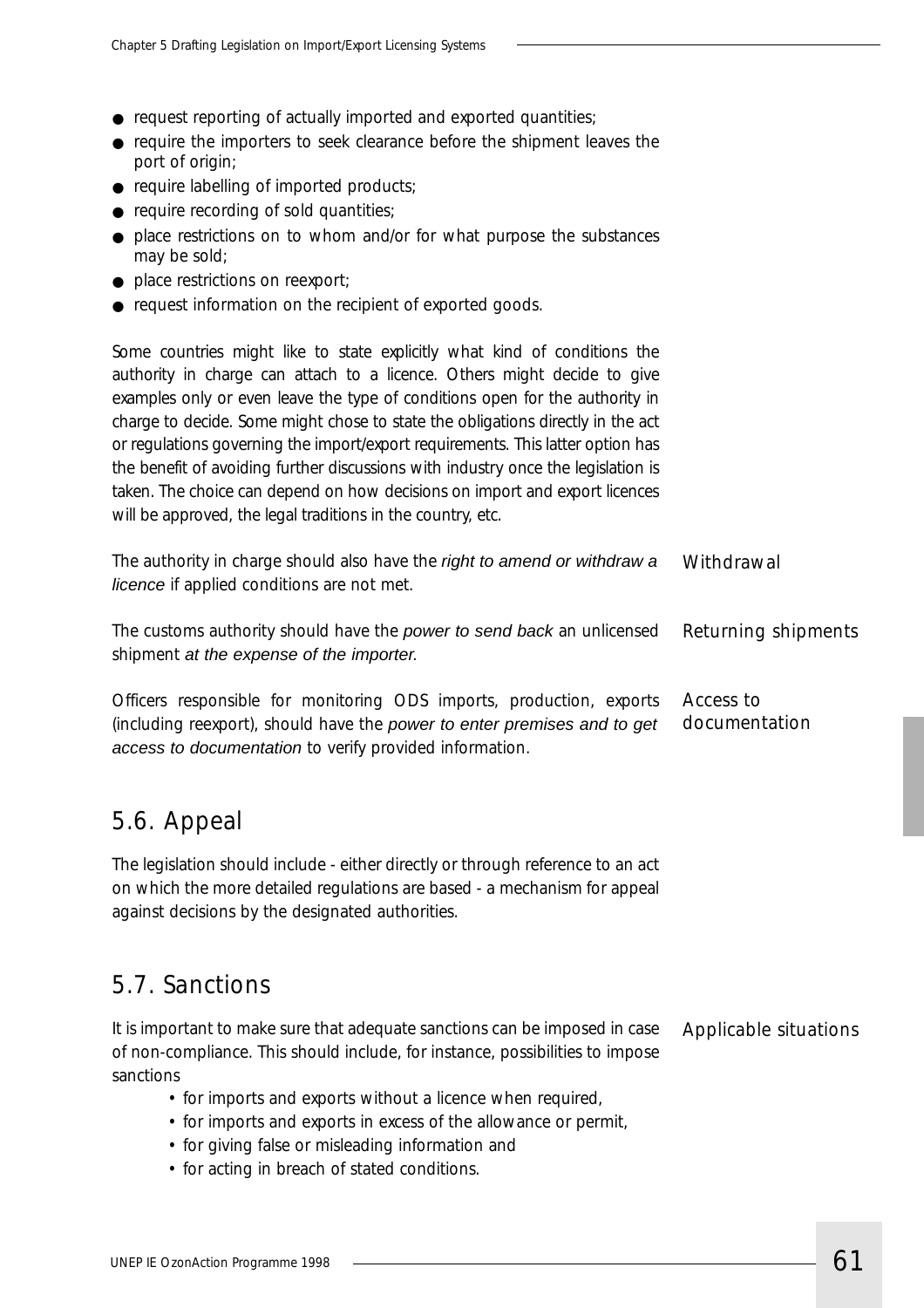*The sanctions should allow a reasonable range of options so that they can be adapted to the seriousness of the crime. The range should make it possible to apply fines which exceed the potential profit of the illegal imports or exports.*

# *5.8. ODS Import/Export Legislation in Various Countries*

### *Examples from other countries*

*A short summary of existing import/export licensing legislation in a number of developed and developing countries can be found in UNEP's publication "Regulations to Control Ozone Depleting Substances". Countries with such legislation in place can be identified with help of the tables in Part II of that publication (question 2 and its sub-points). Part I of the publication contains also reference to relevant acts and regulations and to officers in charge of their implementation. Some legislation is described in more detail in UNEP´s publication "Monitoring Imports of Ozone Depleting Substances" (Australia, the EU, as represented by Sweden, Malaysia, New Zealand, the Philippines and Thailand).* 

# *5.9. Some General Advice*

*Some simple points are worth remembering when drafting an act or regulation.* 

*Writing a straightforward and easily understandable text makes it easier to check that the text is consistent and comprehensive. This makes it also easier for the laymen to understand the legislation.*

*Well formulated headings makes the structure of the law or regulation clear and easy to follow.*

*Definitions on terms used make it possible to avoid lengthy explanations in each article.*

*It should always be checked that the terms are used in a consistent way. For instance, if ODS is defined as including all Annex A, B, C and E substances, it should be checked that every specific article where this term is used really is intended to apply to all ODS. If not, the type of ODS (e.g. CFCs) aimed at in the particular article should instead be specified.*

*It is very useful to read the text carefully, many times and word by word, to check that the content is consistent, realistic and covers all - but not more than - what is intended. Drafting legislation is very much a question of common sense, consistency and carefully "thinking around the corner".*

*More information can be found in UNEP´s publication* "Legislating Chemicals: An Overview" *which offers a standard structure for chemicals legislation in general.*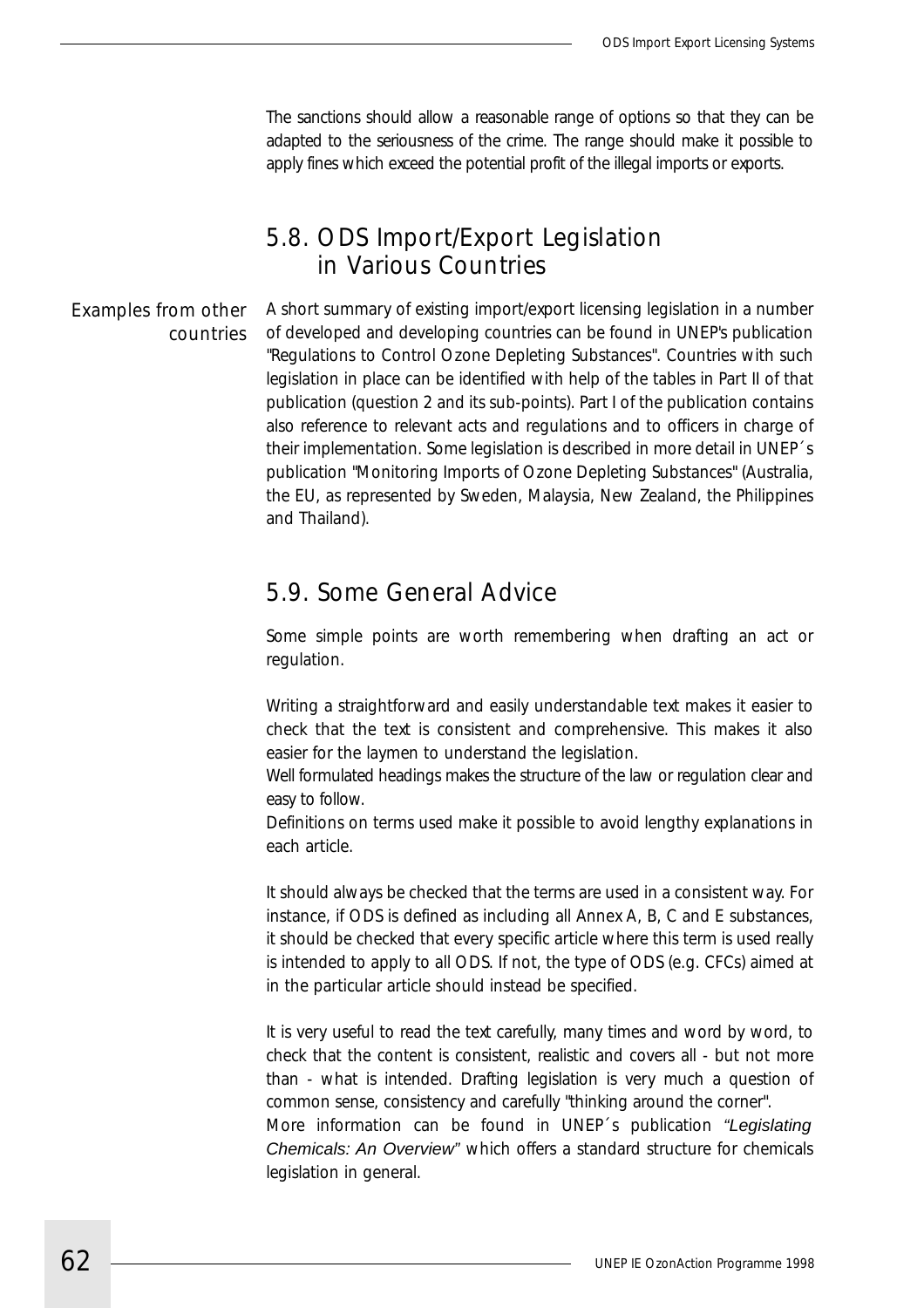# *Fig. 15. Some General Advice to Legal Drafters*

- ❏ *Use a simple and straightforward language*
- ❏ *Consider headings and structure carefully*
- ❏ *Define terms and expressions used*
- ❏ *Check consistency and intended meaning*
- ❏ Read the text over and over again !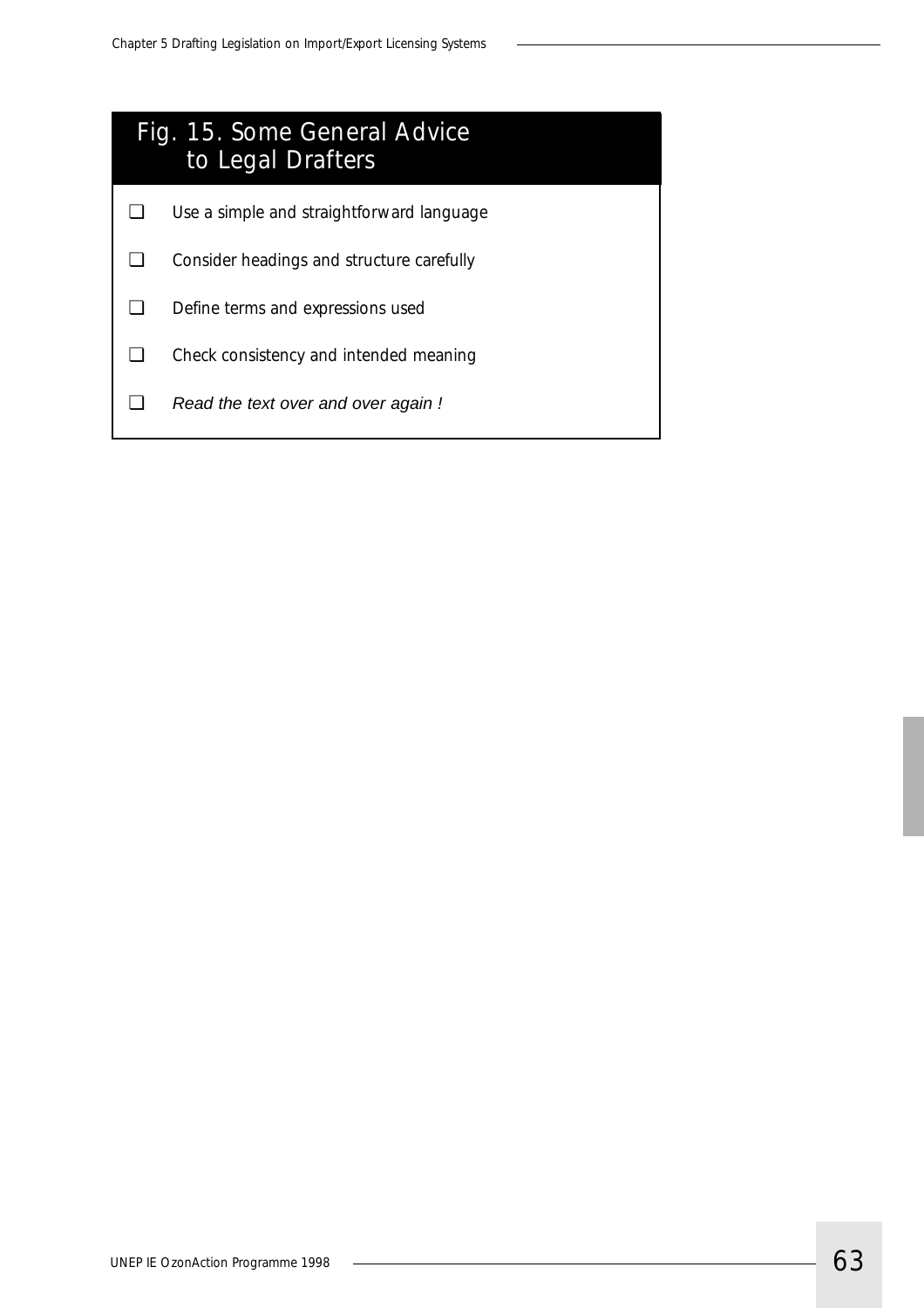|                                                                                 | Fig. 16. Checklist for Legislators                                                                                                                                                                                                          |  |  |  |
|---------------------------------------------------------------------------------|---------------------------------------------------------------------------------------------------------------------------------------------------------------------------------------------------------------------------------------------|--|--|--|
| The law or regulation should (by new text or by reference to existing articles) |                                                                                                                                                                                                                                             |  |  |  |
| $\Box$                                                                          | state that import and export of specified ODS (and, if desired, also certain non ODS,<br>e.g. HFCs) is not allowed without a licence;                                                                                                       |  |  |  |
| ❏                                                                               | specify controlled ODS (can differ between articles);                                                                                                                                                                                       |  |  |  |
| ❏                                                                               | state that the requirements apply to<br>- both pure and mixed chemicals;<br>- all isomers except for 1,1,2-trichloroethane;<br>- both virgin, used, recycled and reclaimed;<br>- also when imported to or exported from free trading zones; |  |  |  |
| ❏                                                                               | ensure that ODS in pesticides and other specially controlled substances are covered;                                                                                                                                                        |  |  |  |
| $\Box$                                                                          | specify who is eligible for import and export licences, respectively;                                                                                                                                                                       |  |  |  |
| ❏                                                                               | specify how import/export licences shall be determined (criteria and procedure);                                                                                                                                                            |  |  |  |
| $\Box$                                                                          | designate power to issue, modify and withdraw licences to a designated authority;                                                                                                                                                           |  |  |  |
| ❏                                                                               | authorize the designated authority to issue and amend regulations, guidelines and<br>rules of procedure for the implementation;                                                                                                             |  |  |  |
| ❏                                                                               | authorize the designated authority to request all necessary information;                                                                                                                                                                    |  |  |  |
| ❏                                                                               | authorize the designated authority to couple licences with conditions, such as<br>- reporting<br>- record keeping<br>- restrictions on sales<br>- clearance before shipping<br>- restrictions on reexport<br>- labelling.                   |  |  |  |
|                                                                                 | authorize customs authorities to send back goods which arrives without previous<br>clearance at the expense of the importer;                                                                                                                |  |  |  |
| ப                                                                               | authorize designated authorities to enter premises and get access to<br>documentation on imports/exports and sales;                                                                                                                         |  |  |  |
| - 1                                                                             | include bans on import and export of ODS and ODS products from/to Non-Parties<br>- and other restrictions on import of products containing or depending on ODS if<br>desired;                                                               |  |  |  |
| ⊔                                                                               | specify appeal procedure and sanctions;                                                                                                                                                                                                     |  |  |  |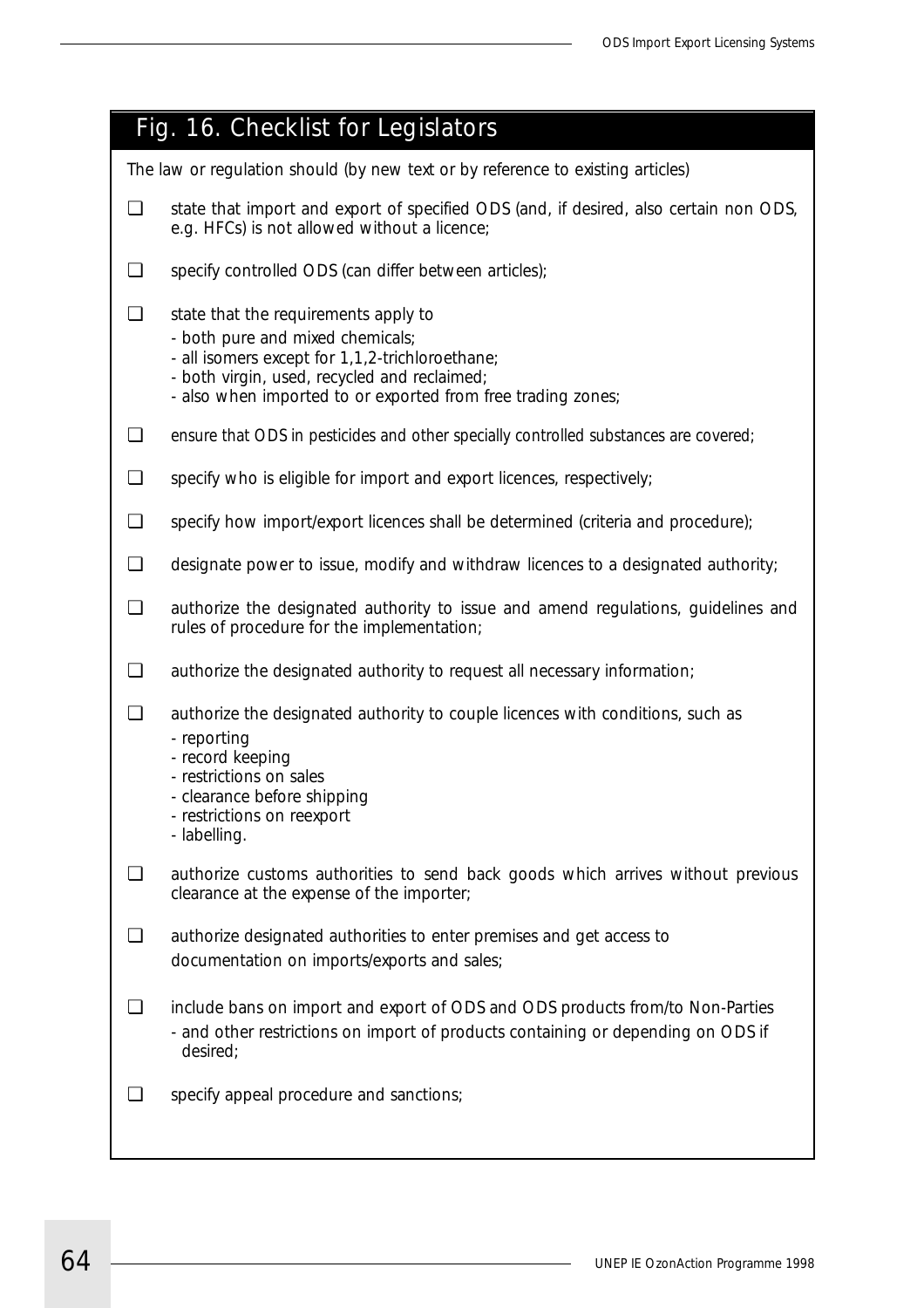# **6. National Workshops as a Tool in Setting Up Licensing Systems**

*Chapters 3 - 5 have presented the decisions that need to be taken in designing and implementing an import and export licensing system. These decisions are clearly political. It is therefore crucial that all relevant ministries are aware of the issues and become involved in the decision process. One option to achieve this is by arranging a national workshop. The national workshop can serve as a tool to explain the issues and obtain feedback from those who will be affected by the decisions or involved in their implementation. This will also ensure that the import and export licensing system fits the needs of the country and has support from all involved, while at the same time complying with the country´s obligations under the Montreal Protocol.*

*This chapter suggests a framework and module for the organisation of such national workshops and provides background material to assist in conducting the workshops.*

# *6.1. Objectives and Expected Outputs*

*The* immediate objective *of the national workshop would be* 

● *to discuss and agree on the design of an import and export licensing system and to reach a general agreement on procedures related to its implementation.* 

*The* ultimate outputs *from the workshop would be:*

- A final draft legislation and related recommendations on an import and *export licensing system, ready for consideration by the government legislative system.*
- *Decisions in principle on the administrative procedures and policy for their implementation. This would involve establishing procedures for communication and cooperation between the implementing agencies at the local, regional and central level.*

*All relevant ministries should be involved*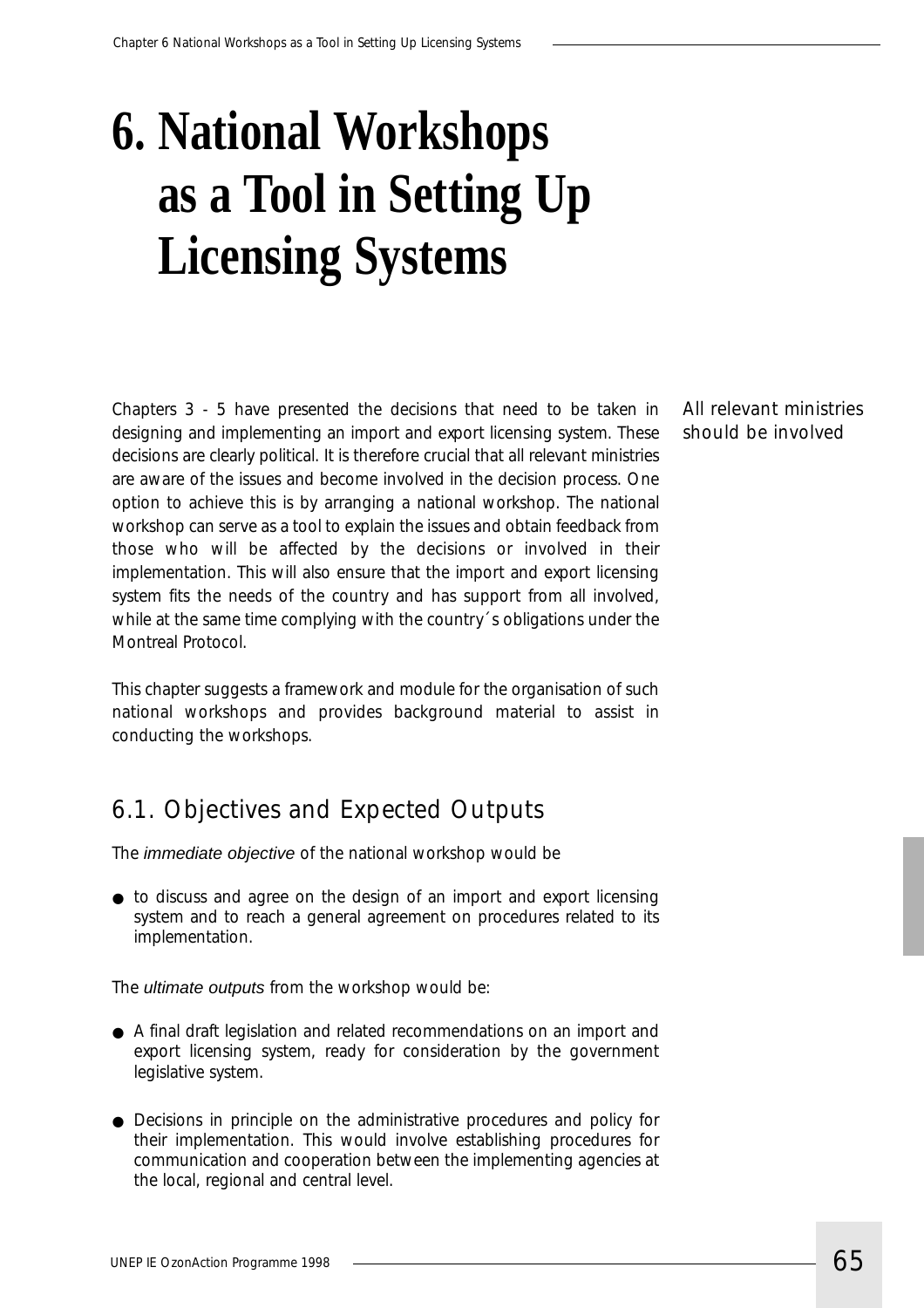# *6.2. Target Audience*

*Find a good balance of experts and decisionmakers* 

*The target audience for the workshop would be officials from government ministries and agencies involved in the implementation of - or affected by the legislation on ODS imports and exports. A balance between senior officials with decision-making authority and officials dealing directly with day-to-day issues will be necessary. The relative proportion would be country specific. Representatives from the legal departments within the key ministries should also be present.*

*The relevant bodies, ministries and agencies would differ from country to country and might include for instance:*

- *National Coordinating Committee on the Protection of The Ozone Layer (when established)*
- *Ministry of Environment/Ministry of Science and Technology*
- *Ministry of Industry*
- *Ministry of Trade (departments dealing with imports, exports and customs)/Ministry of Commerce*
- *Ministry of Foreign Affairs (department dealing with international environmental negotiations and treaties)*
- *Ministry of Agriculture*
- *Ministry of Tourism/Ministry of Home Affairs*

# *6.3. Preparatory Work*

*workshop must be well prepared*

**A national** A national workshop on this subject must be well prepared in order to *achieve the intended objectives. The National Ozone Unit in each country would play a leading role in this preparation, in close formal and informal contact with key members of other ministries and authorities.*

> *The initial task for the National Ozone Unit would be to compile - together with a colleague from the ministry in charge of import controls in general*  background information *related to:*

- *Current and expected national consumption of ODS, by chemical (imports, production if any, exports and distribution of consumption by major application categories);*
- *Already agreed governmental action plans to phase-out the ODS;*
- *Presently used legislation and procedures to control and monitor imports of classified goods, in particular hazardous chemicals and the ODS.*

*This would serve as background material during the workshop and be necessary for the preparation of draft legislation and related recommendations.*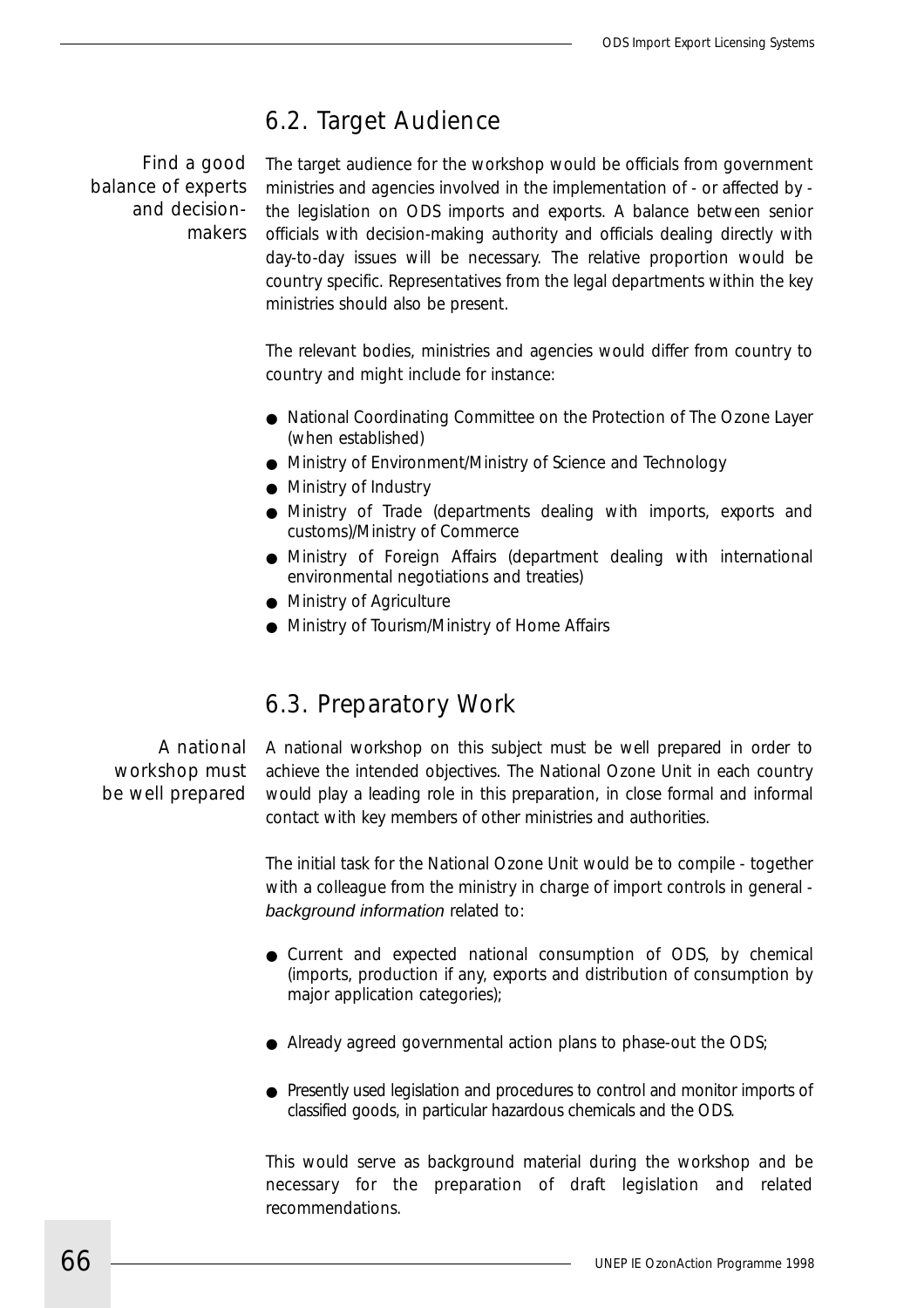*It is advisable to prepare a* draft outline of the legal text *and related recommendations prior to the national workshop. This draft would serve as a basis of discussion and agreement during the workshop. It could be based on the information and considerations presented in* Chapter 2-5 *above. The preparation would have to be done in close collaboration between the National Ozone Unit and a key representative of the authority in charge of import controls in general. The choices should be taken based on consultation with superiors to ensure that the draft, at least in its general direction, is supported at senior level in the key ministries. Legal experts should be consulted. Chapter 5 highlights some issues for consideration.*

*For better results at the national workshop, it might also help to consider and draft* preliminary recommendations related to the implementation, *which could include draft application and reporting forms, typical conditions in licences, and customs declaration forms. This again would be the responsibility of the National Ozone Unit and the key representative of the import control authority, in consultation with other bodies if necessary. Some examples of how application forms could be set up are included in* Annex B-3*. These examples are illustrative only and developed as a starting point for work. Application forms and decisions should be tailored to fit the needs of each country.*

*It would be useful to consult* key representatives of the private sector *at the various stages during the preparatory process to obtain feedback on their reactions to a proposed structure of the import and export licensing system. Draft legal text and application forms could be made available to them for comments and reactions prior to the workshop.*

*As a last stage of the preparatory process key workshop participants from relevant ministries would be identified and, finally, the workshop organized in terms of logistics (venue, invitations, etc.). The workshop should be chaired by a high level officer from the ministry in charge of ODS strategies.*

*The issues involved are complex and of political importance. To ensure a successful result, all necessary* workshop material *(background material and draft proposals) should therefore be circulated to the participants at least one month prior to the workshop. Circulate material well in advance*

# *6.4. Speaker Profile*

*The speakers at the national workshops should obviously include the ODS officer and the senior officer from the authority in charge of import controls in general who have been involved directly in the preparations. Experts in legal environmental matters and officials from departments involved in*

*A draft legal text can serve as a base for discussions*

*Implementation procedures should also be considered*

*Get reactions from the private sector*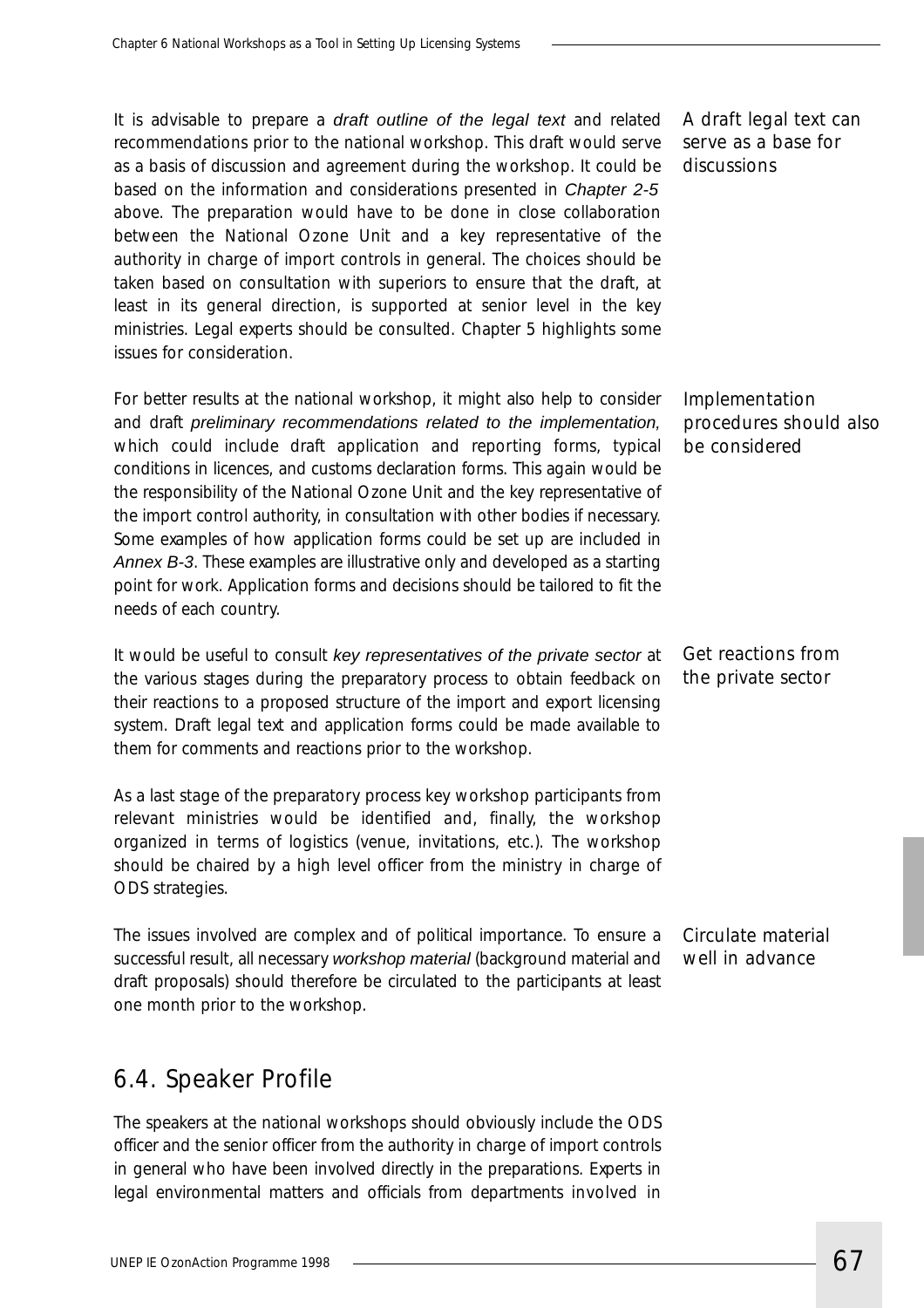*industrial planning could also play an important role. In addition, senior national environment scientists could be invited as resource persons if available.*

# *6.5. Workshop Agenda and Related Resource Material*

*A tentative model agenda for a three-day workshop is included in* Annex B-1. Annex B-2 *contains overheads which can be used to facilitate the discussions and presentations at the workshop (the overheads can be made available in colour electronically from UNEP IE for those who has access to Power Point in Office 97). As mentioned,* Annex B-3 *contains examples on how application forms can be set up. Comments to the proposed agenda are given below. The comments follow the model agenda as outlined in* Annex B-1*. An overview on how to use the information in the previous chapters and resource materials in Annex B-2 as a basis for the workshop is given in* **Figure 17***. Reference is also given to some other material produced by UNEP IE.*

### *Background information*

*A majority of the participants at the workshop may have limited knowledge and background with regard to the issue of ozone depletion. The workshop may therefore have to begin with a more general presentation of the environmental problem and the Montreal Protocol. This should describe in summary* how the strato-spheric ozone layer is being depleted and its detrimental effects, *particularly in the developing country context, as well as the phase-out obligations and reporting* requirements under the Montreal Protocol.

*The participants from the trade and customs authorities in particular would also need a description on what kind of* applications *the ODS are used for. It is helpful to support such a presentation with slides showing various applications. These would have to be produced locally to give them a locally flavour. This can be done in a quite simple fashion, using an ordinary camera. Slides with pictures of containers with locally common brand names could also be useful. Illustrate ODS applications*

> *The country´s* current and forecasted ODS consumption, *by chemical and type of application, and* agreed action plans *to phase them out must be described in summary.*

### *Why an import/export licensing system is needed*

*The participants should be given an opportunity to agree on the principle of establishing an import and export licensing system before*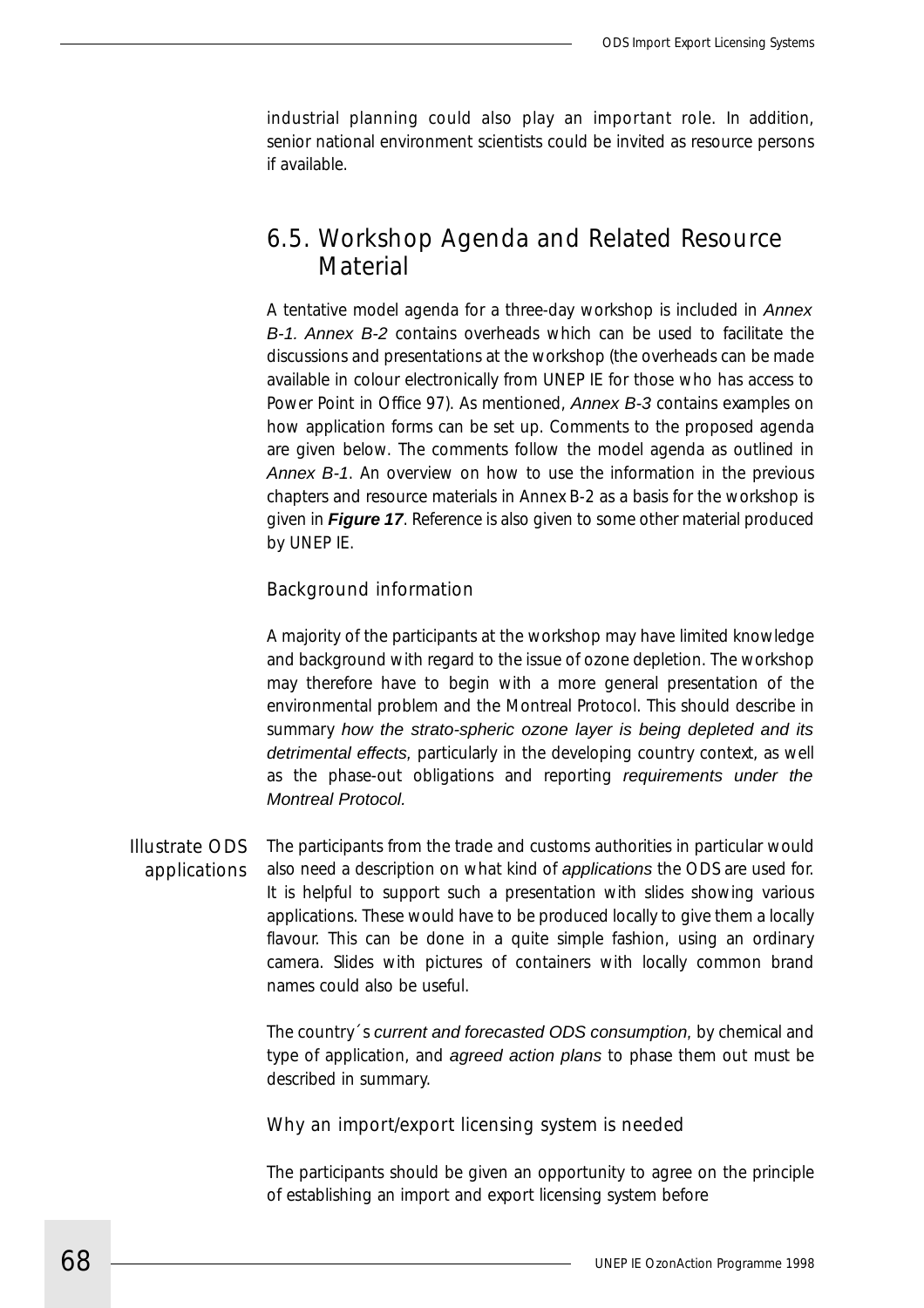*discussing the structure of such a system. To introduce this discussion, several issues need first to be presented. This includes* 

- *the importance of a reliable system to monitor ODS imports and exports as a component of the overall strategy to meet the Montreal Protocol requirements,*
- *the drawbacks of relying on customs statistics as a primary source, and*
- *the reasons to link monitoring of ODS to an import and export licensing system.*

*A suitable balance between presentations and discussions on this point will have to be sought.* 

### *Decisions on the general structure of an import licensing system*

*The next stage in the workshop would be aimed at decisions on the general structure of an import licensing system (concerning export licensing systems, see Day 3). This could be introduced by an overview of the decisions that need to be taken in designing an import licensing system. A draft legal text could be presented in summary at this stage (with more detailed discussions here scheduled for Day 3).* 

### *Detailed discussions*

*Recommendations and decisions in principle on each one of the issues described in Chapter 2 could then be discussed in detail.*

### *Decisions on administrative procedures and collaboration between authorities*

*Once the decisions on the basic design have been taken, the next step would be to discuss the role of the various authorities in the implementation of the system. Recommendations related to the role of various authorities in the implementation of an import licensing system, as well as the means of collaboration between them, would be presented and discussed at this stage. Relevant authorities are likely to be:*

- *the authority in charge of ODS strategies (in particular its National Ozone Unit)*
- *the central and local customs authorities*:
- *the authority issuing import licences for hazardous chemicals, if other than the authority in charge of ODS strategies.*

*Draft proposals on application forms, typical conditions, reporting forms and customs declaration forms could be presented to bring out more clearly what issues need to be determined.* 

*The role of various authorities must be agreed*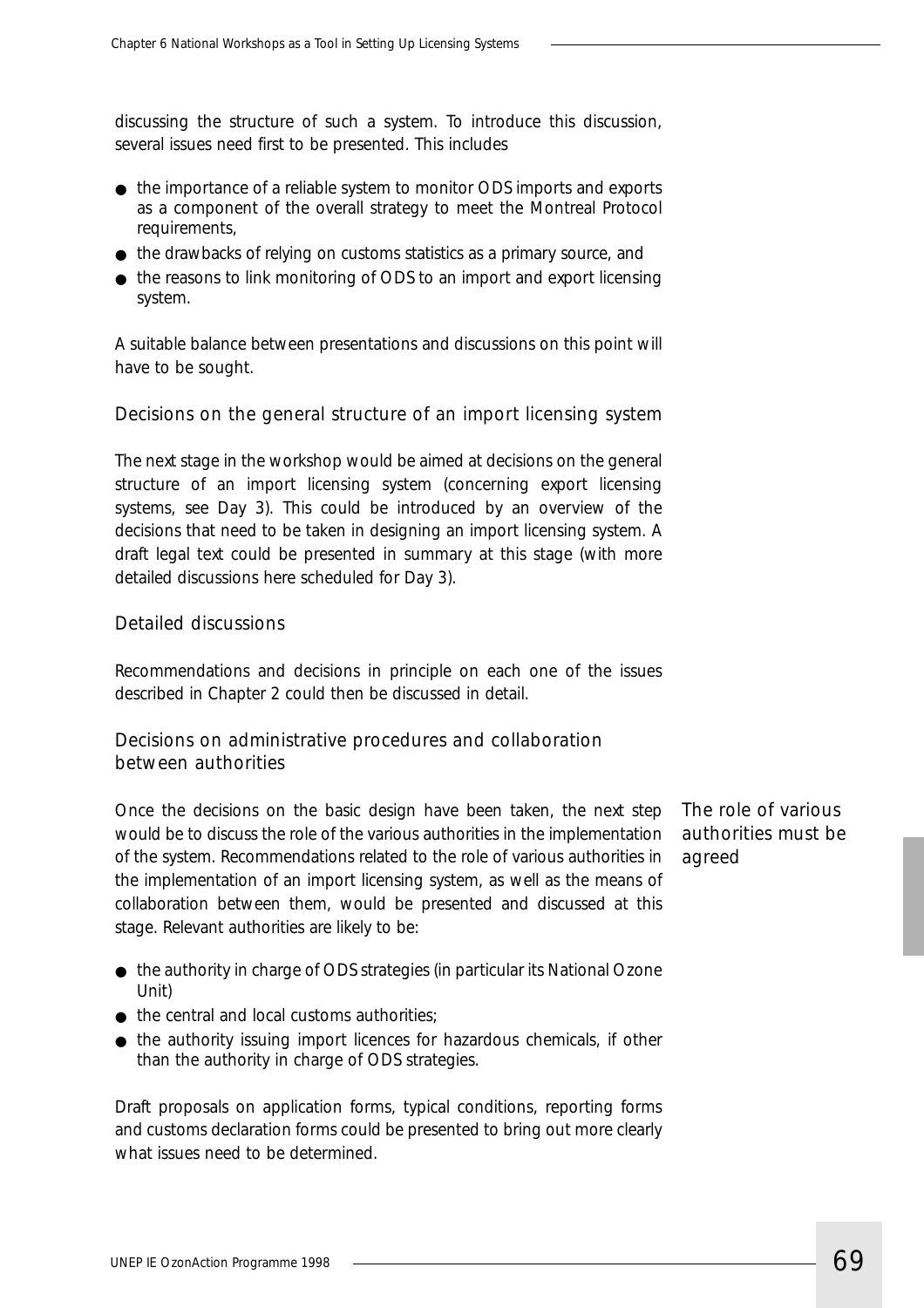| Fig. 17. Overview of Agenda Items<br>and Resource Material for National Workshops |                                                                                                                                                                                 |                                                                                                                                                                           |
|-----------------------------------------------------------------------------------|---------------------------------------------------------------------------------------------------------------------------------------------------------------------------------|---------------------------------------------------------------------------------------------------------------------------------------------------------------------------|
|                                                                                   | Agenda item                                                                                                                                                                     | Resource material                                                                                                                                                         |
|                                                                                   | 1. The Environmental Problem and Agreed<br><b>Actions</b>                                                                                                                       |                                                                                                                                                                           |
| ❏                                                                                 | The science of ozone depletion and its<br>detrimental effects                                                                                                                   | UNEP video film "Saving the Ozone Layer - Every<br>Action Counts".                                                                                                        |
| ⊔                                                                                 | The Montreal Protocol:<br>phase-out obligations and schedules;<br>reporting requirements                                                                                        | Chapter 1.1.<br>Overhead 1.<br>Montreal Protocol Handbook                                                                                                                 |
| ⊔                                                                                 | What type of applications are the ODS<br>used for?                                                                                                                              | UNEP's series "Protecting the Ozone Layer,<br>Vol. 1-5.<br>Slides showing various local applications, local<br>brand names and packaging of the ODS (locally<br>produced) |
| ❏                                                                                 | The country's current and forecasted ODS<br>consumption, by chemical and type of<br>application, and agreed action plans.                                                       | Country Programme; later national decisions;<br>information collected by the National Ozone<br>Unit                                                                       |
|                                                                                   | 2. Why an import/export licensing system is<br>needed                                                                                                                           |                                                                                                                                                                           |
| ⊔                                                                                 | The importance of a reliable system to<br>monitor ODS imports as a component of<br>the overall strategy to meet the MP<br>requirements                                          | Chapter 1.2 - 1.5.<br>Overheads 2-6.                                                                                                                                      |
| ⊔                                                                                 | The decision by the Ninth Meeting of the<br>Parties under the Montreal Protocol on<br>import and export licensing requirements                                                  | Annex C-2.                                                                                                                                                                |
| ப                                                                                 | The drawbacks of relying on customs<br>statistics as a primary source and the<br>reasons to link monitoring of ODS to an<br>import licensing system.                            | Annex A-1.<br>Overheads 7-14.                                                                                                                                             |
|                                                                                   | Summarized presentations on presently<br>used legislation and procedures to control<br>and/or monitor imports of classified goods,<br>in particular hazardous chemicals and ODS | To be collected.                                                                                                                                                          |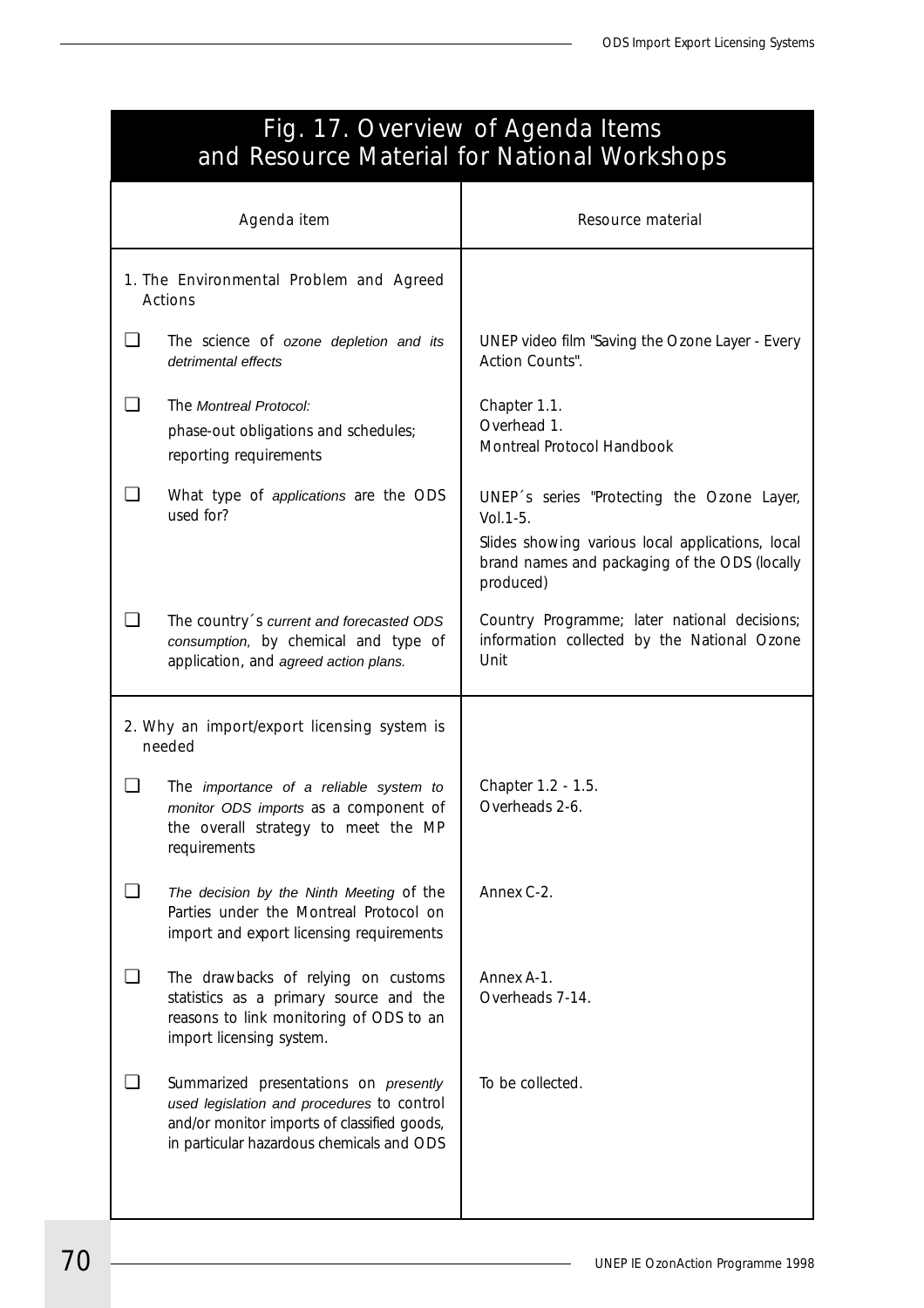| 3. Objectives and general structure of an                                          |                                                                                                                                                                                                                                                                                 |                                                                                                                                                                                                                        |
|------------------------------------------------------------------------------------|---------------------------------------------------------------------------------------------------------------------------------------------------------------------------------------------------------------------------------------------------------------------------------|------------------------------------------------------------------------------------------------------------------------------------------------------------------------------------------------------------------------|
| import licensing system                                                            |                                                                                                                                                                                                                                                                                 |                                                                                                                                                                                                                        |
| $\Box$                                                                             | Overview of the decisions to be taken in<br>designing an import licensing system                                                                                                                                                                                                | Decision tree in overhead 15.                                                                                                                                                                                          |
| $\Box$                                                                             | Overall objectives (limiting the market<br>availability versus only monitoring ODS)                                                                                                                                                                                             | Chapter 2.1.<br>Overhead 16.                                                                                                                                                                                           |
| ❏                                                                                  | Level of ambition (minimum obligations<br>under the Protocol versus a more<br>ambitious phase out)                                                                                                                                                                              | Chapter 2.2.<br>Overheads 17-19.                                                                                                                                                                                       |
|                                                                                    | A draft legal text could be presented in<br>summary at this stage (with more detailed<br>discussions scheduled for Day 3).                                                                                                                                                      | Annex A-2: Summary on choices made in some<br>developed and developing countries. Examples<br>from other regions could be added.                                                                                       |
| 4. Detailed discussions                                                            |                                                                                                                                                                                                                                                                                 |                                                                                                                                                                                                                        |
| ❏                                                                                  | How to estimate the total limits for each<br>ODS under minimum Protocol requirements<br>(when relevant)                                                                                                                                                                         | Chapter 1.<br>Montreal Protocol Handbook, Section 1.3.                                                                                                                                                                 |
| $\Box$                                                                             | How to decide on the total quantities to be<br>allowed for import each year under a more<br>ambitious phase-out, including legal form,<br>status and flexibility (when relevant)<br>Who should be allowed to import ODS?<br>How to determine the allowance of each<br>importer? | Chapter 2.2; overhead 20-21.<br>Chapter 2.3; overhead 22-28.<br>Annex A-2: Summary on choices made in some<br>developed and developing countries;                                                                      |
|                                                                                    | Designation of authority to issue import<br>licences                                                                                                                                                                                                                            | Chapter 2.4; overhead 29.                                                                                                                                                                                              |
| 5. Decisions on administrative procedures<br>and collaboration between authorities |                                                                                                                                                                                                                                                                                 | Chapter 3 and overheads 30-36.<br>Information on the HS system in Annex A -<br>section 1; overheads 8-14.<br>Draft proposals on registration and application<br>forms, conditions, clearance by customs.<br>Annex B-3. |
| 6. Designing and implementing an export<br>licensing system                        |                                                                                                                                                                                                                                                                                 | Chapter 5. Overhead 37.                                                                                                                                                                                                |
| 7. Discussion on draft legal text                                                  |                                                                                                                                                                                                                                                                                 | Chapter 5. Overheads 38-41.<br>Draft legal text reintroduced, highlighting points to<br>be revised in consideration of the previous<br>discussions.                                                                    |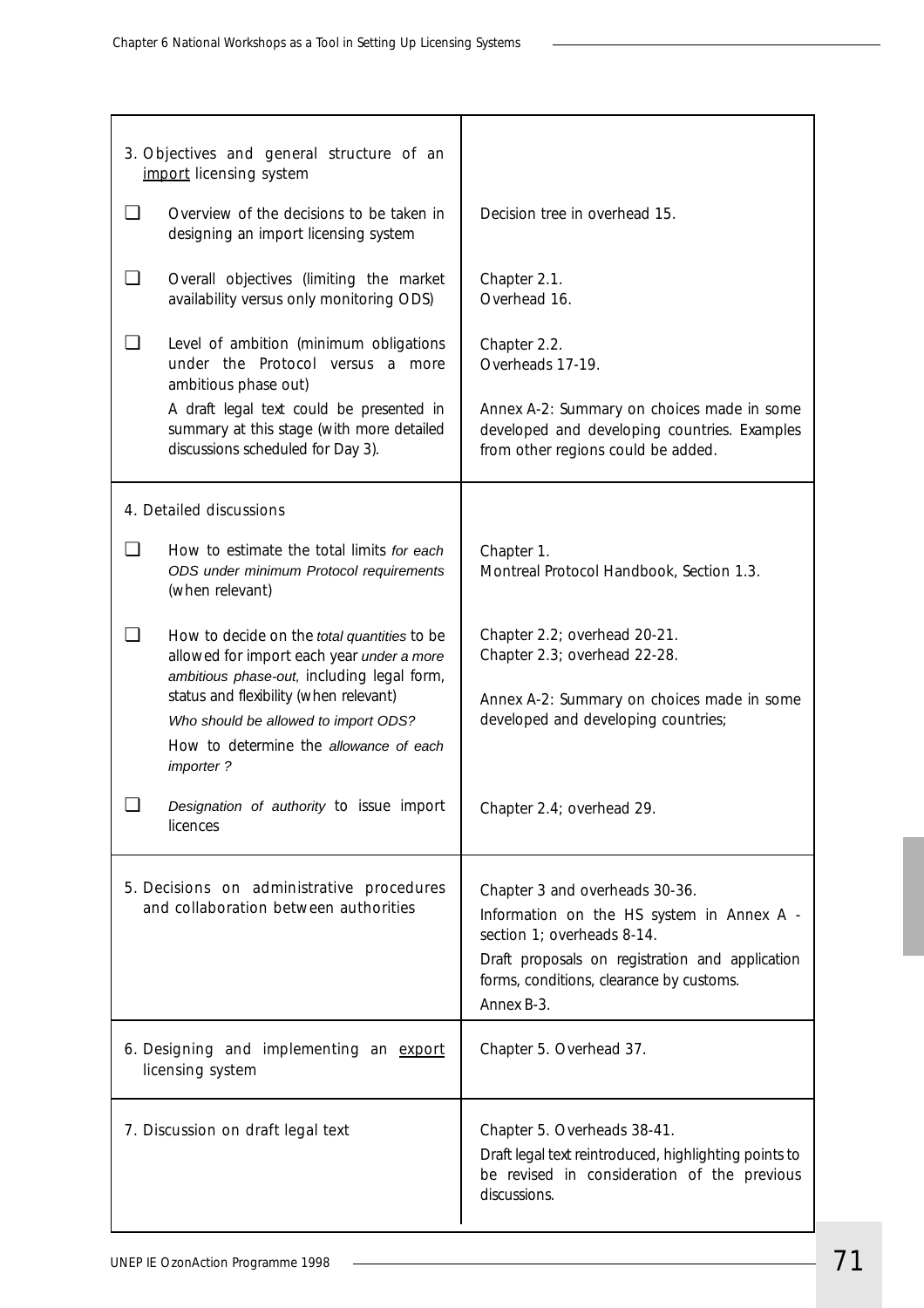# *Export licensing systems*

*Import and export licensing systems are here dealt with separately to avoid discussions on too many subjects at the same time. Some countries might, however find it better to deal with them simultaneously.*

*Discussions on the export licensing system are closely linked to import control issues, but also to issues on collaboration between authorities in charge of ODS strategies in importing and exporting countries to prevent illegal trade. Considerations on the appropriate authority for export licences can therefore have repercussions on the choice of authority to be designated to issue import licences.* 

#### *Discussion on draft legal text*

*Having discussed all issues in substance, one by one, it is time to look in more detail at the proposed text of the draft act or regulation. It might be useful to set up a small working group to review and, when relevant, propose adjustments to the draft legal text. The working group should include legal experts and representatives for key ministries/authorities. A small working group can be useful*

> *This discussion should take into account the decisions arrived at during the previous discussions, including the discussions on the administrative issues. The National Ozone Unit would need to reintroduce the proposal in more detail and highlight points where the draft act or regulation might need to be revised in light of the discussions during the workshop. Issues noted in* Chapter 5 *should be highlighted.*

> *The Working Group´ conclusions would then be reported to the plenary for discussions and agreement.*

#### *Summary conclusions and follow up actions*

*The final discussion during the workshop should summarize the conclusions reached. A decision should also be taken on the responsibility for follow-up actions aimed at a final government decision on the structure and implementation of the import and export licensing system. Summarize and decide responsibilities*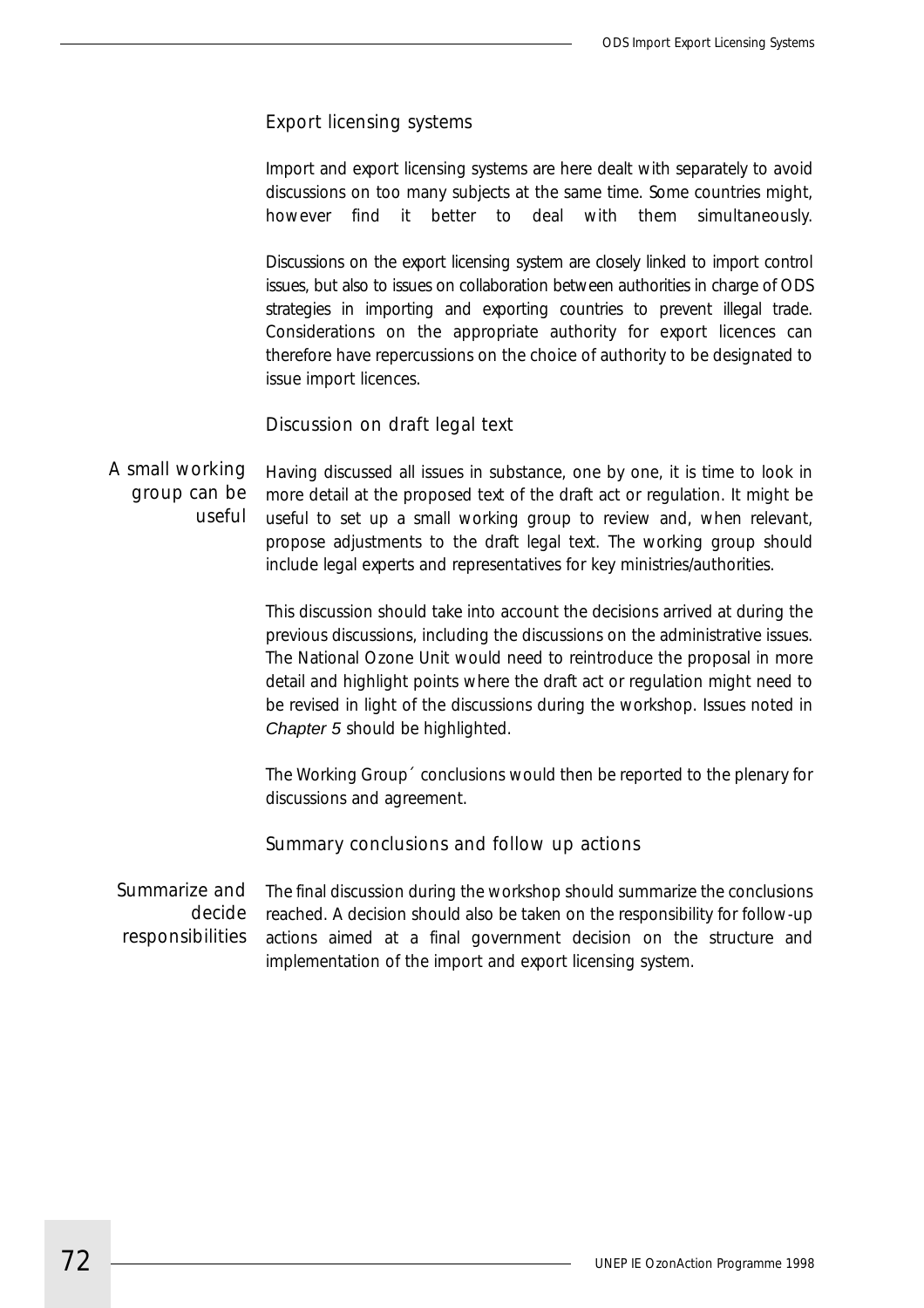# **7. Concluding Remarks**

*As stated before, some countries might prefer to circulate draft proposals for an import/licensing system formally or informally among the relevant ministries and to conduct bilateral discussions with each party involved, while others might prefer a collective discussion at a national workshop. Regardless of which model is chosen, the National Ozone Unit in collaboration with legal experts would have to revise the draft legislation and recommendations on the basis of the discussions. The draft will then have to undergo an official governmental approval process in accordance with the established procedures in each country.*

*The National Ozone Unit would also have to take the lead in establishing administrative procedures for communication and cooperation between relevant local, regional and central authorities, as decided. Local customs officials would be key figures in the enforcement of the system. They will therefore have to participate in training and information sessions. This could be organized by the National Ozone Unit in collaboration with the main customs authority. This includes also issues related to collaboration between the customs officers and the National Ozone Unit to prevent illegal trade.*

# *Fig. 18. Follow Up Actions*

- ❏ *Revise draft regulation and recommen-dations*
- ❏ *Initiate and follow up governmental approval of the regulation*
- ❏ *Establish administrative procedures for communication between local, regional and central authorities*
- ❏ *Prepare awareness campaigns targeting*
	- *importers of ODS*
	- *ODS Users*
- ❏ *Organize training and information sessions for customs officers*

*The ODS importers and industrial users will be the ones directly affected by the implementation of an import and export licensing system. They will*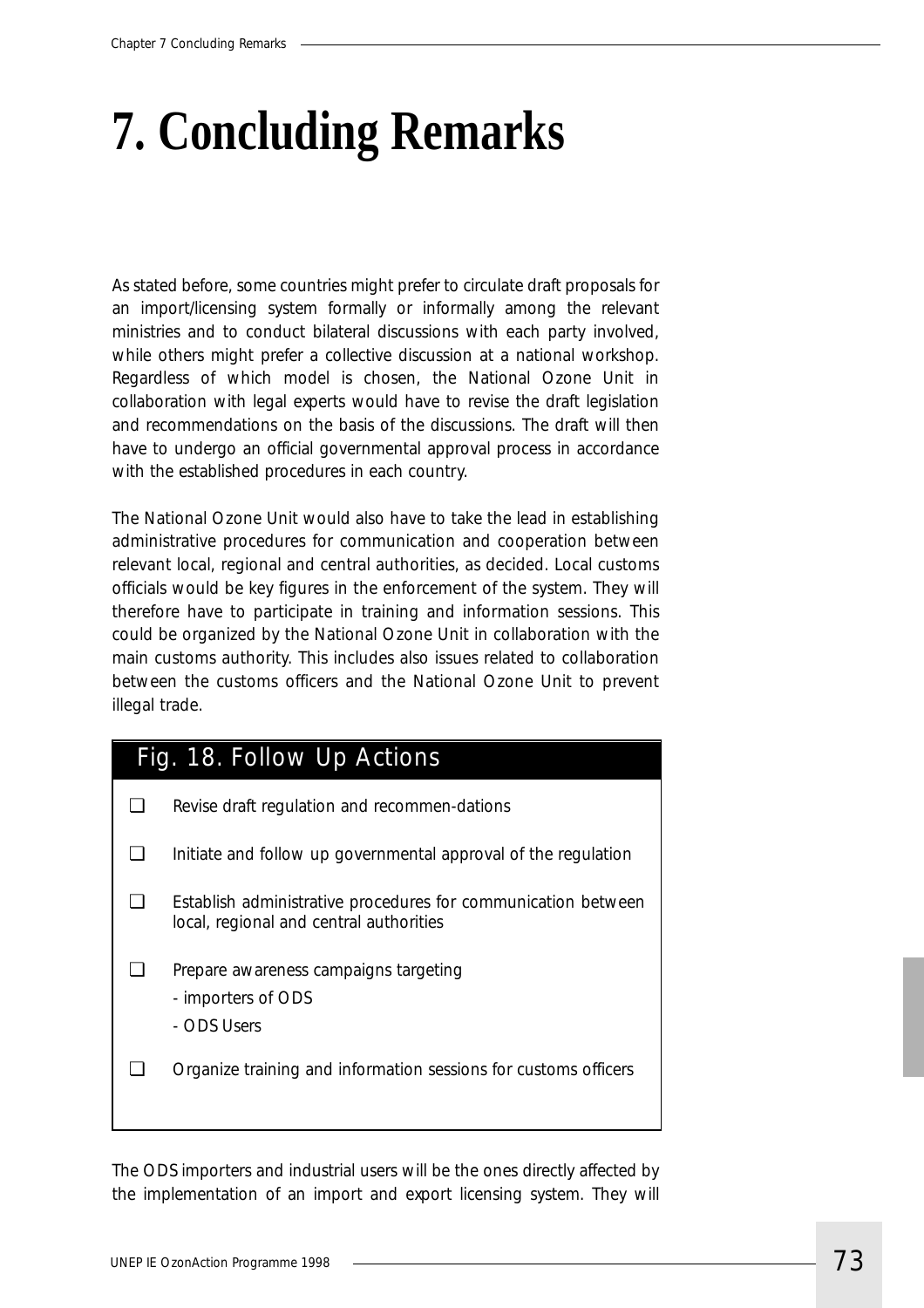*therefore have to be the targets of awareness campaigns, designed to inform them about the reasons and implications of such a system.*

*All these issues are further elaborated in* Chapter 3*.*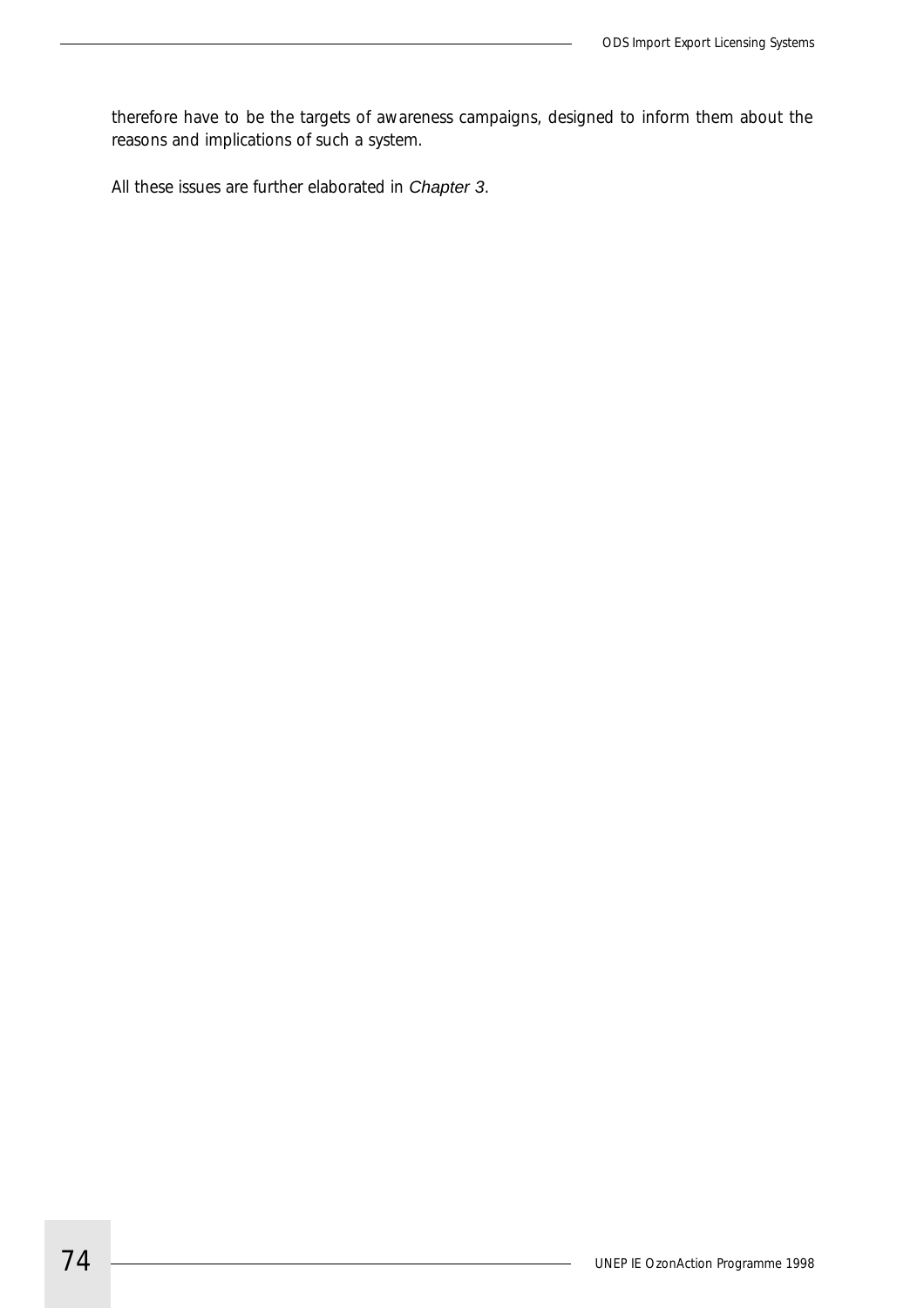# **A N N E X A Supplementary Information**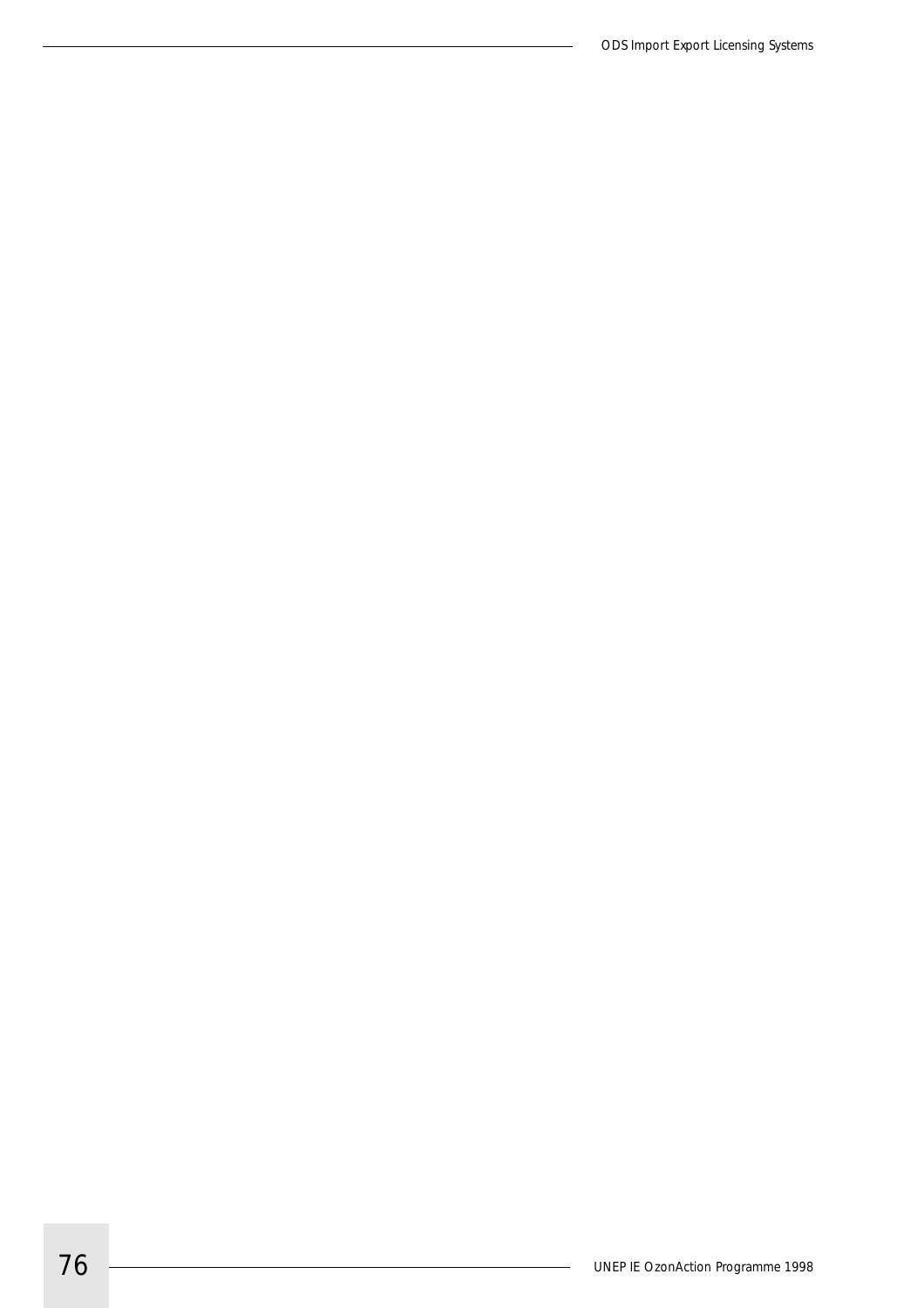# *Annex A.1 Problems in Monitoring ODS Imports by Customs Statistics*

*(Extract from presentation by Ingrid Kökeritz at Regional Workshop on Control and Monitoring ODS Consumption in Kampala 1-3 July, 1997)*

*Customs statistics may seem a natural source of information on ODS imports. Many countries do rely on customs statistics to monitor their ODS imports year by year. There are, however, many problems which make it difficult to obtain reliable data through customs statistics. Some are of a practical nature, for instance:*

- ❏ *The agents assisting the importers at the port of entry are not generally chemical experts and may not be aware of the chemical composition of the imported product and its correct customs code number. Their main interest is to move the shipment through customs as quickly as possible.*
- ❏ *Imports are spread over many different ports of entry into the country. The information is often collected and filed at those ports and may not always be transferred to one main registry.*
- ❏ *ODS represents a very small portion of the total import, small even as part of all chemicals. Customs officers will not have time to pay special attention to this fraction among hundreds of thousands of entries. Mistakes with regard to the chemical identity can easily happen, in particular as identification of the chemical is not the main objective of the customs declaration. The same problems also relate to the central authority for collating statistics.*

*Developed countries which have tried to rely on customs statistics as the primary source of ODS data have experienced all these problems. Some could perhaps, in theory, be overcome with great efforts.*

*There are, however, three problems in using customs statistics to record imports of ODS - as required under the Montreal Protocol - which cannot be overcome even if everything is done according to the books. These problems are related to the basic structure of the internationally agreed customs coding system.*

*Most customs statistical codes are nowadays built on what is called the Harmonized Commodity Description and Coding System (HS for short). This is a complex system which covers every possible item that can be subject to imports and exports. It is built up in 96 chapters, starting with simple natural products and continuing towards more and more complex manufactured products (toys is e.g. in one of the last chapters). All types of goods are allocated a code number in a hierarchic system. The first eight digits are agreed internationally. The first two digits signify the chapter, the next two the heading within that chapter, the following two the "one-dash heading", followed by the "two-dash heading". Each country can then break these headings down further by introducing national "three-dash headings", "fourdash headings", etc. -* provided that *the internationally agreed structure is not changed. At*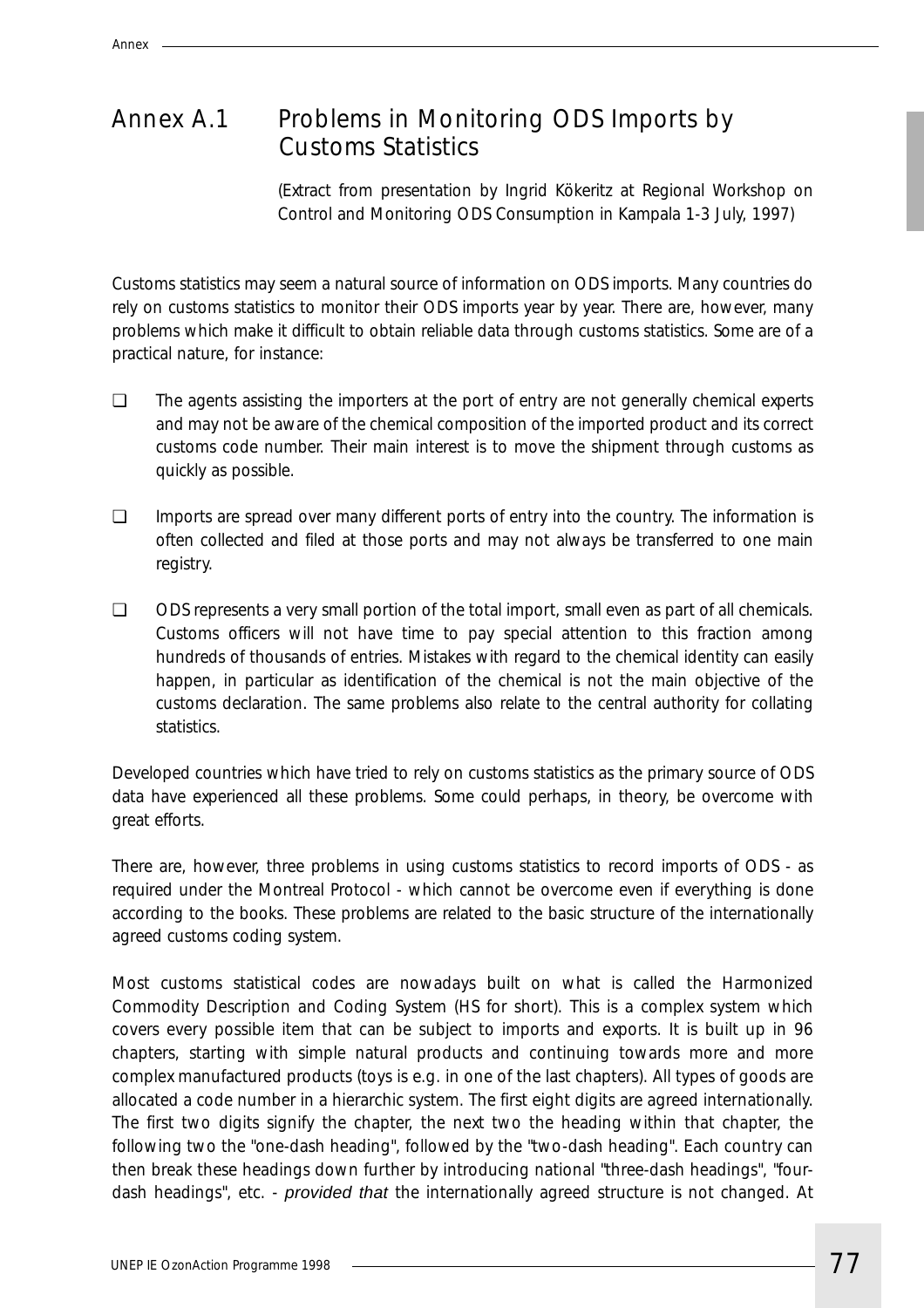*each level, there is room to specify eight products or groups of products, as each level has to finish with "Others".*

*From our perspective, the* first *problem is that many of the ozone depleting chemicals appear in the statistics as part of much larger groups of chemicals. The* pure *ODS belongs to Chapter 29 (Organic chemicals). In 1989, the Parties to the Montreal Protocol asked the Customs Co-operation Council (now called the World Customs Organisation, (WCO) to assign one specific code number to each of the controlled ODS, which at that time were only the five main CFCs (Annex A Group I) and the three halons (Annex A Group II). This request was partly granted, with the exception that the three halons were grouped together, as were the CFC 114 and 115.* 

*But changing the HS is a lengthy procedure, and these changes have only recently entered into force (1 July, 1996). In 1990, the Parties to the Montreal Protocol repeated their request, now with regard to the remaining ODS. The Parties to the HS Convention found it impossible to accommodate this request and could, as a maximum, recommend countries to assign, nationally, individual code numbers for 1,1,1-trichloroethane and each one of the Other CFCs (carbon tetrachloride already had its own code number for toxicity reasons). As for HCFCs and HBFCs, the Parties to the HS could only recommend one common code number for each of these two groups, even at the national level. Of course, every country has the right to give separate national codes numbers for each HCFCs (and the HBFCs). But it will require a complicated structure of sub-divisions to provide room for all these substances, and it might be difficult to convince custom authorities to go much further than the recommendation from the HS Committee.* 

*The* second problem *is even worse. The* HS builds on the function *of the products, while* the Montreal Protocol is only interested in its chemical composition. *All mixed ozone depleting substances will be classified according to their function in the customs statistics. They can therefore appear under many different code numbers, totally depending on how the chemical is indended to be used. Many ozone depleting chemicals are sold as mixtures. For instance, many solvents contain a small amount of other chemicals which is added to improve the performance for the intended application. With increased use of HCFCs, we will see more and more mixed ozone depleting chemicals.*

*The* third *problem is that chemicals which are traded together with equipment of some kind, for instance refrigeration or air-conditioning equipment, should be classified under the applicable code for the main product, not separately under the code for the chemical.*

*All this (except the last problem) is described in more detail in UNEP's Guidebook "Monitoring Imports of Ozone Depleting Substances", section 2. Some of the experience gained in countries which have tried to use the customs statistics as their primary source to monitor ODS imports is also described (see in particular under New Zealand and Malaysia).*

*The bottom line is:* Do not try to use customs statistics as your primary source of monitoring ODS imports - except temporarily until you have built up a better system. You will never get reliable figures and it is not worth the effort of trying. There are easier, more direct ways of monitoring the ODS imports, in particular if you introduce requirements that all ODS importers must have an import licence.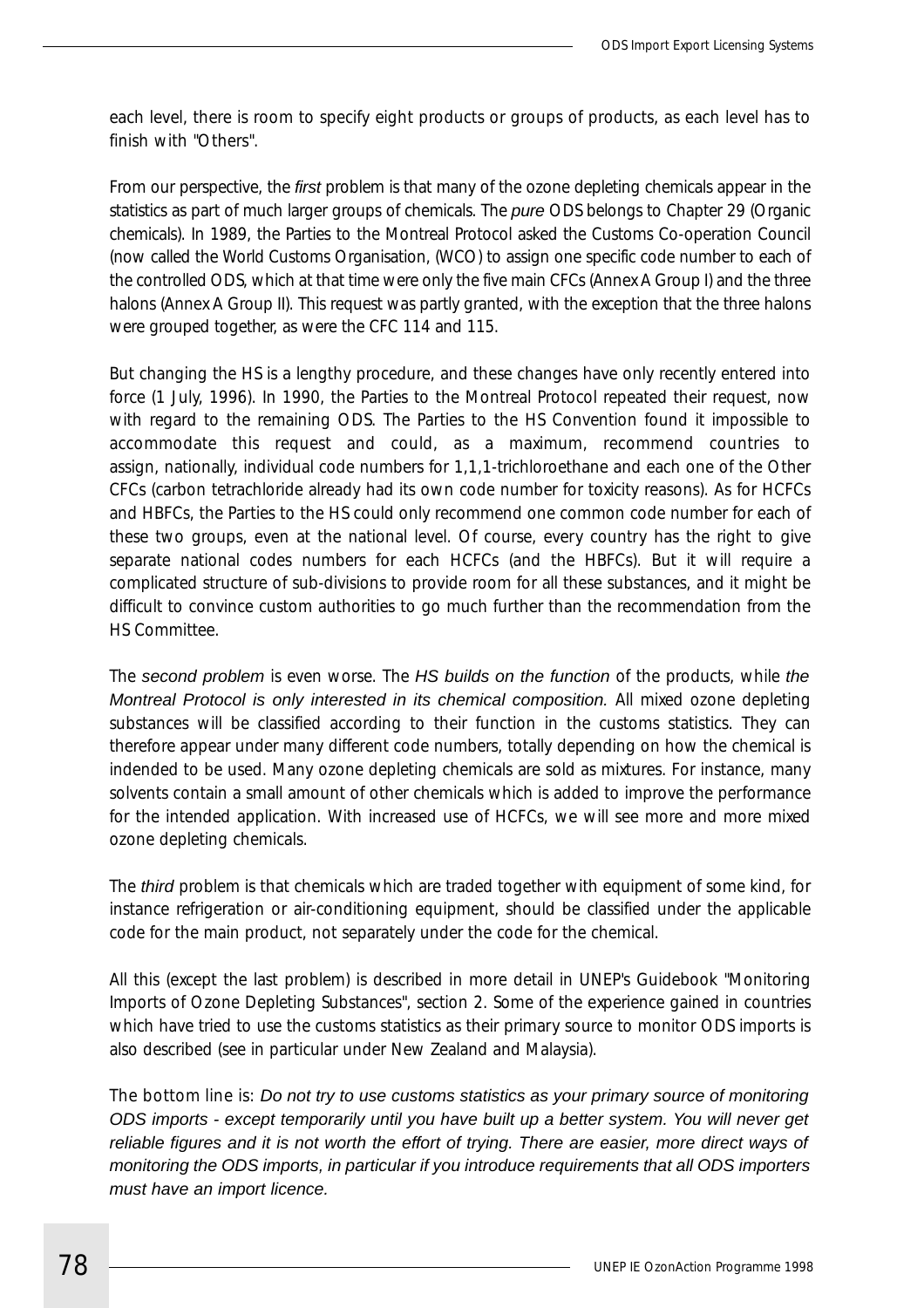*And in any case, other types of information, such as whether the imported substance is virgin or recycled cannot be retrieved from the customs statistics.*

*This does not mean that customs declarations and customs statistics should not have any role to play in monitoring ODS imports. It might still be a source for cross-checking and can be of great importance when tracking down illegal imports.*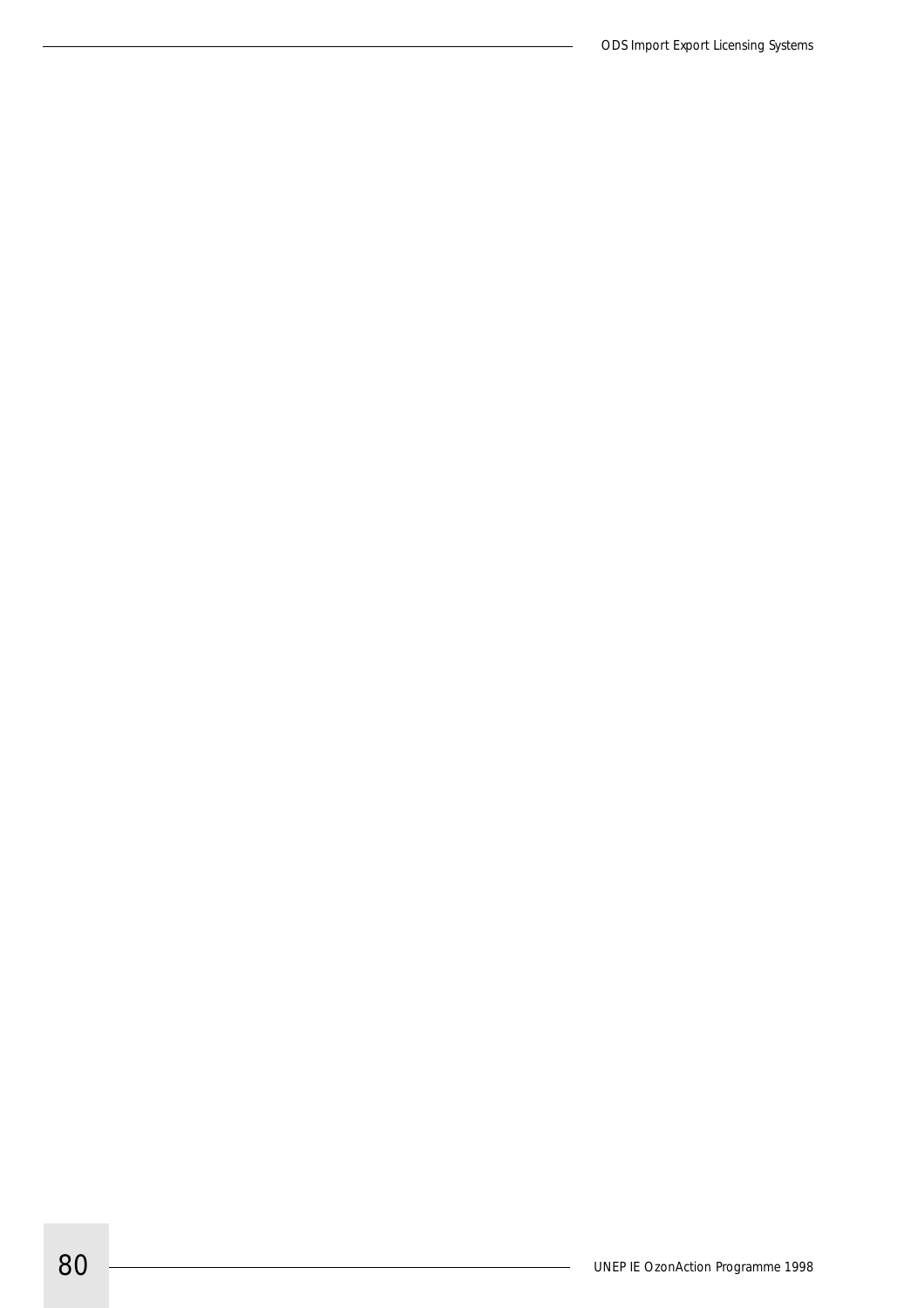# *Annex A. 2 Licensing Systems in Some Developed and Developing Countries*

*(From presentation by Ingrid Kökeritz at Regional Workshop on Control and Monitoring ODS Consumption in Kampala 1-3 July, 1997, with examples from countries in the ODS Officers Network for Southeast Asia & the Pacific, ODSONET/SEAP).*

# *Thailand*

*Thailand is a good example of a country where a licensing system was first used primarily to monitor the ODS consumption, but later was more actively applied to limit the import of ODS into the country. In 1989, the Thai government declared CFCs and halons as hazardous substances under its Hazardous Substance Act, classified as a type of substance which could not be imported without a licence from the Department of Industrial Works (DIW) - the authority in charge of ODS control in Thailand. At a later date, other ODS were also added to the list. Everyone importing any type of chemical has to obtain a clearance from DIW, showing that an import allowance ("permit") has been issued or is not required. DIW keeps records of the quantities actually imported of each chemical.*

*In the late 1980s and the beginning of the 1990s, DIW approved all applications. This gave DIW good information on who imported CFCs and halons and how much, but it did not affect the amount of ODS available in the country. Now, DIW reduces the allowances with a specified percentage compared to previous imports.* 

*The permits are decided by DIW alone. The quantities to be allowed each year are decided by DIW, based on the recorded situation as compared to the Montreal Protocol requirements and considerations on the needs and possibilities to reduce the consumption of each specific type of ODS. There is no official decision on the total amount to be approved each year.*

# *Malaysia*

*Malaysia has chosen a slightly different methodology. At an earlier date Malaysia set up a National Steering Committee (NSC) for ozone issues, with members from relevant governmental bodies. This included the Department of Environment (DOE) which is the coordinating authority in charge of ODS policies (under the Ministry of Science, Technology and Environment), the Ministry of International Trade and Industry (MITI), the Ministry of Finance and the Malaysian Industrial Development Authority (MIDA), as well as representatives for the private sector, both industries using ODS and the suppliers. Academia and non-governmental organisations are also represented on the National Steering Committee. The Committee is chaired by DOE.* 

*DOE then requested the private sector to set up Industry Working Groups, one for each major use sector and one for the ODS suppliers. The Chairman of each Working Group was officially appointed by the Government. The Working Groups were requested to investigate the ODS consumption in each sector, including alternatives for substitution by other technologies, and to*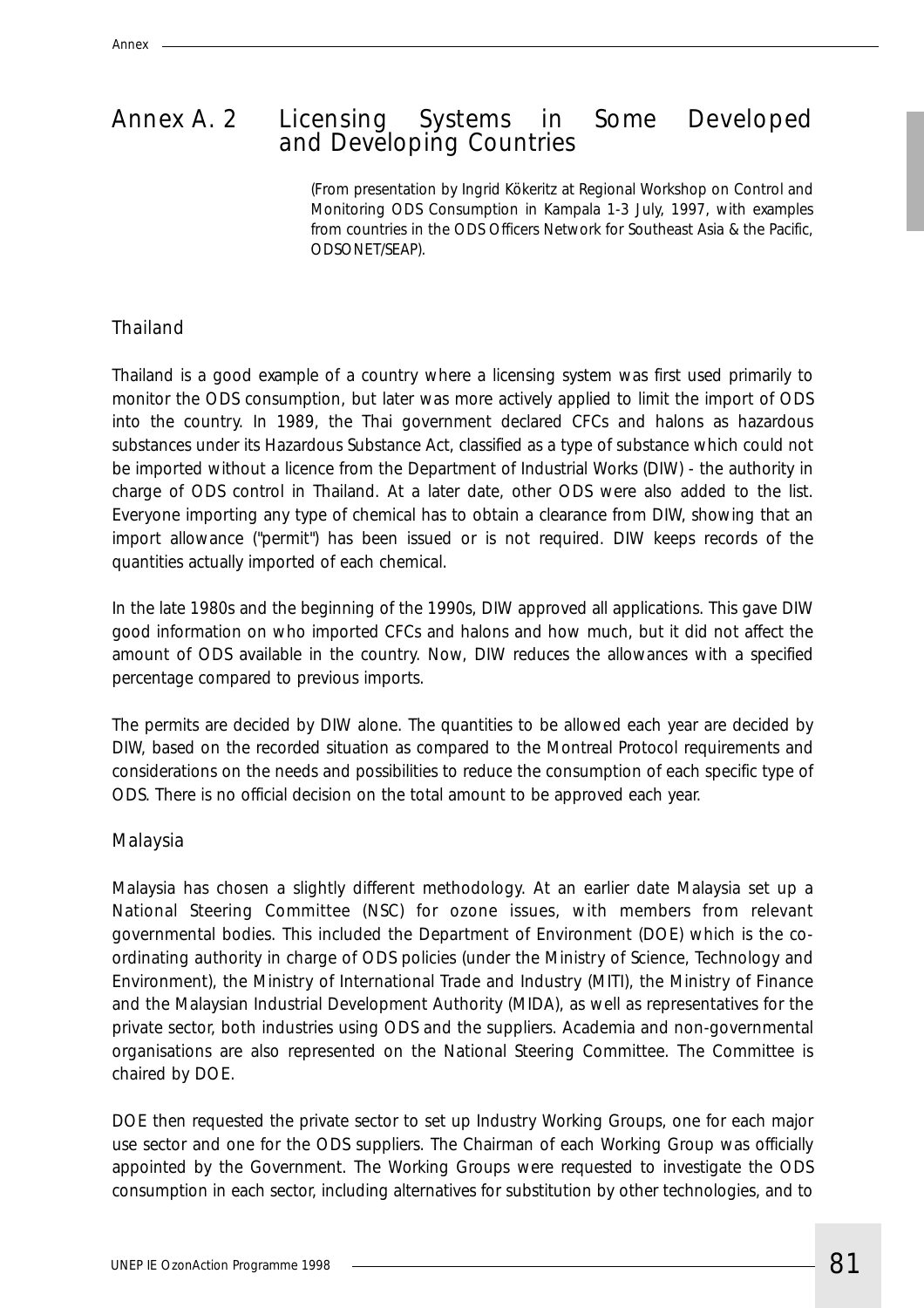*propose a schedule for the fastest possible ODS reduction in each sector of application. A phaseout schedule was then decided by the Government as part of Malaysia's Country Programme, based on these investigations and subsequent discussions within the industry and within the National Steering Committee. The currently approved Country Programme aims at phasing out CFCs, halons, 1,1,1-trichloroethane and carbon tetrachloride by the year 2000.* 

*Using its Customs Duty Order, Malaysia then introduced a requirement that everyone importing CFCs, halons, 1,1,1-trichloroethane and carbon tetrachloride must have an import licence ("approved permit"), issued by MITI. An Advisory Committee on the Approved Permit (AP) System, consisting of representatives from MITI, DOE, the Customs Department and MIDA, approves import permits for each importer. Quantities applied for, and approved, should not exceed the quantities imported by the same importer during previous years and should be in line with the sector-specific phase-out strategies in the Country Programme. Approved quantities will be reduced by 15-20 per cent annually up to the year 2000. Permits are approved on a quarterly basis and are not transferable. Importers are requested to report quarterly to MITI on actually imported quantities.* 

## *New Zealand*

*New Zealand has established its import licensing system in a different way. New Zealand issued a specific Ozone Layer Protection Act in 1989. This included sector-specific phase-out schedules in the Act itself, which were arrived at after consultations with relevant government departments and industry groups.* 

*The Ministry of Environment is in charge of ODS policies, in consultation with other relevant government bodies, but the allowances - "permits" or "quota", both terms are used - are issued by the Ministry of Commerce. Permits are issued to the users, not to the importers or wholesalers as is the case in most countries. The permits are based on the applicant's consumption during the base year - 1986 for CFCs and 1989 for 1,1,1-trichloroethane and carbon tetrachloride. The import of all halons was prohibited in 1990. No general permits/quota were therefore given for halons but import could be approved upon specific applications for special purposes. Permits/quotas were transferable between users and beween sectors - although it rarely happened - but only within the same group of chemicals. CFCs, 1,1,1-trichloroethane and carbon tetrachloride are now phased-out in New Zealand.* 

*In 1996, a new Ozone Layer Protection Act was passed, replacing the 1990 Act. Regulations under the new Act incorporate a variation of the CFC historical usage allocation system to control HCFC imports. Permits/quotas continue to be issued to end users. In addition to permits/quotas based on historical usage, a further amount was set aside for import directly by wholesalers to allow them to serve new users.*

*Unlike for all other controlled substances, permits/quotas for the import of methyl bromide are issued on the basis of historical usage but only to the two major wholesaler companies, as it proved too difficult to identify end users.*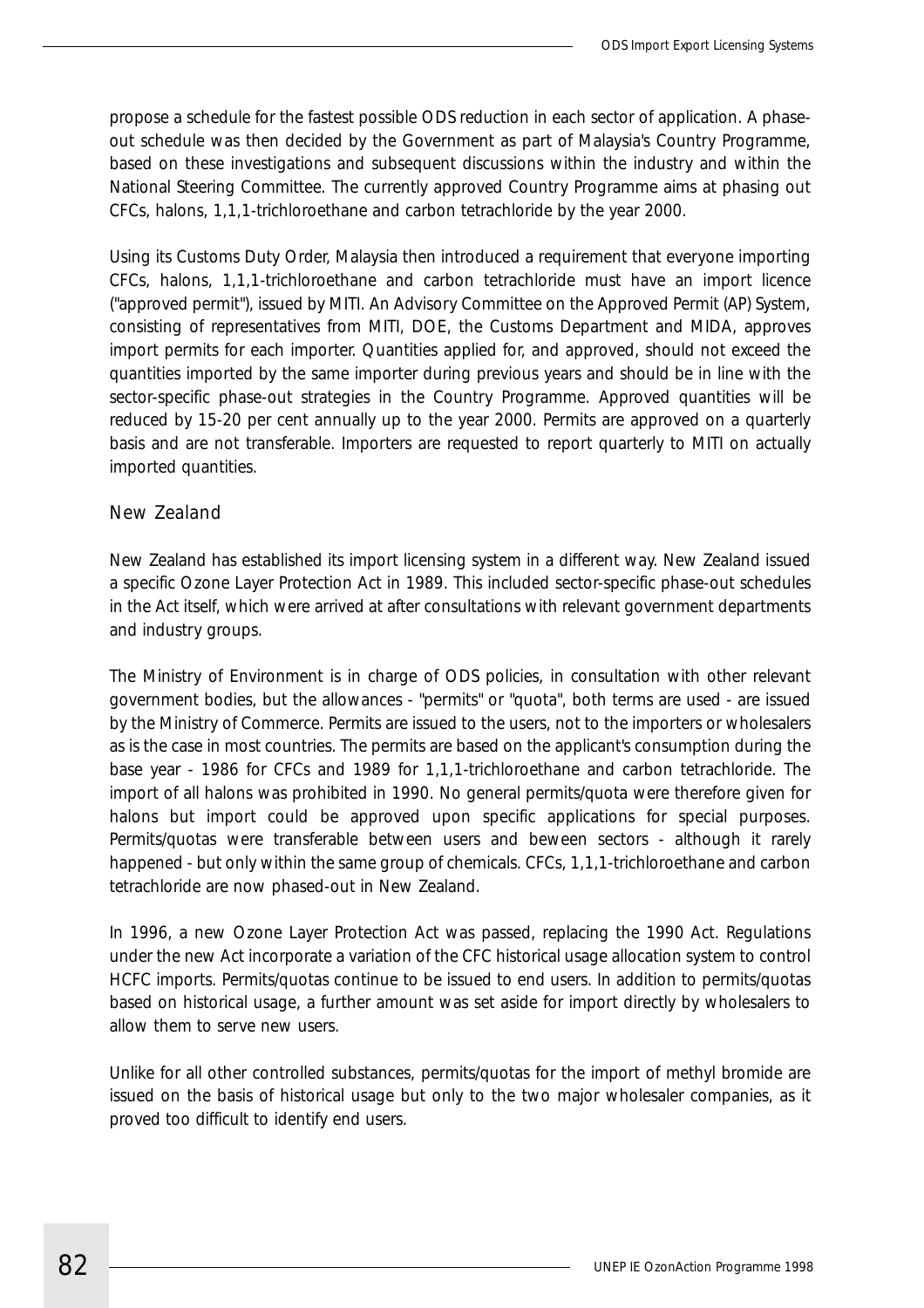*As required by law under the 1996 Act, the phase-out schedules for both HCFCs and methyl bromide set out in the regulations were only implemented after extensive consultation with those affected.*

# *Australia*

*Australia has still another variety. The total quantities to be approved for import of each controlled chemical are decided and annonced in the Gazette year by year. These quantities were gradually reduced. Originally, the federal government only had the power to decide a phase-out schedule in line with what was required under the Montreal Protocol. Since 1992, national policies and the technical and economical possibilities to achieve further reductions can also be taken into account. Making use of this power, further imports of halon have not been approved from 1993 and onwards.*

*All ODS importers, producers and exporters must have a licence from the federal Environmental Protection Agency (EPA). For CFCs, halons, 1,1,1-trichloroethane and carbon tetrachloride which are now virtually phased-out - each licensee was allocated a certain percentage of the total quantity, initially based on his import, production or export during the base year (1986 for CFCs and halons, and 1989 for 1,1,1-trichloroethane and carbon tetrachloride). Quotas were freely transferable, but the EPA had to be notified. Each licensee must report quarterly to the EPA on quantities, imported, produced and exported.*

*A system allowing more self-regulation by industry is now tested with regard to the HCFCs. The government decides the total quantity to be allowed, somewhat below what it is considered acceptable according to national policies - which in itself is about 50 per cent below the level allowed under the Montreal Protocol. The initial cap will be reduced by 10 per cent every second year, allowing a small tail for servicing after 2015. A licence from the EPA is still required, as well as reporting of actually imported quantities. But no individual quotas will be issued as long as the total reported consumption stays within 90 per cent of the established limit. If this threshold is exceeded, individual quotas will again be allocated to each licensee, based on his share during a base year to be decided.*

# *Singapore*

*Singapore has a very special licensing system. The total amount of ODS to be imported each year is decided by the Cabinet. All industrial end-users and distributors are invited to register with the Trade Development Board (TDB) which is a condition for any allocation of ODS. Registration as industrial end-user is intended for companies which are buying ODS for their own industrial use. Registration as distributor is for companies that supply ODS in small quantities to non-industrial end-users.* 

*TDB will allocate 50 per cent of the decided total quantity for public tender. All registered industrial-users and distributors are invited to bid for it. Those who tender the highest price will be allocated ODS until the tender quantities are fully allocated. Successful bidders will pay a tender price to TDB pegged at the lowest successful bid - in addition to the price they pay to the suppliers.*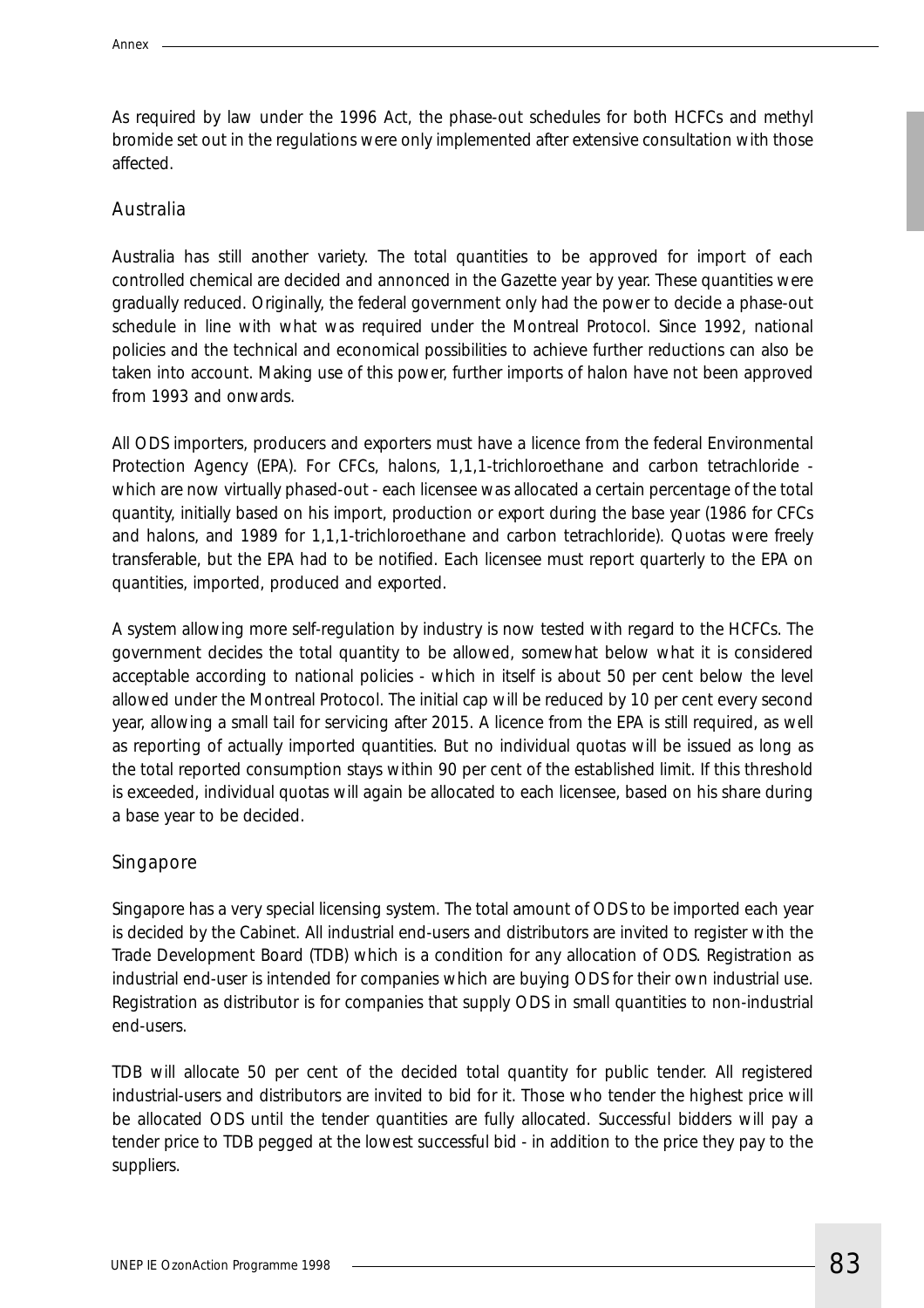*The remaining 50 per cent is offered to all who participated in the tender in proportion to their consumption or distribution the previous year, at the same price. The TDB then issues ODS Quota Warrants to all registered industrial end-users and distributors for the quota allocated.* 

*All importers and exporters must be licensed by the TDB. The importers may only import ODS for local consumption based on collected ODS Quota Warrants. The industrial end-users and distributors provide the importers with Quota Warrants for the quantity they want to purchase. The importer then attaches warrants corresponding to the requested import quantity to his import permit application. The TDB approves the Import Permit if the Quota Warrants matches the quantity declared in the application. The importer can then use the Import Permit to clear the ODS through the Customs checkpoint.*

# *European Union (EU)*

*Under the EU regulations, an import licence is required for all controlled ODS, whether virgin, recovered or reclaimed, which is imported into the European Union from an outside country. Imports and exports between EU countries are not restricted. The application for an import licence must specify the quantity (in kilograms), the country of origin, the commercial name, the customs codes, the nature of the substance (virgin, recovered or reclaimed) and the intended use or purpose of the chemical, as well as the place and date of importation if known.*

*The EU applies a quota system whereby each importer (and producer) is assigned a quota based on the quantity it placed on the market or used for its own account during the relevant base year. As of 1 January, 1996, the only ODS which can be imported into the EU are HCFCs, methyl bromide and ODS falling under one of the applicable exemptions under the Montreal Protocol (ODS for approved essential uses, ODS for feedstock use, recycled ODS, etc.). Production and import of HCFCs are allowed only for certain applications.* 

*All ODS importers have to report annually on quantities imported, with separate figures for virgin substances, recycled ODS, ODS which will be used for approved essential uses, etc. Each importer of HCFCs must report every quarter to the EU Commission, with a copy sent to the designated national authority, on its imports to the EU. The Commission will take appropriate steps to protect the confidentiality of the information submitted.*

*For more details, see UNEP´s guidebook "Monitoring Imports of Ozone-Depleting Substances".*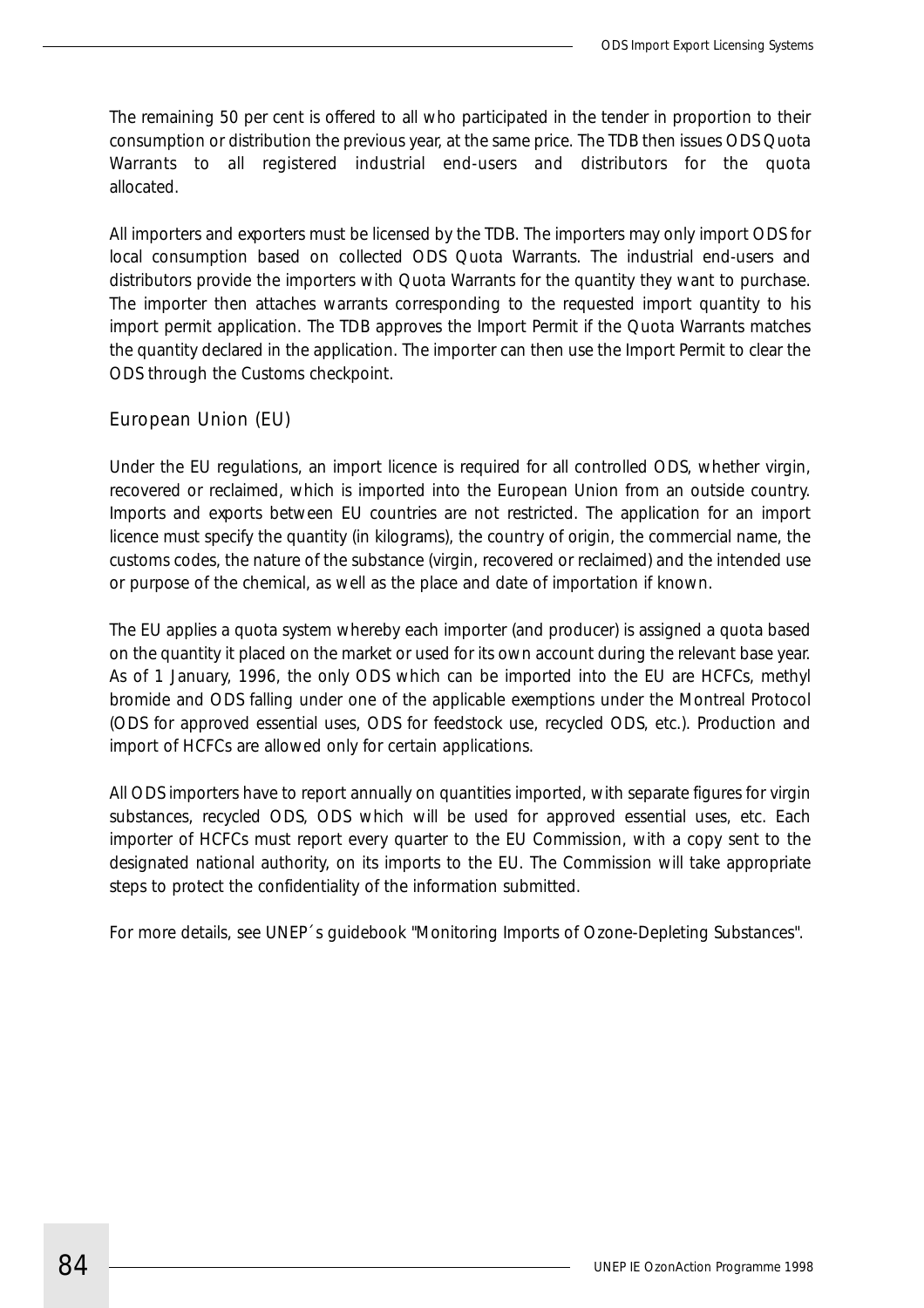*Annex*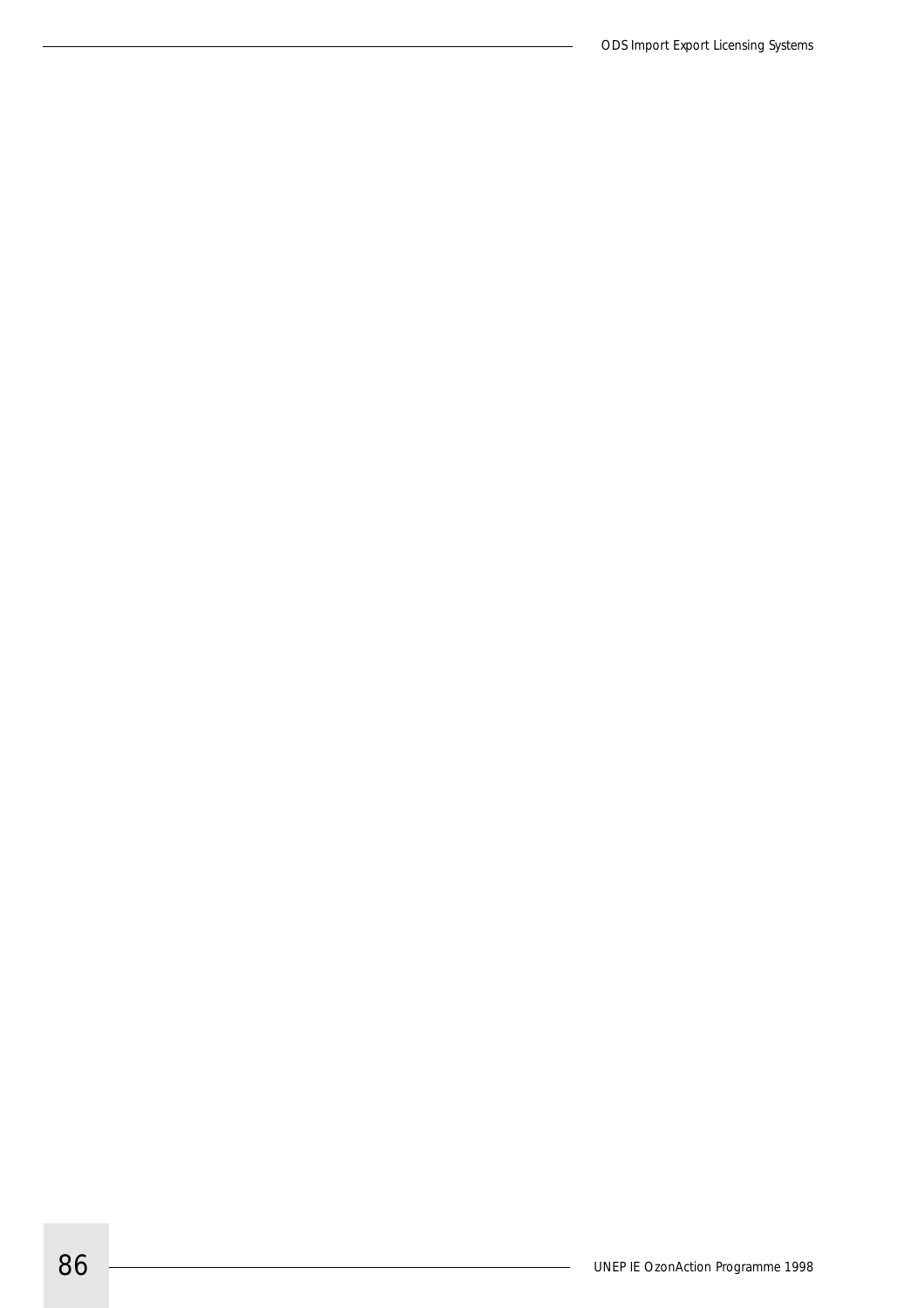# *Annex B. 1 Model Agenda for National Workshops on Import/Export Licensing Systems*

# *Day 1*

# *1. Introduction:*

*Welcome speech and introduction to the workshop by high level officials*

# *2. The Environmental Problem and Agreed Actions*

*Presentations to bring out:*

- *\* The scientific findings on ozone depletion and its detrimental effects*
- *\* The Montreal Protocol (phase-out commitments, reporting requirements)*
- *\* Applications of ODS Chemicals (those relevant to the country)*
- *\* Current and forecasted national consumption*
- *\* The country´s agreed Action Plans to phase out ODS*

# *3. Presentations and Discussions on Why an Import Licensing System Is Needed*

- *\* The importance of a reliable system to monitor ODS imports and reasons to link monitoring of ODS imports to an import licensing system*
- *\* The Amendment at the Ninth Meeting of the Parties to the Protocol, requiring introduction of an import and export licensing system*
- *\* Presently used legislation and procedures to control and/or monitor imports of classified goods, in particular hazardous chemicals and ODS (if any).*

*Questions and discussions on related issues in principle.*

# *4. Discussion on the Objectives and General Structure of an Import Licensing System:*

*Introductions on:*

- *\* Principle decision steps when establishing an import licensing system*
- *\* Summary presentation of a preliminary draft legal text and general recommendations on procedural issues.*

*Discussions to agree on:*

- *\* Overall objectives (limiting their market availability versus only monitoring ODS)*
- Level of ambition with regard to the ODS phase out (minimum obligations under *the Protocol versus a more accelerated phase out).*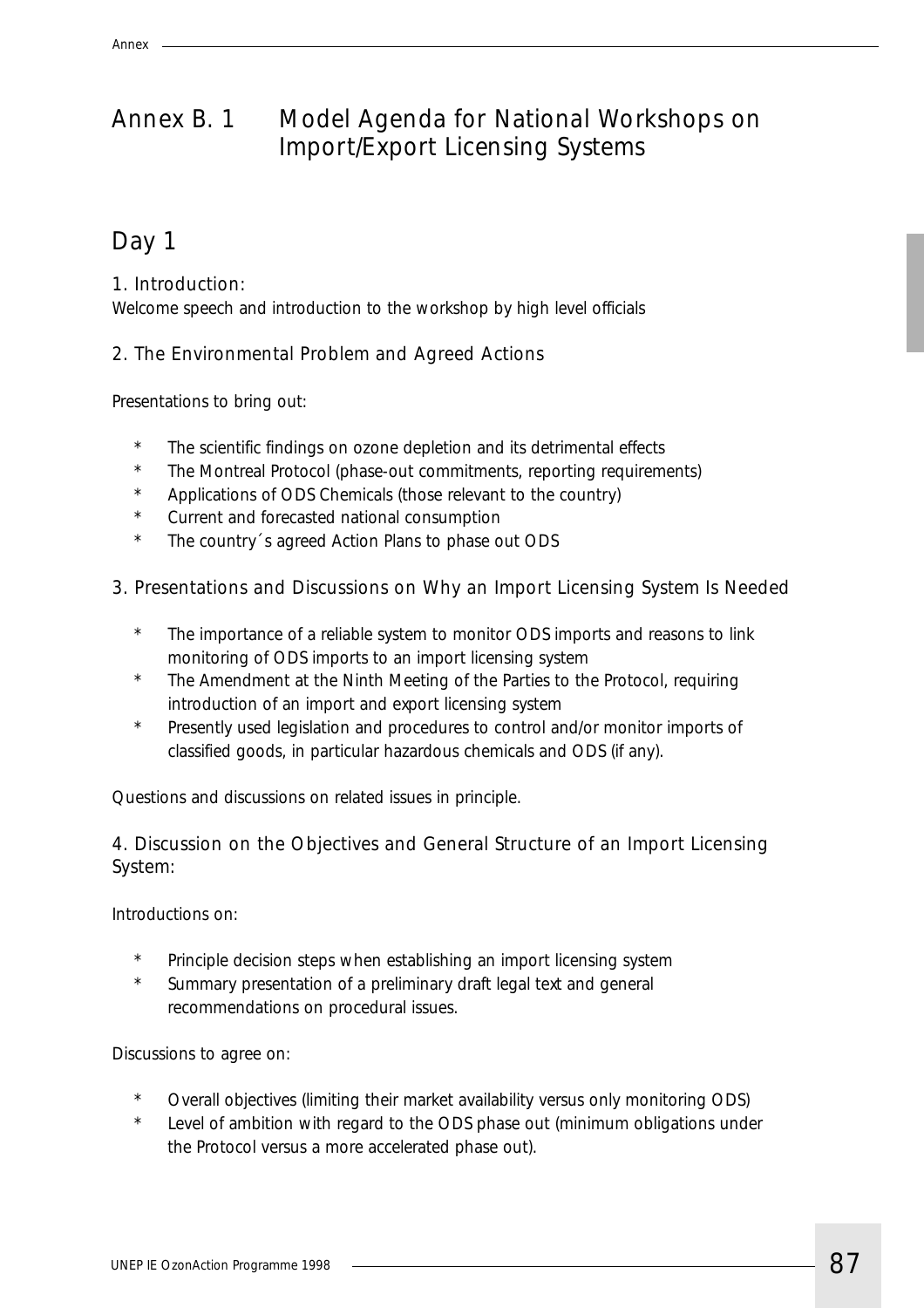# *5. Conclusions on Issues Discussed During Day 1*

# *Day 2 (morning)*

# *6. Detailed Discussion To Decide On:*

- *\* How to estimate the total limits for each ODS under a more accelerated phase-out (when relevant).*
- *\* How to decide on the total quantities to be allowed for import each year (legal form, status and flexibility).*
- *\* Who will be allowed to import ODS?*
- *\* How to determine the allowance of each importer.*
- *\* Designation of authority to issue import licences.*

*Preliminary conclusions on issues discussed during the day 2 morning session.*

# *Day 2 (afternoon)*

# *7. Discussion on Administrative Procedures and Collaboration Between Authorities*

- *\* Standard administrative procedures*
- *\* Issues related to ensuring compliance and tracking illegal imports.*

# *8. Discussion on Recommendations Concerning Export Controls*

- *\* Introduction of export licensing requirements*
- *\* Strategies and procedures to facilitate collaboration between countries.*
- *\* Designation of authority in charge*

*Conclusions on recommendations regarding the institutional and procedural issues.*

*A Working Group to be set up to review the draft legal text.*

# *Day 3*

- *9. Working Group to Review the Proposed Text of the Draft Legislation*
- *10. Presentation by Working Group to Plenary*
- *11. Conclusions and Agreement on Responsibility for Follow-Up Actions.*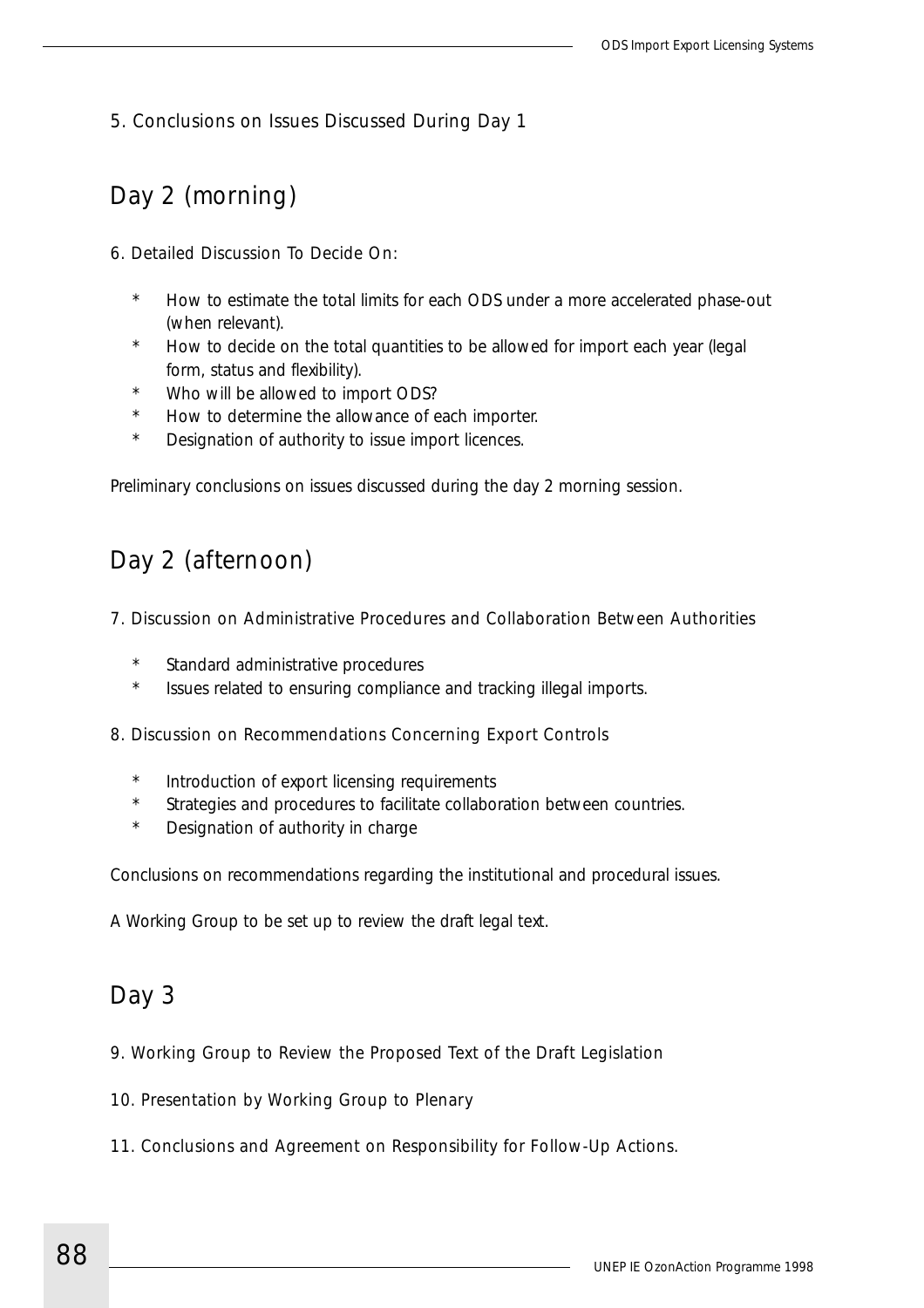*Annex B.2 Overheads for Use at National Workshops on ODS Import and Export Licensing Systems*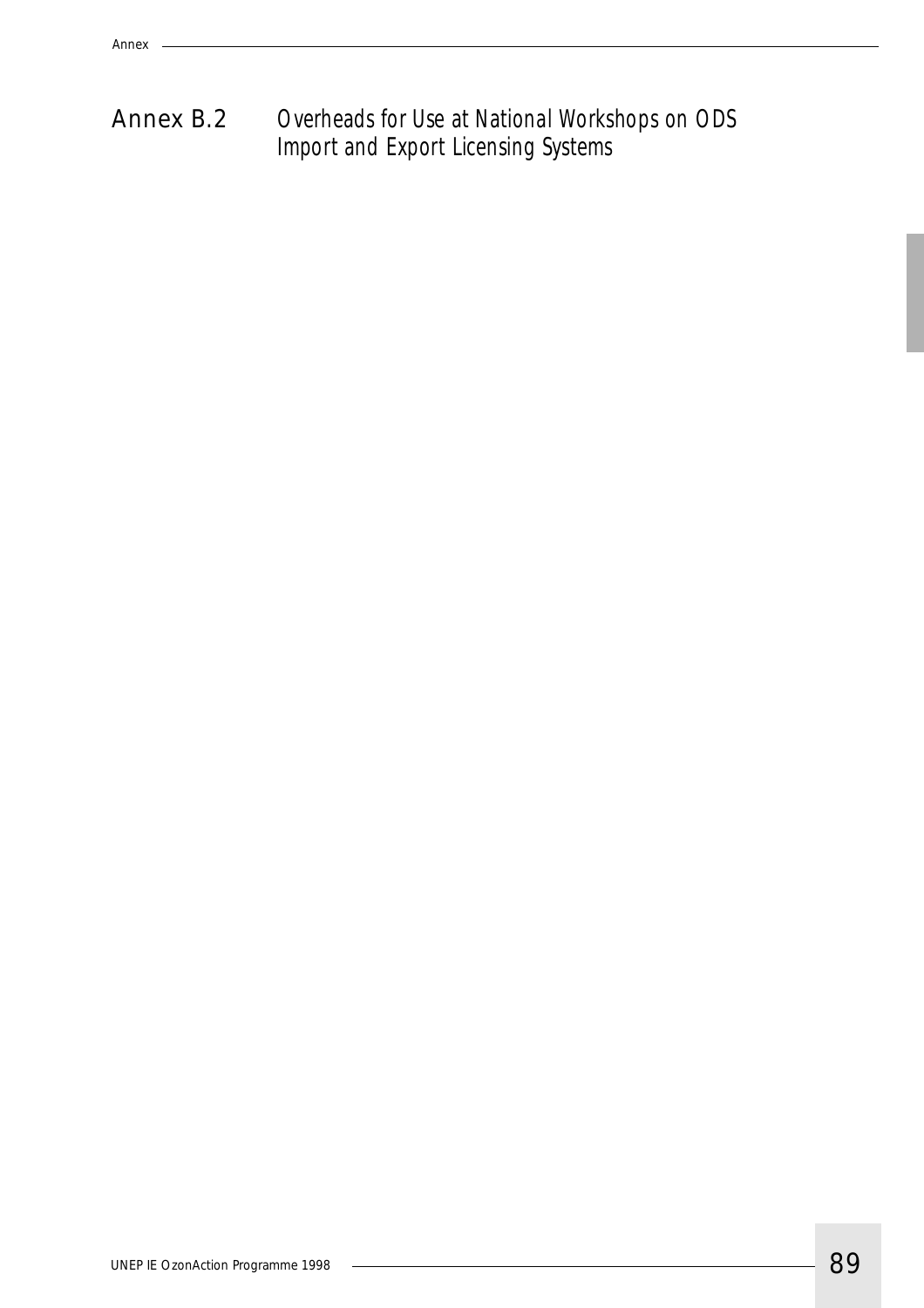| $\circ$<br>freeze<br>$\circ$<br>$\circ$<br>-70%<br>$\circ$<br>$\circ$<br>$-85%$<br>$-20%$<br>$-85%$<br>$-30%$<br>freeze<br>$-20%$<br>freeze<br>(HBFCs, Annex C, Gr.II, shall have been phased out by |
|------------------------------------------------------------------------------------------------------------------------------------------------------------------------------------------------------|
|                                                                                                                                                                                                      |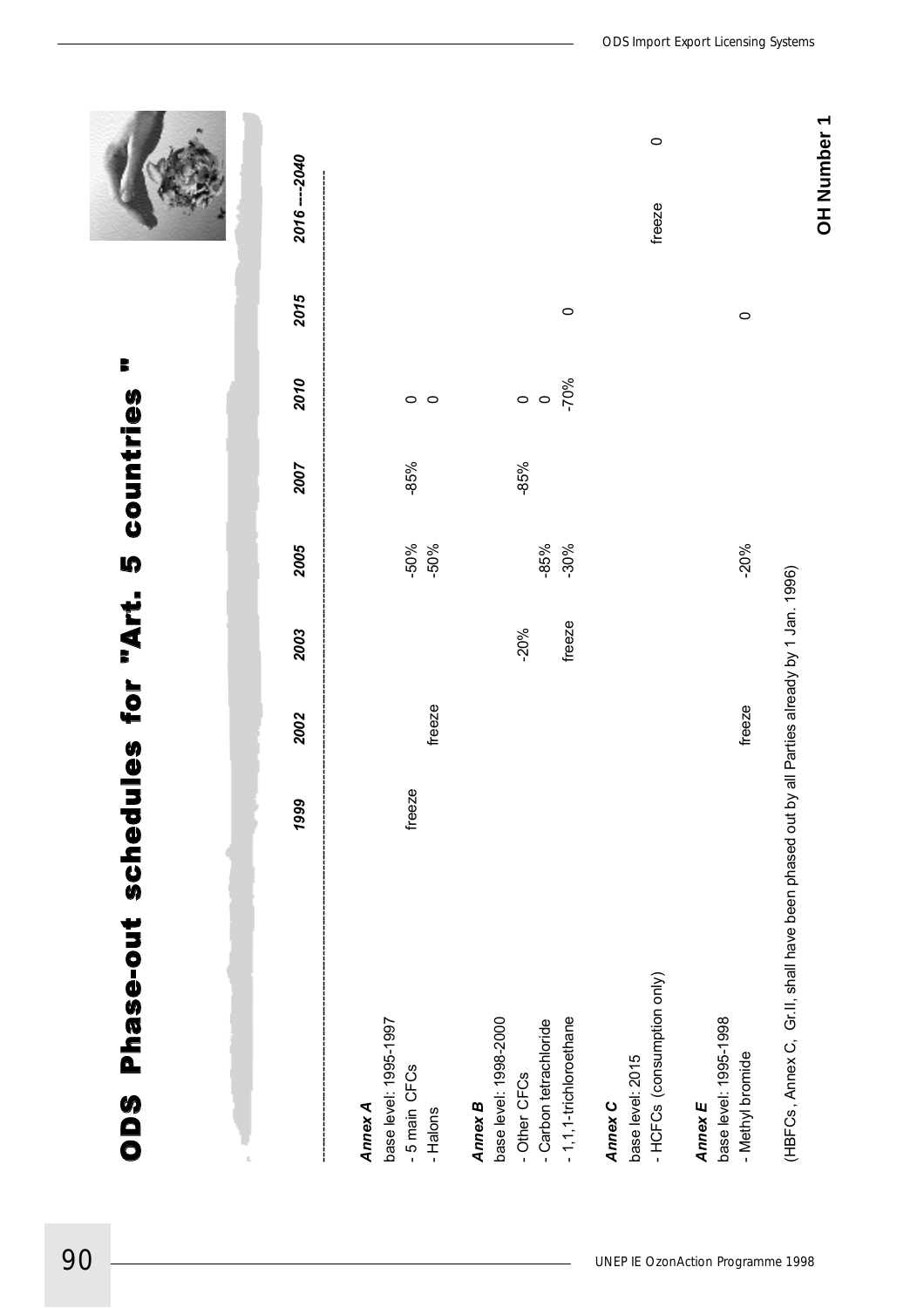| noitsisieg<br>Examples of ODS | MAC designed for CFC 12, second hand equipment)<br>ODS (specified dates)<br>sale of certain products/equipment<br>ODS import/production<br>bans on import/production/sale of specified<br>import notification requirements<br>labelling requirements<br>bans on import and/or<br>l (e.g. aerosols cans,<br>gradual limitations on<br>Controls on supply<br>an an | defined applications (specified dates)<br><b>ODS</b> refrigerants<br>handle e.g.<br>controls on ODS emissions<br>bans on ODS use for<br>restrictions on right to<br>End use controls |
|-------------------------------|------------------------------------------------------------------------------------------------------------------------------------------------------------------------------------------------------------------------------------------------------------------------------------------------------------------------------------------------------------------|--------------------------------------------------------------------------------------------------------------------------------------------------------------------------------------|
|                               |                                                                                                                                                                                                                                                                                                                                                                  | $\mathcal{L}^{\text{max}}$                                                                                                                                                           |

**OH Number 2**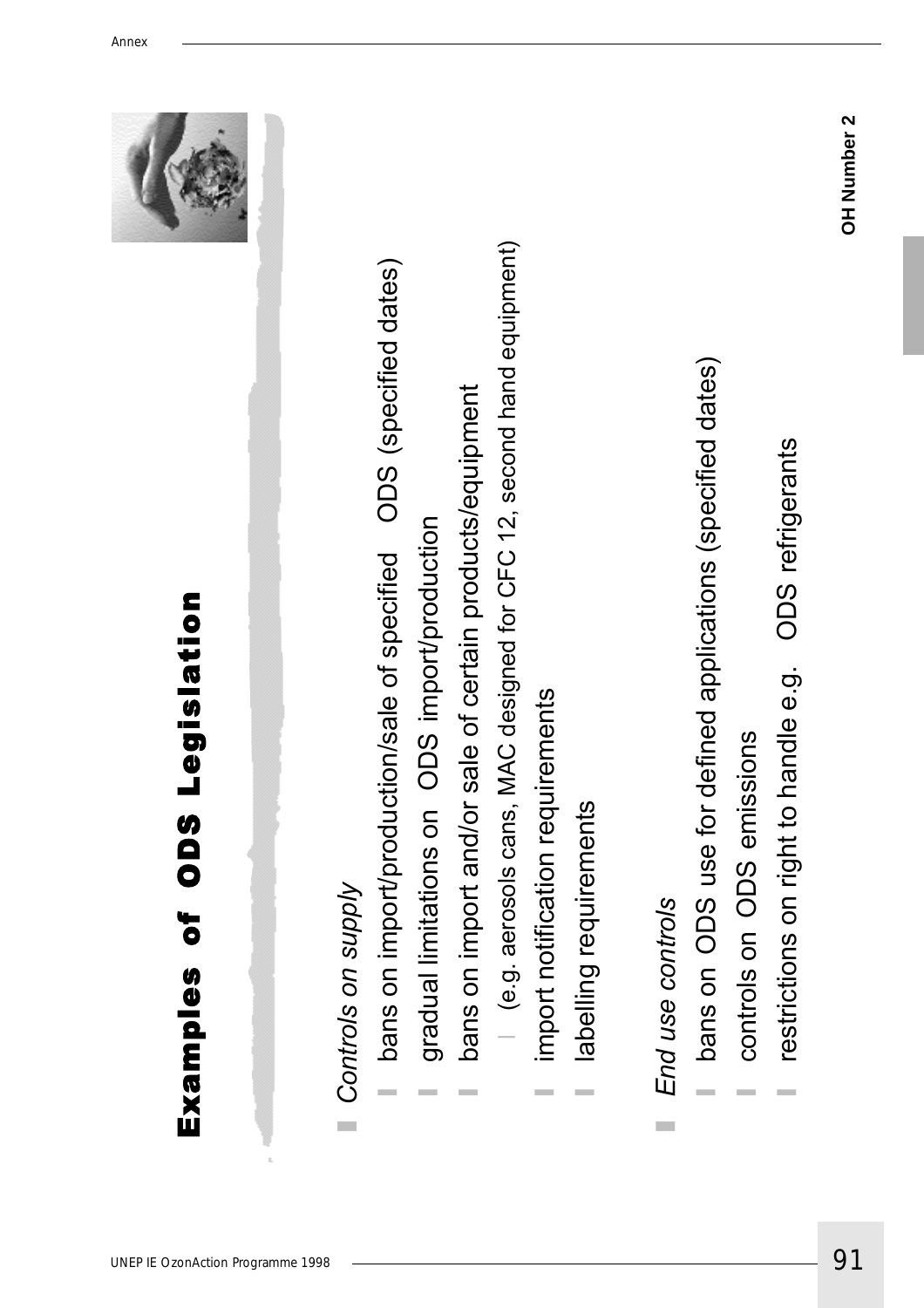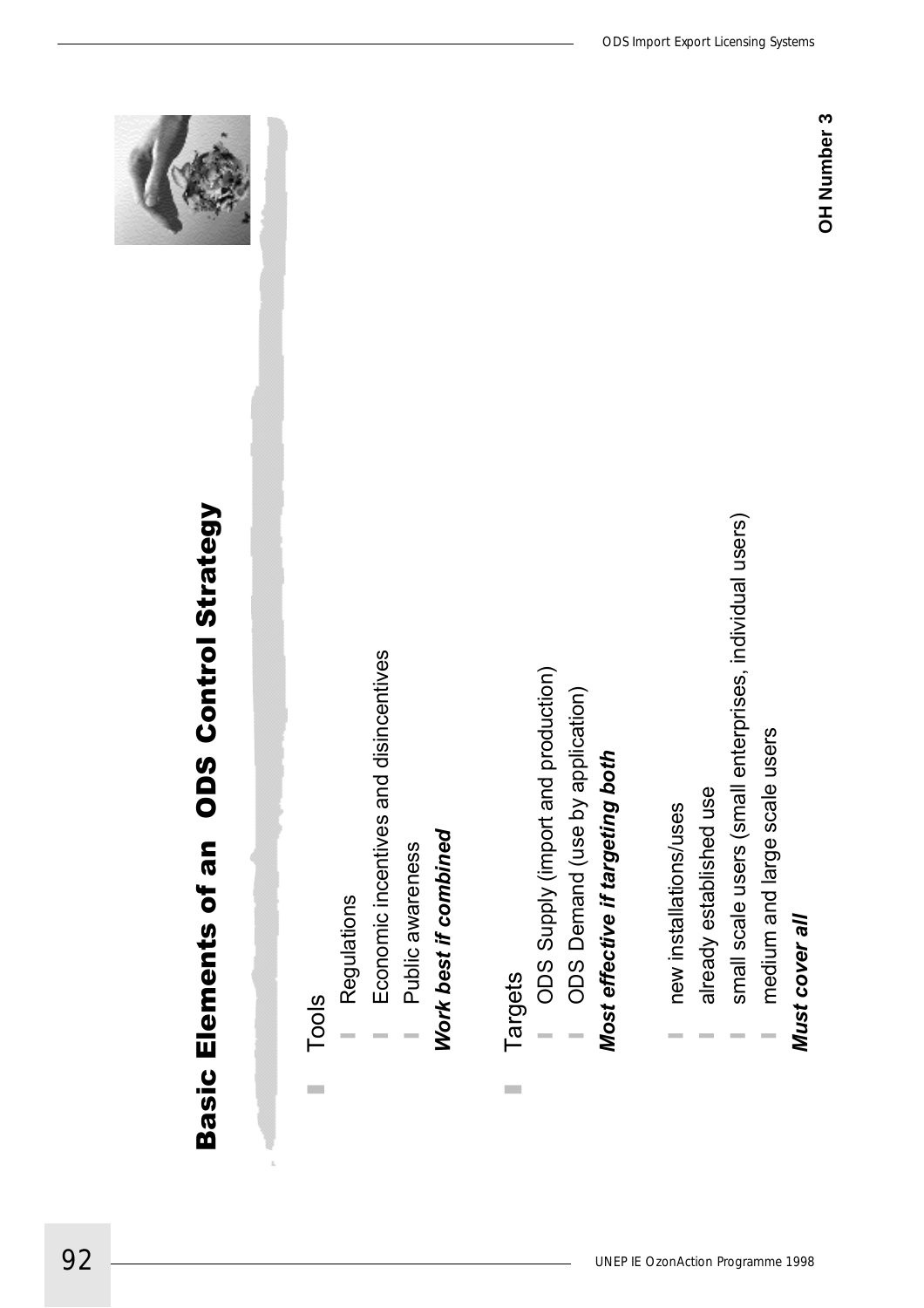# Challenges to Achieve Reductions Stipulated by the Montreal Protocol



# **Prevent Growing ODS Consumption as Soon as Possible**

- Economical and industrial growth can lead to increased dependency of ODS technology
- Prevent dumping of obsolete, ODS dependent technology

# **To Eliminate Established Consumption Takes Time**

- Refrigeration equipment has a long life-time
	- **Ⅰ** gas is vented during maintenance and repair
	- **■** maintenance sector is informal and hence difficult to target
- Solvent use
	- **■** difficult to identify users and convince them to change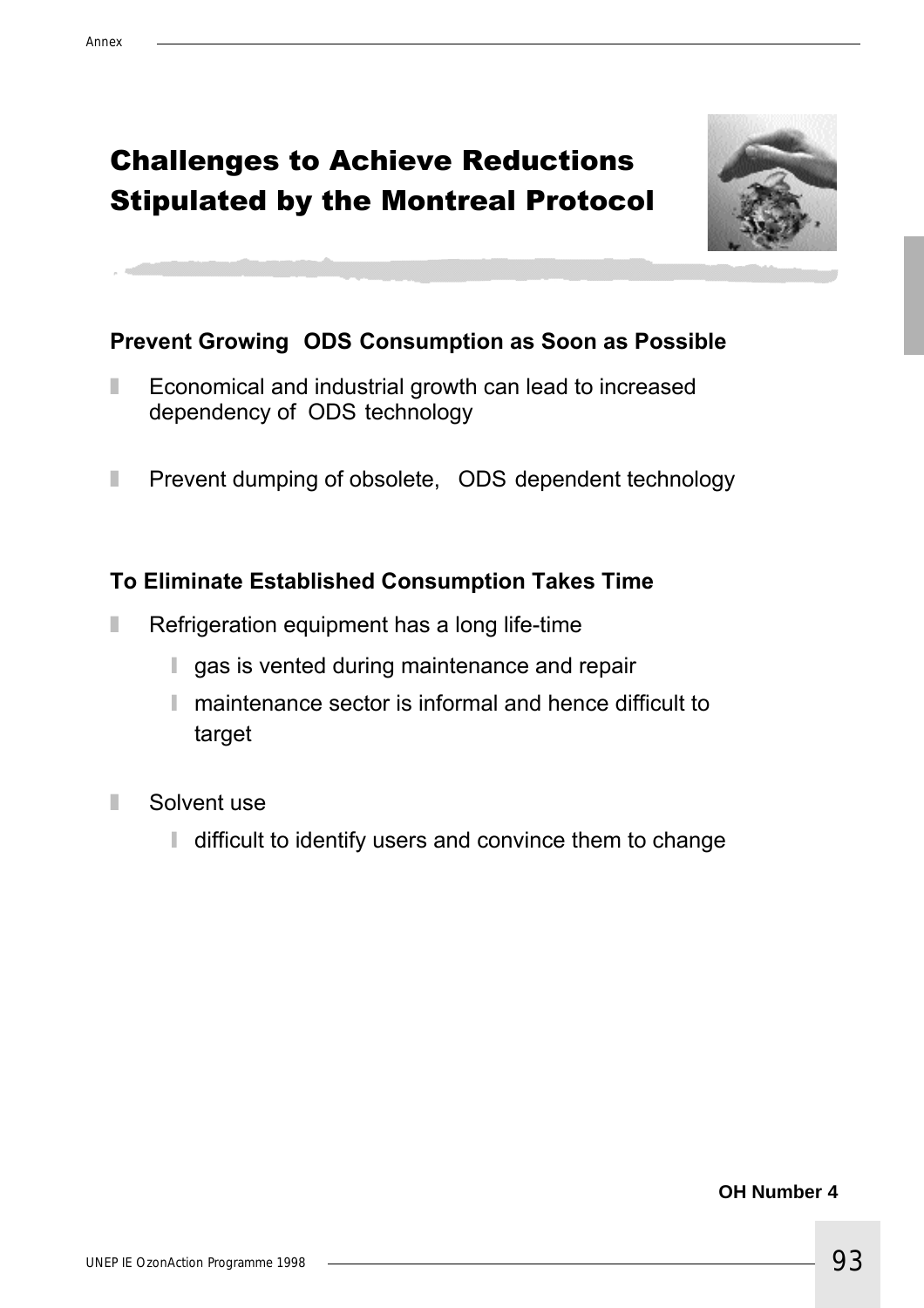# Why is a System to Monitor ODS Imports Important ?



- $\blacksquare$  "MP Consumption" = Import + Production Export
	- **■** Monitoring import and export is therefore crucial
- Monitoring important for
	- **■** Identify consumption patterns and use as a basis for designing **control strategies**
	- **■** Reporting to the Ozone Secretariat
- Unlike custom statistics, import licences provide an opportunity to effectively both **monitor and control supply of ODS**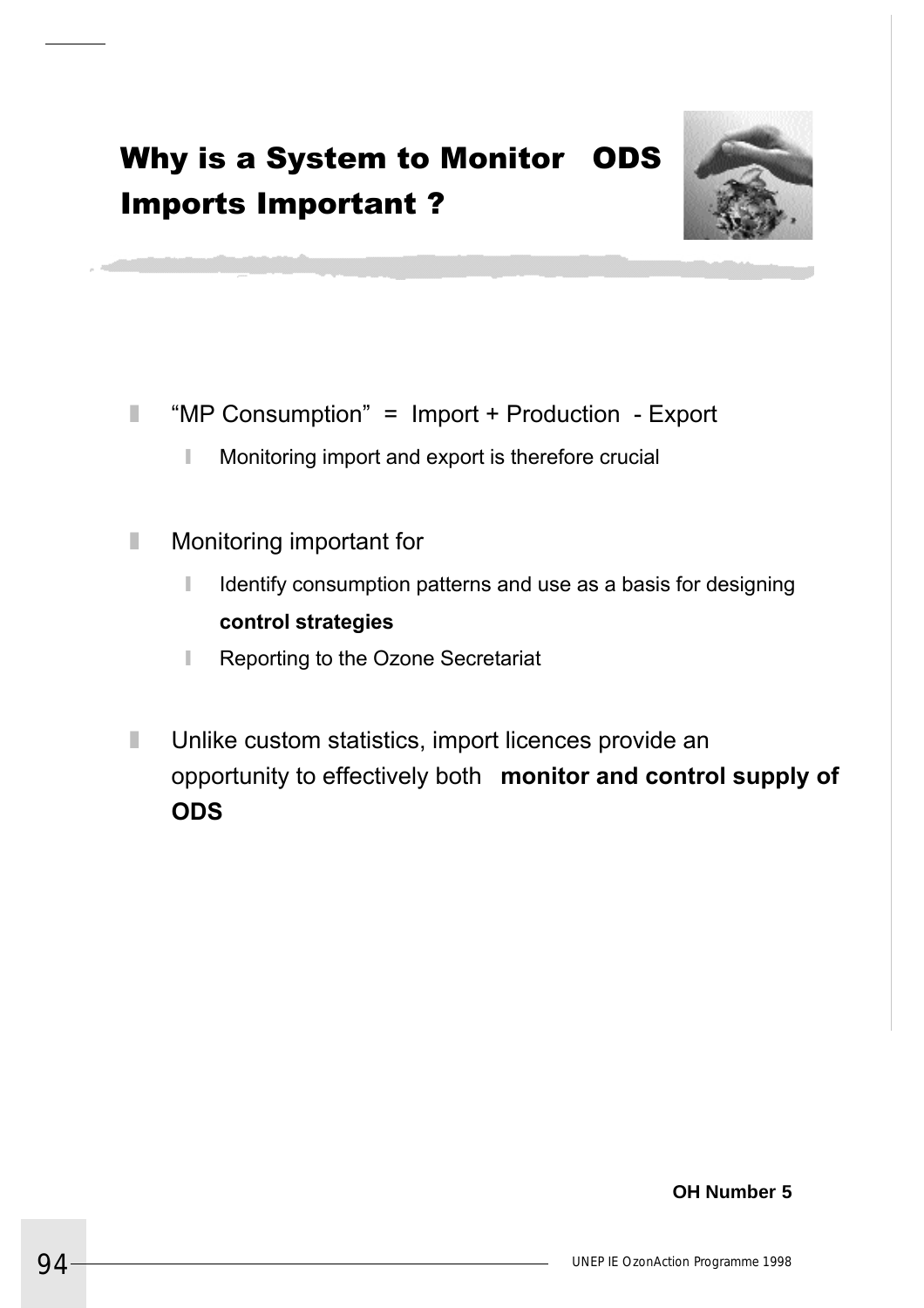# Five Good Reasons for an Import/Export Licensing System Five Good Reasons for an Import/Export Licensing System

 Import and export licences is an effective tool to limit ODS supply Import and export licences is an effective tool to limit

❚

❚

ODS supply

- Import licences provide a gateway to controls on end users Import licences provide a gateway to controls on end users
- Import and export licences help collecting reliable information on imported Import and export licences help collecting reliable information on imported ❚
	- and exported ODS by chemical and exported ODS by chemical ❚
- Import licences facilitate controls on illegal imports Import licences facilitate controls on illegal imports ❚
- Import and export licences are mandatory under the Montreal Protocol Import and export licences are mandatory under the Montreal Protocol ❚



OH Number 6 **OH Number 6**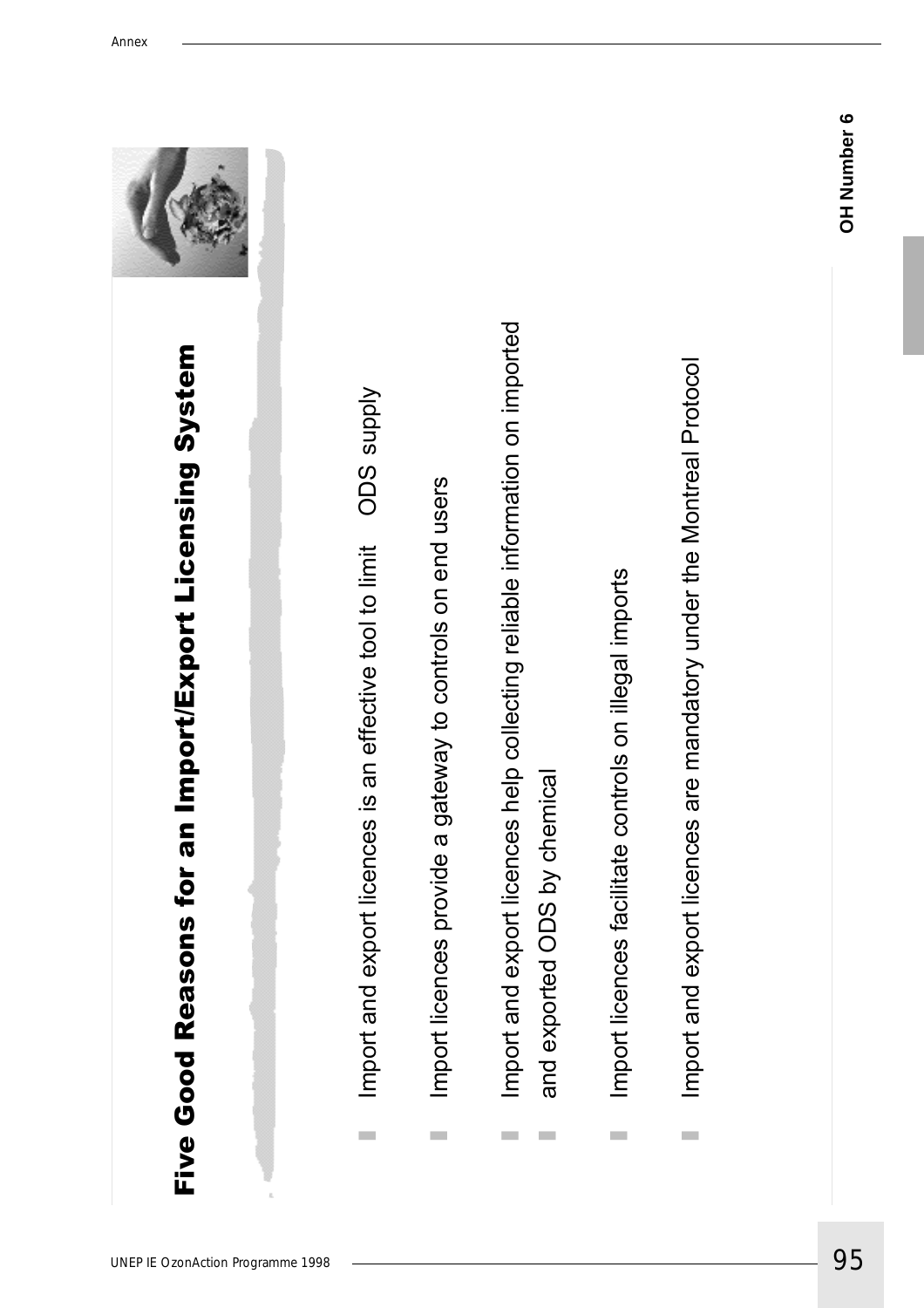|    | ODS<br>nadequate to Monitor<br><b>HS Inherently</b><br>Ų.<br>Imports<br>Why is | ODS difficult even for pure chemicals<br>Separate Code Numbers for a | ccording to their function, not according to their<br>$\bar{\sigma}$<br>Mixtures are classified in HS<br>chemical composition | Chemicals traded together with equipment (refrigeration or air-conditioning) are<br>classified under the code for the main product |                                   |
|----|--------------------------------------------------------------------------------|----------------------------------------------------------------------|-------------------------------------------------------------------------------------------------------------------------------|------------------------------------------------------------------------------------------------------------------------------------|-----------------------------------|
| 96 |                                                                                |                                                                      |                                                                                                                               |                                                                                                                                    | UNEP IE OzonAction Programme 1998 |

OH Number 7 **OH Number 7**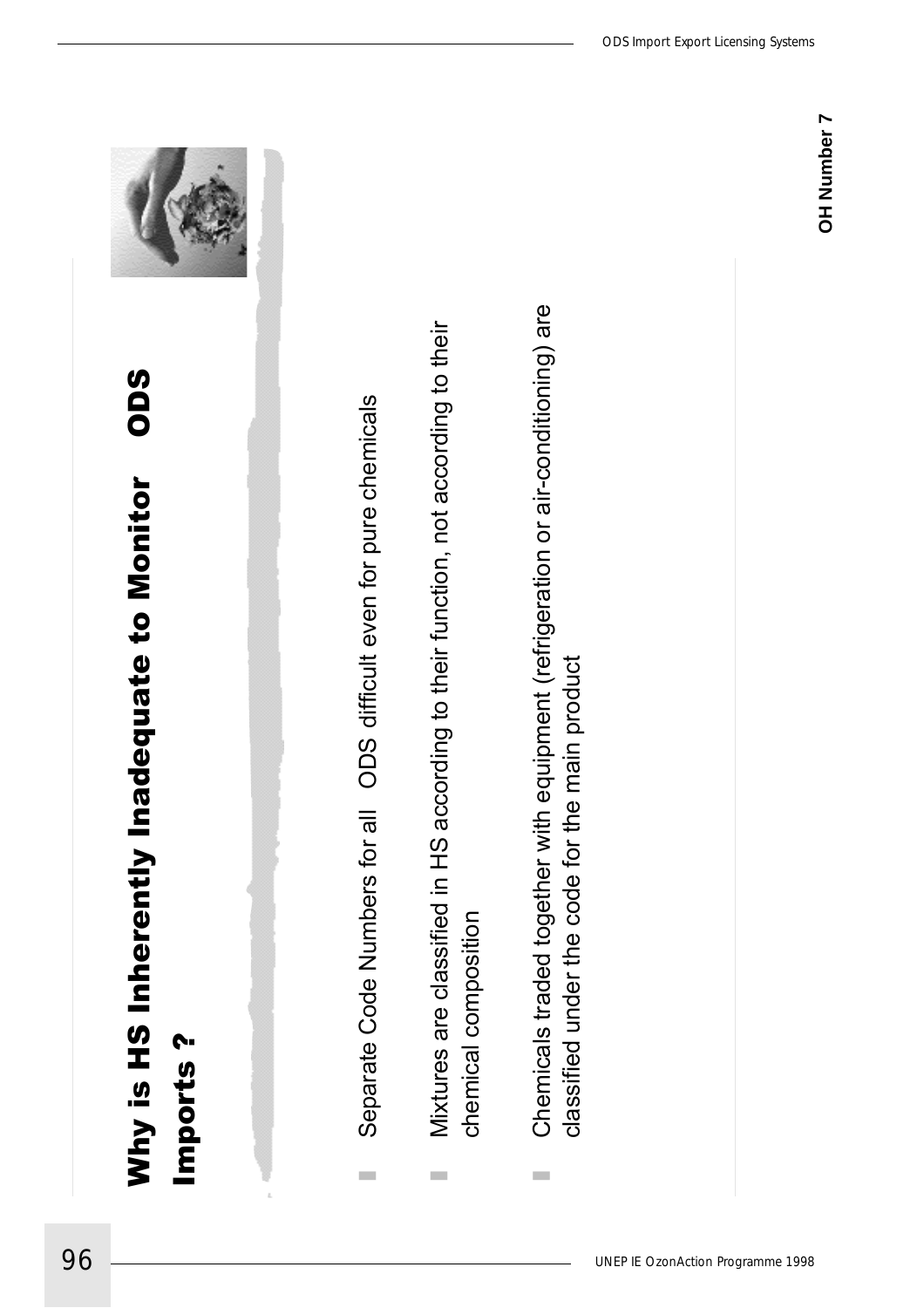**Illustrating the Basic Structure of the** Harmonised System (HS) International Classification of Ozone Depleting Substances as pure chemicals -



# **Section VI. Products of the Chemical or Allied Industries**

# **Chapter 29. Organic chemicals**

Harmonized System (HS)

I. Hydrocarbons and Their Halogenated , Sulphonated , Nitrated or Nitrosated Derivatives

| 29.01-02                                      | .                                                                                                                                                                                     |                                                                    |                                                                      |  |  |  |
|-----------------------------------------------|---------------------------------------------------------------------------------------------------------------------------------------------------------------------------------------|--------------------------------------------------------------------|----------------------------------------------------------------------|--|--|--|
| 29.03 Halogenated derivatives of hydrocarbons |                                                                                                                                                                                       |                                                                    |                                                                      |  |  |  |
|                                               |                                                                                                                                                                                       | -2903.10 Saturated chlorinated derivatives of acyclic hydrocarbons |                                                                      |  |  |  |
|                                               | $-2903.11-13$                                                                                                                                                                         | do do dia                                                          |                                                                      |  |  |  |
|                                               | --2903.14                                                                                                                                                                             | Carbon tetrachloride                                               |                                                                      |  |  |  |
|                                               | $-2903.15-16$                                                                                                                                                                         | .                                                                  |                                                                      |  |  |  |
|                                               | --2903.19                                                                                                                                                                             | Other                                                              |                                                                      |  |  |  |
|                                               |                                                                                                                                                                                       | $(includes 1, 1, 1-trichloroethane)$                               |                                                                      |  |  |  |
| $-2903.20$                                    | .                                                                                                                                                                                     |                                                                    |                                                                      |  |  |  |
|                                               |                                                                                                                                                                                       | hydrocarbons (includes methyl bromide)                             | -2903.30 Fluorinated, brominated or iodinated derivatives of acyclic |  |  |  |
| $-2903.40$                                    | Halogenated derivatives of acyclic hydrocarbons containing<br>two or more different halogens<br>$(includes all CFCs, Halons, HCFCs, HBFCs; )$<br>(subdivided 1/1 1996, see next fig.) |                                                                    |                                                                      |  |  |  |
| $-2903.50$                                    | .                                                                                                                                                                                     |                                                                    |                                                                      |  |  |  |
| $-2903.90$                                    | Other                                                                                                                                                                                 |                                                                    |                                                                      |  |  |  |
|                                               |                                                                                                                                                                                       |                                                                    |                                                                      |  |  |  |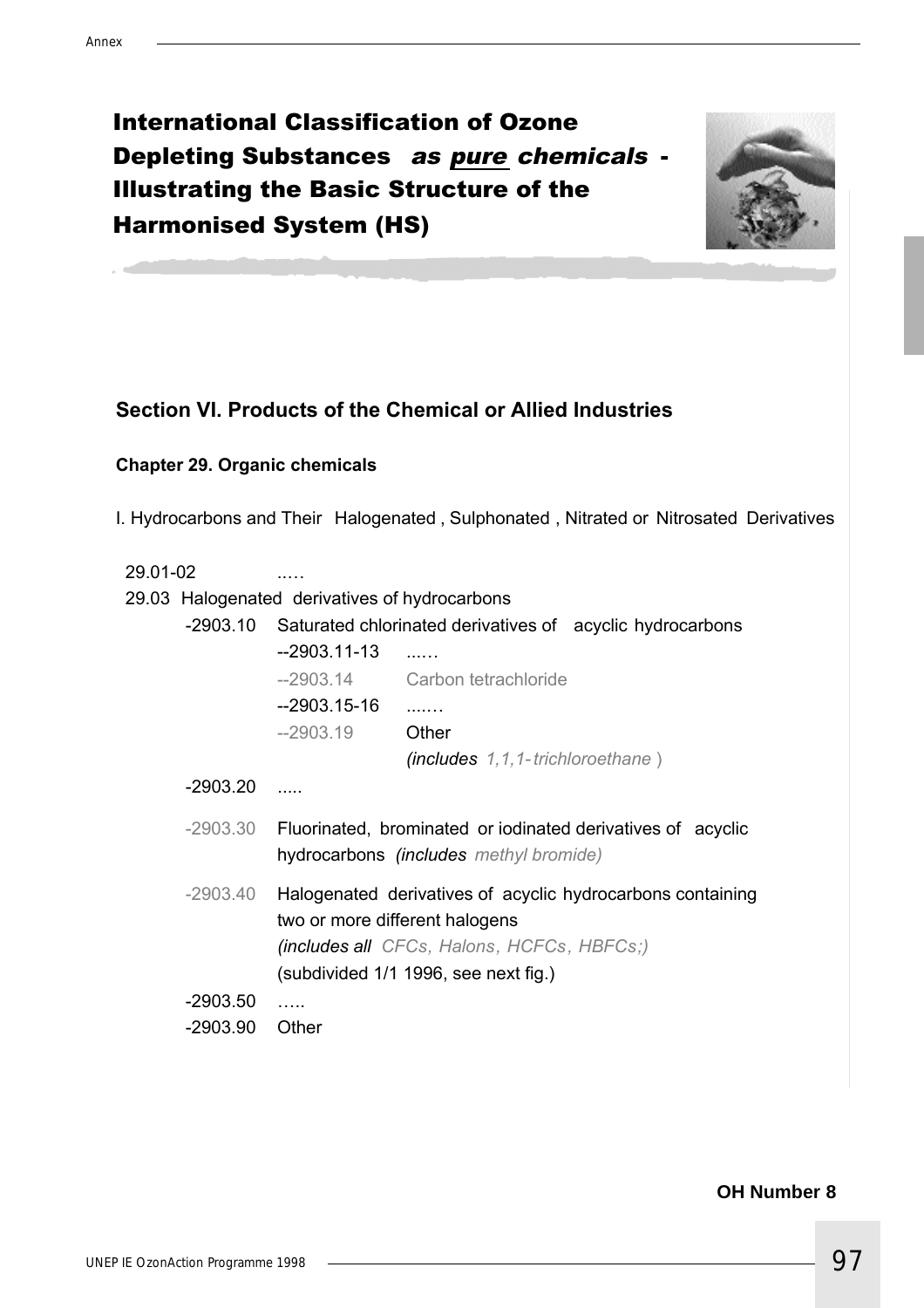# Amendments to the International Ho Amendments to the International HS Subheading 2903.40

(entered into force 1 January 1996) entered into force 1 January 1996) and the force 1 January 1996 (1996) and the force 1 January 1996) and the force 1



# **Subdivison of Subheading 2903.40 :**

-Halogenated derivatives of acyclic hydrocarbons containing two or more different halogens:

| $-2903.41$ | Trichlorofluoromethane $(= CFC 11)$                                                                                                                    |
|------------|--------------------------------------------------------------------------------------------------------------------------------------------------------|
| $-2903.42$ | Dichlorodifluoromethane $(= CFC 12)$                                                                                                                   |
| $-2903.43$ | Trichlorotrifluoroethanes (=CFC 113)                                                                                                                   |
| $-2903.44$ | Dichlorotetrafluoroethanes and                                                                                                                         |
|            | chloropentafluoroethane $(= CFC 114$ and CFC 115)                                                                                                      |
| $-2903.45$ | Other derivatives perhalogenated only with<br>fluorine and chlorine $(= other CFCs)$                                                                   |
| $-2903.46$ | Bromochlorodifluoromethane,<br>bromotrifluoromethane and<br>dibromotetrafluoroethanes<br>(= Halon 1211, 1301 and 2402)                                 |
| $-2903.47$ | Other perhalogenated derivatives<br>("perhalogenated"= fully halogenated = chemicals<br>with chlorine, bromine, fluorine or iodine but no<br>hydrogen) |
| $-2903.49$ | Other (includes e.g. HCFCs and HBFCs)                                                                                                                  |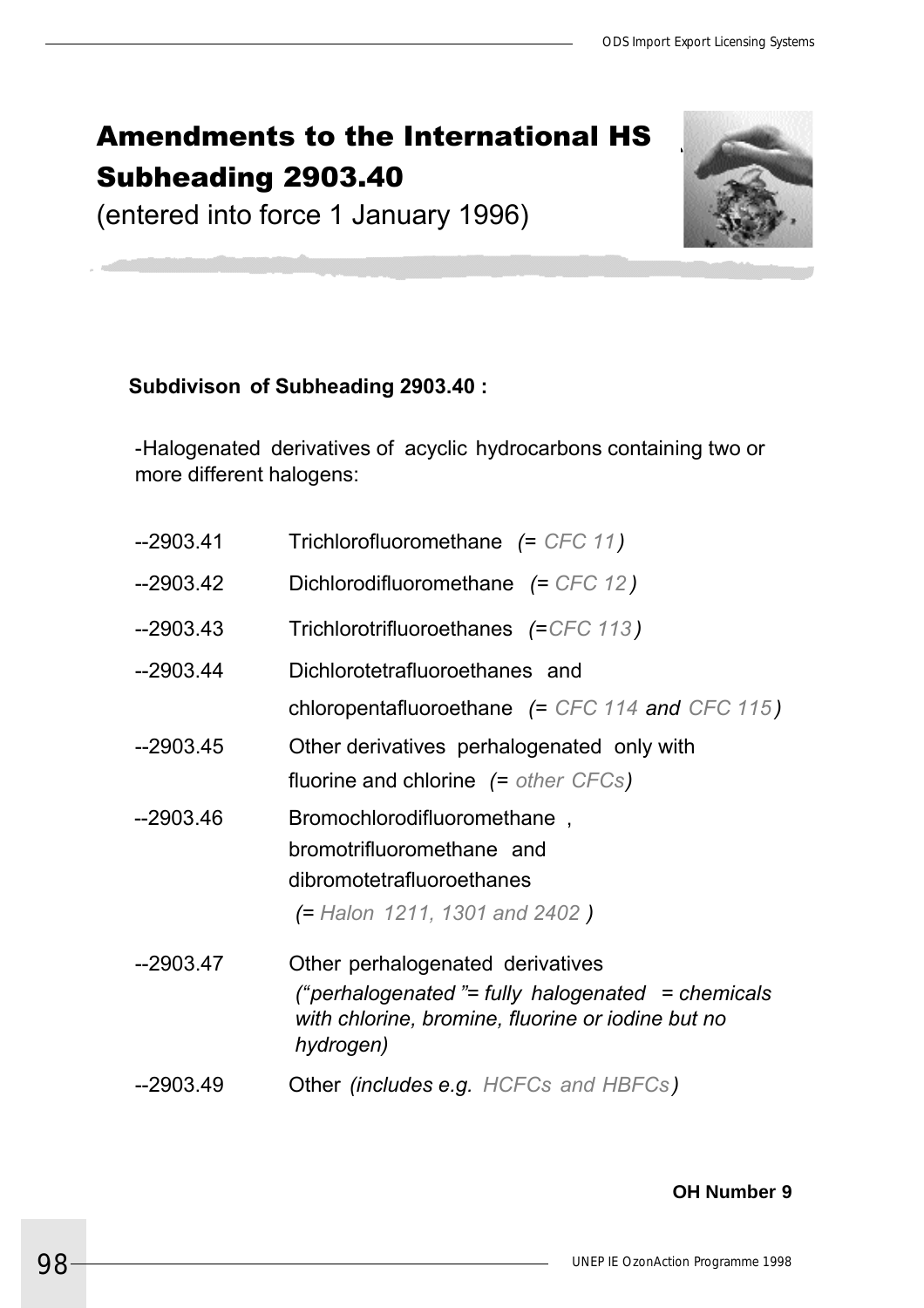Recommendation for Complementary National Codes on ODS (Extract from the Decision by the Customs Co-operation Council 20 June 1995)

Recommendation for Complementary



#### THE CUSTOMS CO-OPERATION COUNCIL,

National Codes on ODS

RECOMMENDS that Member Administrations and Contracting Parties to the Harmonized System Convention take all appropriate action to insert the following additional structure in their statistical nomenclatures with effect from 1 January 1996 or as soon as possible thereafter:

#### **Subheading 2903.19 of the Harmonized System**

--- 1,1,1-Trichloroethane (methyl chloroform)

#### **Subheading 2903.45 of the Harmonized System**

- --- Chlorotrifluoromethane *(= CFC 13)*
- --- Pentachlorofluoroethane *(= CFC 111)*
- --- Tetrachlorodifluoroethanes *(= CFC 112)*
- --- Heptachlorofluoropropanes *(= CFC 211)*
- --- Hexachlorodifluoropropanes *(= CFC 212)*
- Pentachlorotrifluoropropanes *(= CFC 213)*
- --- Tetrachlorotetrafluoropropanes *(= CFC 214)*
- --- Trichloropentafluoropropanes *(= CFC 215)*
- --- Dichlorohexafluoropropanes *(= CFC 216)*
- --- Chloroheptafluoropropanes *(= CFC 217)*

#### **Subheading 2903.49 of the Harmonized System**

- Derivatives of methane, ethane or propane, halogenated only with fluorine and chlorine *(= the HCFCs )*
- Derivatives of methane, ethane or propane, halogenated only with fluorine and bromine *(= the HBFCs )*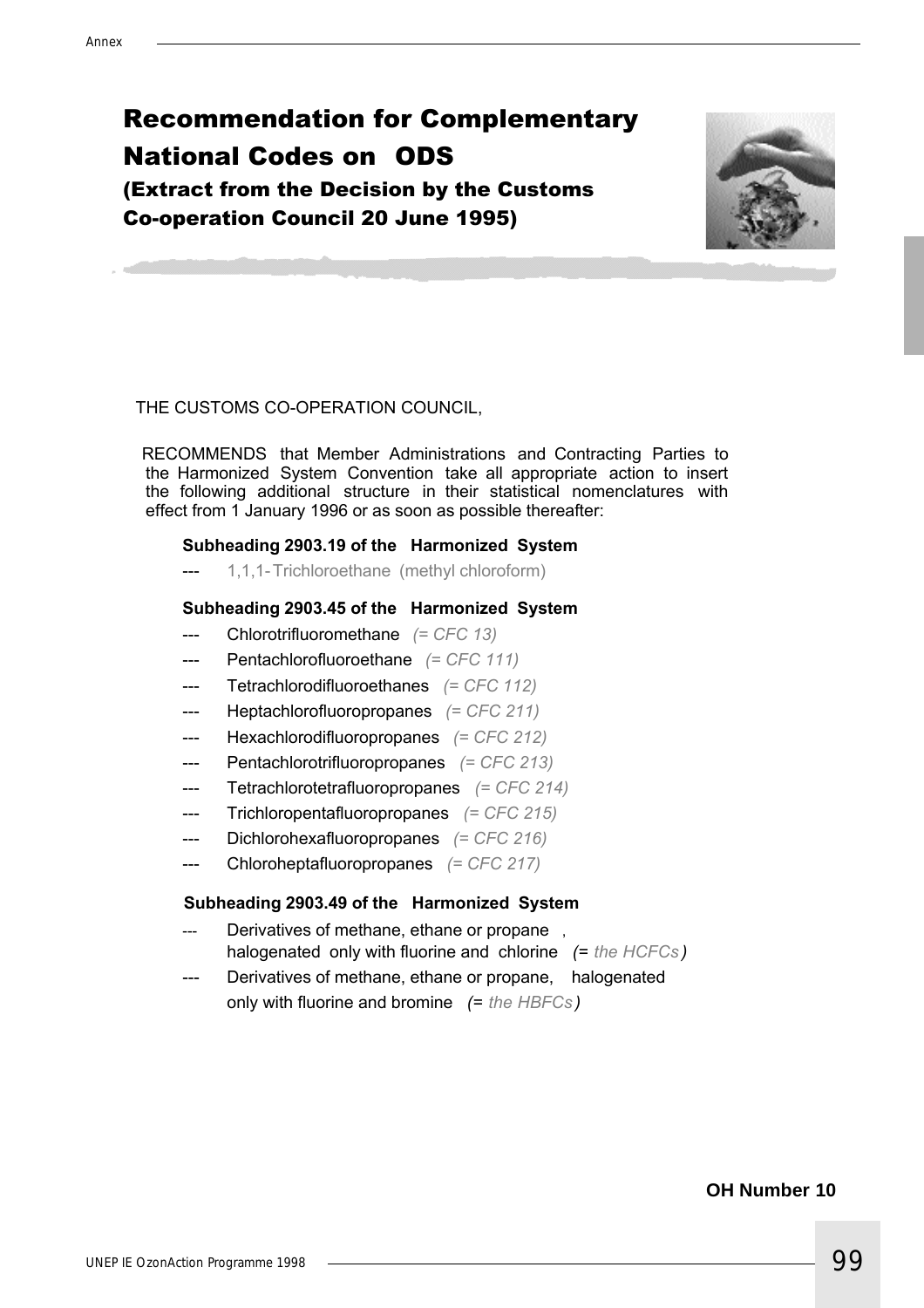| Soap, organic surface-active products, washing preparations,<br>lubricating preparations, polishing or scouring<br>eous chemical products<br>Dyes, pigments, paints and inks<br>Pharmaceutical products<br>Photographic goods<br>preparations<br>(titles for Chapter 32-37 indicative only)<br>Explosives<br>Cosmetics<br>Fertilisers<br>Miscellan<br>Glues<br>System<br>Chapter 30.<br>Chapter 35.<br>Chapter 36.<br>Chapter 34<br>Chapter 32<br>Chapter 33<br>Chapter 37<br>Chapter 38<br>Chapter 31<br>Harmonized |
|----------------------------------------------------------------------------------------------------------------------------------------------------------------------------------------------------------------------------------------------------------------------------------------------------------------------------------------------------------------------------------------------------------------------------------------------------------------------------------------------------------------------|
|----------------------------------------------------------------------------------------------------------------------------------------------------------------------------------------------------------------------------------------------------------------------------------------------------------------------------------------------------------------------------------------------------------------------------------------------------------------------------------------------------------------------|

OH Number 11 **OH Number 11**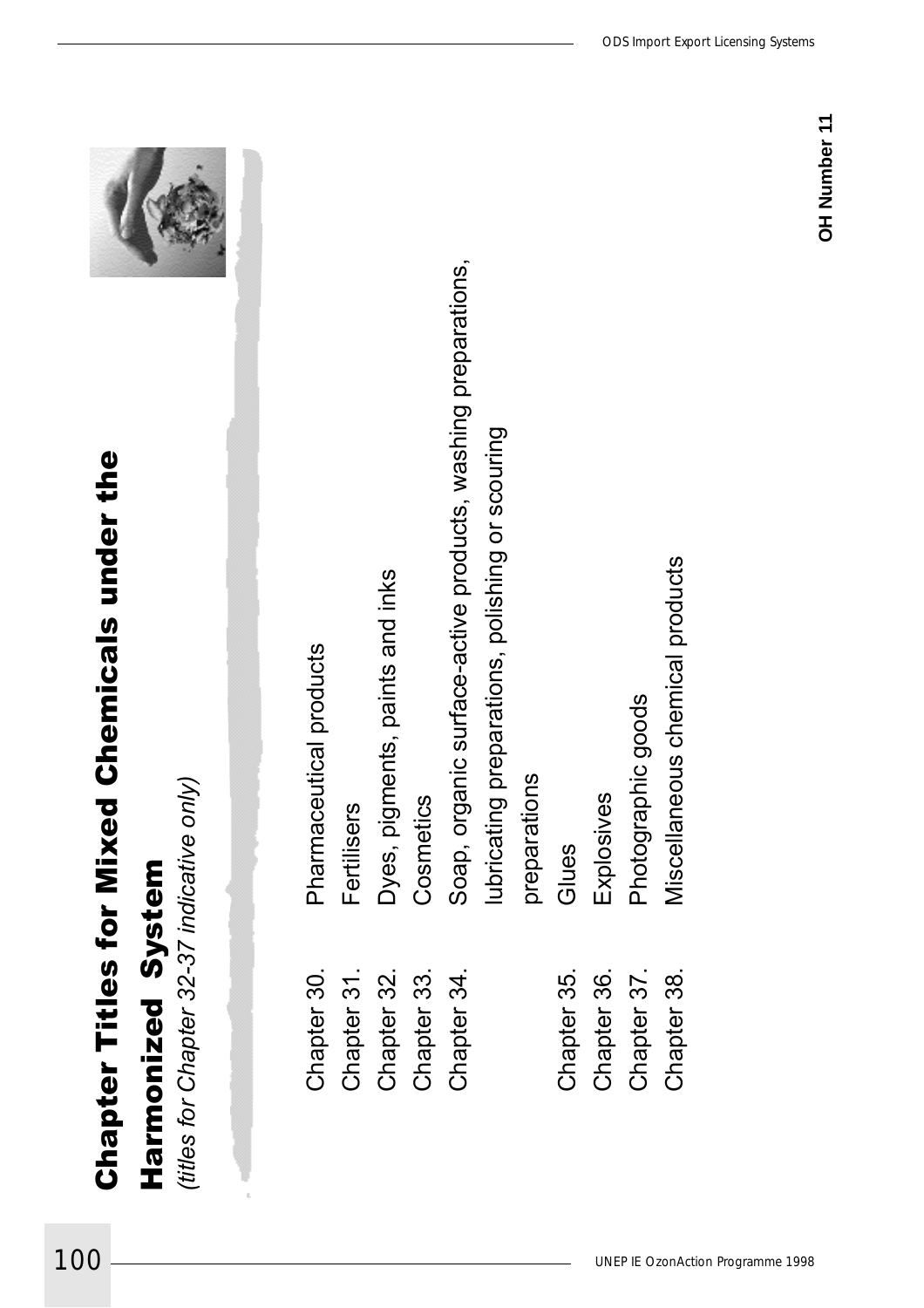# Chapter 38. Miscellaneous Chemical Products - Some of the 24 headings



| ---   |                                                                                                                                   |                                                                                                                                                                                                                                                                                                                                                            |  |  |  |  |  |
|-------|-----------------------------------------------------------------------------------------------------------------------------------|------------------------------------------------------------------------------------------------------------------------------------------------------------------------------------------------------------------------------------------------------------------------------------------------------------------------------------------------------------|--|--|--|--|--|
| 38.08 |                                                                                                                                   | Insecticides, rodenticides, fungicides, herbicides, anti-sprouting products and plant/growth<br>regulators, disinfectants and similar products,  for retail sale or as preparations or articles<br>e.g. methyl bromide preparations                                                                                                                        |  |  |  |  |  |
| ---   |                                                                                                                                   |                                                                                                                                                                                                                                                                                                                                                            |  |  |  |  |  |
| 38.10 | soldering, brazing or welding;                                                                                                    | Pickling preparations for metal surfaces; fluxes and other auxiliary preparations for                                                                                                                                                                                                                                                                      |  |  |  |  |  |
| 38.13 |                                                                                                                                   | Preparations and charges for fire-extinguishers;                                                                                                                                                                                                                                                                                                           |  |  |  |  |  |
| 38.14 |                                                                                                                                   | Organic composite solvents and thinners, not elsewhere specified or included; prepared paint or                                                                                                                                                                                                                                                            |  |  |  |  |  |
|       | varnish removers                                                                                                                  |                                                                                                                                                                                                                                                                                                                                                            |  |  |  |  |  |
| 38.15 | included                                                                                                                          | Reaction initiators, reaction accelerators and catalytic preparations, not elsewhere specified or                                                                                                                                                                                                                                                          |  |  |  |  |  |
|       |                                                                                                                                   |                                                                                                                                                                                                                                                                                                                                                            |  |  |  |  |  |
| 38.22 |                                                                                                                                   | Composite diagnostic or laboratory reagents, other than those of heading No 30.02 or 38.06                                                                                                                                                                                                                                                                 |  |  |  |  |  |
|       |                                                                                                                                   |                                                                                                                                                                                                                                                                                                                                                            |  |  |  |  |  |
| 38.24 | Not elsewhere specified or included chemical products and preparations of the<br>chemical or allied industries;                   |                                                                                                                                                                                                                                                                                                                                                            |  |  |  |  |  |
|       | $3824.10 - 60: $                                                                                                                  |                                                                                                                                                                                                                                                                                                                                                            |  |  |  |  |  |
|       | (3824.70)<br>Mixtures containing perhalogenated derivatives of acyclic hydrocarbons<br>containing two or more different halogens: |                                                                                                                                                                                                                                                                                                                                                            |  |  |  |  |  |
|       |                                                                                                                                   | -- 3824.71 Containing acyclic hydrocarbons perhalogenated only with<br>fluorine and chlorine                                                                                                                                                                                                                                                               |  |  |  |  |  |
|       |                                                                                                                                   | (= mixtures containing CFCs - provided that the function of                                                                                                                                                                                                                                                                                                |  |  |  |  |  |
|       |                                                                                                                                   | the product does not match the description of any code above<br>3824.71)                                                                                                                                                                                                                                                                                   |  |  |  |  |  |
|       |                                                                                                                                   | -- 3824.79 Other                                                                                                                                                                                                                                                                                                                                           |  |  |  |  |  |
|       |                                                                                                                                   | (could in principle cover mixtures containing halons, but fire<br>extinguishers have a separate code higher up in the<br>hierarchy, 3813)                                                                                                                                                                                                                  |  |  |  |  |  |
|       | 3824.90                                                                                                                           | Other                                                                                                                                                                                                                                                                                                                                                      |  |  |  |  |  |
|       |                                                                                                                                   | <b>Includes,</b> among many other chemicals, HCFC and HBFC mixtures<br>(as<br>they are not "perhalogenated"), as well as mixtures containing 1,1,1-<br>trichloroethane and carbon tetrachloride (as they do not contain "two or<br>more different halogens") - provided that their function does not match<br>a higher code, in this or any other chapter. |  |  |  |  |  |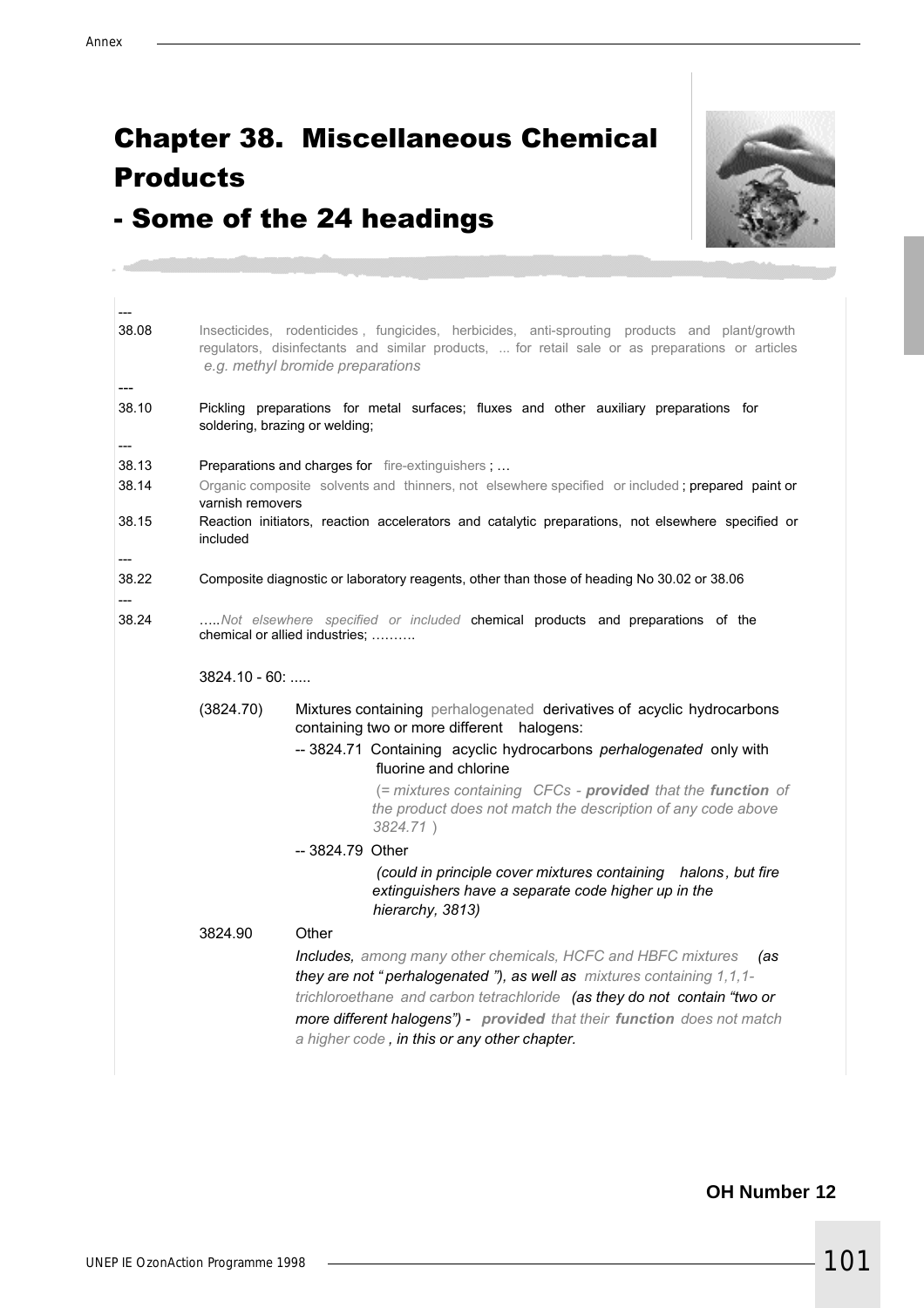| Using Custom Statistics to<br>Practical Problems in<br>Imports<br><b>ODS</b><br>Monitor | knowledge about the composition of the<br>eir correct customs codes<br>Import agents have limited<br>imported chemicals and th | rent ports is often not compiled centrally<br>Import statistics from differ | ODS represent a very small portion of the total imports and are seldom<br>custom officers<br>given special attention by |                                   |  |
|-----------------------------------------------------------------------------------------|--------------------------------------------------------------------------------------------------------------------------------|-----------------------------------------------------------------------------|-------------------------------------------------------------------------------------------------------------------------|-----------------------------------|--|
|                                                                                         |                                                                                                                                |                                                                             |                                                                                                                         |                                   |  |
| 102                                                                                     |                                                                                                                                |                                                                             |                                                                                                                         | UNEP IE OzonAction Programme 1998 |  |
|                                                                                         |                                                                                                                                |                                                                             |                                                                                                                         |                                   |  |

OH Number 13 **OH Number 13**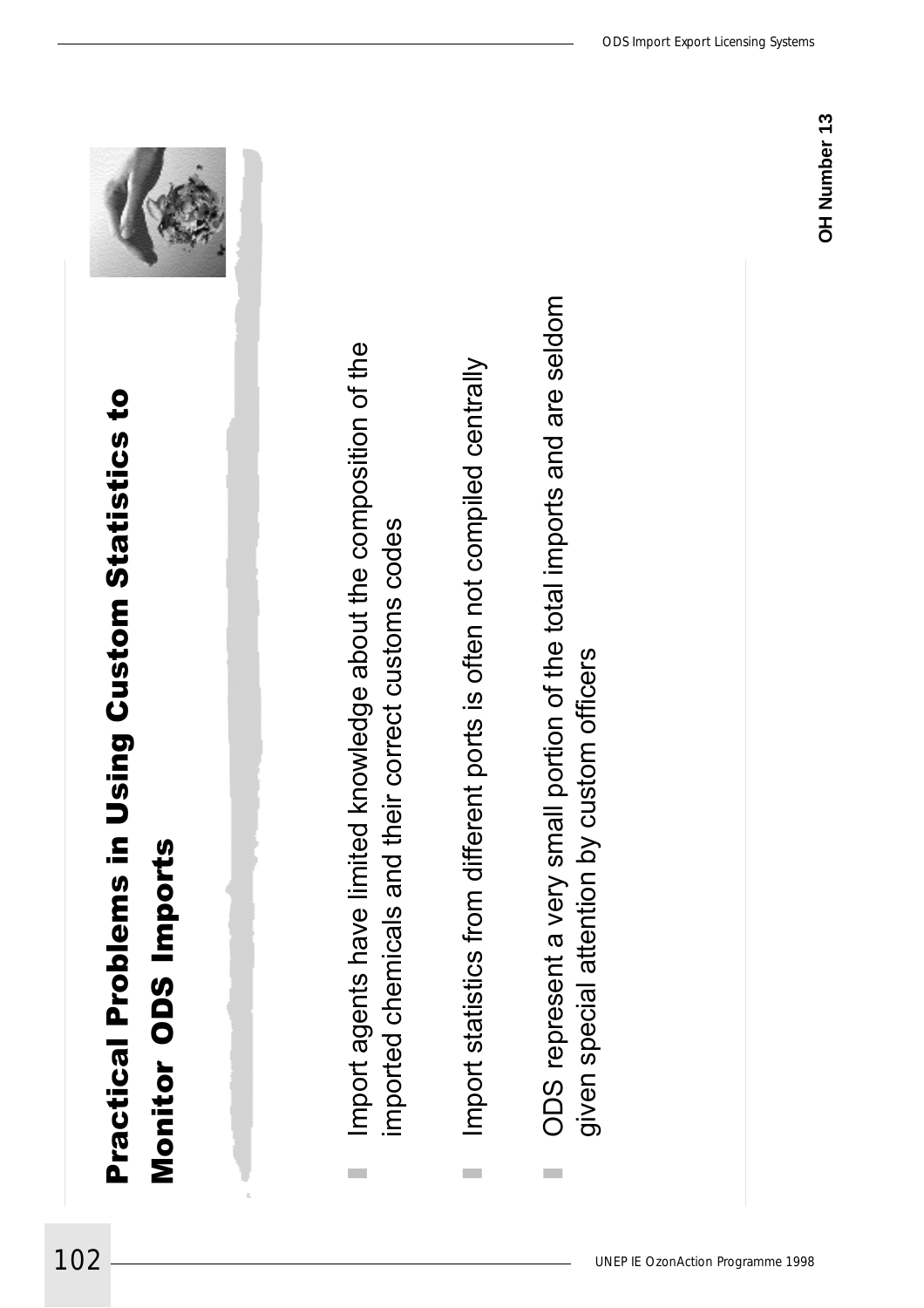# Conclusion on Customs Codes and Statistics





- Custom Statistics is an unreliable primary source of information on ODS imports
	- Reporting directly linked to import licences is more reliable and can generate more information
- Customs Statistics might be useful for cross-checking
- Knowledge on Customs Code System (HS) necessary for collaboration with customs officers on import and export licensing requirements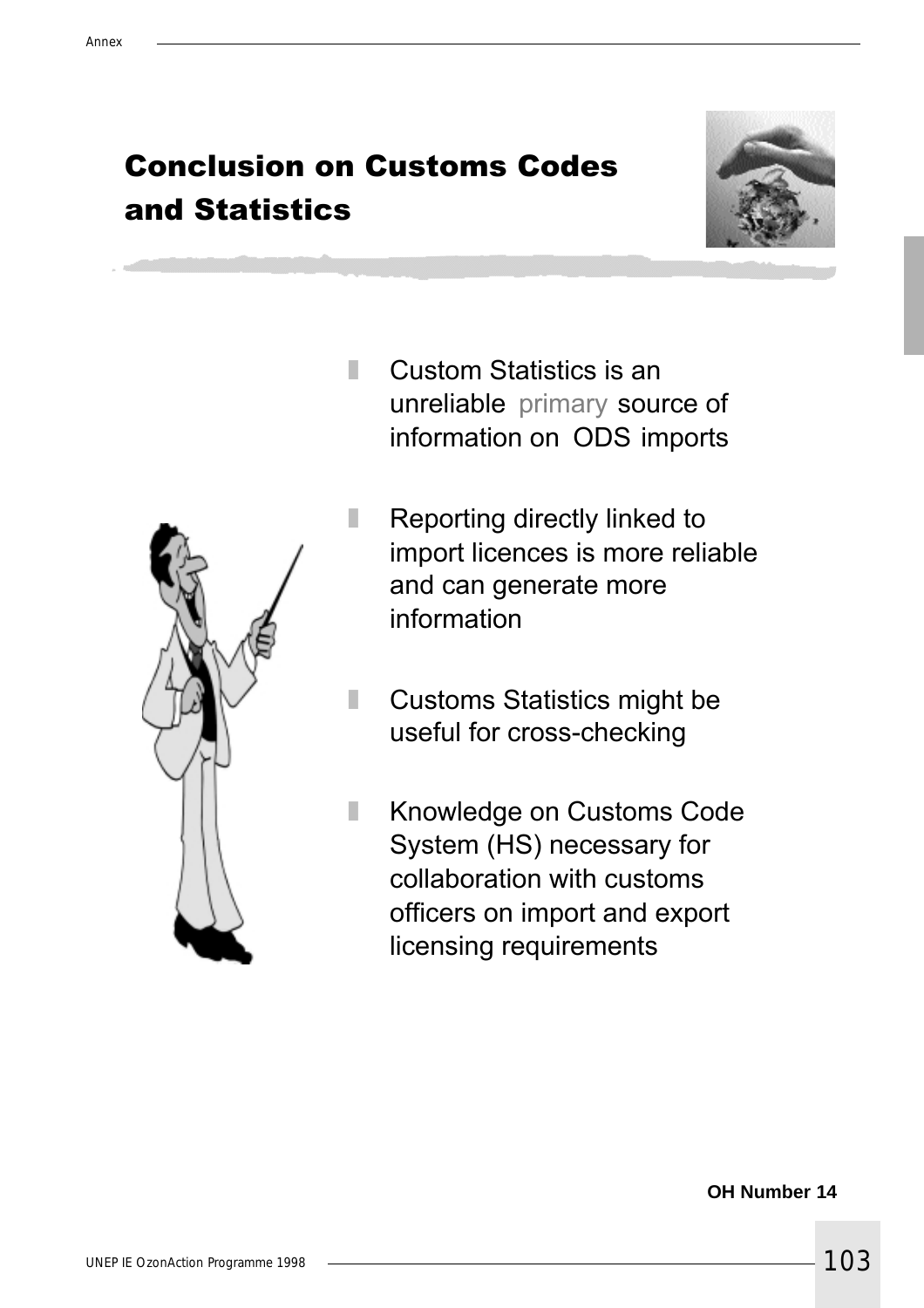# **DECISION TREE**





**OH Number 15**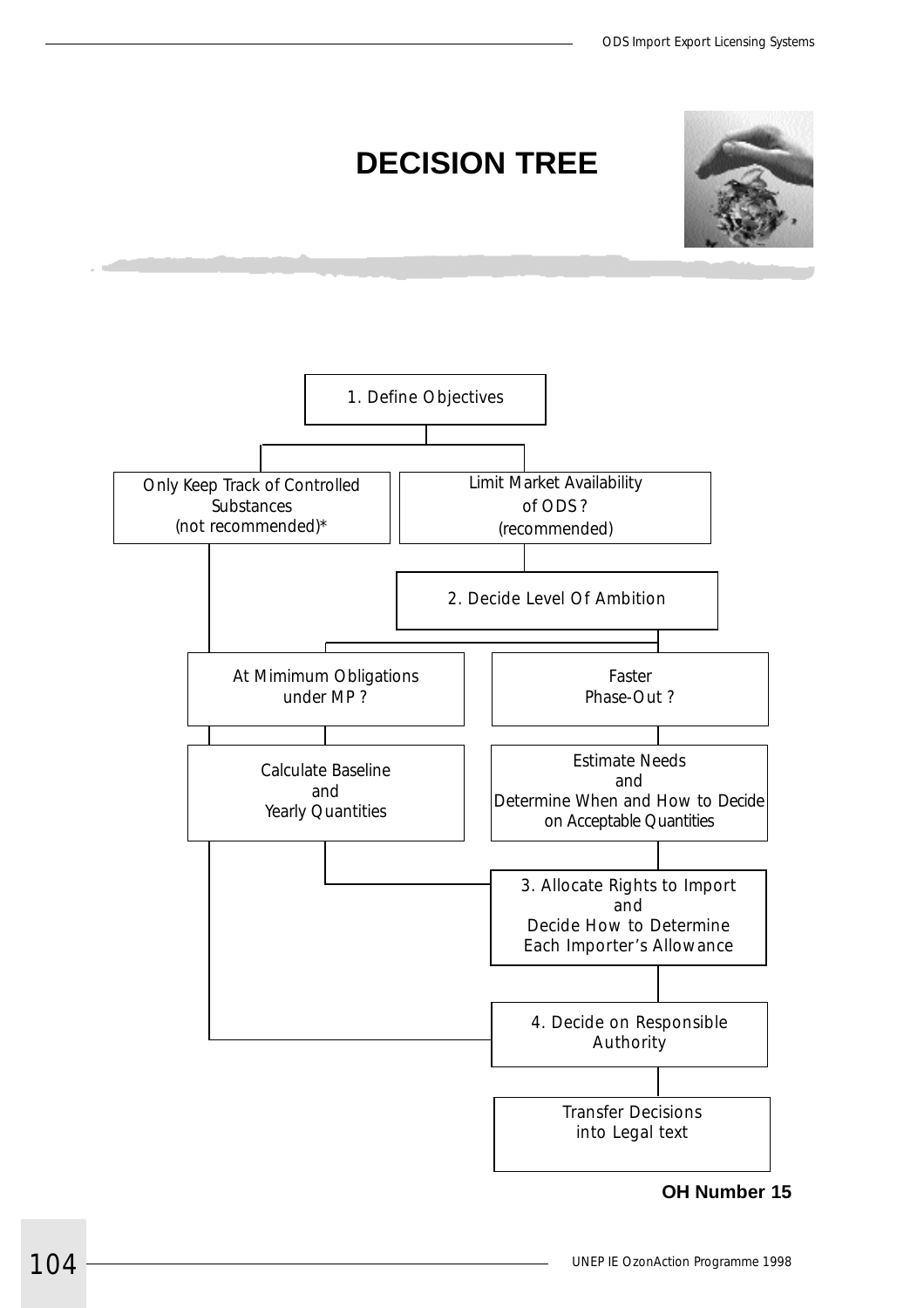| リン<br>STEP 1 DEFINE OBJECTI | USED TO<br>IMPORT LICENSING CAN BE<br><b>COL</b> | Keep track of the controlled substance imported<br>$\widehat{\mathbf{a}}$ | Reductions must be achieved by other control measures<br>does not reduce consumption<br>simple, but | $\overline{\mathbf{o}}$<br>(Thailand in early days) | Limit market availability of the controlled substances<br>(Recommended)<br>$\widehat{\Omega}$ | reduces consumption = helps fulfil MP requirements<br>Singapore, Australia, etc.)<br>(Thailand now, Malaysia, | DIFFERENTIATE BY CHEMICAL ( CFCs versus HCFCs)?<br>$\overline{\phantom{a}}$ |
|-----------------------------|--------------------------------------------------|---------------------------------------------------------------------------|-----------------------------------------------------------------------------------------------------|-----------------------------------------------------|-----------------------------------------------------------------------------------------------|---------------------------------------------------------------------------------------------------------------|-----------------------------------------------------------------------------|

**OH Number 16**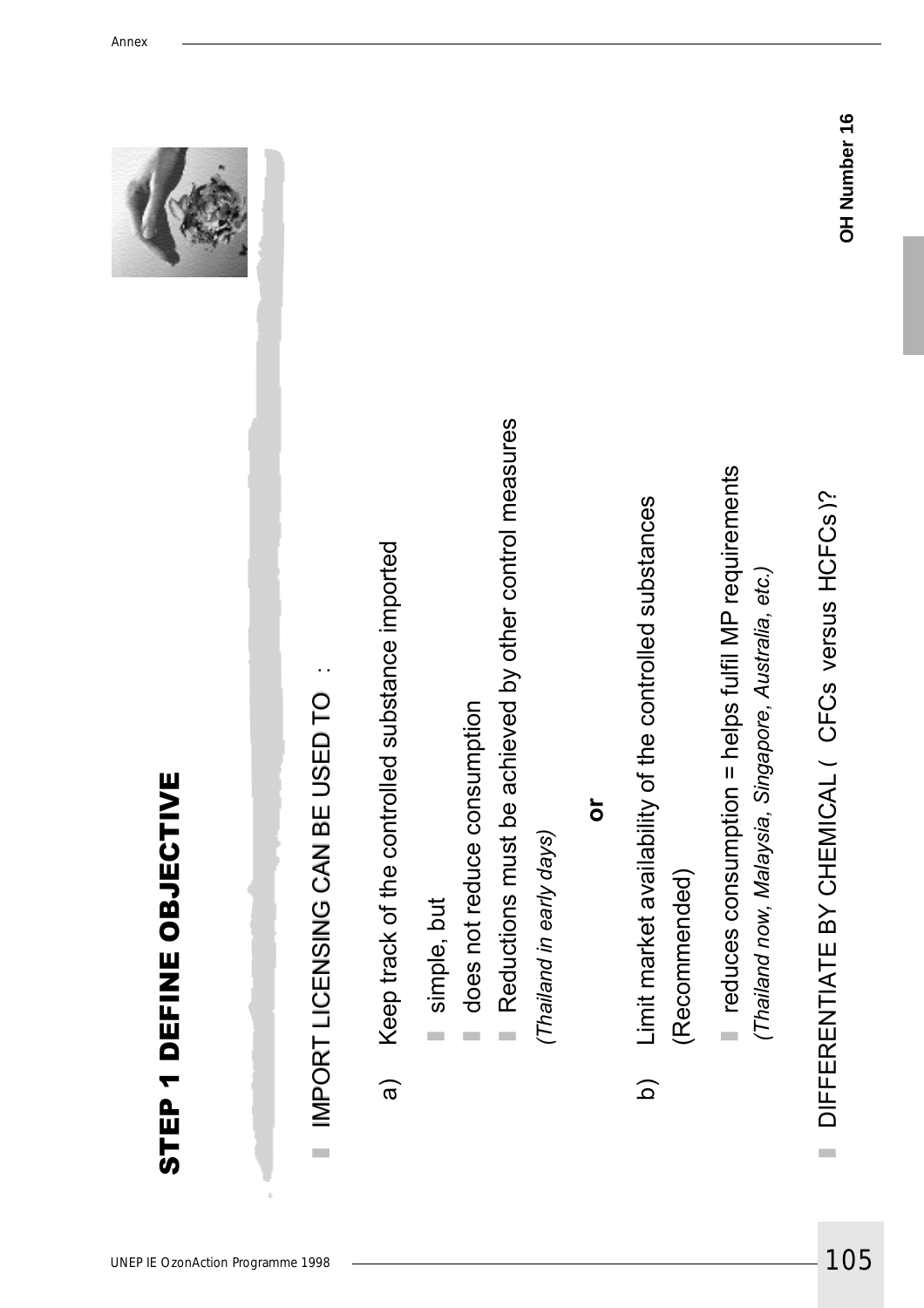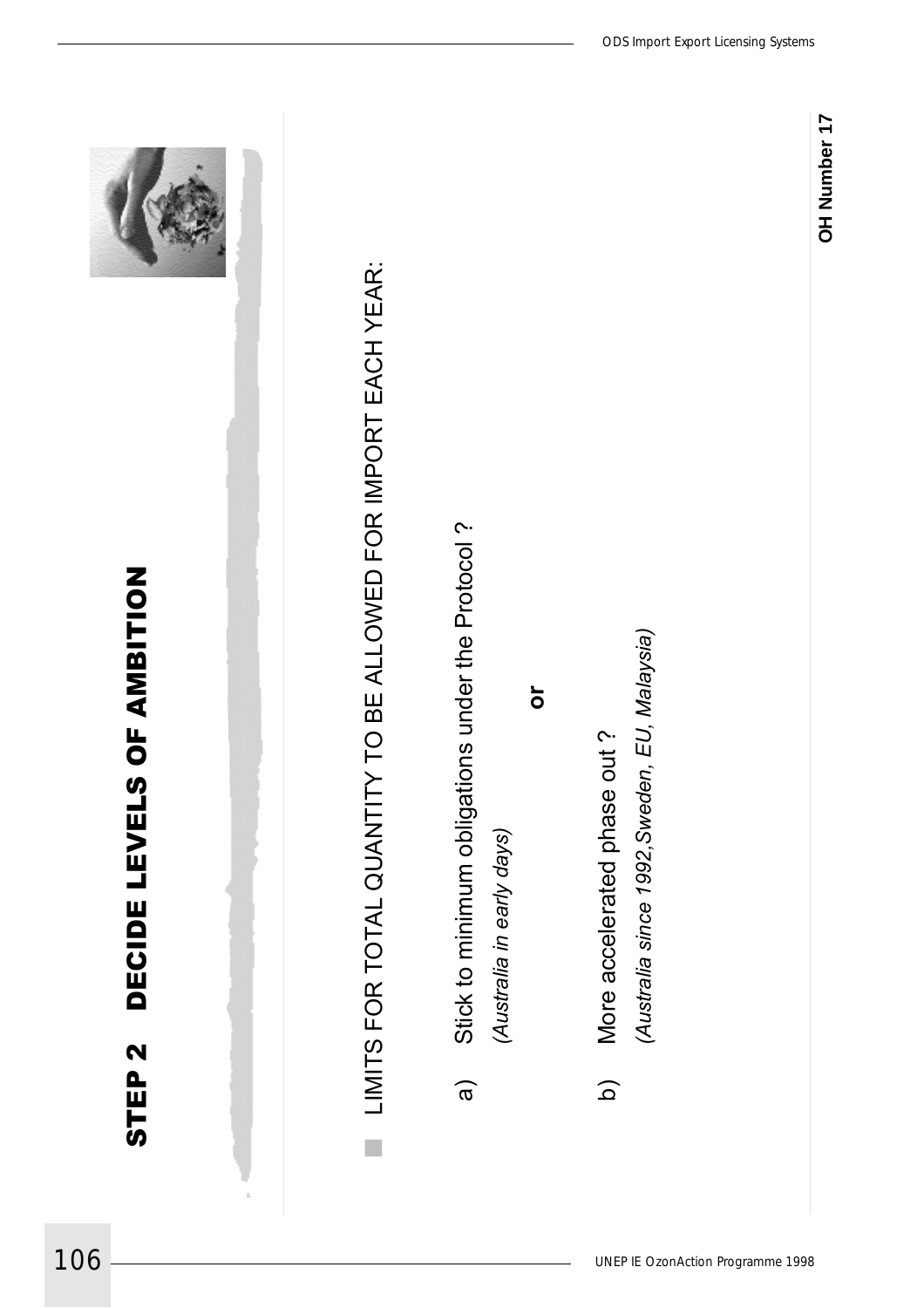# RATIONALE FOR ACCELERATED PHASE OUT RATIONALE FOR ACCELERATED PHASE OUT

- Flexibility and margin of error, e.g. boom in tourism Flexibility and margin of error, e.g. boom in tourism ❚
- Decreased dependence on obsolete and sunset technology Decreased dependence on obsolete and sunset technology ❚
- Montreal Protocol phase out schedules may be accelerated Montreal Protocol phase out schedules may be accelerated ❚
- Increases exposure to latest technology Increases exposure to latest technology ❚
- Establish environmental leadership **Establish environmental leadership** ❚
- Better for the environment **Better for the environment** ❚



OH Number 18 **OH Number 18**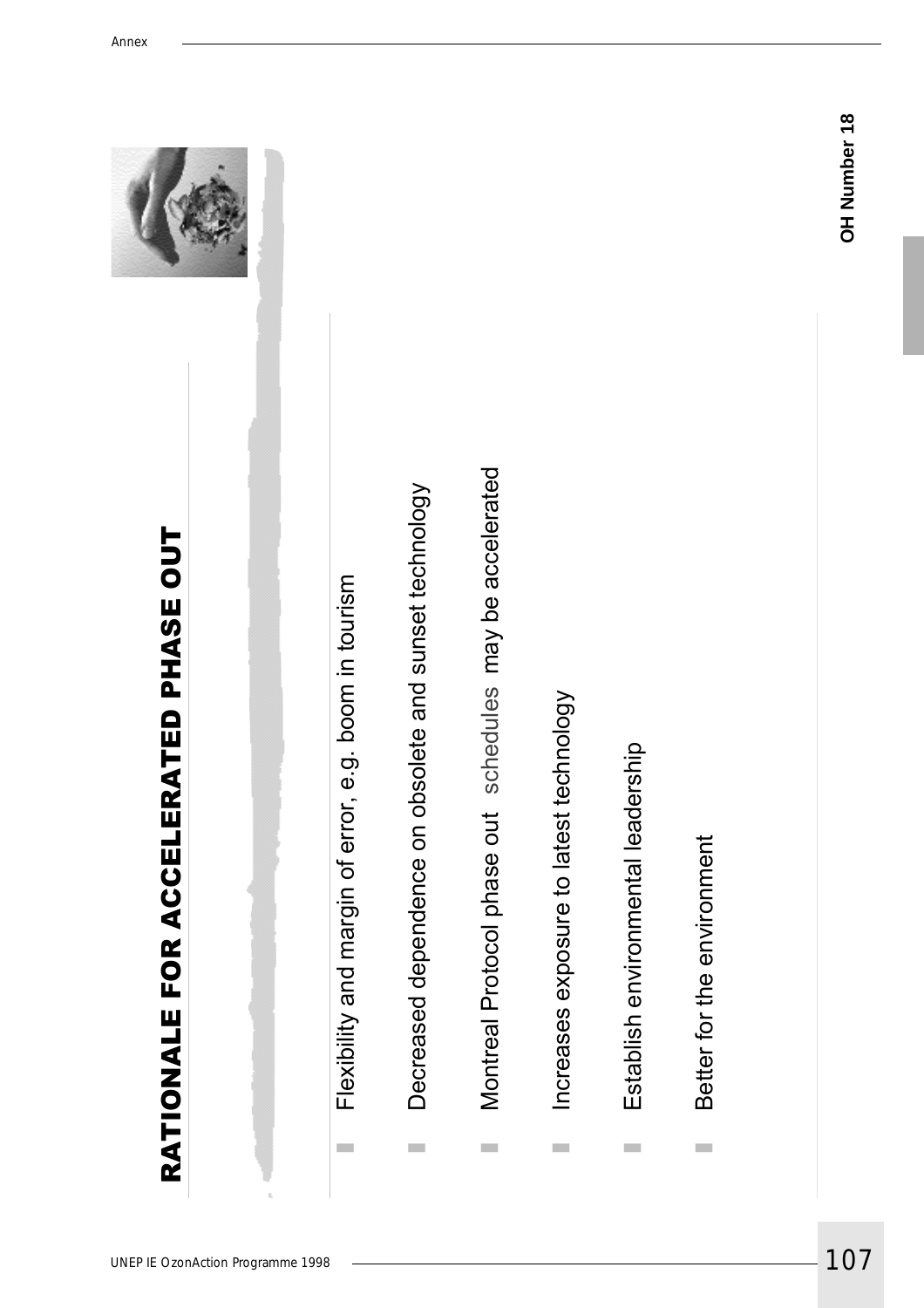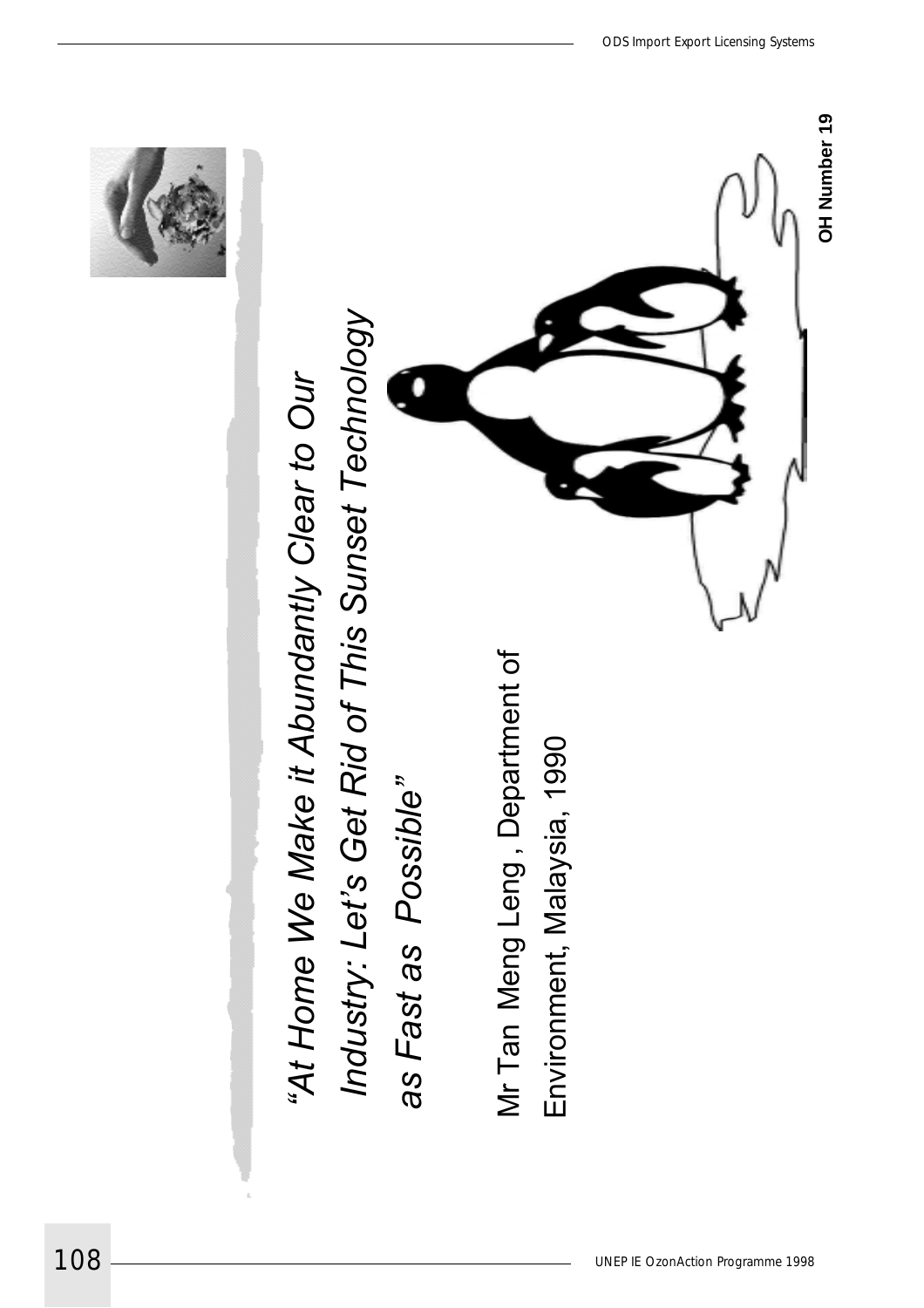### DECIDE TOTAL IMPORT QUANTITIES DECIDE TOTAL IMPORT QUANTITIES UNDER ACCELERATED PHASE OUT UNDER ACCELERATED PHASE OUT

- Estimate needs in each sector, considering: a) Estimate needs in each sector, considering:  $\widehat{\mathfrak{g}}$
- country programme (CP) country programme (CP)
- existing need existing need
- development forecast development forecast
- potential for reduction potential for reduction ❚
- Consider legal form, status and flexibility of decision b) Consider legal form, status and flexibility of decision  $\Omega$
- decide full phase out schedule by legislation from start? decide full phase out schedule by legislation from start ? (New Zealand, EU) *(New Zealand, EU)*
- decide by regulation each year? decide by regulation each year ? *(Australia)*
- to be decided by authorities in charge? to be decided by authorities in charge ? ❚

(Malaysia, Thailand and Philippines) *(Malaysia, Thailand and Philippines)*

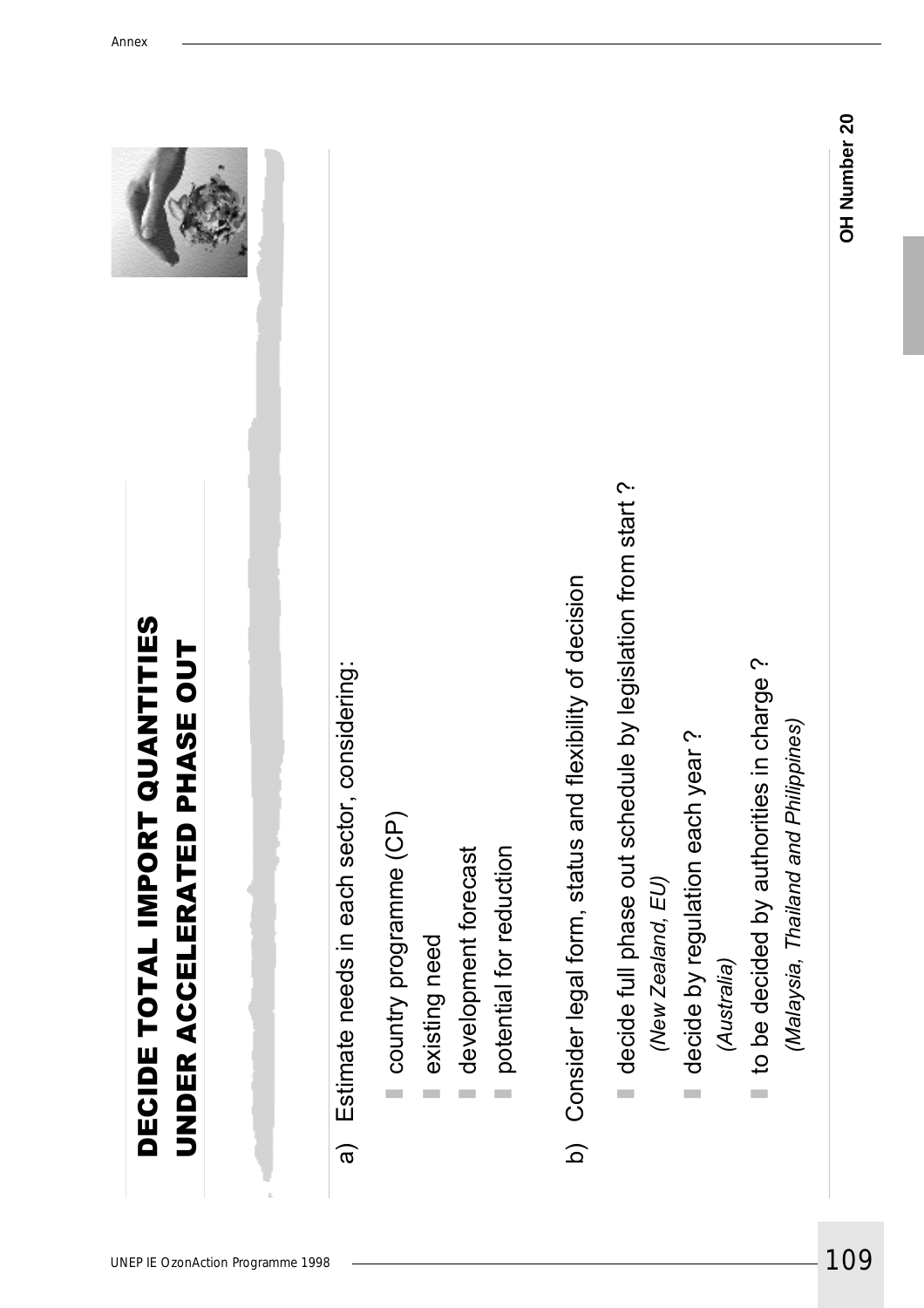### Examples of Legal Methodology to Decide Total Annual ODS Imports



■ **Australia:** Decisions each year - published in gazette

■ **New Zealand:** Full reduction schedule in Ozone Layer Protection Act - subject to review every 2nd year

- **EU:** Full reduction schedule in EU regulation full legal process required for revision
- *Malaysia:* Licence approvals by Advisory Committee with representatives from relevant ministries
	- guided by reduction schedule in revised Country Programme

❚ *Thailand and the Philippines:*

Licences approved by authority in charge of ODS without involvement of other ministries; no official decision on total annual allowance.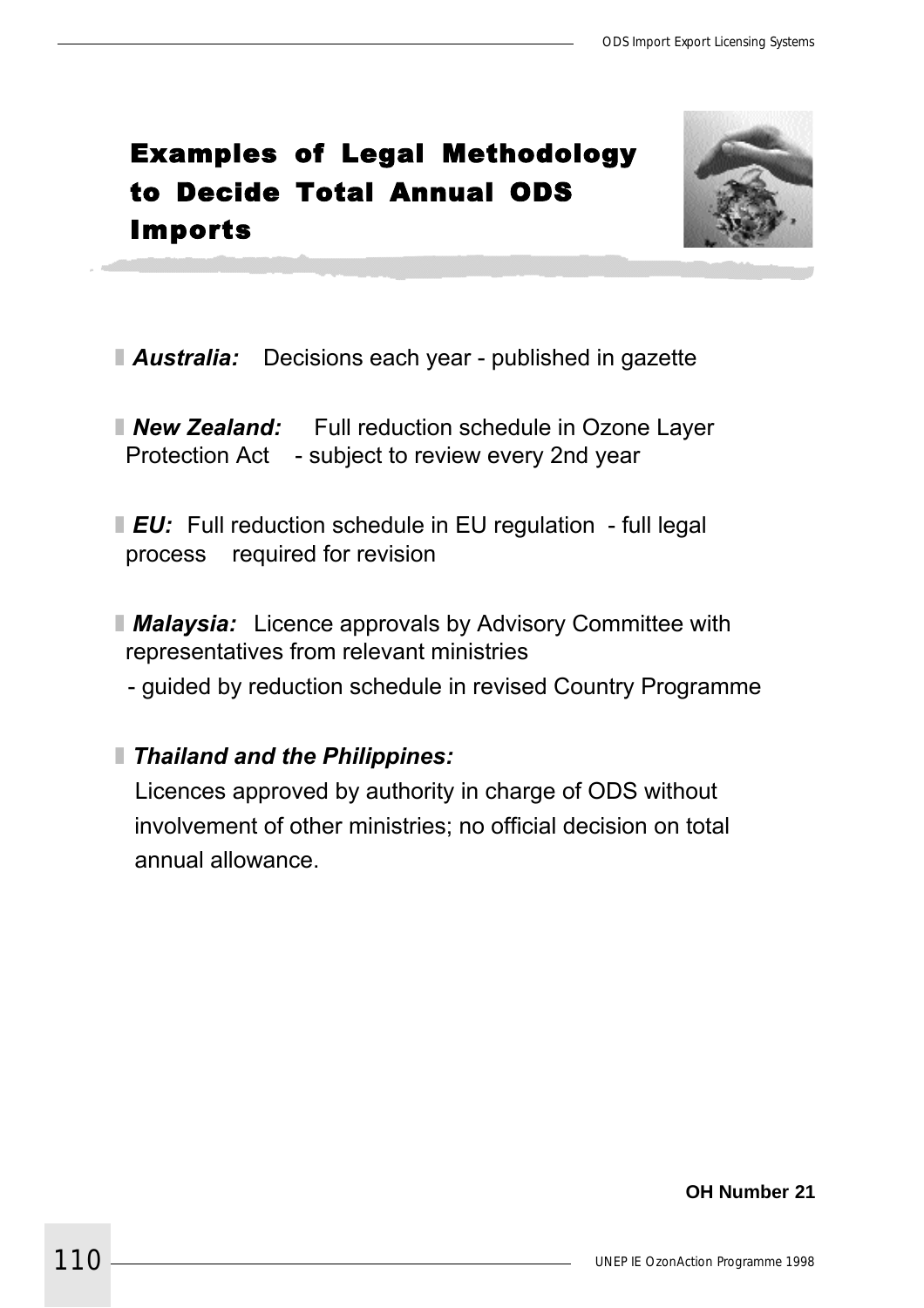Who should be allowed to import: Who should be allowed to import: ❚

Only previous importers or new importers also? Only previous importers or new importers also ?

- Should a difference be made between substances with shorter phase out schedule Should a difference be made between substances with shorter phase out schedule ❚
	- (CFCs etc.) versus those with longer phase-out schedules ( HCFCs)? (CFCs etc.) versus those with longer phase-out schedules ( HCFCs ) ?
- Should a certain quantity be set aside for specific needs? Should a certain quantity be set aside for specific needs? ❚

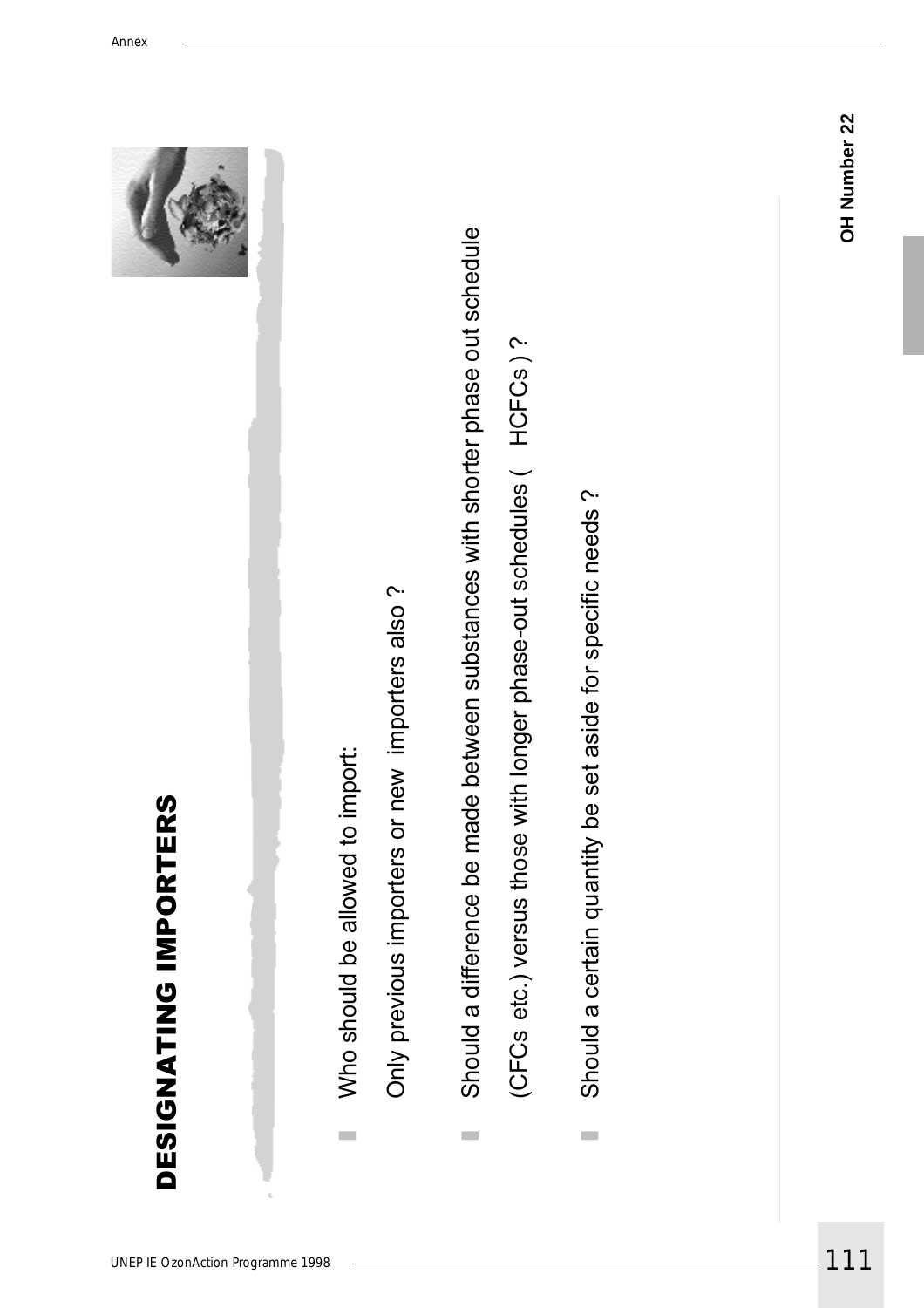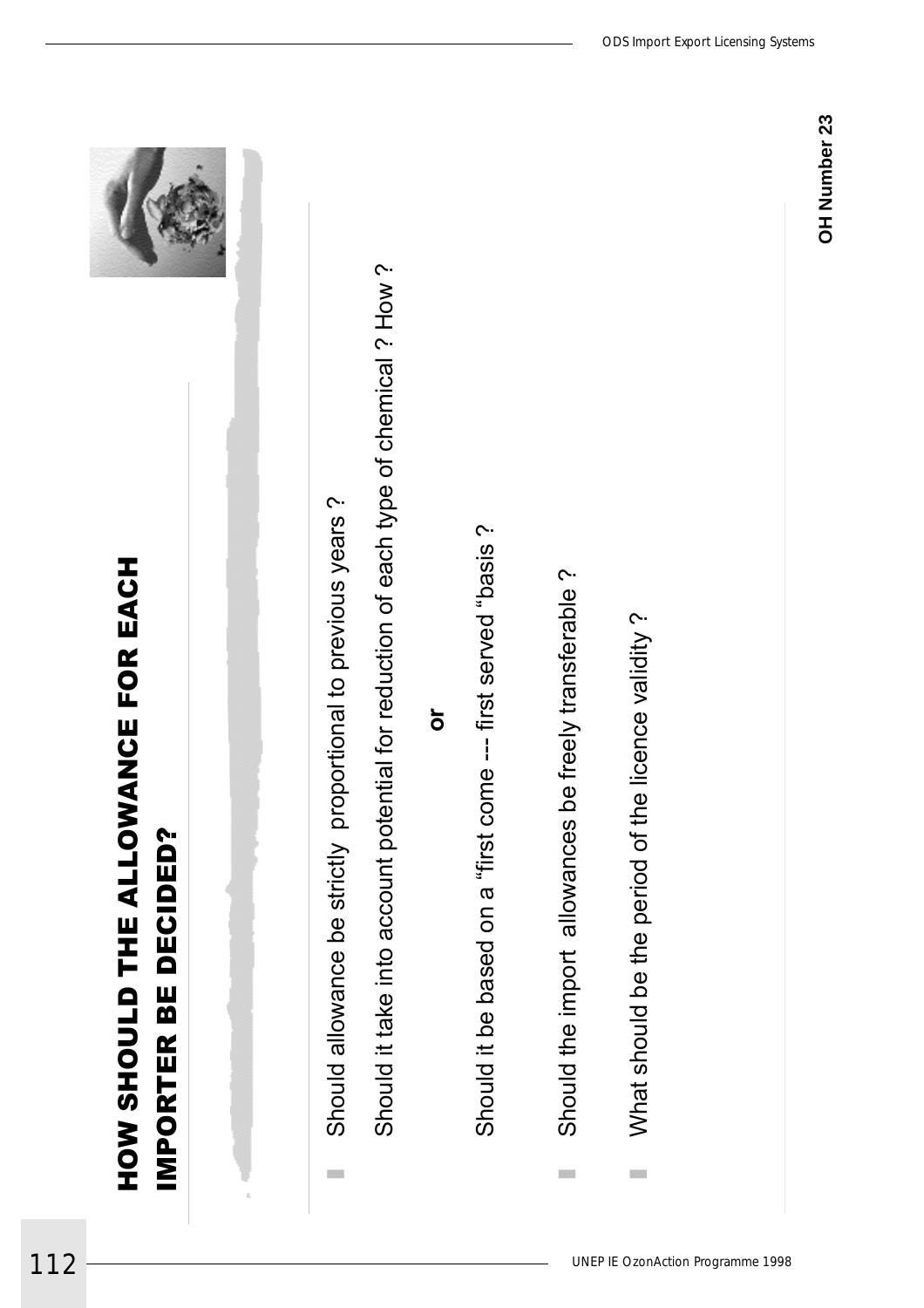

### **Australia**

in Some Countries and Countries and Countries and Countries and Countries and Countries and Countries and Coun

- Special Ozone Protection Act
- All importers to be licensed by federal EPA (in charge of ODS issues)
- Total quantity announced yearly in the Gazette
- Importers to report quarterly on actual import

### **CFCs etc. (Annex A and B):**

- ❙ Individual import allowances ("quotas") to importers based on import level during MP base line years
- Quotas freely transferable

### **HCFCs :**

■ No individual quotas as long as certain total limits are not exceeded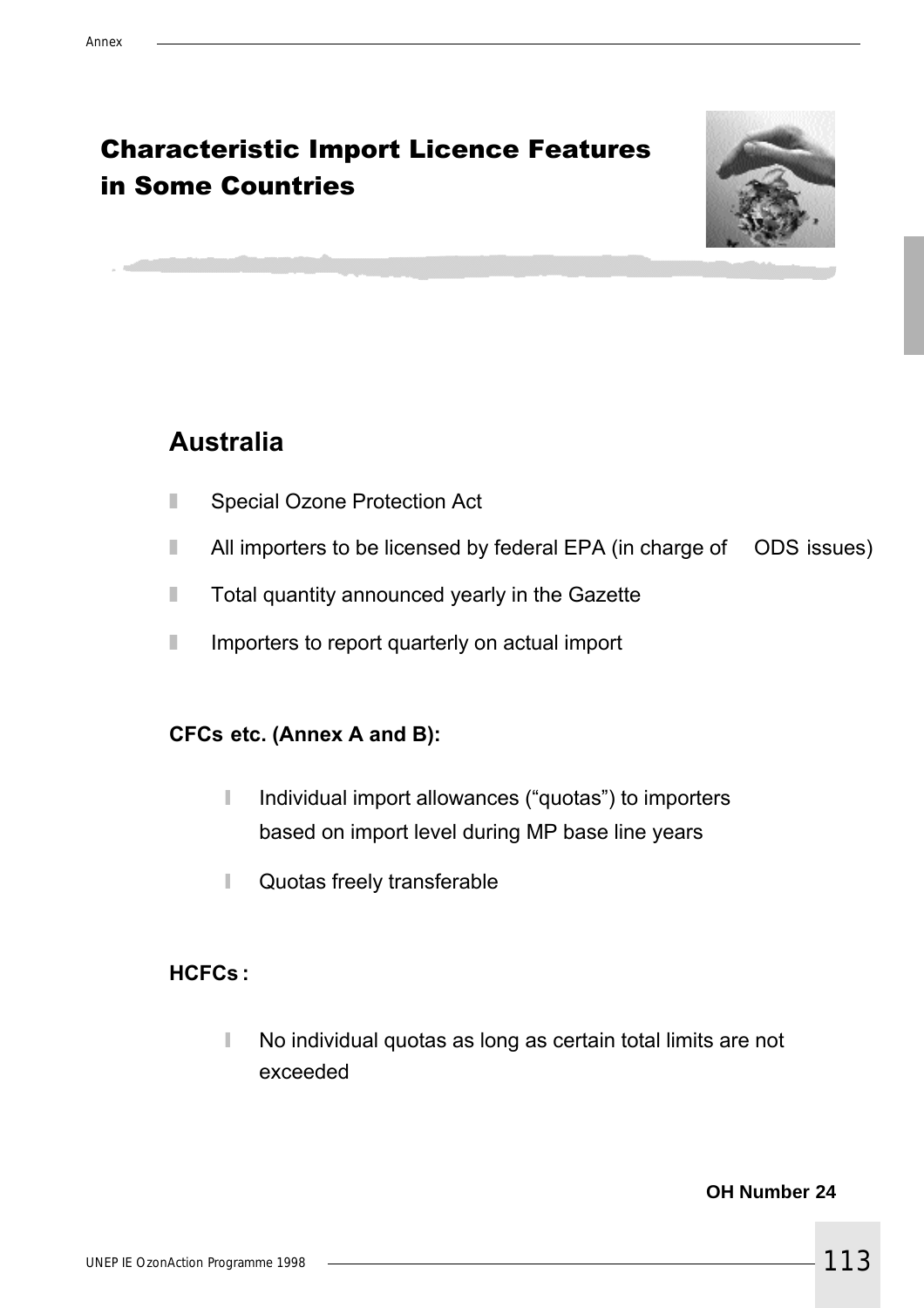

### **New Zealand**

- Special Ozone Layer Protection Act
- Phase-out schedules included directly in the Act
- Licences ("permits") issued to end users (not to importers or wholesalers)
- Permits based on applicant's consumption during MP base line years with percentage reduction according to phase-out schedules
- Permits issued by Ministry of Commerce (not in charge of ODS issues)
- **■** Permits freely transferable
- HCFCs: Certain additional allowance for wholesalers to serve new end users
- **■** Reporting requirements newly introduced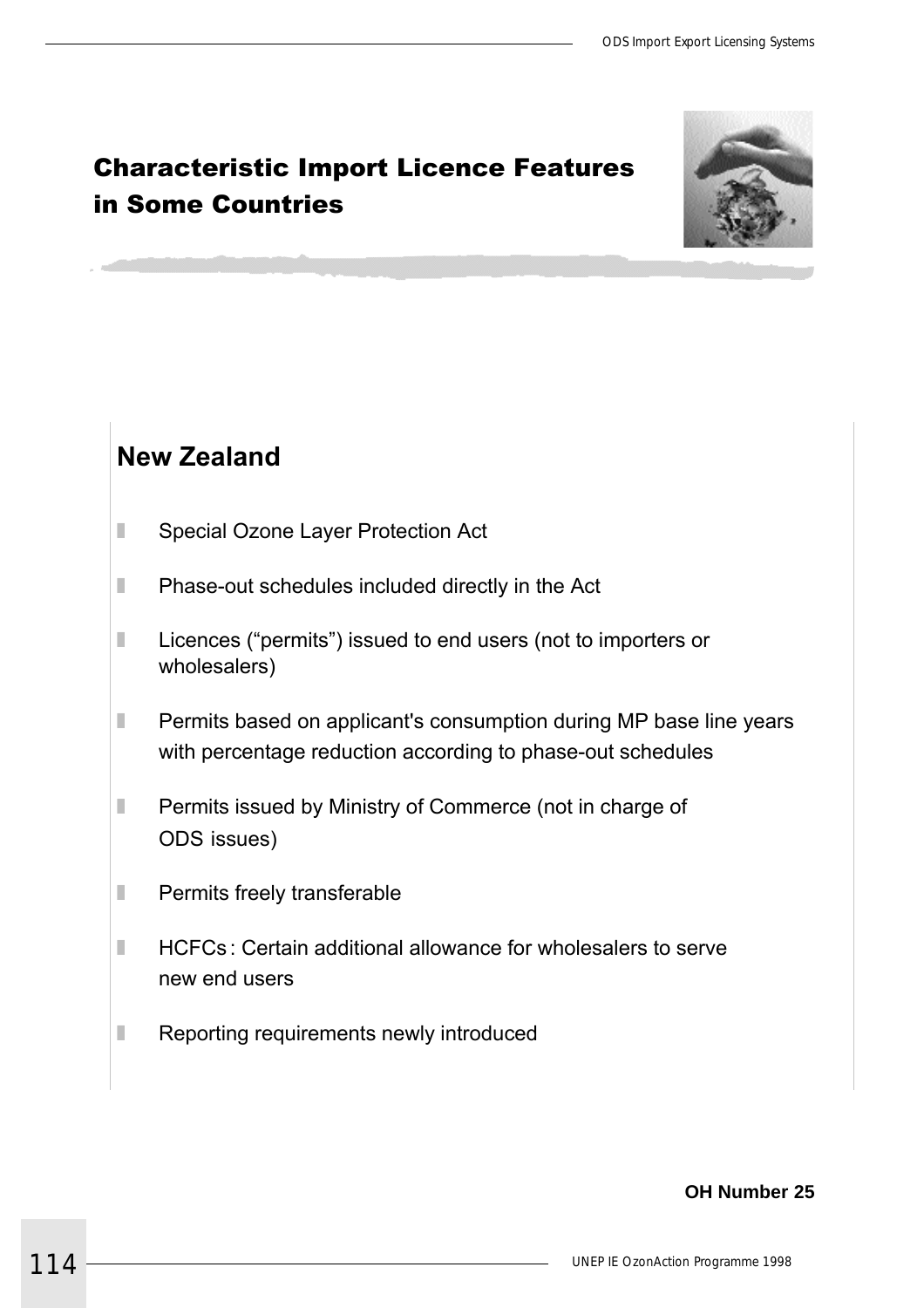

### **Singapore**

- Total quantity decided annually by Cabinet
- All industrial end-users and distributors to register with Trade Development Board, TDB (not in charge of ODS issues)
- 50% offered for public tender to registered enterprises
- Tender price paid to Government (on top of supplier's price)
- Remaining 50% offered in proportion to previous year's consumption, at same price
- Importer must show ODS Quota Warrants from end-users
- Import permits issued by TDB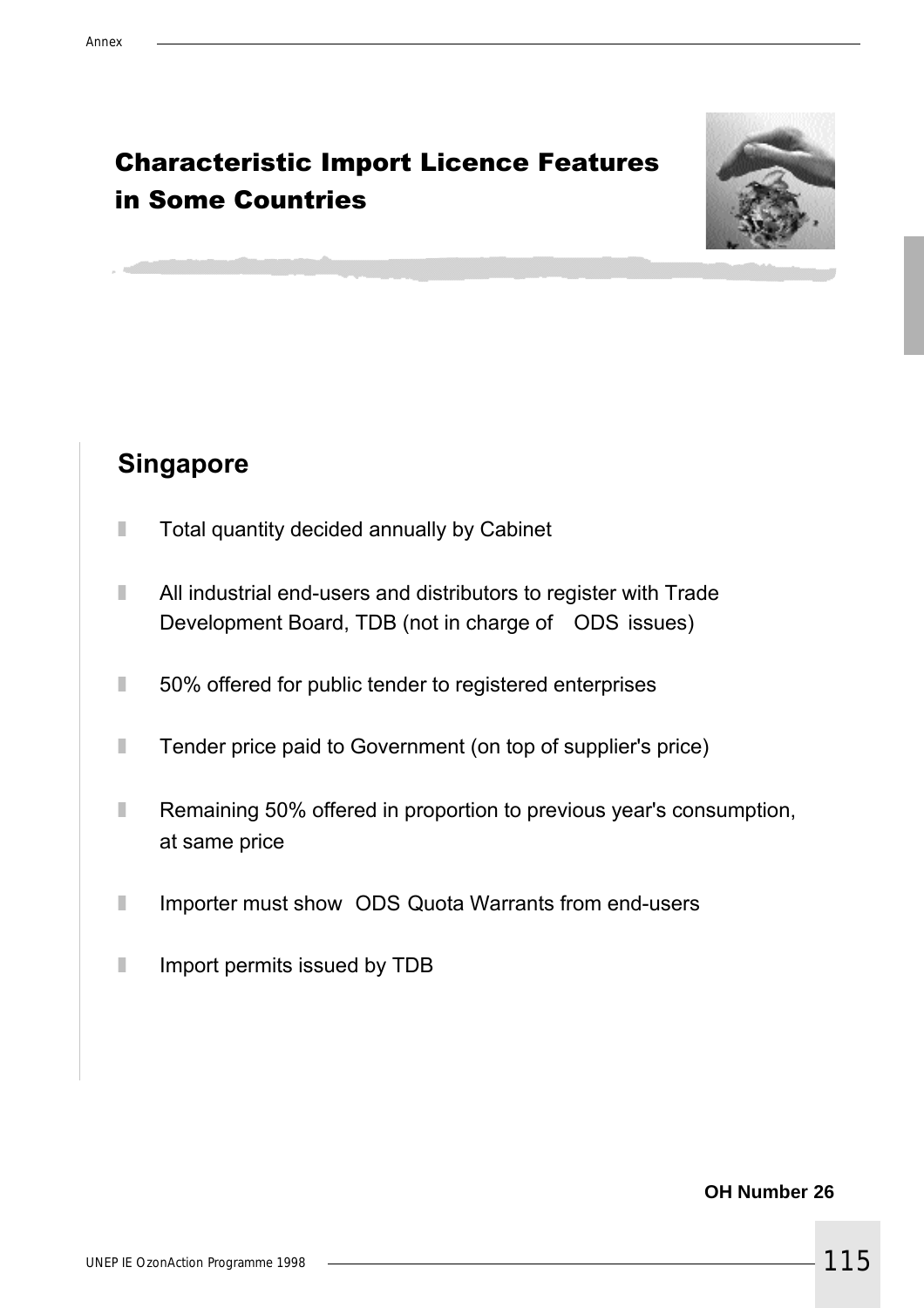

### **Malaysia**

- Uses customs Duty Order to require import licences ("permits")
- Sector phase-out targets decided by Cabinet (Industry involved in decision process)
- Import permits issued by Ministry of International Trade (MITI) on advice by Advisory Committee consisting of
	- ❙ Department of Environment (DOE/Ozone Unit)
	- ❙ MITI
	- **Ⅰ** Customs Department
	- **■** Malaysian Industrial Development Authority
- $\blacksquare$  Import permits for each importer:
	- **■** within sector targets
	- **■** not exceeding previous years
	- reduced by 15-20 % annually
- **■** Permits not transferable
- Importers required to report quarterly to DOE/Ozone Unit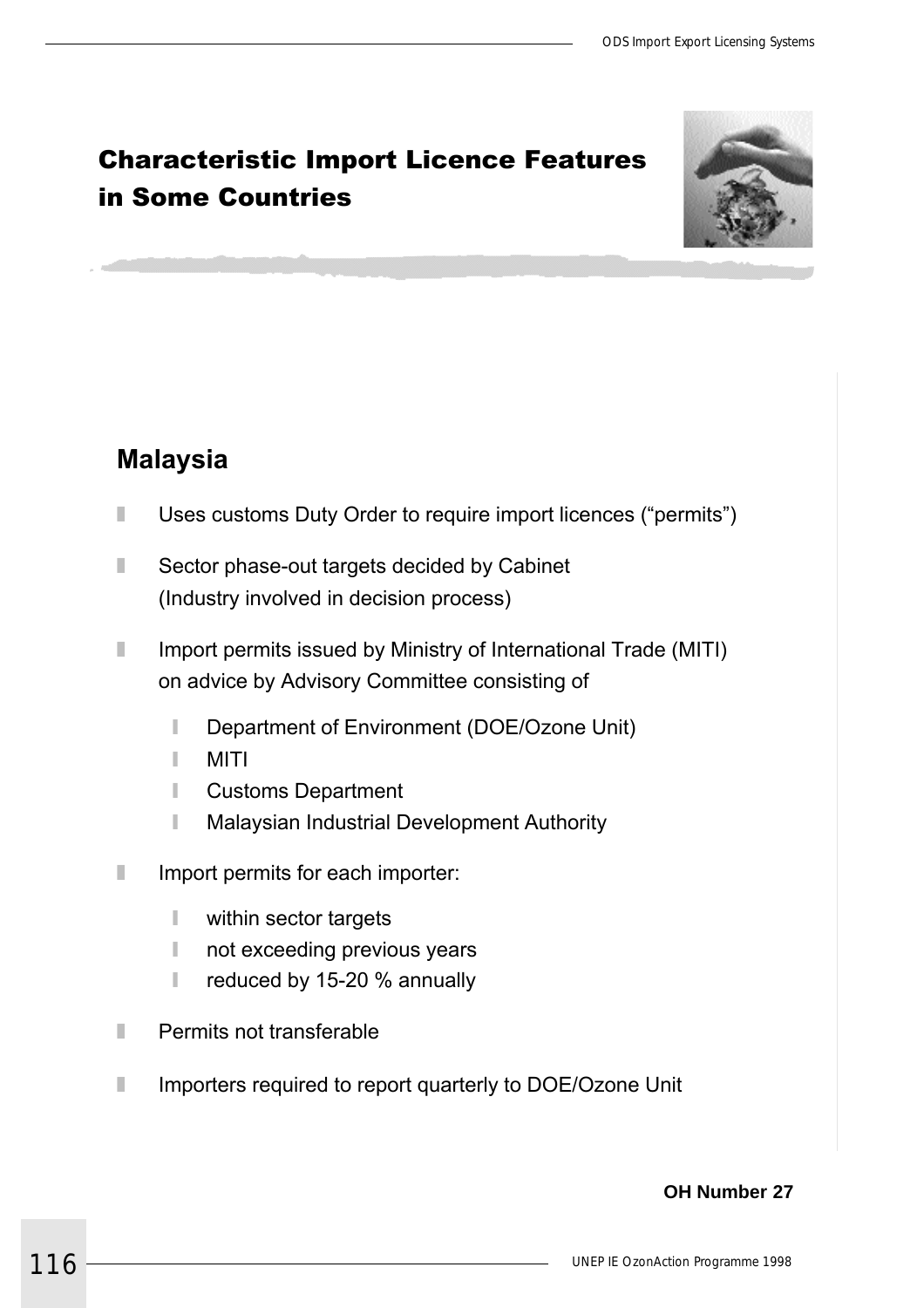

### **Thailand**

- ODS Designated as Hazardous Substances (Department of Industrial Works, DIW, in charge)
- DIW/Ozone Unit Issues ODS Import Allowances ("permits")
- Import Clearance from DIW Required for all Chemicals, by shipment
- **■** Permits not Transferable

### *In early days:*

**■** All applications approved

### *Now:*

- **■** Permits reduced annually
- **■** Reductions decided by DIW (without prior official decision)
- **Ⅰ** Decisions based on
	- **Ⅰ** Importer's previous records
	- **■** Reductions needed to fulfil MP commitments
	- **■** Reduction potentials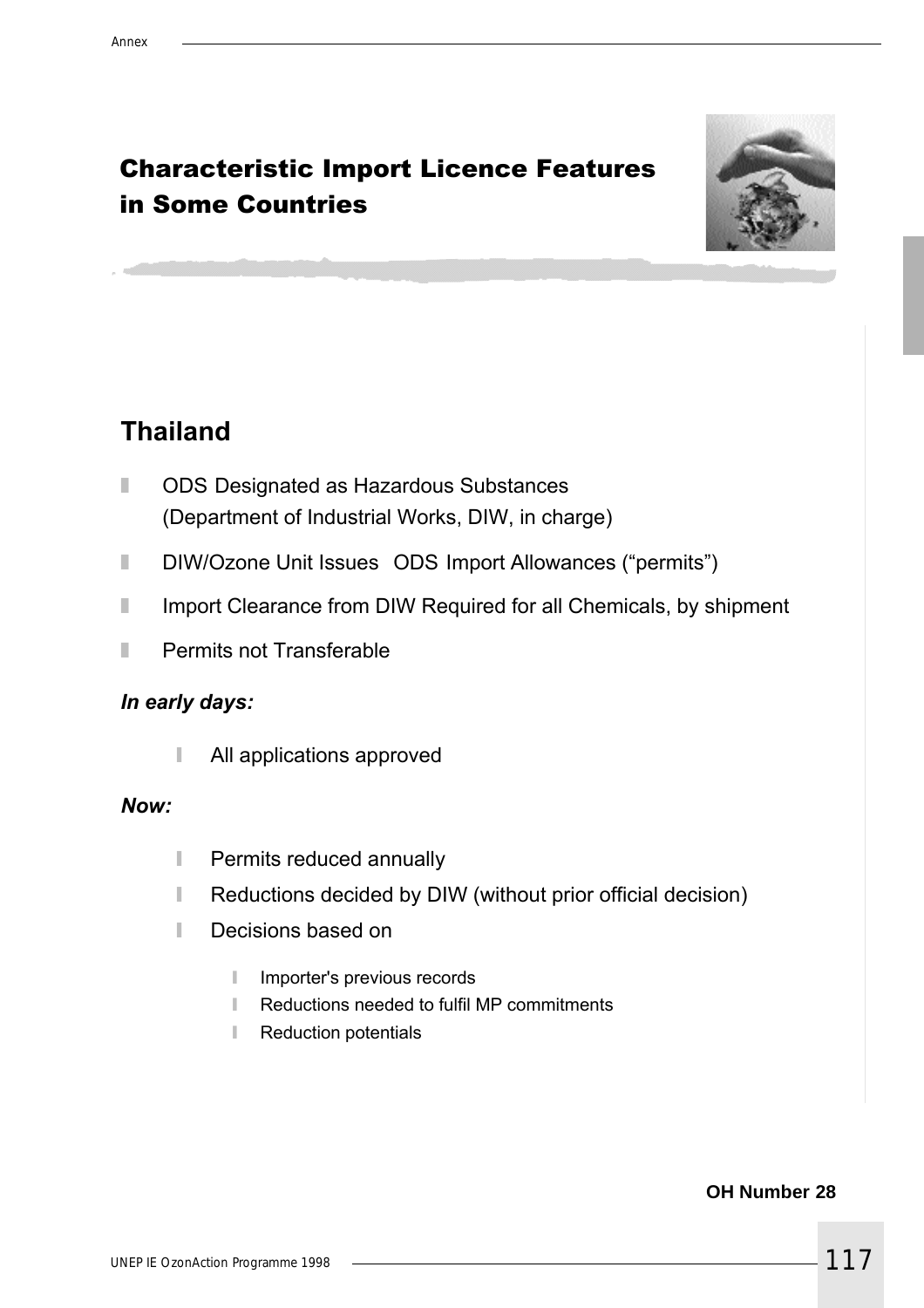|     | RESPONSIBLE AUTHORITY<br>DECIDING ON<br>STEP 4 | ă, | Import control authority?<br><b>In the </b> | ODS strategies ? (Recommended)<br>for<br>Authority responsible | Other? | Should other authorities be consulted?<br><b>College</b> |                                   |
|-----|------------------------------------------------|----|---------------------------------------------|----------------------------------------------------------------|--------|----------------------------------------------------------|-----------------------------------|
| 118 |                                                |    |                                             |                                                                |        |                                                          | UNEP IE OzonAction Programme 1998 |

OH Number 29 **OH Number 29**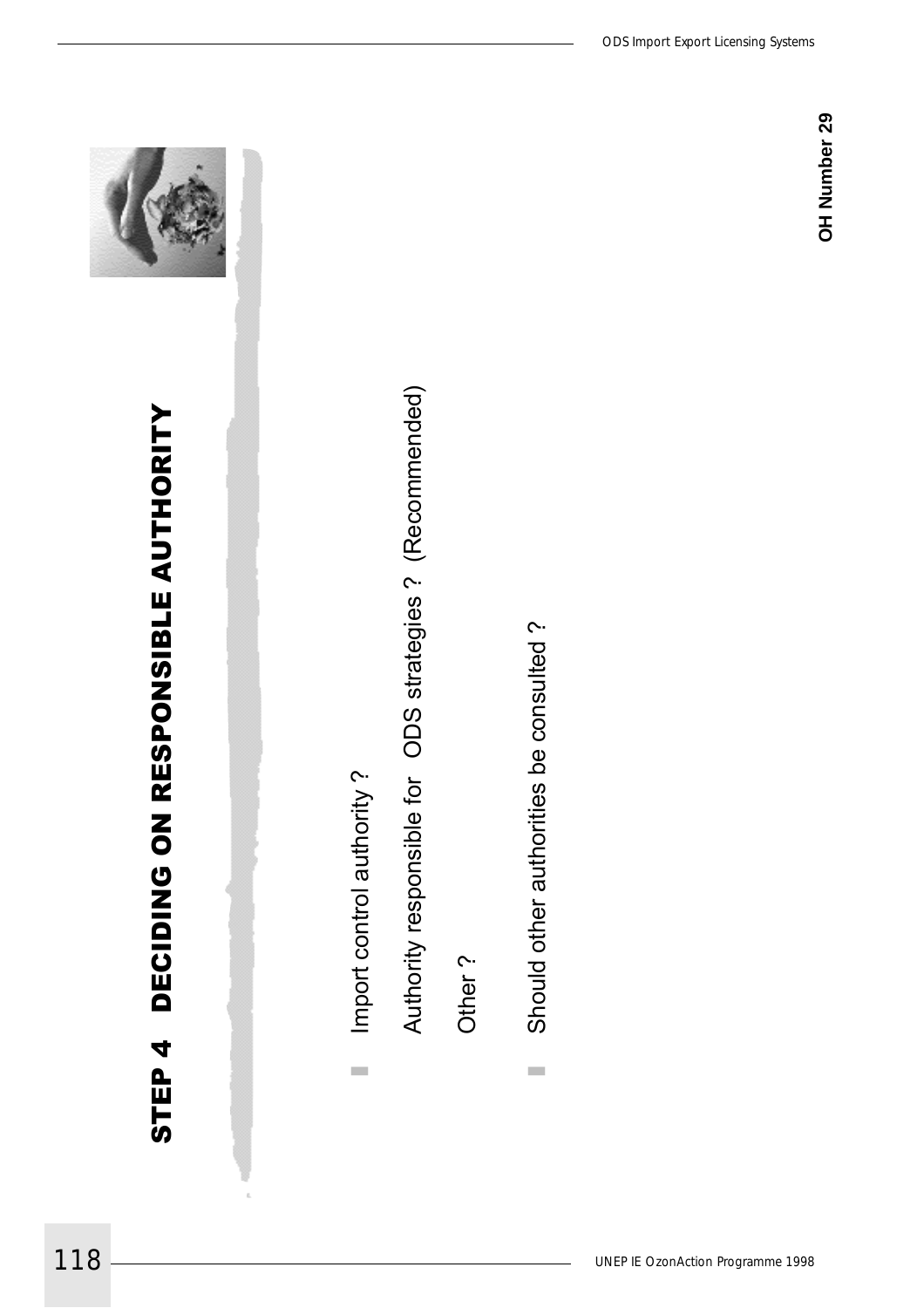### Registration of Importers Registration of Importers

All importers should be required to register **All importers should be required to register** 

 $\overline{\phantom{a}}$ 

- Request information on previous imports with supporting documents **Bequest information on previous imports with supporting documents**  $\mathcal{L}_{\mathcal{A}}$
- A file should be created for each importer A file should be created for each importer m.
- Each importer could be assigned a registration number **Each importer could be assigned a registration number** m,

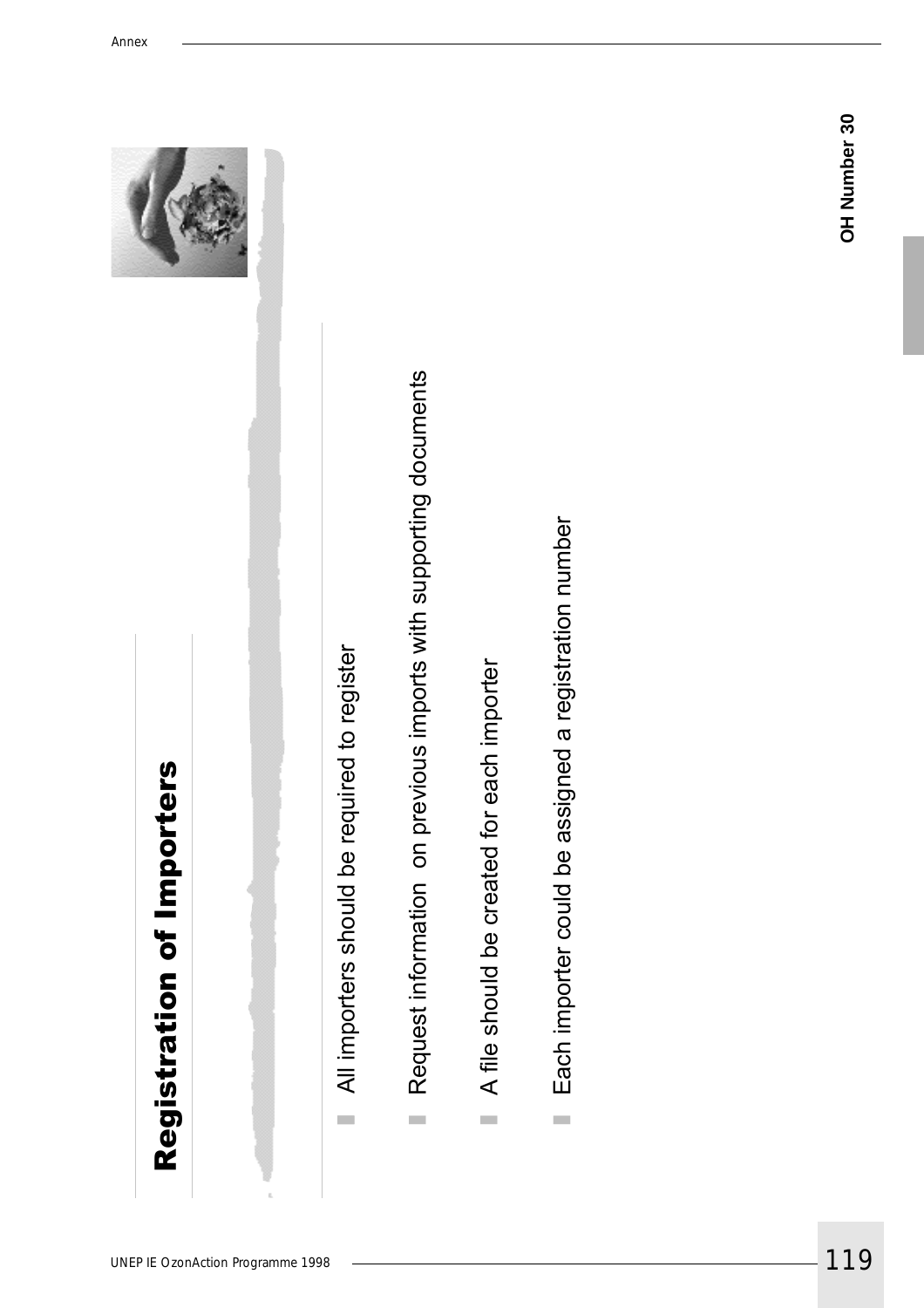

## **Checklist on information to request**<br>
quantities of each ODS<br>
exporting country<br>
exporting country<br>
exporting country<br>
different facts relevant for the approval<br>
trade names<br>
expected use sectors<br>
expected use sectors<br>
Si

- 
- 
- 
- 
- 
- 
-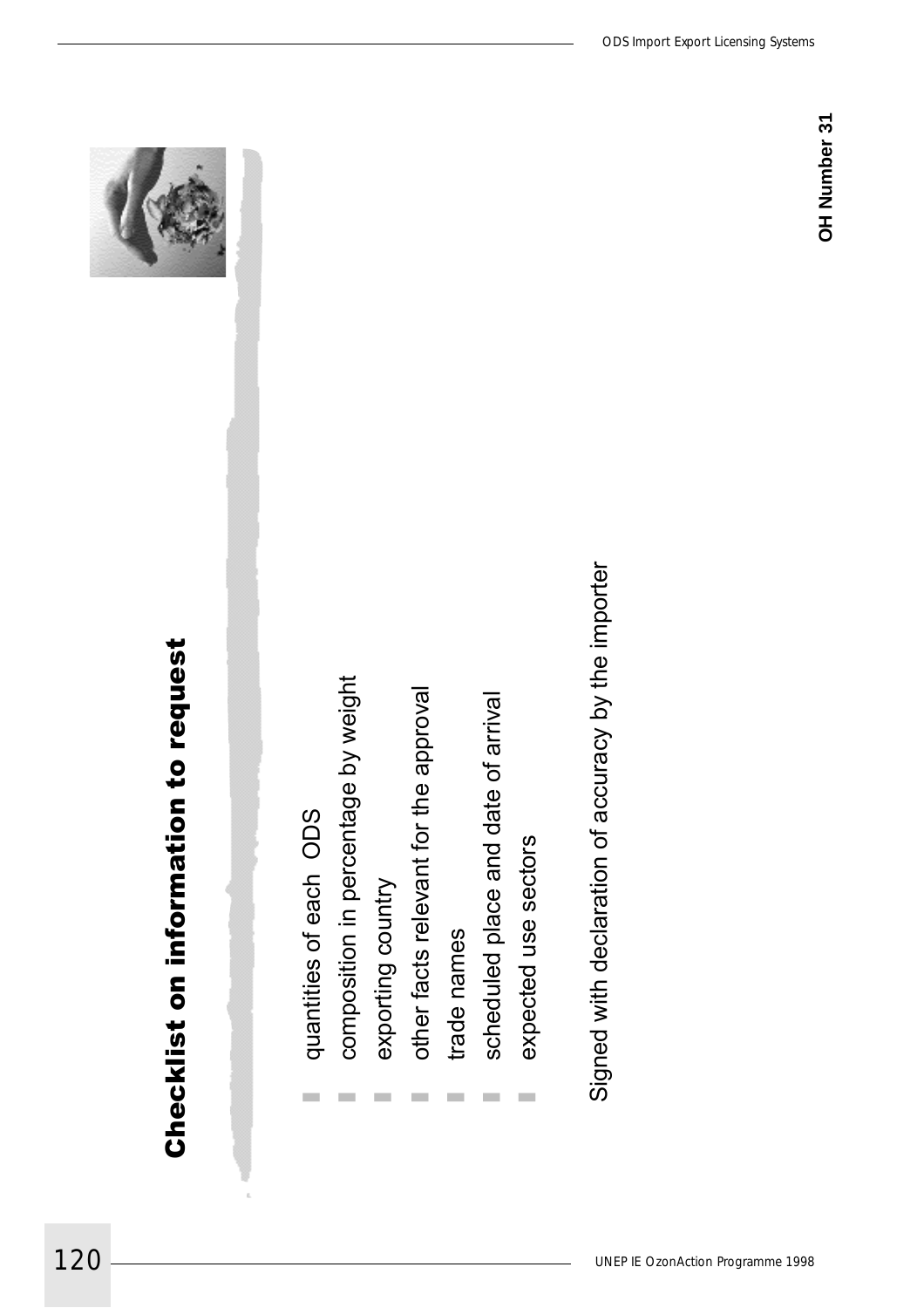## **Checklist on Useful Conditions** Checklist on Useful Conditions

- period of validity period of validity ❚
- requirement to report on actually imported quantities requirement to report on actually imported quantities ❚
- requirement to seek clearance before shipping requirement to seek clearance before shipping ❚
- requirement to label imported containers requirement to label imported containers ❚
- requirement to keep records on sold quantities requirement to keep records on sold quantities

❚



*Annex*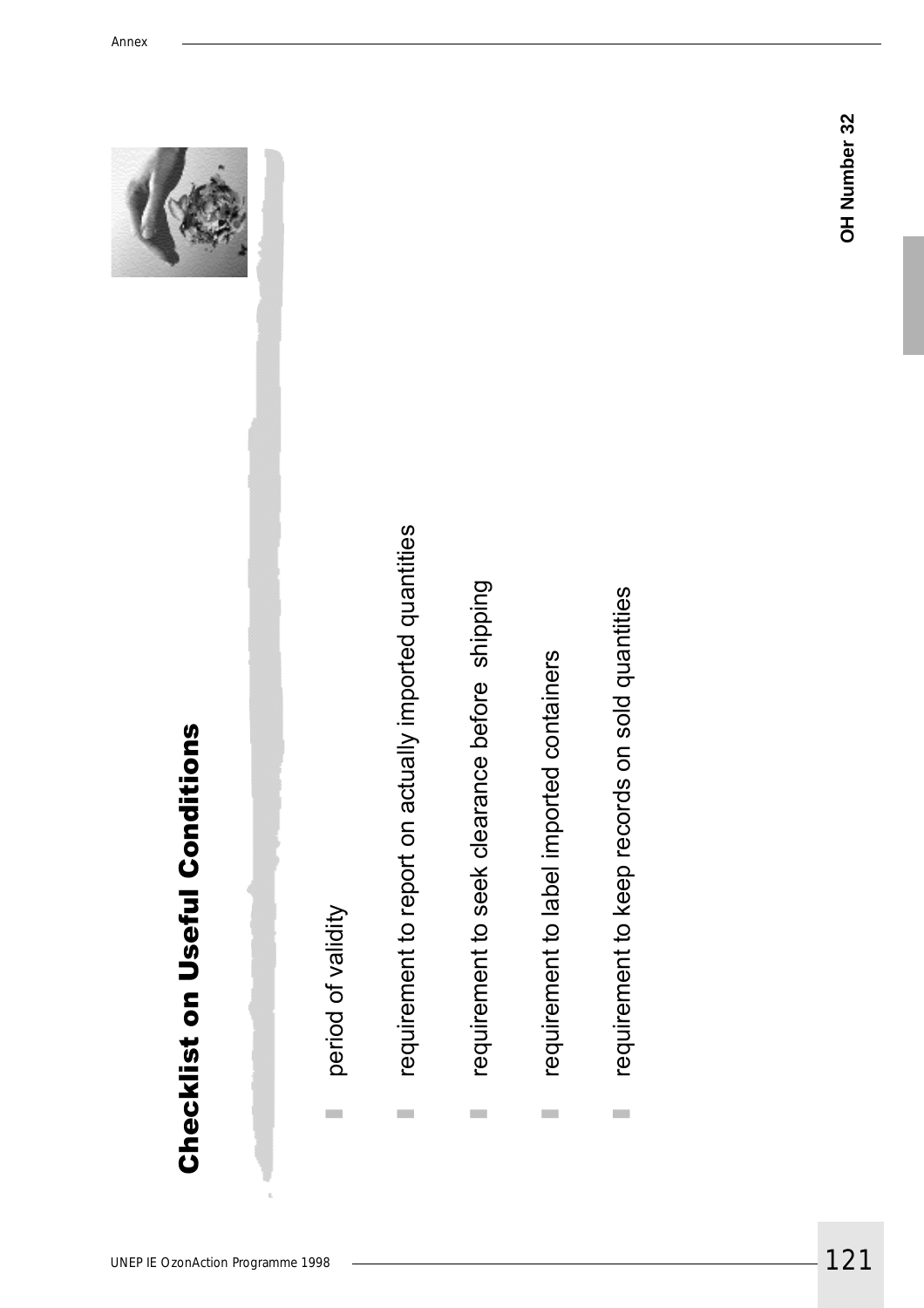**OH Number 33**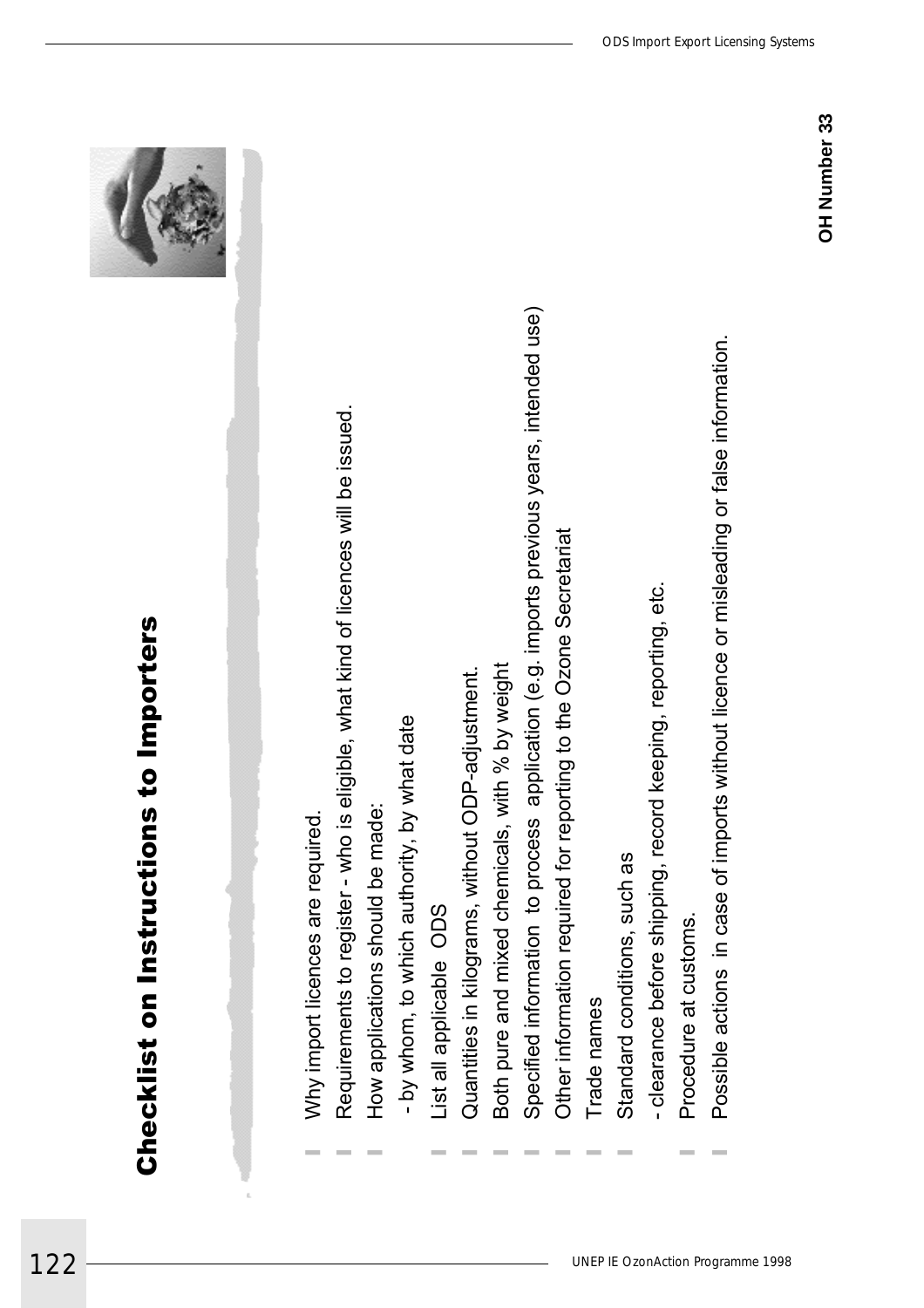### Recording Requirements in Victoria State, Australia



### **Distributors (both importers and others) to record**

- name and address of the purchasers
- quantities sold
- end use categories:
	- ❙ aerosols
	- **■** vehicle air-conditioning
	- **■** commercial and industrial air-conditioning and refrigeration
	- **■** domestic refrigeration
	- **■** domestic air-conditioning
	- **■** foam production
	- **■** solvent use
	- **■** dry cleaning
	- **■** portable fire extinguishers
	- **■** halon fire suppression systems
	- **■** miscellaneous (to be specified)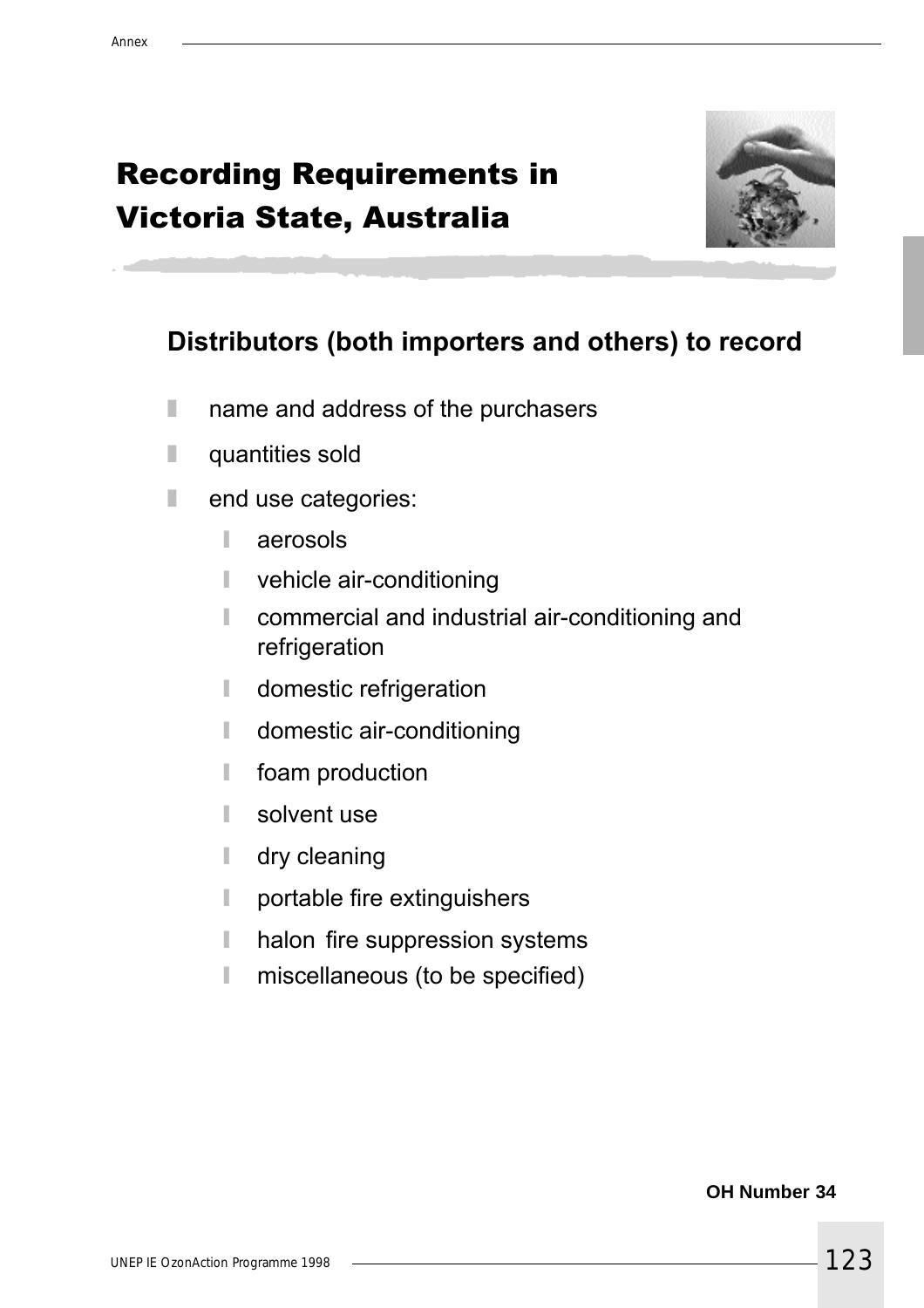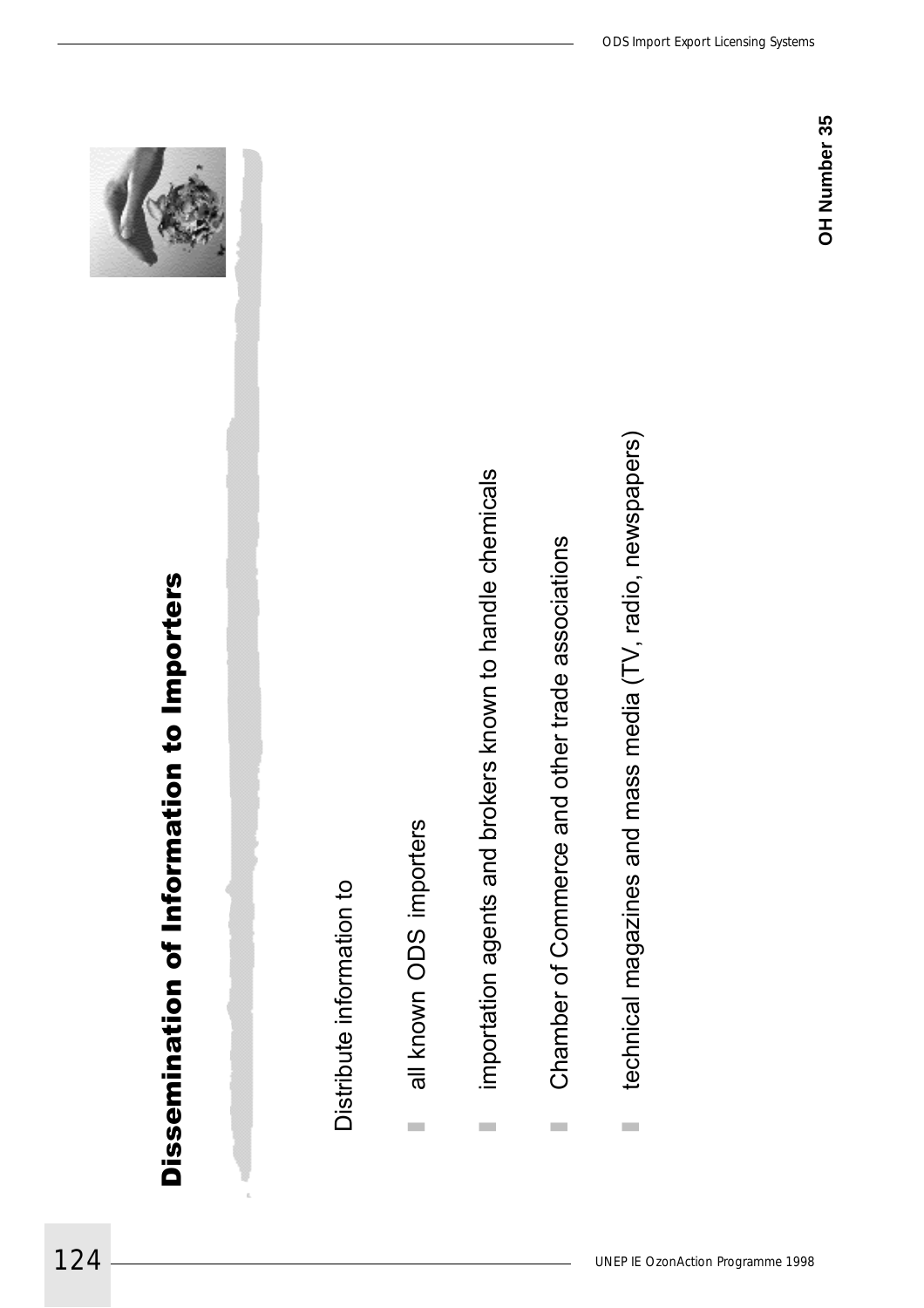### Training of Customs Officers Training of Customs Officers

The training should cover The training should cover

- reasons for the import licensing requirements reasons for the import licensing requirements
- the approved act and/or regulations the approved act and/or regulations
- procedure for application and approval of import licences procedure for application and approval of import licences
- chemicals covered chemicals covered
- common applications and appearance of these chemicals, as traded common applications and appearance of these chemicals, as traded
- likely applicable customs codes likely applicable customs codes
- procedure to be followed at arrival of ODS shipment procedure to be followed at arrival of ODS shipment
- procedure for recording imported quantities procedure for recording imported quantities
- applicable actions in case of no licence or suspicions on false or applicable actions in case of no licence or suspicions on false or misleading declarations misleading declarations
- CDS contact person at ODS unit (and at the authority in charge of ODS contact person at ODS unit (and at the authority in charge of import permits if different) import permits if different)
	- export licensing requirements export licensing requirements

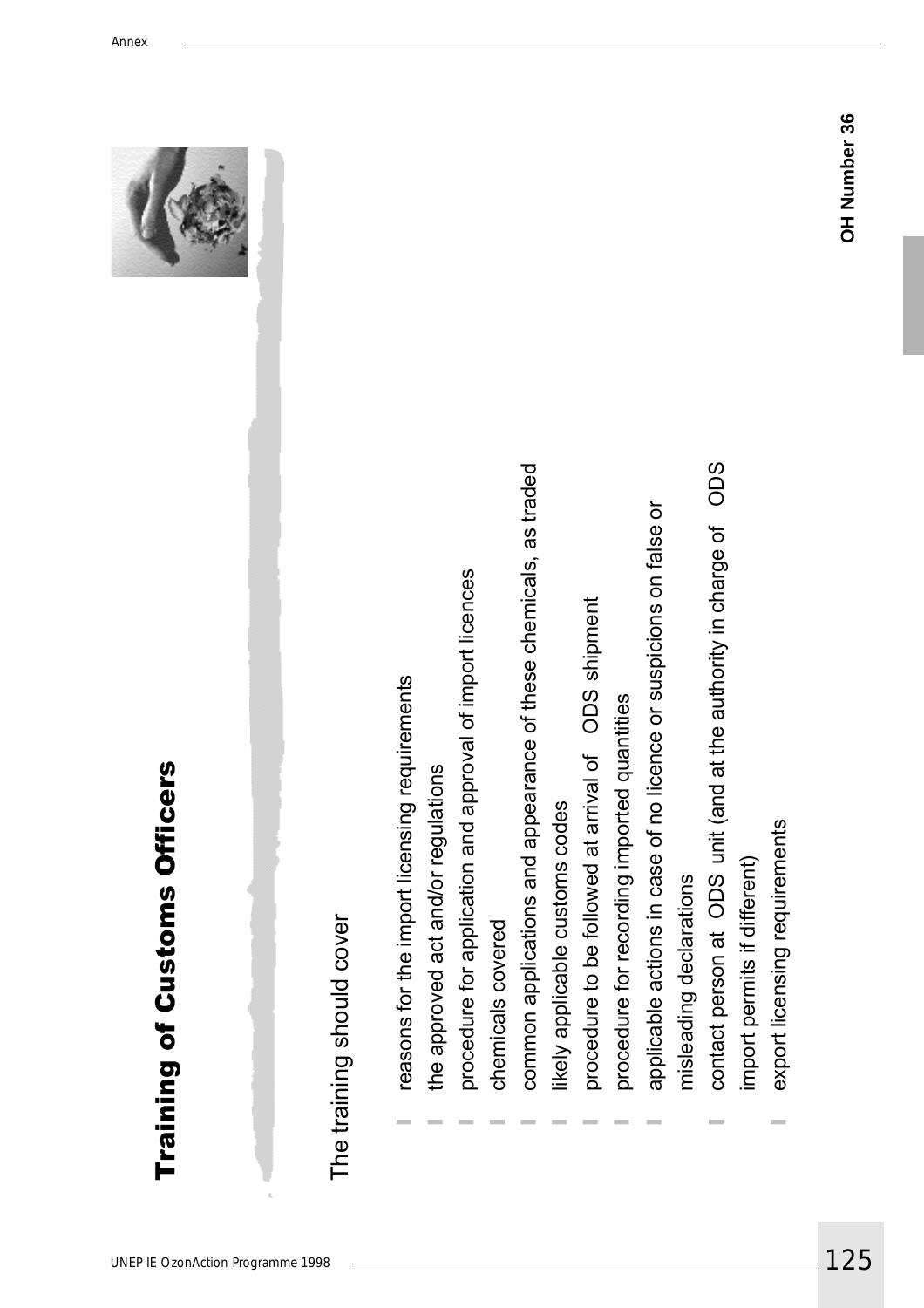

*ODS Import Export Licensing Systems*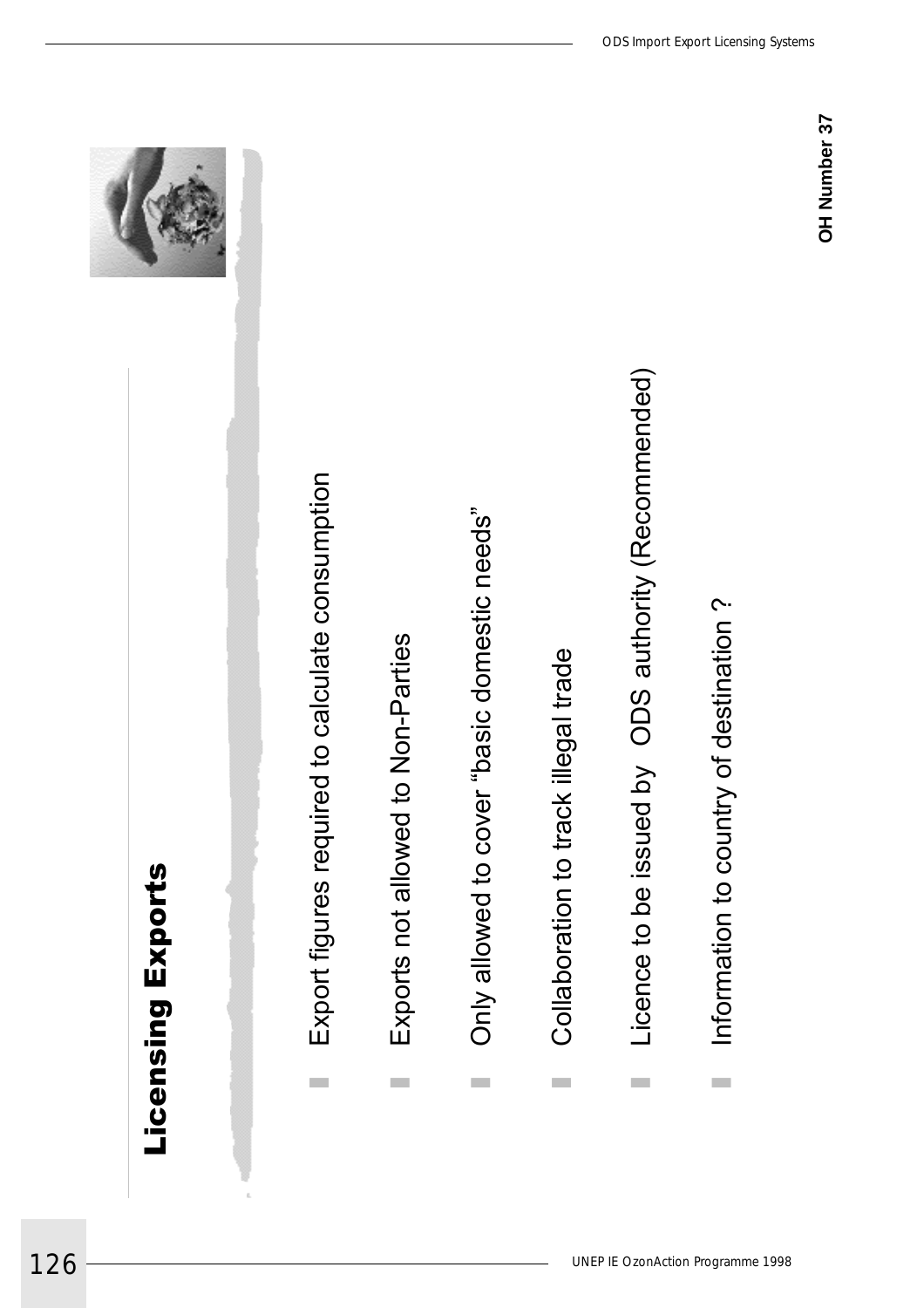

- Possible to use available legal instruments? a) Possible to use available legal instruments ?  $\widehat{\sigma}$
- e.g.
- Ozone Layer Protection Act Ozone Layer Protection Act
- Act on Hazardous Substances/Act on Chemical Products Act on Hazardous Substances/Act on Chemical Products ❚
- Environmental Protection Act Environmental Protection Act ❚
- Import/Export Controls Act Import/Export Controls Act ❚

### **or**

b) Necessary to pass a new act (Ozone Protection Act)? b) Necessary to pass a new act (Ozone Protection Act) ?

Consider suitability to achieve desired results (see Step 1-4) Consider suitability to achieve desired results (see Step 1-4)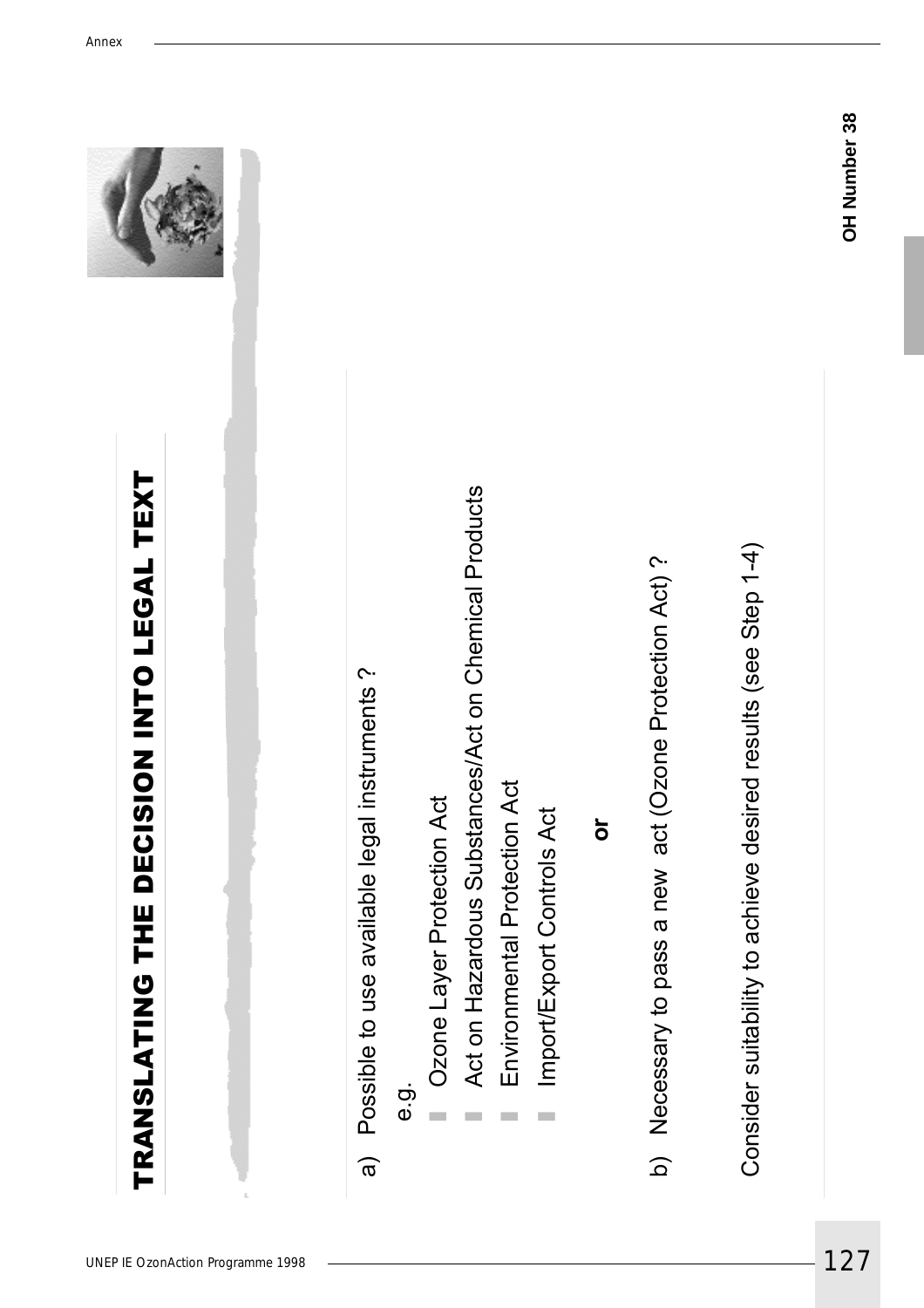### bololono mto Logar rokt Details to Consider in Translating Decisions into Legal Text



■ Specify substances by chemical names

Decisions into Legal Text

- **■** Ensure that licences are required for
	- **■** both pure and mixed chemicals, incl. isomers
	- **■** both virgin and used/recycled/reclaimed ODS
	- **■** also in free trade zones
	- ❙ pesticides
- Specify who is eligible and criteria/procedure
- Delegate power to
	- **■** issue regulations, guidelines and rules of procedure
	- **■** issue and withdraw licences and impose conditions
	- **■** get access to premises and documents
	- **■** request information
- Check sanctions and appeal
- **■** Include ban on imports and exports from Non-Parties
	- **ODS imports from and exports to Non-Parties**
	- **■** Imports of products listed in Annex D
- Restrictions / bans on used products?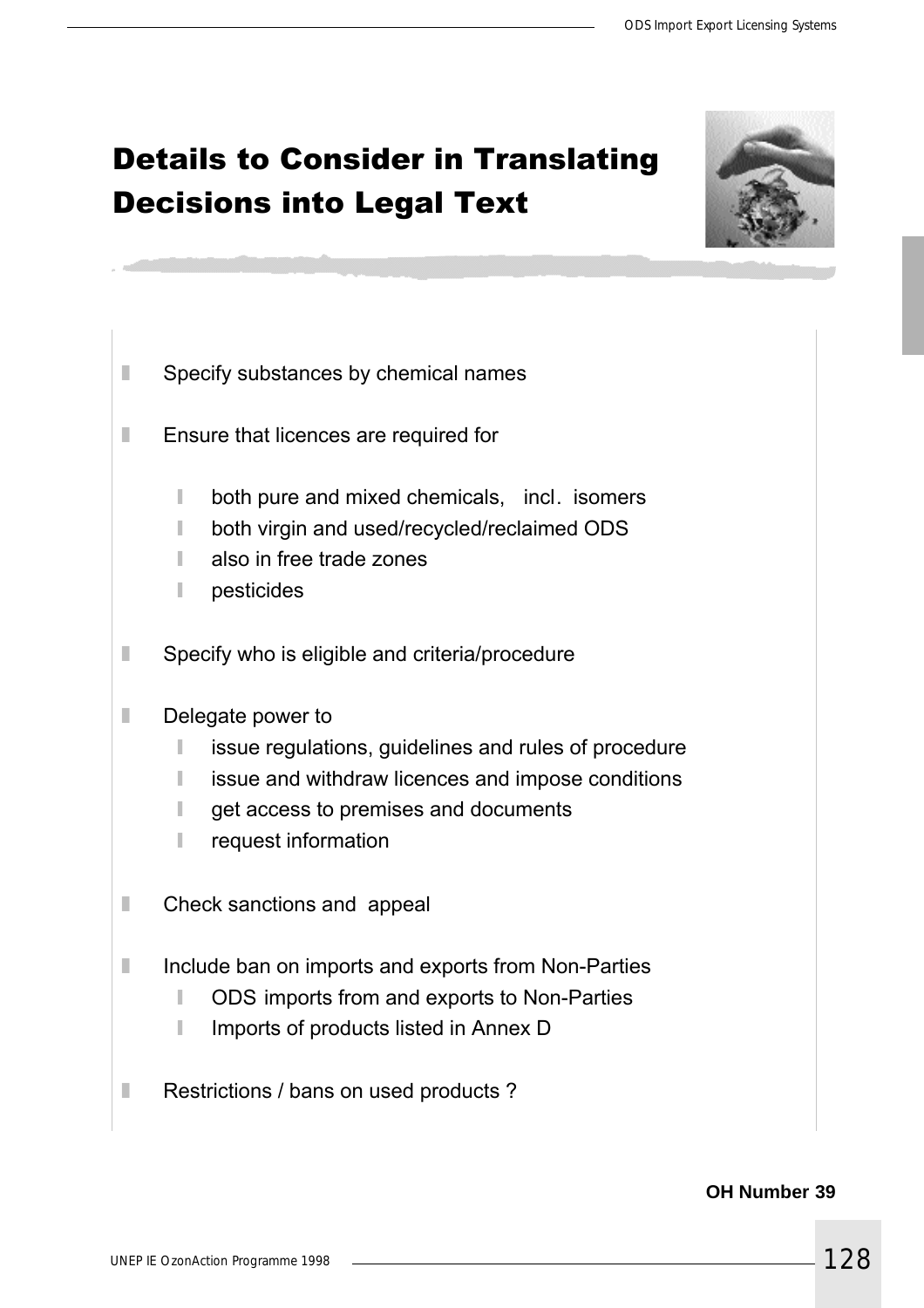



- ❚ *Issues relevant for follow-up regulations/ guidelines and /or conditions attached to licences:*
	- ❙ *requests for information*
	- ❙ *application forms and procedures*
	- ❙ *reporting*
	- ❙ *record keeping*
	- ❙ *restrictions on sales*
	- ❙ *labelling*
- ❚ *Get access to premises and documents*
- Powers assigned to which authority / ies?
- Need to specify in detail?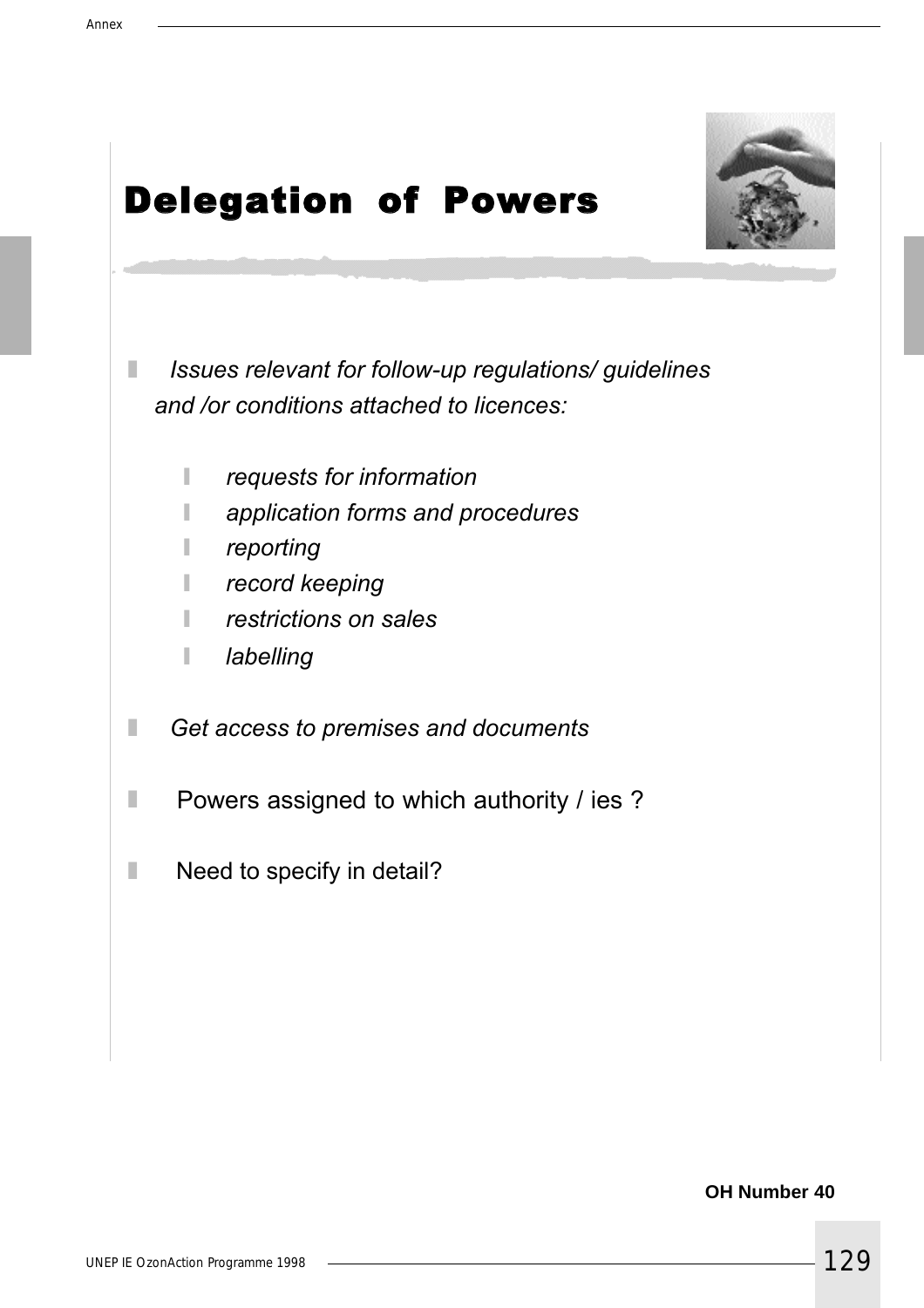### Products That May Not Be Imported From Non-Parties ("Annex D Products")



Following products if they contain CFCs (Annex A, Gr. I) or Halons :

- Automobile and truck air conditioning units (whether incorporated in vehicles or not)
- Domestic and commercial refrigeration and air-conditioning/ heat pump equipment (as refrigerant or in insulating foams), e.g:
	- **■** refrigerators, freezers
	- **■** dehumidifiers, water coolers, ice machines
	- **■** air-conditioning and heat pump units
- Aerosol products, except medical aerosols
- Portable fire extinguisher
- Insulation boards, panels and pipe covers
- Pre-polymers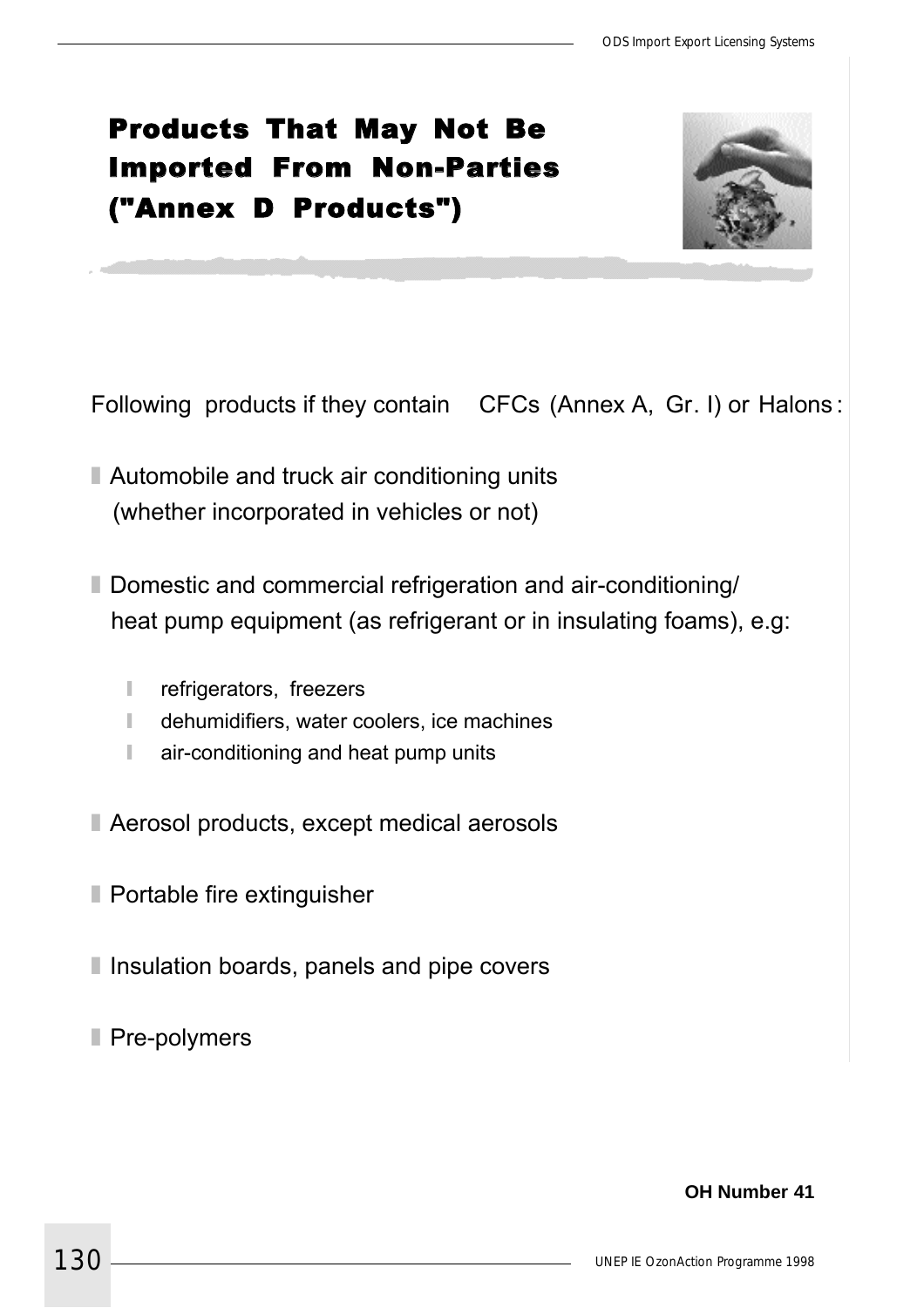### *Annex B.3 Application and Decision Forms*

*Introduction to the Draft Application and Decision Forms* 

*Application forms for various stages in the import and export licensing process can be structured and formulated in countless different ways. The same is true for the decisions. Real examples of application and decision forms are not included in this resource module. These are best collected directly from countries of interest. Such contacts will at the same time make it possible to receive comments on the conditions that might have affected the structure and formulation of the forms and the positive and negative experience of use in practical life. UNEP's guidebook "Regulations on Control of Ozone Depleting Substances (ODS)" provides contact information to authorities and officers in charge of such control.*

*Some draft forms are, however, specifically developed for this resource module to illustrate how the forms could be structured. It should be noted that these forms are developed to give "food for thoughts" only. Ultimately, each country will have to design their forms in the way which suits the decided structure and procedure best.*

*The examples include three draft forms.*

*1) Draft Form 1: Application Form for Registration as Importer of Ozone Depleting Substances.*

*This form is intended to* collect basic information *on all enterprises (and persons) who want a licence to import ODS. The information requested includes contact addresses, information on who is authorized to act on behalf of the enterprise and information on imports during previous years with supporting documentation. It is assumed that the level of previous imports will be considered to be of significance when import licences are approved.* 

*It is likely that information is needed with regard to all the years which affect the country's own base level in relation to the Montreal Protocol obligations. The Protocol base levels for Article 5 countries are calculated as the average of three or four years and differ from substance to substance. The form annexes contain therefore separate tables for Annex A, Annex B and Annex C+E substances, respectively. Space is also provided for information regarding earlier year which the country might choose to use as base year.*

*For HCFCs (Annex C), with a Montreal Protocol base year as late as 2015, it is assumed that the information to be collected, for the time being, will have to relate to the same years as for methyl bromide (Annex E), that is to 1995-1998. In case HCFC import will be monitored only, an alternative would be to design a special form for applications to register as HCFC importer.*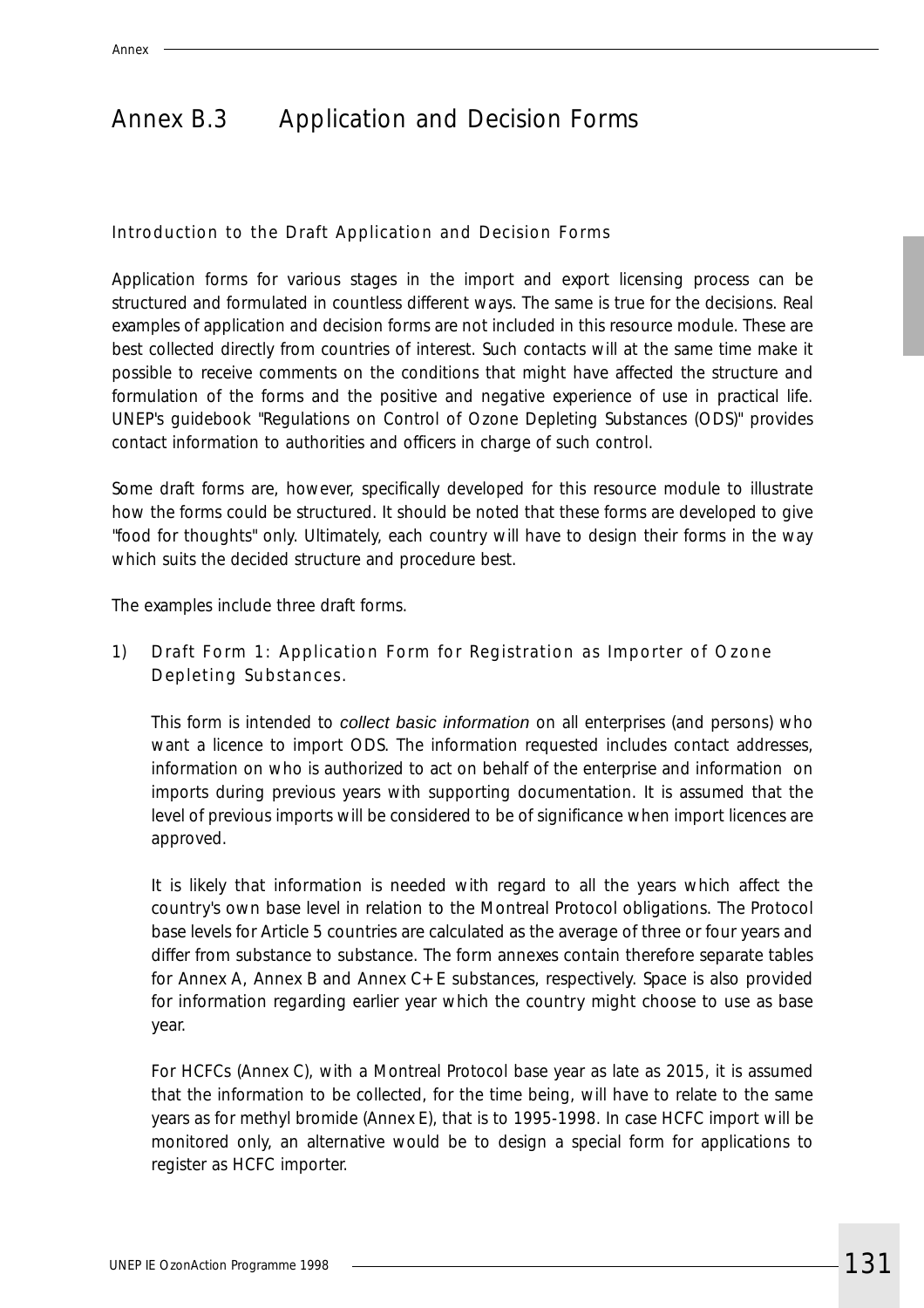*The form contains also a template for a* decision *on the registration (*page 5*). It is suggested that this decision should include a decision on which quantities the authority will use as base levels for the enterprise when later deciding on import allowances. An early decision on the enterprise´s base levels (for each one of the relevant ODS) will facilitate the enterprise's planning and avoid repeated discussion on this issue.*

*2) Draft Form 2: Application for Allowance to Import Ozone Depleting substances (ODS) during a specified period, here assumed to be a calendar year.*

*The form is intended for* new *chemicals. As agreed at the Ninth Meeting of the Parties, the import licensing system shall also be applicable to import of used, recycled or reclaimed ODS. But the type of information to be collected for such substances is different. It includes for instance information to support the statement that the substances are indeed used, recycled or reclaimed. Imports of these substances are also excluded from the Protocol reduction requirements. The same is the case with substances which will be entirely used as feedstock in the production of other chemicals. It has therefore been assumed that a separate application form should be designed for import of these substances (no such form is included here).*

*This draft application form contains requests for information on chemical composition, trade names, exporting country and intended use area (*page1*). Other types of information can also be desirable. This is indicated in brackets on* page 2*. Such information requests will be highly country specific and is therefore not included in this draft form.*

*The ODS content in mixtures, specified by chemical, must be calculated. The form requests the applicant to make this calculation. The importer's calculation must, however, be checked - miscalculations are likely. Using the spreadsheet, developed by Mr McGlinchy (see Annex C-3) should facilitate this task.*

*This application form contains also a template for a* decision *on the yearly allowance (*page 3-5*), divided in a recommendation part to be signed by the ODS officer and a decision part to be signed at the appropriate governmental level. The form assumes that the ODS officer will prepare the decision by also filling in and ticking the appropriate points in the decision part.*

*Finally, the last page (*page 6*) of the form contains a* table to be filled in later when clearing individual shipments *against the approved yearly allowance. The right hand part of this page is assumed to be filled in by the ODS officer on the original which was returned to the importer with the allowance approval, based on a clearance request on the Draft Form 3 referred to below. The customs officer will fill in the left hand part when the shipment actually arrives. This document will hereby become the main document and ultimately contain full information on approved, as well as actually imported quantities, regardless of at which ports the imports have taken place. It is assumed that the ODS officer also notes the approved clearance requests in his records.*

*It is necessary to calculate correctly the aggregated quantity of each ODS, in pure plus*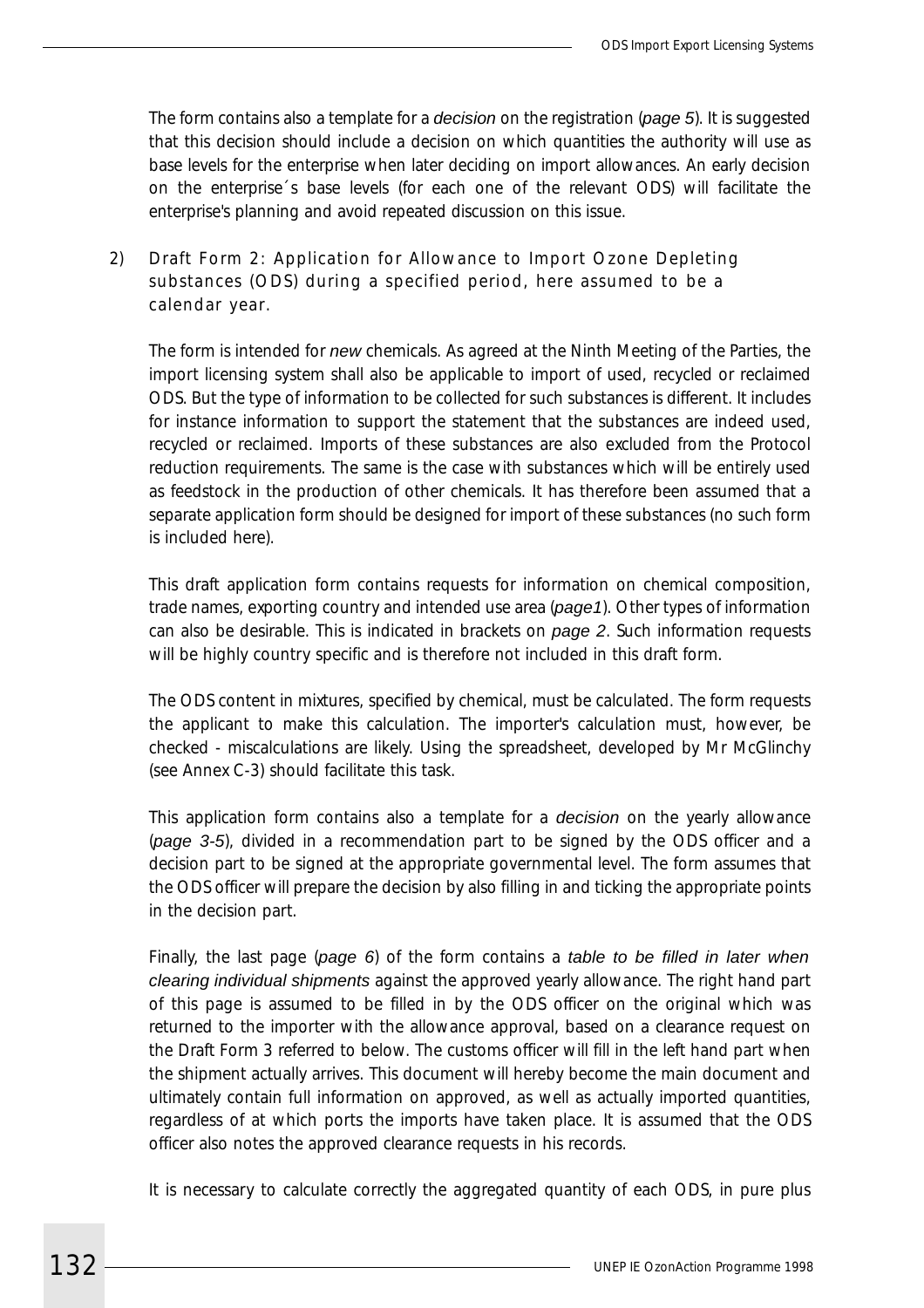*mixed chemicals, when reviewing an import clearance request in order to deduct this quantity from the the approved allowance for the relevant ODS during the control period. This is one of the reasons why the clearance is more conveniently done by the ODS officers who are more familiar with the specific ODS mixtures than by the customs officers who handle thousands of substances and products.*

*3) Draft Form 3: Clearance Request for Shipment of Ozone Depleting Substances*

*This request is assumed to be submitted by the importer before the shipment leaves the port of origin.* 

*The importer is requested to give information on the exporter. This information will be important for cooperation between importing and exporting countries.*

*This form asks the importer to state likely customs code numbers. In the end it is, however, the customs officers who decide which customs code number the shipment will be classified under.*

Other application forms will also be needed, for instance for export licences.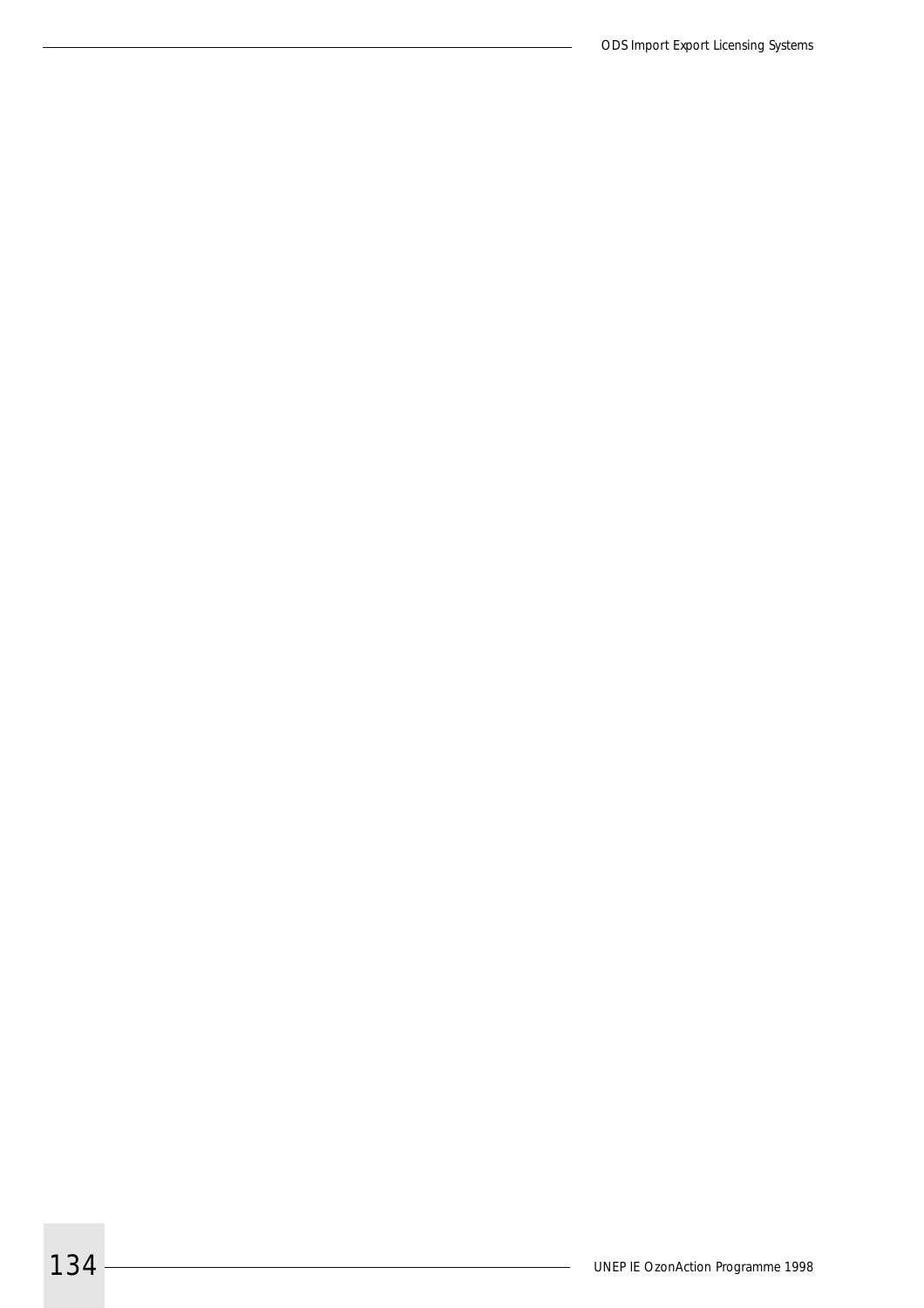### **DRAFT FORM 1**

Form No 1 Received..199....

### **APPLICATION FOR REGISTRATION AS IMPORTER OF OZONE DEPLETING SUBSTANCES(ODS)**

*To be filled in by the importer in two copies (one will be returned to the applicant with a decision):*

*Name of applicant :*

 . . . . . . . . . . . . . . . . . . . . . . . . . . .hereby applies for registration as importer of the following types of ozone depleting substances *(Use the chemical code name as indicated in the information leaflet!):*

| CFC <sub>s</sub> :     |   |  |
|------------------------|---|--|
| Halons:                |   |  |
| Carbon tetrachloride:  |   |  |
| 1,1,1-trichloroethane: |   |  |
| HCFC <sub>s</sub> :    | ப |  |
| methyl bromide:        |   |  |

Information on previously imported quantities of these chemicals, see attached table(s), Annex .... Customs declarations and other requested information are attached as supporting evidence, see Annex .........

[ hereby certify that the information given in this application and its annexes is accurate. Evidence of my right to act on behalf of the enterprise is attached as Annex .....

| /signature of person authorized to act on behalf of the enterprise/ |  |
|---------------------------------------------------------------------|--|
|                                                                     |  |
|                                                                     |  |

Registration Form, page 1/5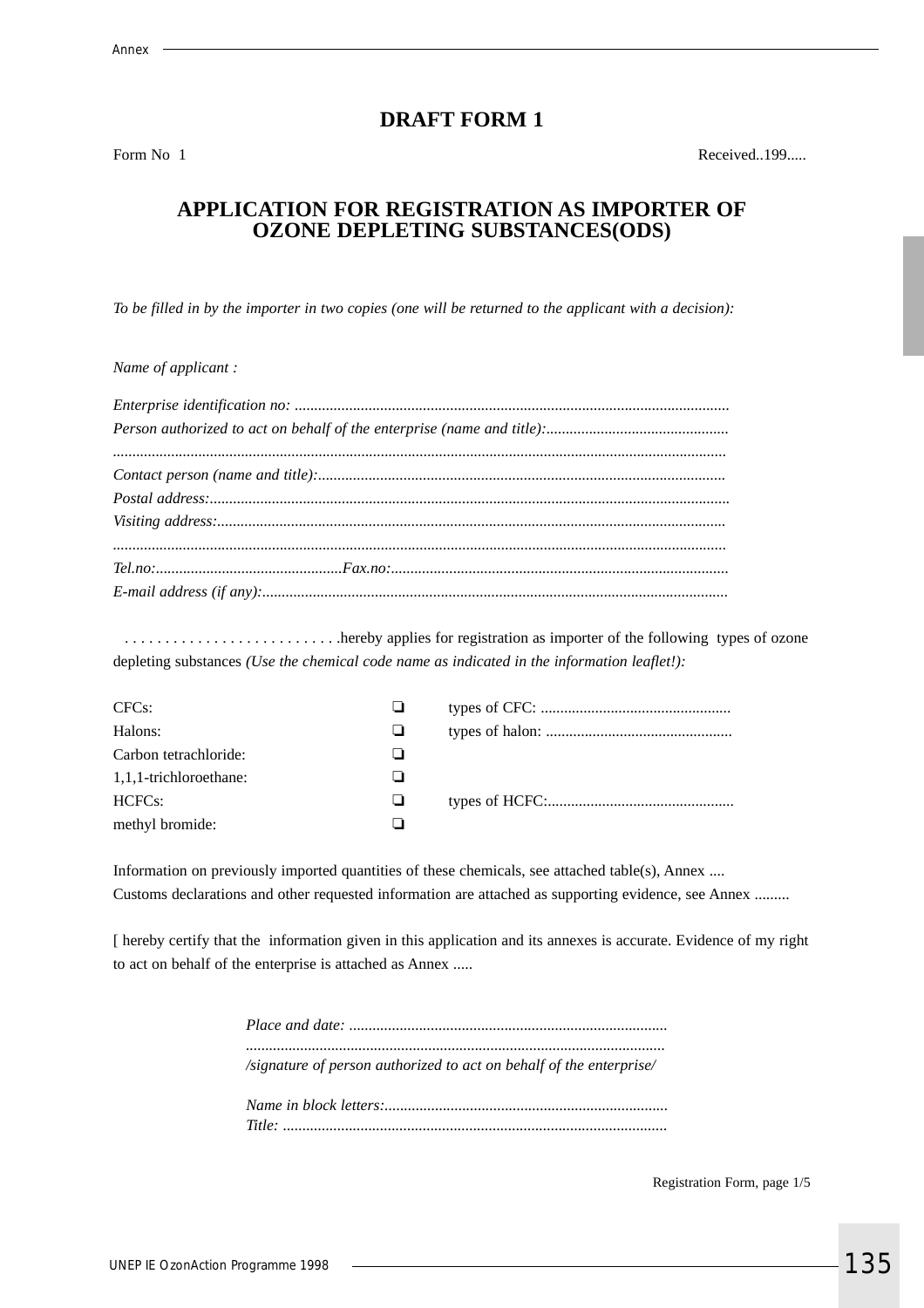Annex 1

## **INFORMATION ON PREVIOUS IMPORTS OF CFCs AND HALONS**

| Total quality in 1997<br>Total quality in 1996<br>Total quality in 1995 | in mixtures<br>(kg)<br>as pure<br>chemicals<br>$(kg)$<br>name of $\min$<br>in mixtures<br>(kg)<br>as pure<br>chemicals<br>$(kg)$<br>name of $\min$<br>in mixtures<br>(kg) |                   |                   |               |        |        |                |                   |                   |            |
|-------------------------------------------------------------------------|---------------------------------------------------------------------------------------------------------------------------------------------------------------------------|-------------------|-------------------|---------------|--------|--------|----------------|-------------------|-------------------|------------|
| Total quality in 19                                                     | as pure<br>chemicals<br>$(kg)$<br>name of $\min$                                                                                                                          |                   |                   |               |        |        |                |                   |                   |            |
|                                                                         | $\frac{\sin mixtures}{\left(kg\right)}$<br>as pure<br>chemicals<br>$(kg)$                                                                                                 |                   |                   |               |        |        |                |                   |                   |            |
| Chemical code<br>name                                                   |                                                                                                                                                                           | CFC <sub>11</sub> | CFC <sub>12</sub> | <b>CFC113</b> | CFC114 | CFC115 | Other CFCs<br> | <b>Halon 1211</b> | <b>Halon 1301</b> | Halon 2402 |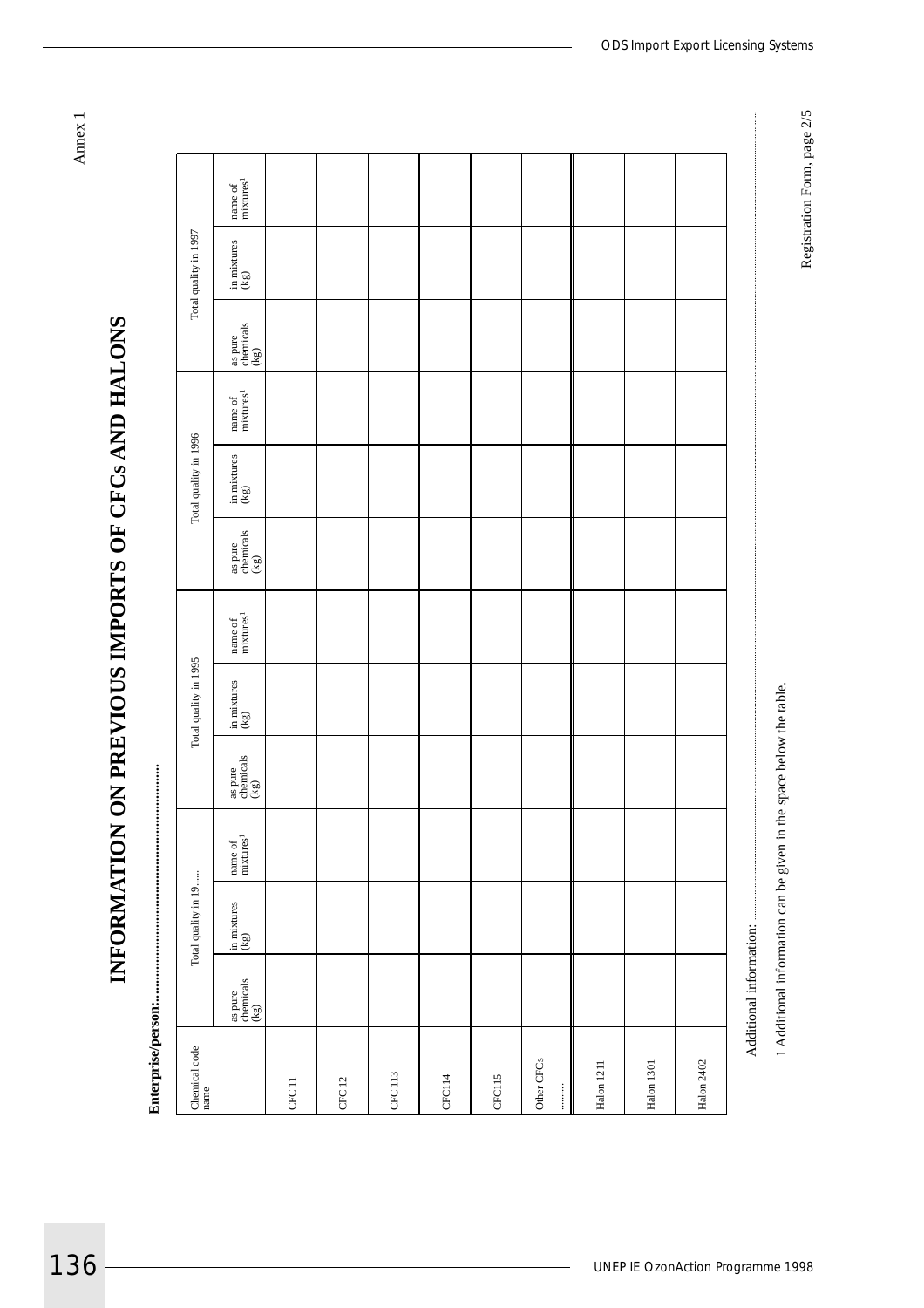*Annex*

## INFORMATION ON PREVIOUS IMPORTS OF CARBON TETRACHLORIDE AND 1,1,1-TRICHLOROETHANE **INFORMATION ON PREVIOUS IMPORTS OF CARBON TETRACHLORIDE AND 1,1,1-TRICHLOROETHANE**

**Enterprise/person:....................................................................**

| Chemical code<br>name            |                                | Total quality in 19 |                                                                   |                                | Total quality in 1998 |                     |                              | Total quality in 1999 |                                              |                              | Total quality in 2000 |                                                                   |
|----------------------------------|--------------------------------|---------------------|-------------------------------------------------------------------|--------------------------------|-----------------------|---------------------|------------------------------|-----------------------|----------------------------------------------|------------------------------|-----------------------|-------------------------------------------------------------------|
|                                  | l as pure<br>chemicals<br>(kg) | in mixtures<br>(kg) | $\begin{bmatrix} \text{name of} \\ \text{mixtures} \end{bmatrix}$ | as pure<br>chemicals<br>$(kg)$ | in mixtures<br>(kg)   | name of $mixtures1$ | as pure<br>chemicals<br>(kg) | in mixtures<br>(kg)   | $\underset{\text{mixtures}}{\text{name of}}$ | as pure<br>chemicals<br>(kg) | in mixtures<br>(kg)   | $\begin{array}{c} \text{name of}\\ \text{mixtures}^1 \end{array}$ |
| Carbon tetra-<br>chloride        |                                |                     |                                                                   |                                |                       |                     |                              |                       |                                              |                              |                       |                                                                   |
| $1,1,1-\text{tri}-$ chloroethane |                                |                     |                                                                   |                                |                       |                     |                              |                       |                                              |                              |                       |                                                                   |

Additional information: Additional information:

1 Additional information can be given in the space below the table.

1 Additional information can be given in the space below the table.

Registration Form, page 3/5 Registration Form, page 3/5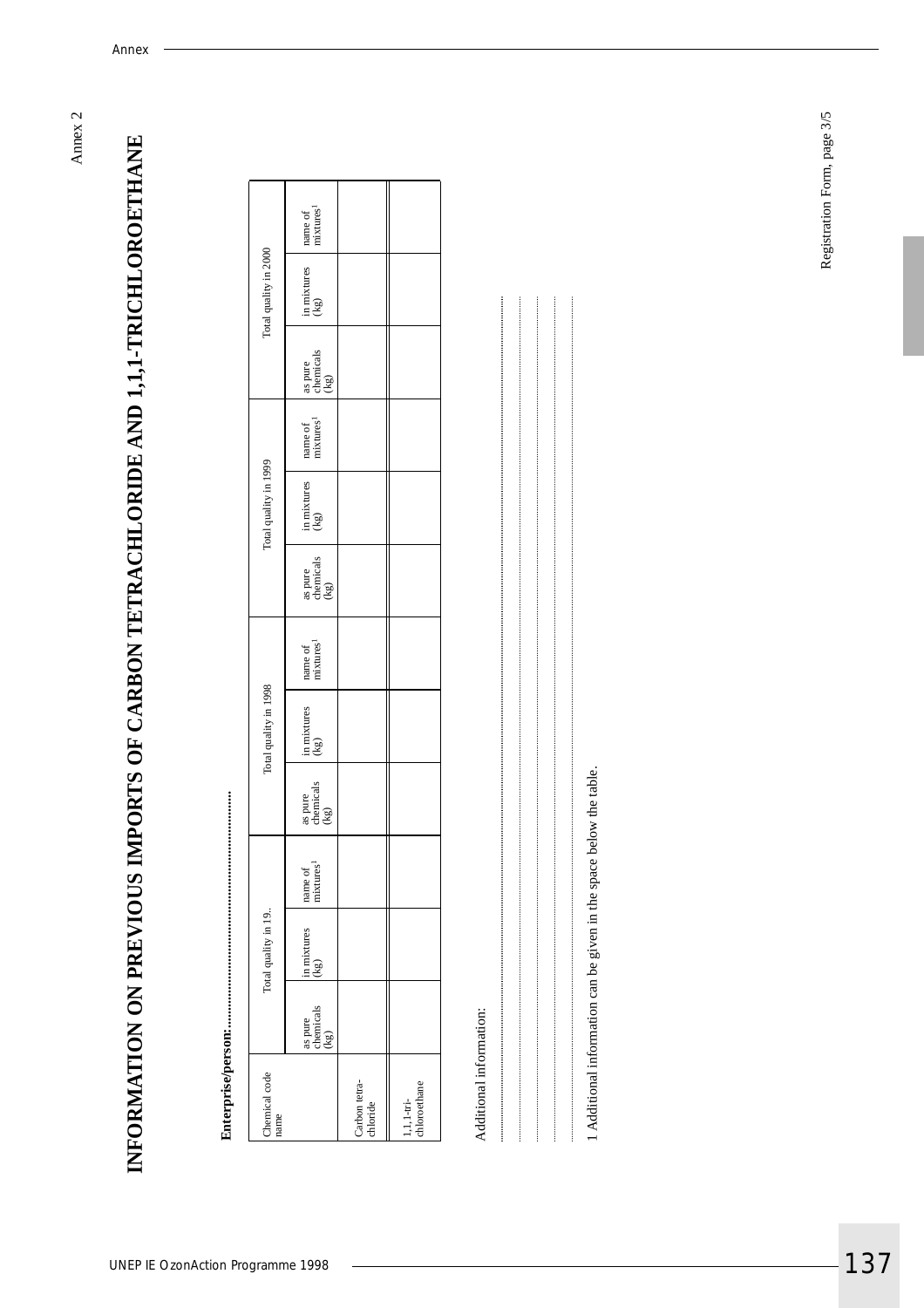Annex 3

# **INFORMATION ON PREVIOUS IMPORTS OF HCFCs AND METHYL BROMIDE**

| in mixtures<br>(kg)<br>as pure<br>chemicals<br>$(kg)$<br>name of $\min$<br>in mixtures<br>(kg)<br>as pure<br>chemicals<br>$(\text{kg})$<br>name of $\min$<br>in mixtures<br>(kg)<br>as pure<br>chemicals<br>$(kg)$<br>name of $$\tt mixtures^1$$<br>$\frac{\sin \text{mixtures}}{(\text{kg})}$<br>as pure<br>chemicals<br>$(kg)$<br>Methyl bromide<br>Other HCFCs<br><b>HCFC 141b</b><br><b>HCFC 142b</b><br><b>HCFC123</b><br><b>HCFC124</b><br>HCFC <sub>22</sub> | Chemical code<br>name | Total quality in 1995 |  | Total quality in 1996 |  | Total quality in 1997 |  | Total quality in 1998 |                |
|---------------------------------------------------------------------------------------------------------------------------------------------------------------------------------------------------------------------------------------------------------------------------------------------------------------------------------------------------------------------------------------------------------------------------------------------------------------------|-----------------------|-----------------------|--|-----------------------|--|-----------------------|--|-----------------------|----------------|
|                                                                                                                                                                                                                                                                                                                                                                                                                                                                     |                       |                       |  |                       |  |                       |  |                       | name of $\min$ |
|                                                                                                                                                                                                                                                                                                                                                                                                                                                                     |                       |                       |  |                       |  |                       |  |                       |                |
|                                                                                                                                                                                                                                                                                                                                                                                                                                                                     |                       |                       |  |                       |  |                       |  |                       |                |
|                                                                                                                                                                                                                                                                                                                                                                                                                                                                     |                       |                       |  |                       |  |                       |  |                       |                |
|                                                                                                                                                                                                                                                                                                                                                                                                                                                                     |                       |                       |  |                       |  |                       |  |                       |                |
|                                                                                                                                                                                                                                                                                                                                                                                                                                                                     |                       |                       |  |                       |  |                       |  |                       |                |
|                                                                                                                                                                                                                                                                                                                                                                                                                                                                     |                       |                       |  |                       |  |                       |  |                       |                |
|                                                                                                                                                                                                                                                                                                                                                                                                                                                                     |                       |                       |  |                       |  |                       |  |                       |                |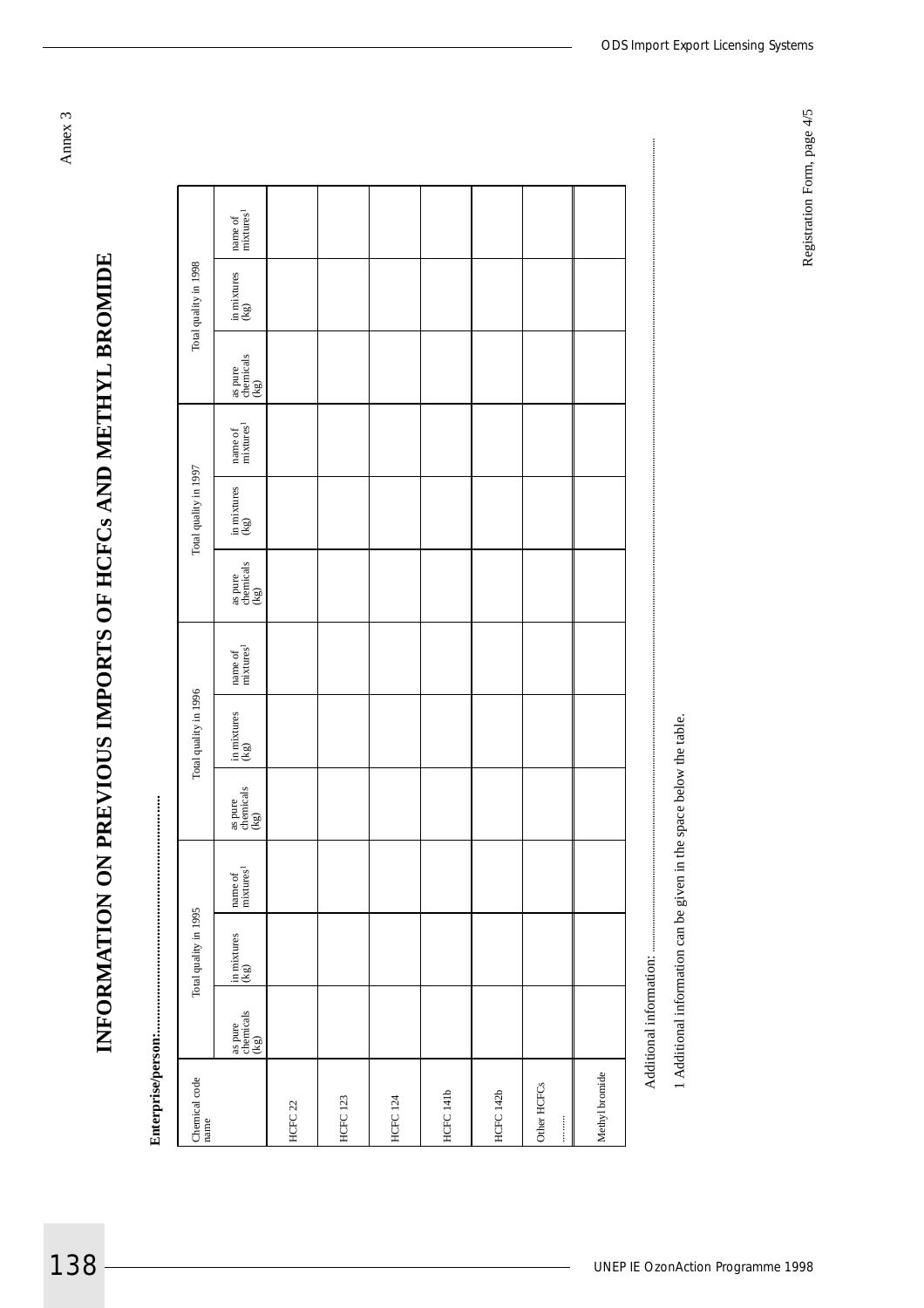**For official use.**

### **DECISION ON REGISTRATION OF IMPORTER OF OZONE DEPLETING SUBSTANCES (ODS)**

Import allowances will be based on the following base level quantities:

|  |                                                              | kg |
|--|--------------------------------------------------------------|----|
|  | $\text{for} \dots \dots \dots \dots \dots \dots \dots \dots$ | kg |
|  |                                                              | kg |
|  |                                                              | kg |
|  |                                                              |    |

Import allowances must be requested for each calendar year not later than by ................................. of the preceding year, and shall be addressed to......................................................................................

Allowances for each year will be decided by {Ministry of Environment} not later than ........................ and will be gradually reduced.

*Please note! This registration in itself does not entitle the enterprise to import ODS. ODS can only be imported based on an appropriate allowance with subsequent clearance or, in certain cases, on a permit for an individual shipment.* 

| reasons: |  |
|----------|--|
|          |  |
|          |  |
|          |  |
|          |  |

and be submitted not later than .................................................................................................................

Date: ...........................................................

.................................................................................. /name of duly authorized officer/

Application Form, page 5/5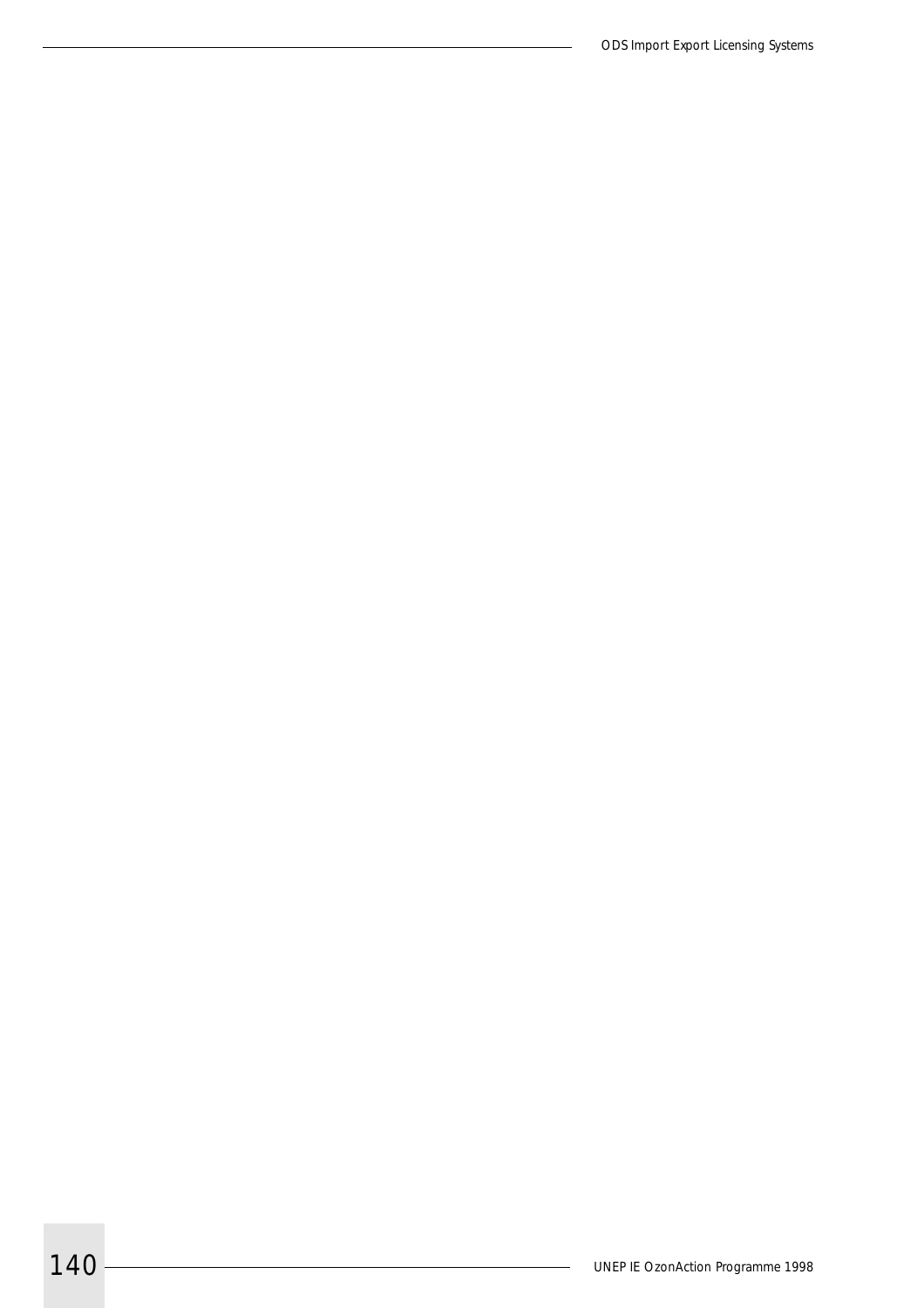Form No 2

### **DRAFT FORM 2**

Received 199.....

### **APPLICATION1** FOR ALLOWANCE TO IMPORT OZONE DEPLETING SUBSTANCES (ODS) IN 199....

substances (ODS) during 199......:

Pure chemicals (use chemical code names):

| Controlled<br>substances: | Requested Trade name:<br>quantities: | Exporting<br>country: | Intended use (see<br>codes on page $4$ ) |
|---------------------------|--------------------------------------|-----------------------|------------------------------------------|
|                           |                                      |                       |                                          |
|                           |                                      |                       |                                          |
|                           |                                      |                       |                                          |
|                           |                                      |                       |                                          |
|                           |                                      |                       |                                          |
|                           |                                      |                       |                                          |

Mixtures (components should be stated by chemical code names):

| Trade name: | Chemical composition<br>$% of each ODS$ : | quantities: | countrv: | Intended use (see<br>$codes on page 4)$ : |
|-------------|-------------------------------------------|-------------|----------|-------------------------------------------|
|             |                                           |             |          |                                           |
|             |                                           |             |          |                                           |
|             |                                           |             |          |                                           |
|             |                                           |             |          |                                           |
|             |                                           |             |          |                                           |
|             |                                           |             |          |                                           |

These requested quantities correspond to the following quantities, counted as pure chemicals:

| ODS: | <i>Ouantity:</i> | Enterprise base level: $2$ ODS: | <i>Ouantity:</i> | Enterprise base level: $^2$ |
|------|------------------|---------------------------------|------------------|-----------------------------|
|      |                  |                                 |                  |                             |
|      |                  |                                 |                  |                             |
|      |                  |                                 |                  |                             |
|      | kg               |                                 |                  |                             |
|      |                  |                                 |                  |                             |

 $\frac{1}{2}$  The form shall be submitted in two copies (one copy will be returned to the applicant with the decision attached).

Note! This form is intented for new chemicals (however, not for chemicals for use as feedstock). Import licences for used, recycled and reclaimed chemicals and ODS intented for use as feedstock shall be requested on form  $No$   $\{ \}$ .

 $2$  As stated in the Registration Decision for your entreprise.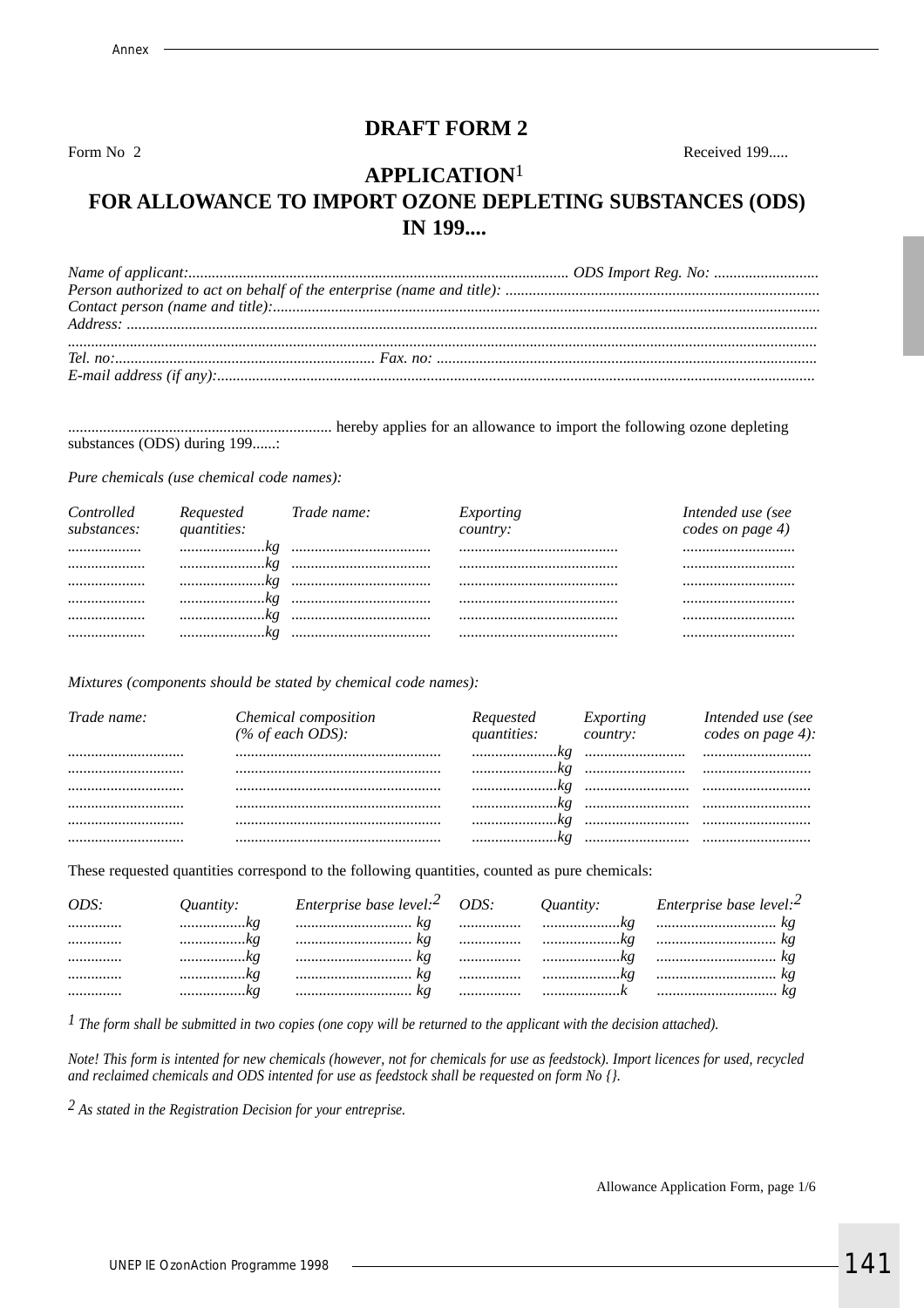[Additional information: requests could here be made for further information as needed for approval of the application, for planning ODS phase-out strategies and/or for information to the Ozone Secretariat, e.g. on estimated volume in coming two-three years, the enterprise's intended activities to phase-out its import of ODS, etc.)] 

I hereby declare that the information given in this application and its annexes is accurate.

Note! Making a statement which the applicant knows or ought to have known to be false or misleading is subject to penalties as stated in {the Act xxx......Article yyy...........}.

(authorized representative of the applicant)

(name in block letters, title)

Allowance Application Form, page 2/6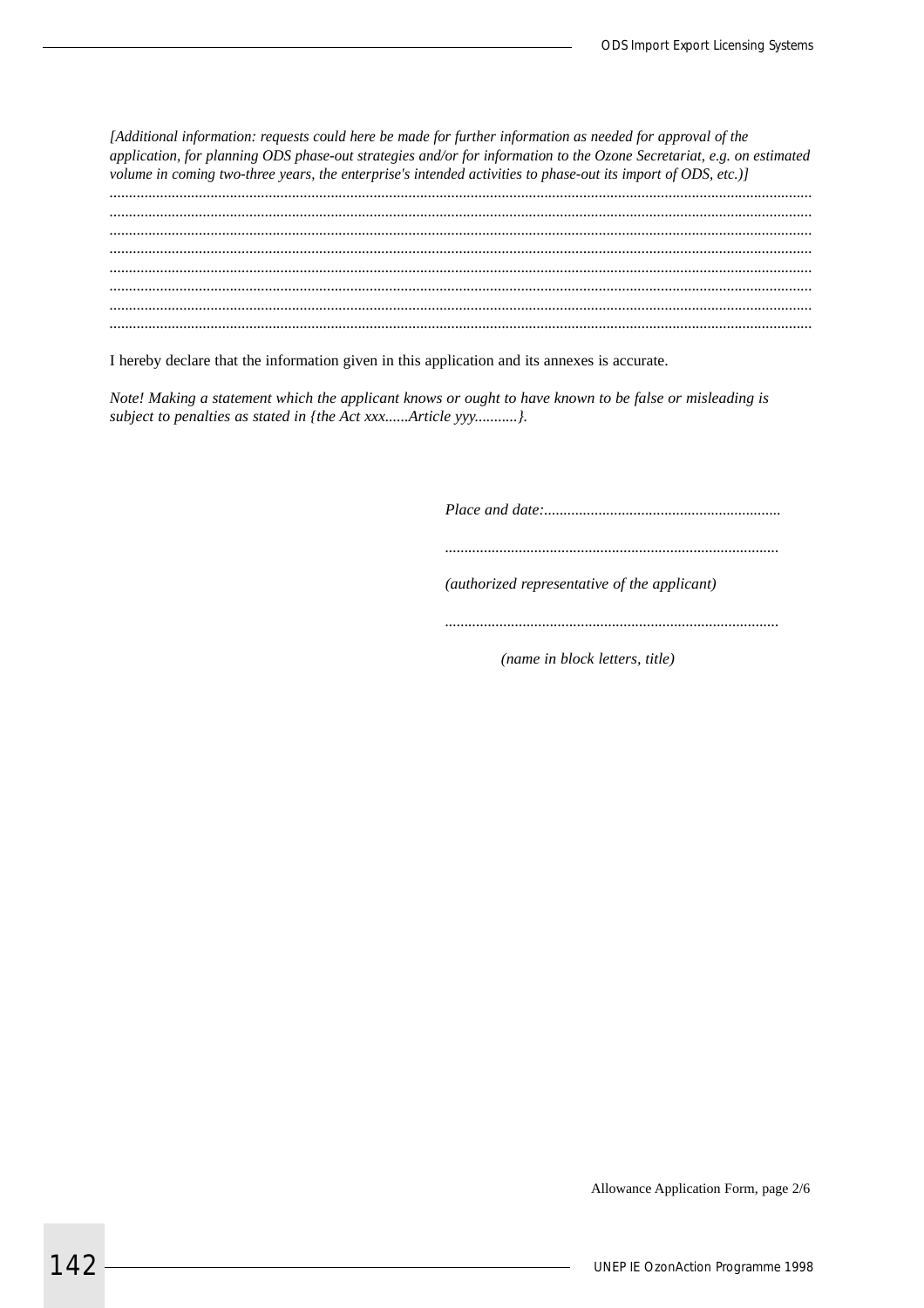### **For official use**

### **RECOMMENDATION**

The information and calculations provided in this application have been checked and found

|                                                                 | Allowance No                                                                                                                   |
|-----------------------------------------------------------------|--------------------------------------------------------------------------------------------------------------------------------|
|                                                                 | /signature of authorized ODS officer/                                                                                          |
|                                                                 |                                                                                                                                |
|                                                                 | as stated below. The recommended quantities constitute a % reduction of the enterprise's imports of these chemicals during 199 |
|                                                                 |                                                                                                                                |
|                                                                 |                                                                                                                                |
| $\Box$ accurate<br>$\Box$ inaccurate in the following respects: |                                                                                                                                |

### **DECISION**

### **Allowance**

As authorized by Art. {xx} of the {Act on etc......and .....}, I hereby entitle

................................................................................................................ to import the following quantities of ozone depleting substances during the period *1 January 199..... to 31 December 199....:*

| ODS. | Juantity:    | ODS: | Juantity: | ODS. | <i>Ouantity:</i> |
|------|--------------|------|-----------|------|------------------|
|      |              |      |           |      | 1                |
|      | <br>$\sim$   |      |           |      | 11.6             |
|      | <br>$\cdots$ |      |           |      | 1                |

in total, *including ODS components in mixed chemicals.* The allowance can be divided in multiple shipments.

This allowance is applicable to imports from the following countries :

...................................................................................................................................................................

*The allowance is subject to the following conditions:*

❐ Clearance of each shipment shall be requested from {the Ministry of the Environment} before the goods leave the port of origin. Goods which arrive without previous clearance can be detained at the port of entry and/or returned to the port of origin at the importer's expense.

❐ Imported containers shall be labelled with the name and address of the importer, allowance number, and chemical composition (in full and with chemical code names).

❐ Actually imported quantities during 199.... shall be reported to {the Ministry of the Environment} by ................ .................. on Form No ..........

❐ ................................................shall keep records of sold quantities including names and addresses of the purchasers and intended usage, specified as indicated in the code list overleaf. The records shall be kept for {five} years and:

- $\square$  made available upon request for inspections.
- □ submitted annually to the {Ministry of Environment} by .......................
- ❐ submitted to {the Ministry of Environment} upon request.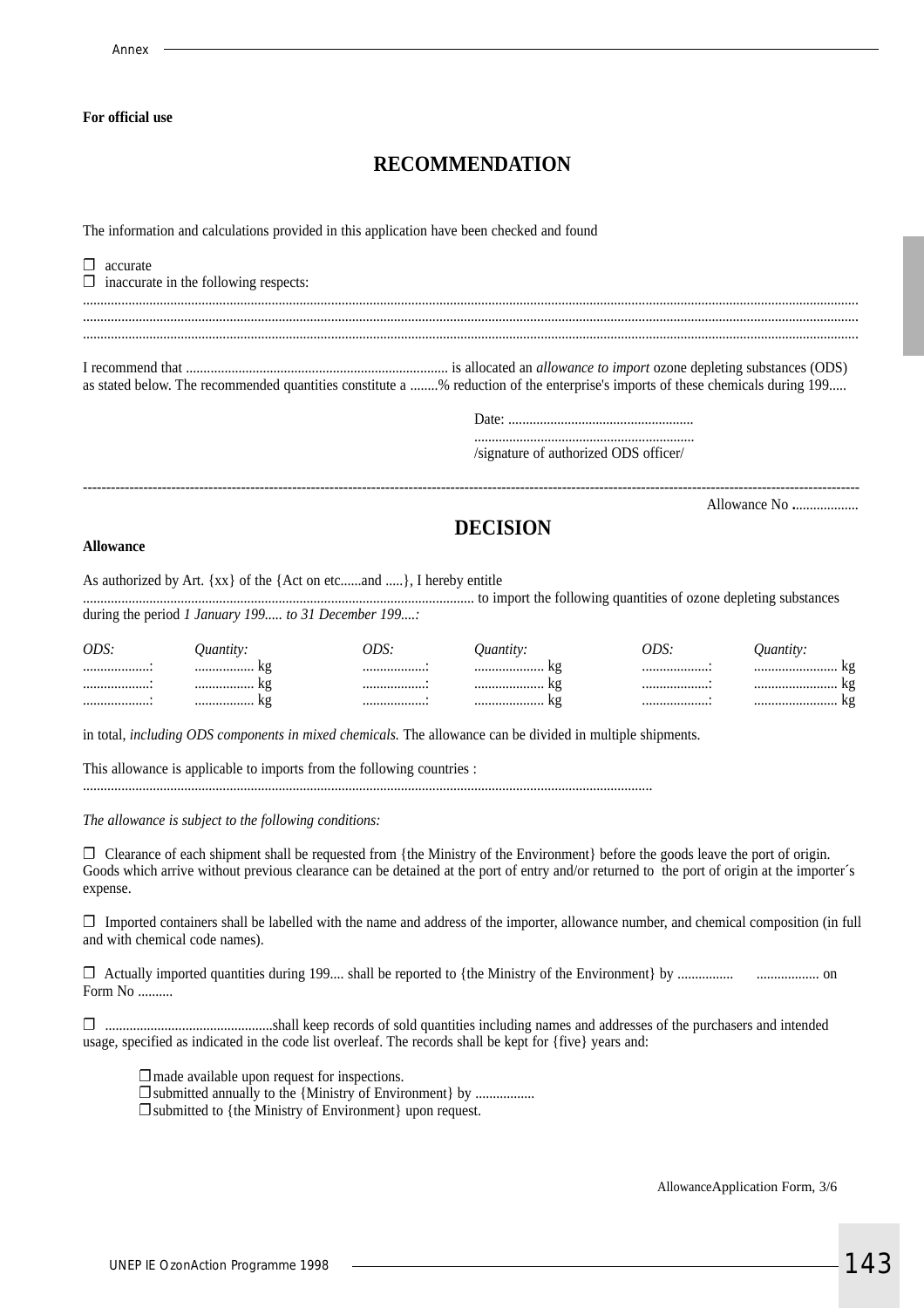## **End Use Code Numbers**

#### *1. Refrigeration*

- 1.1. Commercial
- 1.2. Industrial
- 1.3. Domestic
- 1.4. Transport

#### *2. Air-conditioning*

- 2.1. Commercial
- 2.2. Industrial
- 2.3. Domestic
- 2.4. Transport (private and public)

#### *3. Aerosols*

- 3.1. Commercial products
- 3.2. For industrial use

#### *4. Foam blowing*

- 4.1. Flexible foams
- 4.2. Rigid foams
- 4.3. Semi-rigid foams

#### *5. Solvents*

- 5.1. Electronics
- 5.2. Metal cleaning
- 5.3. Dry cleaning (textiles)
- 5.3. Other

#### *6. Fire fighting*

- 6.1. Portable
- 6.2. Fixed systems

*7. Fumigation*

- 7.1. Quarantine
- 7.2. Pre-shipment
- 7.3. Soil fumigation
- 7.4. Other agricultural uses
- 7.5. Other
- *8. Miscellaneous* (to be specified)

Allowance Application Form, page 4/6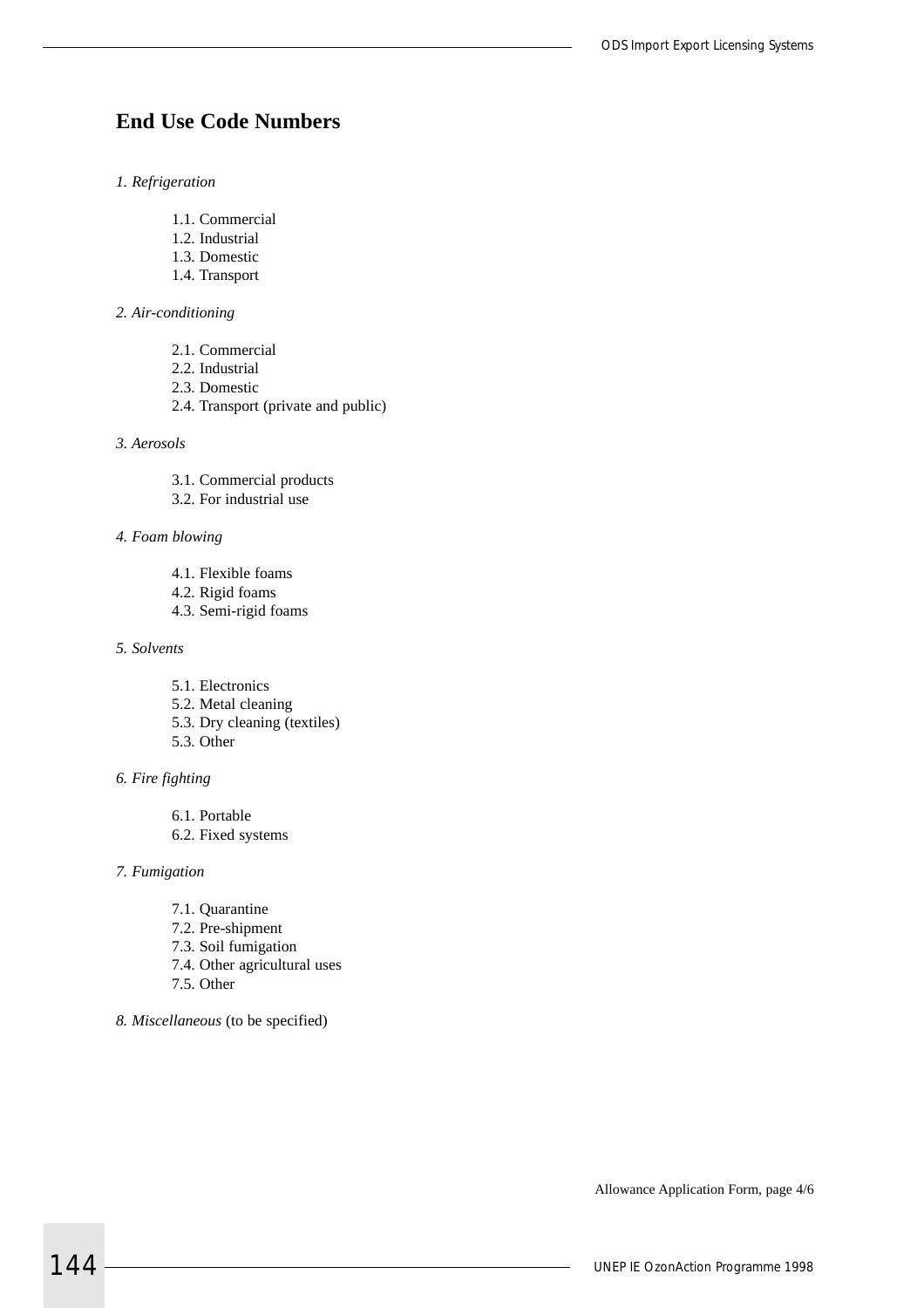(Decision, continued)

#### **Rejected application**

| denied for the following reasons: |  |
|-----------------------------------|--|

❏ the country in question is not a Party to Montreal Protocol/the relevant Amendment of the Montreal Protocol;

Appeal against this decision shall be addressed to ............................................................................................... and submitted not later than by ..........................................

Date: .........................................................

............................................................... [name and position of authorized official]

{Official stamp)

Allowance Application Form, page 5/6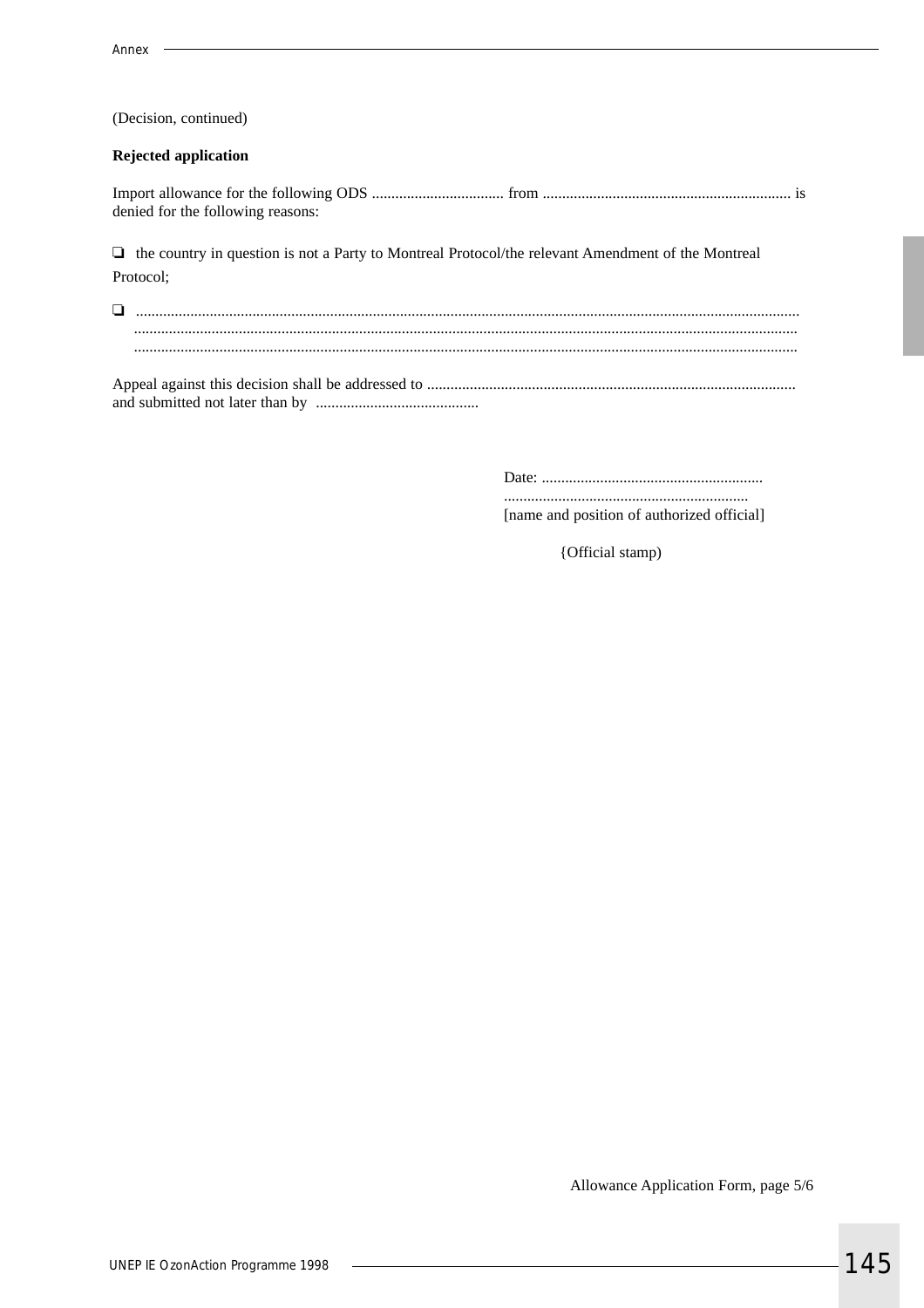|                      | Sign. of cus-<br>toms officer                                       |                                                                                               |  |  |  |  |  |  |  |  |  |
|----------------------|---------------------------------------------------------------------|-----------------------------------------------------------------------------------------------|--|--|--|--|--|--|--|--|--|
|                      | Registered<br>under customs<br>code no                              |                                                                                               |  |  |  |  |  |  |  |  |  |
|                      | Port of entry                                                       |                                                                                               |  |  |  |  |  |  |  |  |  |
| For Customs officers | $\begin{array}{c} \text{Time of}\\ \text{arival} \end{array}$       |                                                                                               |  |  |  |  |  |  |  |  |  |
|                      | Remaining<br>approved<br>quantities<br>in 199. (kg)                 |                                                                                               |  |  |  |  |  |  |  |  |  |
|                      | $\begin{array}{c} \text{Character} \\ \text{approx} \\ \end{array}$ | (signature<br>of author.<br>officer)                                                          |  |  |  |  |  |  |  |  |  |
|                      |                                                                     | $\begin{array}{c} \text{Clearnce} \\ \text{required} \\ (\text{date}, \text{no}) \end{array}$ |  |  |  |  |  |  |  |  |  |
|                      |                                                                     | trade name                                                                                    |  |  |  |  |  |  |  |  |  |
|                      |                                                                     | $[$ whereof in $\left  \right $ mixtures (kg)                                                 |  |  |  |  |  |  |  |  |  |
|                      | Actual Shipment                                                     | ODS in<br>actual<br>shipment (kg)                                                             |  |  |  |  |  |  |  |  |  |
|                      | Approved<br>allowance for<br>199<br>(kg)                            |                                                                                               |  |  |  |  |  |  |  |  |  |
| For ODS officer      | Type of<br>ODS                                                      |                                                                                               |  |  |  |  |  |  |  |  |  |
|                      |                                                                     |                                                                                               |  |  |  |  |  |  |  |  |  |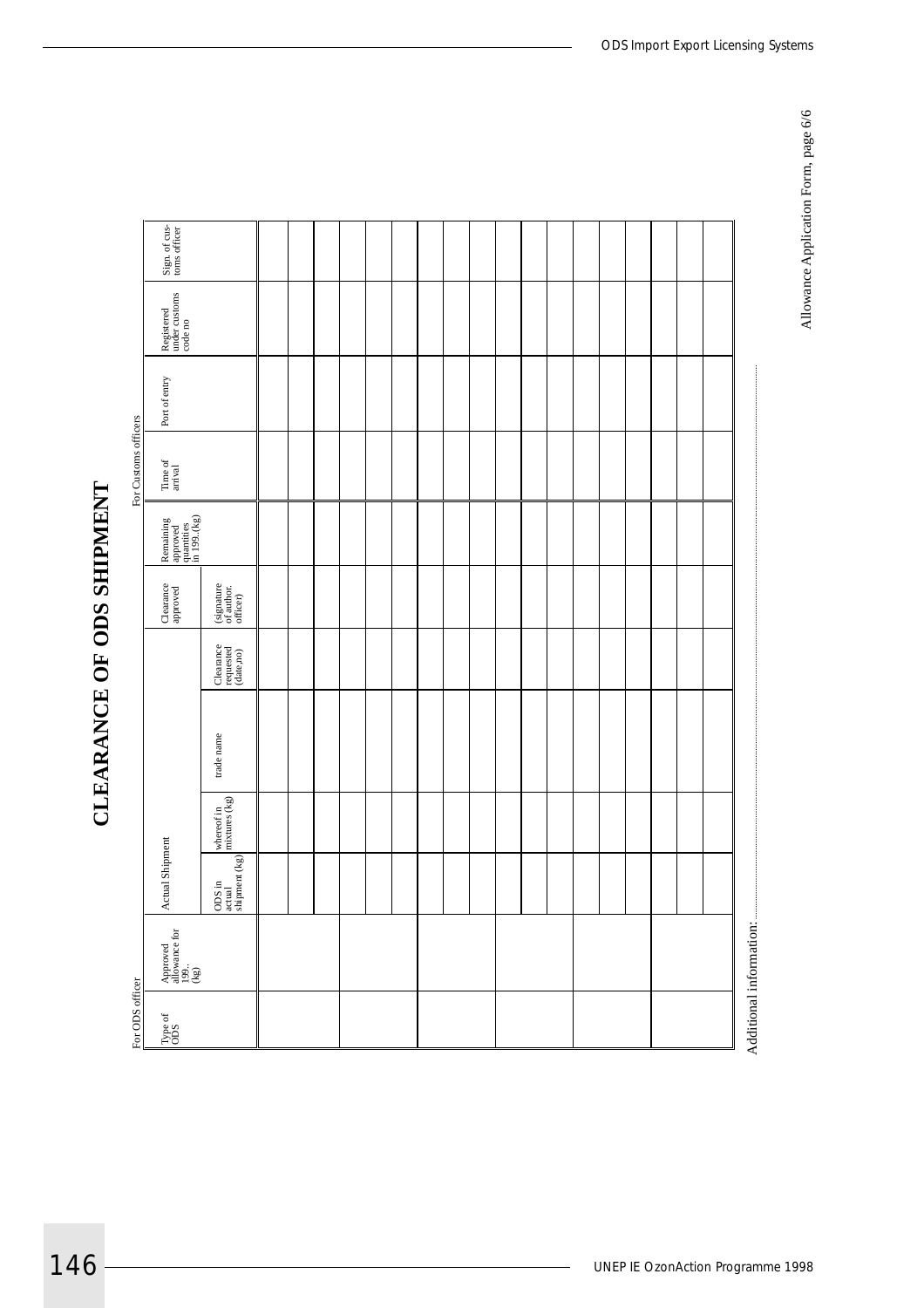|                                                                                                                                                                                                                                                                                                                                                                                     |                                                                                                                            |                                                                                                                                                                                                                                                                                                                                                                                                                                                                                                                                                                | $E$ -mail address: $\Box$                                                                                                                                                                                                                                                                                                                                                                                                                                                                                                                                                                                                                                                                                                                                                                                                                                                                                                                                                                                                                                                                                                                                                                                                                                                                                                                                                                                                                                                                                                                                                                                         |                                                                                                                                                                                                                                                                                                                                                                                                                                                                                                                                                                             |                                                                                                                                                                                                                                                                                                                                                                                                                                                       |
|-------------------------------------------------------------------------------------------------------------------------------------------------------------------------------------------------------------------------------------------------------------------------------------------------------------------------------------------------------------------------------------|----------------------------------------------------------------------------------------------------------------------------|----------------------------------------------------------------------------------------------------------------------------------------------------------------------------------------------------------------------------------------------------------------------------------------------------------------------------------------------------------------------------------------------------------------------------------------------------------------------------------------------------------------------------------------------------------------|-------------------------------------------------------------------------------------------------------------------------------------------------------------------------------------------------------------------------------------------------------------------------------------------------------------------------------------------------------------------------------------------------------------------------------------------------------------------------------------------------------------------------------------------------------------------------------------------------------------------------------------------------------------------------------------------------------------------------------------------------------------------------------------------------------------------------------------------------------------------------------------------------------------------------------------------------------------------------------------------------------------------------------------------------------------------------------------------------------------------------------------------------------------------------------------------------------------------------------------------------------------------------------------------------------------------------------------------------------------------------------------------------------------------------------------------------------------------------------------------------------------------------------------------------------------------------------------------------------------------|-----------------------------------------------------------------------------------------------------------------------------------------------------------------------------------------------------------------------------------------------------------------------------------------------------------------------------------------------------------------------------------------------------------------------------------------------------------------------------------------------------------------------------------------------------------------------------|-------------------------------------------------------------------------------------------------------------------------------------------------------------------------------------------------------------------------------------------------------------------------------------------------------------------------------------------------------------------------------------------------------------------------------------------------------|
| Pure chemicals (use chemical code names)                                                                                                                                                                                                                                                                                                                                            | the policies of the policies of the policies for clearance of the following shipments of ozone depleting substances (ODS): |                                                                                                                                                                                                                                                                                                                                                                                                                                                                                                                                                                |                                                                                                                                                                                                                                                                                                                                                                                                                                                                                                                                                                                                                                                                                                                                                                                                                                                                                                                                                                                                                                                                                                                                                                                                                                                                                                                                                                                                                                                                                                                                                                                                                   |                                                                                                                                                                                                                                                                                                                                                                                                                                                                                                                                                                             |                                                                                                                                                                                                                                                                                                                                                                                                                                                       |
| $\begin{picture}(180,10) \put(0,0){\vector(1,0){10}} \put(10,0){\vector(1,0){10}} \put(10,0){\vector(1,0){10}} \put(10,0){\vector(1,0){10}} \put(10,0){\vector(1,0){10}} \put(10,0){\vector(1,0){10}} \put(10,0){\vector(1,0){10}} \put(10,0){\vector(1,0){10}} \put(10,0){\vector(1,0){10}} \put(10,0){\vector(1,0){10}} \put(10,0){\vector(1,0){10}} \put(10,0){\vector($<br>ODS: | $Quantity$ $(kg)$ : Trade name:                                                                                            | Exporter: <sup>1</sup><br>Customs code no:                                                                                                                                                                                                                                                                                                                                                                                                                                                                                                                     | Scheduled                                                                                                                                                                                                                                                                                                                                                                                                                                                                                                                                                                                                                                                                                                                                                                                                                                                                                                                                                                                                                                                                                                                                                                                                                                                                                                                                                                                                                                                                                                                                                                                                         | time of arrival:                                                                                                                                                                                                                                                                                                                                                                                                                                                                                                                                                            | Port of entry:                                                                                                                                                                                                                                                                                                                                                                                                                                        |
| $\overline{4}$<br>$\overline{\phantom{a}}$                                                                                                                                                                                                                                                                                                                                          | Mixtures (components to be stated by chemical code names):                                                                 |                                                                                                                                                                                                                                                                                                                                                                                                                                                                                                                                                                |                                                                                                                                                                                                                                                                                                                                                                                                                                                                                                                                                                                                                                                                                                                                                                                                                                                                                                                                                                                                                                                                                                                                                                                                                                                                                                                                                                                                                                                                                                                                                                                                                   | $\begin{minipage}{0.9\linewidth} \includegraphics[width=0.9\linewidth]{images/1000000.pdf} \includegraphics[width=0.9\linewidth]{images/1000000.pdf} \includegraphics[width=0.9\linewidth]{images/1000000.pdf} \includegraphics[width=0.9\linewidth]{images/1000000.pdf} \includegraphics[width=0.9\linewidth]{images/1000000.pdf} \includegraphics[width=0.9\linewidth]{images/1000000.pdf} \includegraphics[width=0.9\linewidth]{images/1000000.pdf} \includegraphics[width=0.9\linewidth]{images/1000000.pdf} \includegraphics[width=0.9\linewidth]{images/1000000.pdf}$ |                                                                                                                                                                                                                                                                                                                                                                                                                                                       |
| Trade name:                                                                                                                                                                                                                                                                                                                                                                         | Chemical composition<br>(% of each <i>ODS</i> ).<br>$Quantity$ $(kg)$ :                                                    | Customs code no:                                                                                                                                                                                                                                                                                                                                                                                                                                                                                                                                               | Exporter: <sup>1</sup>                                                                                                                                                                                                                                                                                                                                                                                                                                                                                                                                                                                                                                                                                                                                                                                                                                                                                                                                                                                                                                                                                                                                                                                                                                                                                                                                                                                                                                                                                                                                                                                            | time of arrival:<br><b>Scheduled</b>                                                                                                                                                                                                                                                                                                                                                                                                                                                                                                                                        | Port of entry:                                                                                                                                                                                                                                                                                                                                                                                                                                        |
| $\overline{\phantom{a}}$<br>$\boldsymbol{I}$ , and a support of $\boldsymbol{I}$                                                                                                                                                                                                                                                                                                    |                                                                                                                            | $\label{def:1}$<br>$\label{def:3} \begin{minipage}{0.9\linewidth} \begin{minipage}{0.9\linewidth} \begin{minipage}{0.9\linewidth} \begin{minipage}{0.9\linewidth} \end{minipage} \begin{minipage}{0.9\linewidth} \begin{minipage}{0.9\linewidth} \end{minipage} \end{minipage} \begin{minipage}{0.9\linewidth} \begin{minipage}{0.9\linewidth} \begin{minipage}{0.9\linewidth} \end{minipage} \end{minipage} \begin{minipage}{0.9\linewidth} \begin{minipage}{0.9\linewidth} \end{minipage} \end{minipage} \begin{minipage}{0.9\linewidth} \begin{minipage}{0$ | $\label{def:1} \begin{minipage}{0.9\linewidth} \begin{minipage}{0.9\linewidth} \begin{minipage}{0.9\linewidth} \begin{minipage}{0.9\linewidth} \end{minipage} \end{minipage} \end{minipage} \begin{minipage}{0.9\linewidth} \begin{minipage}{0.9\linewidth} \begin{minipage}{0.9\linewidth} \begin{minipage}{0.9\linewidth} \end{minipage} \end{minipage} \end{minipage} \end{minipage} \begin{minipage}{0.9\linewidth} \begin{minipage}{0.9\linewidth} \begin{minipage}{0.9\linewidth} \end{minipage} \end{minipage} \end{minipage}$<br>$\label{def:3} \begin{minipage}{0.9\textwidth} \begin{minipage}{0.9\textwidth} \begin{itemize} \textbf{0.9\textwidth} \begin{itemize} \textbf{0.9\textwidth} \begin{itemize} \textbf{0.9\textwidth} \begin{itemize} \textbf{0.9\textwidth} \begin{itemize} \textbf{0.9\textwidth} \begin{itemize} \textbf{0.9\textwidth} \begin{itemize} \textbf{0.9\textwidth} \begin{itemize} \textbf{0.9\textwidth} \begin{itemize} \textbf{0.9\textwidth} \begin{itemize} \textbf{0.9\textwidth} \begin{itemize} \textbf{0.9\text$<br>$\label{def:1} \begin{minipage}{0.9\textwidth} \begin{minipage}{0.9\textwidth} \centering \begin{minipage}{0.9\textwidth} \centering \end{minipage} \begin{minipage}{0.9\textwidth} \centering \begin{minipage}{0.9\textwidth} \centering \end{minipage} \end{minipage} \begin{minipage}{0.9\textwidth} \centering \begin{minipage}{0.9\textwidth} \centering \end{minipage} \end{minipage} \end{minipage} \begin{minipage}{0.9\textwidth} \centering \begin{minipage}{0.9\textwidth} \centering \end{minipage} \end{minipage} \end{minipage}$ | $\begin{minipage}{0.9\linewidth} \begin{tabular}{ c c c c } \hline \multicolumn{3}{ c }{\textbf{r}} & \multicolumn{3}{ c }{\textbf{r}} & \multicolumn{3}{ c }{\textbf{r}} & \multicolumn{3}{ c }{\textbf{r}} & \multicolumn{3}{ c }{\textbf{r}} & \multicolumn{3}{ c }{\textbf{r}} & \multicolumn{3}{ c }{\textbf{r}} & \multicolumn{3}{ c }{\textbf{r}} & \multicolumn{3}{ c }{\textbf{r}} & \multicolumn{3}{ c }{\textbf{r}} & \multicolumn{3}{ $                                                                                                                         | $\label{def:3} \begin{minipage}{0.9\linewidth} \begin{tabular}{ c c c } \hline \multicolumn{3}{ c }{\textbf{r}} & \multicolumn{3}{ c }{\textbf{r}} & \multicolumn{3}{ c }{\textbf{r}} & \multicolumn{3}{ c }{\textbf{r}} & \multicolumn{3}{ c }{\textbf{r}} & \multicolumn{3}{ c }{\textbf{r}} & \multicolumn{3}{ c }{\textbf{r}} & \multicolumn{3}{ c }{\textbf{r}} & \multicolumn{3}{ c }{\textbf{r}} & \multicolumn{3}{ c }{\textbf{r}} & \multic$ |

*UNEP IE OzonAction Programme 1998*

1 Name, address, country (use space overleaf or attached if necessary).

1 Name, address, country (use space overleaf or attached if necessary).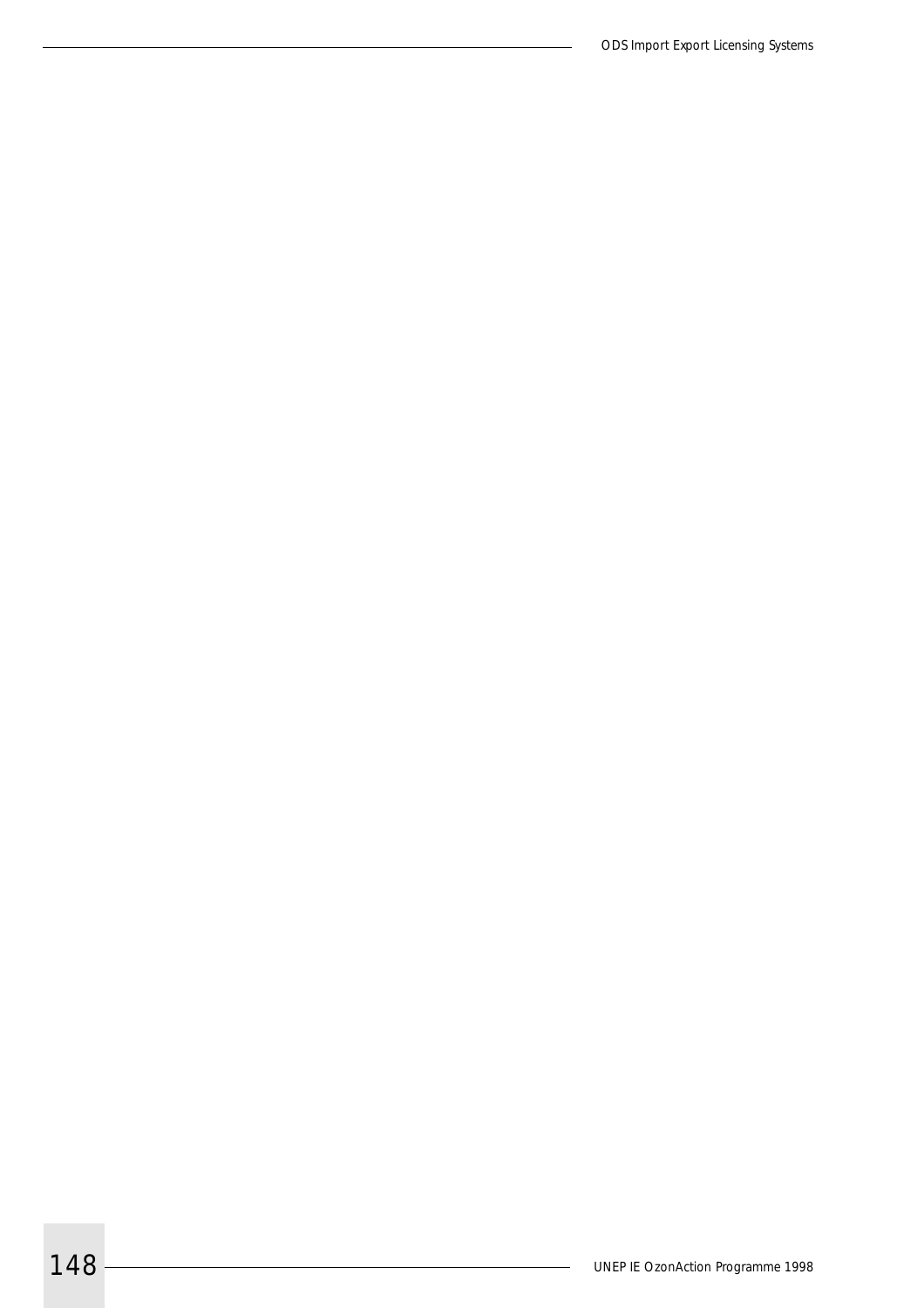## **A N N E X C**

# **Resource Material for Implementation of Import/Export Licensing Systems**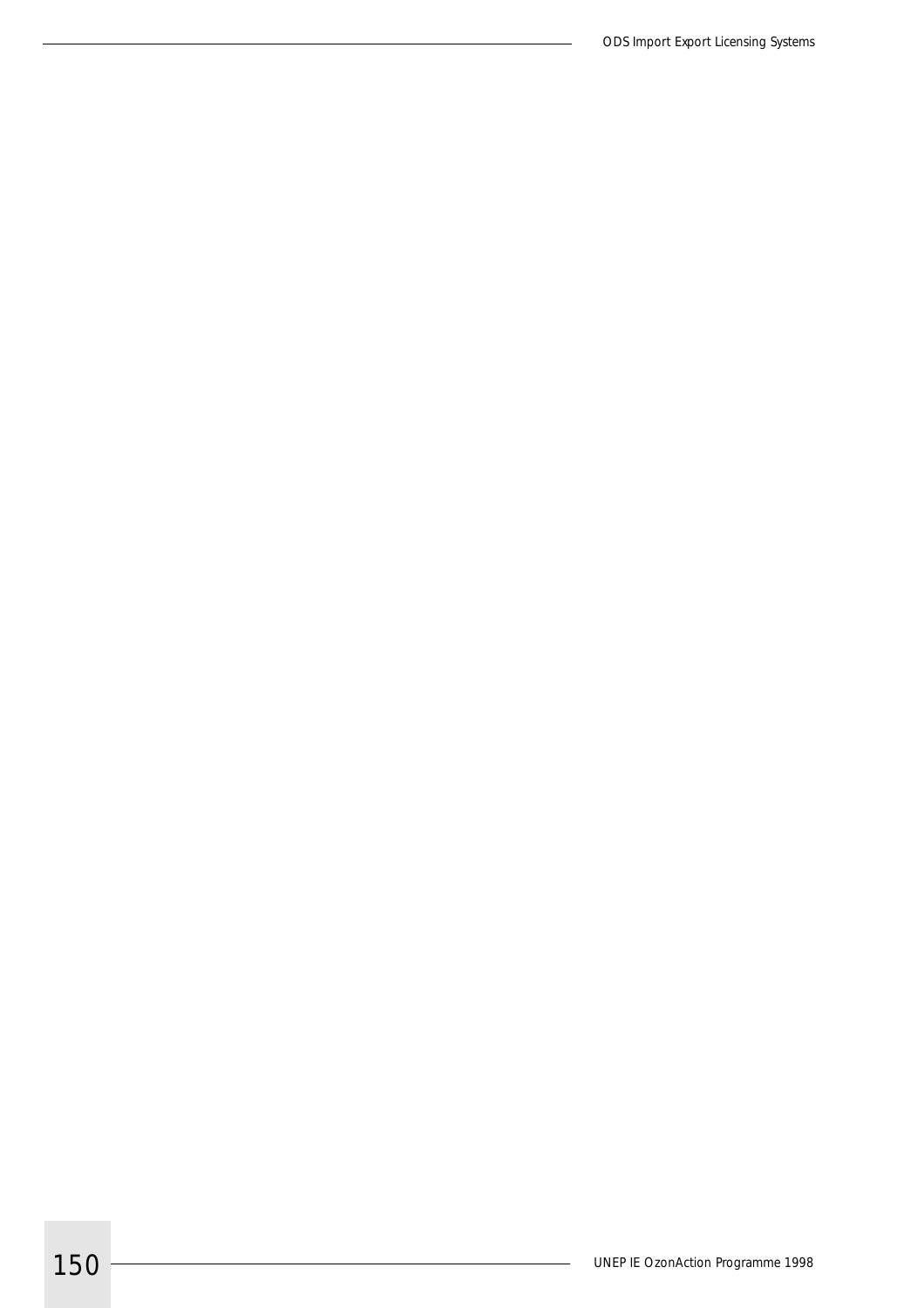## *Annex C 1 Chemical Name, Formula and Commonly Used Code Name for Controlled Substances*

## *Chemicals Controlled by the Montreal Protocol*

| Chemical code | Chemical |               |            |
|---------------|----------|---------------|------------|
| name          | short    | Chemical name | CAS-nummer |
|               | formula  |               |            |

|    | Annex A, gr. I. |                                 |                           |                               |
|----|-----------------|---------------------------------|---------------------------|-------------------------------|
| 01 | CFC-11          | CCI <sub>3</sub> F              | Fluorotrichloromethane    | 75-69-4, 83589-40-6           |
| 02 | $CFC-12$        | CCI <sub>2</sub> F <sub>2</sub> | Difluorodichloromethane   | 75-71-8                       |
| 03 | CFC-113         | $C_2Cl_3F_3$                    | Trichlorotrifluoroethane  | 76-13-1, 354-58-5, 26523-64-8 |
| 04 | CFC-114         | $C_2Cl_2F_4$                    | Dichlorotetrafluoroethane | 76-14-2, 374-07-2, 1320-37-2  |
| 05 | CFC-115         | $C_2CIF_5$                      | Chloropentafluoroethane   | 76-15-3, 12770-91-1           |

*Annex A, gr. II.*

| 06  | Halon-1211        | CF <sub>2</sub> BrC <sub>1</sub> | Bromochlorodifluoromethane | 353-59-3                           |
|-----|-------------------|----------------------------------|----------------------------|------------------------------------|
| -07 | <b>Halon-1301</b> | CBrF <sub>3</sub>                | Bromotrifluoromethane      | 75-63-8                            |
| 08  | Halon-2402        | $C_2F_4Br_2$                     | Dibromotetrafluoroethane   | 124-73-2, 25497-30-7<br>27336-23-8 |

*Annex B, gr. I.*

| 09            | $CFC-13$  | CCIF <sub>3</sub> | Trifluorochloromethane             | 75-72-9                                                 |
|---------------|-----------|-------------------|------------------------------------|---------------------------------------------------------|
| 10            | CFC-111   | $C_2FCI_5$        | Fluoropentachloroethane            | 354-56-3                                                |
| 11            | CFC-112   | $C_2F_2Cl_4$      | Difluorotetrachloroethane          | 76-11-9, 76-12-0                                        |
| 12            | CFC-211   | $C_3FCI_7$        | Fluoroheptachloropropane           |                                                         |
| <sup>13</sup> | CFC-212   | $C_3F_2Cl_6$      | Difluorohexachloropropane          | 3182-26-1                                               |
| 14            | CFC-213   | $C_3F_3Cl_5$      | <b>Trifluoropentachloropropane</b> | 60285-54-3, 134237-31-3                                 |
| 15            | CFC-214   | $C_3F_4Cl_4$      | Tetrafluorotetrachloropropane      | 677-68-9, 29255-31-0                                    |
| 16            | CFC-215   | $C_3F_5CI_3$      | Pentafluorotrichloropropane        | 28109-69-5                                              |
| 17            | $CFC-216$ | $C_3F_6Cl_2$      | <b>Hexafluorodichloropropane</b>   | 661-97-2, 662-01-1, 1652-80-8,<br>2729-28-4, 42560-98-5 |
| 18            | CFC-217   | $C_3F_7Cl$        | Heptafluorochloropropane           | 135401-87-5                                             |

*Annex B, gr. II.*

| $\overline{ }$ |  | $\sim$<br>. . | carbor .<br>tetrachloride<br>. | . .<br>-רז<br>. |  |
|----------------|--|---------------|--------------------------------|-----------------|--|
|----------------|--|---------------|--------------------------------|-----------------|--|

*Annex B, gr. III.*

*20 \* C2H3Cl3 1,1,1-trichloroethane\*\* (also called methyl chloroform) 71-55-6*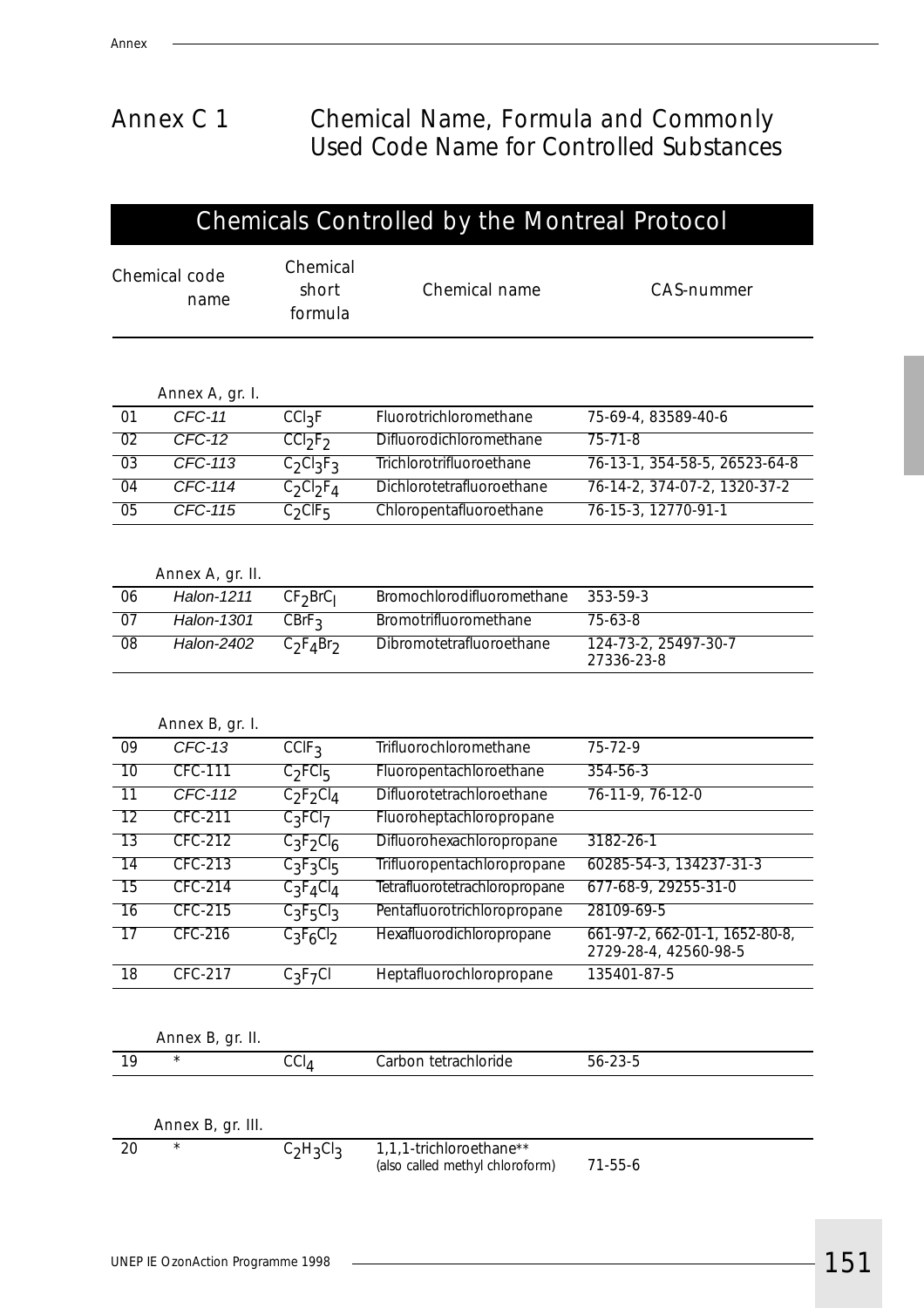|                 | Annex C, gr. I.  |                                   |                             |                                                      |
|-----------------|------------------|-----------------------------------|-----------------------------|------------------------------------------------------|
| 21              | $HCFC-21$        | CHCl <sub>2</sub> F               | Fluorodichloromethane       | 75-43-4                                              |
| $\overline{22}$ | HCFC-22          | CHCIF <sub>2</sub>                | Difluorochloromethane       | $75 - 45 - 6$                                        |
| $\overline{23}$ | HCFC-31          | CH <sub>2</sub> FCI               | Fluorochloromethane         | $593 - 70 - 4$                                       |
| $\overline{24}$ | <b>HCFC-121</b>  | C <sub>2</sub> HCl <sub>4</sub> F | Fluorotetrachloroethane     | $354-11-0$ , $354-14-3$ ,<br>130879-71-9,134237-32-4 |
| 25              | <b>HCFC-122</b>  | $C_2HF_2Cl_3$                     | Difluorotrichloroethane     | 354-15-4                                             |
| $\overline{26}$ | <b>HCFC-123</b>  | $C2HF3Cl2$                        | Trifluorodichloroethane     | $306 - 83 - 2$                                       |
| $\overline{27}$ | <b>HCFC-124</b>  | C <sub>2</sub> HF <sub>4</sub> Cl | Tetrafluorochloroethane     | $354 - 25 - 6$                                       |
| 28              | <b>HCFC-131</b>  | $C_2H_2FCI_3$                     | Fluorotrichloroethane       | 811-95-0, 134237-34-6                                |
| 29              | <b>HCFC-132</b>  | $C_2H_2F_2Cl_2$                   | Difluorodichloroethane      | 1649-08-7                                            |
| 30              | <b>HCFC-133</b>  | $C2H2F3Cl$                        | Trifluorochloroethane       | $75 - 88 - 7$                                        |
| 31              | <b>HCFC-141</b>  | $C_2H_3FCI_2$                     | Fluorodichloroethane        | 1717-00-6                                            |
| $\overline{32}$ | <b>HCFC-141b</b> | $C2H3FCl2$                        | Fluorodichloroethane        | 1717-00-6, 25167-88-8                                |
| 33              | <b>HCFC-142</b>  | $C_2H_3F_2Cl$                     | Difluorochloroethane        |                                                      |
| $\overline{34}$ | <b>HCFC-142b</b> | $C2H3F2Cl$                        | Difluorochloroethane        | $75 - 68 - 3$                                        |
| 35              | <b>HCFC-151</b>  | $C_2H_4FCI$                       | Fluorochloroethane          | $1615 - 75 - 4$                                      |
| 36              | <b>HCFC-221</b>  | $C_3$ HFCI <sub>6</sub>           | Fluorohexachloropropane     | 134190-54-8                                          |
| 37              | <b>HCFC-222</b>  | $C_3HF_2Cl_5$                     | Difluoropentachloropropane  | 116867-32-4                                          |
| 38              | <b>HCFC-223</b>  | $C_3HF_3C1_4$                     | Trifluorotetrachloropropane | 338-75-0, 460-69-5<br>29470-99-9, 134237-95-9        |
| 39              | $HCFC-224$       | $C_3HF_4Cl_3$                     | Tetrafluorotrichloropropane | 422-51-5, 679-85-6                                   |
| 40              | <b>HCFC-225</b>  | $C_3HF_5Cl_2$                     | Pentafluorodichloropropane  | 127564-92-5                                          |
| $\overline{41}$ | HCFC-225ca       | $C_3HF_5Cl_2$                     | Pentafluorodichloropropane  | $422 - 56 - 0$                                       |
| 42              | HCFC-225cb       | $C_3HF_5Cl_2$                     | Pentafluorodichloropropane  | $507 - 55 - 1$                                       |
| $\overline{43}$ | <b>HCFC-226</b>  | $C_3HF_6Cl$                       | Hexafluorochloropropane     | $422 - 55 - 9$                                       |
| 44              | <b>HCFC-231</b>  | $C_3H_2FCI_5$                     | Fluoropentachloropropane    | 134190-48-0                                          |
| $\overline{45}$ | <b>HCFC-232</b>  | $C_3H_2F2Cl_4$                    | Difluorotetrachloropropane  | 819-00-1, 127564-82-3,<br>134237-39-1                |
| 46              | <b>HCFC-233</b>  | $C_3H_2F_3Cl_3$                   | Trifluorotrichloropropane   | 61623-04-9                                           |
| 47              | <b>HCFC-234</b>  | $C_3H_2F_4Cl_2$                   | Tetrafluorodichloropropane  | $4071 - 01 - 6$                                      |
| 48              | <b>HCFC-235</b>  | $C_3H_2F_5Cl$                     | Pentafluorochloropropane    | $422 - 02 - 6$                                       |
| 49              | <b>HCFC-241</b>  | $C_3H_3FCI_4$                     | Fluorotetrachloropropane    | 134190-49-1                                          |
| 50              | <b>HCFC-242</b>  | $C_3H_3F_2Cl_3$                   | Difluorotrichloropropane    |                                                      |
| 51              | <b>HCFC-243</b>  | $C_3H_3F_3Cl_2$                   | Trifluorodichloropropane    | 7126-01-4                                            |
| 52              | <b>HCFC-244</b>  | $C_3H_3F_4Cl$                     | Tetrafluorochloropropane    | 19041-02-2                                           |
| 53              | <b>HCFC-251</b>  | $C_3H_4FCI_3$                     | Fluorotrichloropropane      |                                                      |
| 54              | <b>HCFC-252</b>  | $C_3H_4F_2Cl_2$                   | Difluorodichloropropane     | 7126-15-0                                            |
| 55              | <b>HCFC-253</b>  | $C_3H_4F_3Cl$                     | Trifluorochloropropane      | $460 - 35 - 5$                                       |
| 56              | <b>HCFC-261</b>  | $C_3H_5FCI_2$                     | Fluorodichloropropane       | 7799-56-6                                            |
| 57              | <b>HCFC-262</b>  | $C_3H_5F_2Cl$                     | Difluorochloropropane       | 430-93-3                                             |
| 58              | <b>HCFC-271</b>  | $C_3H_6FCl$                       | Fluorochloropropane         |                                                      |

## *Annex C, gr. II.*

| -59 |                  | CHFBr <sub>2</sub>  | Fluorodibromomethane |           |
|-----|------------------|---------------------|----------------------|-----------|
| 60  | <b>HBFC-22B1</b> | CHF <sub>2</sub> Br | Difluorobromomethane | 1511-62-2 |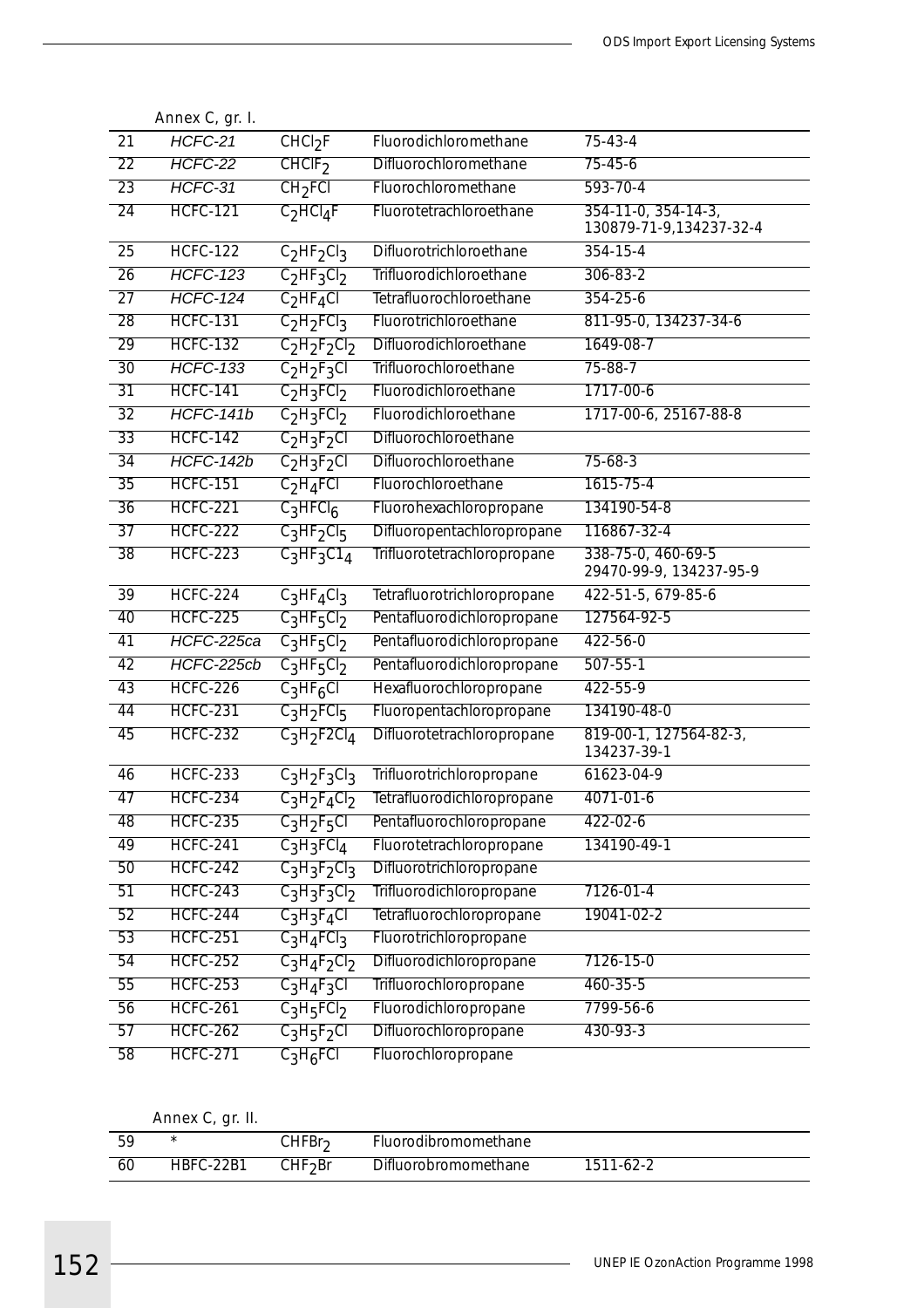| 61              | $^{\star}$        | CH <sub>2</sub> FBr               | Fluorobromomethane         |                         |
|-----------------|-------------------|-----------------------------------|----------------------------|-------------------------|
| 62              | ∗                 | C <sub>2</sub> HFBr <sub>4</sub>  | Fluorotetrabromoethane     |                         |
| 63              | $\overline{\ast}$ | $C2HF2Br3$                        | Difluorotribromoethane     |                         |
| 64              | $\overline{\ast}$ | $C2HF3Br2$                        | Trifluorodibromoethane     |                         |
| 65              | ¥                 | C <sub>2</sub> HF <sub>4</sub> Br | Tetrafluorobromoethane     | $124 - 72 - 1$          |
| 66              | $\overline{\ast}$ | $C2H2FBr3$                        | Fluorotribromoethane       |                         |
| 67              | ₮                 | $C_2H_2F_2Br_2$                   | Difluorodibromoethane      | 75-82-1, 31392-96-8     |
| 68              | ₮                 | $C2H2F3Br$                        | Trifluorobromoethane       | $421 - 06 - 7$          |
| 69              | $\overline{\ast}$ | $C_2H_3FBr_2$                     | Fluorodibromoethane        | 958-97-4                |
| $\overline{70}$ | $\overline{\ast}$ | $C_2H_3F_2Br$                     | Difluorobromoethane        |                         |
| $\overline{71}$ | ₮                 | $C_2H_4FBr$                       | Fluorobromoethane          | $762 - 49 - 2$          |
| $\overline{72}$ | $\overline{\ast}$ | $C_3HFBr_6$                       | Fluorohexabromopropane     | 29470-94-8, 134273-35-7 |
| $\overline{73}$ | $\overline{\ast}$ | $C_3HF_2Br_5$                     | Difluoropentabromopropane  |                         |
| $\overline{74}$ | $\overline{\ast}$ | $C_3HF_3Br_4$                     | Trifluorotetrabromopropane |                         |
| $\overline{75}$ | $\overline{\ast}$ | $C_3HF_4Br_3$                     | Tetrafluorotribromopropane |                         |
| $\overline{76}$ | $\overline{\ast}$ | $C_3HF_5Br_2$                     | Pentafluorodibromopropane  |                         |
| $\overline{77}$ | ¥                 | $C_3HF_6Br$                       | Hexafluorobromopropane     | 63905-11-3              |
| $\overline{78}$ | $\overline{\ast}$ | $C_3H_2FBr_5$                     | Fluoropentabromopropane    |                         |
| $\overline{79}$ | $\overline{\ast}$ | $C_3H_2F_2Br_4$                   | Difluorotetrabromopropane  |                         |
| $\overline{80}$ | $\overline{\ast}$ | $C_3H_2F_3Br_3$                   | Trifluorotribromopropane   |                         |
| 81              | $\overline{\ast}$ | $C_3H_2F_4Br_2$                   | Tetrafluorodibromopropane  |                         |
| $\overline{82}$ | $\overline{\ast}$ | $C_3H_2F_5Br$                     | Pentafluorobromopropane    | $422 - 01 - 5$          |
| $\overline{83}$ | $\overline{\ast}$ | $C_3H_3FBr_4$                     | Fluorotetrabromopropane    |                         |
| 84              | $\ast$            | $C_3H_3F_2Br_3$                   | Difluorotribromopropane    |                         |
| 85              | $\ast$            | $C_3H_3F_3Br_2$                   | Trifluorodibromopropane    | $431 - 21 - 0$          |
| 86              | $\overline{\ast}$ | $C_3H_3F_4Br$                     | Tetrafluorobromopropane    | $679 - 84 - 5$          |
| $\overline{87}$ | $\overline{\ast}$ | $C_3H_4FBr_3$                     | Fluorotribromopropane      |                         |
| $\overline{88}$ | $\ast$            | $C_3H_4F_2Br_2$                   | Difluorodibromopropane     |                         |
| 89              | $\ast$            | $C_3H_4F_3Br$                     | Trifluorobromopropane      |                         |
| 90              | $\overline{\ast}$ | $C_3H_5FBr_2$                     | Fluorodibromopropane       |                         |
| 91              | ₮                 | $C_3H_5F_2Br$                     | Difluorobromopropane       |                         |
| 92              | $\ast$            | $C_3H_6FBr$                       | Fluorobromopropane         | $352 - 91 - 0$          |
|                 | <b>Annex E</b>    |                                   |                            |                         |

| 93 Methyl bromide CH <sub>3</sub> Br | Methyl bromide | 74-83-9 |
|--------------------------------------|----------------|---------|
|                                      |                |         |

\* Code numbers not in common use

\*\* Does not include the isomer 1,1,2-trichloroethane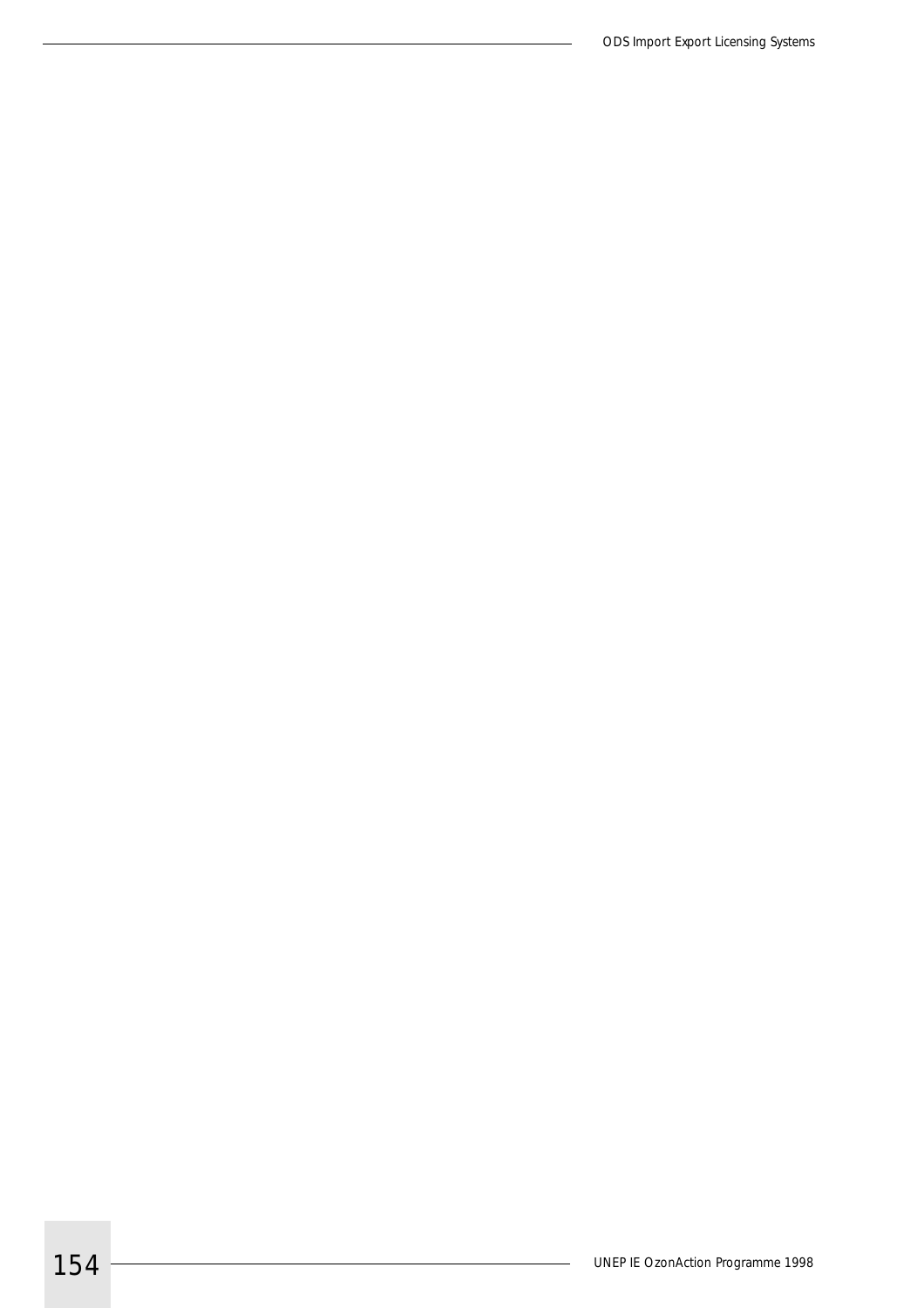## *Annex C. 2 Extract from the Report of the Ninth Meeting of the Parties to the Montreal Protocol*

## **UNITED** UNITED<br>NATIONS



United **Nations** Environment Programme

**Distr. GENERAL** UNEP/OzL.Pro.9/12 25 September 1997 ORIGINAL: ENGLISH

NINTH MEETING OF THE PARTIES TO THE MONTREAL PROTOCOL ON SUBSTANCES THAT DEPLETE THE OZONE LAYER Montreal, 15-17 September 1997

### REPORT OF THE NINTH MEETING OF THE PARTIES TO THE MONTREAL PROTOCOL ON SUBSTANCES THAT DEPLETE THE OZONE LAYER

1. The Ninth Meeting of the Parties to the Montreal Protocol on Substances that Deplete the Ozone Layer was held at the headquarters of the International Civil Aviation Organization (ICAO) in Montreal, from 15 to 17 September 1997.

 $( \ldots )$ 

## VII. ADOPTION OF DECISIONS

97. The Ninth Meeting of the Parties adopted a number of decisions, on the basis of the recommendations submitted by the Open-ended Working Group and its subgroups. The text of the decisions, as adopted by consensus, is contained in paragraph 0 below.

98. The Adjustments and Amendments to the Montreal Protocol (see annexes I-IV below) were adopted on the basis of the report of the Legal Drafting Group, which was presented by Mr. Patrick Széll (United Kingdom), the Chairman of the Group, at the closing session of the Meeting, on 17 September.

99. Introducing the report, the Chairman of the Legal Drafting Group pointed out that the adjustments were divided into three annexes to cover the three different categories of Parties: those who had ratified the Protocol only, those who had also ratified the London Amendment and those who had additionally ratified the Copenhagen Amendment. He pointed out that the fourth annex contained the amendment instrument. Within its Article 1, sections A, B, E and F arose directly from the decisions of the Ninth Meeting of the Parties, while its sections C and D were logically required as a consequence of sections A and B. Its Articles 2 and 3 had been drafted by analogy with the corresponding Articles of the Copenhagen Amendment.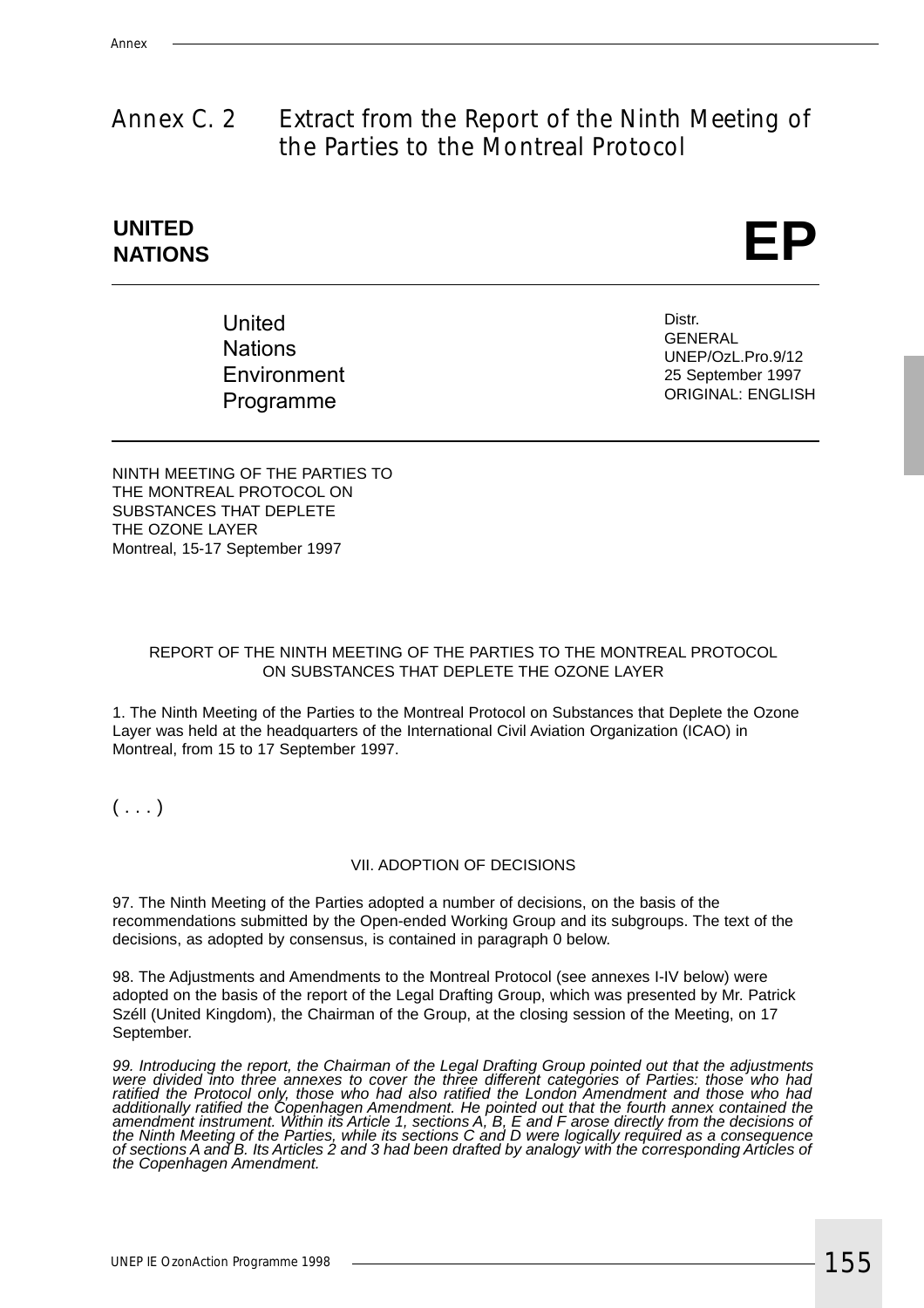#### A. Decisions

100. The Ninth Meeting of the Parties to the Montreal Protocol decides:

 $( \ldots )$ 

#### Decision IX/8. Licensing system

Noting that decisions V/25 and VI/14 A set in place systems for exchange, recording and reporting of information concerning trade in controlled substances to meet the basic domestic needs of Parties operating under Article 5,

Noting that decision VI/14 B requested that recommendations be made to the Seventh Meeting of the Parties concerning whether reports under Article 7 should be made in relation to trade to meet the basic domestic needs of Parties operating under Article 5,

Noting that decision VII/9 required that an import- and export-licensing system be incorporated into the Montreal Protocol by the Ninth Meeting of the Parties,

Noting that, in response to a report prepared by the Secretariat on illegal imports and exports of ozone-depleting substances, decision VIII/20 urged each Party not operating under Article 5 to establish a system for validation and approval of imports of any used, recycled or reclaimed controlled substances before they are imported and to report to the Ninth Meeting of the Parties on the establishment of such a system,

Noting that decision VIII/20 also requests the Ninth Meeting of the Parties to consider instituting a system to require validation and approval of exports of used and recycled ozone-depleting substances from all Parties,

Noting that the Ninth Meeting of the Parties has adopted an Amendment to the Protocol, requiring all Parties to implement an import and export licensing system,

1. That the licensing system to be established by each Party should:

a. Assist collection of sufficient information to facilitate Parties' compliance with relevant reporting requirements under Article 7 of the Protocol and decisions of the Parties; and

b. Assist Parties in the prevention of illegal traffic of controlled substances, including, as appropriate, through notification and/or regular reporting by exporting countries to importing countries and/or by allowing cross-checking of information between exporting and importing countries;

2. To facilitate the efficient notification and/or reporting and/or cross-checking of information, each Party should inform the Secretariat by 31 January 1998 of the name and contact details of the officer to whom such information and requests should be directed. The Secretariat shall periodically prepare, update and circulate to all Parties a full list of these contact details;

3. That the Secretariat and Implementing Agencies should take steps to assist Parties in the design and implementation of appropriate national licensing systems;

4. That Parties operating under Article 5 may require assistance in the development, establishment and operation of such a licensing system and, noting that the Multilateral Fund has provided some funding for such activities, that the Multilateral Fund should provide appropriate additional funding for this purpose;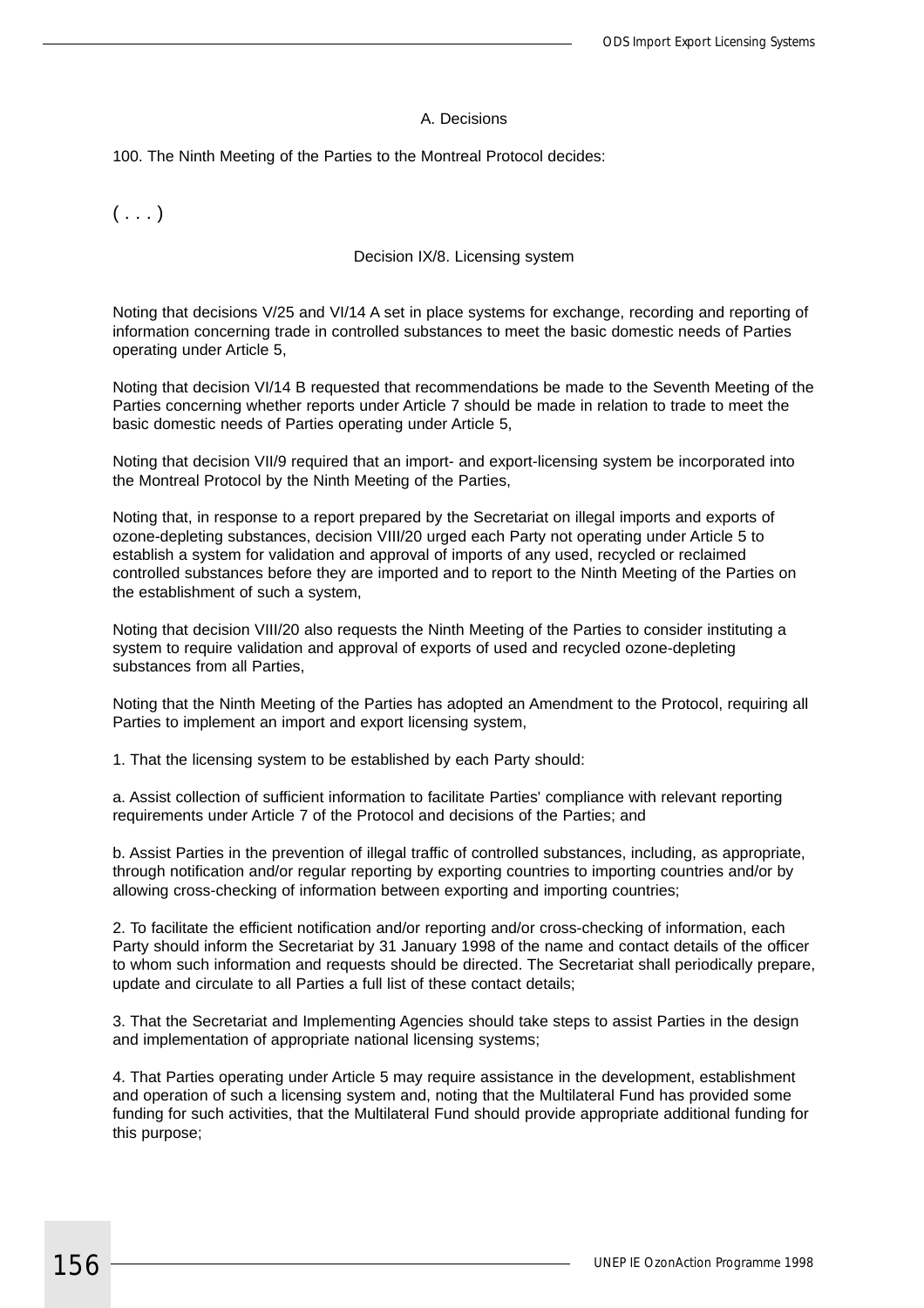Decision IX/9. Control of export of products and equipment whose continuing functioning relies on Annex A and Annex B substances

1. To recommend that each Party adopt legislative and administrative measures, including labelling of products and equipment, to regulate the export and import, as appropriate, of products, equipment, components and technology whose continuing functioning relies on supply of substances listed in Annexes A and B of the Montreal Protocol, in order to avert any adverse impact associated with the export of such products and equipment using technologies that are or will soon be obsolete because of their reliance on Annex A or Annex B substances and which would be inconsistent with the spirit of the Protocol, including decision 1/12 C of the First Meeting of the Parties to the Protocol, held in Helsinki in 1989;

2. To recommend to non-Article 5 Parties to adopt appropriate measures to control, in cooperation with the importing Article 5 Parties, the export of used products and equipment, other than personal effects, whose continuing functioning relies on supply of substances listed in Annexes A and B of the Montreal Protocol;

3. To recommend to Parties to report to the Tenth Meeting of the Parties on actions taken to implement the present decision;

 $( \ldots )$ 

Decision IX/22. Customs codes

1. To express appreciation to the Multilateral Fund, UNEP and the Stockholm Environmental Institute for the useful information on the problems and possibilities of using customs codes for tracking imports of ozone-depleting substances (ODS) contained in the book Monitoring Imports of Ozone-Depleting Substances: A Guidebook;

2. To recommend this book as a guide to Parties seeking more information on this issue;

3. In order to facilitate cooperation between customs authorities and the authorities in charge of ODS control and ensure compliance with licensing requirements, to request the Executive Director of UNEP:

a. To request the World Customs Organization (WCO) to revise its decision of 20 June 1995, recommending one joint national code on all HCFCs under subheading 2903.49, by instead recommending separate national codes under subheading 2903.48 for the most commonly used HCFCs (e.g., HCFC-21; HCFC-22; HCFC-31; HCFC-123; HCFC-124; HCFC-133; HCFC-141b; HCFC-142b; HCFC-225; HCFC-225ca; HCFC-225cb);

b. To further ask the World Customs Organization to work with major ODS suppliers to develop and provide the Parties to the Montreal Protocol, through UNEP, with a check-list of relevant customs codes for ODS that are commonly marketed as mixtures, for use by national customs authorities and authorities in charge of control of ODS to ensure compliance with import licensing requirements;

4. To request all Parties with ODS production facilities to urge their producing companies to cooperate fully with WCO in the preparation of this check-list;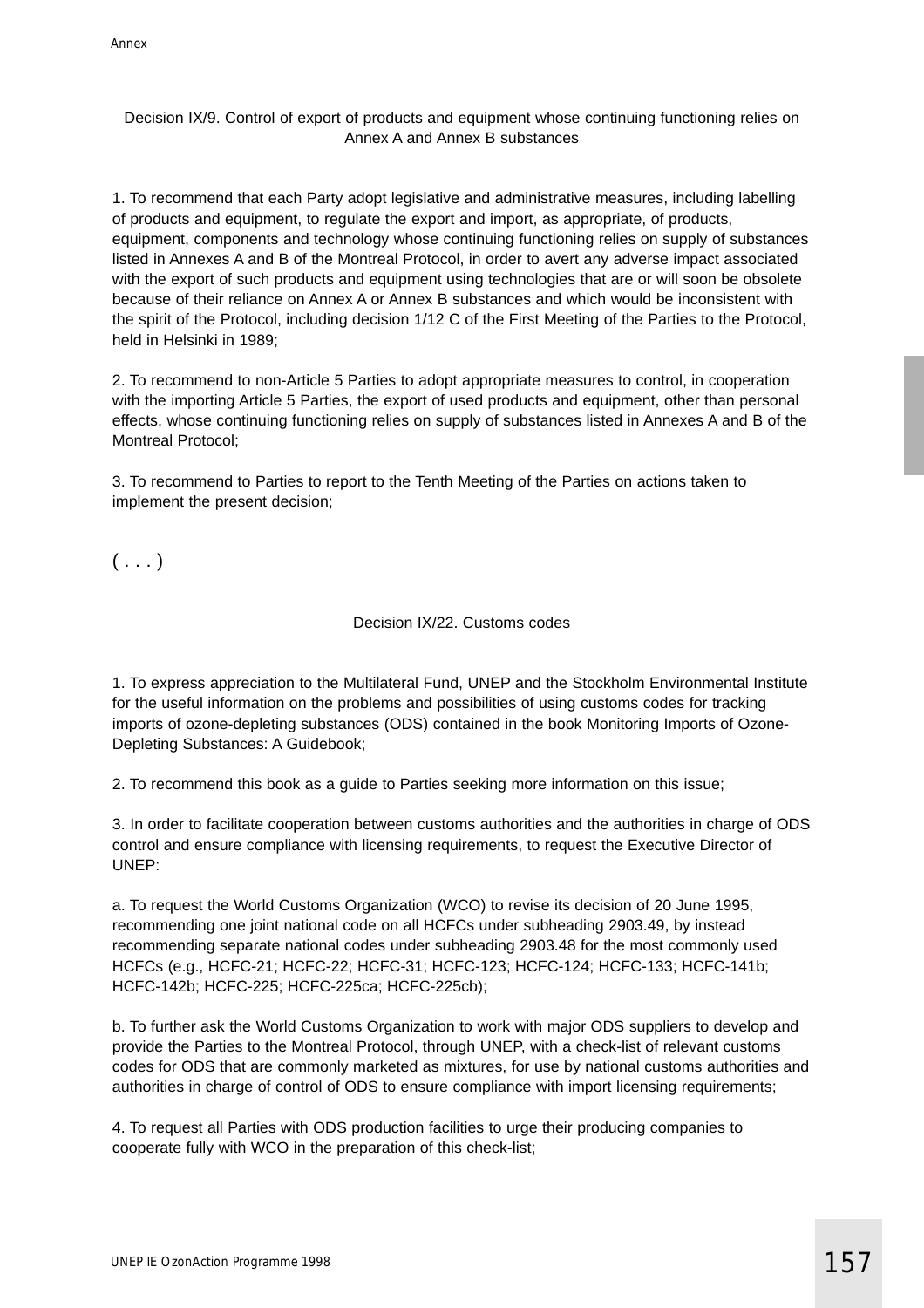$( \ldots )$ 

Decision IX/28. Revised formats for reporting data under Article 7 of the Protocol

1. To note with appreciation the work done by the Implementation Committee and the Secretariat on the review and redesign of the formats for reporting data under Article 7 of the Montreal Protocol;

2. To note that the issue of reporting data is an important one and that it is an area to which the Parties may consider giving greater consideration;

3. To approve the revised forms for reporting data prepared according to the reporting mandates of the Protocol. The data forms are set out in annex VII to the report of the Ninth Meeting of the Parties;

4. To recall decision IV/10 and decision IX/17, paragraph 3, and request TEAP, in cooperation with the UNEP Industry and Environment Centre, to prepare a list of mixtures known to contain controlled substances and the percentage proportions of those substances. In particular, the list should provide information on refrigerant mixtures and solvents. It should report this information to the Parties at the seventeenth meeting of the Open-ended Working Group, and annually thereafter;

5. To request UNEP Industry and Environment Centre to draw on its existing reports and its OzonAction Information Clearing-house (OAIC) diskette database, and, in collaboration with the other Implementing Agencies and the Secretariat of the Multilateral Fund, prepare a handbook on datareporting which will provide information to the Parties to assist all Parties with data-reporting. This information should include techniques for data collection, trade names, as identified by TEAP, customs codes (where these exist), and advice on what sectors of industry may be using these products;

6. To stipulate that, for the purpose of the data-collection only, when reporting data on the consumption of methyl bromide for quarantine and pre-shipment applications, the Parties shall report the amount consumed (i.e., import plus production minus export) and not actual "use";

7. To note that the revised data forms in annex VII to the report of the Ninth Meeting of the Parties, when completed, largely fulfil the reporting requirements under the Montreal Protocol, excluding those for essential-use exemptions;

 $( \ldots )$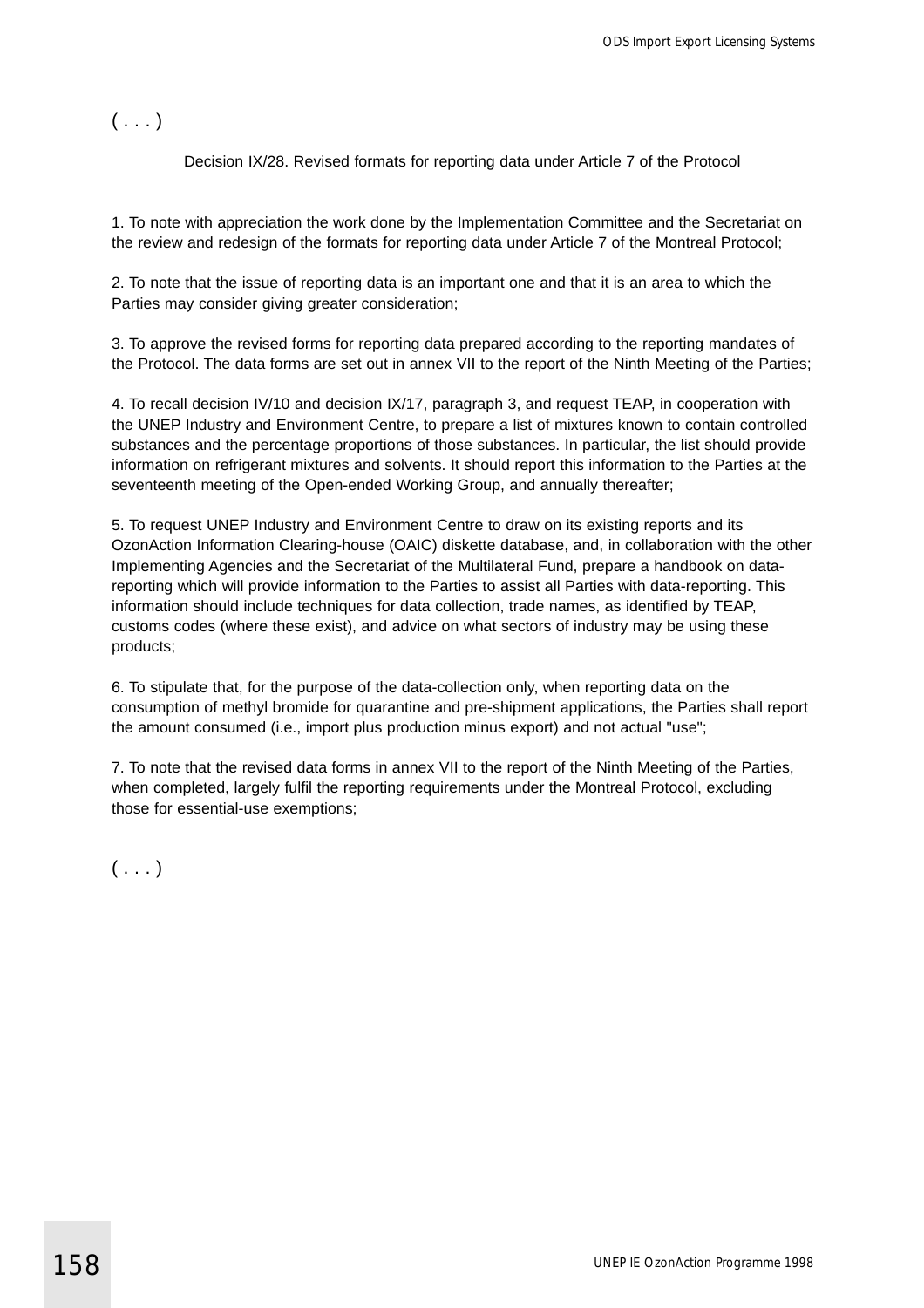$( \ldots )$ 

## Annex IV

## AMENDMENT TO THE MONTREAL PROTOCOL ADOPTED BY THE NINTH MEETING OF THE PARTIES

## ARTICLE I : AMENDMENT

 $( \ldots )$ 

## Article 4B : Licensing

The following Article shall be added to the Protocol as Article 4B :

1. Each Party shall, by 1 January 2000 or within three months of the date of entry into force of this Article for it, whichever is the later, establish and implement a system for licensing the import and export of new, used, recycled and reclaimed controlled substances in Annexes A, B, C and E.

2. Notwithstanding paragraph 1 of this Article, any Party operating under paragraph 1 of the Article 5 which decides it is not in a position to establish and implement a system for licensing the import and export of controlled substances in Annexes C and E, may delay taking those actions until 1 January 2005 and 1 January 2002, respectively.

3. Each Party shall, within three months of the date of introducing its licensing system, report to the Secretariat on the establishment and operation of that system.

4. The Secretariat shall periodically prepare and circulate to all Parties a list of the Parties that have reported to it on their licensing systems and shall forward this information to the Implementation Committee for consideration and appropriate recommendations to the Parties.

#### Article 2 : RELATIONSHIP TO THE 1992 AMENDMENT

No State or regional economic integration organization may deposit an instrument of ratification, acceptance, approval or accession to this Amendment unless it has previously, or simultaneously, deposited such an instrument to the Amendment adopted at the Fourth Meeting of the Parties in Copenhagen, 25 November 1992.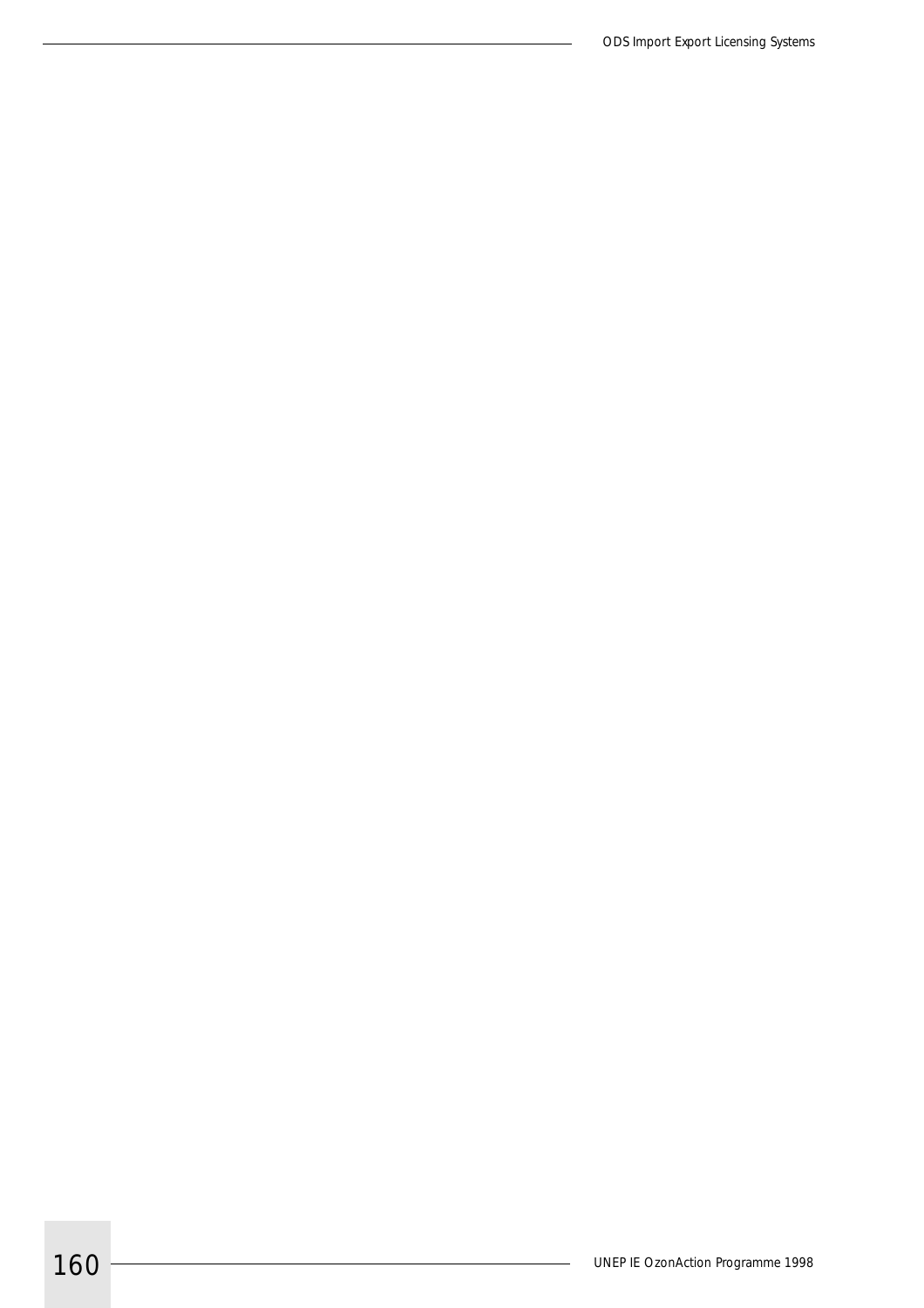## *Annex C. 3 A short explanation of the layout of the draft "Data Reporting Assistance Form"*

*Model Computerized Data Recording System by Mr Iain McGlinchy, Ministry of Environment, New Zealand*

*The «Data Reporting Assistance Form» spreadsheet was set up to meet the needs of the New Zealand Government. It was designed so that any person with a basic knowledge of how spreadsheets work can use it and can modify it to suit their own needs. No special skills are needed.*

*The spreadsheet was written in Microsoft Excel 5.1. Although some versions of the spreadsheet have been saved in Excel 7.0, the spreadsheet can still be opened and will still function in Excel 5.1.* 

*The spreadsheet contains a large number of «Macros». These macros carry out the complicated equations necessary to calculate the totals and also check for errors. Most users will not notice they are present and only the most advanced user would need to change these. Although macros have been used extensively, the sheet has been designed to be easy to alter by a non-specialist.* 

*The spreadsheet was developed because the New Zealand government was experiencing difficulties tracking imports of the refrigerants which are being marketed as replacements for CFCs and HCFCs, in particular the new R400 and R500 series. All of the 400 and 500 series are mixtures, but there are a growing number of these and the percentages of the components are sometimes being changed by the manufacturers as they seek to make them work better.* 

*Although the import of mixtures is becoming more common, the Montreal Protocol requires reporting of consumption of pure substances. This means that ODS officers in countries such as New Zealand which import a range of mixtures must make long calculations to accurately calculate the data they must report to the Secretariat. There is a large chance for mathematical error in this process.* 

*In response to these concerns the spreadsheet was designed to carry out several important functions for ODS Officers. Its main purpose is to accurately calculate consumption of controlled substances in their country in both metric and ODP tonnes. The other function is to calculate ODP values for any new mixtures or where the composition of mixtures has changed.* 

## *Structure*

*The spreadsheet has four «sheets» It will always open on the second sheet, which is the «Data Reporting Assistance Form». This is the only sheet most ODS officers will need to look at or change.*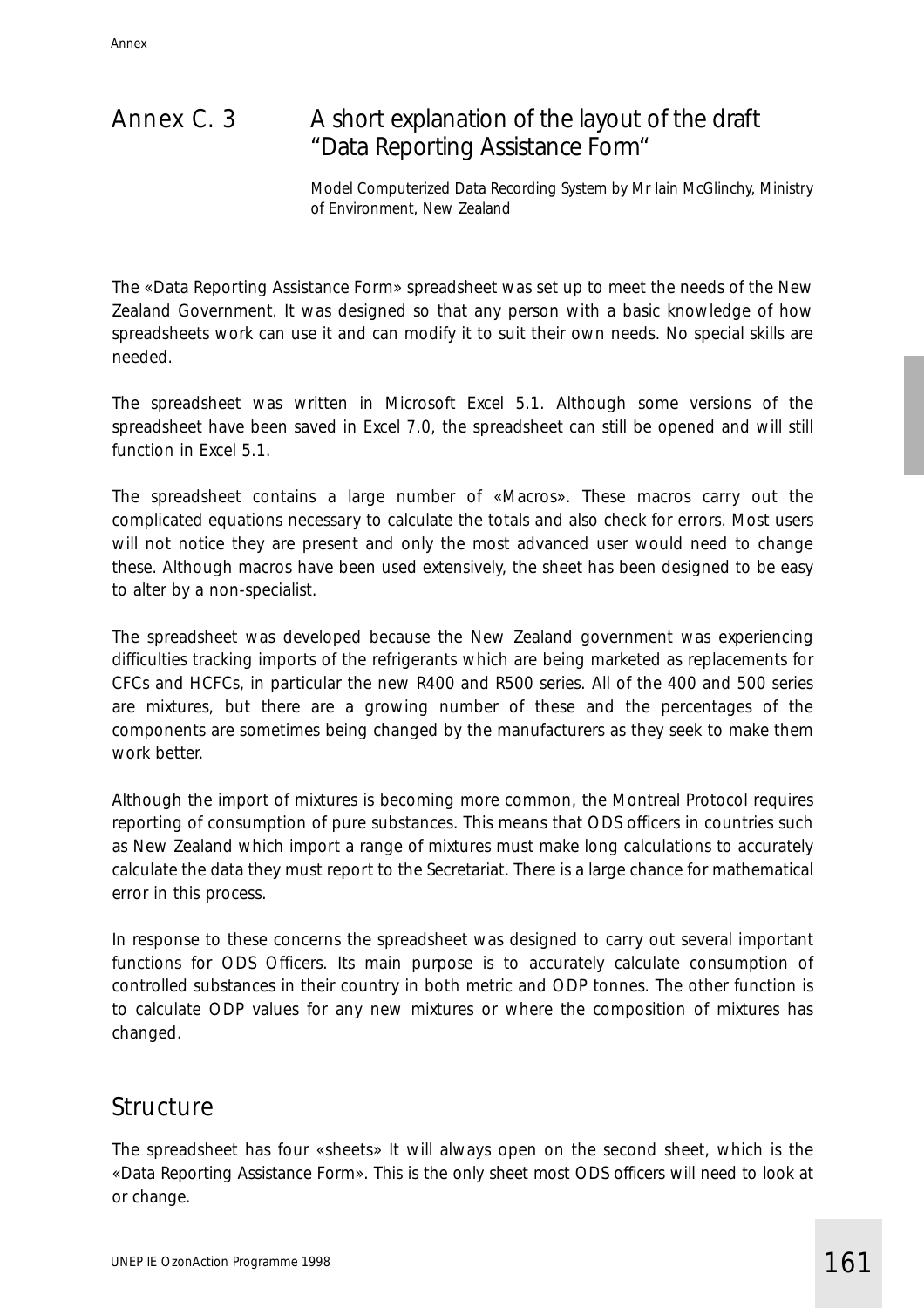*The first sheet labelled « Documentation » contains some background information on inputting data and also some technical advice provided by the person who created the spreadsheet.* 

*The third and fourth sheet should not be altered by the ODS Officer. These contain the «macros» which carry out the error checking and calculations.* 

## *ODP calculation*

*The left hand part of the «Data Reporting Assistance Form» spreadsheet (the yellow columns) contains a list of all the pure substances known to be in use in New Zealand. In some developed countries there may be more substances in use, but it is unlikely they will be found in developing countries for some time. The information in the first column «substance name» uses the standard CFC or HCFC number used in the Montreal Protocol and by industry. The next column gives the ODP which was taken from the Montreal Protocol. For all other substances, including the mixtures (except as noted), the substance name and identification numbers are those issued by the US refrigeration industry body ASHRAE.* 

*In most countries it should not be necessary to change the list of substances on the spreadsheet. The current list has been checked by a range of experts in the TEAP and is accurate in its details of ODP and percentage compositions. However, as noted, one of the key features of the spreadsheet is that is easy to add new substances or mixtures, using the normal Excel insert row function, if needed.*

*To allow the spreadsheet to calculate the correct amounts imported it is necessary to define the components of each mixture and the percentages of these in each mixture. To simplify defining the components of mixtures, each pure substance has been given a short unique code which is shown in the column headed «Part 1». The unique code used in the spreadsheet can be anything as long as it is unique to the substance. It does not have to be the CFC number and can be text. For convenience in typing the data, the unique codes used in defining the mixtures for CFCs and HCFCs is R (for Refrigerant) followed by the normal CFC or HCFC identification number used in the Protocol. For other substances which do not have a normal abbreviation or code, such as methyl bromide, text (i.e. MB) has been used. A generic code called «NonODS» is used for any substance, such as chloropicrin, which ODS Officers will not want to track imports of but appears as part of a mixture. For example, the generic «NoODS» could also be used for the quantities of alcohol or other detergents in solvents if an ODS officer wished to add these to the spreadsheet.* 

*The spreadsheet's unique codes for pure substances have then been used to build a list of mixtures showing the percentage of each pure substance in their components. The use of unique codes to specify the components of mixtures allows great flexibility in adding new mixtures or changing components of existing mixtures. The spreadsheet allows mixtures with up to five components, but only one mixture with more than three parts is known so far.* 

*The spreadsheet automatically calculates the ODP value for all mixtures. If an ODS officer inserts a new mixture the spreadsheet will automatically calculate the ODP for the new mixtures, once the percentages of the components have been inserted. The spreadsheet has an in-built check to*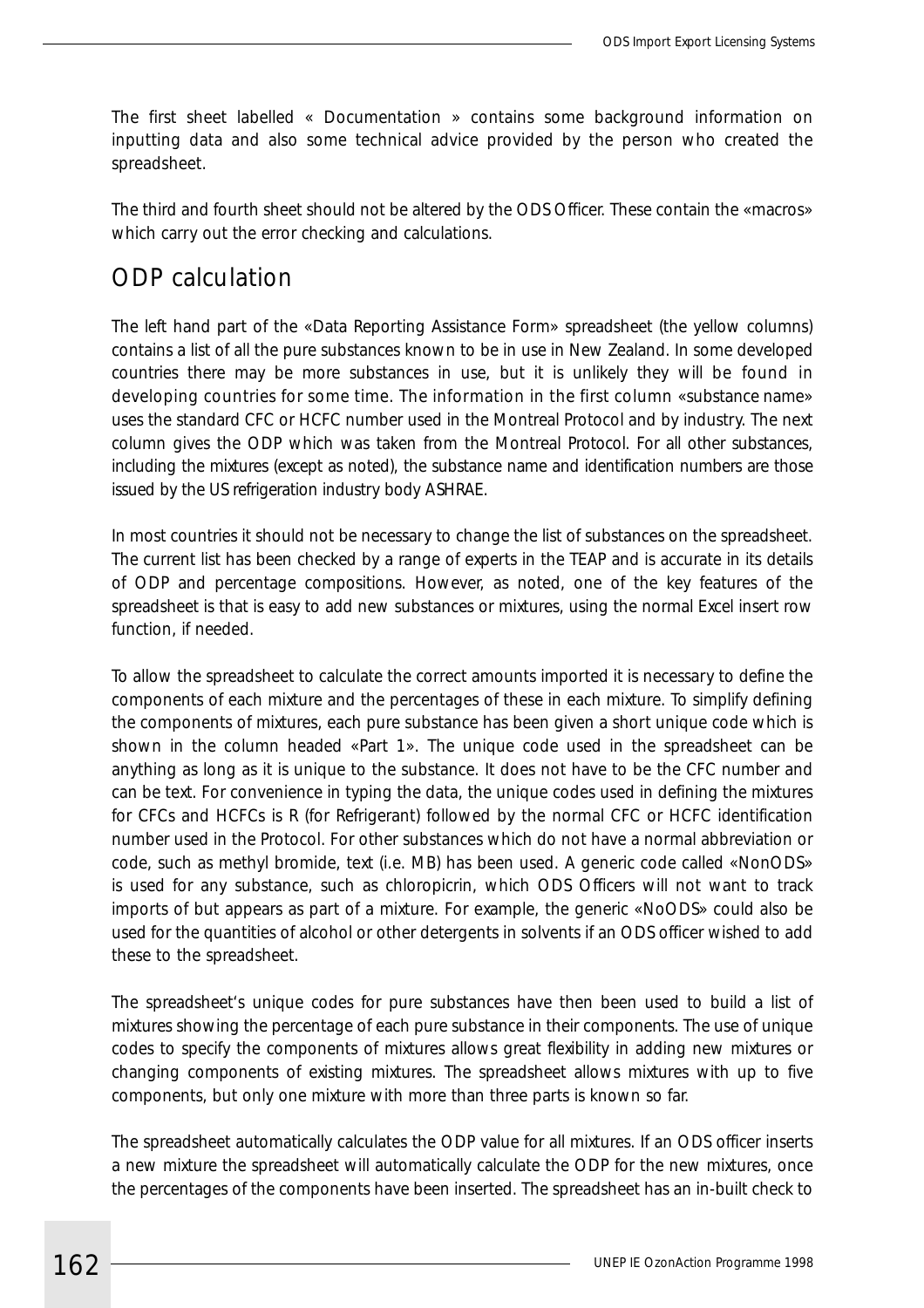*make sure that the components of any mixture add up to100%. This check is carried out each time the red « Check format and recalculate » button is pushed. (Unfortunately for technical reasons the red button cannot be shown on the attached print out). If a row does not add to 100%, the sheet will automatically locate the start of the row where the first error is. (The spreadsheet cannot tell you what the correct percentages should be).* 

*The spreadsheet currently lists a range of non-ozone depleting substances. These are included because they are components of mixtures and also because some governments may wish to monitor imports of these as well. There is no requirement to report information on the non ozone depleting substances to the Secretariat. Information on the non-ozone depleting mixtures in the R400 and R500 series has also been included for completeness. Again, it is not necessary to collect this information or to report it to the Secretariat. This decision can be made by the ODS officer.* 

## *Data entry*

*The second, and most important part of the spreadsheet for most ODS officers, is the green area with columns for data entry.* 

*The spreadsheet was designed on the basis that the ODS officer would collect data from importing companies and not by using official customs codes. It assumes that the ODS Officer would seek information on imports and exports of substances, including mixtures. The information is likely to be collected under a mandatory reporting requirement and it is intended that the data collected would include terms and brand names used by the importers. Importers in New Zealand are specifically asked not to calculate the totals for components of mixtures as this is done by the ODS officer. ODS Officers may wish to print out the left hand column of the spreadsheet to assist importers in supplying the correct information.* 

*How the information is collected and how often, is the decision of the ODS officer. In the case of New Zealand information is collected six-monthly. A new copy of the spreadsheet is created each six months to input the data on to.* 

*If the ODS officer is interested only in «consumption», the data for exports can be put on the same sheet as imports, but as a negative value. The spreadsheet will automatically deduct the amount from the totals. However, it may be easier to make another copy of the spreadsheet and enter the export data separately as export data must still be reported separately to the Secretariat.* 

*Data for each company is entered next to the appropriate substance on each row. The headings of the columns can be changed to give the names of local importers. New columns can be added as needed using the normal Excel column-insert function.* 

*By pushing the red «Check format and recalculate» button the spreadsheet will check that data has not been entered in a blank line. However, it does give an error if text is inserted instead of a number. The spreadsheet also cannot check that the person inputting the data put the correct information in the right row or column. If the spreadsheet finds an error it will take you to the start of the line which has the error in it.*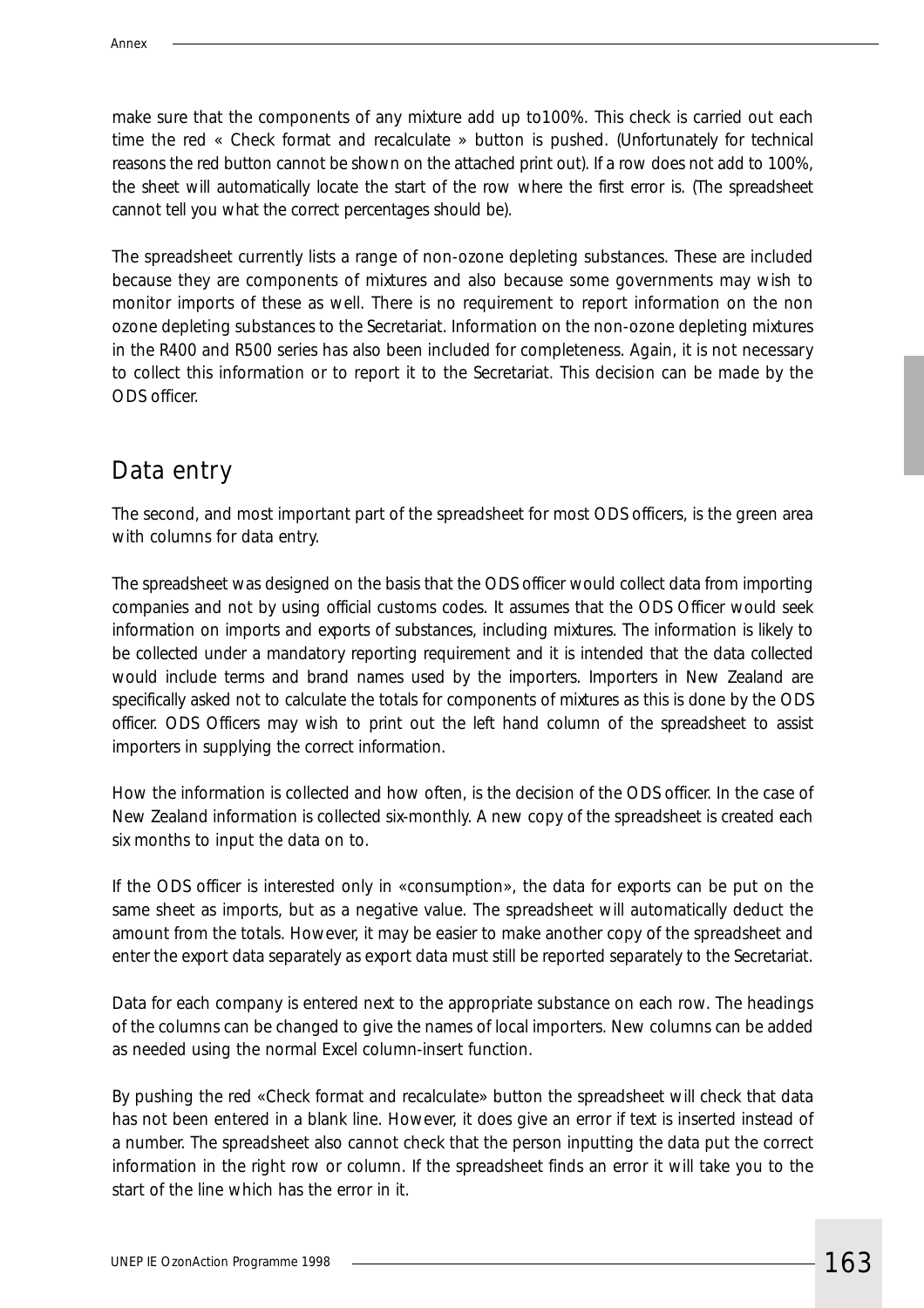*Once the data for a company has been entered you MUST push the red « Check format and Recalculate » button for it to calculate the totals. Because of the large number of calculations and checks for errors that the spreadsheet makes each time it does not automatically recalculate when you add new data. Although not shown on the print out for technical reasons, there are two large buttons, one on each side of the sheet (Cells A2 and Z2). Both buttons do the same thing. If all of the data is entered correctly, the spreadsheet automatically takes you to the top of the «Totals» column. It will do this regardless of where the cursor is on the sheet at the time. The button can be pushed at any time to check for errors or to re-calculate totals.* 

## *The Totals column*

*The spreadsheet calculates four results. The first column gives the amount of each substance imported in metric tonnes. This column is necessary to show the amount of mixtures imported as mixtures. Although you do not need to report this data to the Secretariat, many Governments will want to know this information.* 

*The next column gives the same information, but in ODP tonnes.* 

*The third, blue, column is the most important. This is the data for reporting to the Secretariat. This column takes the amount of each substance imported as a pure substance and adds all the amounts of that substance which were also imported as a part of a mixture.* 

*Because the spreadsheet rounds to the nearest whole number, small amounts (less than 500kg if data is entered in metric tonnes) will be shown as 0. If this of concern, all amounts should be entered in kilograms.* 

*The fourth column gives the same information as for the « pure substances » in the third column, but in ODP tonnes. This figure is useful for developed countries as they must make sure that HCFC consumption does not rise over a certain amount of ODP tonnes. It will also be useful for developing countries to make sure that their CFC consumption does not exceed their base year.* 

*The spreadsheet automatically calculates a subtotal for a group where ever there is a blank row. In some cases there is only one item in the « group » (e.g. carbon tetrachloride), so the subtotal will be the same as the total. Subtotals are not counted twice.* 

*Any comments or questions about the spreadsheet should be sent to:* 

*Iain McGlinchy Ph: + 64 4 498 7498 Ozone Protection Programme Fax: + 64 4 471 0195 Ministry for the Environment Email: im@mfe.govt.nz PO Box 10 362 Wellington, New Zealand*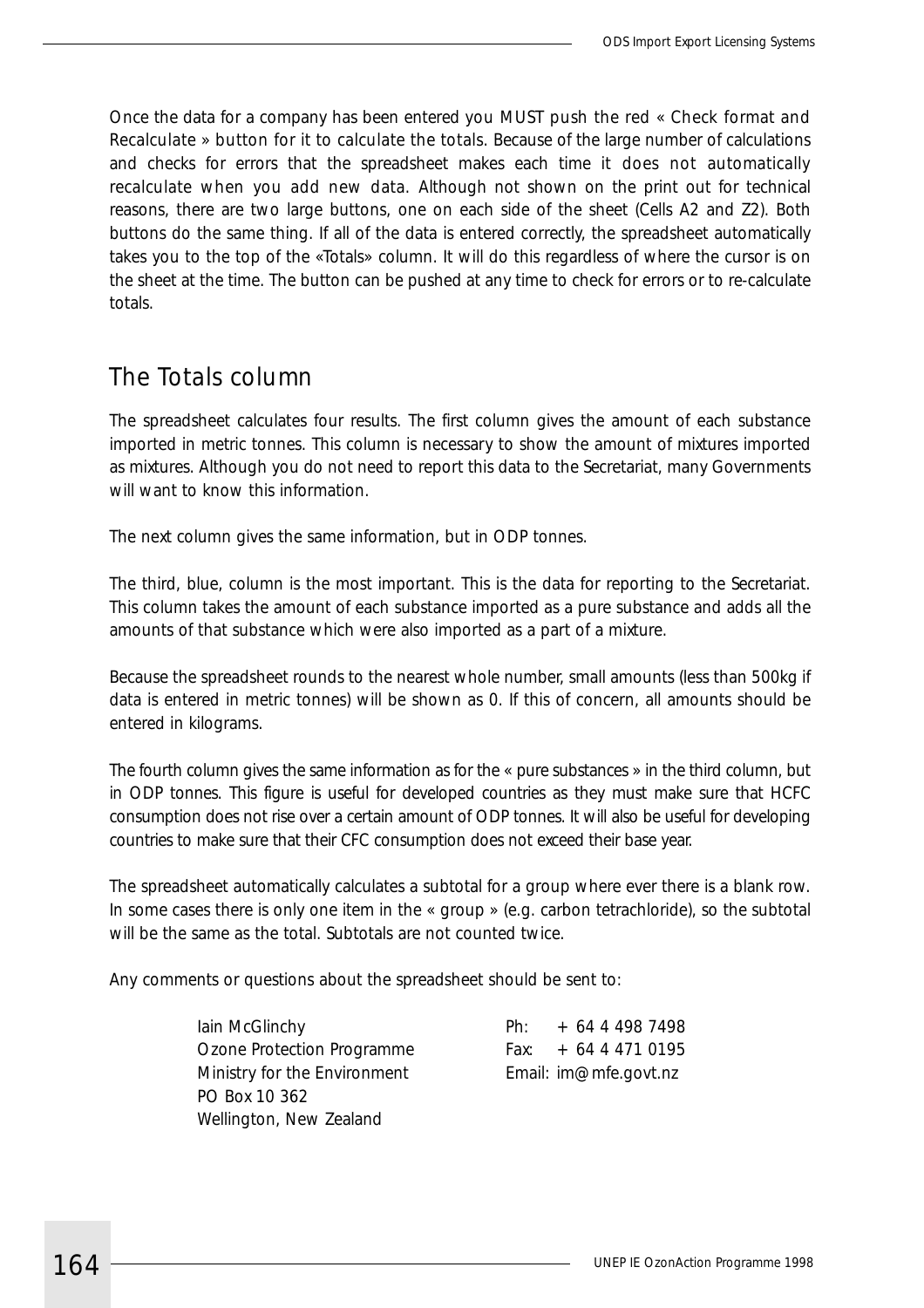*Annex*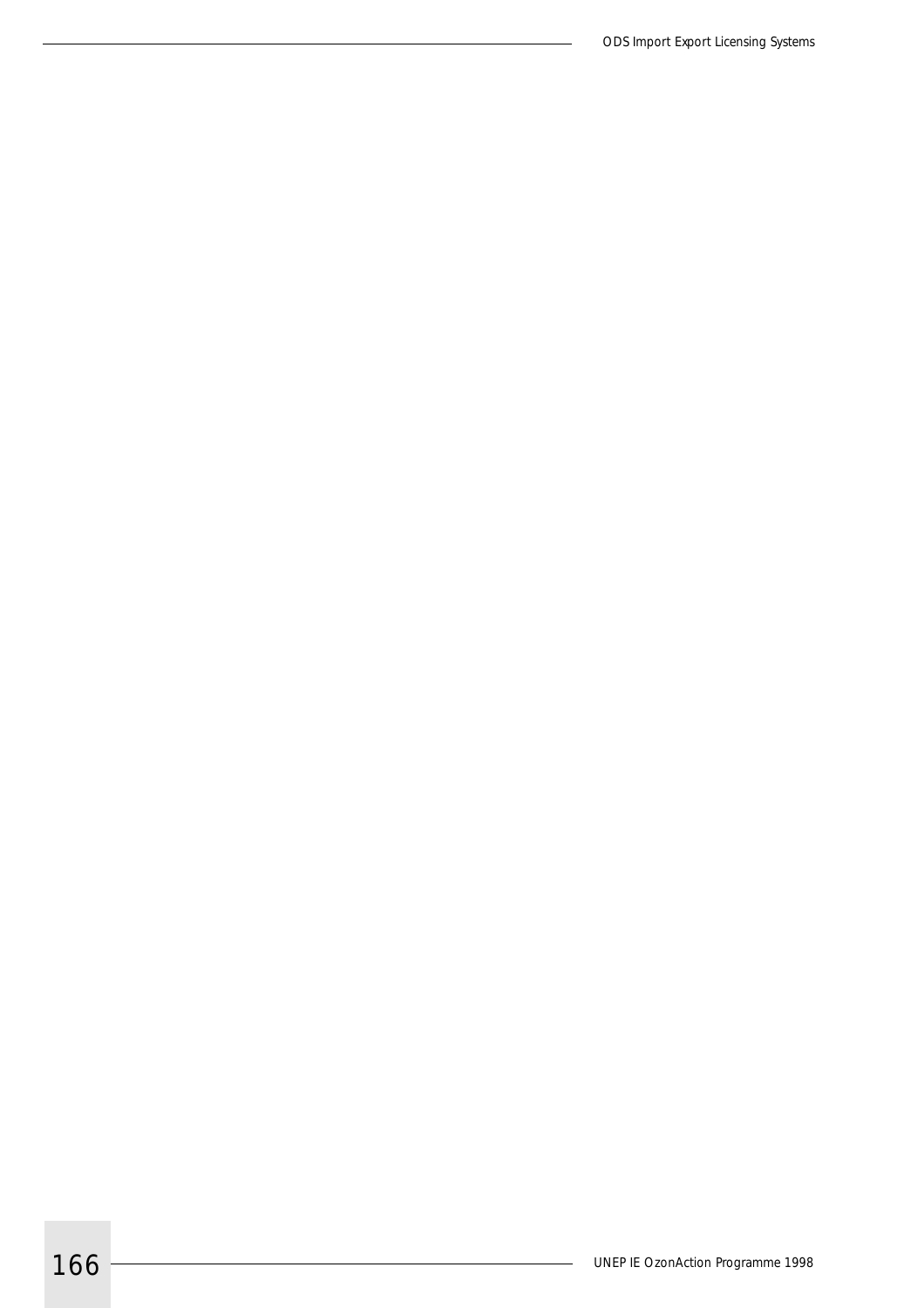| ⋖                                                                                                                                                                                                                                                                                                                                                 | ш<br>$\overline{a}$<br>മ                                                                                                                                                                                                                                                                                                                                                                                                                | 뇌<br>ြ                                                                      |                          | ⊵                                      | $rac{1}{s}$<br>œ                           |   |                                       |                             | 몡               |
|---------------------------------------------------------------------------------------------------------------------------------------------------------------------------------------------------------------------------------------------------------------------------------------------------------------------------------------------------|-----------------------------------------------------------------------------------------------------------------------------------------------------------------------------------------------------------------------------------------------------------------------------------------------------------------------------------------------------------------------------------------------------------------------------------------|-----------------------------------------------------------------------------|--------------------------|----------------------------------------|--------------------------------------------|---|---------------------------------------|-----------------------------|-----------------|
|                                                                                                                                                                                                                                                                                                                                                   | ODP Ratings and Substance Mix                                                                                                                                                                                                                                                                                                                                                                                                           |                                                                             | Information              |                                        | Imported and Manufactured Ozone            | □ |                                       | Totals                      |                 |
| ÷<br>$\sim$                                                                                                                                                                                                                                                                                                                                       |                                                                                                                                                                                                                                                                                                                                                                                                                                         |                                                                             |                          |                                        |                                            |   |                                       |                             |                 |
|                                                                                                                                                                                                                                                                                                                                                   | NB: Only coloured cells can be edited<br>Mix Data was Formatted Correctly At Last Refresh                                                                                                                                                                                                                                                                                                                                               |                                                                             |                          | Volume data was formatted correctly at |                                            |   |                                       |                             |                 |
| 4                                                                                                                                                                                                                                                                                                                                                 |                                                                                                                                                                                                                                                                                                                                                                                                                                         |                                                                             |                          |                                        |                                            |   |                                       | To report to<br>Secretariat |                 |
| S                                                                                                                                                                                                                                                                                                                                                 |                                                                                                                                                                                                                                                                                                                                                                                                                                         |                                                                             |                          | company data in<br>Input individual    | green section                              |   | All substances<br>All substances      | Pure Substances             | Pure Substances |
| Substance Name<br>o                                                                                                                                                                                                                                                                                                                               | Part 2<br>se.<br>Part 1<br><b>BDP</b>                                                                                                                                                                                                                                                                                                                                                                                                   | $\frac{5}{6}$<br>Part 3<br>%                                                | $\%$<br>Part 5<br>Part 4 | Company 2<br>Company 1                 | Compar Company 6<br>Company 4<br>Company 3 |   | <b>ODP</b> Tonnes<br>in Metric Tonnes | in Metric Tonnes            | in ODP Tonnes   |
| $\frac{12}{120}$<br>$\infty$                                                                                                                                                                                                                                                                                                                      | 100%                                                                                                                                                                                                                                                                                                                                                                                                                                    |                                                                             |                          |                                        |                                            |   |                                       |                             |                 |
| 9                                                                                                                                                                                                                                                                                                                                                 | 100%<br>$\frac{R11}{R12}$<br>$\frac{1,000}{1,000}$                                                                                                                                                                                                                                                                                                                                                                                      |                                                                             |                          |                                        |                                            |   |                                       |                             |                 |
| <b>CFC-113</b><br>CFC-114<br>10<br>H                                                                                                                                                                                                                                                                                                              | 100%<br>100%<br>R <sub>114</sub><br>0,800<br>1,000                                                                                                                                                                                                                                                                                                                                                                                      |                                                                             |                          |                                        |                                            |   |                                       |                             |                 |
| $\frac{2}{3}$                                                                                                                                                                                                                                                                                                                                     | 100%                                                                                                                                                                                                                                                                                                                                                                                                                                    |                                                                             |                          |                                        |                                            |   |                                       |                             |                 |
| <u>CFC-115</u><br><u>CFC-13</u><br>13                                                                                                                                                                                                                                                                                                             | 100%<br>$\frac{R15}{R13}$<br>$rac{80}{100}$                                                                                                                                                                                                                                                                                                                                                                                             |                                                                             |                          |                                        |                                            |   |                                       |                             |                 |
| HCFCs<br>15<br>$\frac{4}{3}$                                                                                                                                                                                                                                                                                                                      |                                                                                                                                                                                                                                                                                                                                                                                                                                         |                                                                             |                          |                                        |                                            |   |                                       |                             |                 |
| 16                                                                                                                                                                                                                                                                                                                                                | 100%                                                                                                                                                                                                                                                                                                                                                                                                                                    |                                                                             |                          |                                        |                                            |   |                                       |                             |                 |
| HCFC-22<br>HCFC-123<br>HCFC-124<br>HCFC-141b<br>HCFC-142b<br>17                                                                                                                                                                                                                                                                                   | 8001<br>0001<br>0001<br>0002<br>$\begin{array}{r l} \hline 22 \\ \hline 123 \\ \hline 124 \\ \hline 124 \\ \hline 141 \\ \hline 142 \\ \hline 142 \\ \hline 142 \\ \hline 142 \\ \hline 142 \\ \hline 142 \\ \hline 142 \\ \hline 142 \\ \hline 142 \\ \hline 142 \\ \hline 142 \\ \hline 142 \\ \hline 142 \\ \hline 142 \\ \hline 142 \\ \hline 142 \\ \hline 142 \\ \hline 142 \\ \hline 142 \\ \hline 142 \\ \hline 142 \\ \hline $ |                                                                             |                          |                                        |                                            |   |                                       |                             |                 |
| 18<br>19                                                                                                                                                                                                                                                                                                                                          |                                                                                                                                                                                                                                                                                                                                                                                                                                         |                                                                             |                          |                                        |                                            |   |                                       |                             |                 |
| 20                                                                                                                                                                                                                                                                                                                                                |                                                                                                                                                                                                                                                                                                                                                                                                                                         |                                                                             |                          |                                        |                                            |   |                                       |                             |                 |
| HCFC-31<br>$\frac{21}{22}$                                                                                                                                                                                                                                                                                                                        | R31<br>R225ca                                                                                                                                                                                                                                                                                                                                                                                                                           |                                                                             |                          |                                        |                                            |   |                                       |                             |                 |
| HCFC-225ca                                                                                                                                                                                                                                                                                                                                        | 100%                                                                                                                                                                                                                                                                                                                                                                                                                                    |                                                                             |                          |                                        |                                            |   |                                       |                             |                 |
|                                                                                                                                                                                                                                                                                                                                                   |                                                                                                                                                                                                                                                                                                                                                                                                                                         |                                                                             |                          |                                        |                                            |   |                                       |                             |                 |
| Methyl Chloroform (1,1,1 Trichloroethane)                                                                                                                                                                                                                                                                                                         | 100%<br><b>SM</b><br>0,100                                                                                                                                                                                                                                                                                                                                                                                                              |                                                                             |                          |                                        |                                            |   |                                       |                             |                 |
|                                                                                                                                                                                                                                                                                                                                                   |                                                                                                                                                                                                                                                                                                                                                                                                                                         |                                                                             |                          |                                        |                                            |   |                                       |                             |                 |
| Carbon Tetrachloride                                                                                                                                                                                                                                                                                                                              | 100%<br>CTC<br>1,100                                                                                                                                                                                                                                                                                                                                                                                                                    |                                                                             |                          |                                        |                                            |   |                                       |                             |                 |
|                                                                                                                                                                                                                                                                                                                                                   |                                                                                                                                                                                                                                                                                                                                                                                                                                         |                                                                             |                          |                                        |                                            |   |                                       |                             |                 |
|                                                                                                                                                                                                                                                                                                                                                   |                                                                                                                                                                                                                                                                                                                                                                                                                                         |                                                                             |                          |                                        |                                            |   |                                       |                             |                 |
| Halons<br>Halon 1211 (BCF)<br>Halon 2402<br>Halon 1301 (BTM)<br><mark>ឌ</mark> ុឌុ <mark>ឌងងន</mark>                                                                                                                                                                                                                                              | 100%<br>100%<br>100%<br>$\begin{array}{ l }\n\hline\n\text{H2402} \\ \hline\n\text{H2402} \\ \hline\n\text{H2401} \\ \hline\n\end{array}$                                                                                                                                                                                                                                                                                               |                                                                             |                          |                                        |                                            |   |                                       |                             |                 |
|                                                                                                                                                                                                                                                                                                                                                   |                                                                                                                                                                                                                                                                                                                                                                                                                                         |                                                                             |                          |                                        |                                            |   |                                       |                             |                 |
|                                                                                                                                                                                                                                                                                                                                                   |                                                                                                                                                                                                                                                                                                                                                                                                                                         |                                                                             |                          |                                        |                                            |   |                                       |                             |                 |
| Methyl Bromide                                                                                                                                                                                                                                                                                                                                    | 100%<br>l≌<br>0,600                                                                                                                                                                                                                                                                                                                                                                                                                     |                                                                             |                          |                                        |                                            |   |                                       |                             |                 |
|                                                                                                                                                                                                                                                                                                                                                   |                                                                                                                                                                                                                                                                                                                                                                                                                                         |                                                                             |                          |                                        |                                            |   |                                       |                             |                 |
|                                                                                                                                                                                                                                                                                                                                                   |                                                                                                                                                                                                                                                                                                                                                                                                                                         |                                                                             |                          |                                        |                                            |   |                                       |                             |                 |
| $\begin{array}{c}\n 1.63 \\  1.63 \\  1.63 \\  1.63 \\  1.63 \\  1.63 \\  1.63 \\  1.63 \\  1.63 \\  1.63 \\  1.63 \\  1.63 \\  1.63 \\  1.63 \\  1.63 \\  1.63 \\  1.63 \\  1.63 \\  1.63 \\  1.63 \\  1.63 \\  1.63 \\  1.63 \\  1.63 \\  1.63 \\  1.63 \\  1.63 \\  1.63 \\  1.63 \\  1.63 \\  1.63 \\  1.63 \\  1.63 \\  1.63 \\  1.63 \\  1$ | $\frac{8}{100\%}$                                                                                                                                                                                                                                                                                                                                                                                                                       |                                                                             |                          |                                        |                                            |   |                                       |                             |                 |
|                                                                                                                                                                                                                                                                                                                                                   | 100%                                                                                                                                                                                                                                                                                                                                                                                                                                    |                                                                             |                          |                                        |                                            |   |                                       |                             |                 |
|                                                                                                                                                                                                                                                                                                                                                   | 100%                                                                                                                                                                                                                                                                                                                                                                                                                                    |                                                                             |                          |                                        |                                            |   |                                       |                             |                 |
|                                                                                                                                                                                                                                                                                                                                                   | 100%                                                                                                                                                                                                                                                                                                                                                                                                                                    |                                                                             |                          |                                        |                                            |   |                                       |                             |                 |
| HFC-125<br>HFC-134a<br>HFC-143a<br>HFC-152a<br><mark>  이 승 수 여 승 수 년</mark>                                                                                                                                                                                                                                                                       | 100%<br>100%<br>$\begin{array}{ l }\n\hline\n\text{132} & \text{134} \\ \hline\n\text{133} & \text{134} \\ \hline\n\text{134} & \text{134} \\ \hline\n\text{134} & \text{134} \\ \hline\n\text{134} & \text{134} \\ \hline\n\text{134} & \text{134} \\ \hline\n\text{134} & \text{134} \\ \hline\n\text{134} & \text{134} \\ \hline\n\text{134} & \text{134} \\ \hline\n\text{134} & \text{134} \\ \hline\n\text{134$                   |                                                                             |                          |                                        |                                            |   |                                       |                             |                 |
|                                                                                                                                                                                                                                                                                                                                                   |                                                                                                                                                                                                                                                                                                                                                                                                                                         |                                                                             |                          |                                        |                                            |   |                                       |                             |                 |
| j Perfluorocarbons<br>∫R116 (Perfluoroethane)<br>≬RC318 (Octafluoropyclobutane)<br>≬RC318 (Octafluorocyclobutane)                                                                                                                                                                                                                                 |                                                                                                                                                                                                                                                                                                                                                                                                                                         |                                                                             |                          |                                        |                                            |   |                                       |                             |                 |
|                                                                                                                                                                                                                                                                                                                                                   | %00L<br>R116<br>R218<br>RC318<br>0.000                                                                                                                                                                                                                                                                                                                                                                                                  |                                                                             |                          |                                        |                                            |   |                                       |                             |                 |
| <mark>៖ ដូ ៖ ៖ ទ</mark> ន <mark>ន</mark> ន                                                                                                                                                                                                                                                                                                        | 100%                                                                                                                                                                                                                                                                                                                                                                                                                                    |                                                                             |                          |                                        |                                            |   |                                       |                             |                 |
| Hydrocarbons                                                                                                                                                                                                                                                                                                                                      |                                                                                                                                                                                                                                                                                                                                                                                                                                         |                                                                             |                          |                                        |                                            |   |                                       |                             |                 |
|                                                                                                                                                                                                                                                                                                                                                   |                                                                                                                                                                                                                                                                                                                                                                                                                                         |                                                                             |                          |                                        |                                            |   |                                       |                             |                 |
| R290 (Propane)<br>R600 (Butane)<br>R600a (2-Methylpropane [Isobutane])<br>53<br>54                                                                                                                                                                                                                                                                | $\frac{100%}{100%}$<br>R290<br>R600<br>R600a                                                                                                                                                                                                                                                                                                                                                                                            |                                                                             |                          |                                        |                                            |   |                                       |                             |                 |
| (R1270) Propylene<br>55                                                                                                                                                                                                                                                                                                                           | 100%<br>R <sub>1270</sub>                                                                                                                                                                                                                                                                                                                                                                                                               |                                                                             |                          |                                        |                                            |   |                                       |                             |                 |
| 56                                                                                                                                                                                                                                                                                                                                                |                                                                                                                                                                                                                                                                                                                                                                                                                                         |                                                                             |                          |                                        |                                            |   |                                       |                             |                 |
| Non CFCs<br>57                                                                                                                                                                                                                                                                                                                                    |                                                                                                                                                                                                                                                                                                                                                                                                                                         |                                                                             |                          |                                        |                                            |   |                                       |                             |                 |
| Generic Non-ODS<br>58                                                                                                                                                                                                                                                                                                                             | NonODS 100%<br>0,000                                                                                                                                                                                                                                                                                                                                                                                                                    |                                                                             |                          |                                        |                                            |   |                                       |                             |                 |
| 60                                                                                                                                                                                                                                                                                                                                                |                                                                                                                                                                                                                                                                                                                                                                                                                                         |                                                                             |                          |                                        |                                            |   |                                       |                             |                 |
|                                                                                                                                                                                                                                                                                                                                                   |                                                                                                                                                                                                                                                                                                                                                                                                                                         |                                                                             |                          |                                        |                                            |   |                                       |                             |                 |
|                                                                                                                                                                                                                                                                                                                                                   |                                                                                                                                                                                                                                                                                                                                                                                                                                         | 13% R124                                                                    |                          |                                        |                                            |   |                                       |                             |                 |
|                                                                                                                                                                                                                                                                                                                                                   |                                                                                                                                                                                                                                                                                                                                                                                                                                         | $\frac{34\%}{28\%}\times10\%$<br>R124<br>R124<br>11%                        |                          |                                        |                                            |   |                                       |                             |                 |
| $\begin{tabular}{ c c c c } \hline \hline 61 & M.068-260100268\\ \hline 62 & R.407A (MP 83)\\ \hline 63 & R.407A (MP 83)\\ \hline 64 & R.407C (MP 52)\\ \hline 65 & R.407C (MP 52)\\ \hline 66 & R.702B (HP 81)\\ \hline 67 & R.402B (HP 81)\\ \hline 68 & R.402A (HP 82, FX 70, M55)\\ \hline 69 & R.404A (HP 82, FX 70, M55)\\$                 | 53% R152a<br>61% R152a<br>33% R1529<br>60% R290<br>8% R22<br>6% R14% R143a                                                                                                                                                                                                                                                                                                                                                              | R <sub>22</sub><br>$\frac{15\%}{2\%}$                                       |                          |                                        |                                            |   |                                       |                             |                 |
|                                                                                                                                                                                                                                                                                                                                                   |                                                                                                                                                                                                                                                                                                                                                                                                                                         | 60%                                                                         |                          |                                        |                                            |   |                                       |                             |                 |
|                                                                                                                                                                                                                                                                                                                                                   |                                                                                                                                                                                                                                                                                                                                                                                                                                         | 20%                                                                         |                          |                                        |                                            |   |                                       |                             |                 |
|                                                                                                                                                                                                                                                                                                                                                   |                                                                                                                                                                                                                                                                                                                                                                                                                                         | 4%<br>$\frac{2\%}{75\%} \frac{R22}{R218}$ 56% R218<br>56% R218<br>52% R134a |                          |                                        |                                            |   |                                       |                             |                 |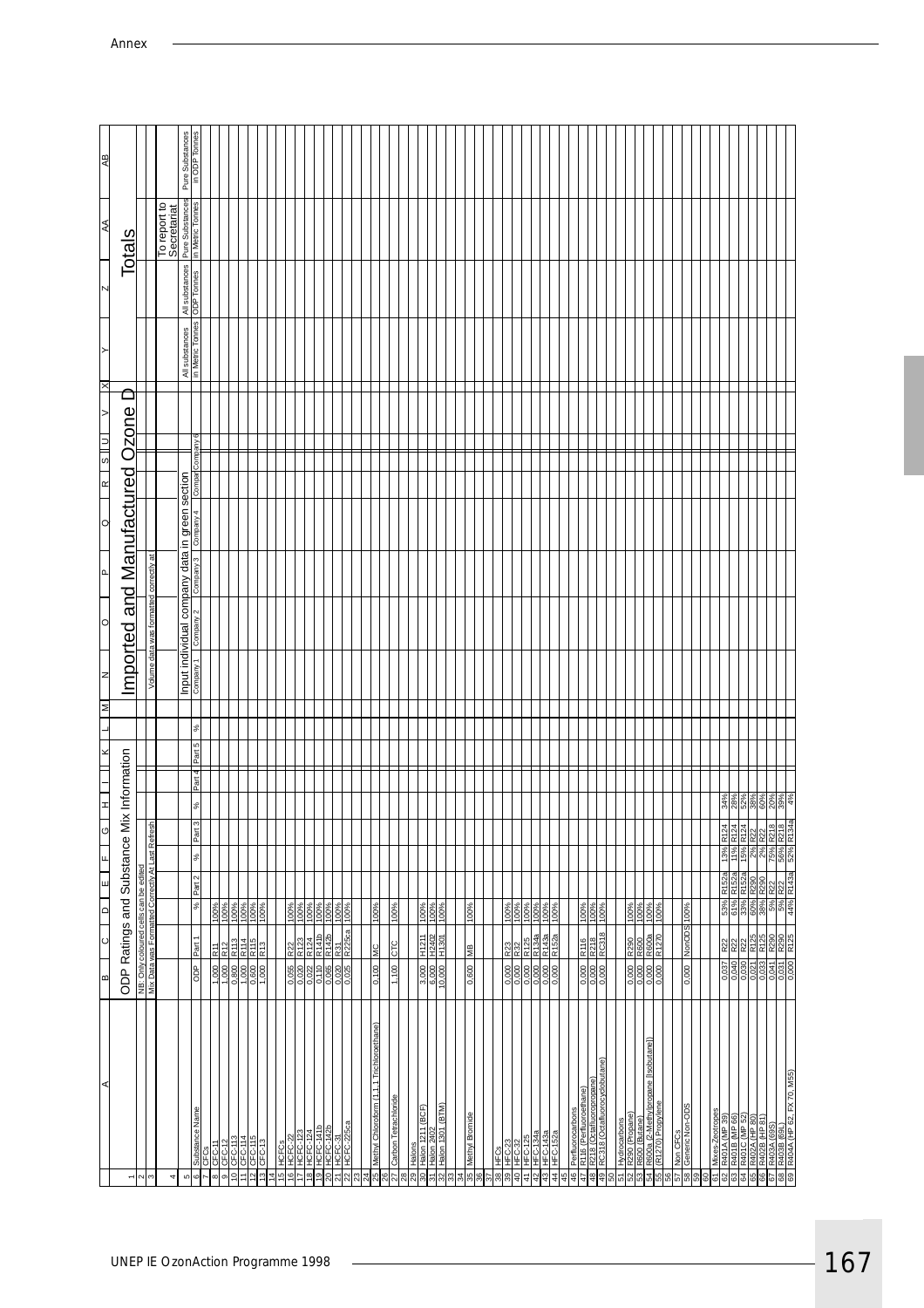| ⋖                                        | ≃                                                                                                                                  | ш<br>$\circ$   |                      | I<br>O |       | ⋝ | z | O | ≏ | ♂ | ഗ<br>∝ |  |  | ₹ | Æ |  |
|------------------------------------------|------------------------------------------------------------------------------------------------------------------------------------|----------------|----------------------|--------|-------|---|---|---|---|---|--------|--|--|---|---|--|
| R405A (G2015)<br>$\overline{R}$          | 0,028 R22                                                                                                                          | 45% R152a      | 7% R142b             | 6%     | RC318 |   |   |   |   |   |        |  |  |   |   |  |
| R406A (GHG-12)                           | 0.057 R22                                                                                                                          | 55% R600a      | 4% R142b             | 41%    |       |   |   |   |   |   |        |  |  |   |   |  |
| R407A (Klea 60)<br>$\overline{r}$        | $\begin{array}{ c c c c }\hline 0.000 & \text{R32} \\ \hline 0.000 & \text{R32} \\ \hline 0.000 & \text{R32} \\\hline \end{array}$ | 20% R125       | 40% R134a            | 40%    |       |   |   |   |   |   |        |  |  |   |   |  |
| R407B (Klea 61)<br>$\frac{7}{4}$         |                                                                                                                                    | 10% R125       | 70% R134a            |        |       |   |   |   |   |   |        |  |  |   |   |  |
| R407C (Suva 9000, Klea 66)               |                                                                                                                                    | 23% R125       | 25% R134a            | 20%    |       |   |   |   |   |   |        |  |  |   |   |  |
| R408A (FX10)<br>$\overline{5}$           | 0,026 R125                                                                                                                         | 7% R143a       | 46% R22              | 47%    |       |   |   |   |   |   |        |  |  |   |   |  |
| R409A (FX56)<br>26                       | 0.048 R22                                                                                                                          | 60% R124       | 25% R142b            | 15%    |       |   |   |   |   |   |        |  |  |   |   |  |
| R409B (FX57)                             | 0,048 R22                                                                                                                          | 65% R124       | 25% R142b            | 10%    |       |   |   |   |   |   |        |  |  |   |   |  |
| R410A (AZ20)<br>$\frac{8}{2}$            | 0,000 R32                                                                                                                          | 50% R125       | 50%                  |        |       |   |   |   |   |   |        |  |  |   |   |  |
| 0016 BVuS) 8014                          | 0,000 R32                                                                                                                          | 45% R125       | 55%                  |        |       |   |   |   |   |   |        |  |  |   |   |  |
| R411A (G2018B)<br>$\frac{8}{80}$         | 0.048 R1270                                                                                                                        | 2% R22         | 88% R152a            | 11%    |       |   |   |   |   |   |        |  |  |   |   |  |
| R411B (G2018B)                           | 0.052 R1270                                                                                                                        | 3% R22         | 94% R152a            | 3%     |       |   |   |   |   |   |        |  |  |   |   |  |
| R412A (TP5R)                             | 0,055 R22                                                                                                                          | 70% R218       | 5% R142b             | 25%    |       |   |   |   |   |   |        |  |  |   |   |  |
| R413A (49L)<br>ಹ⊠ ಙ!                     | 0,000 R218                                                                                                                         | 9% R134a       | 88% R600a            | 3%     |       |   |   |   |   |   |        |  |  |   |   |  |
|                                          |                                                                                                                                    |                |                      |        |       |   |   |   |   |   |        |  |  |   |   |  |
| Mixes-Azeotropes<br>$\sqrt{188}$         |                                                                                                                                    |                |                      |        |       |   |   |   |   |   |        |  |  |   |   |  |
| R500                                     | 0,738 R12                                                                                                                          | 74% R125a      | 26%                  |        |       |   |   |   |   |   |        |  |  |   |   |  |
| R501<br>$rac{18}{98}$                    | 0,291 R22                                                                                                                          | 75% R12        | 25%                  |        |       |   |   |   |   |   |        |  |  |   |   |  |
| R502                                     | 0,334 R22                                                                                                                          | 49% R115       | 51%                  |        |       |   |   |   |   |   |        |  |  |   |   |  |
| R503                                     |                                                                                                                                    | 40% R13        | 60%                  |        |       |   |   |   |   |   |        |  |  |   |   |  |
| $\frac{8}{8}$                            | 0,599 R23                                                                                                                          |                |                      |        |       |   |   |   |   |   |        |  |  |   |   |  |
| R504                                     | 0.311 R32                                                                                                                          | 48% R115       | 52%                  |        |       |   |   |   |   |   |        |  |  |   |   |  |
| R505<br>5                                | 0,784 R12                                                                                                                          | 78% R31        | 22%                  |        |       |   |   |   |   |   |        |  |  |   |   |  |
| R506<br>S.                               | 0,460 R31                                                                                                                          | 55% R114       | 45%                  |        |       |   |   |   |   |   |        |  |  |   |   |  |
| R507A (AZ50)<br>83                       | 0,000 R125                                                                                                                         | 50% R143a      | 50%                  |        |       |   |   |   |   |   |        |  |  |   |   |  |
| R508B (Suva 95)                          | 0,000 R23                                                                                                                          | 54% R116       | 54%                  |        |       |   |   |   |   |   |        |  |  |   |   |  |
| R509 (TP5R2)<br>3885                     | 0,025 R22                                                                                                                          | 54% R218       | 54%                  |        |       |   |   |   |   |   |        |  |  |   |   |  |
|                                          |                                                                                                                                    |                |                      |        |       |   |   |   |   |   |        |  |  |   |   |  |
| Unnamed (by ASHRAE)                      |                                                                                                                                    |                |                      |        |       |   |   |   |   |   |        |  |  |   |   |  |
| FX20                                     | 0,030 R125                                                                                                                         | 45% R22        | 55%                  |        |       |   |   |   |   |   |        |  |  |   |   |  |
| FX40<br>88                               | 0,000 R32                                                                                                                          | 10% R143a      | 45% R125             | 45%    |       |   |   |   |   |   |        |  |  |   |   |  |
| <b>FX55</b><br>100                       | 0,059 R22                                                                                                                          | 60% R142b      | 40%                  |        |       |   |   |   |   |   |        |  |  |   |   |  |
| FX220<br>$\overline{5}$                  | 0,000 R23                                                                                                                          | 3% RR32        | 25% R134a            | 72%    |       |   |   |   |   |   |        |  |  |   |   |  |
| <b>DI36</b><br>102                       | 0,038 R22                                                                                                                          | 50% R124       | 47% R600             | 3%     |       |   |   |   |   |   |        |  |  |   |   |  |
| HX4<br>103                               | 0,000 R32                                                                                                                          | 10% R125       | 33% R134a            | 36%    | R134a |   |   |   |   |   |        |  |  |   |   |  |
| 104 RX3                                  | 0,000 R125                                                                                                                         | 43% R134a      | 53% R600             | 4%     |       |   |   |   |   |   |        |  |  |   |   |  |
| Rx4<br>105                               | 0,000 R125                                                                                                                         | 86% R290       |                      | 9%     |       |   |   |   |   |   |        |  |  |   |   |  |
| Daikin Blend<br>$\frac{106}{107}$        | 0,000 R23                                                                                                                          | 2% R32         | 5% R218<br>28% R134a | 70%    |       |   |   |   |   |   |        |  |  |   |   |  |
| $\times$                                 | 0,000 R23                                                                                                                          | 4% R134a       | 96%                  |        |       |   |   |   |   |   |        |  |  |   |   |  |
| g                                        |                                                                                                                                    |                |                      |        |       |   |   |   |   |   |        |  |  |   |   |  |
| 109 Methyl Bromide Mixtures              |                                                                                                                                    |                |                      |        |       |   |   |   |   |   |        |  |  |   |   |  |
| 110 Methyl Bromide with 33% Chloropicrin | 0,402 MB                                                                                                                           | 67% NonODS 33% |                      |        |       |   |   |   |   |   |        |  |  |   |   |  |
| 111 Methyl Bromide with 2% Chloropicrin  | 0,588 MB                                                                                                                           | 98% NonODS 2%  |                      |        |       |   |   |   |   |   |        |  |  |   |   |  |
| 112                                      |                                                                                                                                    |                |                      |        |       |   |   |   |   |   |        |  |  |   |   |  |
| 113 Non-refrigerant Mixes                |                                                                                                                                    |                |                      |        |       |   |   |   |   |   |        |  |  |   |   |  |
| 114 CFC-11& CFC-12                       |                                                                                                                                    |                |                      |        |       |   |   |   |   |   |        |  |  |   |   |  |
| 115 R400                                 |                                                                                                                                    |                |                      |        |       |   |   |   |   |   |        |  |  |   |   |  |
|                                          |                                                                                                                                    |                |                      |        |       |   |   |   |   |   |        |  |  |   |   |  |
|                                          |                                                                                                                                    |                |                      |        |       |   |   |   |   |   |        |  |  |   |   |  |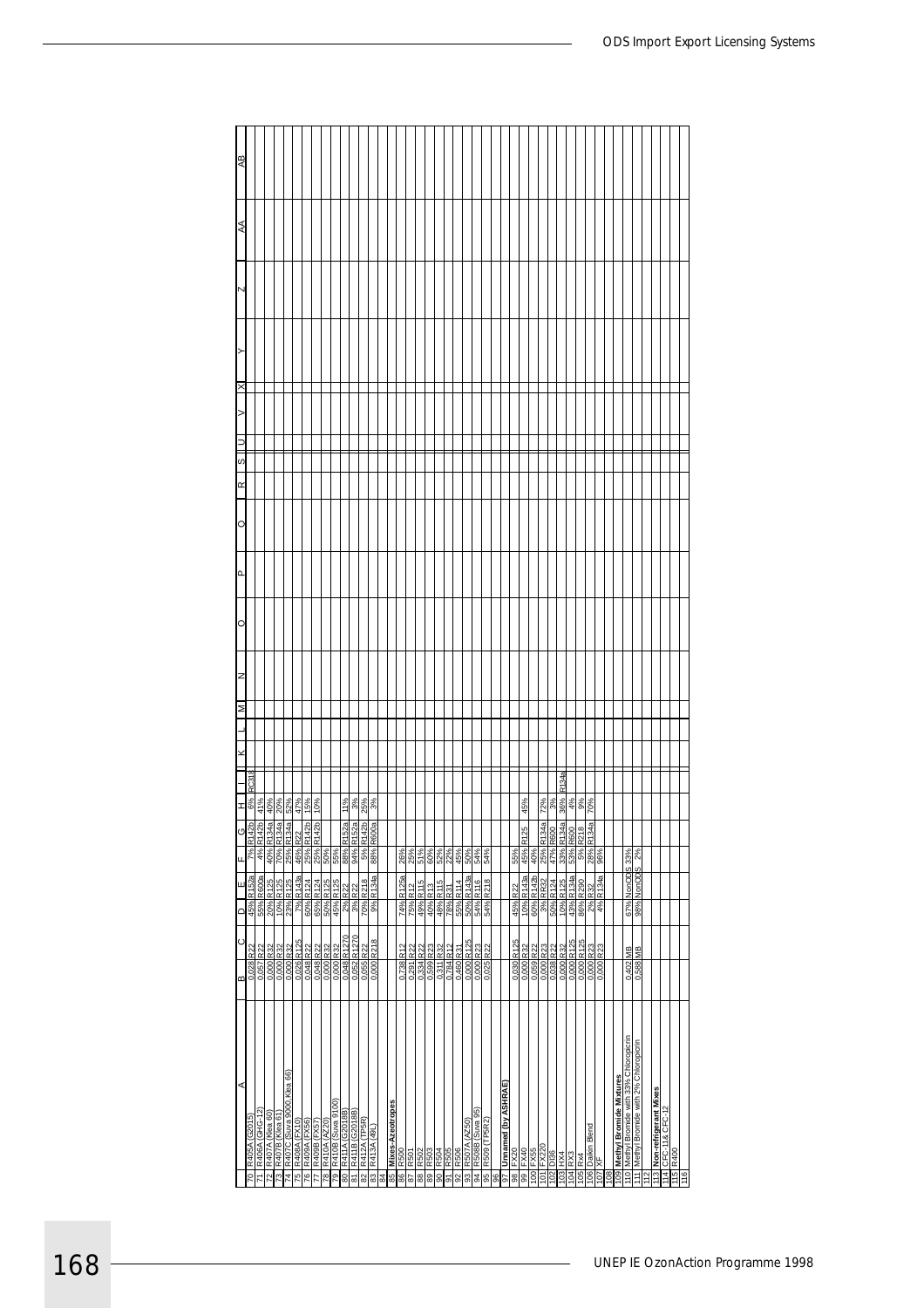## **A N N E X D**

## **UNEP IE OzonAction Programme**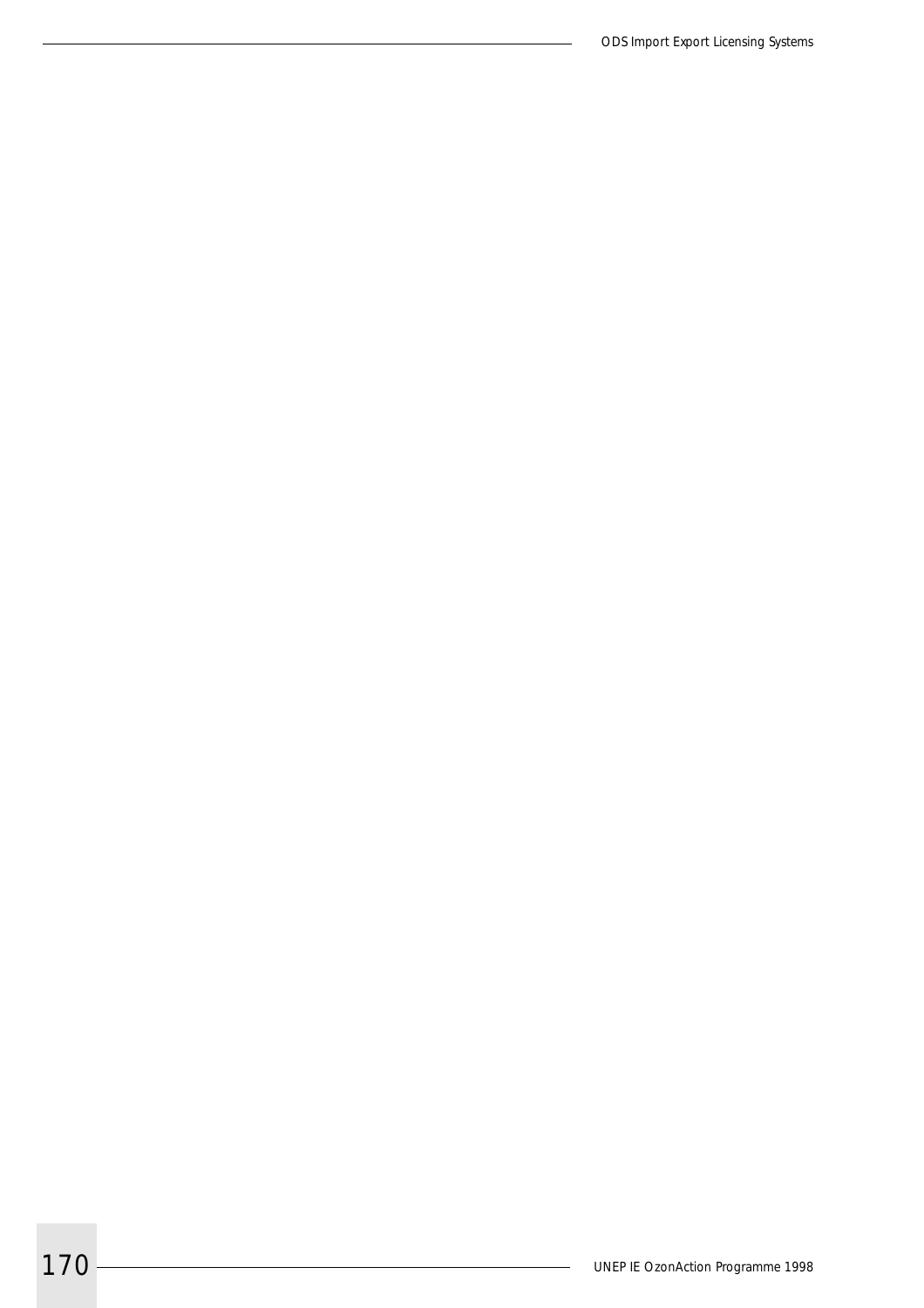## **About the UNEP IE OzonAction Programme** UNEP

*Nations around the world are concerned about the emissions of man-made CFCs, halons, carbon tetrachloride, methyl chloroform, methyl bromide and other ozone-depleting substances (ODS) that have damaged the stratospheric ozone layer — a shield around the Earth which protects life from dangerous ultraviolet radiation from the Sun. More than 160 countries have committed themselves under the Montreal Protocol to phase out the use and production of these substances. Recognizing the special needs of developing countries, the Parties to the Protocol also established a Multilateral Fund and appointed implementing agencies to provide technical and financial assistance to enable the developing countries to meet their commitments under the treaty. UNEP is one of the Fund's implementing agencies; the others are UNDP, UNIDO and the World Bank.*

*Since 1991, the UNEP IE OzonAction Programme in Paris has been strengthening the capacity of governments (especially National Ozone Units) and industry in developing countries to make informed decisions on technology and policy options that will result in cost-effective ODS phaseout activities with minimal external intervention. The Programme accomplishes this by delivering a range of need-based services, including:*

## *Information Exchange*

to enable decision makers to take informed decisions on policies and investments. Information and management tools already provided for developing countries include the OzonAction Information Clearinghouse (OAIC) diskette and World Wide Web site, a quarterly newsletter, sector-specific technical publications for identifying and selecting alternative technologies, and policy guidelines.

## *Training and Networking*

that provide platforms for exchanging experiences, developing skills, and tapping the expertise of peers and other experts in the global ozone protection community. Training and network workshops build skills for implementing and managing phase-out activities, and are conducted at the regional level (support is also extended to national activities). The Programme currently operates seven regional and sub-regional Networks of ODS Officers comprising more than 80 countries, which have resulted in member countries' taking early steps to implement the Montreal Protocol.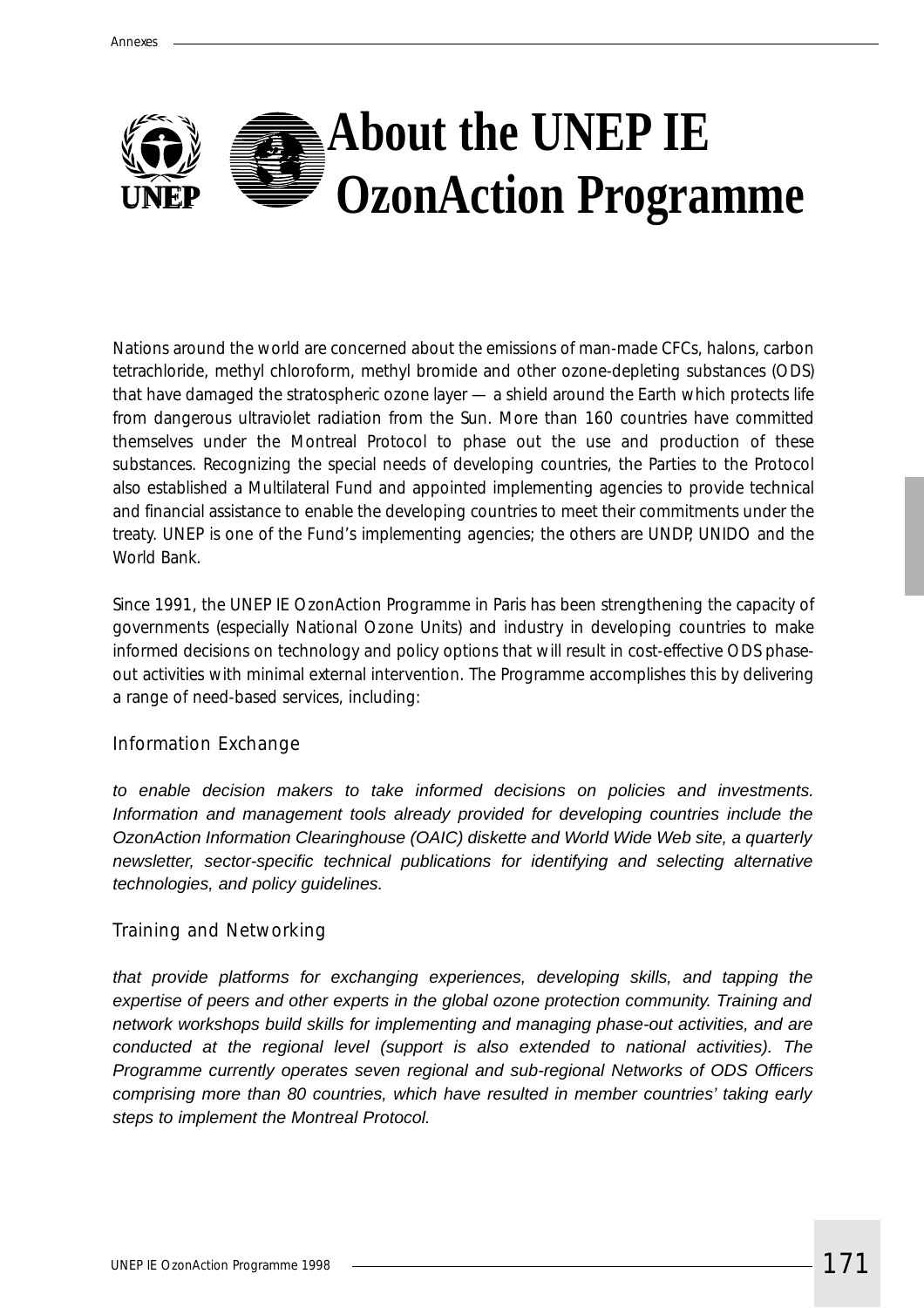## *Country Programmes Institutional Strengthening and Refrigerant Management Plans*

that support the development of national ODS phase-out strategies and programmes, especially for low-volume ODS-consuming countries. The Programme currently assists 74 countries in the development of their Country Programmes and implements Institutional-Strengthening projects for 50 countries.

A refrigerant Management Plan is an integrated national sector stategy to phase out ODS in the refrigeration sector. UNEP is developing and implementing such plans to assist low-volume ODS-consuming countries.

*For more information about these services please contact:*

*UNEP IE Ozonaction Programme 39-43 quai André Citroën 75739 Paris Cedex 15 France Email: ozonaction@unep.fr Tel: +33 1 44 37 14 50 Fax: +33 1 44 37 14 74 http://www.unepie.org/ozonaction.html*

## *About UNEP Industry and Environment*

*UNEP established its Industry and Environment office (UNEP IE) in 1975 to bring industry and government together to promote environmentally-sound industrial development. UNEP IE is located in Paris. Its goals are:*

- *to encourage the incorporation of environmental criteria in industrial development plans;*
- *to facilitate the implementation of procedures and principles for the protection of the environment;*
- *to promote preventive environmental protection through cleaner production and other proactive approaches; and*
- *to stimulate the exchange of information and experience throughout the world.*

*To achieve these goals, UNEP IE has developed the following main programme elements: Accident Prevention (APELL), Cleaner Production, Energy, OzonAction, Industrial Pollution Management and Tourism. UNEP IE organizes conferences and seminars, and undertakes training and cooperative activities backed by regular follow-up and assessment. To promote the transfer of information and the sharing of knowledge and experience, UNEP IE has developed three complementary tools: technical reports, the quarterly Industry and Environment review and a technical query-response service.*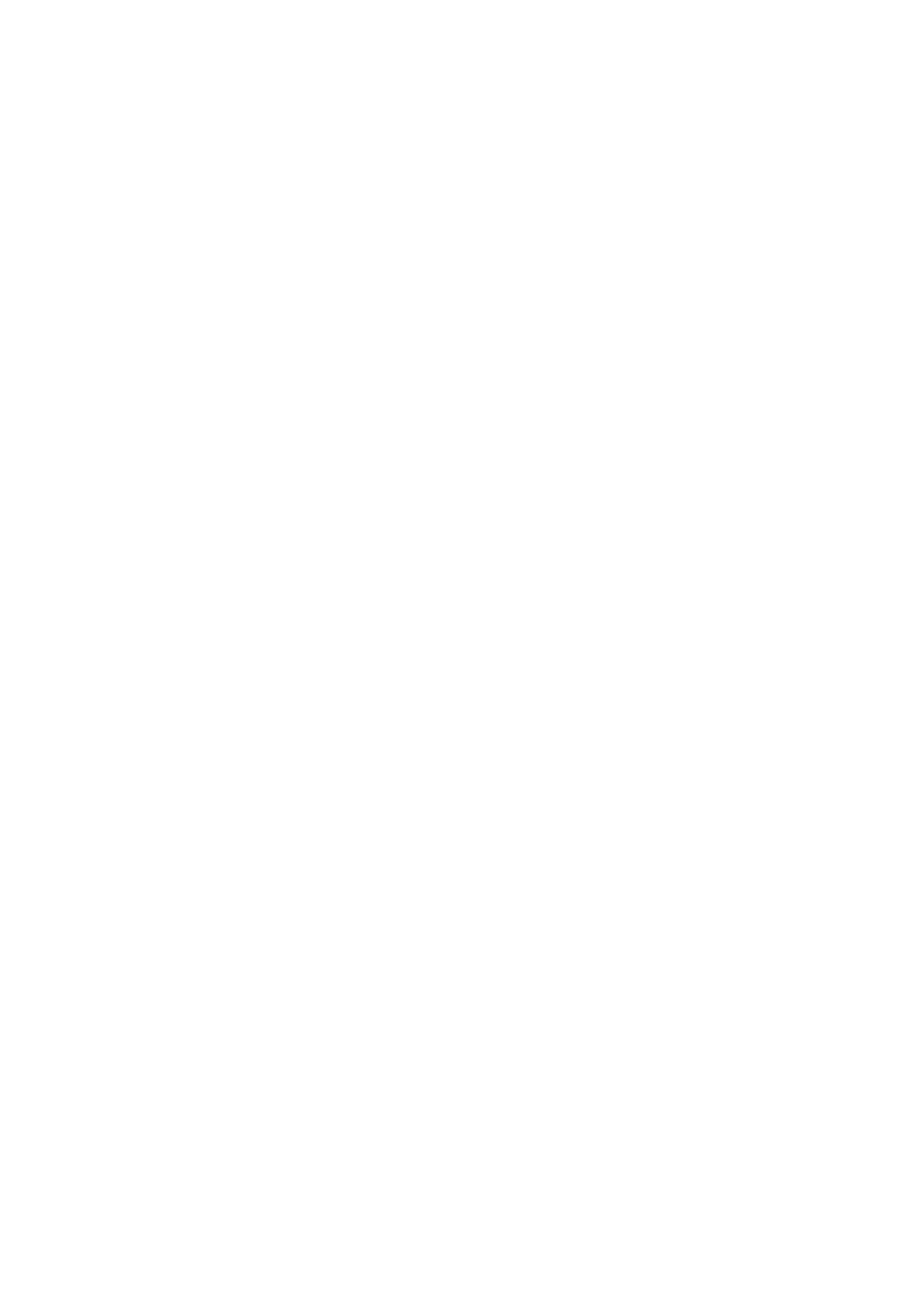## **READER FEEDBACK**

## **ODS Import/Export Licensing Systems Resource Module**

All of the information services offered by UNEP IE's OzonAction Programme under the Multilateral Fund are designed to meet the specific needs of target readers such as yourself. In order for us to determine if this publication adequately meet your needs, as well as to help us to develop new publications in the future, we request your feedback about its utility, content and format. **Please take a few minutes to express your opinion about this publication, so that we may meet your needs better in the future.**

Note: Please type or write clearly.

## **1. Quality**

Please rate the following quality aspects (tick the appropriate boxes):

|                  | Very Good | Good | Adequate | Poor |
|------------------|-----------|------|----------|------|
| Objectivity      |           |      |          |      |
| Subject Coverage |           |      |          |      |
| Up-to-Date       |           |      |          |      |
| Readability      |           |      |          |      |
| Organization     |           |      |          |      |
| Presentation     |           |      |          |      |

## **2. Usefulness**

In general, how much of this document is:

|                                        | Most | About Half | Less than half | Little |
|----------------------------------------|------|------------|----------------|--------|
| Of technical/substantive value to you? |      |            |                |        |
| Relevant to you?                       |      |            |                |        |
| New to you?                            |      |            |                |        |
| Will be used by you?                   |      |            |                |        |

#### **3. Effectiveness**

This document is designed to assist the developing country governments in the design and establishment of the import/export licensing systems. It is primarily written for government officers in charge of designing and implementing strategies to phase out the ODS and for their colleagues in authorities in charge of import and export controls in general. The intention is to provide practical help and step-by-step guidance for the design and implementation of ODS import and export controls. The main emphasis is on import controls. **Has this document been effective in meeting these objectives?**

| Please tick one box:                       | $\Box$ Fully | $\Box$ Adequately | $\Box$ Inadequately |
|--------------------------------------------|--------------|-------------------|---------------------|
| Please explain the reason for your rating: |              |                   |                     |
|                                            |              |                   |                     |
|                                            |              |                   |                     |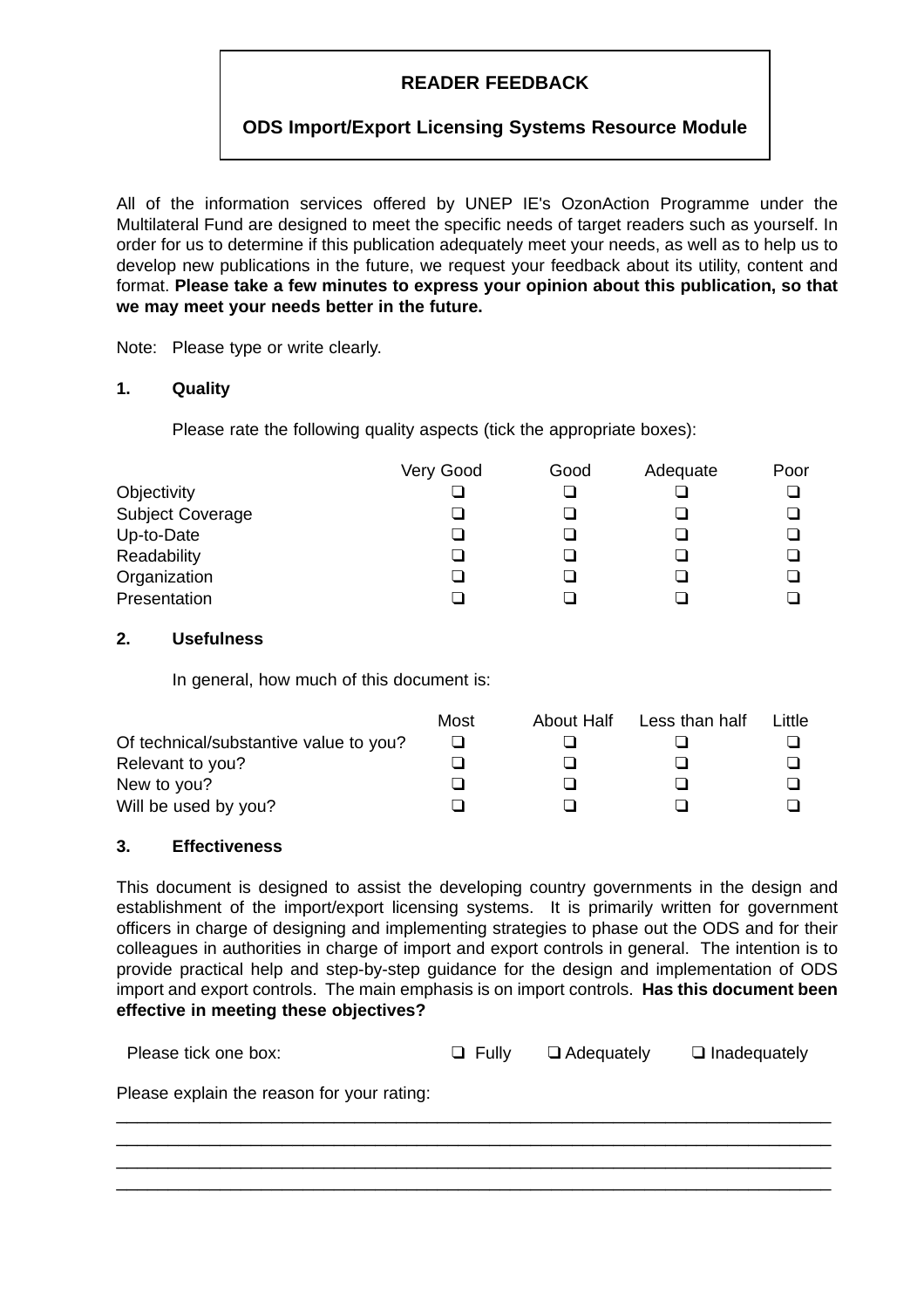## **4. Uses**

- A. Please indicate in general how you have used the document (tick all that apply):
	- ❑ Guidebook on how to design import/export licensing systems
	- ❑ Guidebook on how to implement import/export licensing systems
	- ❑ Guidebook on how to Improve existing import/export licensing systems
	- ❑ Resource document for the design of other policy and legislative measures to support the ODS phase-out programme.
- B. Please explain in more specifics how the document will/has assisted your ODS phaseout programme and the design, implementation on improvement of import/export licensing systems.

\_\_\_\_\_\_\_\_\_\_\_\_\_\_\_\_\_\_\_\_\_\_\_\_\_\_\_\_\_\_\_\_\_\_\_\_\_\_\_\_\_\_\_\_\_\_\_\_\_\_\_\_\_\_\_\_\_\_\_\_\_\_\_\_\_\_\_\_\_\_ \_\_\_\_\_\_\_\_\_\_\_\_\_\_\_\_\_\_\_\_\_\_\_\_\_\_\_\_\_\_\_\_\_\_\_\_\_\_\_\_\_\_\_\_\_\_\_\_\_\_\_\_\_\_\_\_\_\_\_\_\_\_\_\_\_\_\_\_\_\_ \_\_\_\_\_\_\_\_\_\_\_\_\_\_\_\_\_\_\_\_\_\_\_\_\_\_\_\_\_\_\_\_\_\_\_\_\_\_\_\_\_\_\_\_\_\_\_\_\_\_\_\_\_\_\_\_\_\_\_\_\_\_\_\_\_\_\_\_\_\_

## **5. Distribution**

- A. Will others read your copy?<br> $\Box$  Yes (If 'yes', who?: d No <del>Q</del> Unknown B. Will you reproduce sections of the document and distribute them to others? ❑ Yes (If >yes=, to whom?\_\_\_\_\_\_\_\_\_\_\_\_\_\_\_) ❑ No C. Did you receive the document directly from UNEP?
	- $\Box$  Yes  $\Box$  No (If 'no', who forwarded it to you?

## **6. General observations**

Please indicate any changes that would make the document more useful to you in the future, or any additional comments you have on the utility or shortcomings:

\_\_\_\_\_\_\_\_\_\_\_\_\_\_\_\_\_\_\_\_\_\_\_\_\_\_\_\_\_\_\_\_\_\_\_\_\_\_\_\_\_\_\_\_\_\_\_\_\_\_\_\_\_\_\_\_\_\_\_\_\_\_\_\_\_\_\_\_\_ \_\_\_\_\_\_\_\_\_\_\_\_\_\_\_\_\_\_\_\_\_\_\_\_\_\_\_\_\_\_\_\_\_\_\_\_\_\_\_\_\_\_\_\_\_\_\_\_\_\_\_\_\_\_\_\_\_\_\_\_\_\_\_\_\_\_\_\_\_ \_\_\_\_\_\_\_\_\_\_\_\_\_\_\_\_\_\_\_\_\_\_\_\_\_\_\_\_\_\_\_\_\_\_\_\_\_\_\_\_\_\_\_\_\_\_\_\_\_\_\_\_\_\_\_\_\_\_\_\_\_\_\_\_\_\_\_\_\_ \_\_\_\_\_\_\_\_\_\_\_\_\_\_\_\_\_\_\_\_\_\_\_\_\_\_\_\_\_\_\_\_\_\_\_\_\_\_\_\_\_\_\_\_\_\_\_\_\_\_\_\_\_\_\_\_\_\_\_\_\_\_\_\_\_\_\_\_\_

## **7. The following data would be useful for statistical analysis**

Please indicate the category which best describes you:

|  | $\Box$ Government ozone unit. |  |  |
|--|-------------------------------|--|--|
|--|-------------------------------|--|--|

- ❑ Authorities in charge of import and export control in general
- ❑ Other government institutions
- ❑ Other (please specify)\_\_\_\_\_\_\_\_\_\_\_\_\_\_\_\_\_\_\_\_\_\_\_\_\_\_\_\_\_\_\_\_\_\_\_\_\_\_\_\_\_

Your name (optional) \_\_\_\_\_\_\_\_\_\_\_\_\_\_\_\_\_\_\_\_\_\_\_\_\_\_ Country \_\_\_\_\_\_\_\_\_\_\_\_\_\_\_\_\_\_\_\_\_\_

Organization / government agency / institution \_\_\_\_\_\_\_\_\_\_\_\_\_\_\_\_\_\_\_\_\_\_\_\_\_\_\_\_\_\_\_\_\_

Date \_\_\_\_\_\_\_\_\_\_\_\_\_\_\_

**UNEP would like to thank you for completing this questionnaire. Please airmail or fax to:** UNEP Industry and Environment, OzonAction Programme Tour Mirabeau, 39-43 quai André Citroën, 75739 Paris Cedex 15, France Tel: (33 1) 44 37 14 50, Fax: (33 1) 44 37 14 74